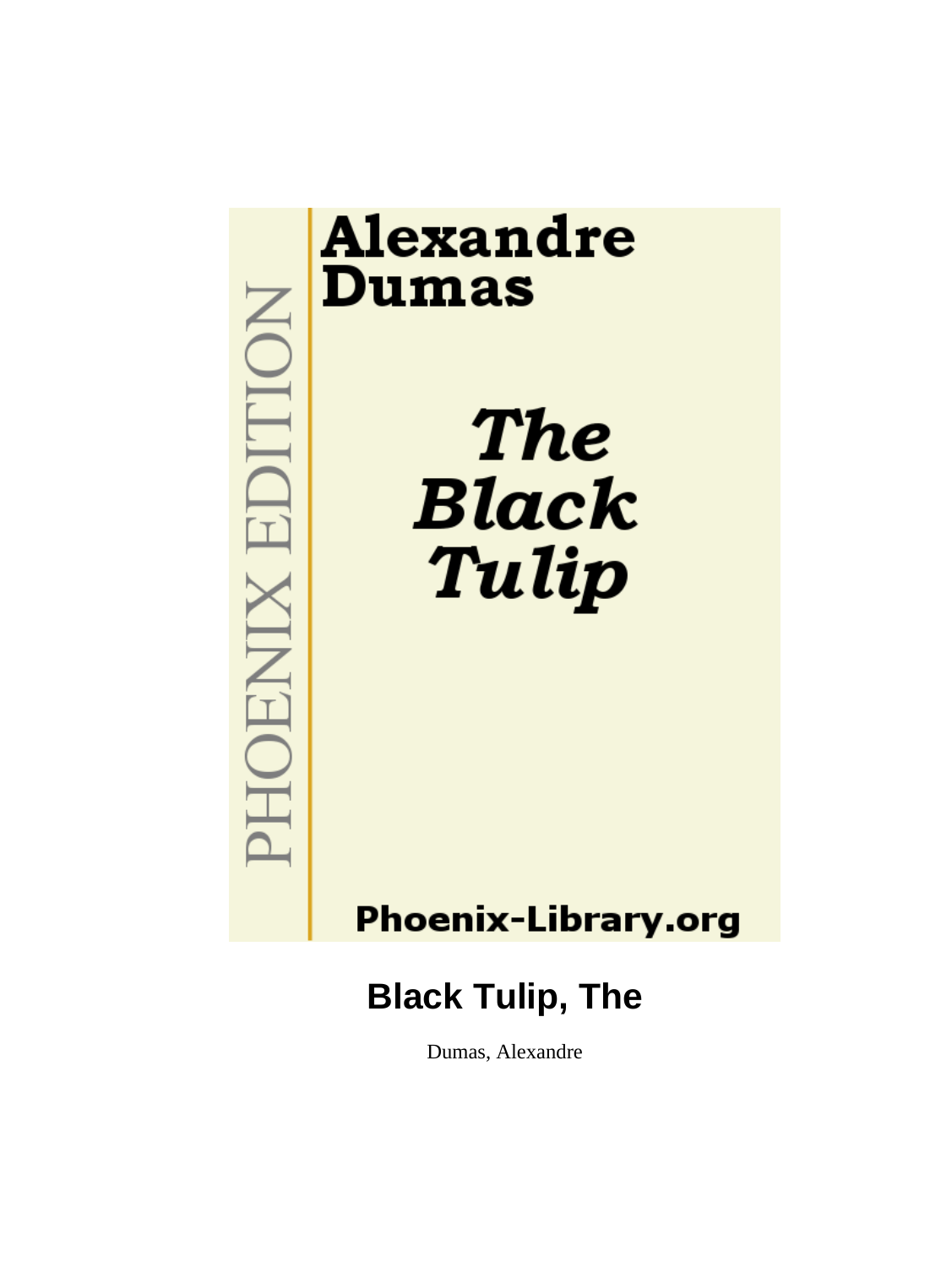[Table of Content](#page-226-0) [About Phoenix−Edition](#page-228-0) **[Copyright](#page-229-0)**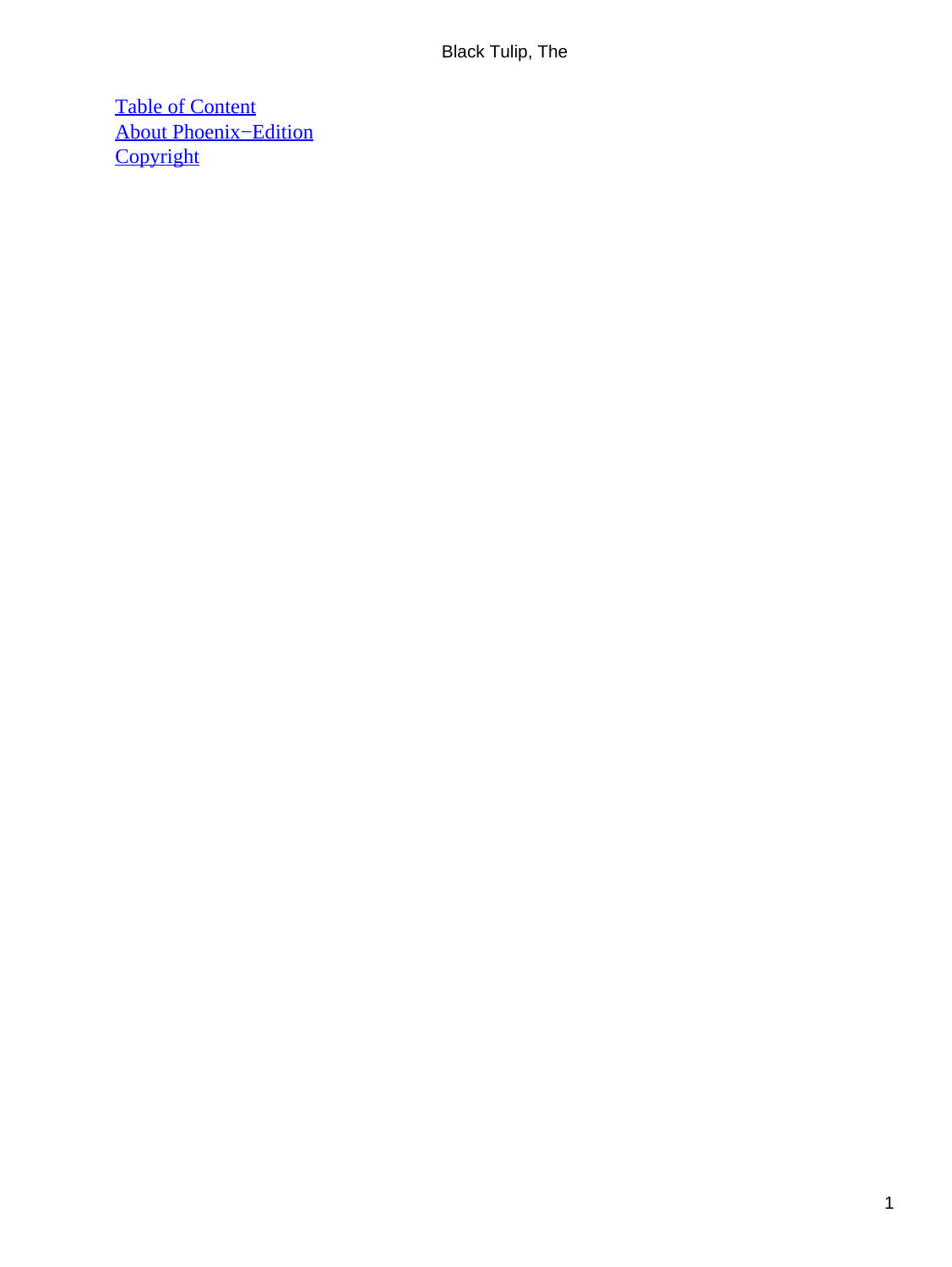## *T*he Black Tulip by Alexandre Dumas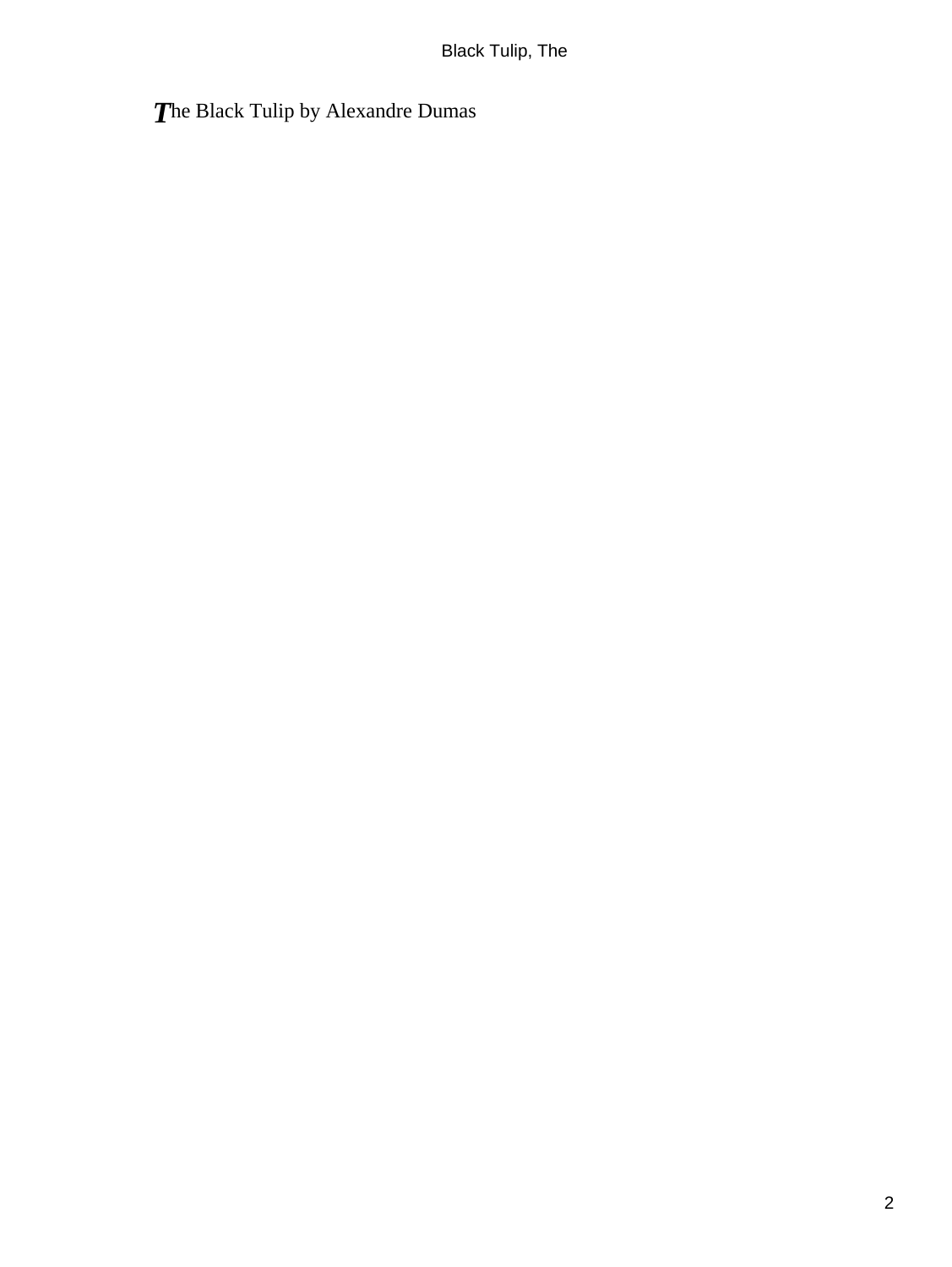## **[Chapter 1 − A Grateful People](#page-226-0)**

**O**n the 20th of August, 1672, the city of the Hague, always so lively, so neat, and so trim that one might believe every day to be Sunday, with its shady park, with its tall trees, spreading over its Gothic houses, with its canals like large mirrors, in which its steeples and its almost Eastern cupolas are reflected, – the city of the Hague, the capital of the Seven United Provinces, was swelling in all its arteries with a black and red stream of hurried, panting, and restless citizens, who, with their knives in their girdles, muskets on their shoulders, or sticks in their hands, were pushing on to the Buytenhof, a terrible prison, the grated windows of which are still shown, where, on the charge of attempted murder preferred against him by the surgeon Tyckelaer, Cornelius de Witt, the brother of the Grand Pensionary of Holland was confined.

 If the history of that time, and especially that of the year in the middle of which our narrative commences, were not indissolubly connected with the two names just mentioned, the few explanatory pages which we are about to add might appear quite supererogatory; but we will, from the very first, apprise the reader – our old friend, to whom we are wont on the first page to promise amusement, and with whom we always try to keep our word as well as is in our power – that this explanation is as indispensable to the right understanding of our story as to that of the great event itself on which it is based.

 Cornelius de Witt, Ruart de Pulten, that is to say, warden of the dikes, ex−burgomaster of Dort, his native town, and member of the Assembly of the States of Holland, was forty−nine years of age, when the Dutch people, tired of the Republic such as John de Witt, the Grand Pensionary of Holland, understood it, at once conceived a most violent affection for the Stadtholderate, which had been abolished for ever in Holland by the «Perpetual Edict» forced by John de Witt upon the United Provinces.

 As it rarely happens that public opinion, in its whimsical flights, does not identify a principle with a man, thus the people saw the personification of the Republic in the two stern figures of the brothers De Witt, those Romans of Holland, spurning to pander to the fancies of the mob, and wedding themselves with unbending fidelity to liberty without licentiousness, and prosperity without the waste of superfluity; on the other hand, the Stadtholderate recalled to the popular mind the grave and thoughtful image of the young Prince William of Orange.

 The brothers De Witt humoured Louis XIV., whose moral influence was felt by the whole of Europe, and the pressure of whose material power Holland had been made to feel in that marvellous campaign on the Rhine, which, in the space of three months, had laid the power of the United Provinces prostrate.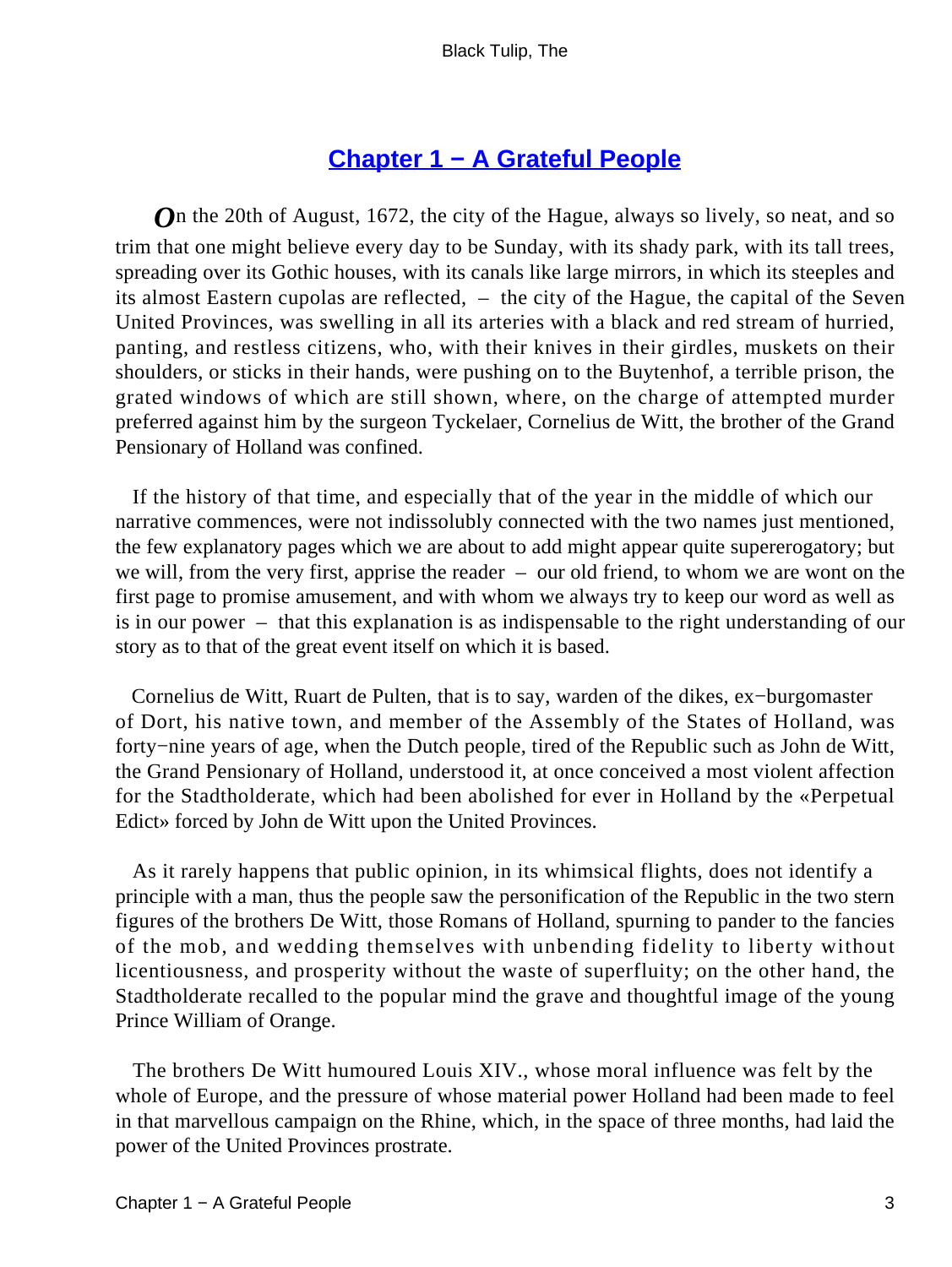Louis XIV. had long been the enemy of the Dutch, who insulted or ridiculed him to their hearts' content, although it must be said that they generally used French refugees for the mouthpiece of their spite. Their national pride held him up as the Mithridates of the Republic. The brothers De Witt, therefore, had to strive against a double difficulty, – against the force of national antipathy, and, besides, against the feeling of weariness which is natural to all vanquished people, when they hope that a new chief will be able to save them from ruin and shame.

 This new chief, quite ready to appear on the political stage, and to measure himself against Louis XIV., however gigantic the fortunes of the Grand Monarch loomed in the future, was William, Prince of Orange, son of William II., and grandson, by his mother Henrietta Stuart, of Charles I. of England. We have mentioned him before as the person by whom the people expected to see the office of Stadtholder restored.

 This young man was, in 1672, twenty−two years of age. John de Witt, who was his tutor, had brought him up with the view of making him a good citizen. Loving his country better than he did his disciple, the master had, by the Perpetual Edict, extinguished the hope which the young Prince might have entertained of one day becoming Stadtholder. But God laughs at the presumption of man, who wants to raise and prostrate the powers on earth without consulting the King above; and the fickleness and caprice of the Dutch combined with the terror inspired by Louis XIV., in repealing the Perpetual Edict, and re−establishing the office of Stadtholder in favour of William of Orange, for whom the hand of Providence had traced out ulterior destinies on the hidden map of the future.

 The Grand Pensionary bowed before the will of his fellow citizens; Cornelius de Witt, however, was more obstinate, and notwithstanding all the threats of death from the Orangist rabble, who besieged him in his house at Dort, he stoutly refused to sign the act by which the office of Stadtholder was restored. Moved by the tears and entreaties of his wife, he at last complied, only adding to his signature the two letters V. C. (Vi Coactus), notifying thereby that he only yielded to force.

It was a real miracle that on that day he escaped from the doom intended for him.

 John de Witt derived no advantage from his ready compliance with the wishes of his fellow citizens. Only a few days after, an attempt was made to stab him, in which he was severely although not mortally wounded.

 This by no means suited the views of the Orange faction. The life of the two brothers being a constant obstacle to their plans, they changed their tactics, and tried to obtain by calumny what they had not been able to effect by the aid of the poniard.

 How rarely does it happen that, in the right moment, a great man is found to head the execution of vast and noble designs; and for that reason, when such a providential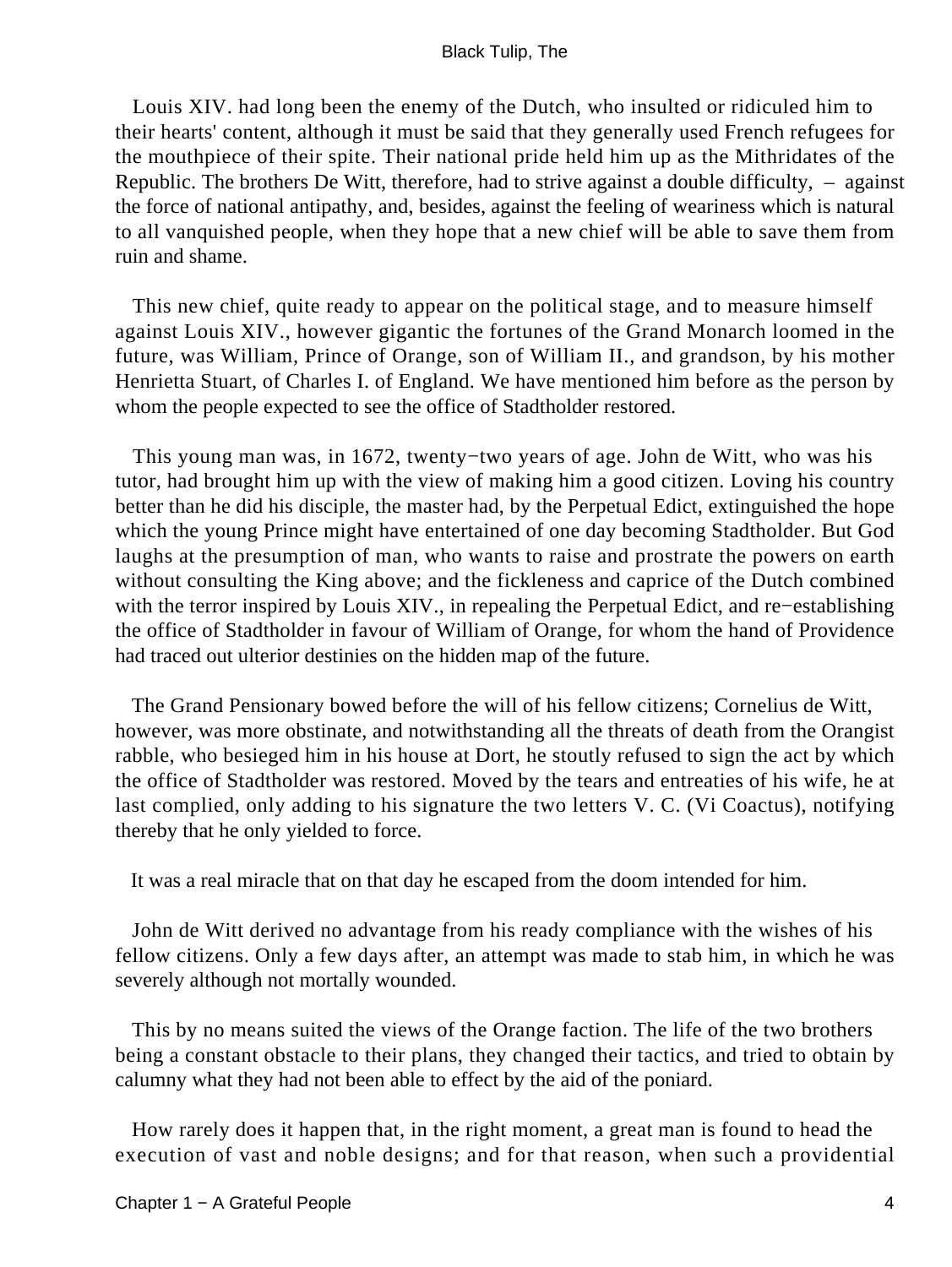concurrence of circumstances does occur, history is prompt to record the name of the chosen one, and to hold him up to the admiration of posterity. But when Satan interposes in human affairs to cast a shadow upon some happy existence, or to overthrow a kingdom, it seldom happens that he does not find at his side some miserable tool, in whose ear he has but to whisper a word to set him at once about his task.

 The wretched tool who was at hand to be the agent of this dastardly plot was one Tyckelaer whom we have already mentioned, a surgeon by profession.

 He lodged an information against Cornelius de Witt, setting forth that the warden – who, as he had shown by the letters added to his signature, was fuming at the repeal of the Perpetual Edict – had, from hatred against William of Orange, hired an assassin to deliver the new Republic of its new Stadtholder; and he, Tyckelaer was the person thus chosen; but that, horrified at the bare idea of the act which he was asked to perpetrate, he had preferred rather to reveal the crime than to commit it.

 This disclosure was, indeed, well calculated to call forth a furious outbreak among the Orange faction. The Attorney General caused, on the 16th of August, 1672, Cornelius de Witt to be arrested; and the noble brother of John de Witt had, like the vilest criminal, to undergo, in one of the apartments of the town prison, the preparatory degrees of torture, by means of which his judges expected to force from him the confession of his alleged plot against William of Orange.

 But Cornelius was not only possessed of a great mind, but also of a great heart. He belonged to that race of martyrs who, indissolubly wedded to their political convictions as their ancestors were to their faith, are able to smile on pain: while being stretched on the rack, he recited with a firm voice, and scanning the lines according to measure, the first strophe of the «Justum ac tenacem» of Horace, and, making no confession, tired not only the strength, but even the fanaticism, of his executioners.

 The judges, notwithstanding, acquitted Tyckelaer from every charge; at the same time sentencing Cornelius to be deposed from all his offices and dignities; to pay all the costs of the trial; and to be banished from the soil of the Republic for ever.

 This judgment against not only an innocent, but also a great man, was indeed some gratification to the passions of the people, to whose interests Cornelius de Witt had always devoted himself: but, as we shall soon see, it was not enough.

 The Athenians, who indeed have left behind them a pretty tolerable reputation for ingratitude, have in this respect to yield precedence to the Dutch. They, at least in the case of Aristides, contented themselves with banishing him.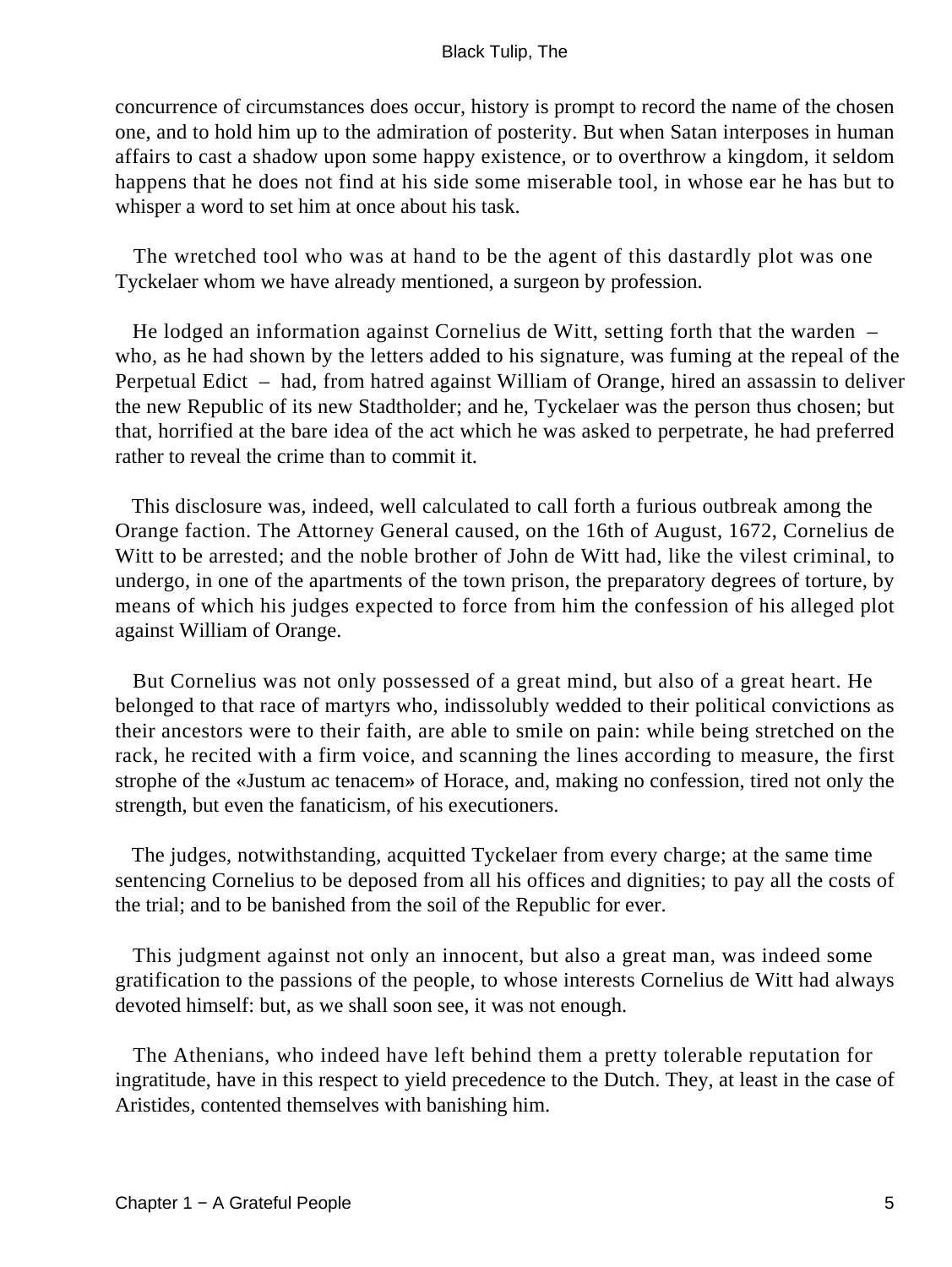John de Witt, at the first intimation of the charge brought against his brother, had resigned his office of Grand Pensionary. He too received a noble recompense for his devotedness to the best interests of his country, taking with him into the retirement of private life the hatred of a host of enemies, and the fresh scars of wounds inflicted by assassins, only too often the sole guerdon obtained by honest people, who are guilty of having worked for their country, and of having forgotten their own private interests.

 In the meanwhile William of Orange urged on the course of events by every means in his power, eagerly waiting for the time when the people, by whom he was idolised, should have made of the bodies of the brothers the two steps over which he might ascend to the chair of Stadtholder.

 Thus, then, on the 20th of August, 1672, as we have already stated in the beginning of this chapter, the whole town was crowding towards the Buytenhof, to witness the departure of Cornelius de Witt from prison, as he was going to exile; and to see what traces the torture of the rack had left on the noble frame of the man who knew his Horace so well.

 Yet all this multitude was not crowding to the Buytenhof with the innocent view of merely feasting their eyes with the spectacle; there were many who went there to play an active part in it, and to take upon themselves an office which they conceived had been badly filled, – that of the executioner.

 There were, indeed, others with less hostile intentions. All that they cared for was the spectacle, always so attractive to the mob, whose instinctive pride is flattered by it,  $-$  the sight of greatness hurled down into the dust.

 «Has not,» they would say, «this Cornelius de Witt been locked up and broken by the rack? Shall we not see him pale, streaming with blood, covered with shame?» And was not this a sweet triumph for the burghers of the Hague, whose envy even beat that of the common rabble; a triumph in which every honest citizen and townsman might be expected to share?

 «Moreover,» hinted the Orange agitators interspersed through the crowd, whom they hoped to manage like a sharp−edged and at the same time crushing instrument, – «moreover, will there not, from the Buytenhof to the gate of the town, a nice little opportunity present itself to throw some handfuls of dirt, or a few stones, at this Cornelius de Witt, who not only conferred the dignity of Stadtholder on the Prince of Orange merely vi coactus, but who also intended to have him assassinated?»

 «Besides which,» the fierce enemies of France chimed in, «if the work were done well and bravely at the Hague, Cornelius would certainly not be allowed to go into exile, where he will renew his intrigues with France, and live with his big scoundrel of a brother, John, on the gold of the Marquis de Louvois.»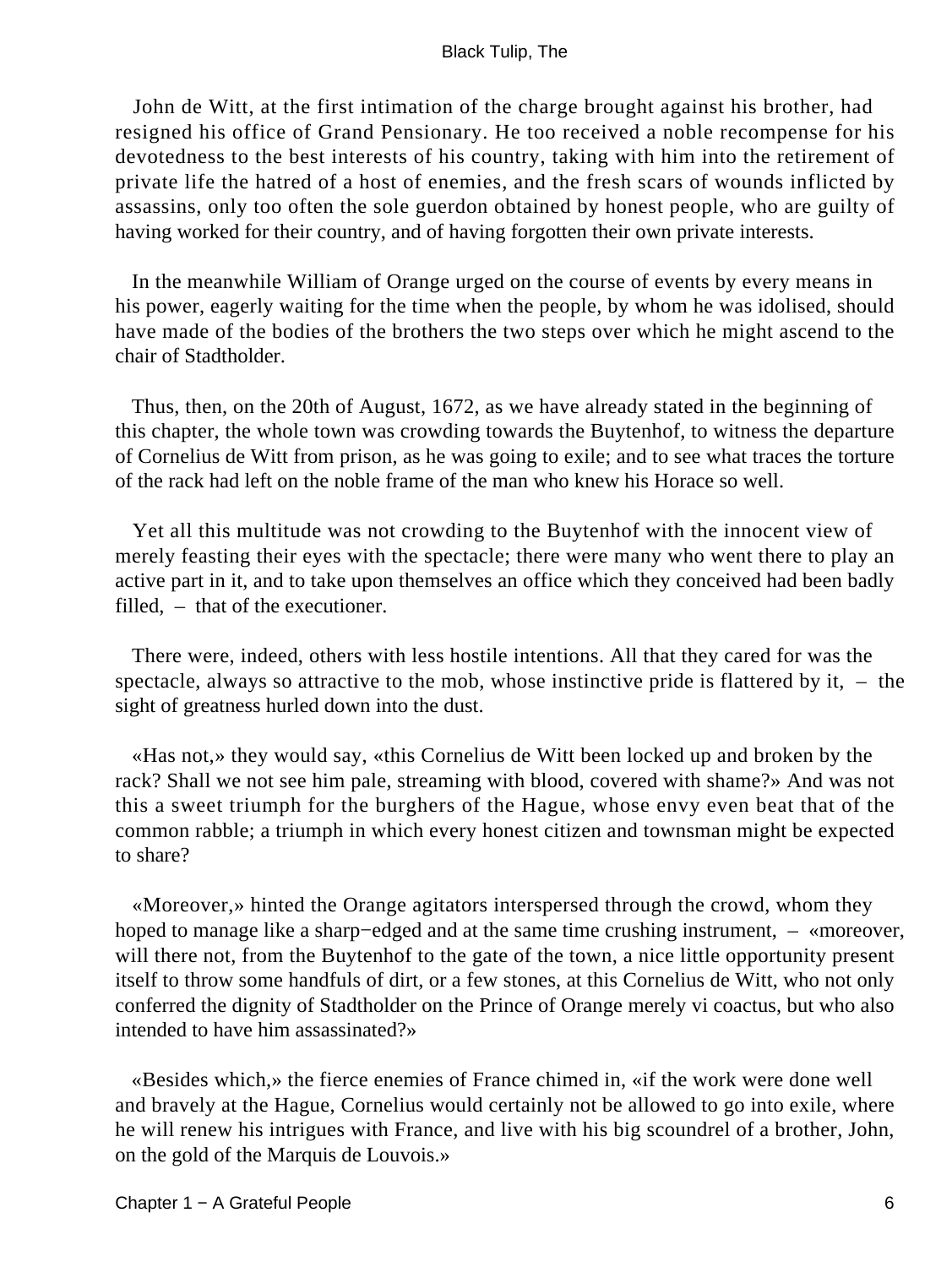Being in such a temper, people generally will run rather than walk; which was the reason why the inhabitants of the Hague were hurrying so fast towards the Buytenhof.

 Honest Tyckelaer, with a heart full of spite and malice, and with no particular plan settled in his mind, was one of the foremost, being paraded about by the Orange party like a hero of probity, national honour, and Christian charity.

 This daring miscreant detailed, with all the embellishments and flourishes suggested by his base mind and his ruffianly imagination, the attempts which he pretended Cornelius de Witt had made to corrupt him; the sums of money which were promised, and all the diabolical stratagems planned beforehand to smooth for him, Tyckelaer, all the difficulties in the path of murder.

 And every phase of his speech, eagerly listened to by the populace, called forth enthusiastic cheers for the Prince of Orange, and groans and imprecations of blind fury against the brothers De Witt.

 The mob even began to vent its rage by inveighing against the iniquitous judges, who had allowed such a detestable criminal as the villain Cornelius to get off so cheaply.

Some of the agitators whispered, «He will be off, he will escape from us!»

 Others replied, «A vessel is waiting for him at Schevening, a French craft. Tyckelaer has seen her.»

«Honest Tyckelaer! Hurrah for Tyckelaer!» the mob cried in chorus.

 «And let us not forget,» a voice exclaimed from the crowd, «that at the same time with Cornelius his brother John, who is as rascally a traitor as himself, will likewise make his escape.»

 «And the two rogues will in France make merry with our money, with the money for our vessels, our arsenals, and our dockyards, which they have sold to Louis XIV.»

 «Well, then, don't let us allow them to depart!» advised one of the patriots who had gained the start of the others.

«Forward to the prison, to the prison!» echoed the crowd.

 Amid these cries, the citizens ran along faster and faster, cocking their muskets, brandishing their hatchets, and looking death and defiance in all directions.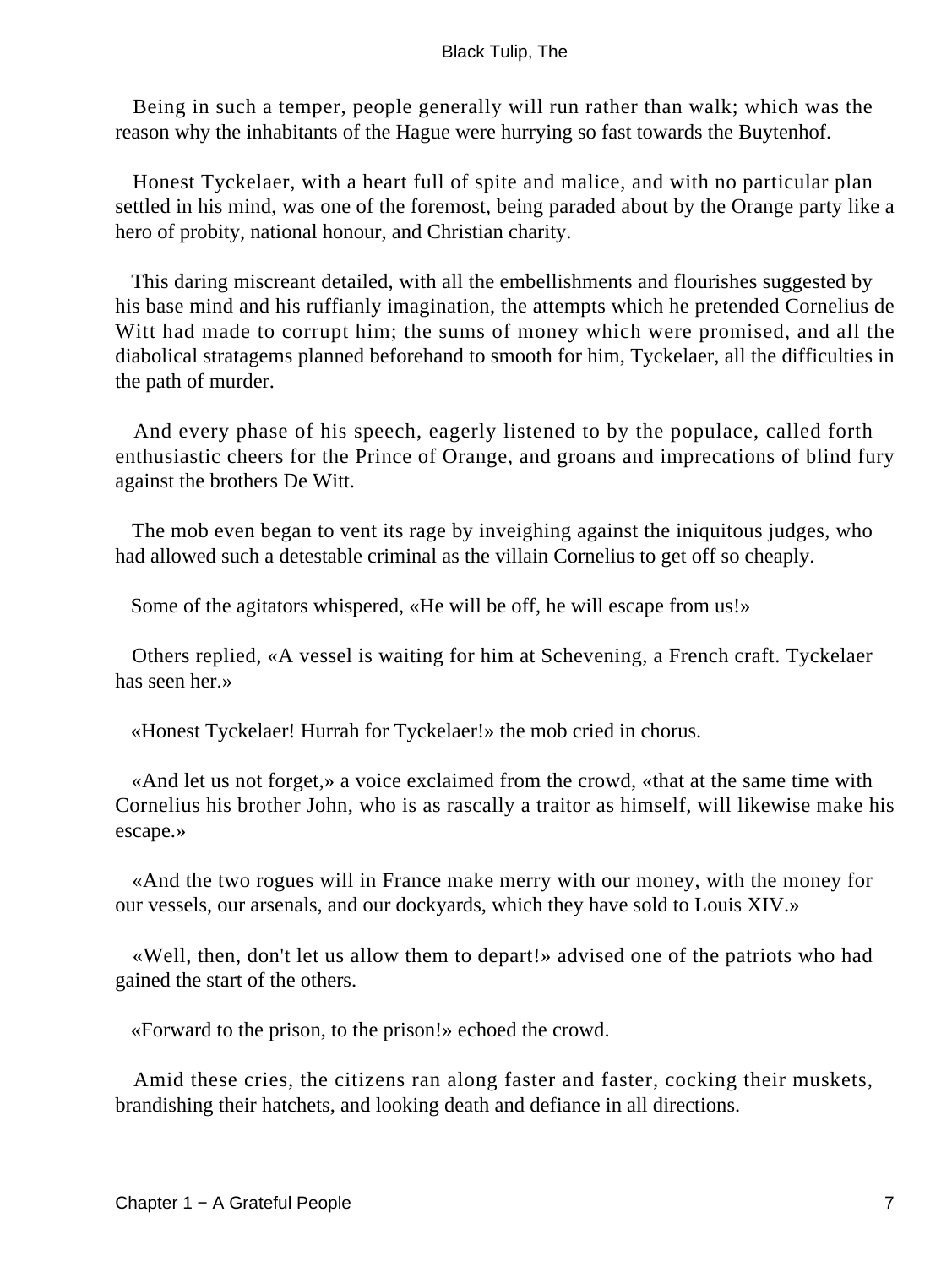No violence, however, had as yet been committed; and the file of horsemen who were guarding the approaches of the Buytenhof remained cool, unmoved, silent, much more threatening in their impassibility than all this crowd of burghers, with their cries, their agitation, and their threats. The men on their horses, indeed, stood like so many statues, under the eye of their chief, Count Tilly, the captain of the mounted troops of the Hague, who had his sword drawn, but held it with its point downwards, in a line with the straps of his stirrup.

 This troop, the only defence of the prison, overawed by its firm attitude not only the disorderly riotous mass of the populace, but also the detachment of the burgher guard, which, being placed opposite the Buytenhof to support the soldiers in keeping order, gave to the rioters the example of seditious cries, shouting, –

«Hurrah for Orange! Down with the traitors!»

 The presence of Tilly and his horsemen, indeed, exercised a salutary check on these civic warriors; but by degrees they waxed more and more angry by their own shouts, and as they were not able to understand how any one could have courage without showing it by cries, they attributed the silence of the dragoons to pusillanimity, and advanced one step towards the prison, with all the turbulent mob following in their wake.

 In this moment, Count Tilly rode forth towards them single−handed, merely lifting his sword and contracting his brow whilst he addressed them: –

 «Well, gentlemen of the burgher guard, what are you advancing for, and what do you wish?»

The burghers shook their muskets, repeating their cry, –

«Hurrah for Orange! Death to the traitors!»

 «'Hurrah for Orange!' all well and good!» replied Tilly, «although I certainly am more partial to happy faces than to gloomy ones. 'Death to the traitors!' as much of it as you like, as long as you show your wishes only by cries. But, as to putting them to death in good earnest, I am here to prevent that, and I shall prevent it.»

Then, turning round to his men, he gave the word of command, –

«Soldiers, ready!»

 The troopers obeyed orders with a precision which immediately caused the burgher guard and the people to fall back, in a degree of confusion which excited the smile of the cavalry officer.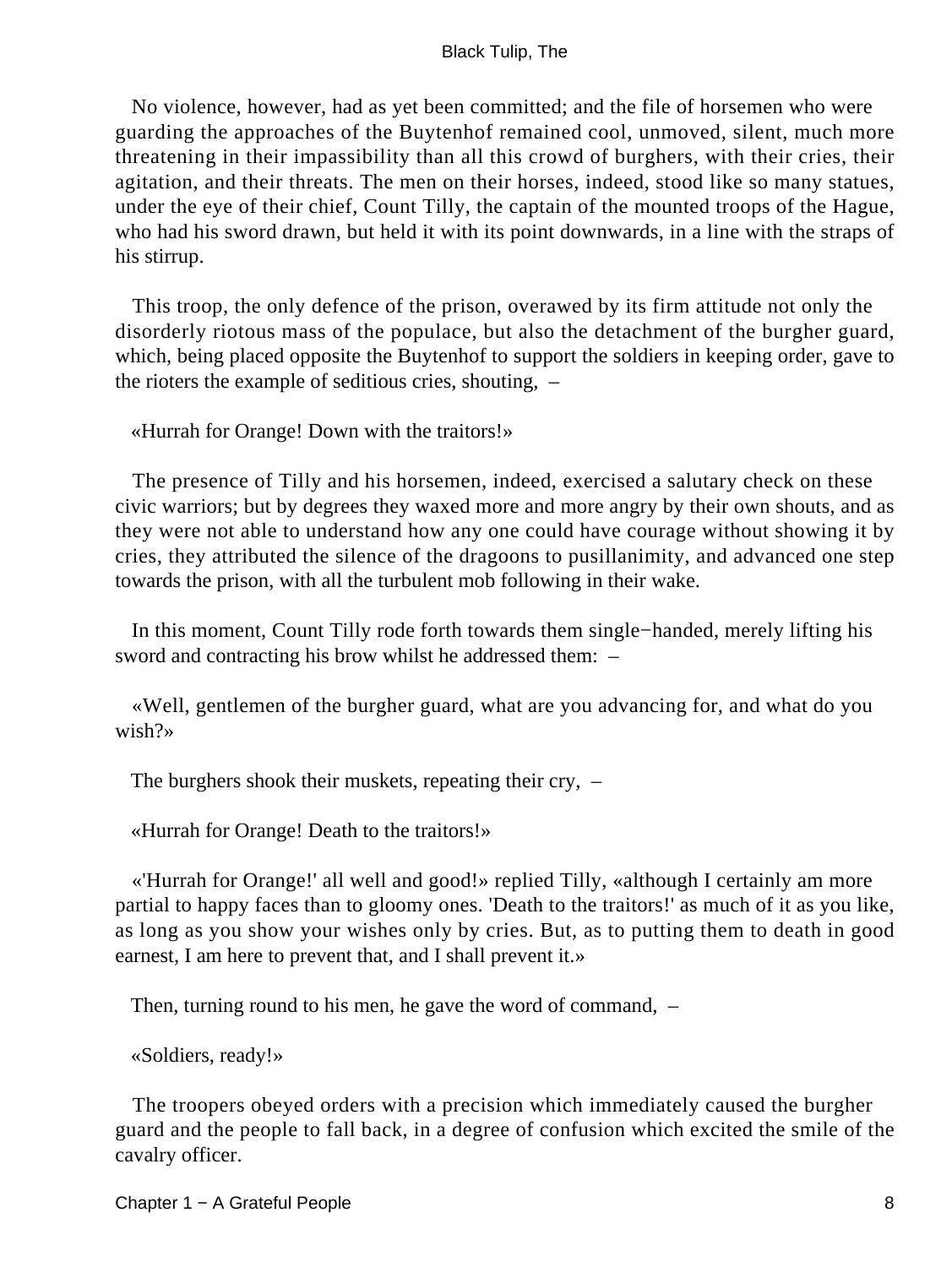«Holloa!» he exclaimed, with that bantering tone which is peculiar to men of his profession; «be easy, gentlemen, my soldiers will not fire a shot; but, on the other hand, you will not advance by one step towards the prison.»

 «And do you know, sir, that we have muskets?» roared the commandant of the burghers.

 «I must know it, by Jove, you have made them glitter enough before my eyes; but I beg you to observe also that we on our side have pistols, that the pistol carries admirably to a distance of fifty yards, and that you are only twenty−five from us.»

«Death to the traitors!» cried the exasperated burghers.

 «Go along with you,» growled the officer, «you always cry the same thing over again. It is very tiresome.»

With this, he took his post at the head of his troops, whilst the tumult grew fiercer and fiercer about the Buytenhof.

 And yet the fuming crowd did not know that, at that very moment when they were tracking the scent of one of their victims, the other, as if hurrying to meet his fate, passed, at a distance of not more than a hundred yards, behind the groups of people and the dragoons, to betake himself to the Buytenhof.

 John de Witt, indeed, had alighted from his coach with his servant, and quietly walked across the courtyard of the prison.

Mentioning his name to the turnkey, who however knew him, he said, –

 «Good morning, Gryphus; I am coming to take away my brother, who, as you know, is condemned to exile, and to carry him out of the town.»

 Whereupon the jailer, a sort of bear, trained to lock and unlock the gates of the prison, had greeted him and admitted him into the building, the doors of which were immediately closed again.

 Ten yards farther on, John de Witt met a lovely young girl, of about seventeen or eighteen, dressed in the national costume of the Frisian women, who, with pretty demureness, dropped a curtesy to him. Chucking her under the chin, he said to her, –

«Good morning, my good and fair Rosa; how is my brother?»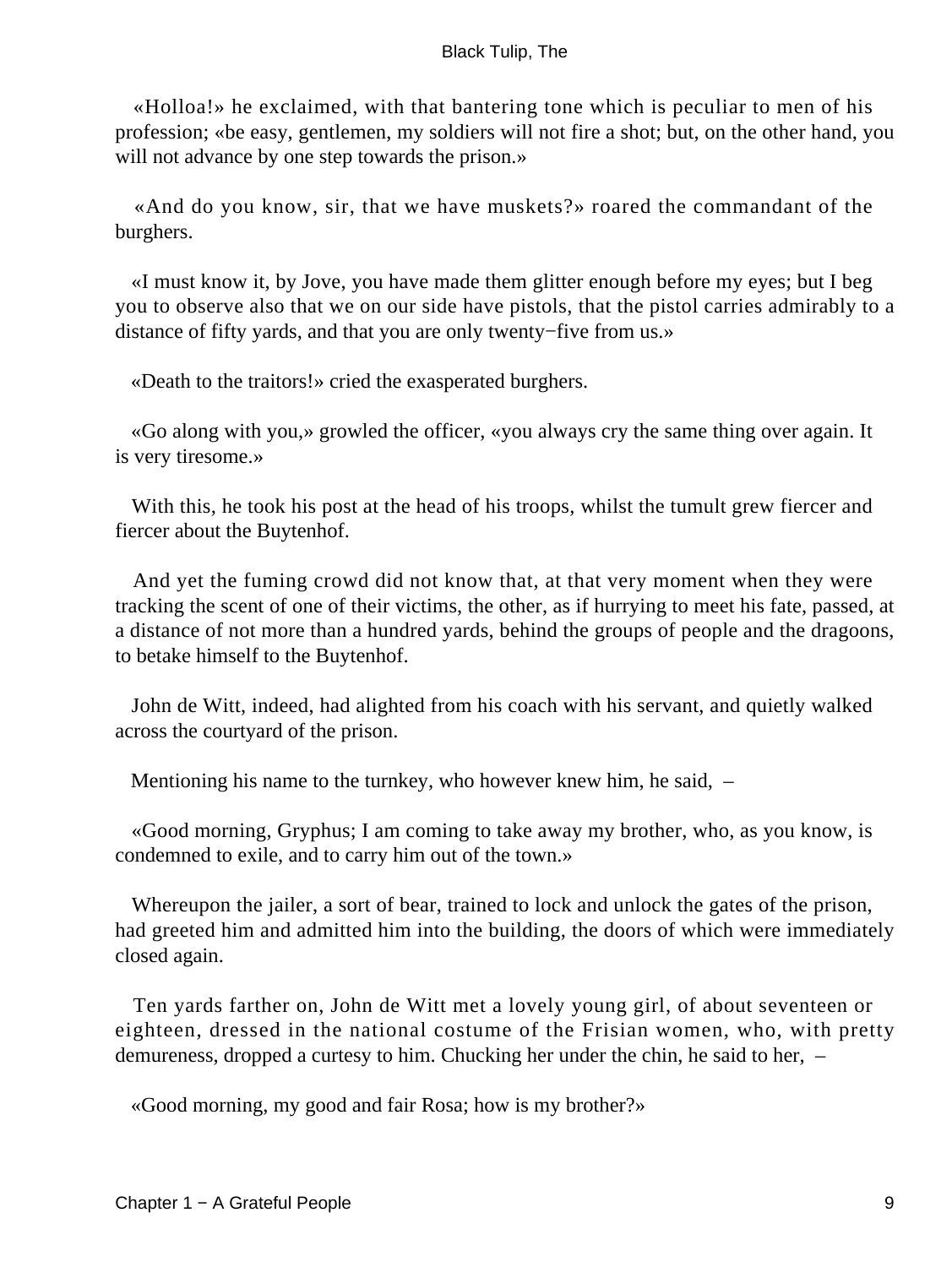«Oh, Mynheer John!» the young girl replied, «I am not afraid of the harm which has been done to him. That's all over now.»

«But what is it you are afraid of?»

«I am afraid of the harm which they are going to do to him.»

«Oh, yes,» said De Witt, «you mean to speak of the people down below, don't you?»

«Do you hear them?»

 «They are indeed in a state of great excitement; but when they see us perhaps they will grow calmer, as we have never done them anything but good.»

 «That's unfortunately no reason, except for the contrary,» muttered the girl, as, on an imperative sign from her father, she withdrew.

«Indeed, child, what you say is only too true.»

Then, in pursuing his way, he said to himself, –

 «Here is a damsel who very likely does not know how to read, who consequently has never read anything, and yet with one word she has just told the whole history of the world.»

 And with the same calm mien, but more melancholy than he had been on entering the prison, the Grand Pensionary proceeded towards the cell of his brother.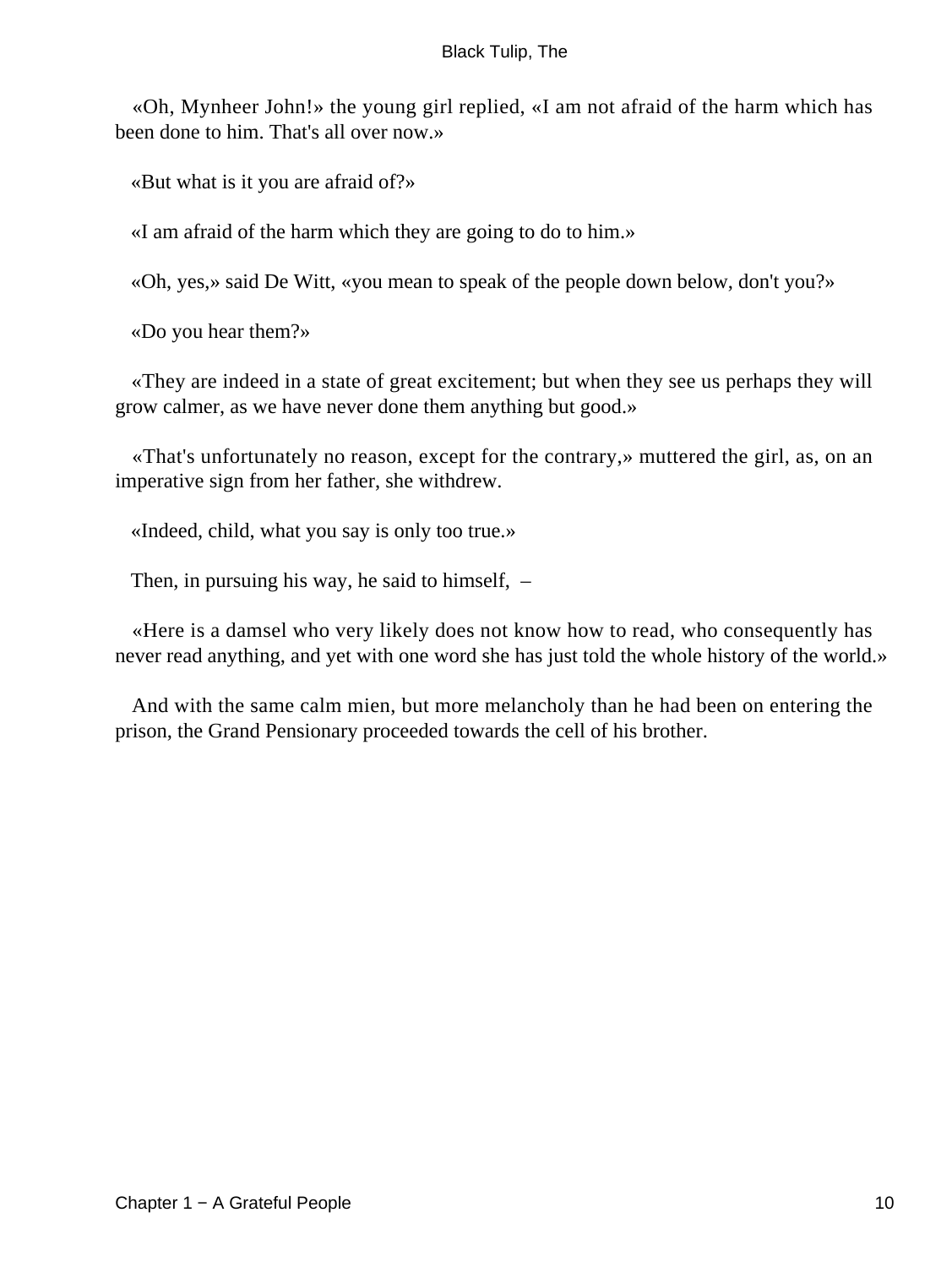## **[Chapter 2 − The Two Brothers](#page-226-0)**

*A*s the fair Rosa, with foreboding doubt, had foretold, so it happened. Whilst John de Witt was climbing the narrow winding stairs which led to the prison of his brother Cornelius, the burghers did their best to have the troop of Tilly, which was in their way, removed.

 Seeing this disposition, King Mob, who fully appreciated the laudable intentions of his own beloved militia, shouted most lustily, –

«Hurrah for the burghers!»

 As to Count Tilly, who was as prudent as he was firm, he began to parley with the burghers, under the protection of the cocked pistols of his dragoons, explaining to the valiant townsmen, that his order from the States commanded him to guard the prison and its approaches with three companies.

«Wherefore such an order? Why guard the prison?» cried the Orangists.

 «Stop,» replied the Count, «there you at once ask me more than I can tell you. I was told, 'Guard the prison,' and I guard it. You, gentlemen, who are almost military men yourselves, you are aware that an order must never be gainsaid.»

 «But this order has been given to you that the traitors may be enabled to leave the town.»

«Very possibly, as the traitors are condemned to exile,» replied Tilly.

«But who has given this order?»

«The States, to be sure!»

«The States are traitors.»

«I don't know anything about that!»

«And you are a traitor yourself!»

«I?»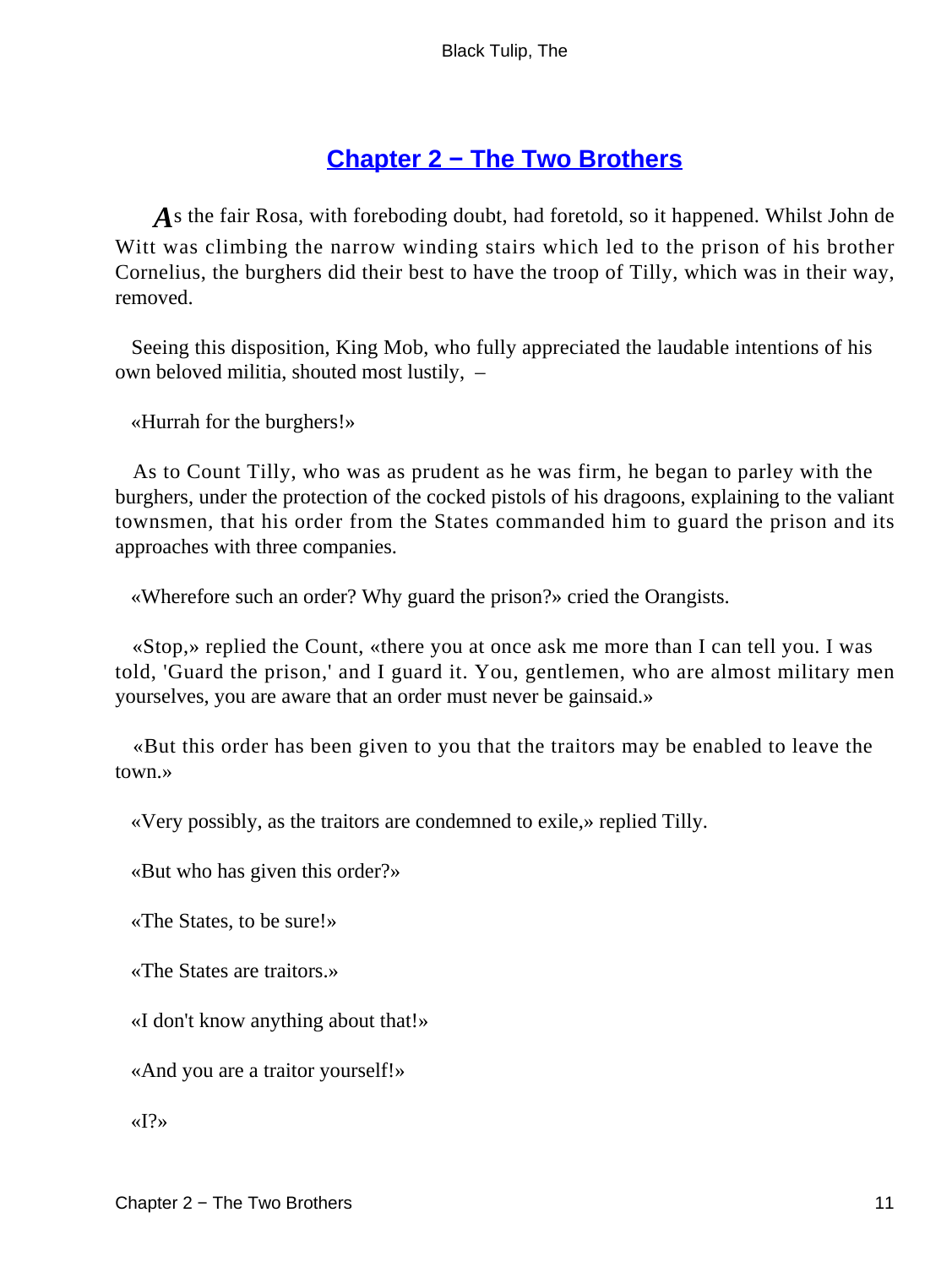«Yes, you.»

 «Well, as to that, let us understand each other gentlemen. Whom should I betray? The States? Why, I cannot betray them, whilst, being in their pay, I faithfully obey their orders.»

 As the Count was so indisputably in the right that it was impossible to argue against him, the mob answered only by redoubled clamour and horrible threats, to which the Count opposed the most perfect urbanity.

 «Gentlemen,» he said, «uncock your muskets, one of them may go off by accident; and if the shot chanced to wound one of my men, we should knock over a couple of hundreds of yours, for which we should, indeed, be very sorry, but you even more so; especially as such a thing is neither contemplated by you nor by myself.»

«If you did that,» cried the burghers, «we should have a pop at you, too.»

 «Of course you would; but suppose you killed every man Jack of us, those whom we should have killed would not, for all that, be less dead.»

«Then leave the place to us, and you will perform the part of a good citizen.»

 «First of all,» said the Count, «I am not a citizen, but an officer, which is a very different thing; and secondly, I am not a Hollander, but a Frenchman, which is more different still. I have to do with no one but the States, by whom I am paid; let me see an order from them to leave the place to you, and I shall only be too glad to wheel off in an instant, as I am confoundedly bored here.»

 «Yes, yes!» cried a hundred voices; the din of which was immediately swelled by five hundred others; «let us march to the Town−hall; let us go and see the deputies! Come along! come along!»

 «That's it,» Tilly muttered between his teeth, as he saw the most violent among the crowd turning away; «go and ask for a meanness at the Town−hall, and you will see whether they will grant it; go, my fine fellows, go!»

 The worthy officer relied on the honour of the magistrates, who, on their side, relied on his honour as a soldier.

 «I say, Captain,» the first lieutenant whispered into the ear of the Count, «I hope the deputies will give these madmen a flat refusal; but, after all, it would do no harm if they would send us some reinforcement.»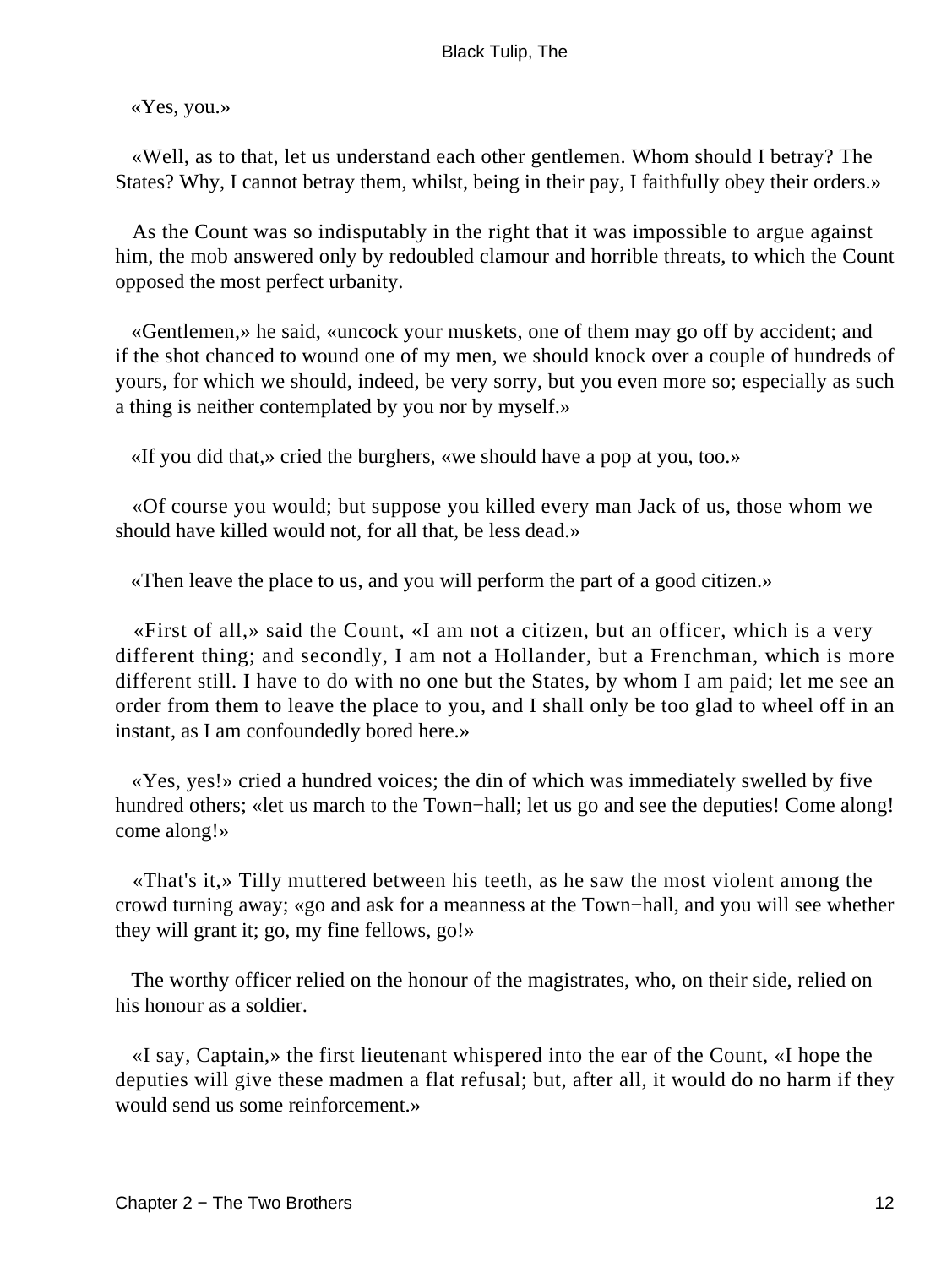In the meanwhile, John de Witt, whom we left climbing the stairs, after the conversation with the jailer Gryphus and his daughter Rosa, had reached the door of the cell, where on a mattress his brother Cornelius was resting, after having undergone the preparatory degrees of the torture. The sentence of banishment having been pronounced, there was no occasion for inflicting the torture extraordinary.

 Cornelius was stretched on his couch, with broken wrists and crushed fingers. He had not confessed a crime of which he was not guilty; and now, after three days of agony, he once more breathed freely, on being informed that the judges, from whom he had expected death, were only condemning him to exile.

 Endowed with an iron frame and a stout heart, how would he have disappointed his enemies if they could only have seen, in the dark cell of the Buytenhof, his pale face lit up by the smile of the martyr, who forgets the dross of this earth after having obtained a glimpse of the bright glory of heaven.

 The warden, indeed, had already recovered his full strength, much more owing to the force of his own strong will than to actual aid; and he was calculating how long the formalities of the law would still detain him in prison.

 This was just at the very moment when the mingled shouts of the burgher guard and of the mob were raging against the two brothers, and threatening Captain Tilly, who served as a rampart to them. This noise, which roared outside of the walls of the prison, as the surf dashing against the rocks, now reached the ears of the prisoner.

 But, threatening as it sounded, Cornelius appeared not to deem it worth his while to inquire after its cause; nor did he get up to look out of the narrow grated window, which gave access to the light and to the noise of the world without.

 He was so absorbed in his never−ceasing pain that it had almost become a habit with him. He felt with such delight the bonds which connected his immortal being with his perishable frame gradually loosening, that it seemed to him as if his spirit, freed from the trammels of the body, were hovering above it, like the expiring flame which rises from the half−extinguished embers.

 He also thought of his brother; and whilst the latter was thus vividly present to his mind the door opened, and John entered, hurrying to the bedside of the prisoner, who stretched out his broken limbs and his hands tied up in bandages towards that glorious brother, whom he now excelled, not in services rendered to the country, but in the hatred which the Dutch bore him.

 John tenderly kissed his brother on the forehead, and put his sore hands gently back on the mattress.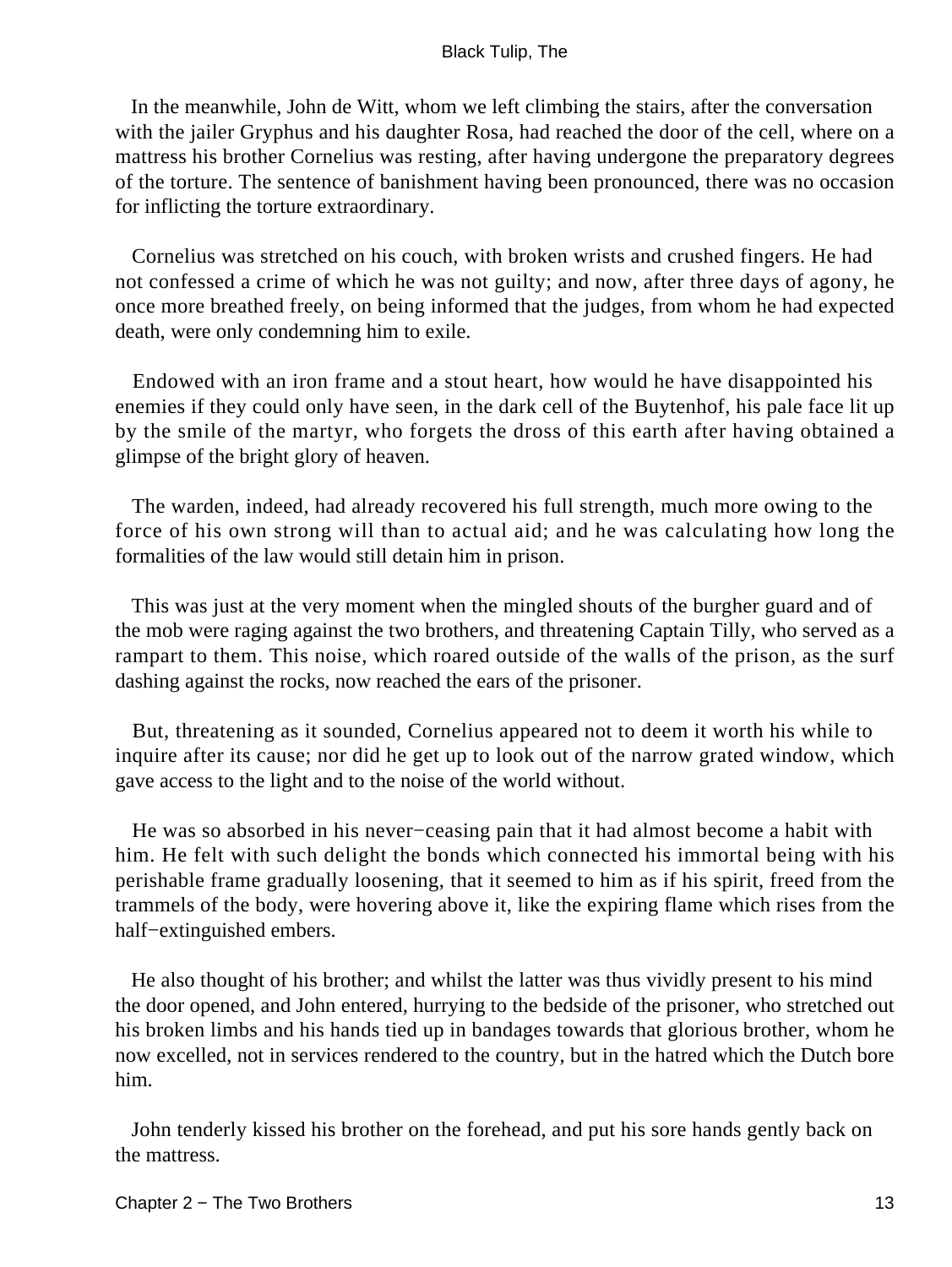«Cornelius, my poor brother, you are suffering great pain, are you not?»

«I am suffering no longer, since I see you, my brother.»

«Oh, my poor dear Cornelius! I feel most wretched to see you in such a state.»

 «And, indeed, I have thought more of you than of myself; and whilst they were torturing me, I never thought of uttering a complaint, except once, to say, 'Poor brother!' But now that you are here, let us forget all. You are coming to take me away, are you not?»

«I am.»

«I am quite healed; help me to get up, and you shall see how I can walk.»

 «You will not have to walk far, as I have my coach near the pond, behind Tilly's dragoons.»

«Tilly's dragoons! What are they near the pond for?»

 «Well,» said the Grand Pensionary with a melancholy smile which was habitual to him, «the gentlemen at the Town−hall expect that the people at the Hague would like to see you depart, and there is some apprehension of a tumult.»

«Of a tumult?» replied Cornelius, fixing his eyes on his perplexed brother; «a tumult?»

«Yes, Cornelius.»

 «Oh! that's what I heard just now,» said the prisoner, as if speaking to himself. Then, turning to his brother, he continued, –

«Are there many persons down before the prison.»

«Yes, my brother, there are.»

«But then, to come here to me  $- - \infty$ 

«Well?»

«How is it that they have allowed you to pass?»

 «You know well that we are not very popular, Cornelius,» said the Grand Pensionary, with gloomy bitterness. «I have made my way through all sorts of bystreets and alleys.»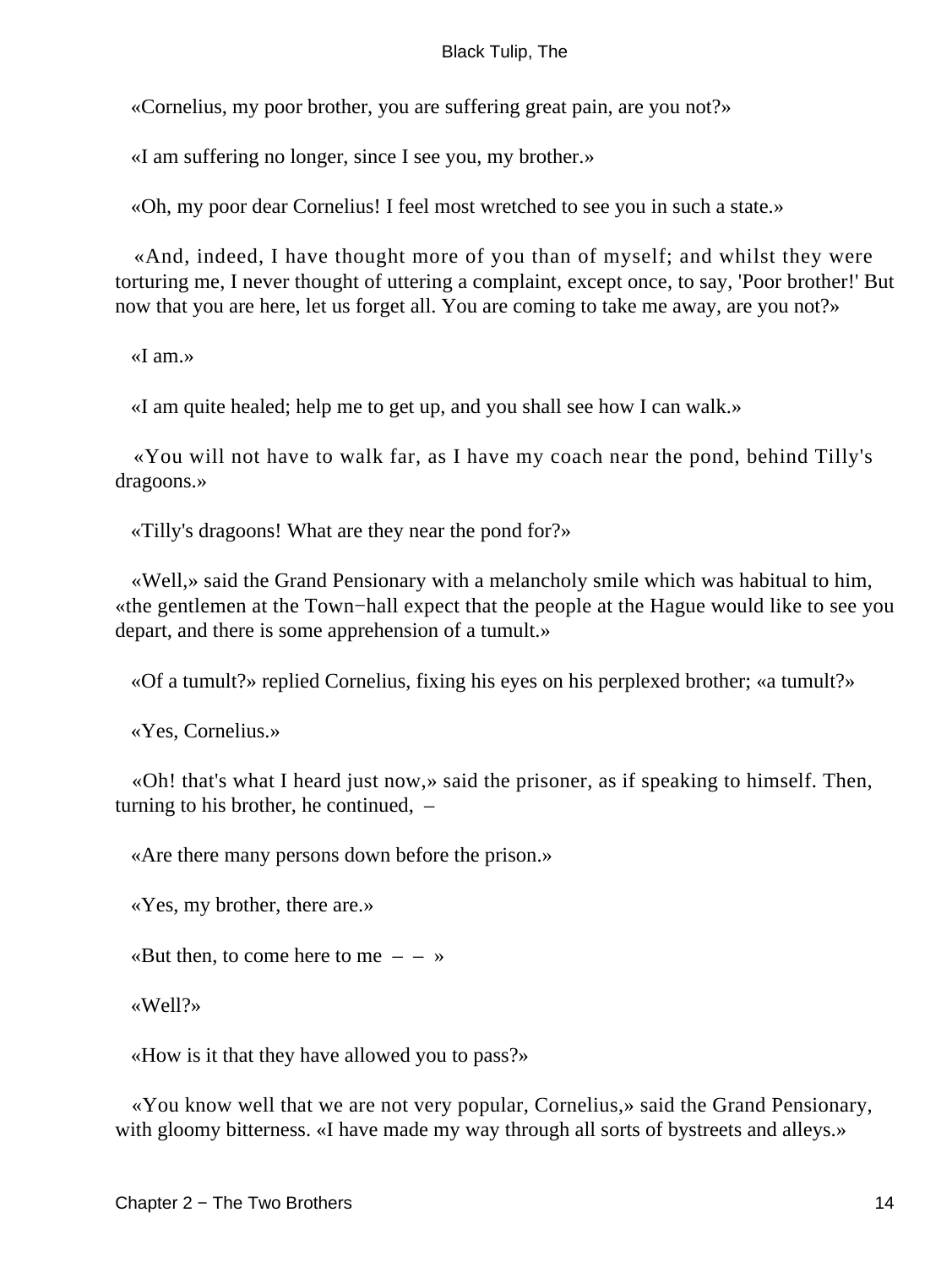«You hid yourself, John?»

 «I wished to reach you without loss of time, and I did what people will do in politics, or on the sea when the wind is against them, – I tacked.»

 At this moment the noise in the square below was heard to roar with increasing fury. Tilly was parleying with the burghers.

 «Well, well,» said Cornelius, «you are a very skilful pilot, John; but I doubt whether you will as safely guide your brother out of the Buytenhof in the midst of this gale, and through the raging surf of popular hatred, as you did the fleet of Van Tromp past the shoals of the Scheldt to Antwerp.»

 «With the help of God, Cornelius, we'll at least try,» answered John; «but, first of all, a word with you.»

«Speak!»

The shouts began anew.

 «Hark, hark!» continued Cornelius, «how angry those people are! Is it against you, or against me?»

 «I should say it is against us both, Cornelius. I told you, my dear brother, that the Orange party, while assailing us with their absurd calumnies, have also made it a reproach against us that we have negotiated with France.»

«What blockheads they are!»

«But, indeed, they reproach us with it.»

 «And yet, if these negotiations had been successful, they would have prevented the defeats of Rees, Orsay, Wesel, and Rheinberg; the Rhine would not have been crossed, and Holland might still consider herself invincible in the midst of her marshes and canals.»

 «All this is quite true, my dear Cornelius, but still more certain it is, that if at this moment our correspondence with the Marquis de Louvois were discovered, skilful pilot as I am, I should not be able to save the frail barque which is to carry the brothers De Witt and their fortunes out of Holland. That correspondence, which might prove to honest people how dearly I love my country, and what sacrifices I have offered to make for its liberty and glory, would be ruin to us if it fell into the hands of the Orange party. I hope you have burned the letters before you left Dort to join me at the Hague.»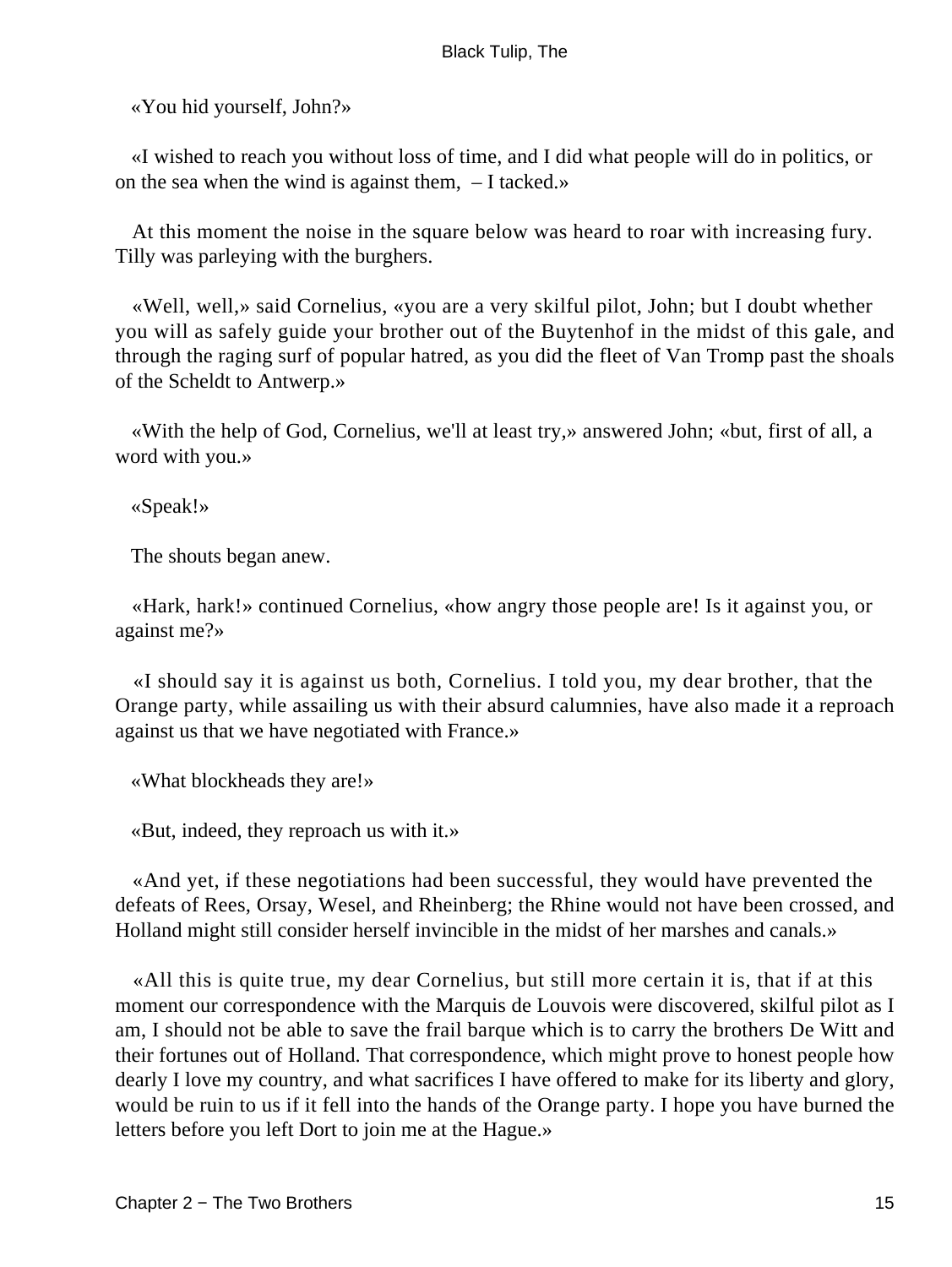«My dear brother,» Cornelius answered, «your correspondence with M. de Louvois affords ample proof of your having been of late the greatest, most generous, and most able citizen of the Seven United Provinces. I rejoice in the glory of my country; and particularly do I rejoice in your glory, John. I have taken good care not to burn that correspondence.»

 «Then we are lost, as far as this life is concerned,» quietly said the Grand Pensionary, approaching the window.

 «No, on the contrary, John, we shall at the same time save our lives and regain our popularity.»

«But what have you done with these letters?»

 «I have intrusted them to the care of Cornelius van Baerle, my godson, whom you know, and who lives at Dort.»

 «Poor honest Van Baerle! who knows so much, and yet thinks of nothing but of flowers and of God who made them. You have intrusted him with this fatal secret; it will be his ruin, poor soul!»

«His ruin?»

 «Yes, for he will either be strong or he will be weak. If he is strong, he will, when he hears of what has happened to us, boast of our acquaintance; if he is weak, he will be afraid on account of his connection with us: if he is strong, he will betray the secret by his boldness; if he is weak, he will allow it to be forced from him. In either case he is lost, and so are we. Let us, therefore, fly, fly, as long as there is still time.»

 Cornelius de Witt, raising himself on his couch, and grasping the hand of his brother, who shuddered at the touch of his linen bandages, replied,  $-$ 

 «Do not I know my godson? have not I been enabled to read every thought in Van Baerle's mind, and every sentiment in his heart? You ask whether he is strong or weak. He is neither the one nor the other; but that is not now the question. The principal point is, that he is sure not to divulge the secret, for the very good reason that he does not know it himself.»

John turned round in surprise.

 «You must know, my dear brother, that I have been trained in the school of that distinguished politician John de Witt; and I repeat to you, that Van Baerle is not aware of the nature and importance of the deposit which I have intrusted to him.»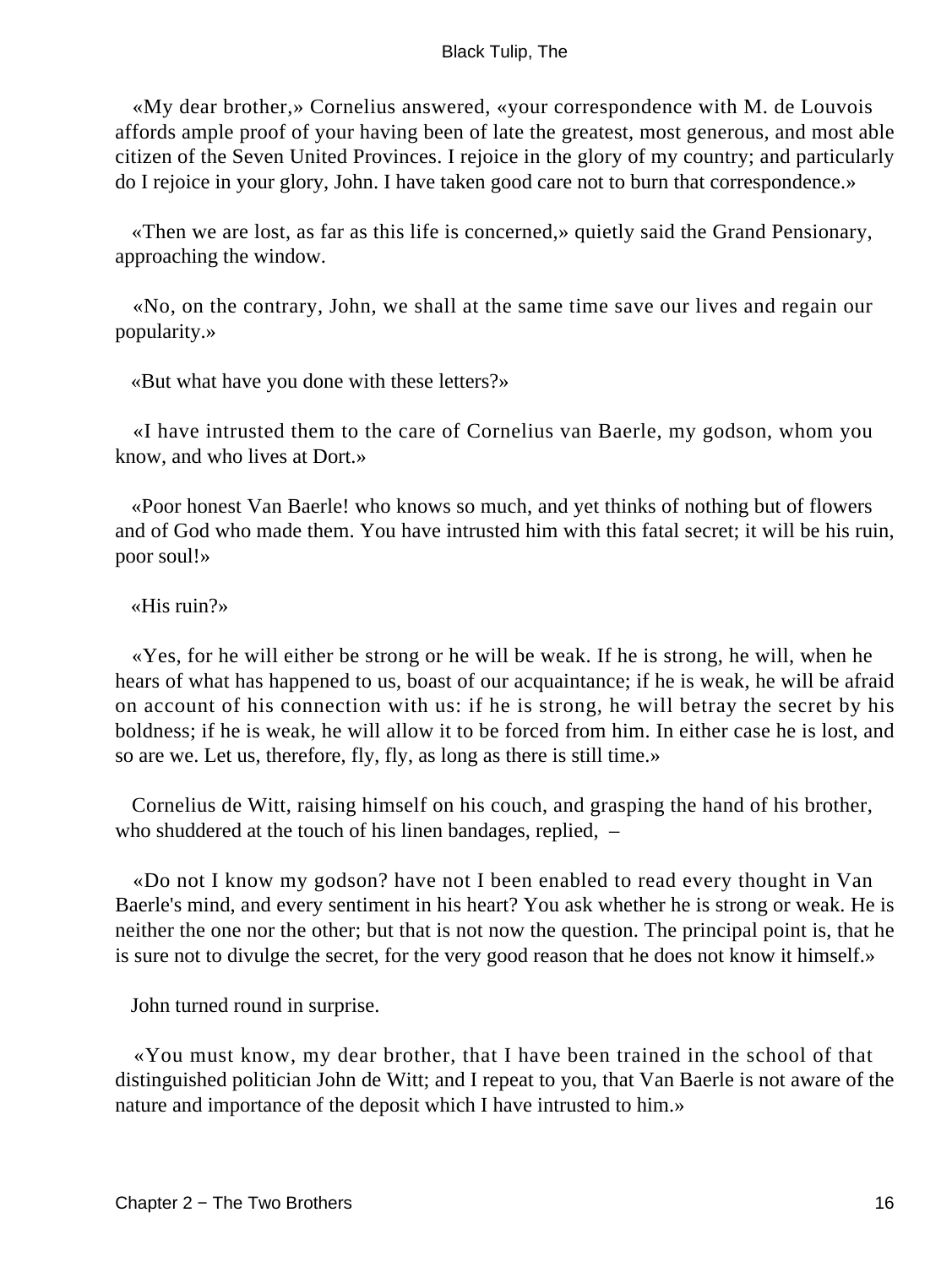«Quick then,» cried John, «as there is still time, let us convey to him directions to burn the parcel.»

«Through whom?»

 «Through my servant Craeke, who was to have accompanied us on horseback, and who has entered the prison with me, to assist you downstairs.»

«Consider well before having those precious documents burnt, John!»

 «I consider, above all things, that the brothers De Witt must necessarily save their lives, to be able to save their character. If we are dead, who will defend us? Who will have fully understood our intentions?»

«You expect, then, that they would kill us if those papers were found?»

 John, without answering, pointed with his hand to the square, whence, at that very moment, fierce shouts and savage yells made themselves heard.

 «Yes, yes,» said Cornelius, «I hear these shouts very plainly, but what is their meaning?»

John opened the window.

«Death to the traitors!» howled the populace.

«Do you hear now, Cornelius?»

 «To the traitors! that means us!» said the prisoner, raising his eyes to heaven and shrugging his shoulders.

«Yes, it means us,» repeated John.

«Where is Craeke?»

«At the door of your cell, I suppose.»

«Let him enter then.»

John opened the door; the faithful servant was waiting on the threshold.

«Come in, Craeke, and mind well what my brother will tell you.»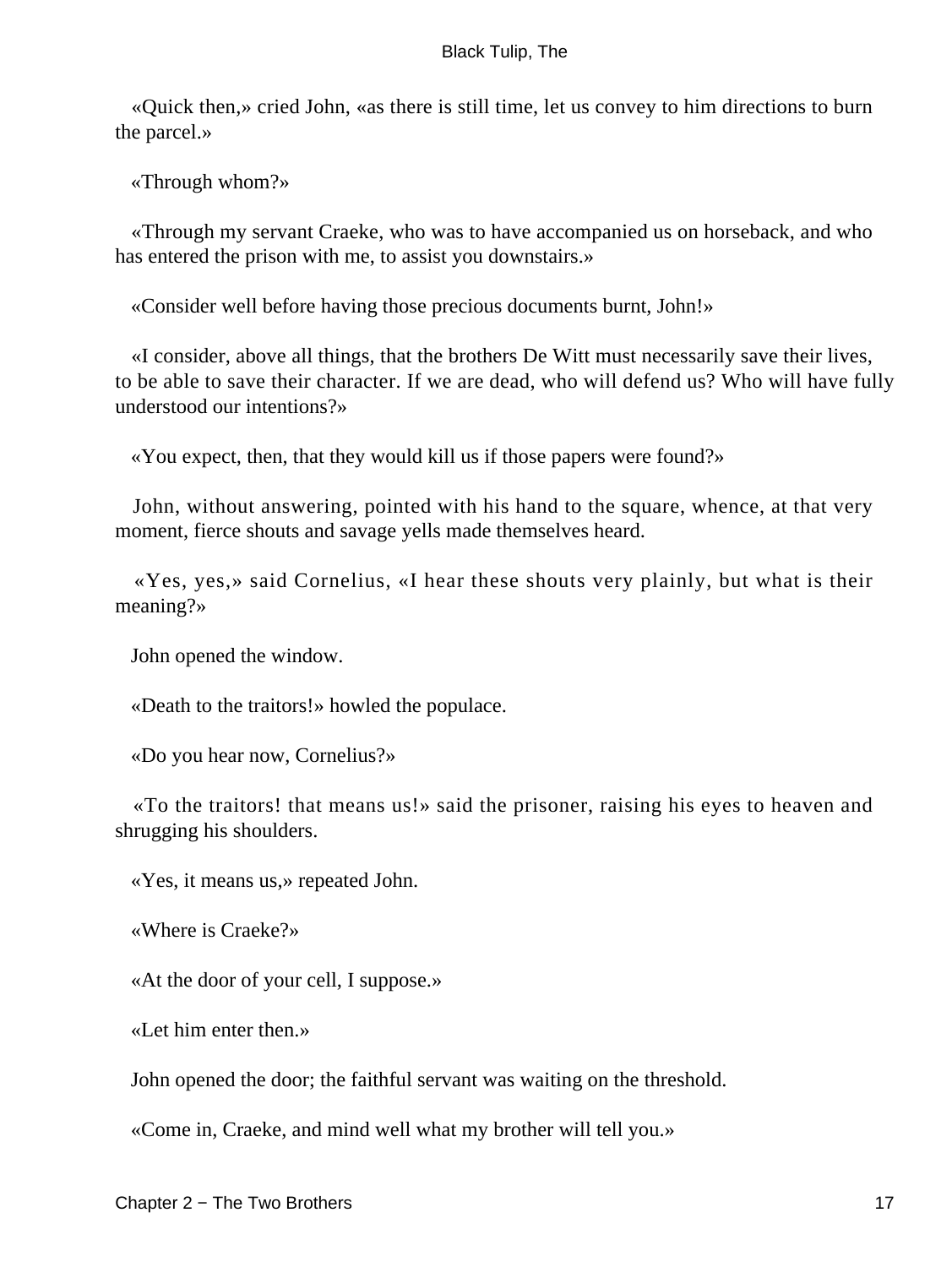«No, John; it will not suffice to send a verbal message; unfortunately, I shall be obliged to write.»

«And why that?»

 «Because Van Baerle will neither give up the parcel nor burn it without a special command to do so.»

 «But will you be able to write, poor old fellow?» John asked, with a look on the scorched and bruised hands of the unfortunate sufferer.

«If I had pen and ink you would soon see,» said Cornelius.

«Here is a pencil, at any rate.»

«Have you any paper? for they have left me nothing.»

«Here, take this Bible, and tear out the fly−leaf.»

«Very well, that will do.»

«But your writing will be illegible.»

 «Just leave me alone for that,» said Cornelius. «The executioners have indeed pinched me badly enough, but my hand will not tremble once in tracing the few lines which are requisite.»

 And really Cornelius took the pencil and began to write, when through the white linen bandages drops of blood oozed out which the pressure of the fingers against the pencil squeezed from the raw flesh.

A cold sweat stood on the brow of the Grand Pensionary.

Cornelius wrote: –

"My dear Godson, –

 "Burn the parcel which I have intrusted to you. Burn it without looking at it, and without opening it, so that its contents may for ever remain unknown to yourself. Secrets of this description are death to those with whom they are deposited. Burn it, and you will have saved John and Cornelius de Witt.

"Farewell, and love me.

Chapter 2 − The Two Brothers 18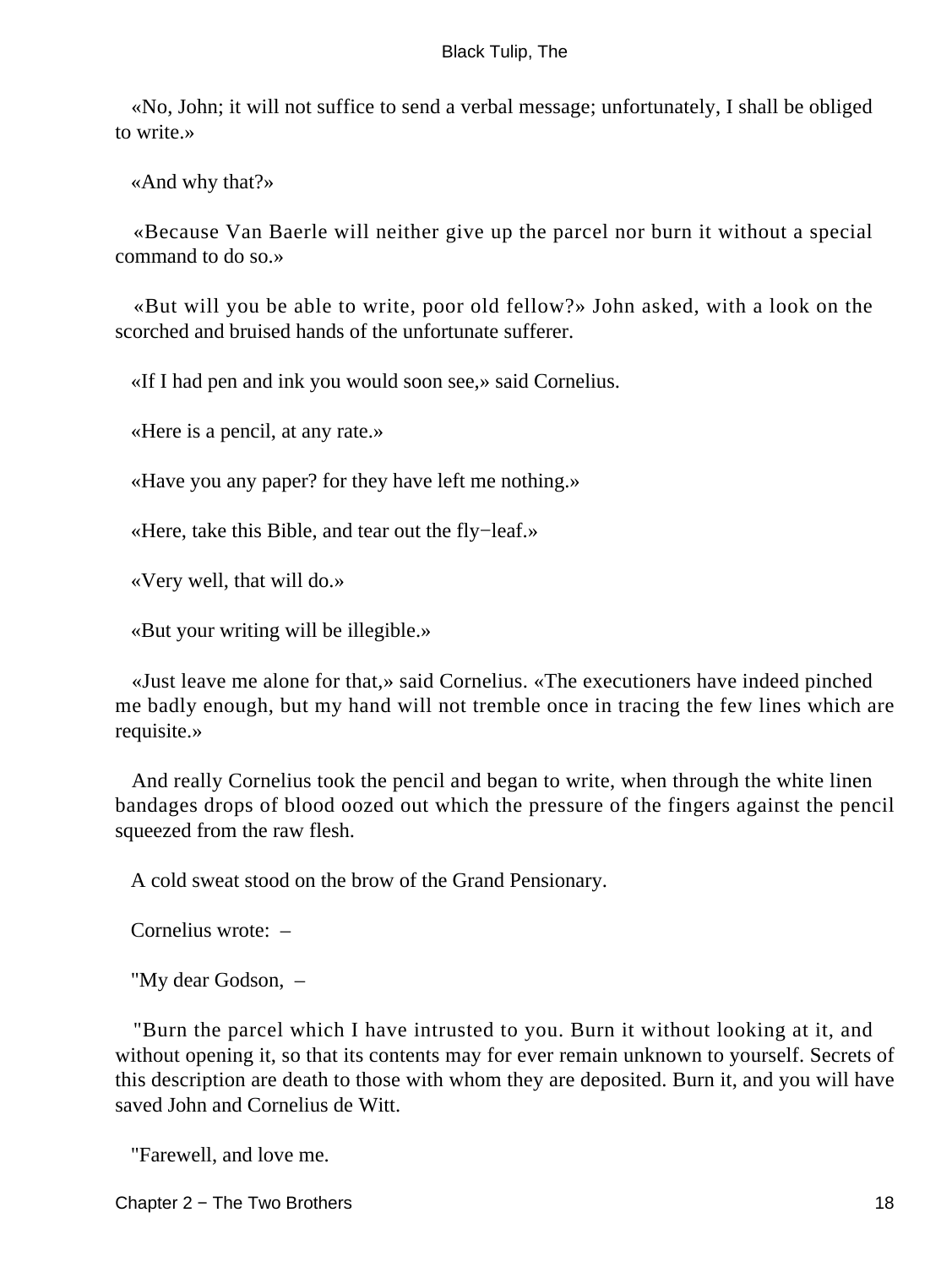"Cornelius de Witt

«August 20th, 1672.»

 John, with tears in his eyes, wiped off a drop of the noble blood which had soiled the leaf, and, after having handed the despatch to Craeke with a last direction, returned to Cornelius, who seemed overcome by intense pain, and near fainting.

 «Now,» said he, «when honest Craeke sounds his coxswain's whistle, it will be a signal of his being clear of the crowd, and of his having reached the other side of the pond. And then it will be our turn to depart.»

 Five minutes had not elapsed, before a long and shrill whistle was heard through the din and noise of the square of the Buytenhof.

John gratefully raised his eyes to heaven.

«And now,» said he, «let us off, Cornelius.»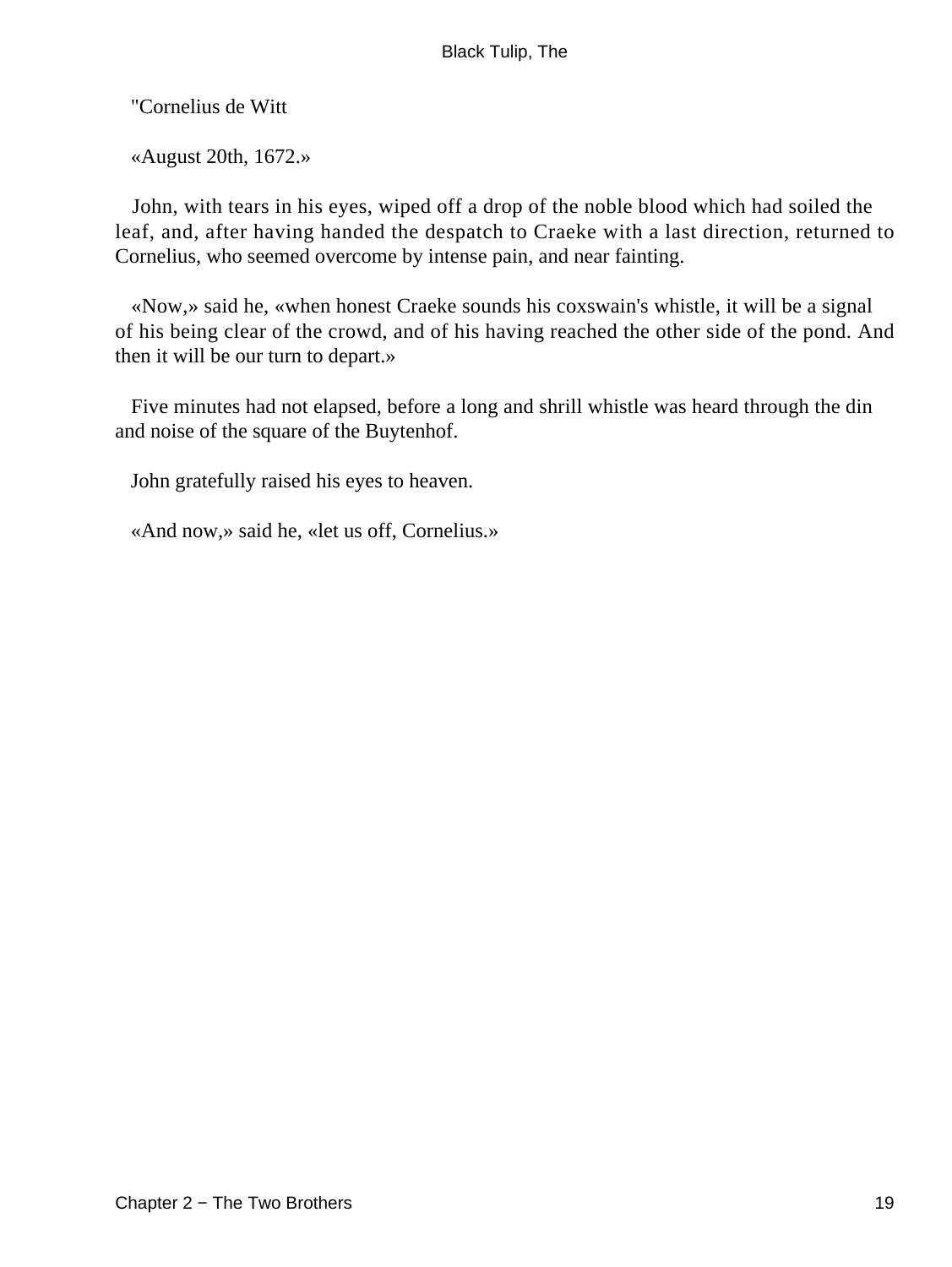## **[Chapter 3 − The Pupil of John de Witt](#page-226-0)**

**Whilst the clamour of the crowd in the square of Buytenhof, which grew more and** more menacing against the two brothers, determined John de Witt to hasten the departure of his brother Cornelius, a deputation of burghers had gone to the Town−hall to demand the withdrawal of Tilly's horse.

 It was not far from the Buytenhof to Hoogstraet (High Street); and a stranger, who since the beginning of this scene had watched all its incidents with intense interest, was seen to wend his way with, or rather in the wake of, the others towards the Town−hall, to hear as soon as possible the current news of the hour.

 This stranger was a very young man, of scarcely twenty−two or three, with nothing about him that bespoke any great energy. He evidently had his good reasons for not making himself known, as he hid his face in a handkerchief of fine Frisian linen, with which he incessantly wiped his brow or his burning lips.

With an eye keen as that of a bird of prey, – with a long aquiline nose, a finely cut mouth, which he generally kept open, or rather which was gaping like the edges of a wound, – this man would have presented to Lavater, if Lavater had lived at that time, a subject for physiognomical observations which at the first blush would not have been very favourable to the person in question.

 «What difference is there between the figure of the conqueror and that of the pirate?» said the ancients. The difference only between the eagle and the vulture, – serenity or restlessness.

 And indeed the sallow physiognomy, the thin and sickly body, and the prowling ways of the stranger, were the very type of a suspecting master, or an unquiet thief; and a police officer would certainly have decided in favour of the latter supposition, on account of the great care which the mysterious person evidently took to hide himself.

 He was plainly dressed, and apparently unarmed; his arm was lean but wiry, and his hands dry, but of an aristocratic whiteness and delicacy, and he leaned on the shoulder of an officer, who, with his hand on his sword, had watched the scenes in the Buytenhof with eager curiosity, very natural in a military man, until his companion drew him away with him.

 On arriving at the square of the Hoogstraet, the man with the sallow face pushed the other behind an open shutter, from which corner he himself began to survey the balcony of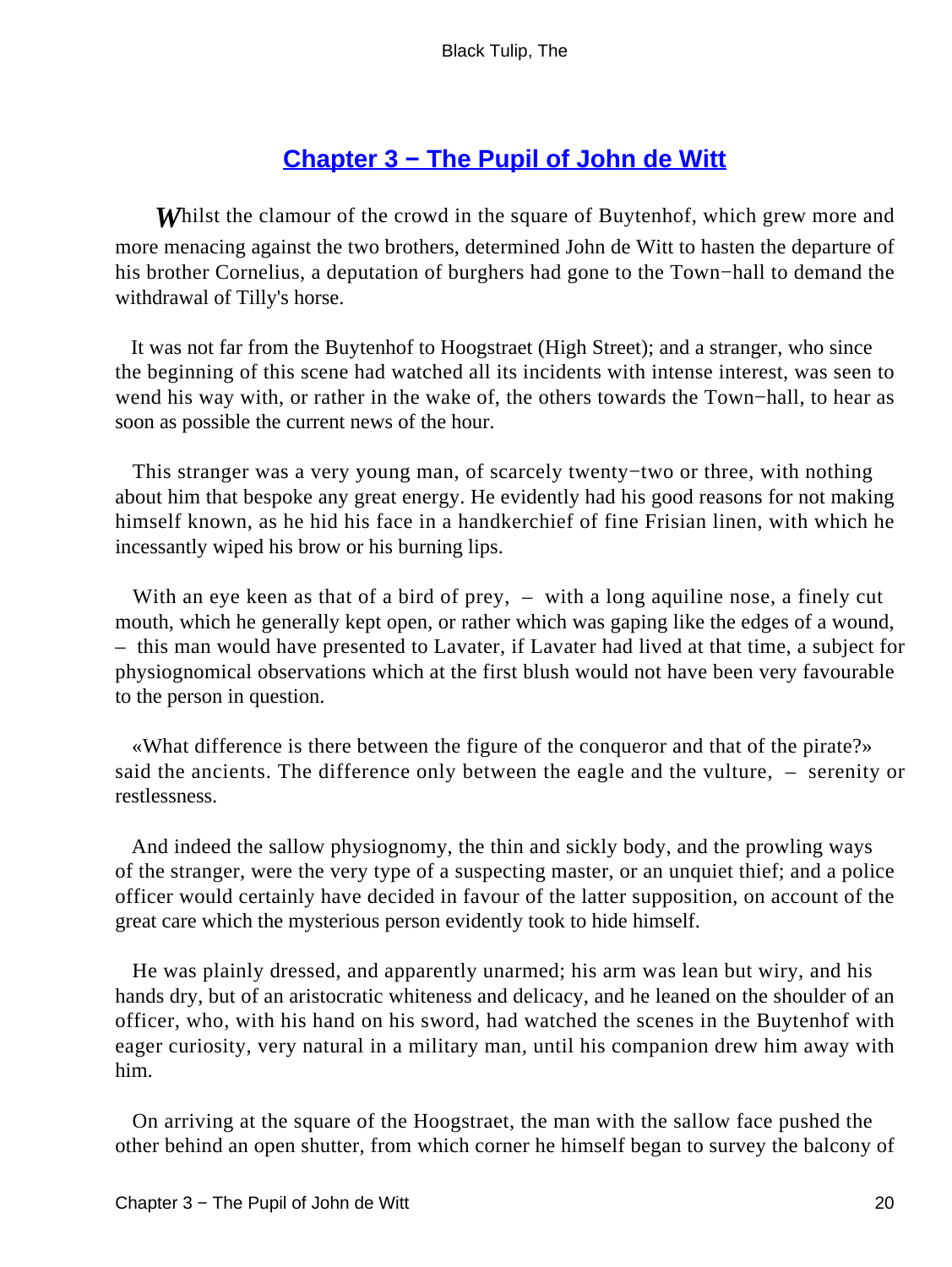the Town−hall.

 At the savage yells of the mob, the window of the Town−hall opened, and a man came forth to address the people.

«Who is that on the balcony?» asked the young man, glancing at the orator.

«It is the Deputy Bowelt,» replied the officer.

«What sort of a man is he? Do you know anything of him?»

«An honest man; at least I believe so, Monseigneur.»

 Hearing this character given of Bowelt, the young man showed signs of such a strange disappointment and evident dissatisfaction that the officer could not but remark it, and therefore added, –

 «At least people say so, Monseigneur. I cannot say anything about it myself, as I have no personal acquaintance with Mynheer Bowelt.»

 «An honest man,» repeated he who was addressed as Monseigneur; «do you mean to say that he is an honest man (brave homme), or a brave one (homme brave)?»

 «Ah, Monseigneur must excuse me; I would not presume to draw such a fine distinction in the case of a man whom, I assure your Highness once more, I know only by sight.»

 «If this Bowelt is an honest man,» his Highness continued, «he will give to the demand of these furibund petitioners a very queer reception.»

 The nervous quiver of his hand, which moved on the shoulder of his companion as the fingers of a player on the keys of a harpsichord, betrayed his burning impatience, so ill concealed at certain times, and particularly at that moment, under the icy and sombre expression of his face.

 The chief of the deputation of the burghers was then heard addressing an interpellation to Mynheer Bowelt, whom he requested to let them know where the other deputies, his colleagues, were.

 «Gentlemen,» Bowelt repeated for the second time, «I assure you that in this moment I am here alone with Mynheer d'Asperen, and I cannot take any resolution on my own responsibility.»

«The order! we want the order!» cried several thousand voices.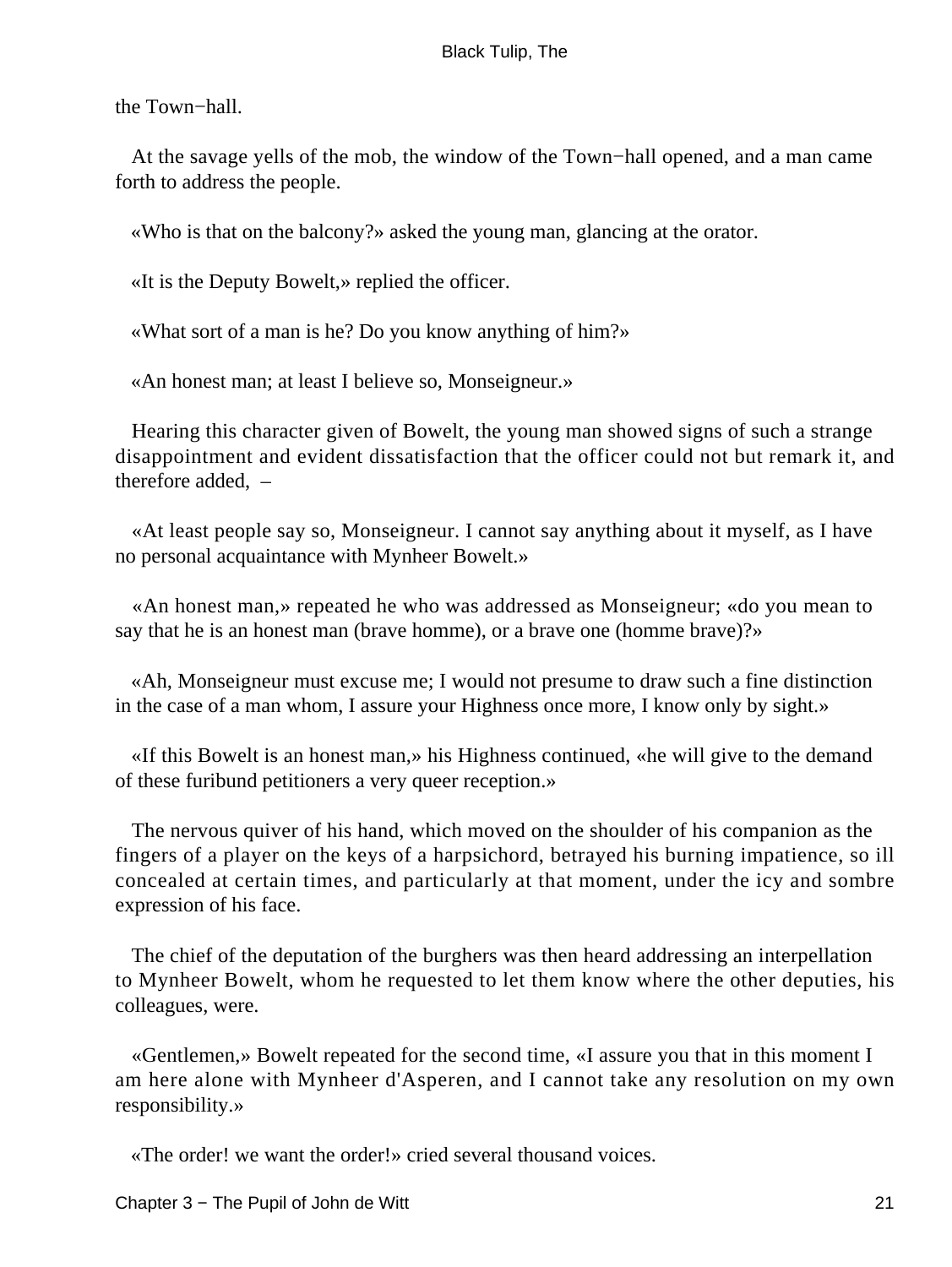Mynheer Bowelt wished to speak, but his words were not heard, and he was only seen moving his arms in all sorts of gestures, which plainly showed that he felt his position to be desperate. When, at last, he saw that he could not make himself heard, he turned round towards the open window, and called Mynheer d'Asperen.

 The latter gentleman now made his appearance on the balcony, where he was saluted with shouts even more energetic than those with which, ten minutes before, his colleague had been received.

 This did not prevent him from undertaking the difficult task of haranguing the mob; but the mob preferred forcing the guard of the States – which, however, offered no resistance to the sovereign people – to listening to the speech of Mynheer d'Asperen.

 «Now, then,» the young man coolly remarked, whilst the crowd was rushing into the principal gate of the Town−hall, «it seems the question will be discussed indoors, Captain. Come along, and let us hear the debate.»

«Oh, Monseigneur! Monseigneur! take care!»

«Of what?»

 «Among these deputies there are many who have had dealings with you, and it would be sufficient, that one of them should recognize your Highness.»

 «Yes, that I might be charged with having been the instigator of all this work, indeed, you are right,» said the young man, blushing for a moment from regret of having betrayed so much eagerness. «From this place we shall see them return with or without the order for the withdrawal of the dragoons, then we may judge which is greater, Mynheer Bowelt's honesty or his courage.»

 «But,» replied the officer, looking with astonishment at the personage whom he addressed as Monseigneur, «but your Highness surely does not suppose for one instant that the deputies will order Tilly's horse to quit their post?»

«Why not?» the young man quietly retorted.

 «Because doing so would simply be signing the death warrant of Cornelius and John de Witt.»

 «We shall see,» his Highness replied, with the most perfect coolness; «God alone knows what is going on within the hearts of men.»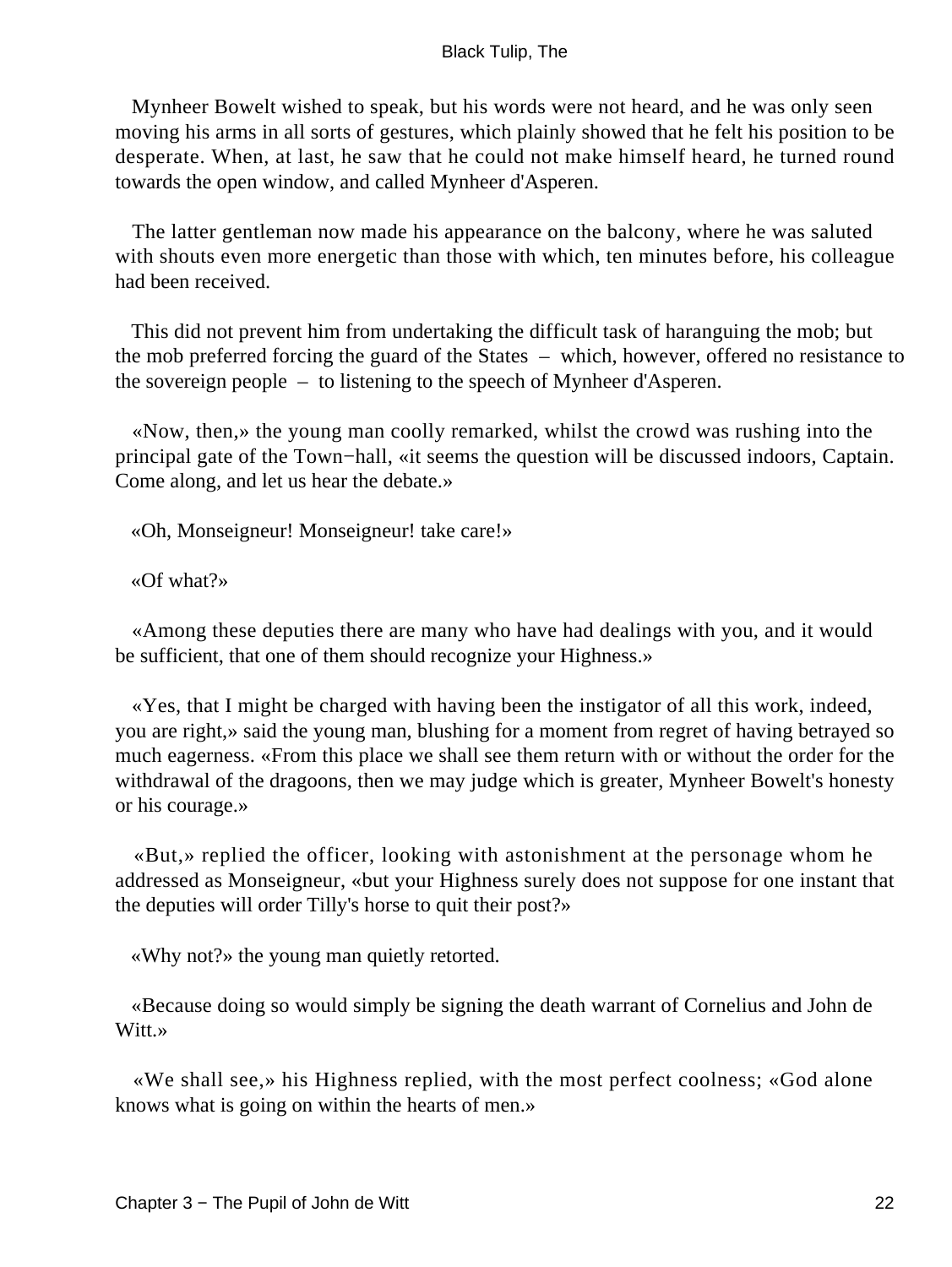The officer looked askance at the impassible figure of his companion, and grew pale: he was an honest man as well as a brave one.

 From the spot where they stood, his Highness and his attendant heard the tumult and the heavy tramp of the crowd on the staircase of the Town−hall. The noise thereupon sounded through the windows of the hall, on the balcony of which Mynheers Bowelt and D'Asperen had presented themselves. These two gentlemen had retired into the building, very likely from fear of being forced over the balustrade by the pressure of the crowd.

 After this, fluctuating shadows in tumultuous confusion were seen flitting to and fro across the windows: the council hall was filling.

 Suddenly the noise subsided, and as suddenly again it rose with redoubled intensity, and at last reached such a pitch that the old building shook to the very roof.

 At length, the living stream poured back through the galleries and stairs to the arched gateway, from which it was seen issuing like waters from a spout.

 At the head of the first group, man was flying rather than running, his face hideously distorted with satanic glee: this man was the surgeon Tyckelaer.

«We have it! we have it!» he cried, brandishing a paper in the air.

«They have got the order!» muttered the officer in amazement.

 «Well, then,» his Highness quietly remarked, «now I know what to believe with regard to Mynheer Bowelt's honesty and courage: he has neither the one nor the other.»

 Then, looking with a steady glance after the crowd which was rushing along before him, he continued, –

 «Let us now go to the Buytenhof, Captain; I expect we shall see a very strange sight there.»

The officer bowed, and, without making any reply, followed in the steps of his master.

 There was an immense crowd in the square and about the neighbourhood of the prison. But the dragoons of Tilly still kept it in check with the same success and with the same firmness.

 It was not long before the Count heard the increasing din of the approaching multitude, the first ranks of which rushed on with the rapidity of a cataract.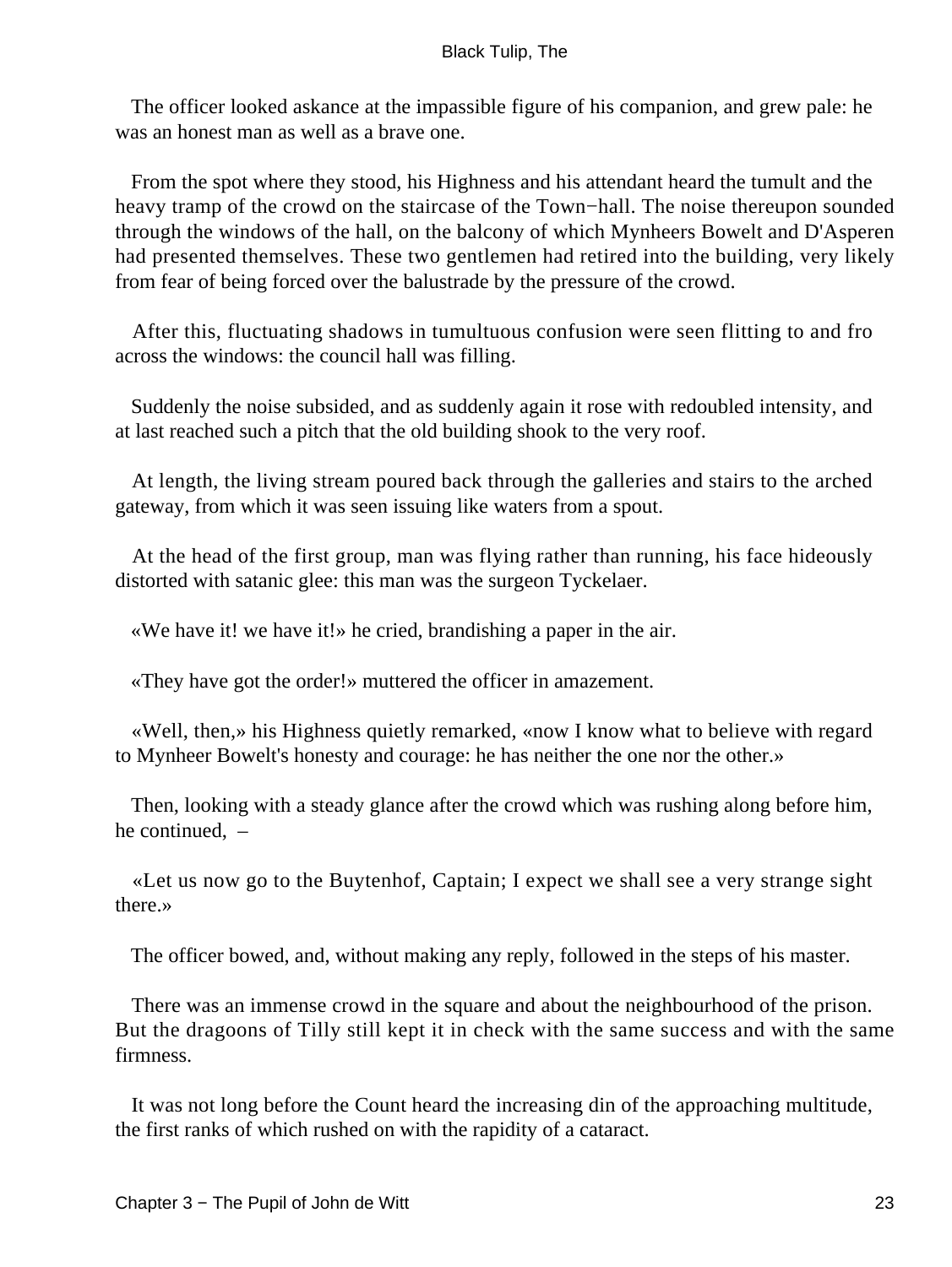At the same time he observed the paper, which was waving above the surface of clenched fists and glittering arms.

 «Halloa!» he said, rising in his stirrups, and touching his lieutenant with the knob of his sword; «I really believe those rascals have got the order.»

«Dastardly ruffians they are,» cried the lieutenant.

 It was indeed the order, which the burgher guard received with a roar of triumph. They immediately sallied forth, with lowered arms and fierce shouts, to meet Count Tilly's dragoons.

 But the Count was not the man to allow them to approach within an inconvenient distance.

 «Stop!» he cried, «stop, and keep off from my horse, or I shall give the word of command to advance.»

«Here is the order!» a hundred insolent voices answered at once.

He took it in amazement, cast a rapid glance on it, and said quite aloud, –

 «Those who have signed this order are the real murderers of Cornelius de Witt. I would rather have my two hands cut off than have written one single letter of this infamous order.»

 And, pushing back with the hilt of his sword the man who wanted to take it from him, he added, –

«Wait a minute, papers like this are of importance, and are to be kept.»

Saying this, he folded up the document, and carefully put it in the pocket of his coat.

Then, turning round towards his troop, he gave the word of command, –

«Tilly's dragoons, wheel to the right!»

 After this, he added, in an undertone, yet loud enough for his words to be not altogether lost to those about him, –

«And now, ye butchers, do your work!»

 A savage yell, in which all the keen hatred and ferocious triumph rife in the precincts of the prison simultaneously burst forth, and accompanied the departure of the dragoons, as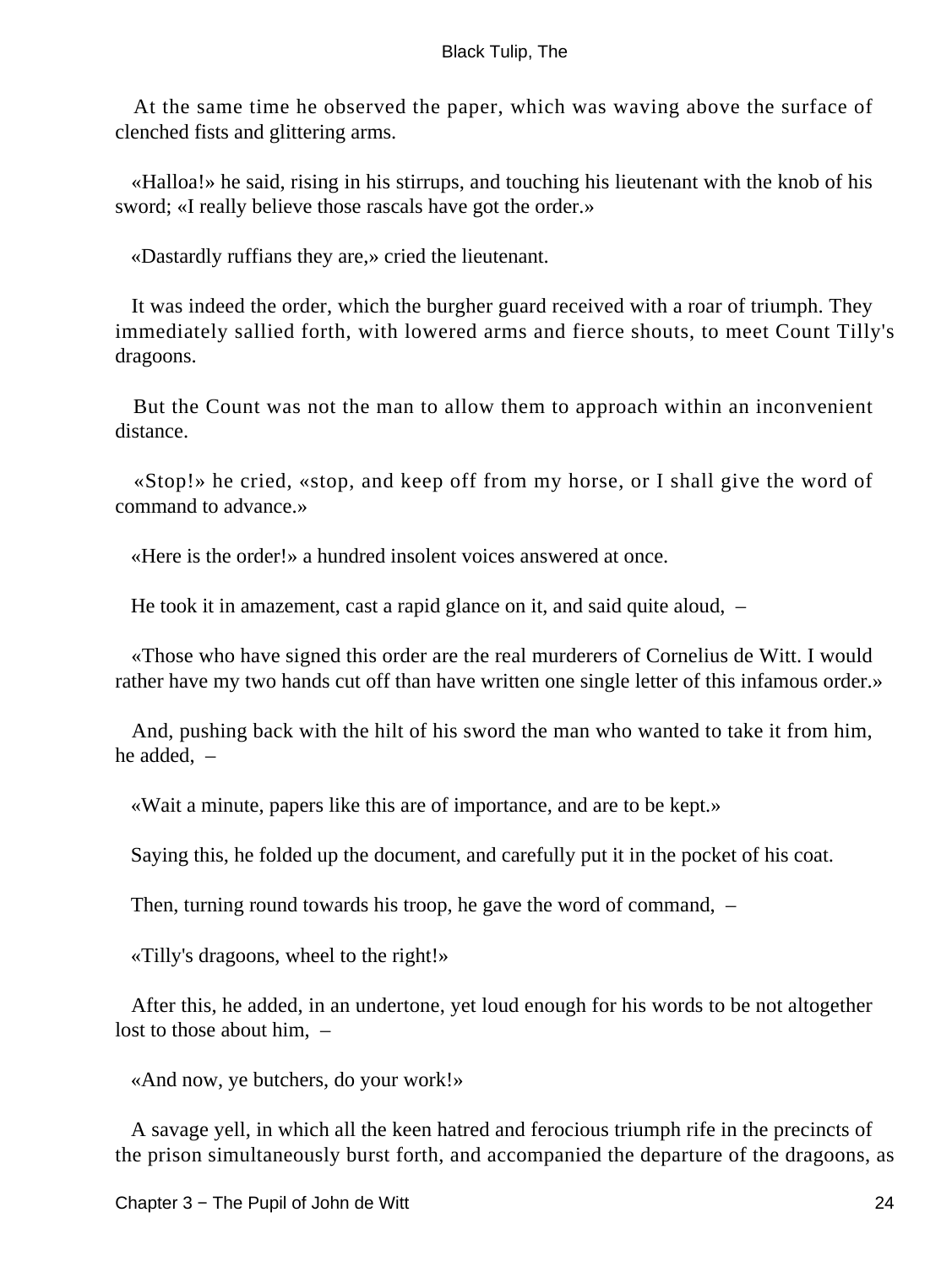they were quietly filing off.

 The Count tarried behind, facing to the last the infuriated populace, which advanced at the same rate as the Count retired.

 John de Witt, therefore, had by no means exaggerated the danger, when, assisting his brother in getting up, he hurried his departure. Cornelius, leaning on the arm of the Ex−Grand Pensionary, descended the stairs which led to the courtyard. At the bottom of the staircase he found little Rosa, trembling all over.

«Oh, Mynheer John,» she said, «what a misfortune!»

«What is it, my child?» asked De Witt.

 «They say that they are gone to the Town−hall to fetch the order for Tilly's horse to withdraw.»

 «You do not say so!» replied John. «Indeed, my dear child, if the dragoons are off, we shall be in a very sad plight.»

 «I have some advice to give you,» Rosa said, trembling even more violently than before.

 «Well, let us hear what you have to say, my child. Why should not God speak by your mouth?»

 «Now, then, Mynheer John, if I were in your place, I should not go out through the main street.»

«And why so, as the dragoons of Tilly are still at their post?»

 «Yes, but their order, as long as it is not revoked, enjoins them to stop before the prison.»

«Undoubtedly.»

«Have you got an order for them to accompany you out of the town?»

«We have not?»

 «Well, then, in the very moment when you have passed the ranks of the dragoons you will fall into the hands of the people.»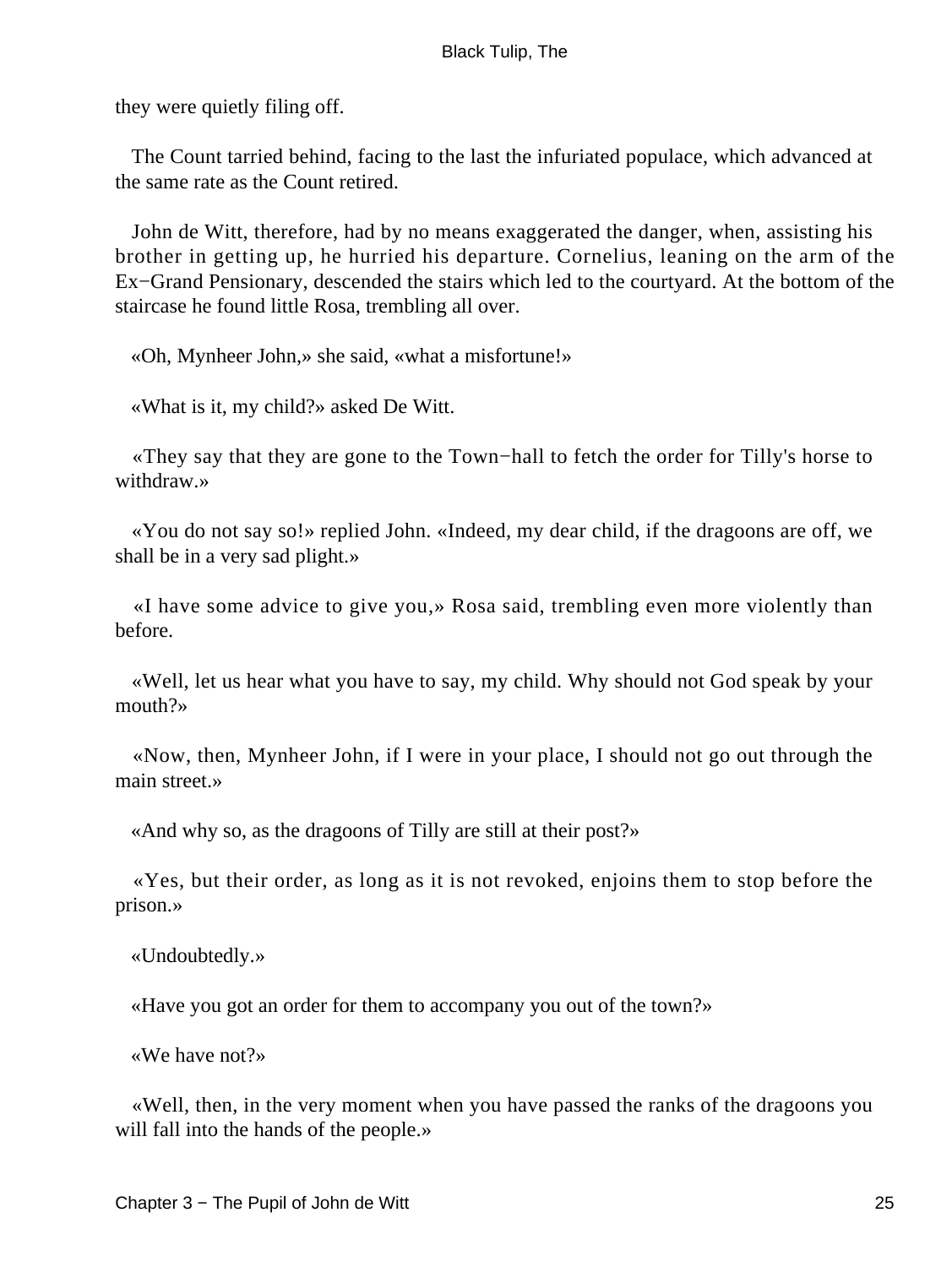«But the burgher guard?»

«Alas! the burgher guard are the most enraged of all.»

«What are we to do, then?»

 «If I were in your place, Mynheer John,» the young girl timidly continued, «I should leave by the postern, which leads into a deserted by−lane, whilst all the people are waiting in the High Street to see you come out by the principal entrance. From there I should try to reach the gate by which you intend to leave the town.»

«But my brother is not able to walk,» said John.

«I shall try,» Cornelius said, with an expression of most sublime fortitude.

«But have you not got your carriage?» asked the girl.

«The carriage is down near the great entrance.»

 «Not so,» she replied. «I considered your coachman to be a faithful man, and I told him to wait for you at the postern.»

 The two brothers looked first at each other, and then at Rosa, with a glance full of the most tender gratitude.

 «The question is now,» said the Grand Pensionary, «whether Gryphus will open this door for us.»

«Indeed, he will do no such thing,» said Rosa.

«Well, and how then?»

 «I have foreseen his refusal, and just now whilst he was talking from the window of the porter's lodge with a dragoon, I took away the key from his bunch.»

«And you have got it?»

«Here it is, Mynheer John.»

 «My child,» said Cornelius, «I have nothing to give you in exchange for the service you are rendering us but the Bible which you will find in my room; it is the last gift of an honest man; I hope it will bring you good luck.»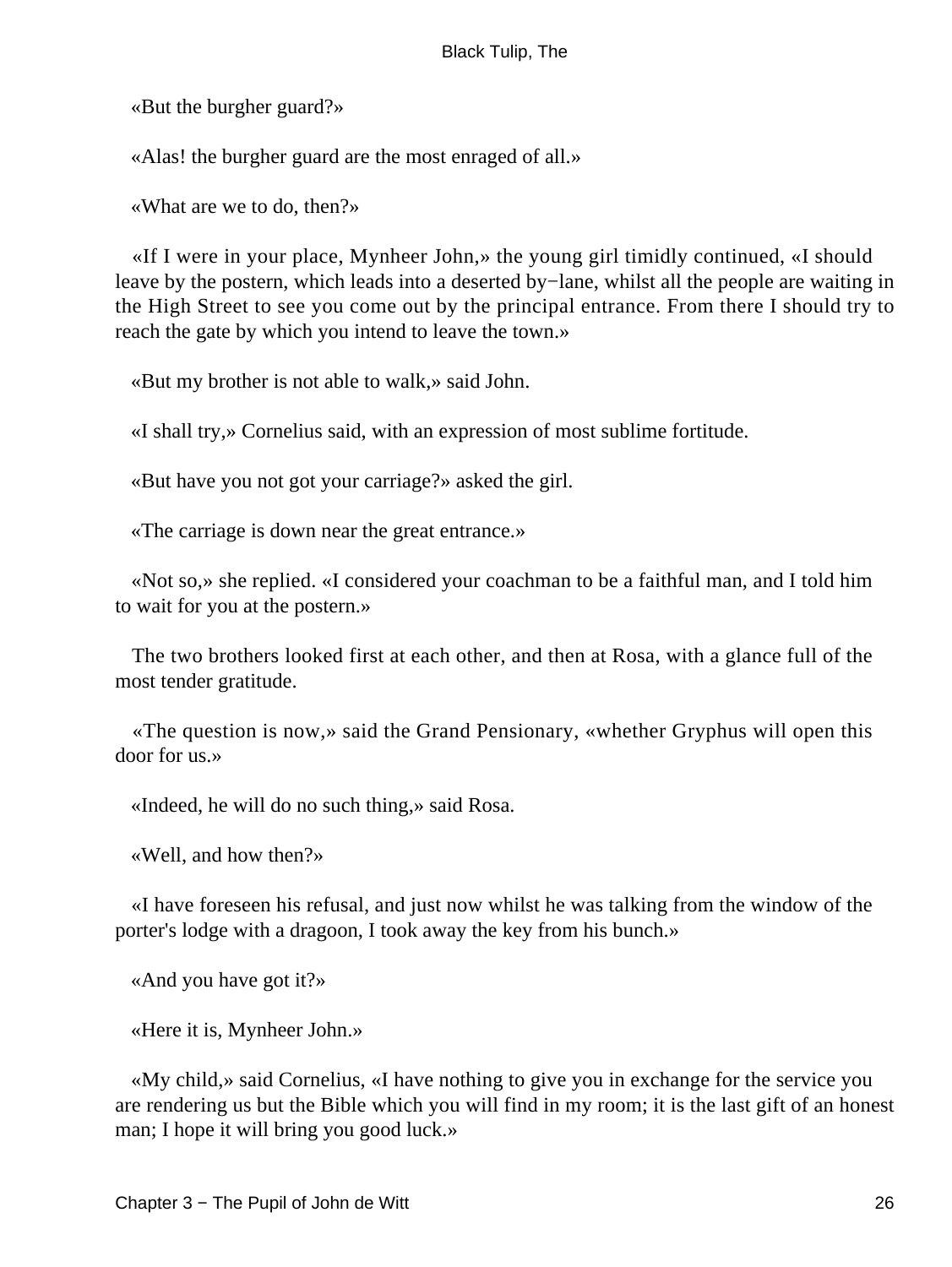«I thank you, Master Cornelius, it shall never leave me,» replied Rosa.

And then, with a sigh, she said to herself, «What a pity that I do not know how to read!»

 «The shouts and cries are growing louder and louder,» said John; «there is not a moment to be lost.»

 «Come along, gentlemen,» said the girl, who now led the two brothers through an inner lobby to the back of the prison. Guided by her, they descended a staircase of about a dozen steps; traversed a small courtyard, which was surrounded by castellated walls; and, the arched door having been opened for them by Rosa, they emerged into a lonely street where their carriage was ready to receive them.

«Quick, quick, my masters! do you hear them?» cried the coachman, in a deadly fright.

 Yet, after having made Cornelius get into the carriage first, the Grand Pensionary turned round towards the girl, to whom he said, –

 «Good−bye, my child! words could never express our gratitude. God will reward you for having saved the lives of two men.»

 Rosa took the hand which John de Witt proffered to her, and kissed it with every show of respect.

«Go! for Heaven's sake, go!» she said; «it seems they are going to force the gate.»

 John de Witt hastily got in, sat himself down by the side of his brother, and, fastening the apron of the carriage, called out to the coachman, –

«To the Tol−Hek!»

 The Tol−Hek was the iron gate leading to the harbor of Schevening, in which a small vessel was waiting for the two brothers.

 The carriage drove off with the fugitives at the full speed of a pair of spirited Flemish horses. Rosa followed them with her eyes until they turned the corner of the street, upon which, closing the door after her, she went back and threw the key into a cell.

 The noise which had made Rosa suppose that the people were forcing the prison door was indeed owing to the mob battering against it after the square had been left by the military.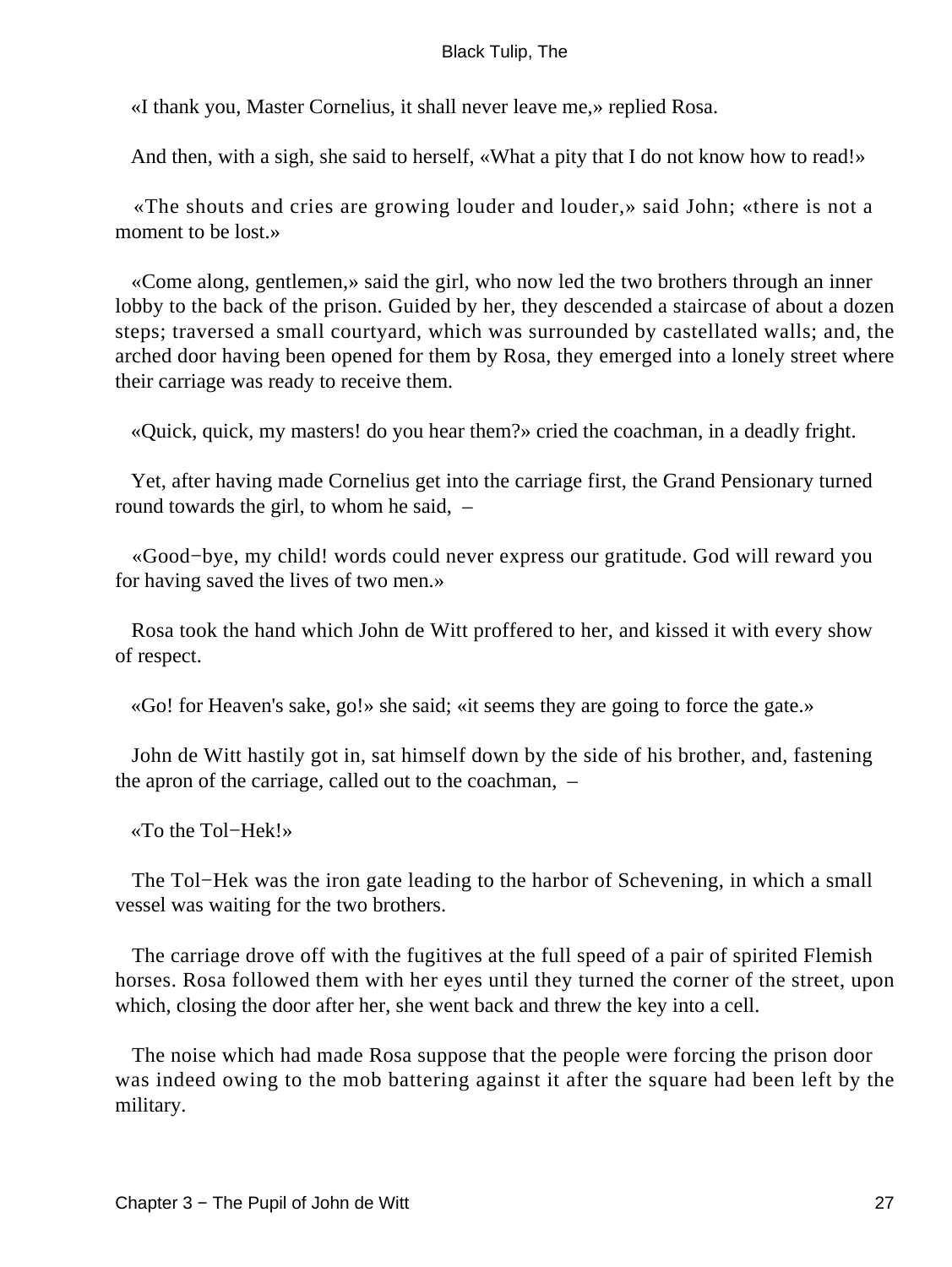Solid as the gate was, and although Gryphus, to do him justice, stoutly enough refused to open it, yet evidently it could not resist much longer, and the jailer, growing very pale, put to himself the question whether it would not be better to open the door than to allow it to be forced, when he felt some one gently pulling his coat.

He turned round and saw Rosa.

«Do you hear these madmen?» he said.

«I hear them so well, my father, that in your place  $-$  – »

«You would open the door?»

«No, I should allow it to be forced.»

«But they will kill me!»

«Yes, if they see you.»

«How shall they not see me?»

«Hide yourself.»

«Where?»

«In the secret dungeon.»

«But you, my child?»

 «I shall get into it with you. We shall lock the door and when they have left the prison, we shall again come forth from our hiding place.»

 «Zounds, you are right, there!» cried Gryphus; «it's surprising how much sense there is in such a little head!»

 Then, as the gate began to give way amidst the triumphant shouts of the mob, she opened a little trap−door, and said, –

«Come along, come along, father.»

«But our prisoners?»

«God will watch over them, and I shall watch over you.»

Chapter 3 − The Pupil of John de Witt 28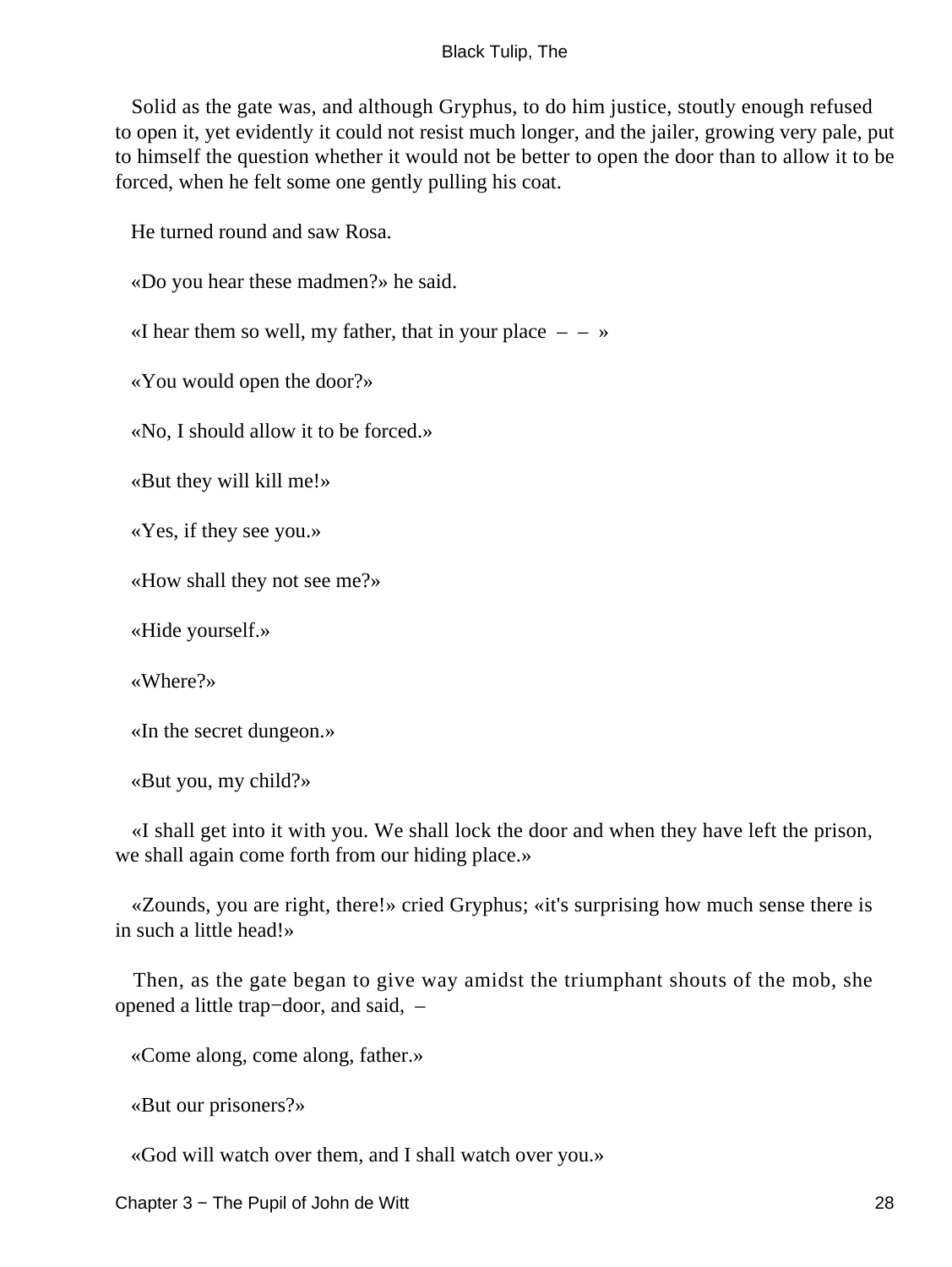Gryphus followed his daughter, and the trap−door closed over his head, just as the broken gate gave admittance to the populace.

 The dungeon where Rosa had induced her father to hide himself, and where for the present we must leave the two, offered to them a perfectly safe retreat, being known only to those in power, who used to place there important prisoners of state, to guard against a rescue or a revolt.

The people rushed into the prison, with the cry –

«Death to the traitors! To the gallows with Cornelius de Witt! Death! death!»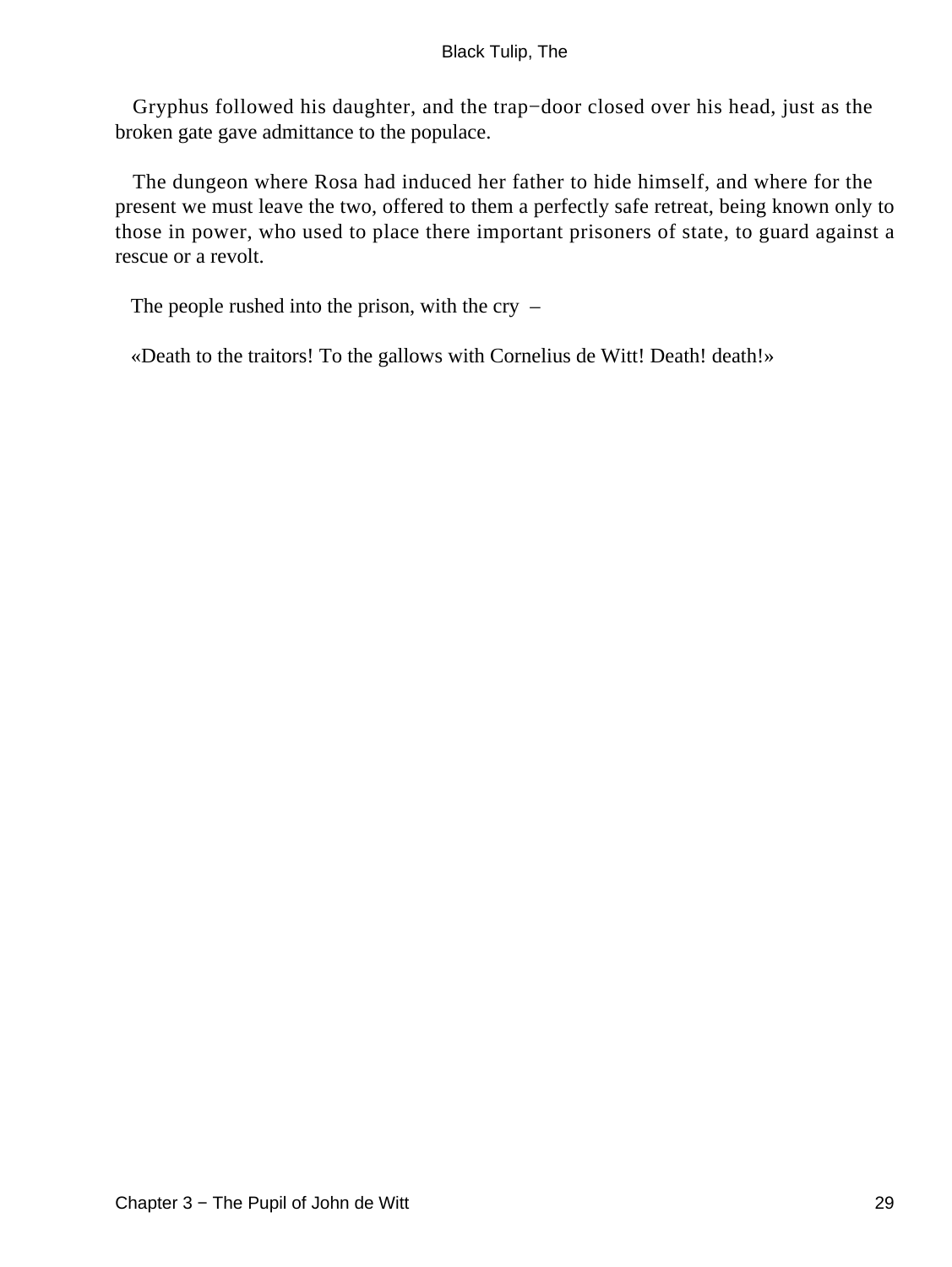### **[Chapter 4 − The Murderers](#page-226-0)**

**The young man with his hat slouched over his eyes, still leaning on the arm of the** officer, and still wiping from time to time his brow with his handkerchief, was watching in a corner of the Buytenhof, in the shade of the overhanging weather−board of a closed shop, the doings of the infuriated mob, a spectacle which seemed to draw near its catastrophe.

 «Indeed,» said he to the officer, «indeed, I think you were right, Van Deken; the order which the deputies have signed is truly the death−warrant of Master Cornelius. Do you hear these people? They certainly bear a sad grudge to the two De Witts.»

«In truth,» replied the officer, «I never heard such shouts.»

 «They seem to have found out the cell of the man. Look, look! is not that the window of the cell where Cornelius was locked up?»

 A man had seized with both hands and was shaking the iron bars of the window in the room which Cornelius had left only ten minutes before.

«Halloa, halloa!» the man called out, «he is gone.»

 «How is that? gone?» asked those of the mob who had not been able to get into the prison, crowded as it was with the mass of intruders.

«Gone, gone,» repeated the man in a rage, «the bird has flown.»

«What does this man say?» asked his Highness, growing quite pale.

 «Oh, Monseigneur, he says a thing which would be very fortunate if it should turn out true!»

 «Certainly it would be fortunate if it were true,» said the young man; «unfortunately it cannot be true.»

«However, look!» said the officer.

 And indeed, some more faces, furious and contorted with rage, showed themselves at the windows, crying, –

«Escaped, gone, they have helped them off!»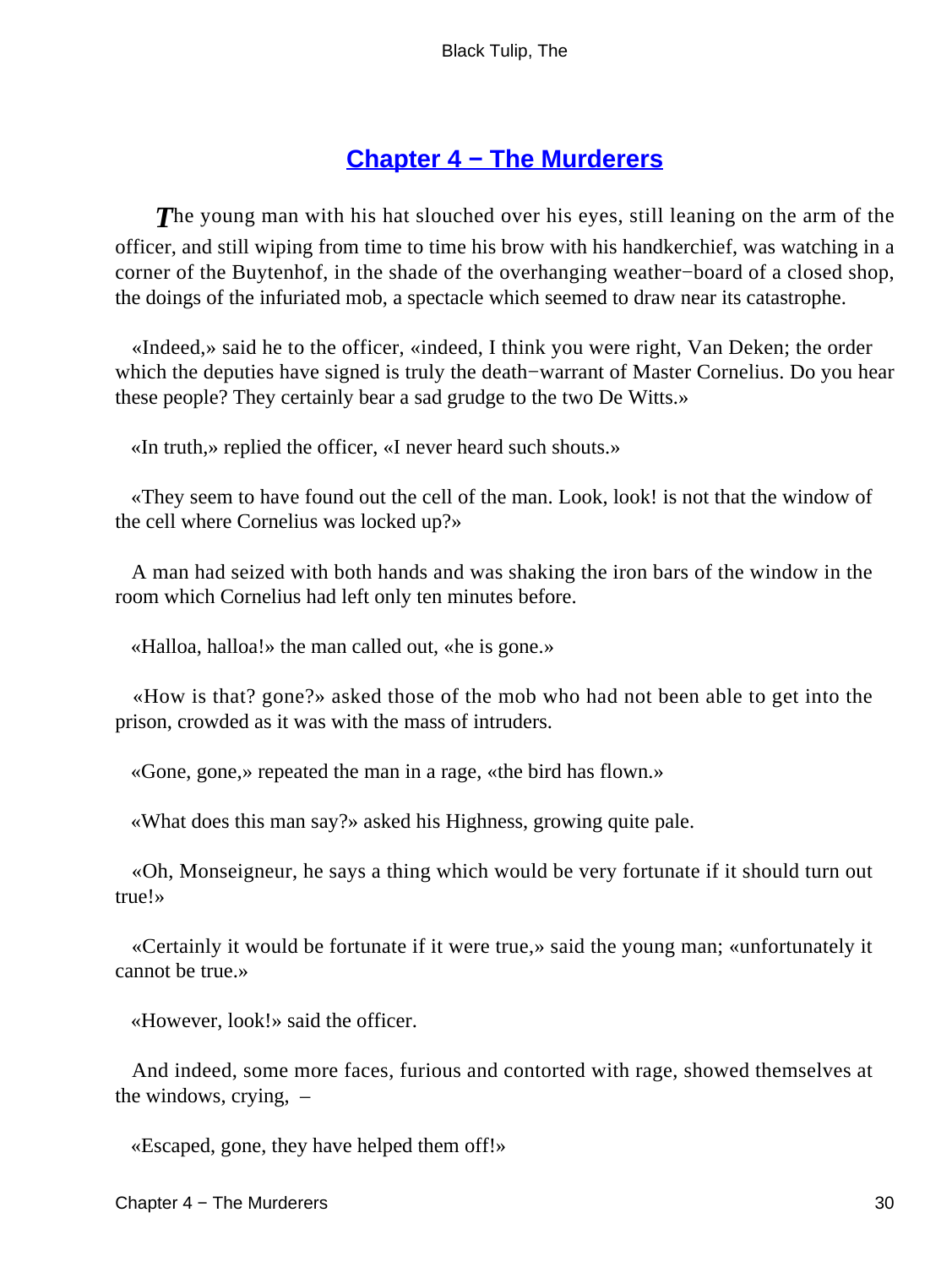And the people in the street repeated, with fearful imprecations, –

«Escaped gone! After them, and catch them!»

«Monseigneur, it seems that Mynheer Cornelius has really escaped,» said the officer.

 «Yes, from prison, perhaps, but not from the town; you will see, Van Deken, that the poor fellow will find the gate closed against him which he hoped to find open.»

«Has an order been given to close the town gates, Monseigneur?»

«No, – at least I do not think so; who could have given such an order?»

«Indeed, but what makes your Highness suppose?»

 «There are fatalities,» Monseigneur replied, in an offhand manner; «and the greatest men have sometimes fallen victims to such fatalities.»

 At these words the officer felt his blood run cold, as somehow or other he was convinced that the prisoner was lost.

 At this moment the roar of the multitude broke forth like thunder, for it was now quite certain that Cornelius de Witt was no longer in the prison.

 Cornelius and John, after driving along the pond, had taken the main street, which leads to the Tol−Hek, giving directions to the coachman to slacken his pace, in order not to excite any suspicion.

 But when, on having proceeded half−way down that street, the man felt that he had left the prison and death behind, and before him there was life and liberty, he neglected every precaution, and set his horses off at a gallop.

All at once he stopped.

«What is the matter?» asked John, putting his head out of the coach window.

«Oh, my masters!» cried the coachman, «it is  $-$  – »

Terror choked the voice of the honest fellow.

«Well, say what you have to say!» urged the Grand Pensionary.

«The gate is closed, that's what it is.»

Chapter 4 − The Murderers 31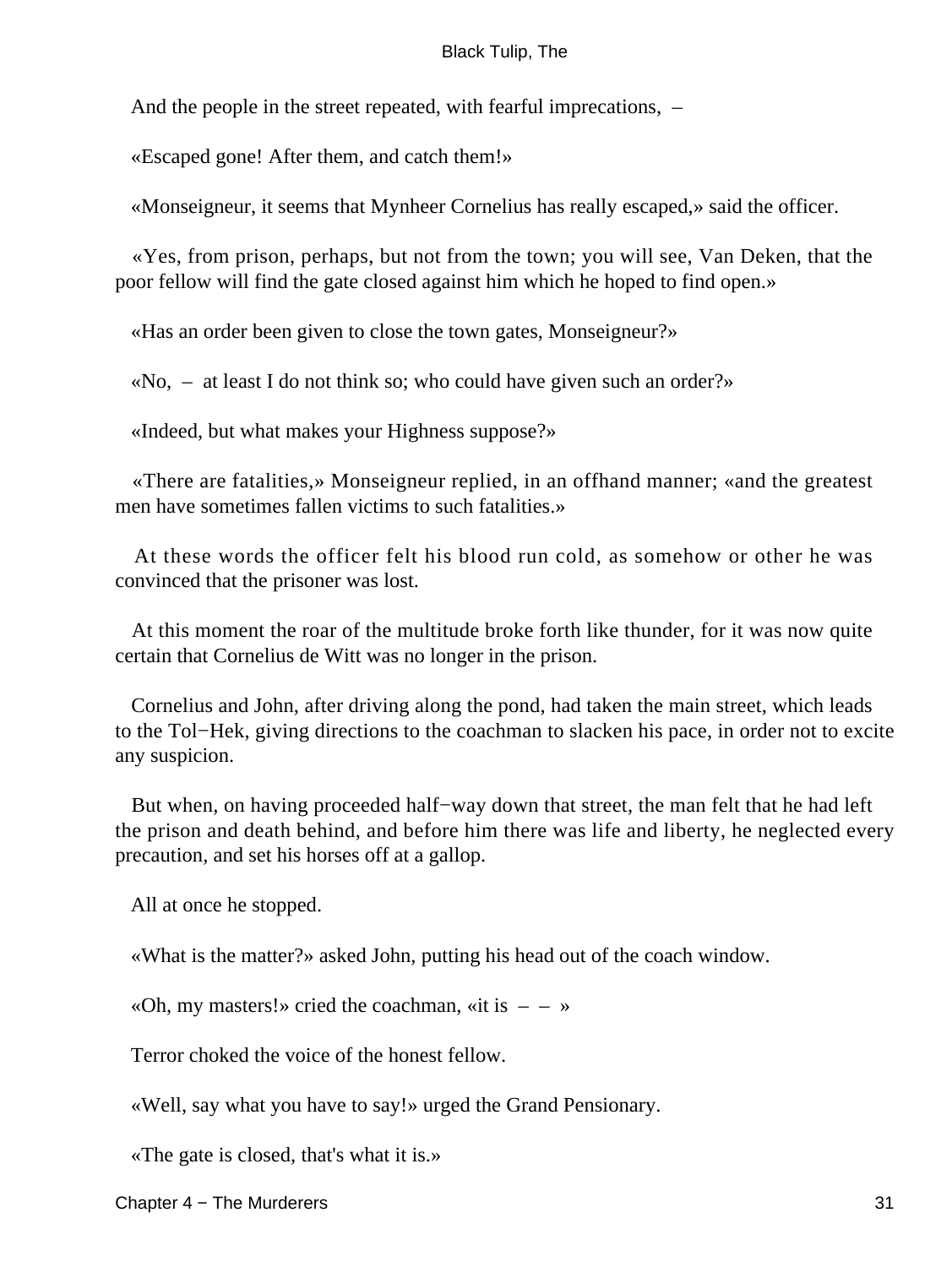«How is this? It is not usual to close the gate by day.»

«Just look!»

John de Witt leaned out of the window, and indeed saw that the man was right.

 «Never mind, but drive on,» said John, «I have with me the order for the commutation of the punishment, the gate−keeper will let us through.»

 The carriage moved along, but it was evident that the driver was no longer urging his horses with the same degree of confidence.

 Moreover, as John de Witt put his head out of the carriage window, he was seen and recognized by a brewer, who, being behind his companions, was just shutting his door in all haste to join them at the Buytenhof. He uttered a cry of surprise, and ran after two other men before him, whom he overtook about a hundred yards farther on, and told them what he had seen. The three men then stopped, looking after the carriage, being however not yet quite sure as to whom it contained.

The carriage in the meanwhile arrived at the Tol−Hek.

«Open!» cried the coachman.

 «Open!» echoed the gatekeeper, from the threshold of his lodge; «it's all very well to say 'Open!' but what am I to do it with?»

«With the key, to be sure!» said the coachman.

«With the key! Oh, yes! but if you have not got it?»

«How is that? Have not you got the key?» asked the coachman.

«No, I haven't.»

«What has become of it?»

«Well, they have taken it from me.»

«Who?»

«Some one, I dare say, who had a mind that no one should leave the town.»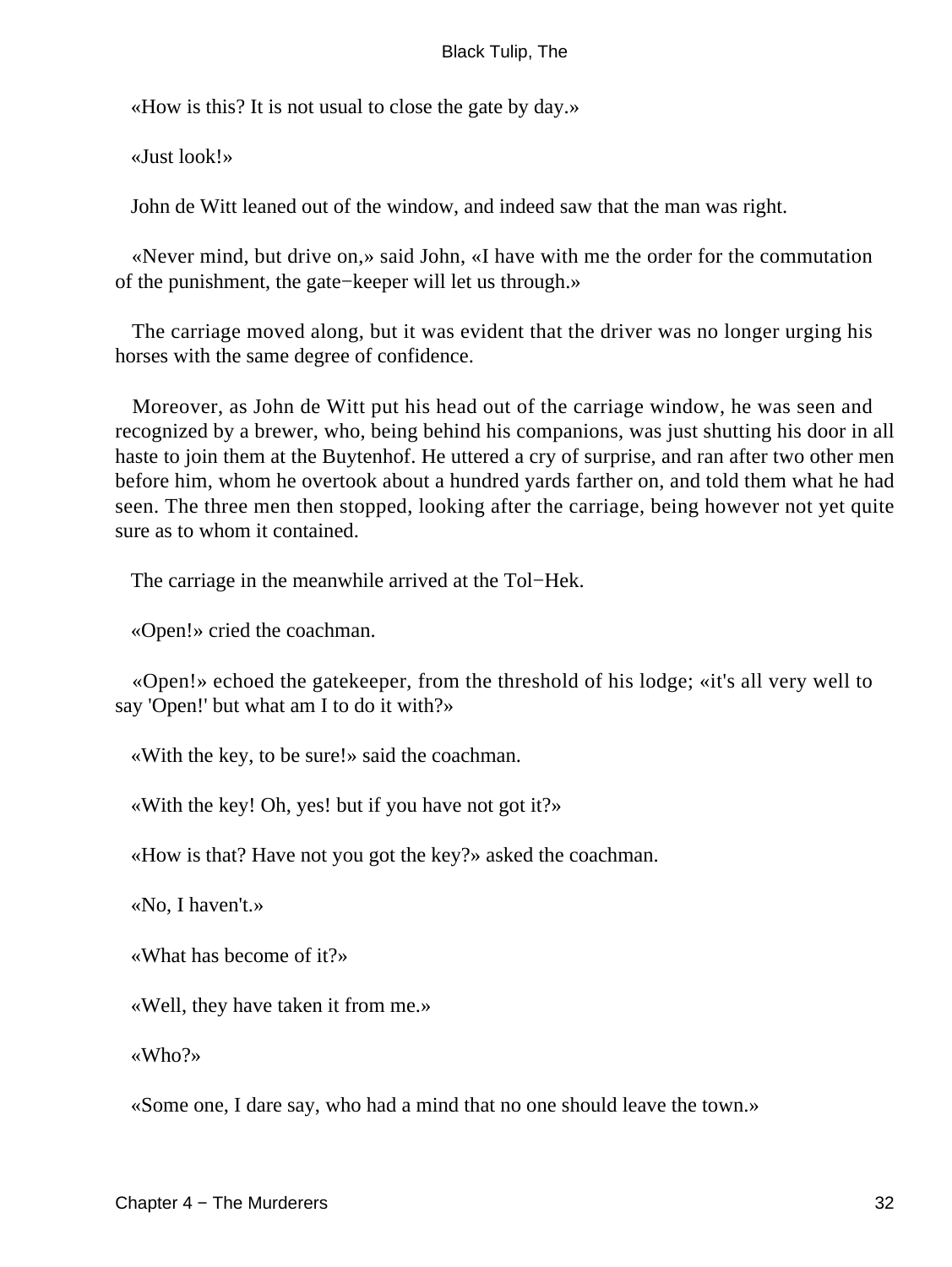«My good man,» said the Grand Pensionary, putting out his head from the window, and risking all for gaining all; «my good man, it is for me, John de Witt, and for my brother Cornelius, who I am taking away into exile.»

 «Oh, Mynheer de Witt! I am indeed very much grieved,» said the gatekeeper, rushing towards the carriage; «but, upon my sacred word, the key has been taken from me.»

«When?»

«This morning.»

«By whom?»

«By a pale and thin young man, of about twenty−two.»

«And wherefore did you give it up to him?»

«Because he showed me an order, signed and sealed.»

«By whom?»

«By the gentlemen of the Town−hall.»

«Well, then,» said Cornelius calmly, «our doom seems to be fixed.»

«Do you know whether the same precaution has been taken at the other gates?»

«I do not.»

 «Now then,» said John to the coachman, «God commands man to do all that is in his power to preserve his life; go, and drive to another gate.»

 And whilst the servant was turning round the vehicle the Grand Pensionary said to the gatekeeper, –

 «Take our thanks for your good intentions; the will must count for the deed; you had the will to save us, and that, in the eyes of the Lord, is as if you had succeeded in doing so.»

«Alas!» said the gatekeeper, «do you see down there?»

 «Drive at a gallop through that group,» John called out to the coachman, «and take the street on the left; it is our only chance.»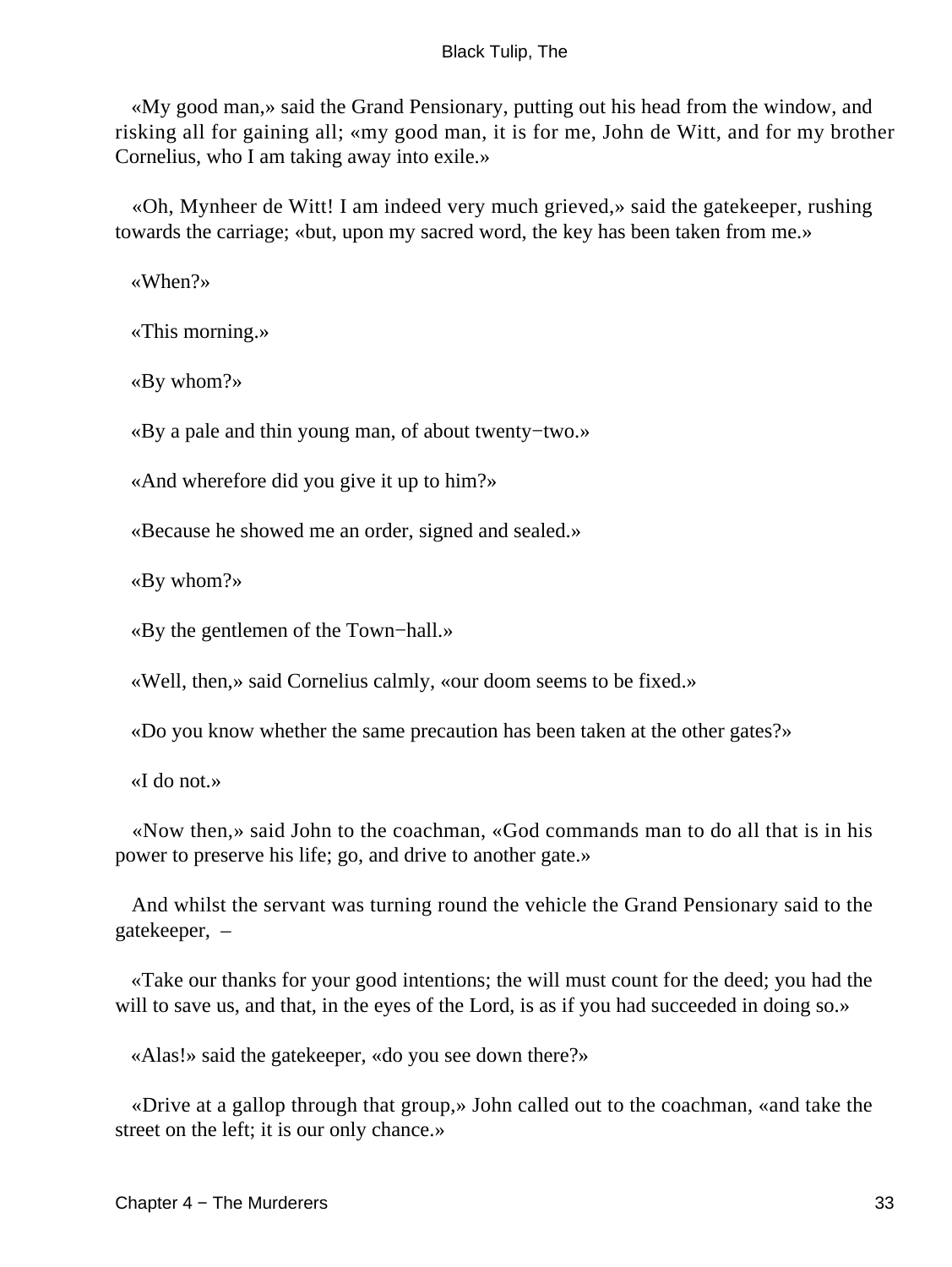The group which John alluded to had, for its nucleus, those three men whom we left looking after the carriage, and who, in the meanwhile, had been joined by seven or eight others.

These new−comers evidently meant mischief with regard to the carriage.

When they saw the horses galloping down upon them, they placed themselves across the street, brandishing cudgels in their hands, and calling out, –

«Stop! stop!»

 The coachman, on his side, lashed his horses into increased speed, until the coach and the men encountered.

 The brothers De Witt, enclosed within the body of the carriage, were not able to see anything; but they felt a severe shock, occasioned by the rearing of the horses. The whole vehicle for a moment shook and stopped; but immediately after, passing over something round and elastic, which seemed to be the body of a prostrate man set off again amidst a volley of the fiercest oaths.

«Alas!» said Cornelius, «I am afraid we have hurt some one.»

«Gallop! gallop!» called John.

But, notwithstanding this order, the coachman suddenly came to a stop.

«Now, then, what is the matter again?» asked John.

«Look there!» said the coachman.

 John looked. The whole mass of the populace from the Buytenhof appeared at the extremity of the street along which the carriage was to proceed, and its stream moved roaring and rapid, as if lashed on by a hurricane.

 «Stop and get off,» said John to the coachman; «it is useless to go any farther; we are lost!»

«Here they are! here they are!» five hundred voices were crying at the same time.

 «Yes, here they are, the traitors, the murderers, the assassins!» answered the men who were running after the carriage to the people who were coming to meet it. The former carried in their arms the bruised body of one of their companions, who, trying to seize the reins of the horses, had been trodden down by them.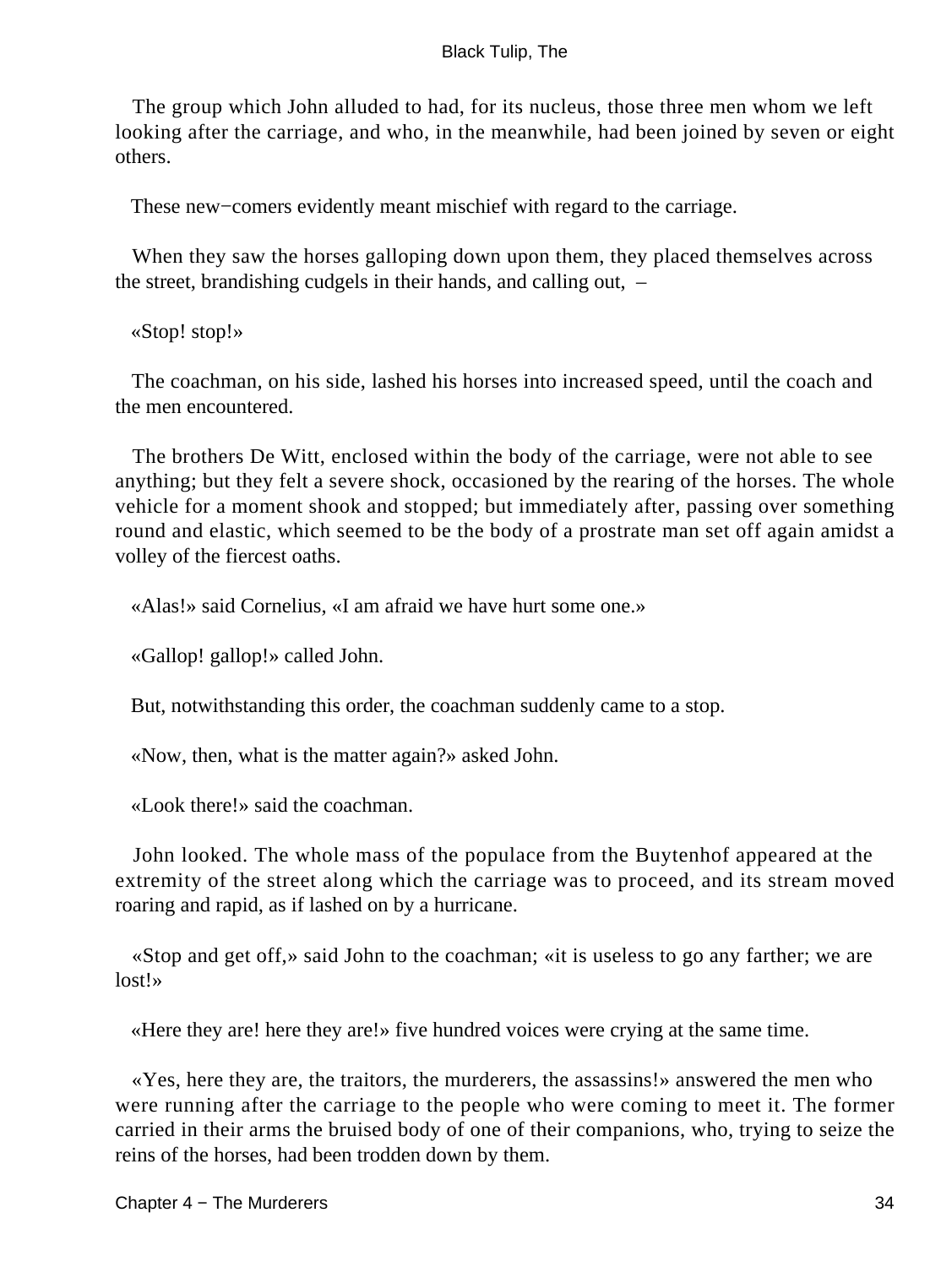This was the object over which the two brothers had felt their carriage pass.

 The coachman stopped, but, however strongly his master urged him, he refused to get off and save himself.

 In an instant the carriage was hemmed in between those who followed and those who met it. It rose above the mass of moving heads like a floating island. But in another instant it came to a dead stop. A blacksmith had with his hammer struck down one of the horses, which fell in the traces.

 At this moment, the shutter of a window opened, and disclosed the sallow face and the dark eyes of the young man, who with intense interest watched the scene which was preparing. Behind him appeared the head of the officer, almost as pale as himself.

«Good heavens, Monseigneur, what is going on there?» whispered the officer.

«Something very terrible, to a certainty,» replied the other.

 «Don't you see, Monseigneur, they are dragging the Grand Pensionary from the carriage, they strike him, they tear him to pieces!»

 «Indeed, these people must certainly be prompted by a most violent indignation,» said the young marl, with the same impassible tone which he had preserved all along.

 «And here is Cornelius, whom they now likewise drag out of the carriage, – Cornelius, who is already quite broken and mangled by the torture. Only look, look!»

«Indeed, it is Cornelius, and no mistake.»

 The officer uttered a feeble cry, and turned his head away; the brother of the Grand Pensionary, before having set foot on the ground, whilst still on the bottom step of the carriage, was struck down with an iron bar which broke his skull. He rose once more, but immediately fell again.

 Some fellows then seized him by the feet, and dragged him into the crowd, into the middle of which one might have followed his bloody track, and he was soon closed in among the savage yells of malignant exultation.

The young man – a thing which would have been thought impossible – grew even paler than before, and his eyes were for a moment veiled behind the lids.

 The officer saw this sign of compassion, and, wishing to avail himself of this softened tone of his feelings, continued, –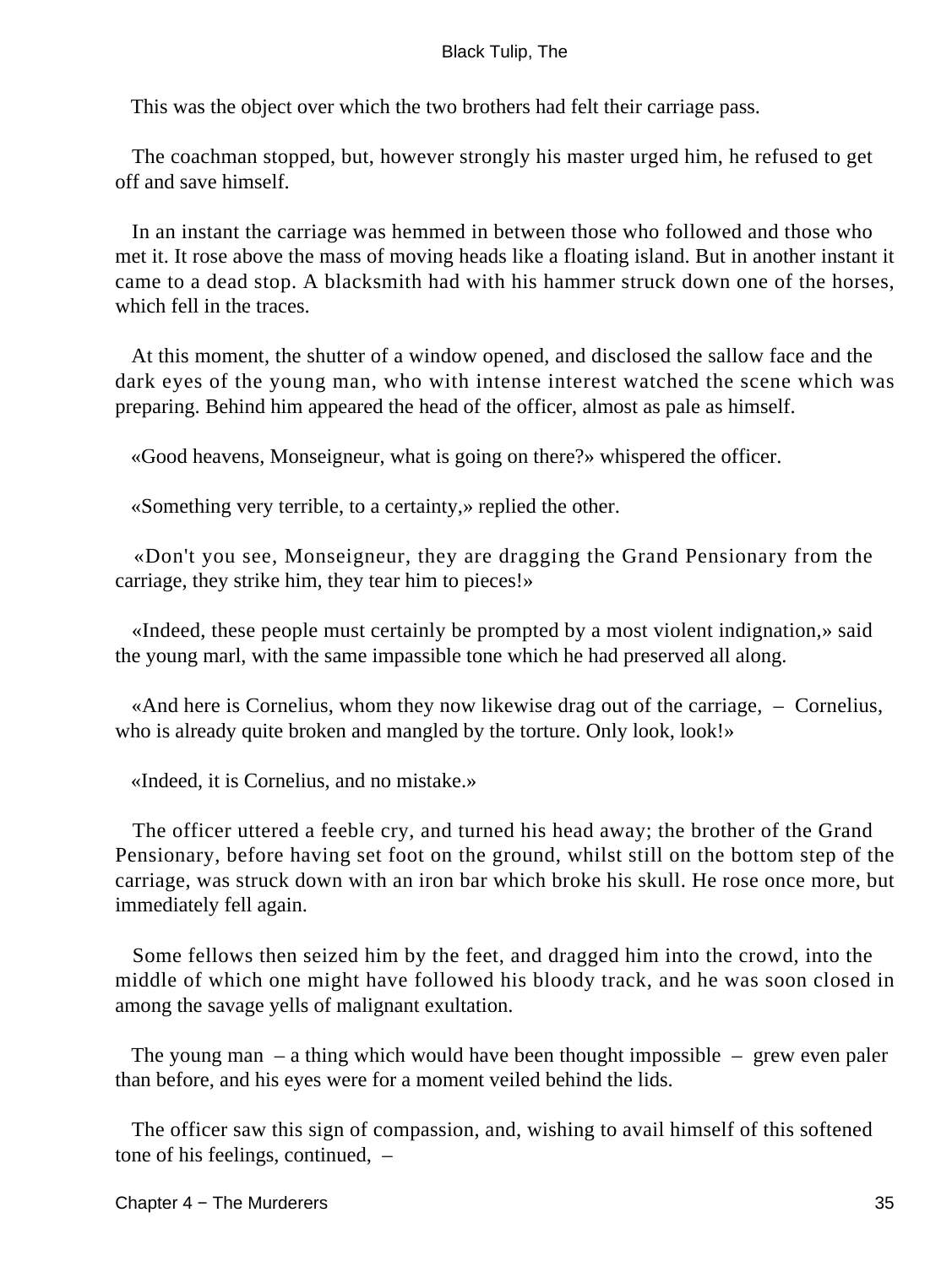«Come, come, Monseigneur, for here they are also going to murder the Grand Pensionary.»

But the young man had already opened his eyes again.

 «To be sure,» he said. «These people are really implacable. It does no one good to offend them.»

 «Monseigneur,» said the officer, «may not one save this poor man, who has been your Highness's instructor? If there be any means, name it, and if I should perish in the attempt  $-$ – »

William of Orange – for he it was – knit his brows in a very forbidding manner, restrained the glance of gloomy malice which glistened in his half−closed eye, and answered, –

 «Captain Van Deken, I request you to go and look after my troops, that they may be armed for any emergency.»

«But am I to leave your Highness here, alone, in the presence of all these murderers?»

 «Go, and don't you trouble yourself about me more than I do myself,» the Prince gruffly replied.

 The officer started off with a speed which was much less owing to his sense of military obedience than to his pleasure at being relieved from the necessity of witnessing the shocking spectacle of the murder of the other brother.

 He had scarcely left the room, when John – who, with an almost superhuman effort, had reached the stone steps of a house nearly opposite that where his former pupil concealed himself – began to stagger under the blows which were inflicted on him from all sides, calling out,  $-$ 

«My brother! where is my brother?»

One of the ruffians knocked off his hat with a blow of his clenched fist.

 Another showed to him his bloody hands; for this fellow had ripped open Cornelius and disembowelled him, and was now hastening to the spot in order not to lose the opportunity of serving the Grand Pensionary in the same manner, whilst they were dragging the dead body of Cornelius to the gibbet.

John uttered a cry of agony and grief, and put one of his hands before his eyes.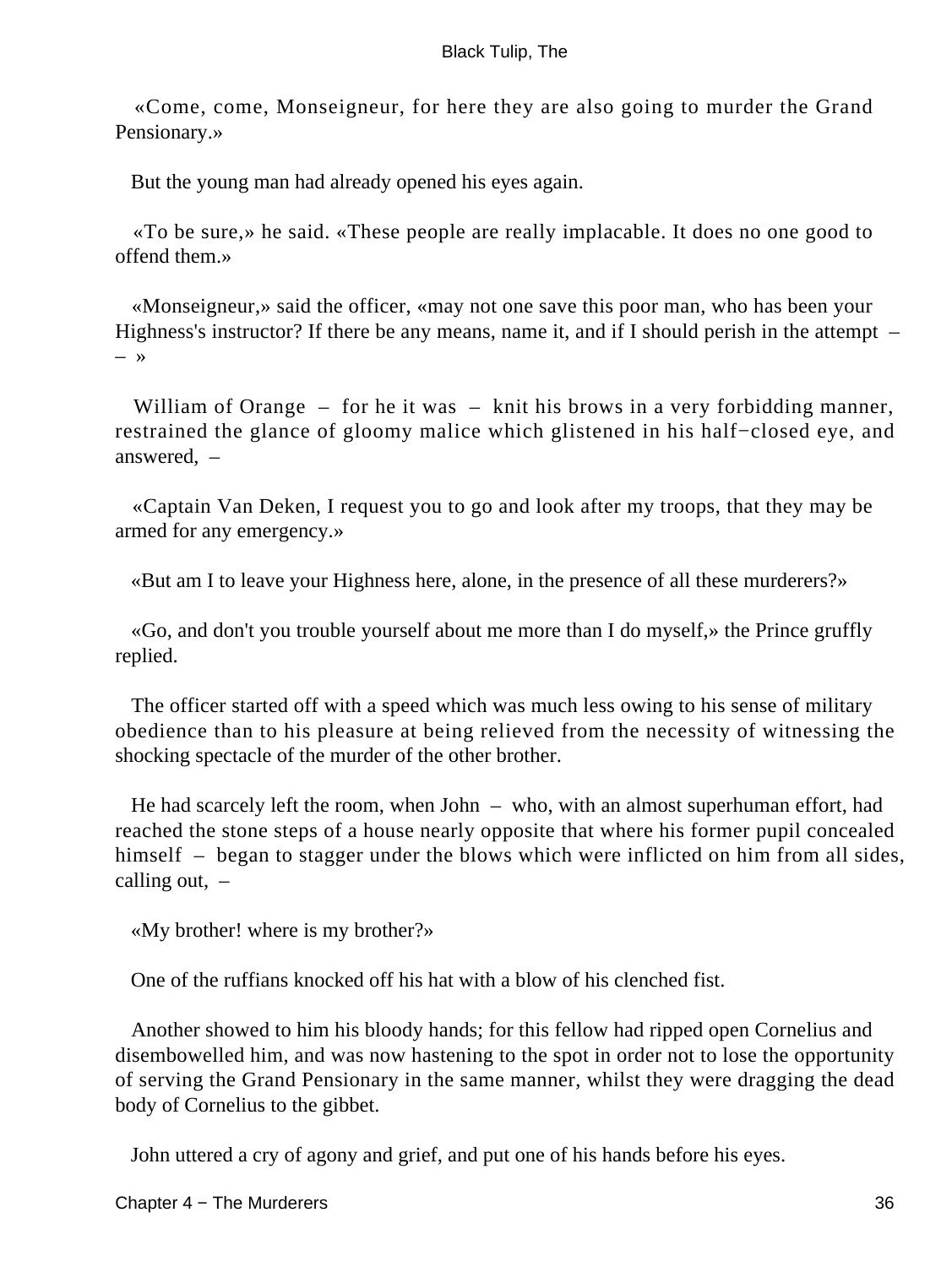«Oh, you close your eyes, do you?» said one of the soldiers of the burgher guard; «well, I shall open them for you.»

And saying this he stabbed him with his pike in the face, and the blood spurted forth.

 «My brother!» cried John de Witt, trying to see through the stream of blood which blinded him, what had become of Cornelius; «my brother, my brother!»

 «Go and run after him!» bellowed another murderer, putting his musket to his temples and pulling the trigger.

But the gun did not go off.

 The fellow then turned his musket round, and, taking it by the barrel with both hands, struck John de Witt down with the butt−end. John staggered and fell down at his feet, but, raising himself with a last effort, he once more called out, –

 «My brother!» with a voice so full of anguish that the young man opposite closed the shutter.

 There remained little more to see; a third murderer fired a pistol with the muzzle to his face; and this time the shot took effect, blowing out his brains. John de Witt fell to rise no more.

 On this, every one of the miscreants, emboldened by his fall, wanted to fire his gun at him, or strike him with blows of the sledge−hammer, or stab him with a knife or swords, every one wanted to draw a drop of blood from the fallen hero, and tear off a shred from his garments.

 And after having mangled, and torn, and completely stripped the two brothers, the mob dragged their naked and bloody bodies to an extemporised gibbet, where amateur executioners hung them up by the feet.

 Then came the most dastardly scoundrels of all, who not having dared to strike the living flesh, cut the dead in pieces, and then went about the town selling small slices of the bodies of John and Cornelius at ten sous a piece.

We cannot take upon ourselves to say whether, through the almost imperceptible chink of the shutter, the young man witnessed the conclusion of this shocking scene; but at the very moment when they were hanging the two martyrs on the gibbet he passed through the terrible mob, which was too much absorbed in the task, so grateful to its taste, to take any notice of him, and thus he reached unobserved the Tol−Hek, which was still closed.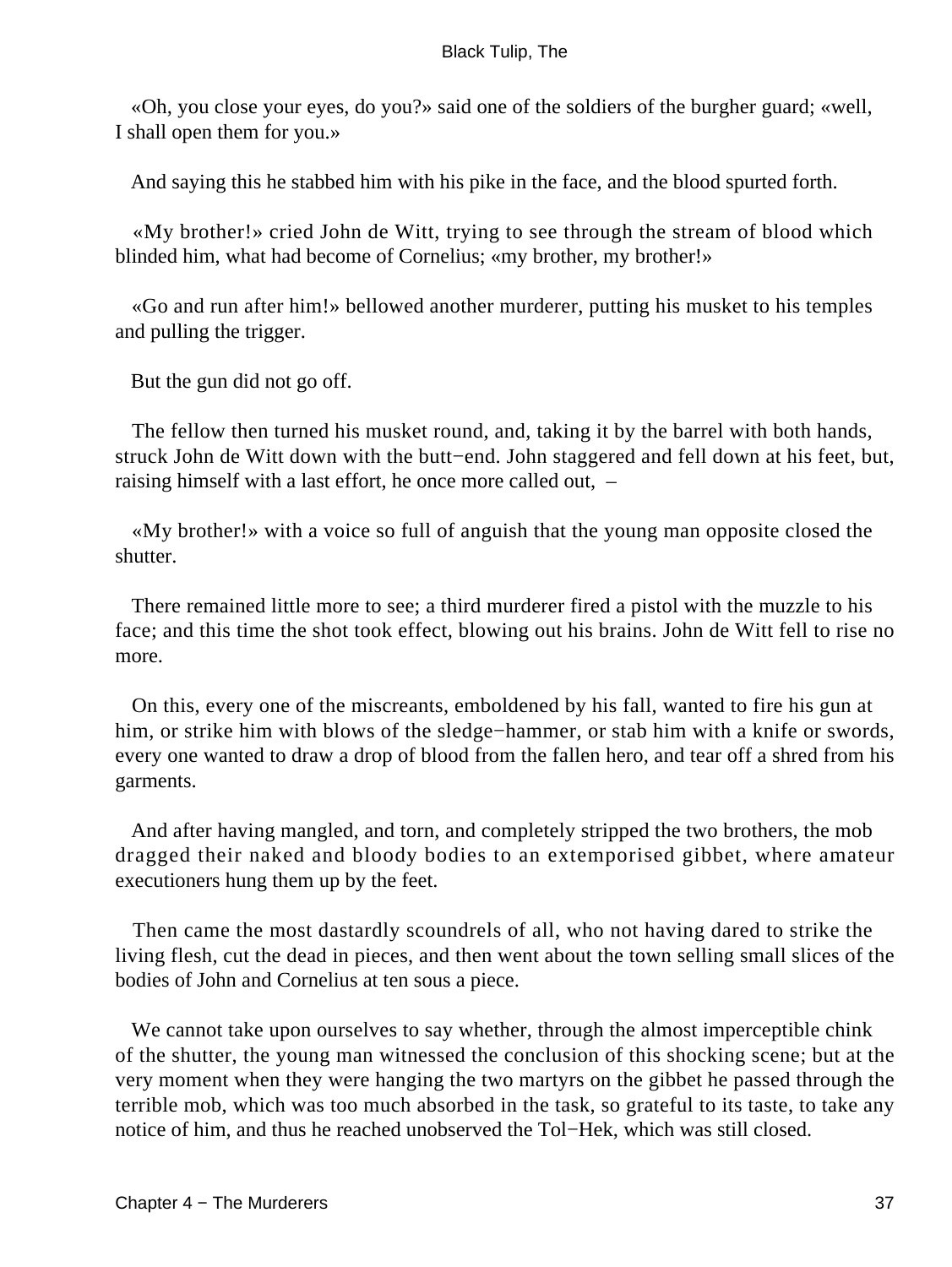«Ah! sir,» said the gatekeeper, «do you bring me the key?»

«Yes, my man, here it is.»

 «It is most unfortunate that you did not bring me that key only one quarter of an hour sooner,» said the gatekeeper, with a sigh.

«And why that?» asked the other.

 «Because I might have opened the gate to Mynheers de Witt; whereas, finding the gate locked, they were obliged to retrace their steps.»

«Gate! gate!» cried a voice which seemed to be that of a man in a hurry.

The Prince, turning round, observed Captain Van Deken.

 «Is that you, Captain?» he said. «You are not yet out of the Hague? This is executing my orders very slowly.»

 «Monseigneur,» replied the Captain, «this is the third gate at which I have presented myself; the other two were closed.»

«Well, this good man will open this one for you; do it, my friend.»

 The last words were addressed to the gatekeeper, who stood quite thunderstruck on hearing Captain Van Deken addressing by the title of Monseigneur this pale young man, to whom he himself had spoken in such a familiar way.

 As it were to make up for his fault, he hastened to open the gate, which swung creaking on its hinges.

«Will Monseigneur avail himself of my horse?» asked the Captain.

«I thank you, Captain, I shall use my own steed, which is waiting for me close at hand.»

 And taking from his pocket a golden whistle, such as was generally used at that time for summoning the servants, he sounded it with a shrill and prolonged call, on which an equerry on horseback speedily made his appearance, leading another horse by the bridle.

 William, without touching the stirrup, vaulted into the saddle of the led horse, and, setting his spurs into its flanks, started off for the Leyden road. Having reached it, he turned round and beckoned to the Captain who was far behind, to ride by his side.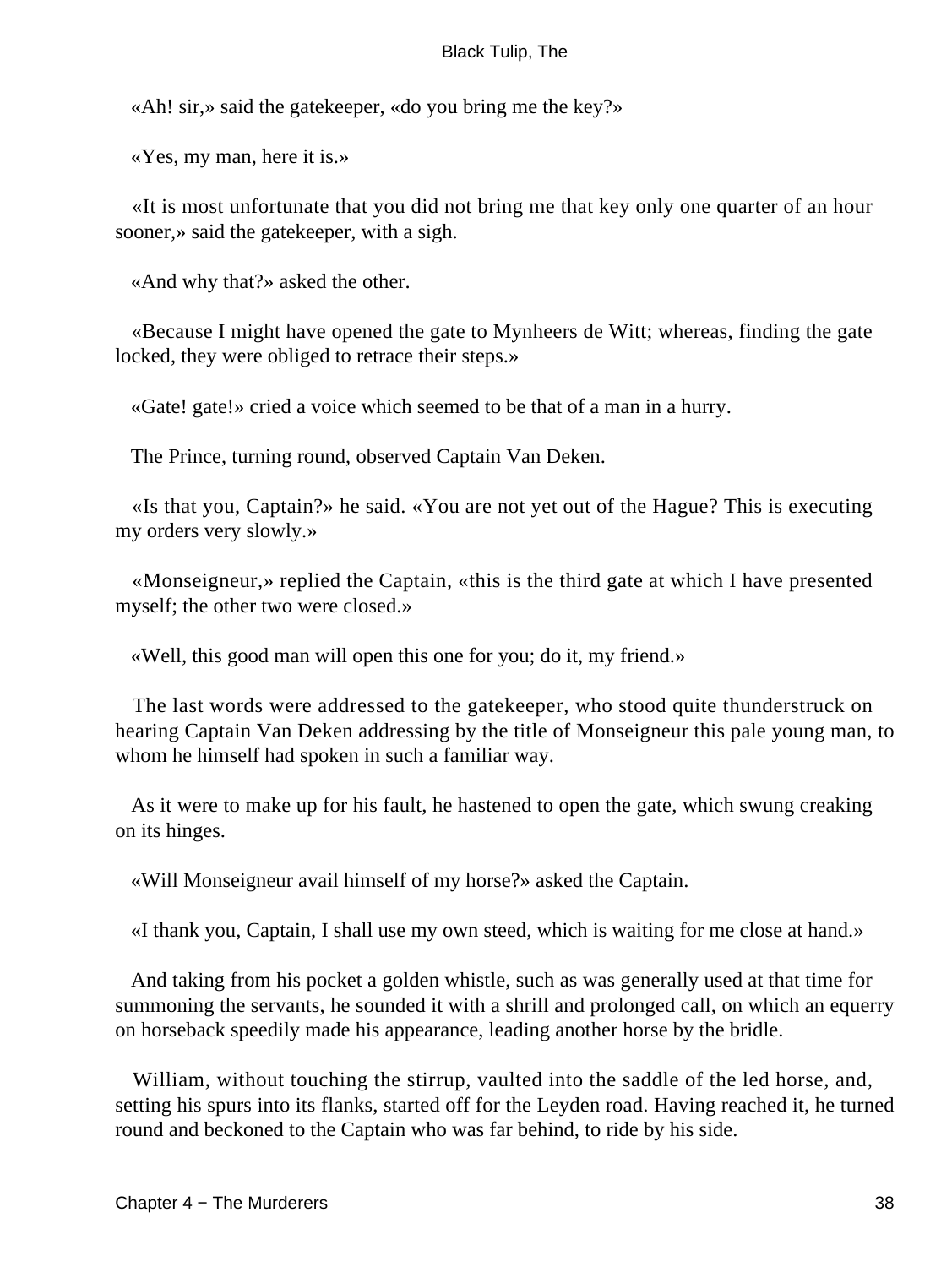«Do you know,» he then said, without stopping, «that those rascals have killed John de Witt as well as his brother?»

 «Alas! Monseigneur,» the Captain answered sadly, «I should like it much better if these two difficulties were still in your Highness's way of becoming de facto Stadtholder of Holland.»

 «Certainly, it would have been better,» said William, «if what did happen had not happened. But it cannot be helped now, and we have had nothing to do with it. Let us push on, Captain, that we may arrive at Alphen before the message which the States−General are sure to send to me to the camp.»

 The Captain bowed, allowed the Prince to ride ahead and, for the remainder of the journey, kept at the same respectful distance as he had done before his Highness called him to his side.

 «How I should wish,» William of Orange malignantly muttered to himself, with a dark frown and setting the spurs to his horse, «to see the figure which Louis will cut when he is apprised of the manner in which his dear friends De Witt have been served! Oh thou Sun! thou Sun! as truly as I am called William the Silent, thou Sun, thou hadst best look to thy rays!»

 And the young Prince, the relentless rival of the Great King, sped away upon his fiery steed, – this future Stadtholder who had been but the day before very uncertainly established in his new power, but for whom the burghers of the Hague had built a staircase with the bodies of John and Cornelius, two princes as noble as he in the eyes of God and man.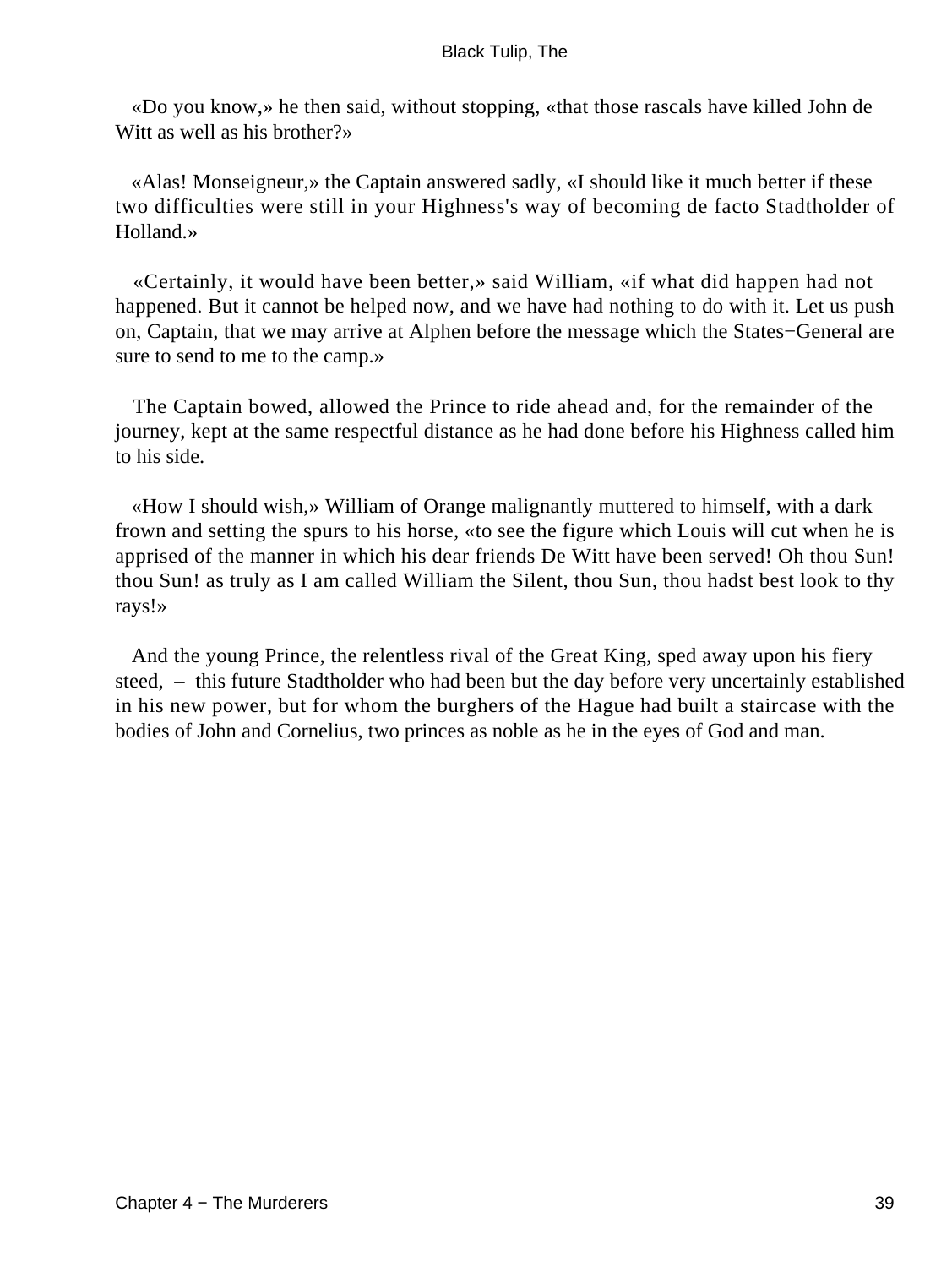# **[Chapter 5 − The Tulip−fancier and his Neighbour](#page-226-0)**

*W*hilst the burghers of the Hague were tearing in pieces the bodies of John and Cornelius de Witt, and whilst William of Orange, after having made sure that his two antagonists were really dead, was galloping over the Leyden road, followed by Captain van Deken, whom he found a little too compassionate to honour him any longer with his confidence, Craeke, the faithful servant, mounted on a good horse, and little suspecting what terrible events had taken place since his departure, proceeded along the high road lined with trees, until he was clear of the town and the neighbouring villages.

 Being once safe, he left his horse at a livery stable in order not to arouse suspicion, and tranquilly continued his journey on the canal−boats, which conveyed him by easy stages to Dort, pursuing their way under skilful guidance by the shortest possible routes through the windings of the river, which held in its watery embrace so many enchanting little islands, edged with willows and rushes, and abounding in luxurious vegetation, whereon flocks of fat sheep browsed in peaceful sleepiness. Craeke from afar off recognised Dort, the smiling city, at the foot of a hill dotted with windmills. He saw the fine red brick houses, mortared in white lines, standing on the edge of the water, and their balconies, open towards the river, decked out with silk tapestry embroidered with gold flowers, the wonderful manufacture of India and China; and near these brilliant stuffs, large lines set to catch the voracious eels, which are attracted towards the houses by the garbage thrown every day from the kitchens into the river.

 Craeke, standing on the deck of the boat, saw, across the moving sails of the windmills, on the slope of the hill, the red and pink house which was the goal of his errand. The outlines of its roof were merging in the yellow foliage of a curtain of poplar trees, the whole habitation having for background a dark grove of gigantic elms. The mansion was situated in such a way that the sun, falling on it as into a funnel, dried up, warmed, and fertilised the mist which the verdant screen could not prevent the river wind from carrying there every morning and evening.

 Having disembarked unobserved amid the usual bustle of the city, Craeke at once directed his steps towards the house which we have just described, and which – white, trim, and tidy, even more cleanly scoured and more carefully waxed in the hidden corners than in the places which were exposed to view – enclosed a truly happy mortal.

 This happy mortal, rara avis, was Dr. van Baerle, the godson of Cornelius de Witt. He had inhabited the same house ever since his childhood, for it was the house in which his father and grandfather, old established princely merchants of the princely city of Dort, were born.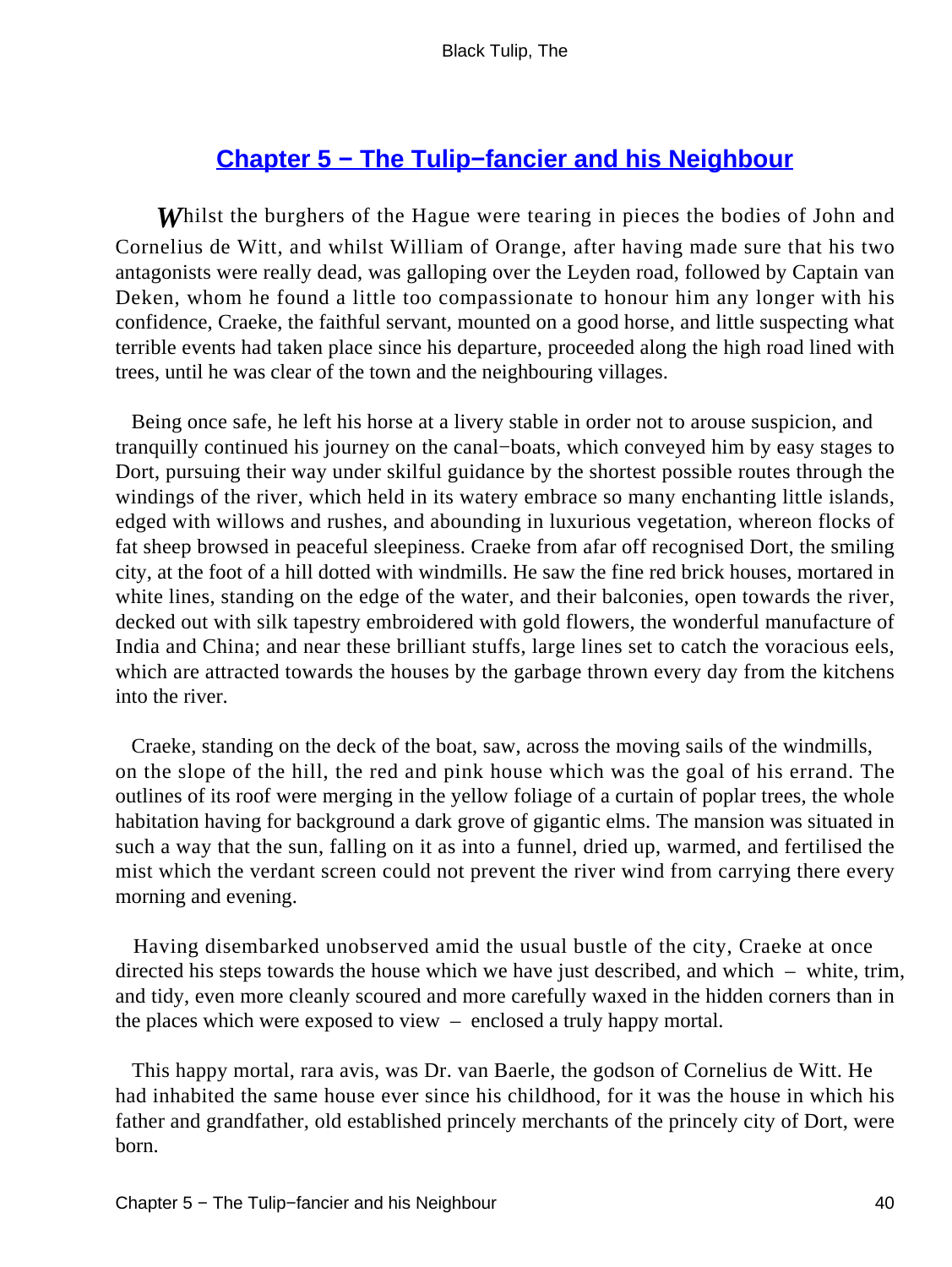Mynheer van Baerle the father had amassed in the Indian trade three or four hundred thousand guilders, which Mynheer van Baerle the son, at the death of his dear and worthy parents, found still quite new, although one set of them bore the date of coinage of 1640, and the other that of 1610, a fact which proved that they were guilders of Van Baerle the father and of Van Baerle the grandfather; but we will inform the reader at once that these three or four hundred thousand guilders were only the pocket money, or sort of purse, for Cornelius van Baerle, the hero of this story, as his landed property in the province yielded him an income of about ten thousand guilders a year.

 When the worthy citizen, the father of Cornelius, passed from time into eternity, three months after having buried his wife, who seemed to have departed first to smooth for him the path of death as she had smoothed for him the path of life, he said to his son, as he embraced him for the last time, –

 «Eat, drink, and spend your money, if you wish to know what life really is, for as to toiling from morn to evening on a wooden stool, or a leathern chair, in a counting−house or a laboratory, that certainly is not living. Your time to die will also come; and if you are not then so fortunate as to have a son, you will let my name grow extinct, and my guilders, which no one has ever fingered but my father, myself, and the coiner, will have the surprise of passing to an unknown master. And least of all, imitate the example of your godfather, Cornelius de Witt, who has plunged into politics, the most ungrateful of all careers, and who will certainly come to an untimely end.»

 Having given utterance to this paternal advice, the worthy Mynheer van Baerle died, to the intense grief of his son Cornelius, who cared very little for the guilders, and very much for his father.

 Cornelius then remained alone in his large house. In vain his godfather offered to him a place in the public service,  $-$  in vain did he try to give him a taste for glory,  $-$  although Cornelius, to gratify his godfather, did embark with De Ruyter upon «The Seven Provinces,» the flagship of a fleet of one hundred and thirty−nine sail, with which the famous admiral set out to contend singlehanded against the combined forces of France and England. When, guided by the pilot Leger, he had come within musket−shot of the «Prince,» with the Duke of York (the English king's brother) aboard, upon which De Ruyter, his mentor, made so sharp and well directed an attack that the Duke, perceiving that his vessel would soon have to strike, made the best of his way aboard the «Saint Michael»; when he had seen the «Saint Michael,» riddled and shattered by the Dutch broadside, drift out of the line; when he had witnessed the sinking of the «Earl of Sandwich,» and the death by fire or drowning of four hundred sailors; when he realized that the result of all this destruction – after twenty ships had been blown to pieces, three thousand men killed and five thousand injured – was that nothing was decided, that both sides claimed the victory, that the fighting would soon begin again, and that just one more name, that of Southwold Bay, had been added to the list of battles; when he had estimated how much time is lost simply in shutting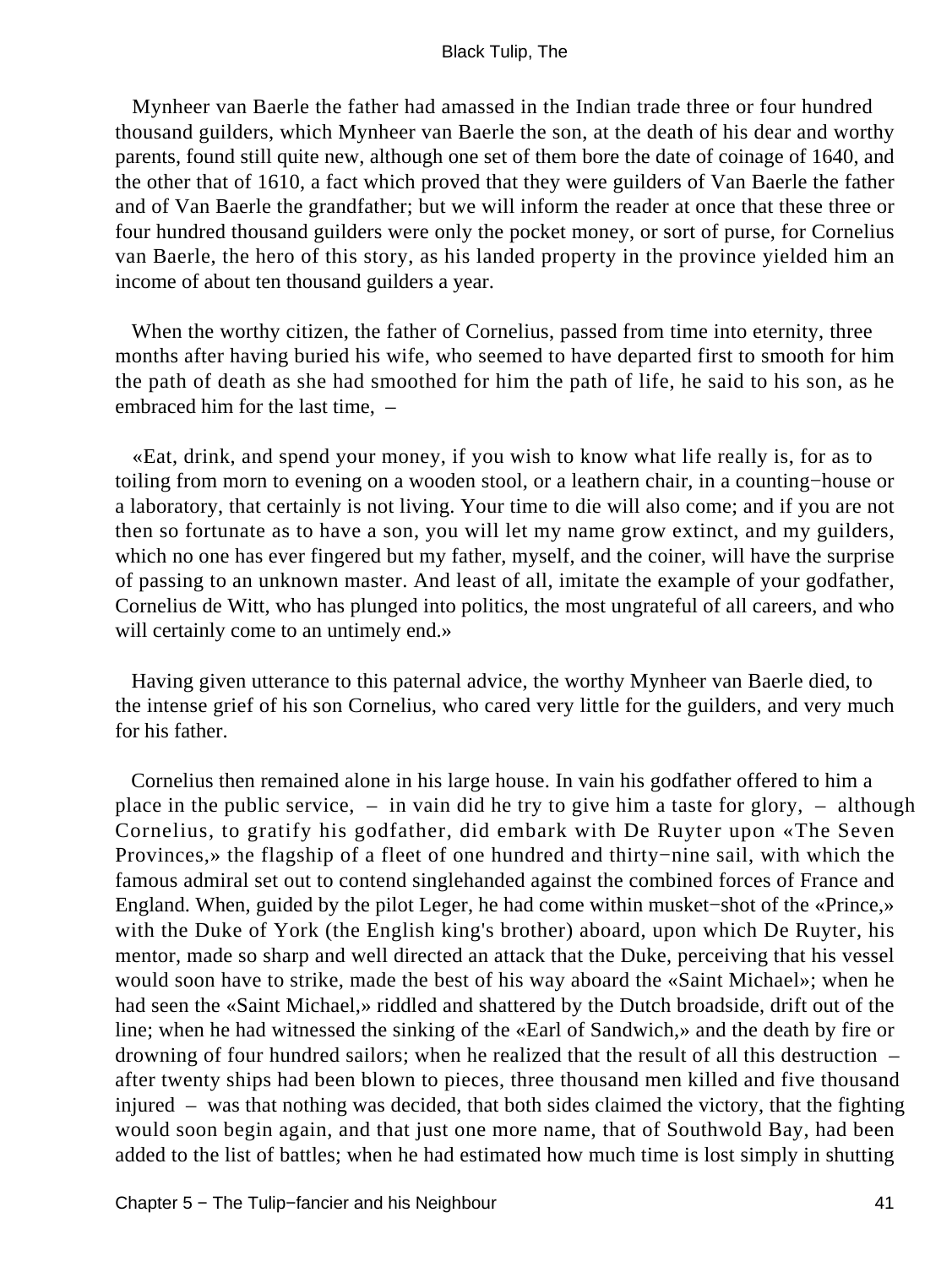his eyes and ears by a man who likes to use his reflective powers even while his fellow creatures are cannonading one another; – Cornelius bade farewell to De Ruyter, to the Ruart de Pulten, and to glory, kissed the knees of the Grand Pensionary, for whom he entertained the deepest veneration, and retired to his house at Dort, rich in his well−earned repose, his twenty−eight years, an iron constitution and keen perceptions, and his capital of more than four hundred thousands of florins and income of ten thousand, convinced that a man is always endowed by Heaven with too much for his own happiness, and just enough to make him miserable.

 Consequently, and to indulge his own idea of happiness, Cornelius began to be interested in the study of plants and insects, collected and classified the Flora of all the Dutch islands, arranged the whole entomology of the province, on which he wrote a treatise, with plates drawn by his own hands; and at last, being at a loss what to do with his time, and especially with his money, which went on accumulating at a most alarming rate, he took it into his head to select for himself, from all the follies of his country and of his age, one of the most elegant and expensive, – he became a tulip−fancier.

 It was the time when the Dutch and the Portuguese, rivalling each other in this branch of horticulture, had begun to worship that flower, and to make more of a cult of it than ever naturalists dared to make of the human race for fear of arousing the jealousy of God.

 Soon people from Dort to Mons began to talk of Mynheer van Baerle's tulips; and his beds, pits, drying−rooms, and drawers of bulbs were visited, as the galleries and libraries of Alexandria were by illustrious Roman travellers.

 Van Baerle began by expending his yearly revenue in laying the groundwork of his collection, after which he broke in upon his new guilders to bring it to perfection. His exertions, indeed, were crowned with a most magnificent result: he produced three new tulips, which he called the «Jane,» after his mother; the «Van Baerle,» after his father; and the «Cornelius,» after his godfather; the other names have escaped us, but the fanciers will be sure to find them in the catalogues of the times.

 In the beginning of the year 1672, Cornelius de Witt came to Dort for three months, to live at his old family mansion; for not only was he born in that city, but his family had been resident there for centuries.

 Cornelius, at that period, as William of Orange said, began to enjoy the most perfect unpopularity. To his fellow citizens, the good burghers of Dort, however, he did not appear in the light of a criminal who deserved to be hung. It is true, they did not particularly like his somewhat austere republicanism, but they were proud of his valour; and when he made his entrance into their town, the cup of honour was offered to him, readily enough, in the name of the city.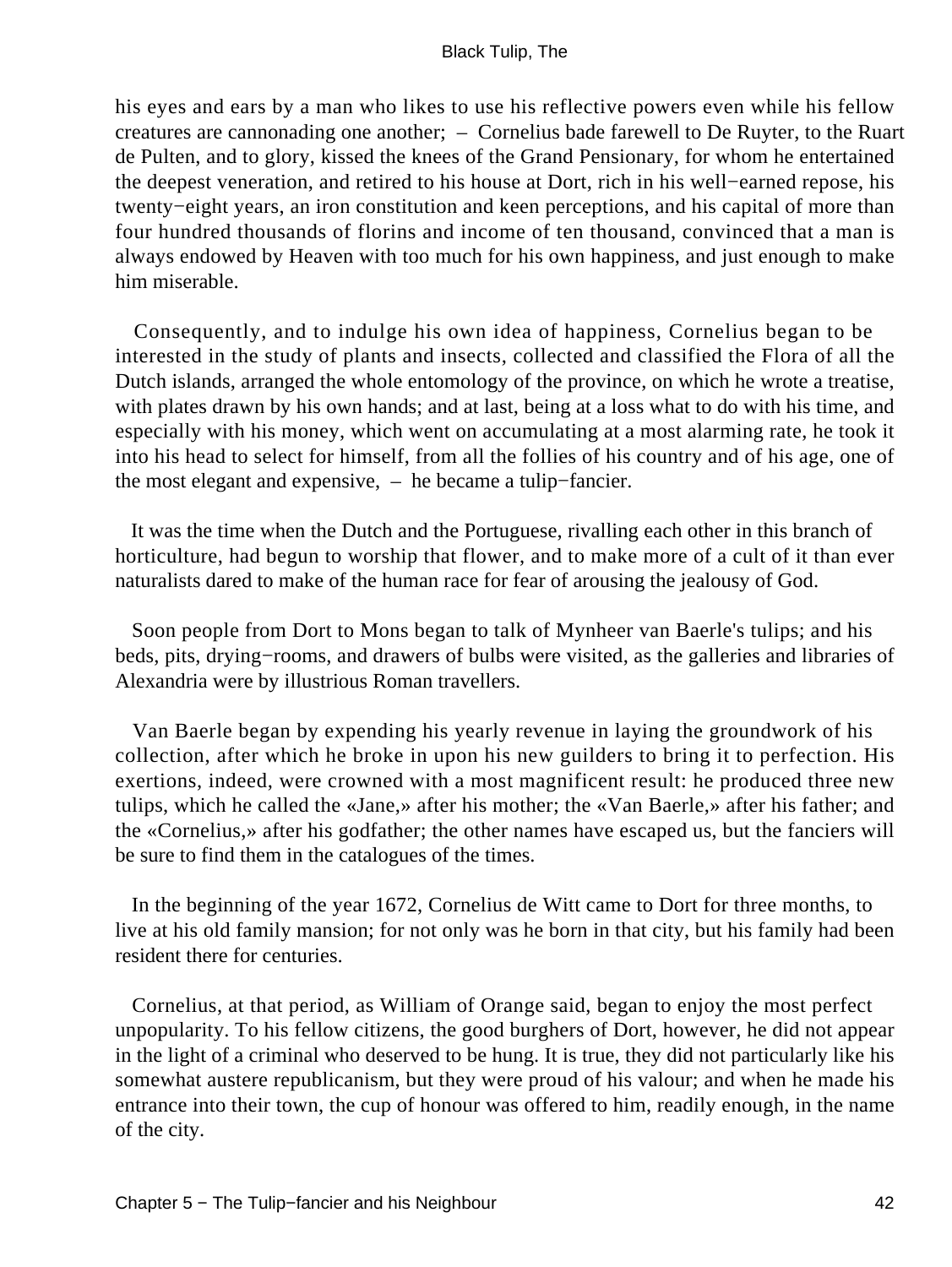After having thanked his fellow citizens, Cornelius proceeded to his old paternal house, and gave directions for some repairs, which he wished to have executed before the arrival of his wife and children; and thence he wended his way to the house of his godson, who perhaps was the only person in Dort as yet unacquainted with the presence of Cornelius in the town.

 In the same degree as Cornelius de Witt had excited the hatred of the people by sowing those evil seeds which are called political passions, Van Baerle had gained the affections of his fellow citizens by completely shunning the pursuit of politics, absorbed as he was in the peaceful pursuit of cultivating tulips.

 Van Baerle was truly beloved by his servants and labourers; nor had he any conception that there was in this world a man who wished ill to another.

 And yet it must be said, to the disgrace of mankind, that Cornelius van Baerle, without being aware of the fact, had a much more ferocious, fierce, and implacable enemy than the Grand Pensionary and his brother had among the Orange party, who were most hostile to the devoted brothers, who had never been sundered by the least misunderstanding during their lives, and by their mutual devotion in the face of death made sure the existence of their brotherly affection beyond the grave.

 At the time when Cornelius van Baerle began to devote himself to tulip−growing, expending on this hobby his yearly revenue and the guilders of his father, there was at Dort, living next door to him, a citizen of the name of Isaac Boxtel who from the age when he was able to think for himself had indulged the same fancy, and who was in ecstasies at the mere mention of the word «tulban,» which (as we are assured by the «Floriste Francaise,» the most highly considered authority in matters relating to this flower) is the first word in the Cingalese tongue which was ever used to designate that masterpiece of floriculture which is now called the tulip.

 Boxtel had not the good fortune of being rich, like Van Baerle. He had therefore, with great care and patience, and by dint of strenuous exertions, laid out near his house at Dort a garden fit for the culture of his cherished flower; he had mixed the soil according to the most approved prescriptions, and given to his hotbeds just as much heat and fresh air as the strictest rules of horticulture exact.

 Isaac knew the temperature of his frames to the twentieth part of a degree. He knew the strength of the current of air, and tempered it so as to adapt it to the wave of the stems of his flowers. His productions also began to meet with the favour of the public. They were beautiful, nay, distinguished. Several fanciers had come to see Boxtel's tulips. At last he had even started amongst all the Linnaeuses and Tourneforts a tulip which bore his name, and which, after having travelled all through France, had found its way into Spain, and penetrated as far as Portugal; and the King, Don Alfonso VI. – who, being expelled from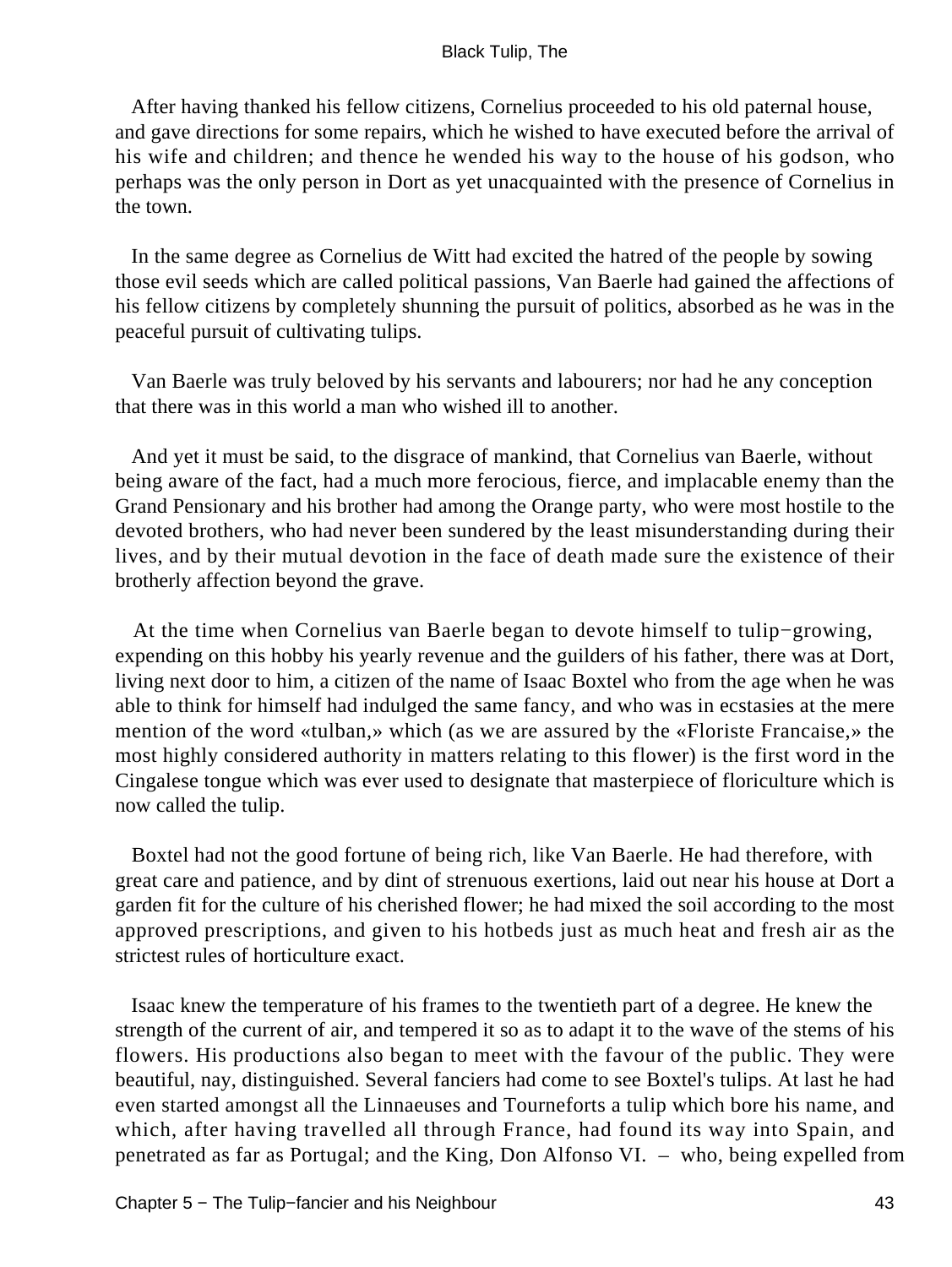Lisbon, had retired to the island of Terceira, where he amused himself, not, like the great Conde, with watering his carnations, but with growing tulips – had, on seeing the Boxtel tulip, exclaimed, «Not so bad, by any means!»

 All at once, Cornelius van Baerle, who, after all his learned pursuits, had been seized with the tulipomania, made some changes in his house at Dort, which, as we have stated, was next door to that of Boxtel. He raised a certain building in his court−yard by a story, which shutting out the sun, took half a degree of warmth from Boxtel's garden, and, on the other hand, added half a degree of cold in winter; not to mention that it cut the wind, and disturbed all the horticultural calculations and arrangements of his neighbour.

 After all, this mishap appeared to Boxtel of no great consequence. Van Baerle was but a painter, a sort of fool who tried to reproduce and disfigure on canvas the wonders of nature. The painter, he thought, had raised his studio by a story to get better light, and thus far he had only been in the right. Mynheer van Baerle was a painter, as Mynheer Boxtel was a tulip−grower; he wanted somewhat more sun for his paintings, and he took half a degree from his neighbour's tulips.

The law was for Van Baerle, and Boxtel had to abide by it.

 Besides, Isaac had made the discovery that too much sun was injurious to tulips, and that this flower grew quicker, and had a better colouring, with the temperate warmth of morning, than with the powerful heat of the midday sun. He therefore felt almost grateful to Cornelius van Baerle for having given him a screen gratis.

 Maybe this was not quite in accordance with the true state of things in general, and of Isaac Boxtel's feelings in particular. It is certainly astonishing what rich comfort great minds, in the midst of momentous catastrophes, will derive from the consolations of philosophy.

 But alas! What was the agony of the unfortunate Boxtel on seeing the windows of the new story set out with bulbs and seedlings of tulips for the border, and tulips in pots; in short, with everything pertaining to the pursuits of a tulip−monomaniac!

 There were bundles of labels, cupboards, and drawers with compartments, and wire guards for the cupboards, to allow free access to the air whilst keeping out slugs, mice, dormice, and rats, all of them very curious fanciers of tulips at two thousand francs a bulb.

 Boxtel was quite amazed when he saw all this apparatus, but he was not as yet aware of the full extent of his misfortune. Van Baerle was known to be fond of everything that pleases the eye. He studied Nature in all her aspects for the benefit of his paintings, which were as minutely finished as those of Gerard Dow, his master, and of Mieris, his friend. Was it not possible, that, having to paint the interior of a tulip−grower's, he had collected in his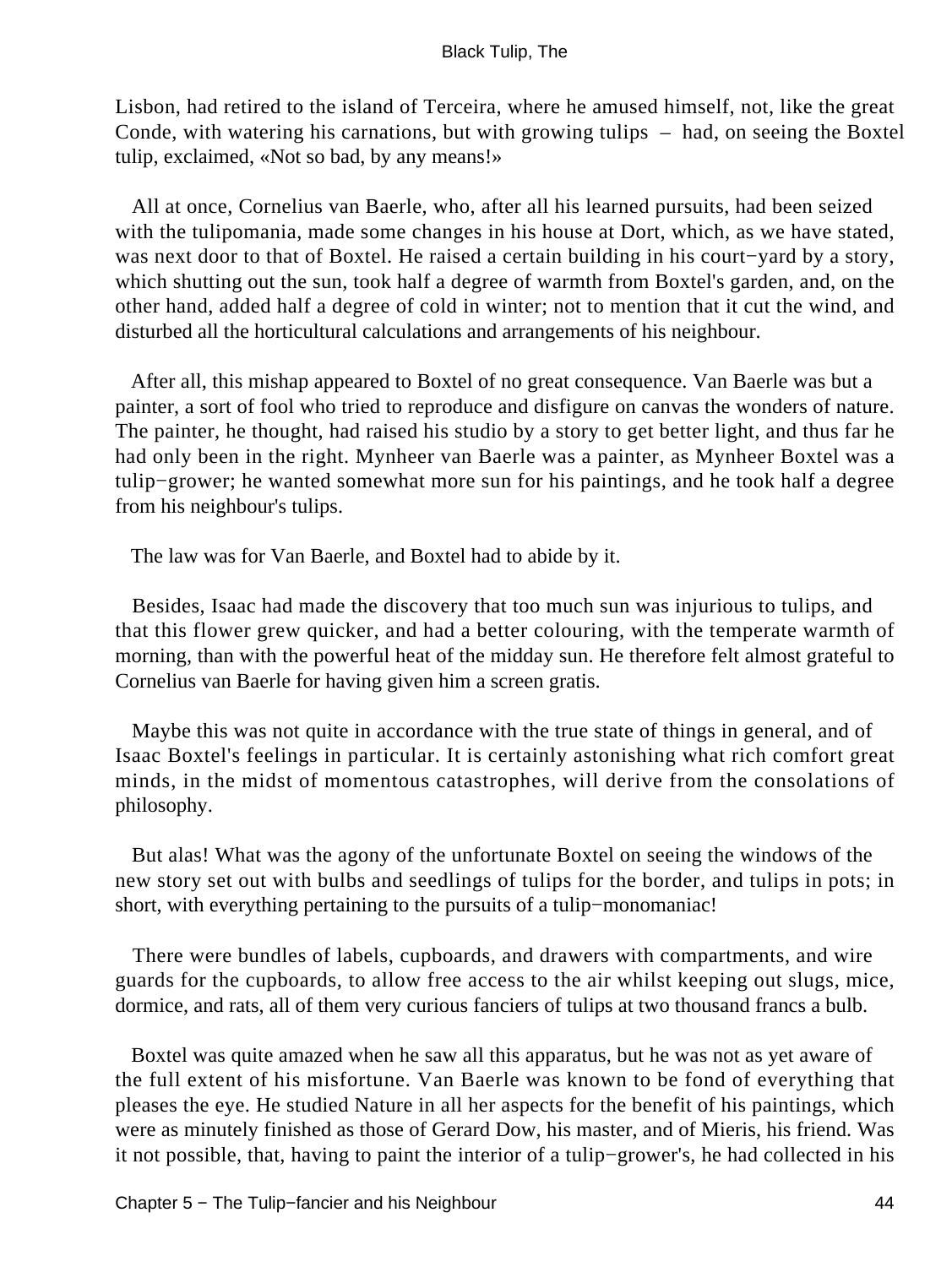new studio all the accessories of decoration?

 Yet, although thus consoling himself with illusory suppositions, Boxtel was not able to resist the burning curiosity which was devouring him. In the evening, therefore, he placed a ladder against the partition wall between their gardens, and, looking into that of his neighbour Van Baerle, he convinced himself that the soil of a large square bed, which had formerly been occupied by different plants, was removed, and the ground disposed in beds of loam mixed with river mud (a combination which is particularly favourable to the tulip), and the whole surrounded by a border of turf to keep the soil in its place. Besides this, sufficient shade to temper the noonday heat; aspect south−southwest; water in abundant supply, and at hand; in short, every requirement to insure not only success but also progress. There could not be a doubt that Van Baerle had become a tulip−grower.

 Boxtel at once pictured to himself this learned man, with a capital of four hundred thousand and a yearly income of ten thousand guilders, devoting all his intellectual and financial resources to the cultivation of the tulip. He foresaw his neighbour's success, and he felt such a pang at the mere idea of this success that his hands dropped powerless, his knees trembled, and he fell in despair from the ladder.

 And thus it was not for the sake of painted tulips, but for real ones, that Van Baerle took from him half a degree of warmth. And thus Van Baerle was to have the most admirably fitted aspect, and, besides, a large, airy, and well ventilated chamber where to preserve his bulbs and seedlings; while he, Boxtel, had been obliged to give up for this purpose his bedroom, and, lest his sleeping in the same apartment might injure his bulbs and seedlings, had taken up his abode in a miserable garret.

 Boxtel, then, was to have next door to him a rival and successful competitor; and his rival, instead of being some unknown, obscure gardener, was the godson of Mynheer Cornelius de Witt, that is to say, a celebrity.

 Boxtel, as the reader may see, was not possessed of the spirit of Porus, who, on being conquered by Alexander, consoled himself with the celebrity of his conqueror.

 And now if Van Baerle produced a new tulip, and named it the John de Witt, after having named one the Cornelius? It was indeed enough to choke one with rage.

 Thus Boxtel, with jealous foreboding, became the prophet of his own misfortune. And, after having made this melancholy discovery, he passed the most wretched night imaginable.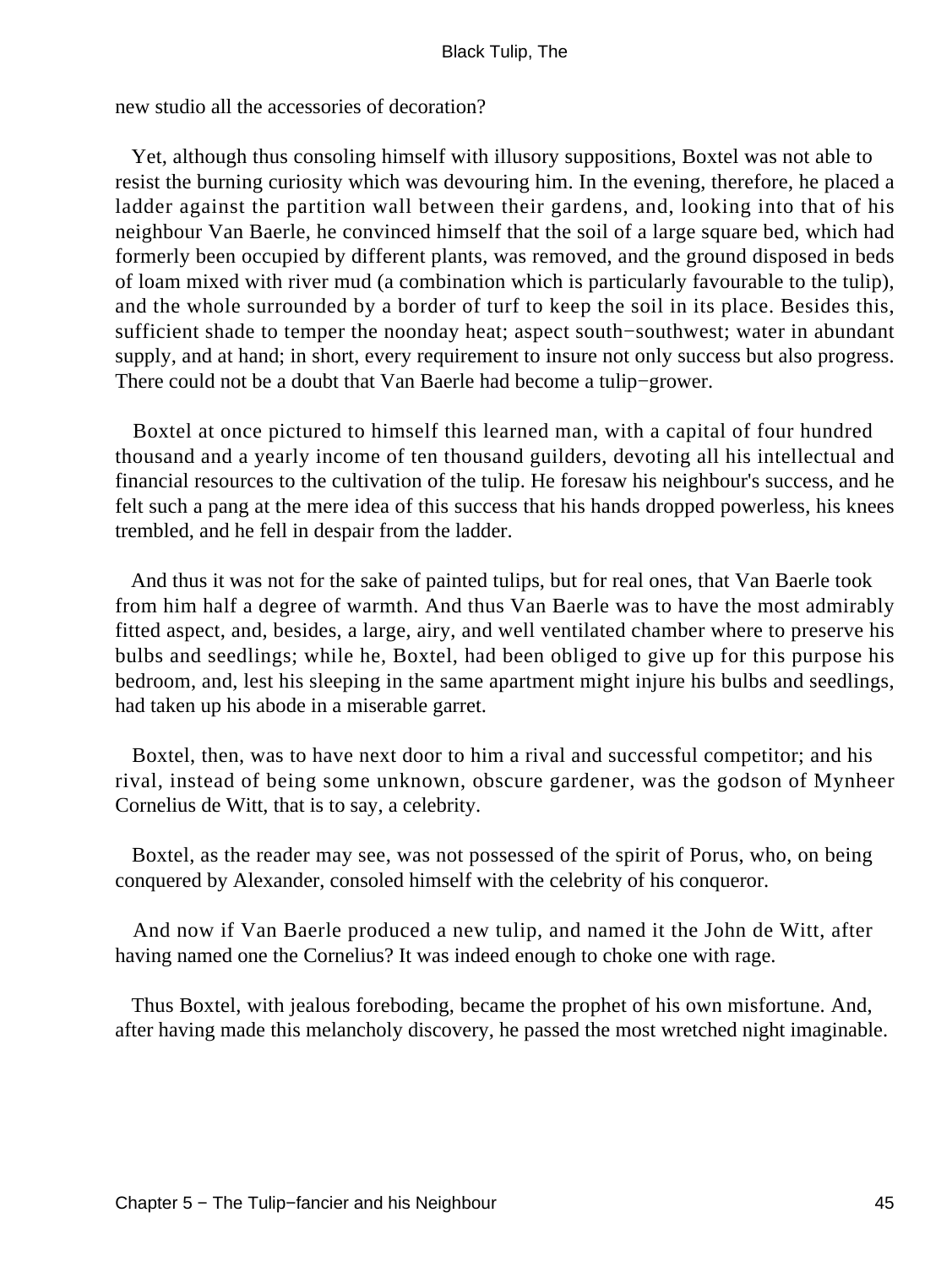# **[Chapter 6 − The Hatred of a Tulip−fancier](#page-226-0)**

*F*rom that moment Boxtel's interest in tulips was no longer a stimulus to his exertions, but a deadening anxiety. Henceforth all his thoughts ran only upon the injury which his neighbour would cause him, and thus his favourite occupation was changed into a constant source of misery to him.

 Van Baerle, as may easily be imagined, had no sooner begun to apply his natural ingenuity to his new fancy, than he succeeded in growing the finest tulips. Indeed; he knew better than any one else at Haarlem or Leyden – the two towns which boast the best soil and the most congenial climate – how to vary the colours, to modify the shape, and to produce new species.

 He belonged to that natural, humorous school who took for their motto in the seventeenth century the aphorism uttered by one of their number in 1653, – «To despise flowers is to offend God.»

 From that premise the school of tulip−fanciers, the most exclusive of all schools, worked out the following syllogism in the same year: –

"To despise flowers is to offend God.

"The more beautiful the flower is, the more does one offend God in despising it.

"The tulip is the most beautiful of all flowers.

«Therefore, he who despises the tulip offends God beyond measure.»

 By reasoning of this kind, it can be seen that the four or five thousand tulip−growers of Holland, France, and Portugal, leaving out those of Ceylon and China and the Indies, might, if so disposed, put the whole world under the ban, and condemn as schismatics and heretics and deserving of death the several hundred millions of mankind whose hopes of salvation were not centred upon the tulip.

 We cannot doubt that in such a cause Boxtel, though he was Van Baerle's deadly foe, would have marched under the same banner with him.

 Mynheer van Baerle and his tulips, therefore, were in the mouth of everybody; so much so, that Boxtel's name disappeared for ever from the list of the notable tulip−growers in Holland, and those of Dort were now represented by Cornelius van Baerle, the modest and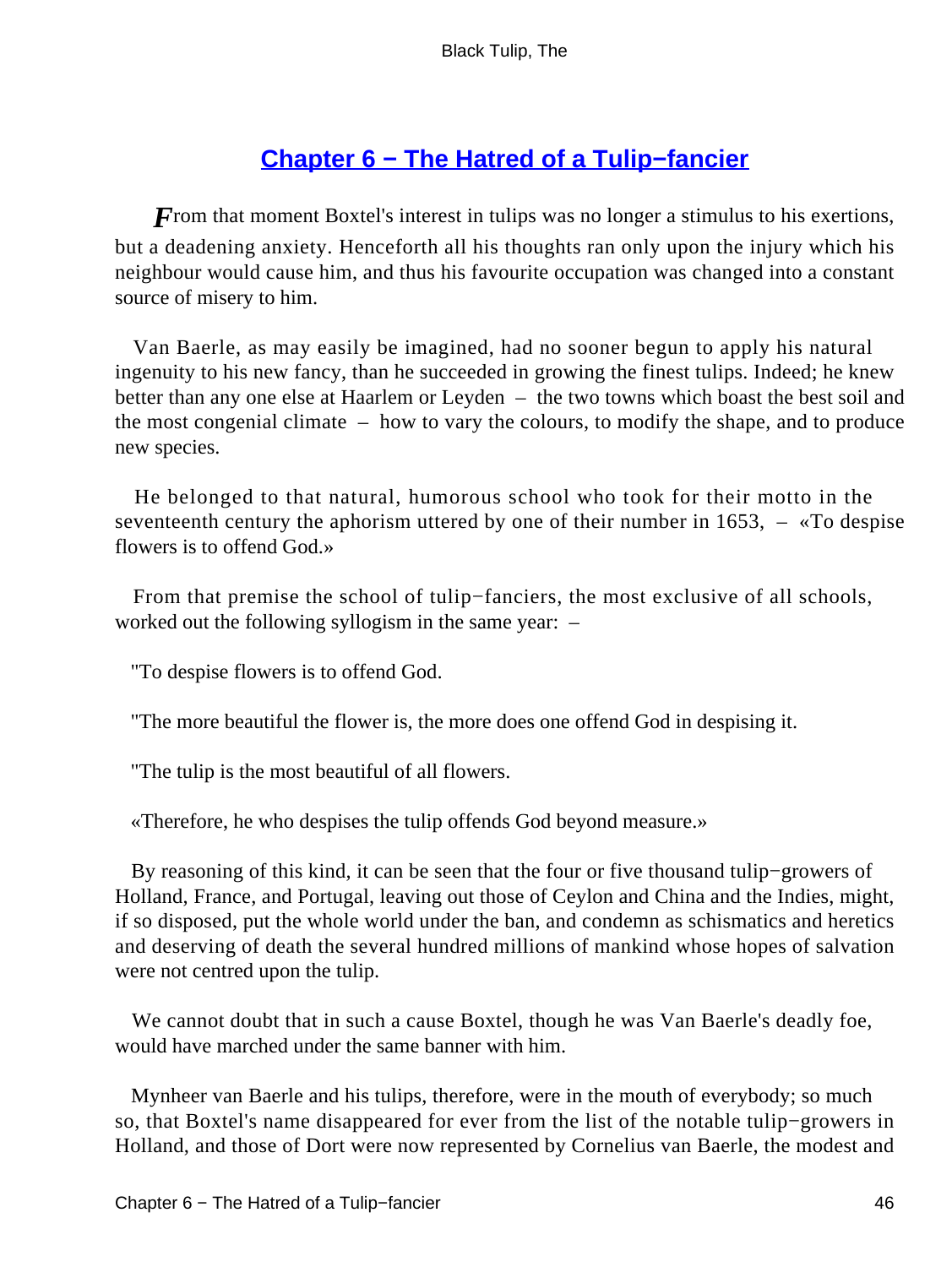inoffensive savant.

 Engaging, heart and soul, in his pursuits of sowing, planting, and gathering, Van Baerle, caressed by the whole fraternity of tulip−growers in Europe, entertained nor the least suspicion that there was at his very door a pretender whose throne he had usurped.

 He went on in his career, and consequently in his triumphs; and in the course of two years he covered his borders with such marvellous productions as no mortal man, following in the tracks of the Creator, except perhaps Shakespeare and Rubens, have equalled in point of numbers.

 And also, if Dante had wished for a new type to be added to his characters of the Inferno, he might have chosen Boxtel during the period of Van Baerle's successes. Whilst Cornelius was weeding, manuring, watering his beds, whilst, kneeling on the turf border, he analysed every vein of the flowering tulips, and meditated on the modifications which might be effected by crosses of colour or otherwise, Boxtel, concealed behind a small sycamore which he had trained at the top of the partition wall in the shape of a fan, watched, with his eyes starting from their sockets and with foaming mouth, every step and every gesture of his neighbour; and whenever he thought he saw him look happy, or descried a smile on his lips, or a flash of contentment glistening in his eyes, he poured out towards him such a volley of maledictions and furious threats as to make it indeed a matter of wonder that this venomous breath of envy and hatred did not carry a blight on the innocent flowers which had excited it.

When the evil spirit has once taken hold of the heart of man, it urges him on, without letting him stop. Thus Boxtel soon was no longer content with seeing Van Baerle. He wanted to see his flowers, too; he had the feelings of an artist, the master−piece of a rival engrossed his interest.

 He therefore bought a telescope, which enabled him to watch as accurately as did the owner himself every progressive development of the flower, from the moment when, in the first year, its pale seed−leaf begins to peep from the ground, to that glorious one, when, after five years, its petals at last reveal the hidden treasures of its chalice. How often had the miserable, jealous man to observe in Van Baerle's beds tulips which dazzled him by their beauty, and almost choked him by their perfection!

 And then, after the first blush of the admiration which he could not help feeling, he began to be tortured by the pangs of envy, by that slow fever which creeps over the heart and changes it into a nest of vipers, each devouring the other and ever born anew. How often did Boxtel, in the midst of tortures which no pen is able fully to describe, – how often did he feel an inclination to jump down into the garden during the night, to destroy the plants, to tear the bulbs with his teeth, and to sacrifice to his wrath the owner himself, if he should venture to stand up for the defence of his tulips!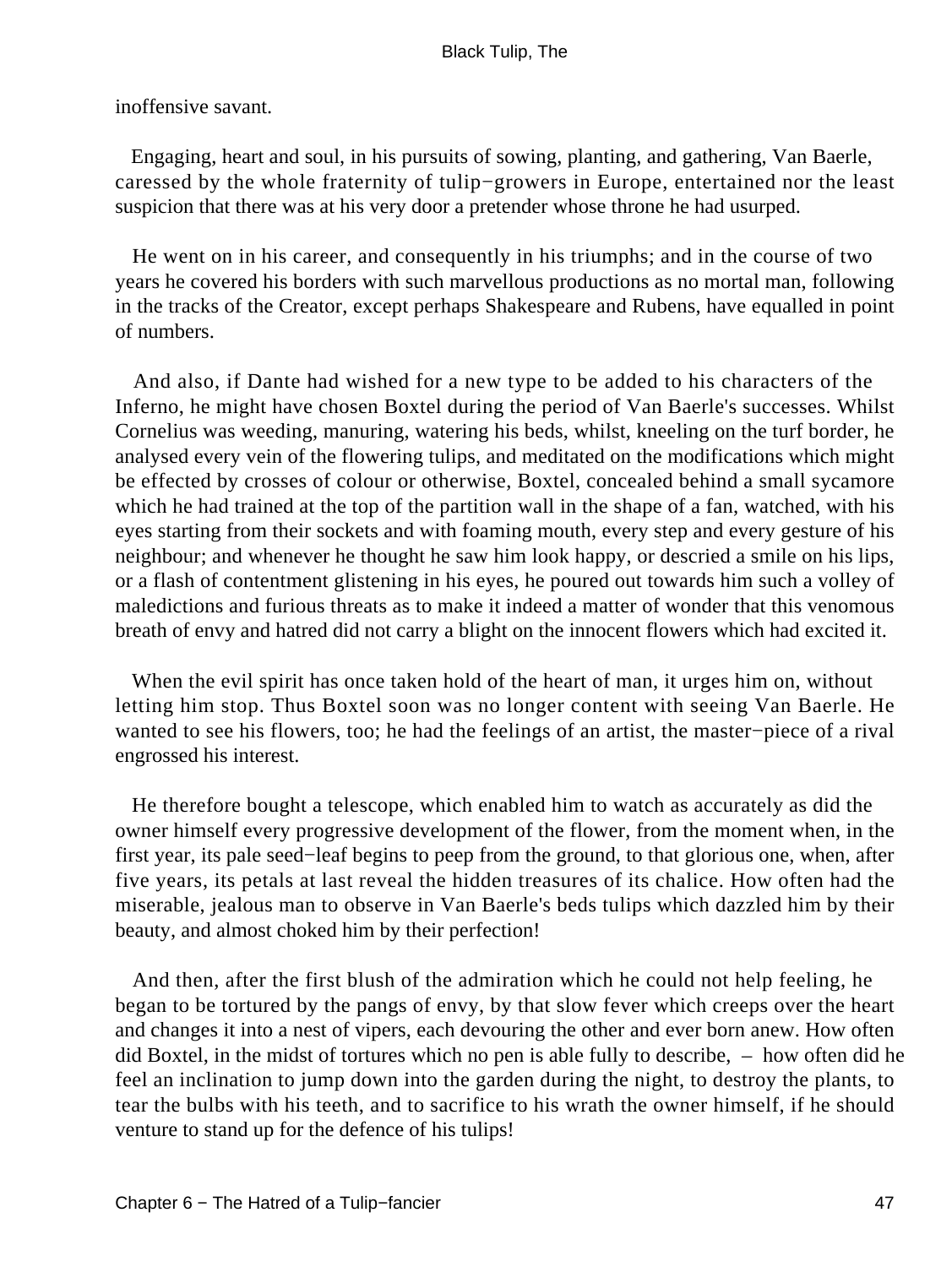But to kill a tulip was a horrible crime in the eyes of a genuine tulip−fancier; as to killing a man, it would not have mattered so very much.

 Yet Van Baerle made such progress in the noble science of growing tulips, which he seemed to master with the true instinct of genius, that Boxtel at last was maddened to such a degree as to think of throwing stones and sticks into the flower−stands of his neighbour. But, remembering that he would be sure to be found out, and that he would not only be punished by law, but also dishonoured for ever in the face of all the tulip−growers of Europe, he had recourse to stratagem, and, to gratify his hatred, tried to devise a plan by means of which he might gain his ends without being compromised himself.

He considered a long time, and at last his meditations were crowned with success.

 One evening he tied two cats together by their hind legs with a string about six feet in length, and threw them from the wall into the midst of that noble, that princely, that royal bed, which contained not only the «Cornelius de Witt,» but also the «Beauty of Brabant,» milk−white, edged with purple and pink, the «Marble of Rotterdam,» colour of flax, blossoms feathered red and flesh colour, the «Wonder of Haarlem,» the «Colombin obscur,» and the «Columbin clair terni.»

 The frightened cats, having alighted on the ground, first tried to fly each in a different direction, until the string by which they were tied together was tightly stretched across the bed; then, however, feeling that they were not able to get off, they began to pull to and fro, and to wheel about with hideous caterwaulings, mowing down with their string the flowers among which they were struggling, until, after a furious strife of about a quarter of an hour, the string broke and the combatants vanished.

 Boxtel, hidden behind his sycamore, could not see anything, as it was pitch−dark; but the piercing cries of the cats told the whole tale, and his heart overflowing with gall now throbbed with triumphant joy.

 Boxtel was so eager to ascertain the extent of the injury, that he remained at his post until morning to feast his eyes on the sad state in which the two cats had left the flower−beds of his neighbour. The mists of the morning chilled his frame, but he did not feel the cold, the hope of revenge keeping his blood at fever heat. The chagrin of his rival was to pay for all the inconvenience which he incurred himself.

 At the earliest dawn the door of the white house opened, and Van Baerle made his appearance, approaching the flower−beds with the smile of a man who has passed the night comfortably in his bed, and has had happy dreams.

 All at once he perceived furrows and little mounds of earth on the beds which only the evening before had been as smooth as a mirror, all at once he perceived the symmetrical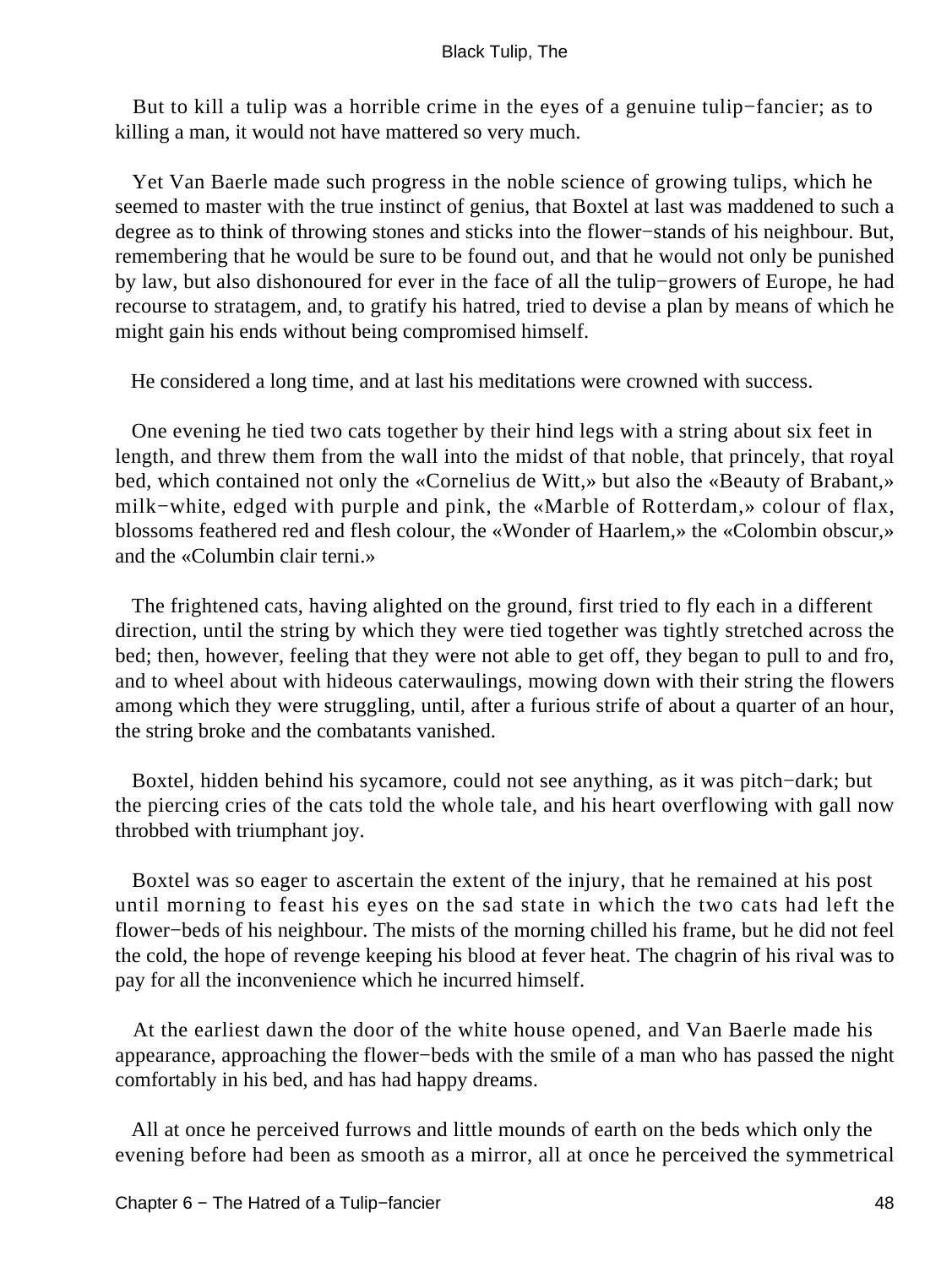rows of his tulips to be completely disordered, like the pikes of a battalion in the midst of which a shell has fallen.

He ran up to them with blanched cheek.

 Boxtel trembled with joy. Fifteen or twenty tulips, torn and crushed, were lying about, some of them bent, others completely broken and already withering, the sap oozing from their bleeding bulbs: how gladly would Van Baerle have redeemed that precious sap with his own blood!

 But what were his surprise and his delight! what was the disappointment of his rival! Not one of the four tulips which the latter had meant to destroy was injured at all. They raised proudly their noble heads above the corpses of their slain companions. This was enough to console Van Baerle, and enough to fan the rage of the horticultural murderer, who tore his hair at the sight of the effects of the crime which he had committed in vain.

 Van Baerle could not imagine the cause of the mishap, which, fortunately, was of far less consequence than it might have been. On making inquiries, he learned that the whole night had been disturbed by terrible caterwaulings. He besides found traces of the cats, their footmarks and hairs left behind on the battle−field; to guard, therefore, in future against a similar outrage, he gave orders that henceforth one of the under gardeners should sleep in the garden in a sentry−box near the flower−beds.

 Boxtel heard him give the order, and saw the sentry−box put up that very day; but he deemed himself lucky in not having been suspected, and, being more than ever incensed against the successful horticulturist, he resolved to bide his time.

 Just then the Tulip Society of Haarlem offered a prize for the discovery (we dare not say the manufacture) of a large black tulip without a spot of colour, a thing which had not yet been accomplished, and was considered impossible, as at that time there did not exist a flower of that species approaching even to a dark nut brown. It was, therefore, generally said that the founders of the prize might just as well have offered two millions as a hundred thousand guilders, since no one would be able to gain it.

 The tulip−growing world, however, was thrown by it into a state of most active commotion. Some fanciers caught at the idea without believing it practicable, but such is the power of imagination among florists, that although considering the undertaking as certain to fail, all their thoughts were engrossed by that great black tulip, which was looked upon to be as chimerical as the black swan of Horace or the white raven of French tradition.

 Van Baerle was one of the tulip−growers who were struck with the idea; Boxtel thought of it in the light of a speculation. Van Baerle, as soon as the idea had once taken root in his clear and ingenious mind, began slowly the necessary planting and cross−breeding to reduce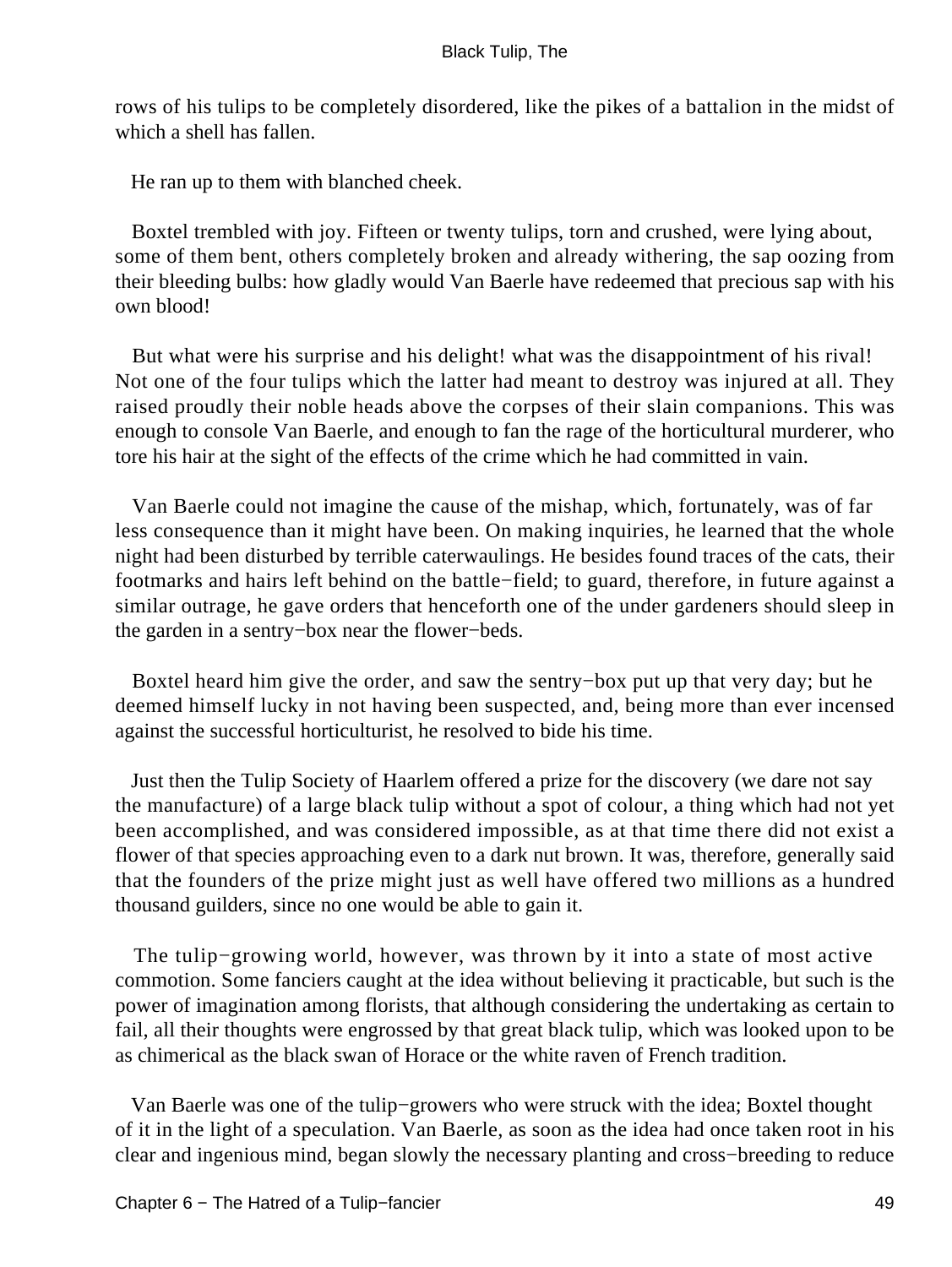the tulips which he had grown already from red to brown, and from brown to dark brown.

 By the next year he had obtained flowers of a perfect nut−brown, and Boxtel espied them in the border, whereas he had himself as yet only succeeded in producing the light brown.

 It might perhaps be interesting to explain to the gentle reader the beautiful chain of theories which go to prove that the tulip borrows its colors from the elements; perhaps we should give him pleasure if we were to maintain and establish that nothing is impossible for a florist who avails himself with judgment and discretion and patience of the sun's heat; the clear water, the juices of the earth, and the cool breezes. But this is not a treatise upon tulips in general; it is the story of one particular tulip which we have undertaken to write, and to that we limit ourselves, however alluring the subject which is so closely allied to ours.

 Boxtel, once more worsted by the superiority of his hated rival, was now completely disgusted with tulip−growing, and, being driven half mad, devoted himself entirely to observation.

 The house of his rival was quite open to view; a garden exposed to the sun; cabinets with glass walls, shelves, cupboards, boxes, and ticketed pigeon−holes, which could easily be surveyed by the telescope. Boxtel allowed his bulbs to rot in the pits, his seedlings to dry up in their cases, and his tulips to wither in the borders and henceforward occupied himself with nothing else but the doings at Van Baerle's. He breathed through the stalks of Van Baerle's tulips, quenched his thirst with the water he sprinkled upon them, and feasted on the fine soft earth which his neighbour scattered upon his cherished bulbs.

But the most curious part of the operations was not performed in the garden.

 It might be one o'clock in the morning when Van Baerle went up to his laboratory, into the glazed cabinet whither Boxtel's telescope had such an easy access; and here, as soon as the lamp illuminated the walls and windows, Boxtel saw the inventive genius of his rival at work.

 He beheld him sifting his seeds, and soaking them in liquids which were destined to modify or to deepen their colours. He knew what Cornelius meant when heating certain grains, then moistening them, then combining them with others by a sort of grafting,  $-$  a minute and marvellously delicate manipulation, – and when he shut up in darkness those which were expected to furnish the black colour, exposed to the sun or to the lamp those which were to produce red, and placed between the endless reflections of two water−mirrors those intended for white, the pure representation of the limpid element.

 This innocent magic, the fruit at the same time of child−like musings and of manly genius – this patient untiring labour, of which Boxtel knew himself to be incapable – made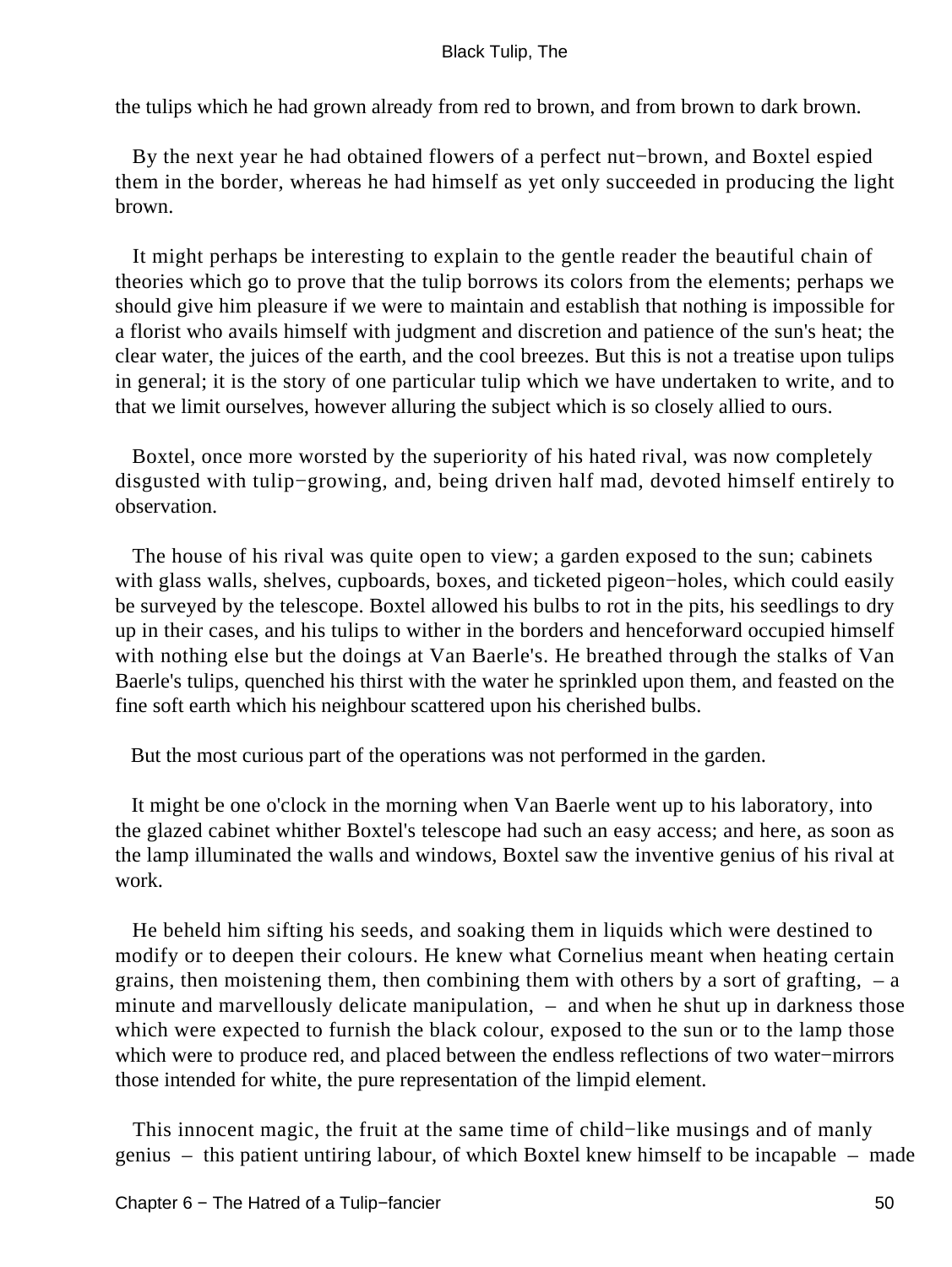him, gnawed as he was with envy, centre all his life, all his thoughts, and all his hopes in his telescope.

 For, strange to say, the love and interest of horticulture had not deadened in Isaac his fierce envy and thirst of revenge. Sometimes, whilst covering Van Baerle with his telescope, he deluded himself into a belief that he was levelling a never−failing musket at him; and then he would seek with his finger for the trigger to fire the shot which was to have killed his neighbour. But it is time that we should connect with this epoch of the operations of the one, and the espionage of the other, the visit which Cornelius de Witt came to pay to his native town.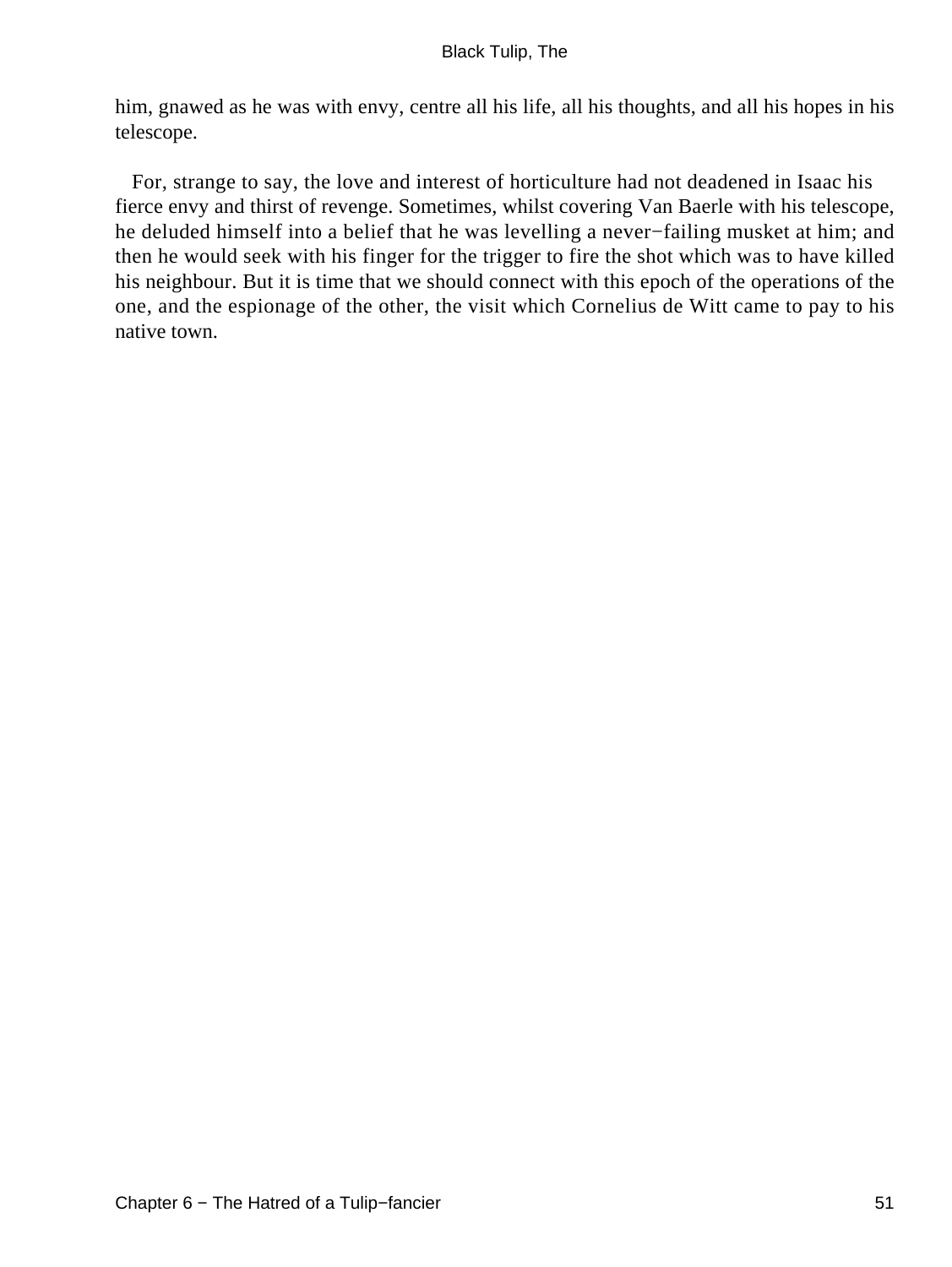# **[Chapter 7 − The Happy Man makes Acquaintance with Misfortune](#page-226-0)**

*C*ornelius de Witt, after having attended to his family affairs, reached the house of his godson, Cornelius van Baerle, one evening in the month of January, 1672.

 De Witt, although being very little of a horticulturist or of an artist, went over the whole mansion, from the studio to the green−house, inspecting everything, from the pictures down to the tulips. He thanked his godson for having joined him on the deck of the admiral's ship «The Seven Provinces,» during the battle of Southwold Bay, and for having given his name to a magnificent tulip; and whilst he thus, with the kindness and affability of a father to a son, visited Van Baerle's treasures, the crowd gathered with curiosity, and even respect, before the door of the happy man.

 All this hubbub excited the attention of Boxtel, who was just taking his meal by his fireside. He inquired what it meant, and, on being informed of the cause of all this stir, climbed up to his post of observation, where in spite of the cold, he took his stand, with the telescope to his eye.

 This telescope had not been of great service to him since the autumn of 1671. The tulips, like true daughters of the East, averse to cold, do not abide in the open ground in winter. They need the shelter of the house, the soft bed on the shelves, and the congenial warmth of the stove. Van Baerle, therefore, passed the whole winter in his laboratory, in the midst of his books and pictures. He went only rarely to the room where he kept his bulbs, unless it were to allow some occasional rays of the sun to enter, by opening one of the movable sashes of the glass front.

 On the evening of which we are speaking, after the two Corneliuses had visited together all the apartments of the house, whilst a train of domestics followed their steps, De Witt said in a low voice to Van Baerle, –

«My dear son, send these people away, and let us be alone for some minutes.»

The younger Cornelius, bowing assent, said aloud, –

«Would you now, sir, please to see my dry−room?»

 The dry−room, this pantheon, this sanctum sanctorum of the tulip−fancier, was, as Delphi of old, interdicted to the profane uninitiated.

Never had any of his servants been bold enough to set his foot there. Cornelius admitted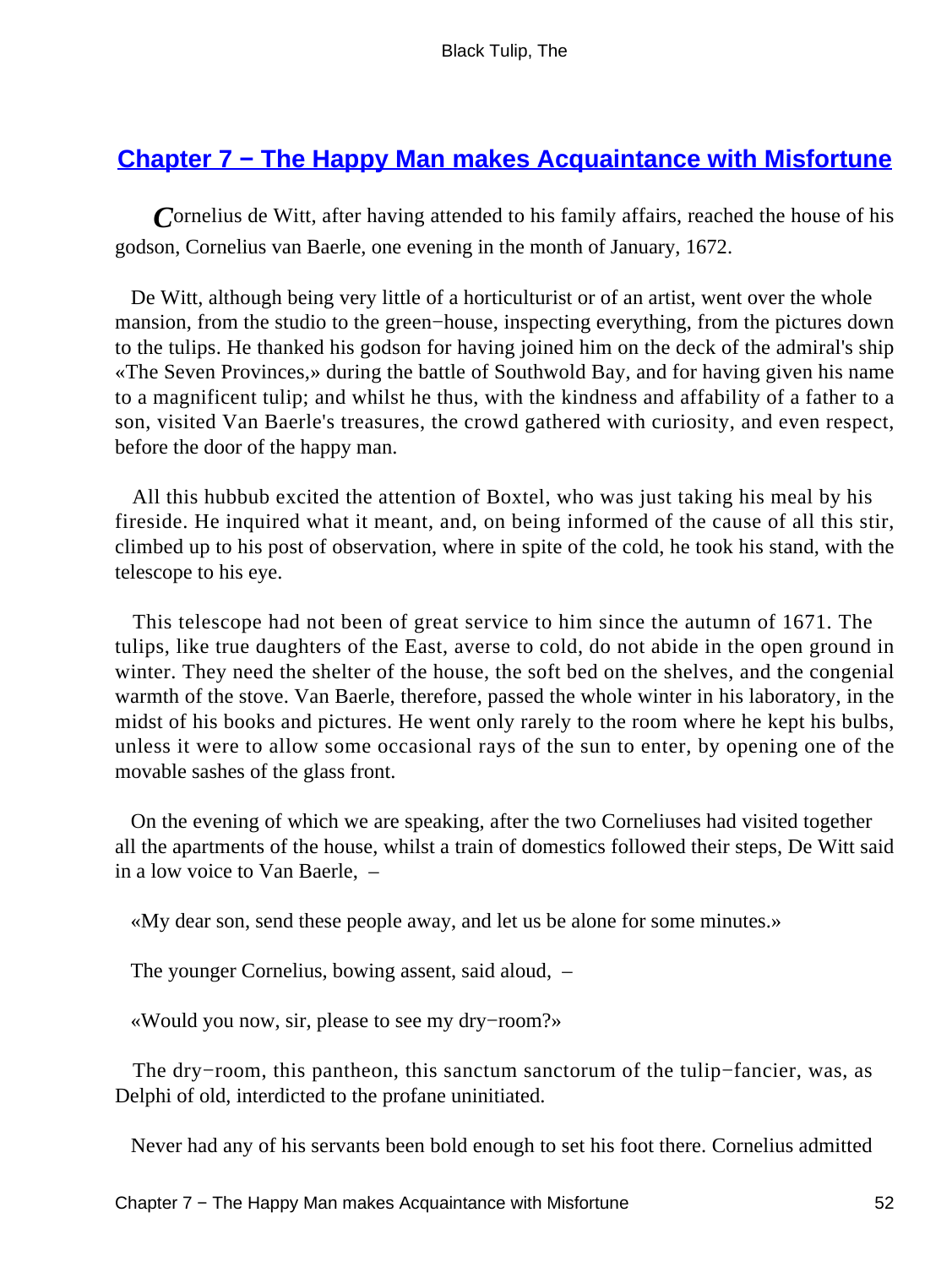only the inoffensive broom of an old Frisian housekeeper, who had been his nurse, and who from the time when he had devoted himself to the culture of tulips ventured no longer to put onions in his stews, for fear of pulling to pieces and mincing the idol of her foster child.

 At the mere mention of the dry−room, therefore, the servants who were carrying the lights respectfully fell back. Cornelius, taking the candlestick from the hands of the foremost, conducted his godfather into that room, which was no other than that very cabinet with a glass front into which Boxtel was continually prying with his telescope.

The envious spy was watching more intently than ever.

First of all he saw the walls and windows lit up.

Then two dark figures appeared.

 One of them, tall, majestic, stern, sat down near the table on which Van Baerle had placed the taper.

 In this figure, Boxtel recognised the pale features of Cornelius de Witt, whose long hair, parted in front, fell over his shoulders.

 De Witt, after having said some few words to Cornelius, the meaning of which the prying neighbour could not read in the movement of his lips, took from his breast pocket a white parcel, carefully sealed, which Boxtel, judging from the manner in which Cornelius received it, and placed it in one of the presses, supposed to contain papers of the greatest importance.

 His first thought was that this precious deposit enclosed some newly imported bulbs from Bengal or Ceylon; but he soon reflected that Cornelius de Witt was very little addicted to tulip−growing, and that he only occupied himself with the affairs of man, a pursuit by far less peaceful and agreeable than that of the florist. He therefore came to the conclusion that the parcel contained simply some papers, and that these papers were relating to politics.

 But why should papers of political import be intrusted to Van Baerle, who not only was, but also boasted of being, an entire stranger to the science of government, which, in his opinion, was more occult than alchemy itself?

 It was undoubtedly a deposit which Cornelius de Witt, already threatened by the unpopularity with which his countrymen were going to honour him, was placing in the hands of his godson; a contrivance so much the more cleverly devised, as it certainly was not at all likely that it should be searched for at the house of one who had always stood aloof from every sort of intrigue.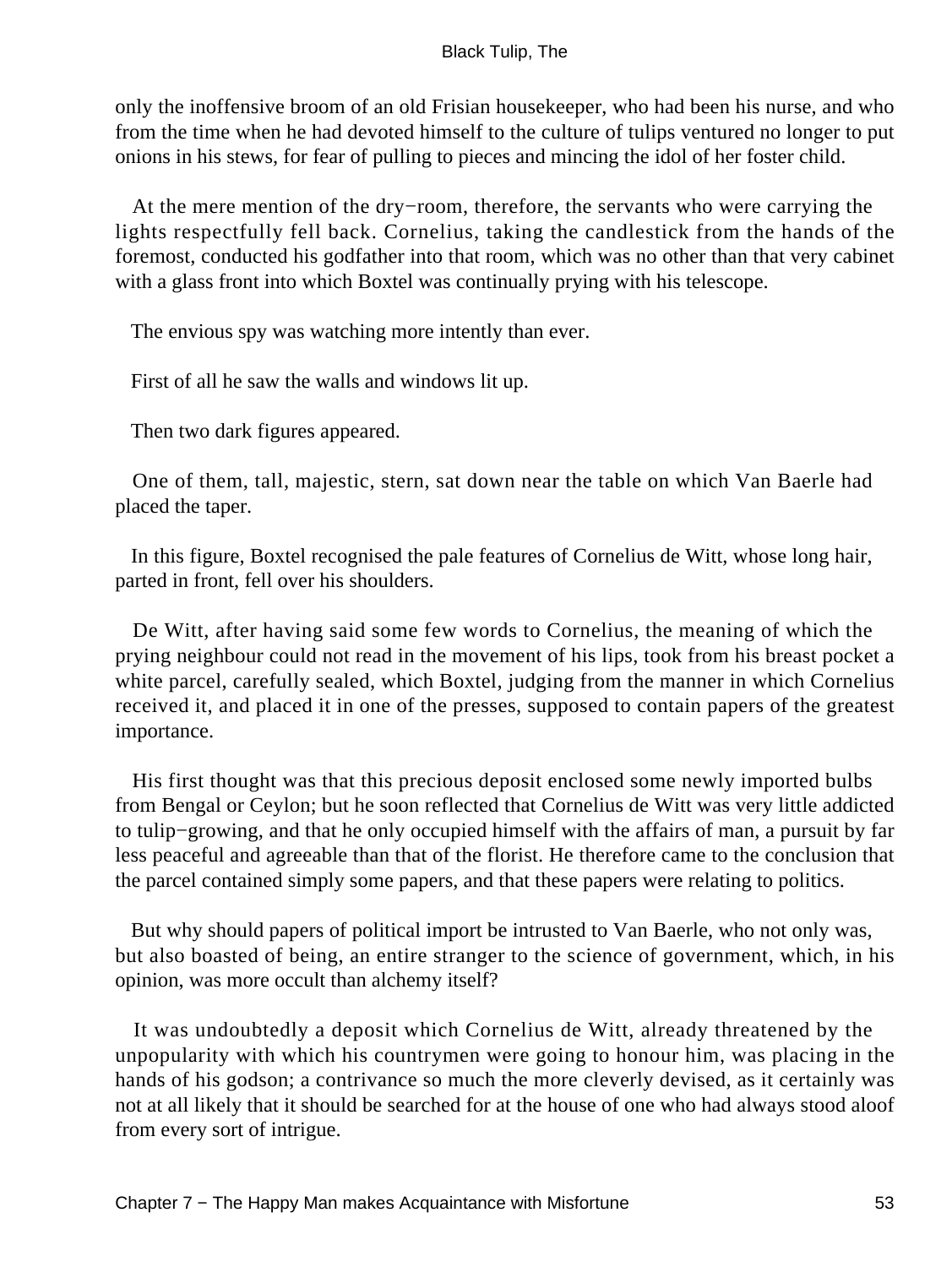And, besides, if the parcel had been made up of bulbs, Boxtel knew his neighbour too well not to expect that Van Baerle would not have lost one moment in satisfying his curiosity and feasting his eyes on the present which he had received.

 But, on the contrary, Cornelius had received the parcel from the hands of his godfather with every mark of respect, and put it by with the same respectful manner in a drawer, stowing it away so that it should not take up too much of the room which was reserved to his bulbs.

 The parcel thus being secreted, Cornelius de Witt got up, pressed the hand of his godson, and turned towards the door, Van Baerle seizing the candlestick, and lighting him on his way down to the street, which was still crowded with people who wished to see their great fellow citizen getting into his coach.

 Boxtel had not been mistaken in his supposition. The deposit intrusted to Van Baerle, and carefully locked up by him, was nothing more nor less than John de Witt's correspondence with the Marquis de Louvois, the war minister of the King of France; only the godfather forbore giving to his godson the least intimation concerning the political importance of the secret, merely desiring him not to deliver the parcel to any one but to himself, or to whomsoever he should send to claim it in his name.

 And Van Baerle, as we have seen, locked it up with his most precious bulbs, to think no more of it, after his godfather had left him; very unlike Boxtel, who looked upon this parcel as a clever pilot does on the distant and scarcely perceptible cloud which is increasing on its way and which is fraught with a storm.

 Little dreaming of the jealous hatred of his neighbour, Van Baerle had proceeded step by step towards gaining the prize offered by the Horticultural Society of Haarlem. He had progressed from hazel−nut shade to that of roasted coffee, and on the very day when the frightful events took place at the Hague which we have related in the preceding chapters, we find him, about one o'clock in the day, gathering from the border the young suckers raised from tulips of the colour of roasted coffee; and which, being expected to flower for the first time in the spring of 1675, would undoubtedly produce the large black tulip required by the Haarlem Society.

 On the 20th of August, 1672, at one o'clock, Cornelius was therefore in his dry−room, with his feet resting on the foot−bar of the table, and his elbows on the cover, looking with intense delight on three suckers which he had just detached from the mother bulb, pure, perfect, and entire, and from which was to grow that wonderful produce of horticulture which would render the name of Cornelius van Baerle for ever illustrious.

 «I shall find the black tulip,» said Cornelius to himself, whilst detaching the suckers. «I shall obtain the hundred thousand guilders offered by the Society. I shall distribute them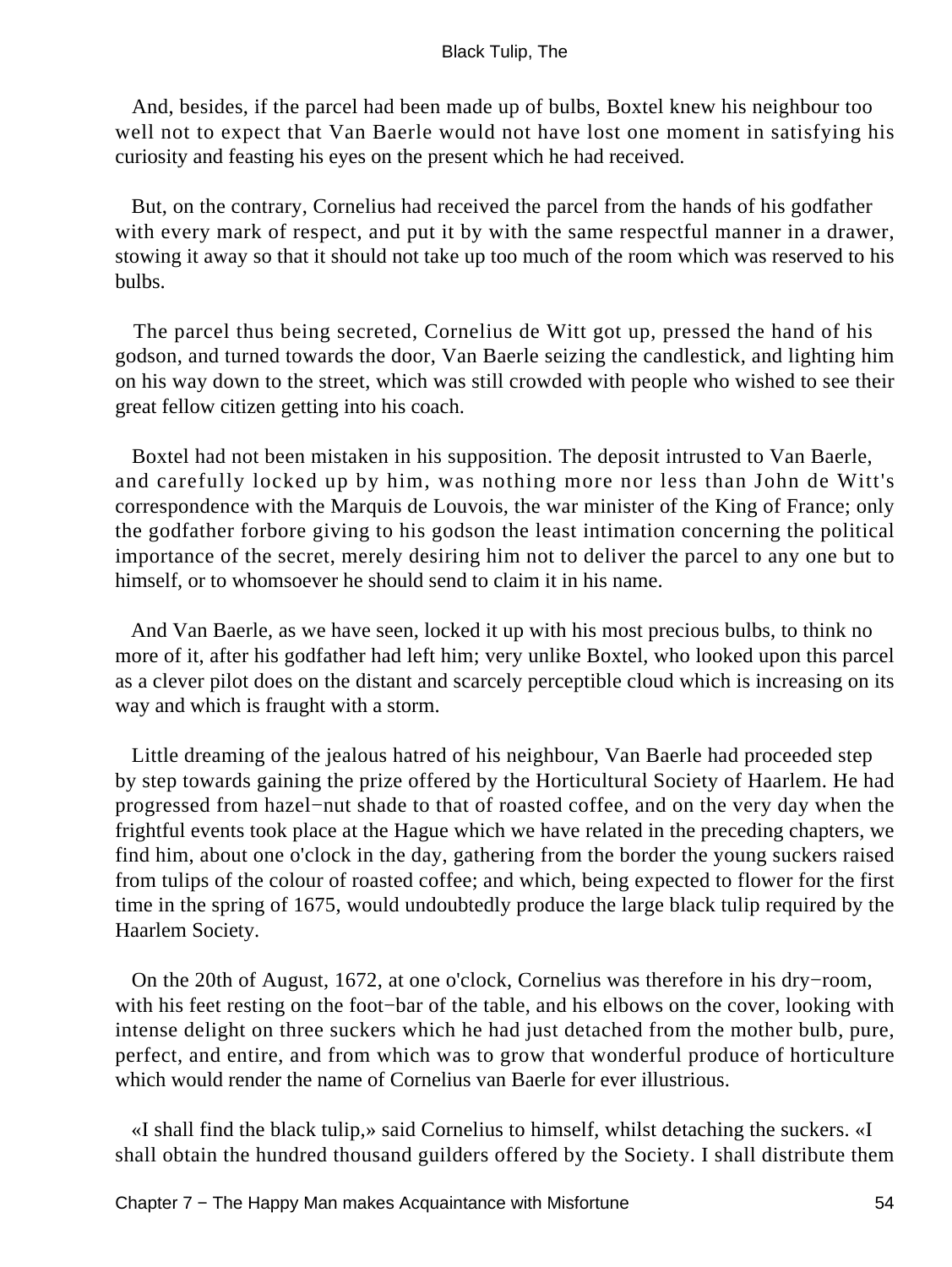among the poor of Dort; and thus the hatred which every rich man has to encounter in times of civil wars will be soothed down, and I shall be able, without fearing any harm either from Republicans or Orangists, to keep as heretofore my borders in splendid condition. I need no more be afraid lest on the day of a riot the shopkeepers of the town and the sailors of the port should come and tear out my bulbs, to boil them as onions for their families, as they have sometimes quietly threatened when they happened to remember my having paid two or three hundred guilders for one bulb. It is therefore settled I shall give the hundred thousand guilders of the Haarlem prize to−the poor. And yet – – »

 Here Cornelius stopped and heaved a sigh. «And yet,» he continued, «it would have been so very delightful to spend the hundred thousand guilders on the enlargement of my tulip−bed or even on a journey to the East, the country of beautiful flowers. But, alas! these are no thoughts for the present times, when muskets, standards, proclamations, and beating of drums are the order of the day.»

 Van Baerle raised his eyes to heaven and sighed again. Then turning his glance towards his bulbs, – objects of much greater importance to him than all those muskets, standards, drums, and proclamations, which he conceived only to be fit to disturb the minds of honest people, – he said: –

 "These are, indeed, beautiful bulbs; how smooth they are, how well formed; there is that air of melancholy about them which promises to produce a flower of the colour of ebony. On their skin you cannot even distinguish the circulating veins with the naked eye. Certainly, certainly, not a light spot will disfigure the tulip which I have called into existence. And by what name shall we call this offspring of my sleepless nights, of my labour and my thought? Tulipa nigra Barlaensis?

 "Yes Barlaensis: a fine name. All the tulip−fanciers – that is to say, all the intelligent people of Europe – will feel a thrill of excitement when the rumour spreads to the four quarters of the globe: The grand black tulip is found! 'How is it called?' the fanciers will ask. – 'Tulipa nigra Barlaensis!' – 'Why Barlaensis?' – 'After its grower, Van Baerle,' will be the answer. – 'And who is this Van Baerle?' – 'It is the same who has already produced five new tulips: the Jane, the John de Witt, the Cornelius de Witt, etc.' Well, that is what I call my ambition. It will cause tears to no one. And people will talk of my Tulipa nigra Barlaensis when perhaps my godfather, this sublime politician, is only known from the tulip to which I have given his name.

"Oh! these darling bulbs!

 «When my tulip has flowered,» Baerle continued in his soliloquy, "and when tranquillity is restored in Holland, I shall give to the poor only fifty thousand guilders, which, after all, is a goodly sum for a man who is under no obligation whatever. Then, with the remaining fifty thousand guilders, I shall make experiments. With them I shall succeed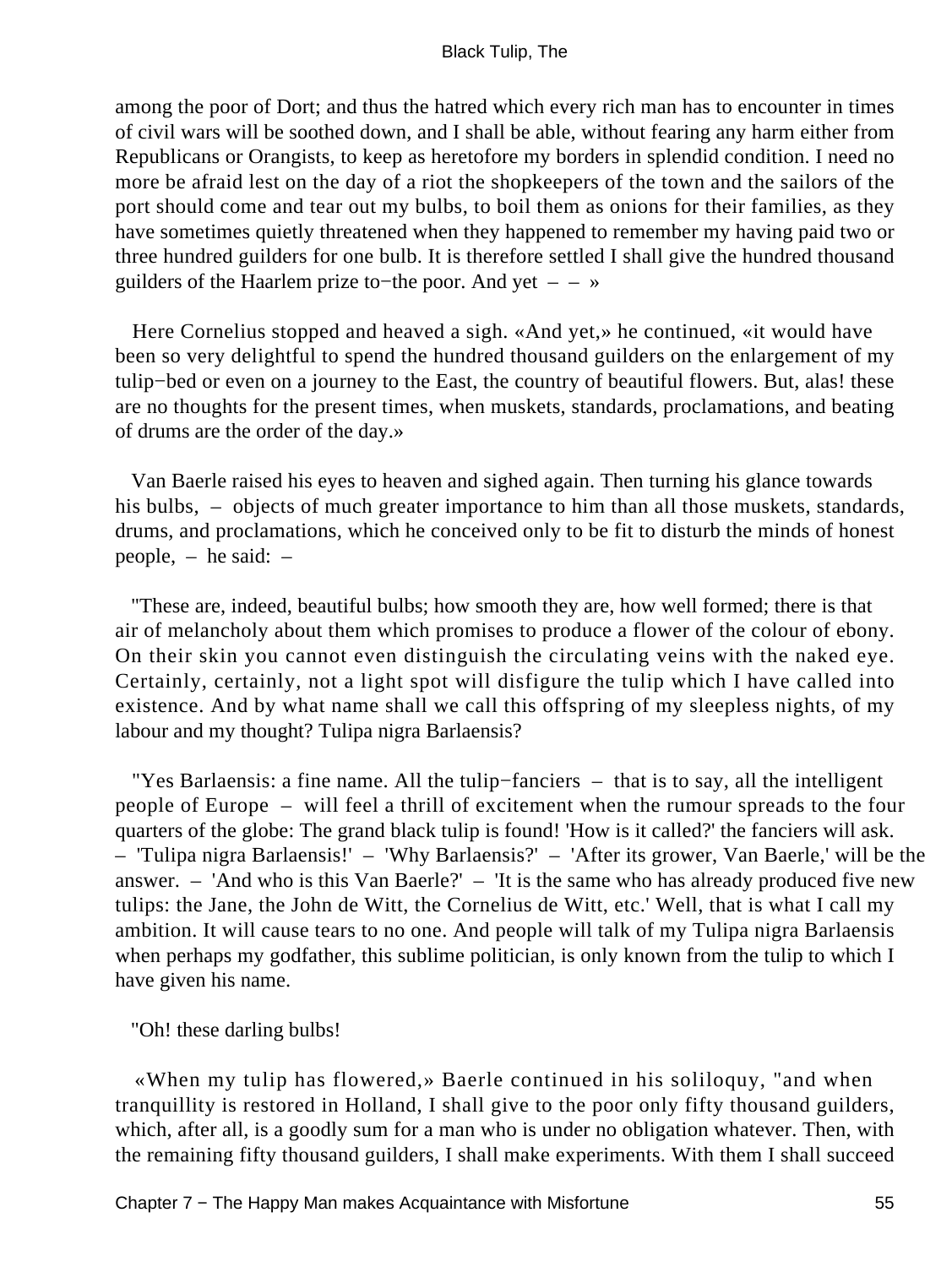in imparting scent to the tulip. Ah! if I succeed in giving it the odour of the rose or the carnation, or, what would be still better, a completely new scent; if I restored to this queen of flowers its natural distinctive perfume, which she has lost in passing from her Eastern to her European throne, and which she must have in the Indian peninsula at Goa, Bombay, and Madras, and especially in that island which in olden times, as is asserted, was the terrestrial paradise, and which is called Ceylon, – oh, what glory! I must say, I would then rather be Cornelius van Baerle than Alexander, Caesar, or Maximilian.

«Oh the admirable bulbs!»

 Thus Cornelius indulged in the delights of contemplation, and was carried away by the sweetest dreams.

Suddenly the bell of his cabinet was rung much more violently than usual.

Cornelius, startled, laid his hands on his bulbs, and turned round.

«Who is here?» he asked.

«Sir,» answered the servant, «it is a messenger from the Hague.»

«A messenger from the Hague! What does he want?»

«Sir, it is Craeke.»

«Craeke! the confidential servant of Mynheer John de Witt? Good, let him wait.»

«I cannot wait,» said a voice in the lobby.

And at the same time forcing his way in, Craeke rushed into the dry−room.

 This abrupt entrance was such an infringement on the established rules of the household of Cornelius van Baerle, that the latter, at the sight of Craeke, almost convulsively moved his hand which covered the bulbs, so that two of them fell on the floor, one of them rolling under a small table, and the other into the fireplace.

«Zounds!» said Cornelius, eagerly picking up his precious bulbs, «what's the matter?»

 «The matter, sir!» said Craeke, laying a paper on the large table, on which the third bulb was lying,  $-$  «the matter is, that you are requested to read this paper without losing one moment.»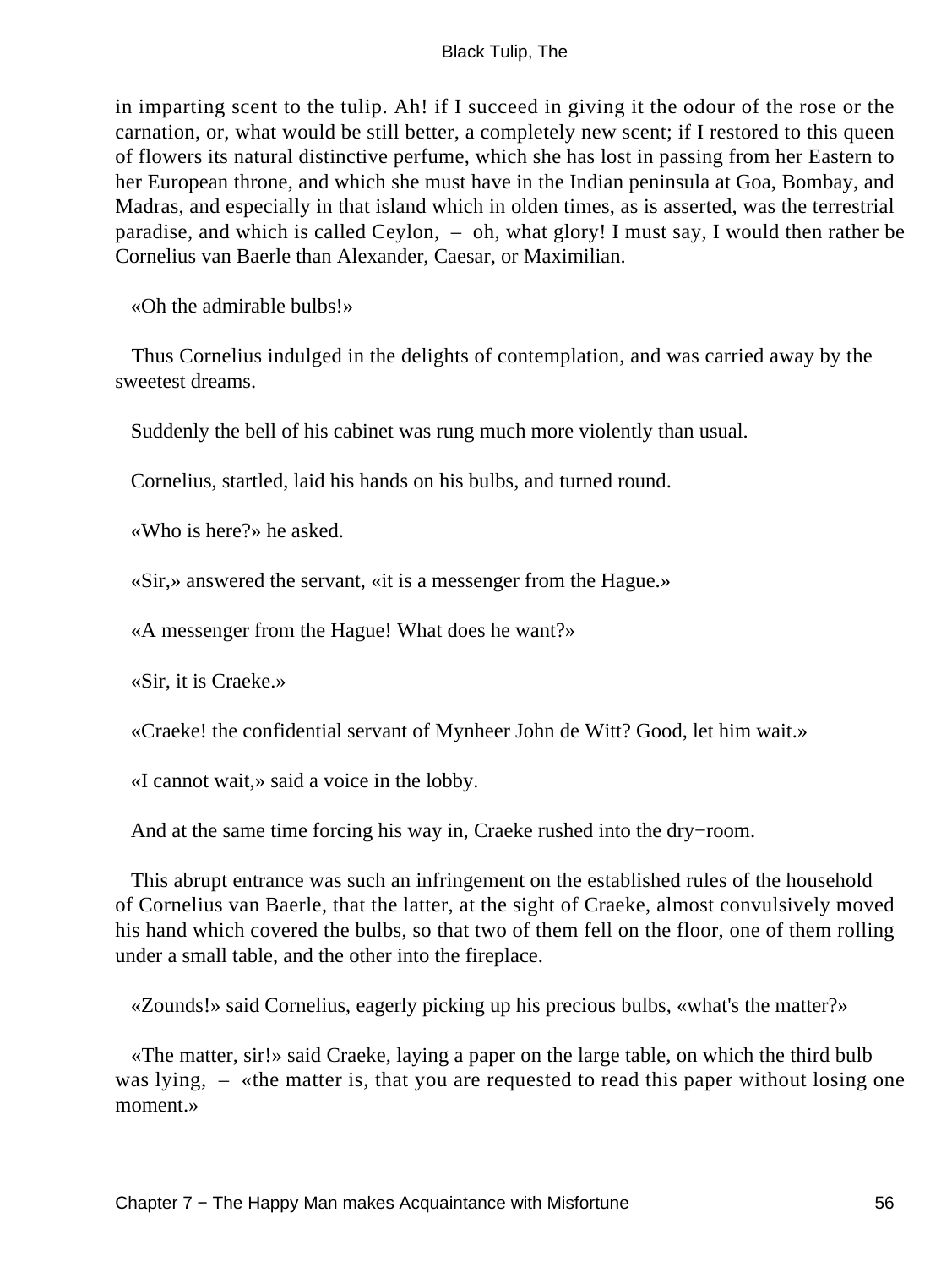And Craeke, who thought he had remarked in the streets of Dort symptoms of a tumult similar to that which he had witnessed before his departure from the Hague, ran off without even looking behind him.

 «All right! all right! my dear Craeke,» said Cornelius, stretching his arm under the table for the bulb; «your paper shall be read, indeed it shall.»

 Then, examining the bulb which he held in the hollow of his hand, he said: «Well, here is one of them uninjured. That confounded Craeke! thus to rush into my dry−room; let us now look after the other.»

 And without laying down the bulb which he already held, Baerle went to the fireplace, knelt down and stirred with the tip of his finger the ashes, which fortunately were quite cold.

He at once felt the other bulb.

 «Well, here it is,» he said; and, looking at it with almost fatherly affection, he exclaimed, «Uninjured as the first!»

 At this very instant, and whilst Cornelius, still on his knees, was examining his pets, the door of the dry−room was so violently shaken, and opened in such a brusque manner, that Cornelius felt rising in his cheeks and his ears the glow of that evil counsellor which is called wrath.

«Now, what is it again,» he demanded; «are people going mad here?»

 «Oh, sir! sir!» cried the servant, rushing into the dry−room with a much paler face and with a much more frightened mien than Craeke had shown.

 «Well!» asked Cornelius, foreboding some mischief from the double breach of the strict rule of his house.

«Oh, sir, fly! fly quick!» cried the servant.

«Fly! and what for?»

«Sir, the house is full of the guards of the States.»

«What do they want?»

«They want you.»

«What for?»

Chapter 7 – The Happy Man makes Acquaintance with Misfortune 57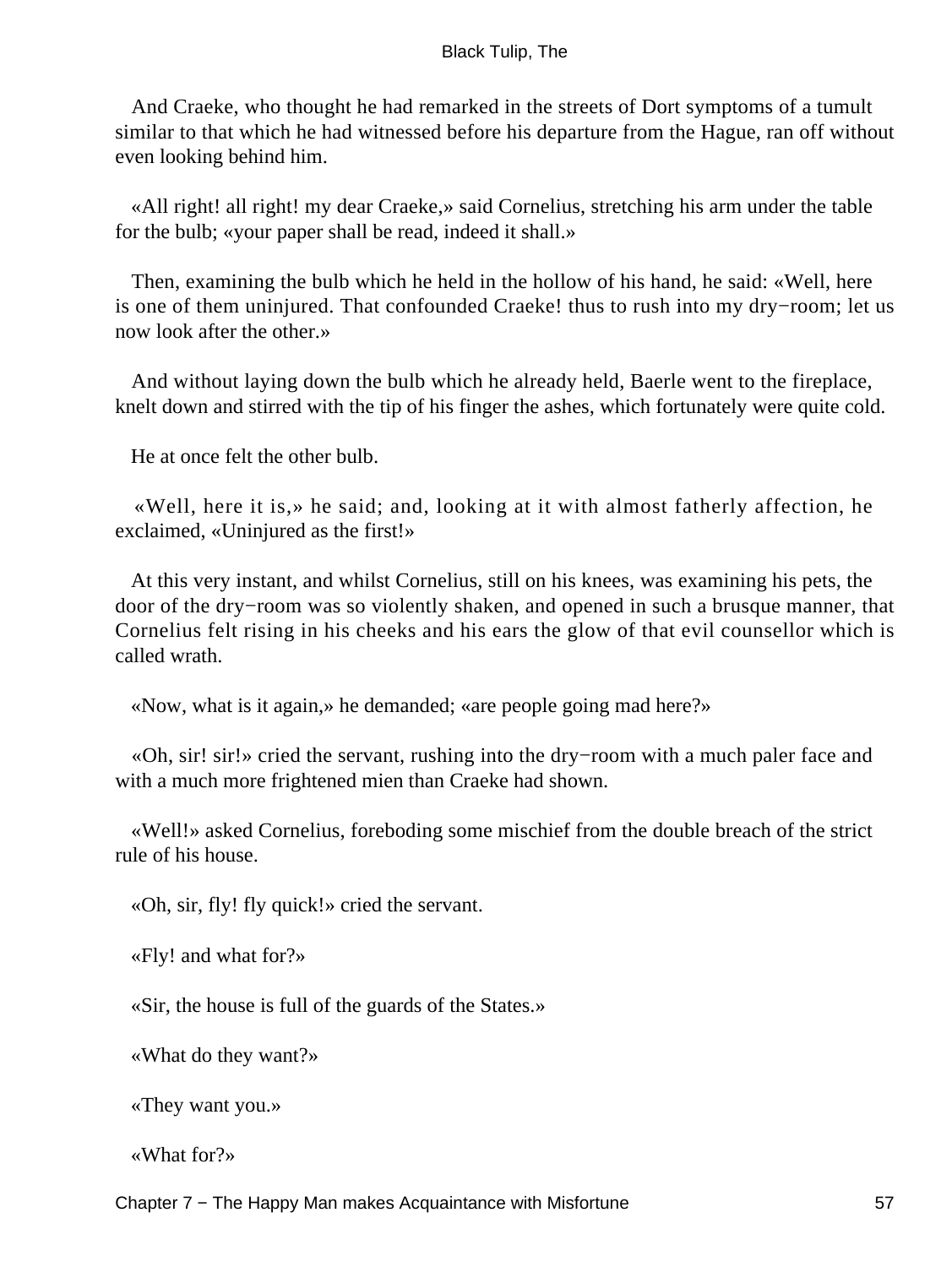«To arrest you.»

«Arrest me? arrest me, do you say?»

«Yes, sir, and they are headed by a magistrate.»

 «What's the meaning of all this?» said Van Baerle, grasping in his hands the two bulbs, and directing his terrified glance towards the staircase.

«They are coming up! they are coming up!» cried the servant.

 «Oh, my dear child, my worthy master!» cried the old housekeeper, who now likewise made her appearance in the dry−room, «take your gold, your jewelry, and fly, fly!»

«But how shall I make my escape, nurse?» said Van Baerle.

«Jump out of the window.»

«Twenty−five feet from the ground!»

«But you will fall on six feet of soft soil!»

«Yes, but I should fall on my tulips.»

«Never mind, jump out.»

 Cornelius took the third bulb, approached the window and opened it, but seeing what havoc he would necessarily cause in his borders, and, more than this, what a height he would have to jump, he called out, «Never!» and fell back a step.

 At this moment they saw across the banister of the staircase the points of the halberds of the soldiers rising.

The housekeeper raised her hands to heaven.

 As to Cornelius van Baerle, it must be stated to his honour, not as a man, but as a tulip−fancier, his only thought was for his inestimable bulbs.

 Looking about for a paper in which to wrap them up, he noticed the fly−leaf from the Bible, which Craeke had laid upon the table, took it without in his confusion remembering whence it came, folded in it the three bulbs, secreted them in his bosom, and waited.

At this very moment the soldiers, preceded by a magistrate, entered the room.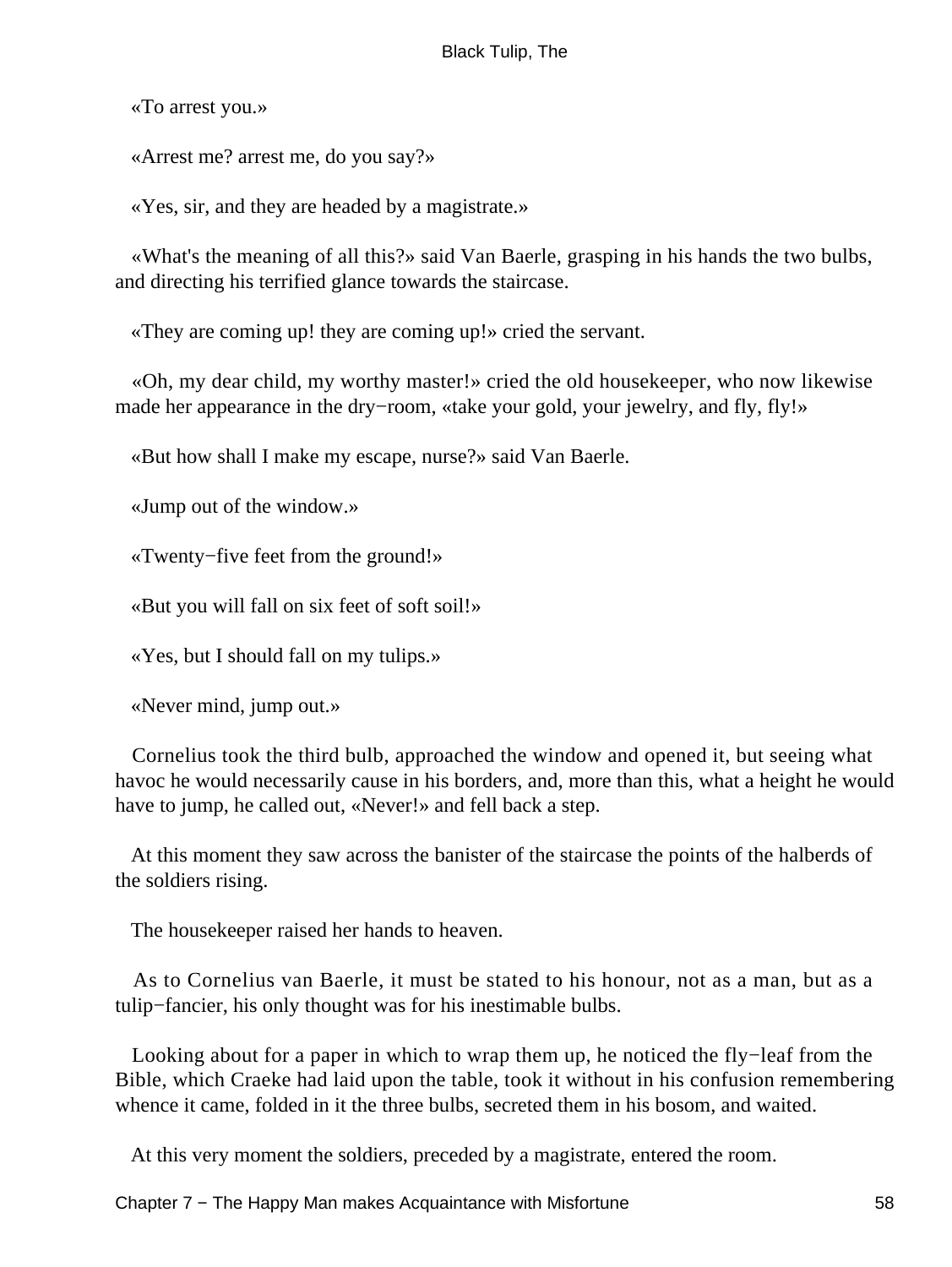«Are you Dr. Cornelius van Baerle?» demanded the magistrate (who, although knowing the young man very well, put his question according to the forms of justice, which gave his proceedings a much more dignified air).

 «I am that person, Master van Spennen,» answered Cornelius, politely, to his judge, «and you know it very well.»

«Then give up to us the seditious papers which you secrete in your house.»

«The seditious papers!» repeated Cornelius, quite dumfounded at the imputation.

«Now don't look astonished, if you please.»

 «I vow to you, Master van Spennen, »Cornelius replied, «that I am completely at a loss to understand what you want.»

 «Then I shall put you in the way, Doctor,» said the judge; «give up to us the papers which the traitor Cornelius de Witt deposited with you in the month of January last.»

A sudden light came into the mind of Cornelius.

«Halloa!» said Van Spennen, «you begin now to remember, don't you?»

«Indeed I do, but you spoke of seditious papers, and I have none of that sort.»

«You deny it then?»

«Certainly I do.»

The magistrate turned round and took a rapid survey of the whole cabinet.

«Where is the apartment you call your dry−room?» he asked.

«The very same where you now are, Master van Spennen.»

The magistrate cast a glance at a small note at the top of his papers.

«All right,» he said, like a man who is sure of his ground.

 Then, turning round towards Cornelius, he continued, «Will you give up those papers to me?»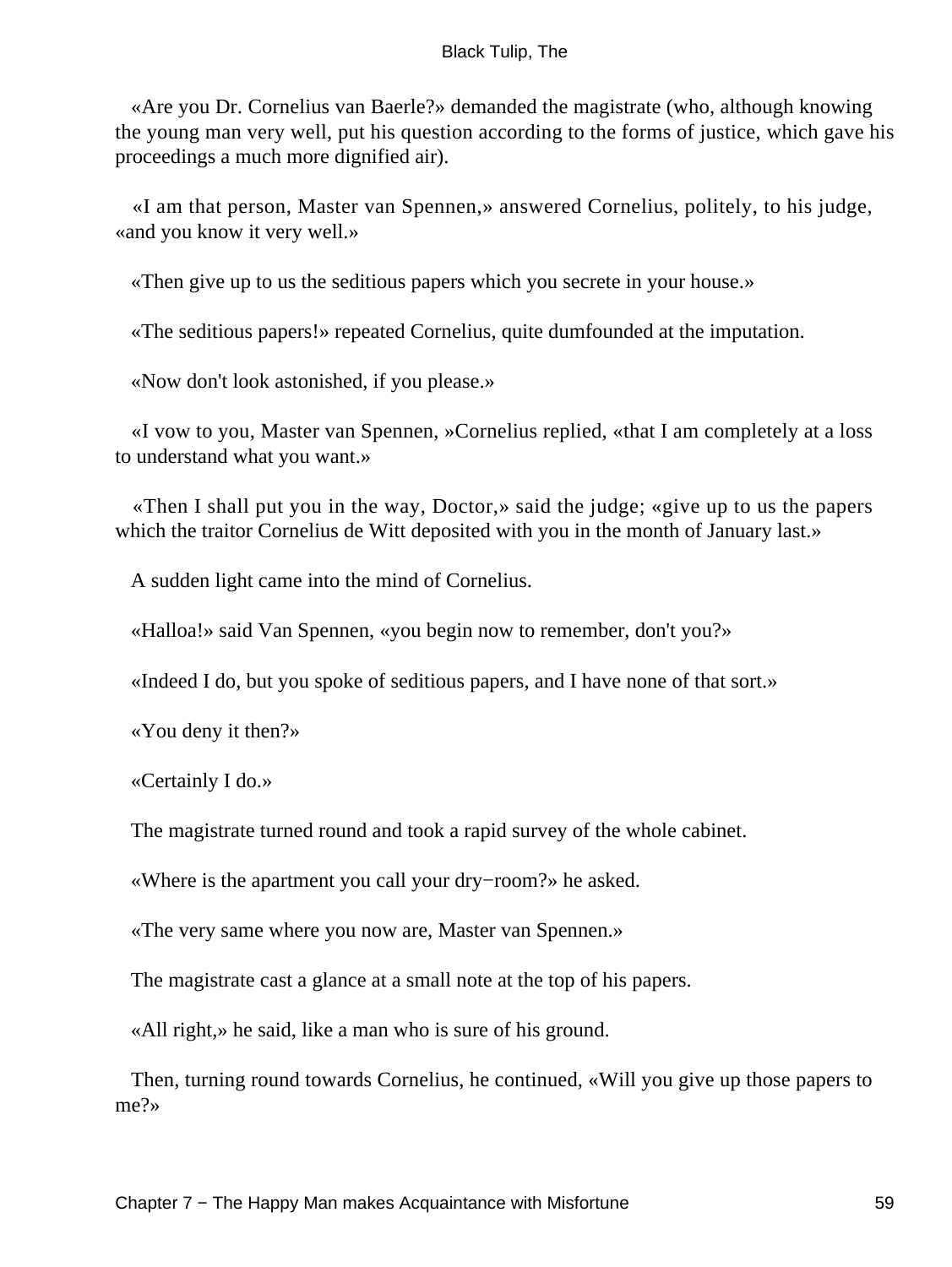«But I cannot, Master van Spennen; those papers do not belong to me; they have been deposited with me as a trust, and a trust is sacred.»

 «Dr. Cornelius,» said the judge, «in the name of the States, I order you to open this drawer, and to give up to me the papers which it contains.»

 Saying this, the judge pointed with his finger to the third drawer of the press, near the fireplace.

 In this very drawer, indeed the papers deposited by the Warden of the Dikes with his godson were lying; a proof that the police had received very exact information.

 «Ah! you will not,» said Van Spennen, when he saw Cornelius standing immovable and bewildered, «then I shall open the drawer myself.»

 And, pulling out the drawer to its full length, the magistrate at first alighted on about twenty bulbs, carefully arranged and ticketed, and then on the paper parcel, which had remained in exactly the same state as it was when delivered by the unfortunate Cornelius de Witt to his godson.

 The magistrate broke the seals, tore off the envelope, cast an eager glance on the first leaves which met his eye and then exclaimed, in a terrible voice, –

«Well, justice has been rightly informed after all!»

«How,» said Cornelius, «how is this?»

 «Don't pretend to be ignorant, Mynheer van Baerle,» answered the magistrate. «Follow me.»

«How's that! follow you?» cried the Doctor.

«Yes, sir, for in the name of the States I arrest you.»

 Arrests were not as yet made in the name of William of Orange; he had not been Stadtholder long enough for that.

«Arrest me!» cried Cornelius; «but what have I done?»

«That's no affair of mine, Doctor; you will explain all that before your judges.»

«Where?»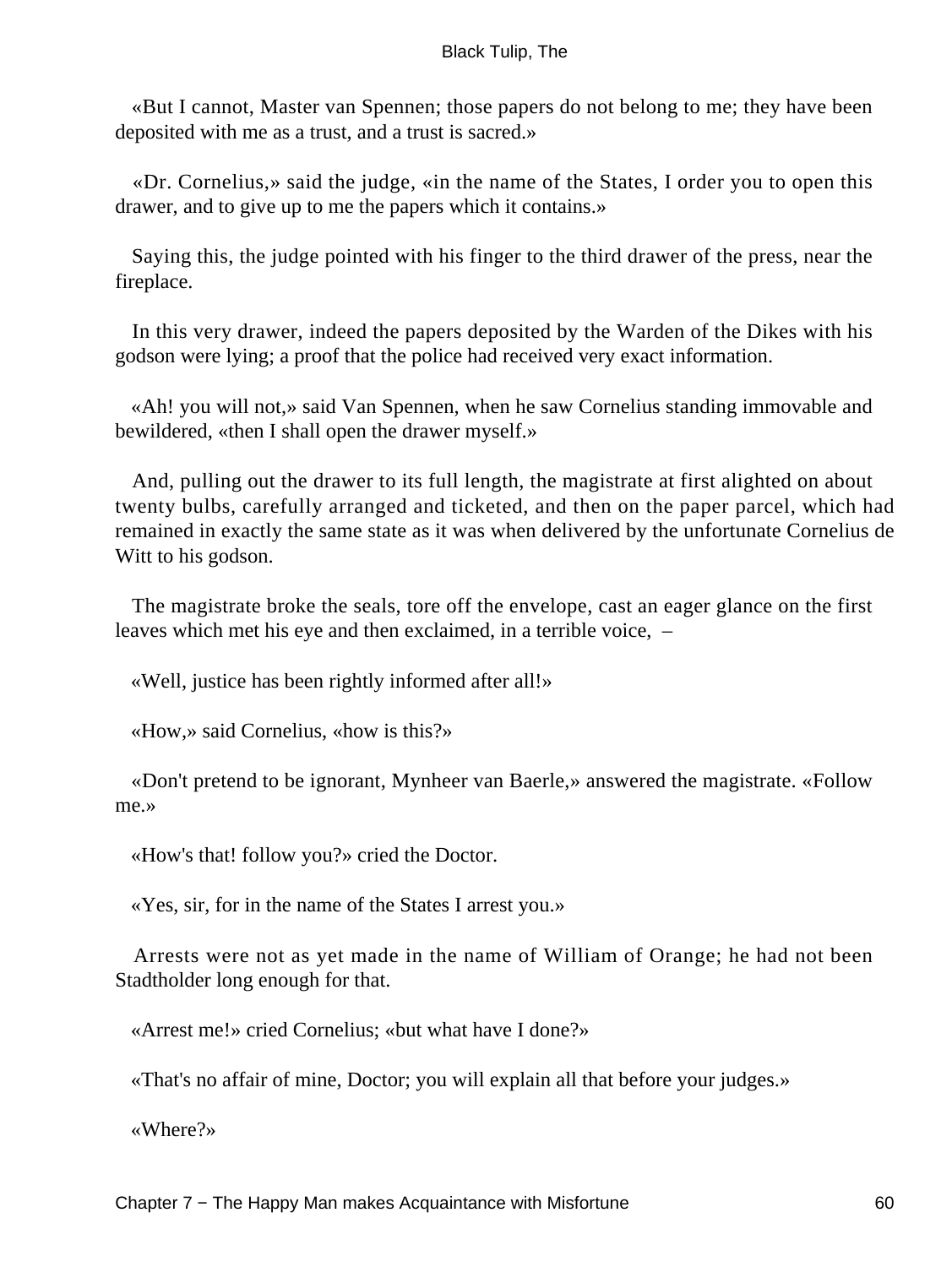# «At the Hague.»

 Cornelius, in mute stupefaction, embraced his old nurse, who was in a swoon; shook hands with his servants, who were bathed in tears, and followed the magistrate, who put him in a coach as a prisoner of state and had him driven at full gallop to the Hague.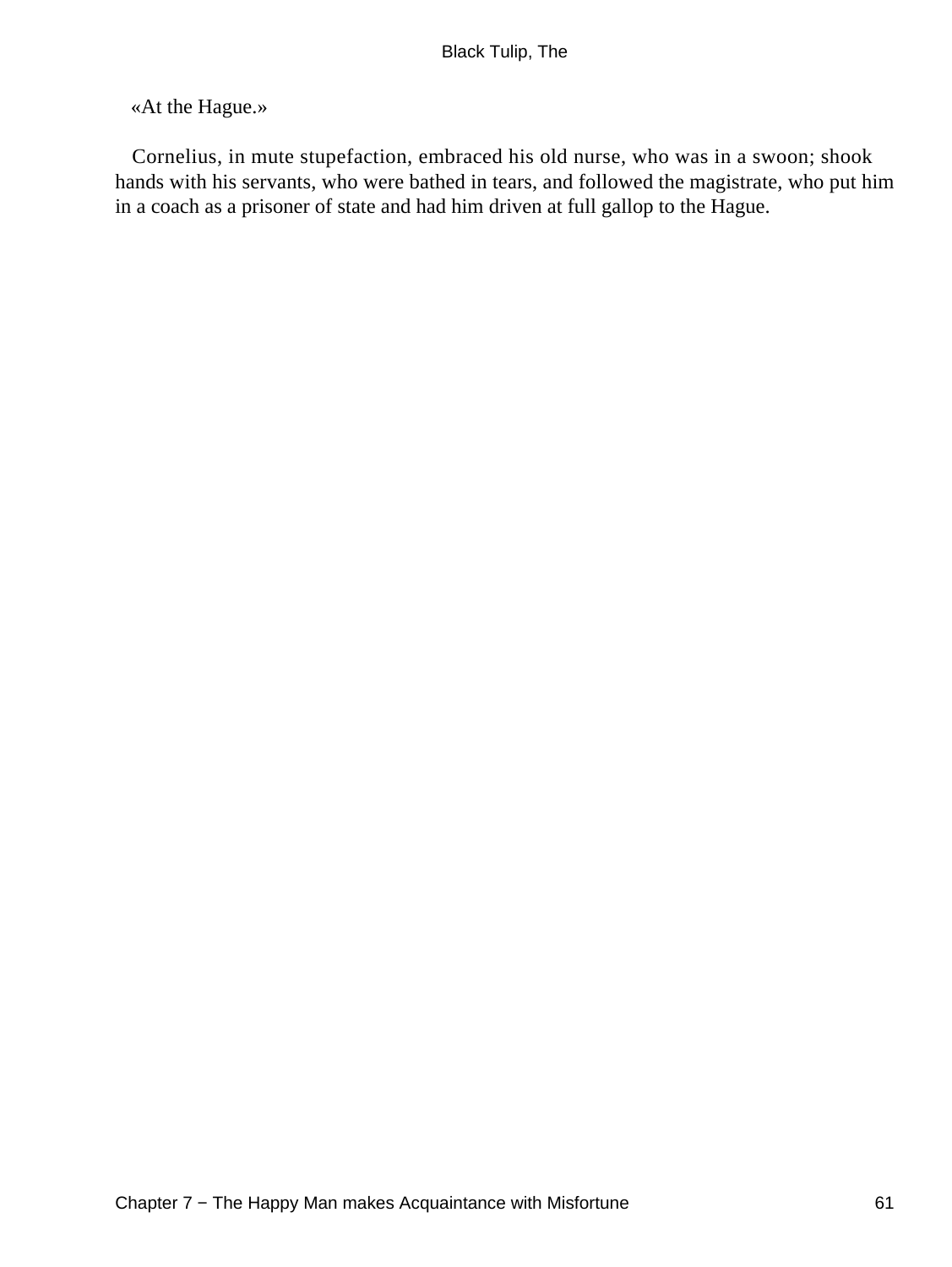# **[Chapter 8 − An Invasion](#page-226-0)**

**The incident just related was, as the reader has guessed before this, the diabolical work** of Mynheer Isaac Boxtel.

 It will be remembered that, with the help of his telescope, not even the least detail of the private meeting between Cornelius de Witt and Van Baerle had escaped him. He had, indeed, heard nothing, but he had seen everything, and had rightly concluded that the papers intrusted by the Warden to the Doctor must have been of great importance, as he saw Van Baerle so carefully secreting the parcel in the drawer where he used to keep his most precious bulbs.

 The upshot of all this was that when Boxtel, who watched the course of political events much more attentively than his neighbour Cornelius was used to do, heard the news of the brothers De Witt being arrested on a charge of high treason against the States, he thought within his heart that very likely he needed only to say one word, and the godson would be arrested as well as the godfather.

 Yet, full of happiness as was Boxtel's heart at the chance, he at first shrank with horror from the idea of informing against a man whom this information might lead to the scaffold.

 But there is this terrible thing in evil thoughts, that evil minds soon grow familiar with them.

Besides this, Mynheer Isaac Boxtel encouraged himself with the following sophism: –

"Cornelius de Witt is a bad citizen, as he is charged with high treason, and arrested.

 «I, on the contrary, am a good citizen, as I am not charged with anything in the world, as I am as free as the air of heaven.»

 "If, therefore, Cornelius de Witt is a bad citizen, – of which there can be no doubt, as he is charged with high treason, and arrested, – his accomplice, Cornelius van Baerle, is no less a bad citizen than himself.

 «And, as I am a good citizen, and as it is the duty of every good citizen to inform against the bad ones, it is my duty to inform against Cornelius van Baerle.»

 Specious as this mode of reasoning might sound, it would not perhaps have taken so complete a hold of Boxtel, nor would he perhaps have yielded to the mere desire of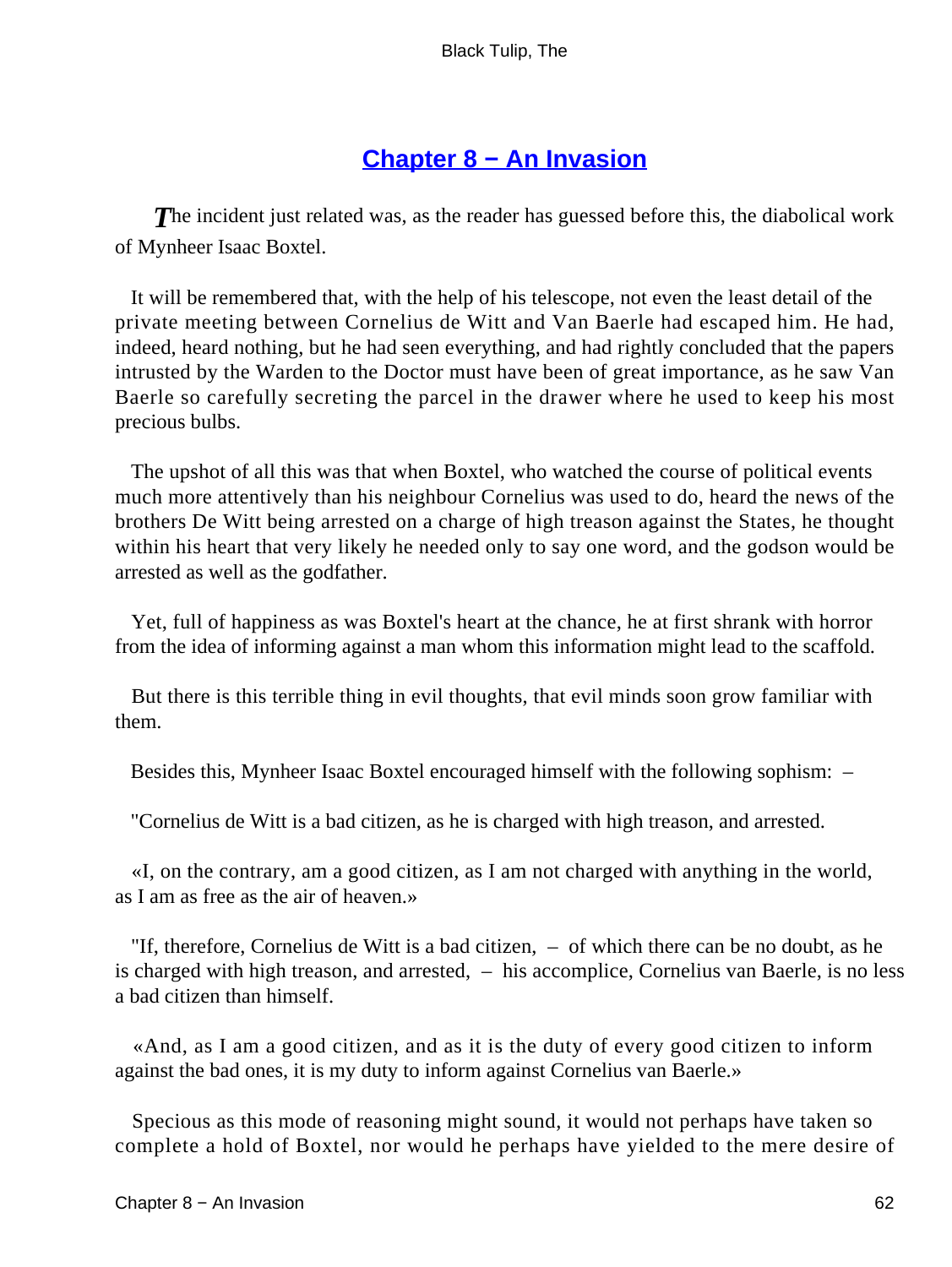vengeance which was gnawing at his heart, had not the demon of envy been joined with that of cupidity.

 Boxtel was quite aware of the progress which Van Baerle had made towards producing the grand black tulip.

 Dr. Cornelius, notwithstanding all his modesty, had not been able to hide from his most intimate friends that he was all but certain to win, in the year of grace 1673, the prize of a hundred thousand guilders offered by the Horticultural Society of Haarlem.

 It was just this certainty of Cornelius van Baerle that caused the fever which raged in the heart of Isaac Boxtel.

 If Cornelius should be arrested there would necessarily be a great upset in his house, and during the night after his arrest no one would think of keeping watch over the tulips in his garden.

 Now in that night Boxtel would climb over the wall and, as he knew the position of the bulb which was to produce the grand black tulip, he would filch it; and instead of flowering for Cornelius, it would flower for him, Isaac; he also, instead of Van Baerle, would have the prize of a hundred thousand guilders, not to speak of the sublime honour of calling the new flower Tulipa nigra Boxtellensis, – a result which would satisfy not only his vengeance, but also his cupidity and his ambition.

Awake, he thought of nothing but the grand black tulip; asleep, he dreamed of it.

 At last, on the 19th of August, about two o'clock in the afternoon, the temptation grew so strong, that Mynheer Isaac was no longer able to resist it.

 Accordingly, he wrote an anonymous information, the minute exactness of which made up for its want of authenticity, and posted his letter.

 Never did a venomous paper, slipped into the jaws of the bronze lions at Venice, produce a more prompt and terrible effect.

 On the same evening the letter reached the principal magistrate, who without a moment's delay convoked his colleagues early for the next morning. On the following morning, therefore, they assembled, and decided on Van Baerle's arrest, placing the order for its execution in the hands of Master van Spennen, who, as we have seen, performed his duty like a true Hollander, and who arrested the Doctor at the very hour when the Orange party at the Hague were roasting the bleeding shreds of flesh torn from the corpses of Cornelius and John de Witt.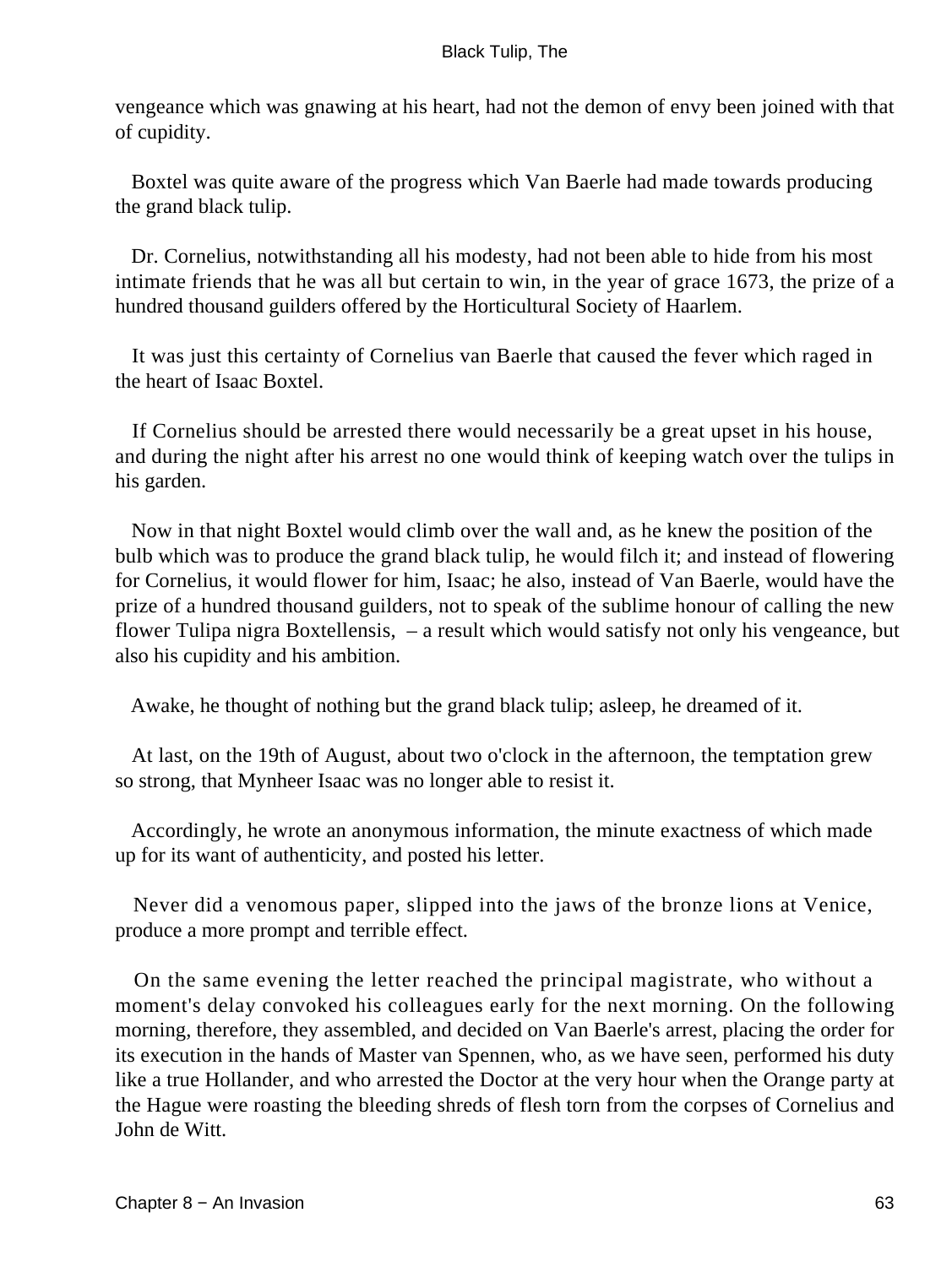But, whether from a feeling of shame or from craven weakness, Isaac Boxtel did not venture that day to point his telescope either at the garden, or at the laboratory, or at the dry−room.

 He knew too well what was about to happen in the house of the poor doctor to feel any desire to look into it. He did not even get up when his only servant – who envied the lot of the servants of Cornelius just as bitterly as Boxtel did that of their master – entered his bedroom. He said to the man, –

«I shall not get up to−day, I am ill.»

 About nine o'clock he heard a great noise in the street which made him tremble, at this moment he was paler than a real invalid, and shook more violently than a man in the height of fever.

His servant entered the room; Boxtel hid himself under the counterpane.

 «Oh, sir!» cried the servant, not without some inkling that, whilst deploring the mishap which had befallen Van Baerle, he was announcing agreeable news to his master,  $-$  «oh, sir! you do not know, then, what is happening at this moment?»

«How can I know it?» answered Boxtel, with an almost unintelligible voice.

 «Well, Mynheer Boxtel, at this moment your neighbour Cornelius van Baerle is arrested for high treason.»

«Nonsense!» Boxtel muttered, with a faltering voice; «the thing is impossible.»

 «Faith, sir, at any rate that's what people say; and, besides, I have seen Judge van Spennen with the archers entering the house.»

«Well, if you have seen it with your own eyes, that's a different case altogether.»

 «At all events,» said the servant, «I shall go and inquire once more. Be you quiet, sir, I shall let you know all about it.»

 Boxtel contented himself with signifying his approval of the zeal of his servant by dumb show.

The man went out, and returned in half an hour.

«Oh, sir, all that I told you is indeed quite true.»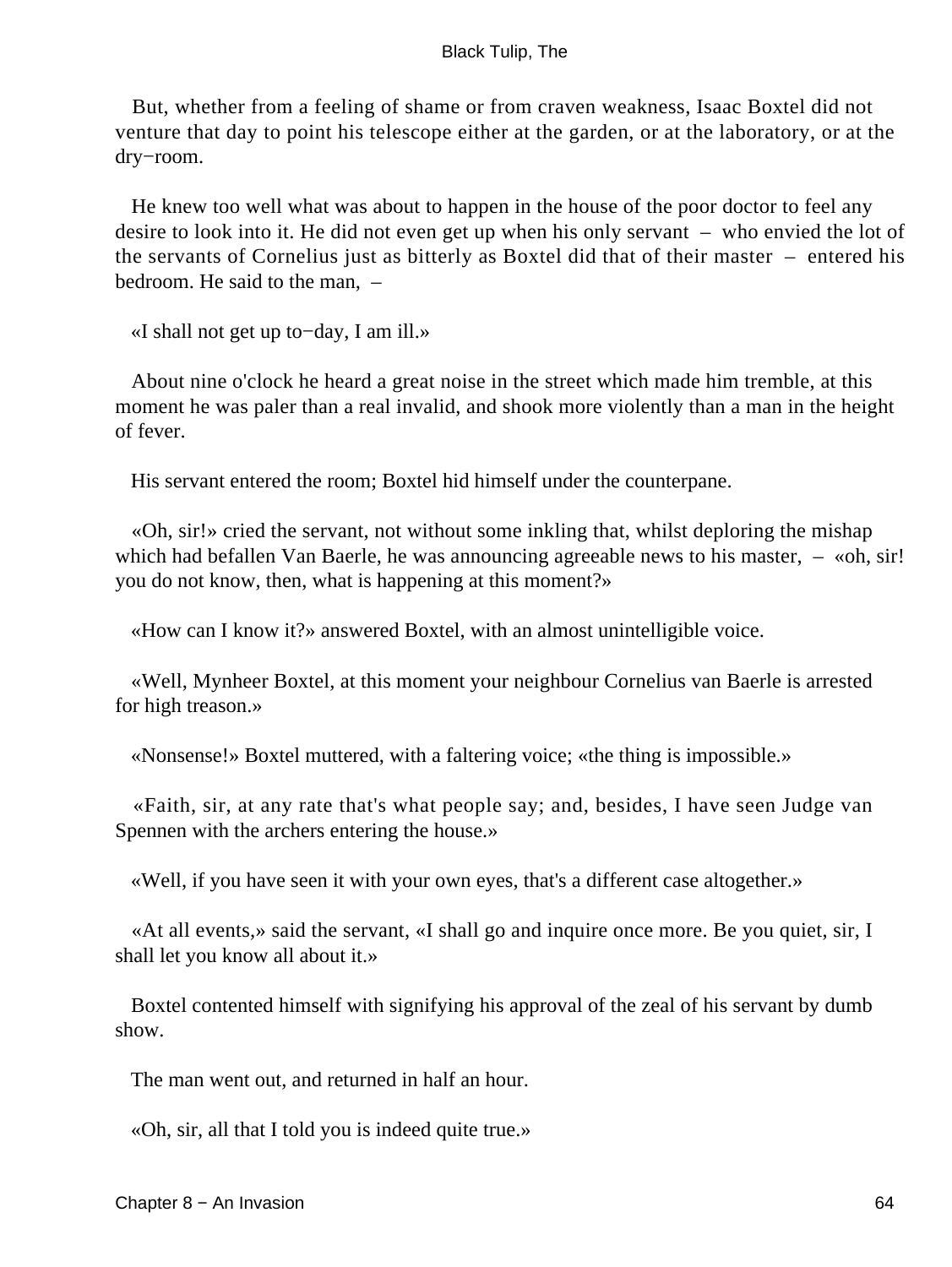«How so?»

 «Mynheer van Baerle is arrested, and has been put into a carriage, and they are driving him to the Hague.»

«To the Hague!»

«Yes, to the Hague, and if what people say is true, it won't do him much good.»

«And what do they say?» Boxtel asked.

«Faith, sir, they say  $-$  but it is not quite sure  $-$  that by this hour the burghers must be murdering Mynheer Cornelius and Mynheer John de Witt.»

 «Oh,» muttered, or rather growled Boxtel, closing his eyes from the dreadful picture which presented itself to his imagination.

 «Why, to be sure,» said the servant to himself, whilst leaving the room, «Mynheer Isaac Boxtel must be very sick not to have jumped from his bed on hearing such good news.»

And, in reality, Isaac Boxtel was very sick, like a man who has murdered another.

 But he had murdered his man with a double object; the first was attained, the second was still to be attained.

Night closed in. It was the night which Boxtel had looked forward to.

As soon as it was dark he got up.

He then climbed into his sycamore.

 He had calculated correctly; no one thought of keeping watch over the garden; the house and the servants were all in the utmost confusion.

He heard the clock strike – ten, eleven, twelve.

 At midnight, with a beating heart, trembling hands, and a livid countenance, he descended from the tree, took a ladder, leaned it against the wall, mounted it to the last step but one, and listened.

 All was perfectly quiet, not a sound broke the silence of the night; one solitary light, that of the housekeeper, was burning in the house.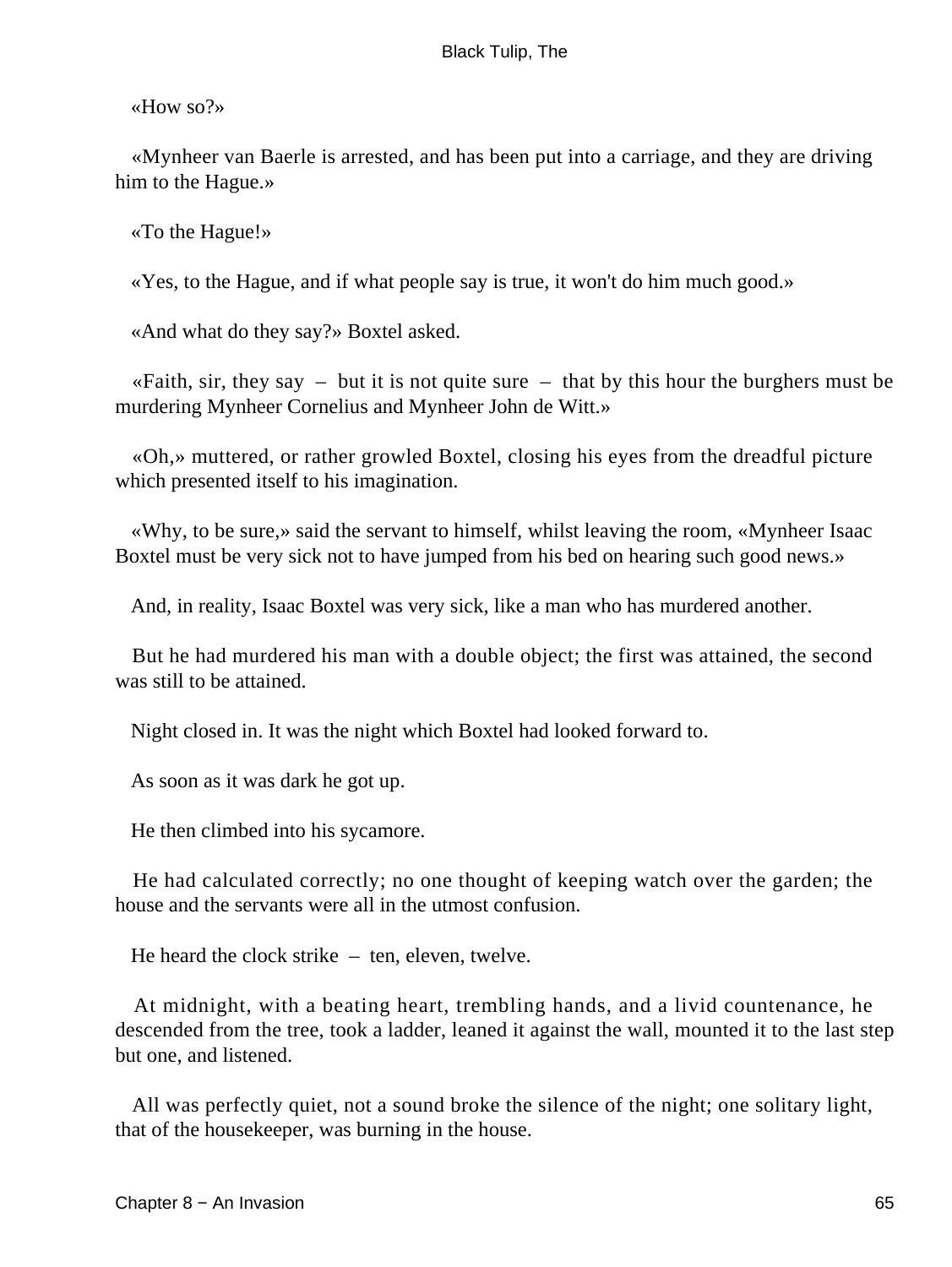This silence and this darkness emboldened Boxtel; he got astride the wall, stopped for an instant, and, after having ascertained that there was nothing to fear, he put his ladder from his own garden into that of Cornelius, and descended.

 Then, knowing to an inch where the bulbs which were to produce the black tulip were planted, he ran towards the spot, following, however, the gravelled walks in order not to be betrayed by his footprints, and, on arriving at the precise spot, he proceeded, with the eagerness of a tiger, to plunge his hand into the soft ground.

He found nothing, and thought he was mistaken.

In the meanwhile, the cold sweat stood on his brow.

He felt about close by it,  $-$  nothing.

He felt about on the right, and on the left,  $-$  nothing.

He felt about in front and at the back, – nothing.

 He was nearly mad, when at last he satisfied himself that on that very morning the earth had been disturbed.

 In fact, whilst Boxtel was lying in bed, Cornelius had gone down to his garden, had taken up the mother bulb, and, as we have seen, divided it into three.

 Boxtel could not bring himself to leave the place. He dug up with his hands more than ten square feet of ground.

 At last no doubt remained of his misfortune. Mad with rage, he returned to his ladder, mounted the wall, drew up the ladder, flung it into his own garden, and jumped after it.

 All at once, a last ray of hope presented itself to his mind: the seedling bulbs might be in the dry−room; it was therefore only requisite to make his entry there as he had done into the garden.

 There he would find them, and, moreover, it was not at all difficult, as the sashes of the dry−room might be raised like those of a greenhouse. Cornelius had opened them on that morning, and no one had thought of closing them again.

 Everything, therefore, depended upon whether he could procure a ladder of sufficient length, – one of twenty−five feet instead of ten.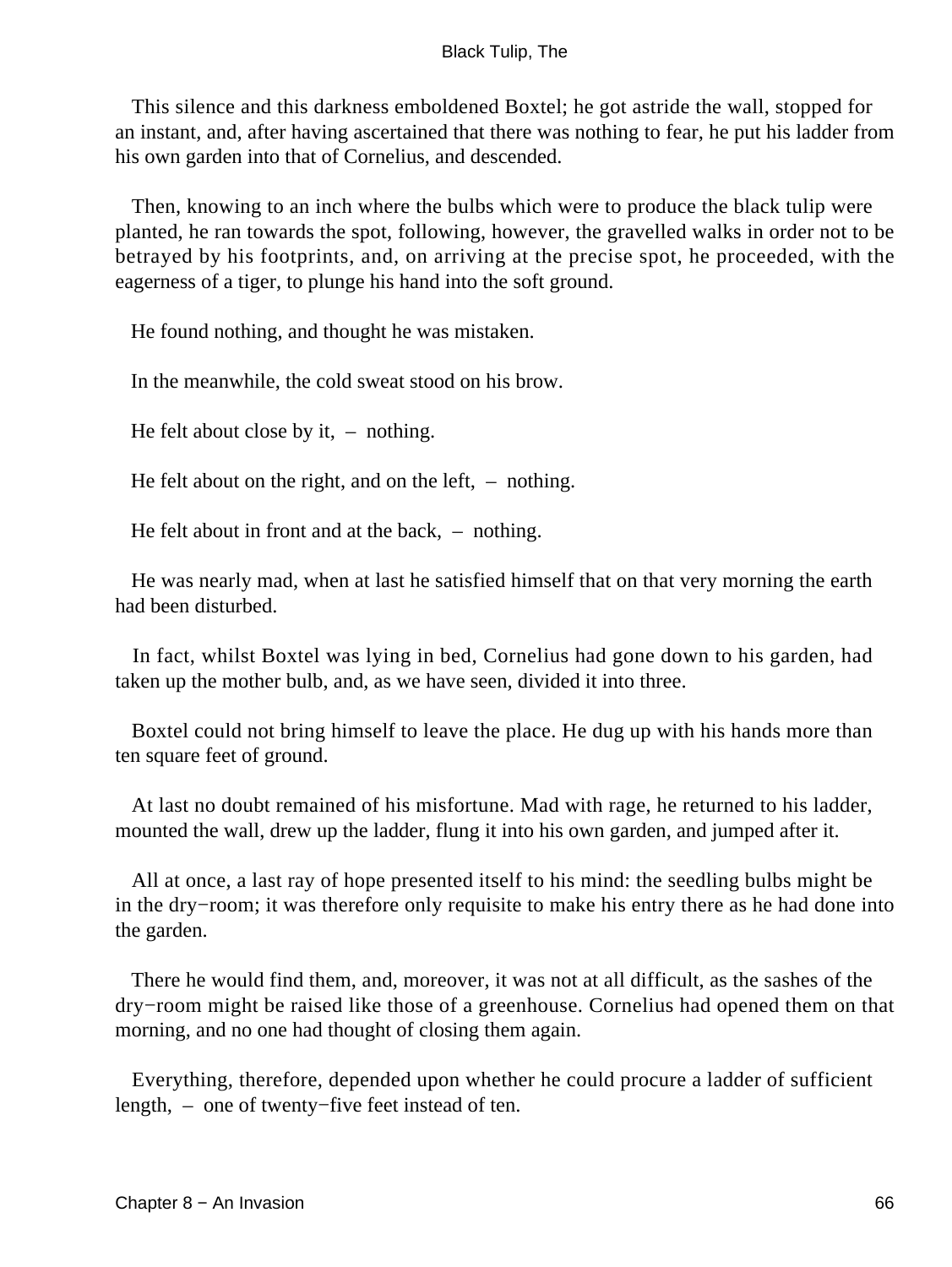Boxtel had noticed in the street where he lived a house which was being repaired, and against which a very tall ladder was placed.

This ladder would do admirably, unless the workmen had taken it away.

 He ran to the house: the ladder was there. Boxtel took it, carried it with great exertion to his garden, and with even greater difficulty raised it against the wall of Van Baerle's house, where it just reached to the window.

 Boxtel put a lighted dark lantern into his pocket, mounted the ladder, and slipped into the dry−room.

 On reaching this sanctuary of the florist he stopped, supporting himself against the table; his legs failed him, his heart beat as if it would choke him. Here it was even worse than in the garden; there Boxtel was only a trespasser, here he was a thief.

However, he took courage again: he had not gone so far to turn back with empty hands.

 But in vain did he search the whole room, open and shut all the drawers, even that privileged one where the parcel which had been so fatal to Cornelius had been deposited; he found ticketed, as in a botanical garden, the «Jane,» the «John de Witt,» the hazel−nut, and the roasted−coffee coloured tulip; but of the black tulip, or rather the seedling bulbs within which it was still sleeping, not a trace was found.

 And yet, on looking over the register of seeds and bulbs, which Van Baerle kept in duplicate, if possible even with greater exactitude and care than the first commercial houses of Amsterdam their ledgers, Boxtel read these lines: –

 «To−day, 20th of August, 1672, I have taken up the mother bulb of the grand black tulip, which I have divided into three perfect suckers.»

 «Oh these bulbs, these bulbs!» howled Boxtel, turning over everything in the dry−room, «where could he have concealed them?»

 Then, suddenly striking his forehead in his frenzy, he called out, «Oh wretch that I am! Oh thrice fool Boxtel! Would any one be separated from his bulbs? Would any one leave them at Dort, when one goes to the Hague? Could one live far from one's bulbs, when they enclose the grand black tulip? He had time to get hold of them, the scoundrel, he has them about him, he has taken them to the Hague!»

 It was like a flash of lightning which showed to Boxtel the abyss of a uselessly committed crime.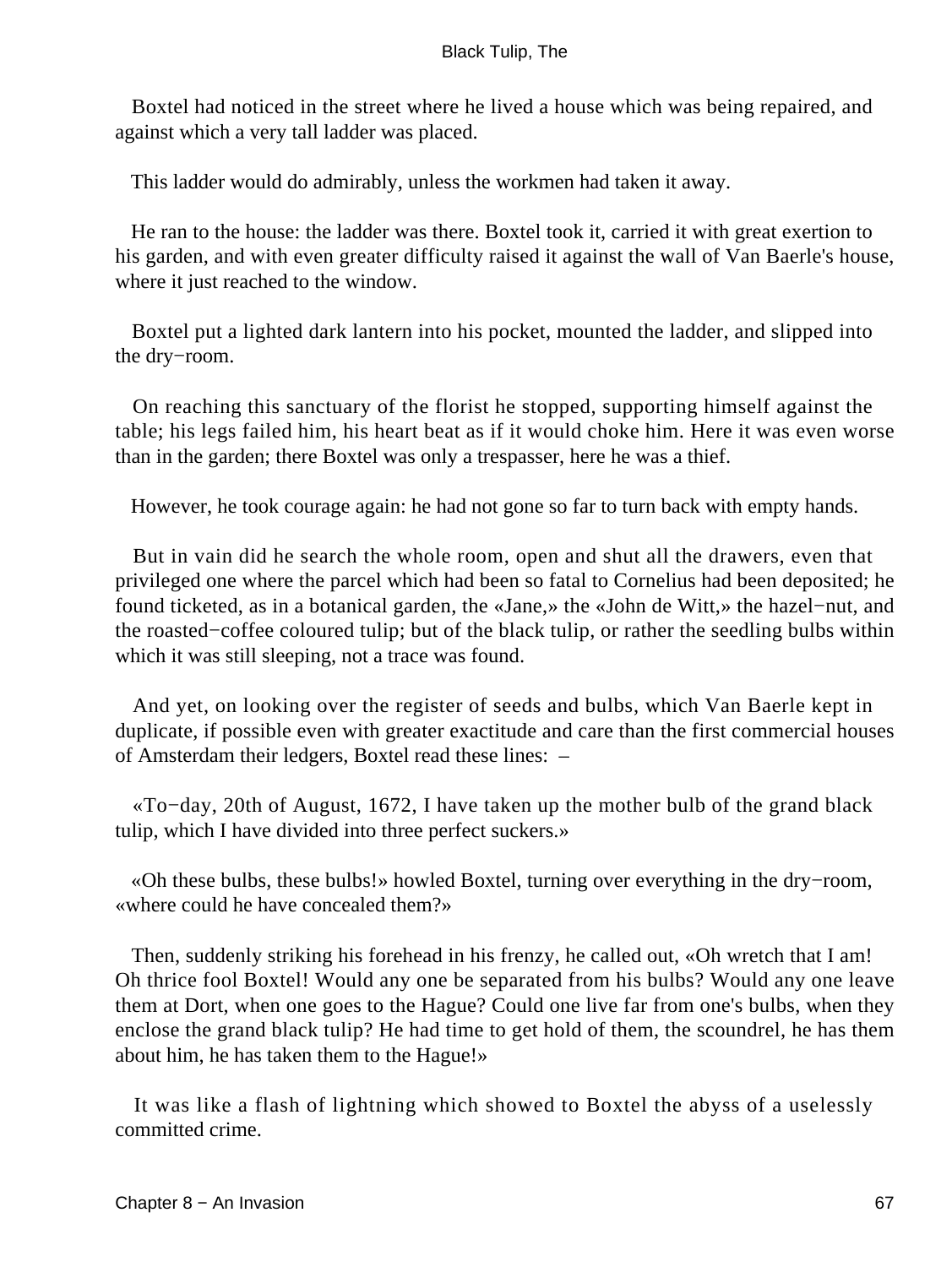Boxtel sank quite paralyzed on that very table, and on that very spot where, some hours before, the unfortunate Van Baerle had so leisurely, and with such intense delight, contemplated his darling bulbs.

 «Well, then, after all,» said the envious Boxtel, – raising his livid face from his hands in which it had been buried – «if he has them, he can keep them only as long as he lives, and – – »

The rest of this detestable thought was expressed by a hideous smile.

 «The bulbs are at the Hague,» he said, «therefore, I can no longer live at Dort: away, then, for them, to the Hague! to the Hague!»

 And Boxtel, without taking any notice of the treasures about him, so entirely were his thoughts absorbed by another inestimable treasure, let himself out by the window, glided down the ladder, carried it back to the place whence he had taken it, and, like a beast of prey, returned growling to his house.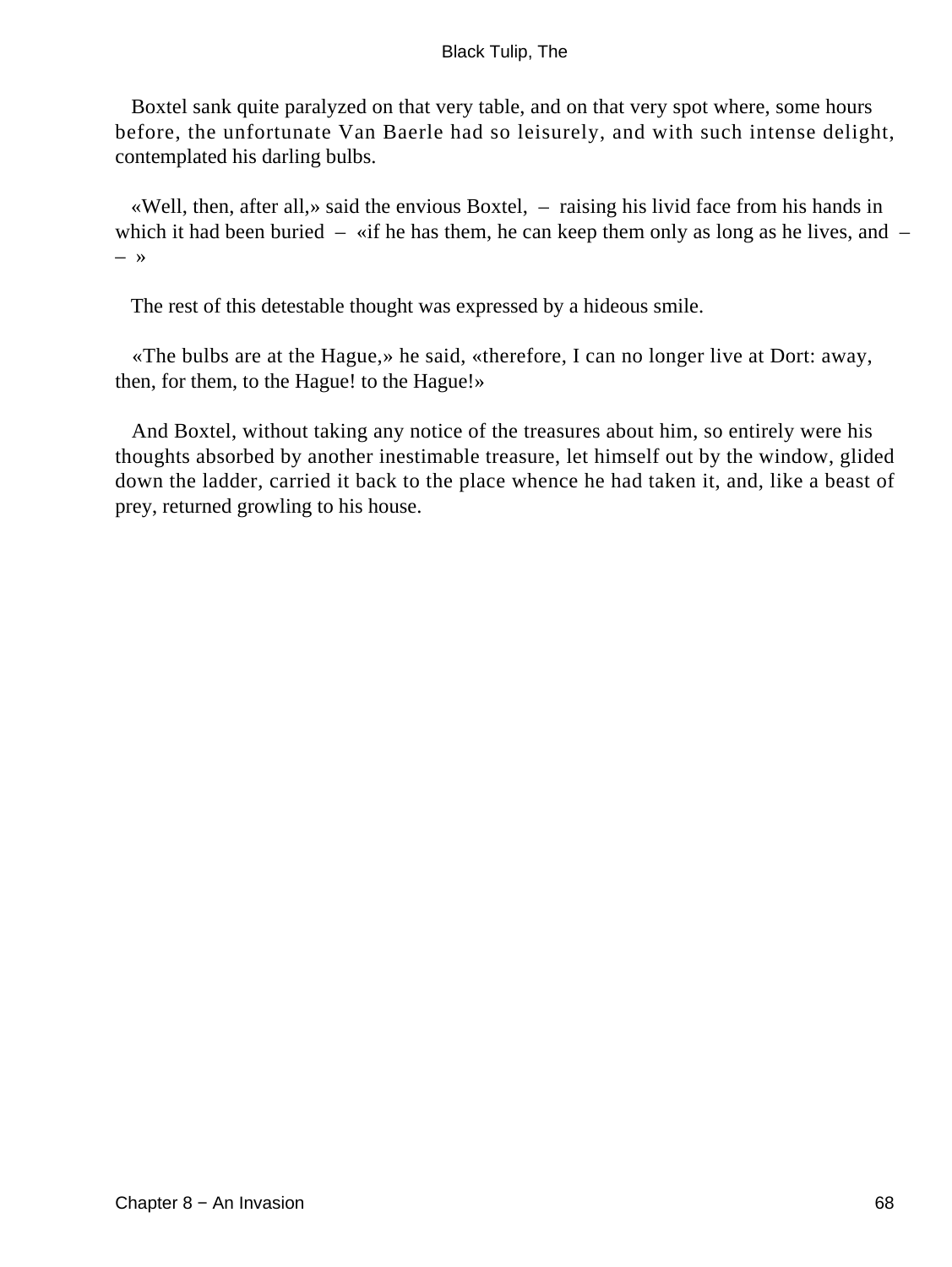# **[Chapter 9 − The Family Cell](#page-226-0)**

*I*t was about midnight when poor Van Baerle was locked up in the prison of the Buytenhof.

 What Rosa foresaw had come to pass. On finding the cell of Cornelius de Witt empty, the wrath of the people ran very high, and had Gryphus fallen into the hands of those madmen he would certainly have had to pay with his life for the prisoner.

 But this fury had vented itself most fully on the two brothers when they were overtaken by the murderers, thanks to the precaution which William – the man of precautions – had taken in having the gates of the city closed.

 A momentary lull had therefore set in whilst the prison was empty, and Rosa availed herself of this favourable moment to come forth from her hiding place, which she also induced her father to leave.

 The prison was therefore completely deserted. Why should people remain in the jail whilst murder was going on at the Tol−Hek?

 Gryphus came forth trembling behind the courageous Rosa. They went to close the great gate, at least as well as it would close, considering that it was half demolished. It was easy to see that a hurricane of mighty fury had vented itself upon it.

 About four o'clock a return of the noise was heard, but of no threatening character to Gryphus and his daughter. The people were only dragging in the two corpses, which they came back to gibbet at the usual place of execution.

Rosa hid herself this time also, but only that she might not see the ghastly spectacle.

 At midnight, people again knocked at the gate of the jail, or rather at the barricade which served in its stead: it was Cornelius van Baerle whom they were bringing.

 When the jailer received this new inmate, and saw from the warrant the name and station of his prisoner, he muttered with his turnkey smile, –

 «Godson of Cornelius de Witt! Well, young man, we have the family cell here, and we will give it to you.»

And quite enchanted with his joke, the ferocious Orangeman took his cresset and his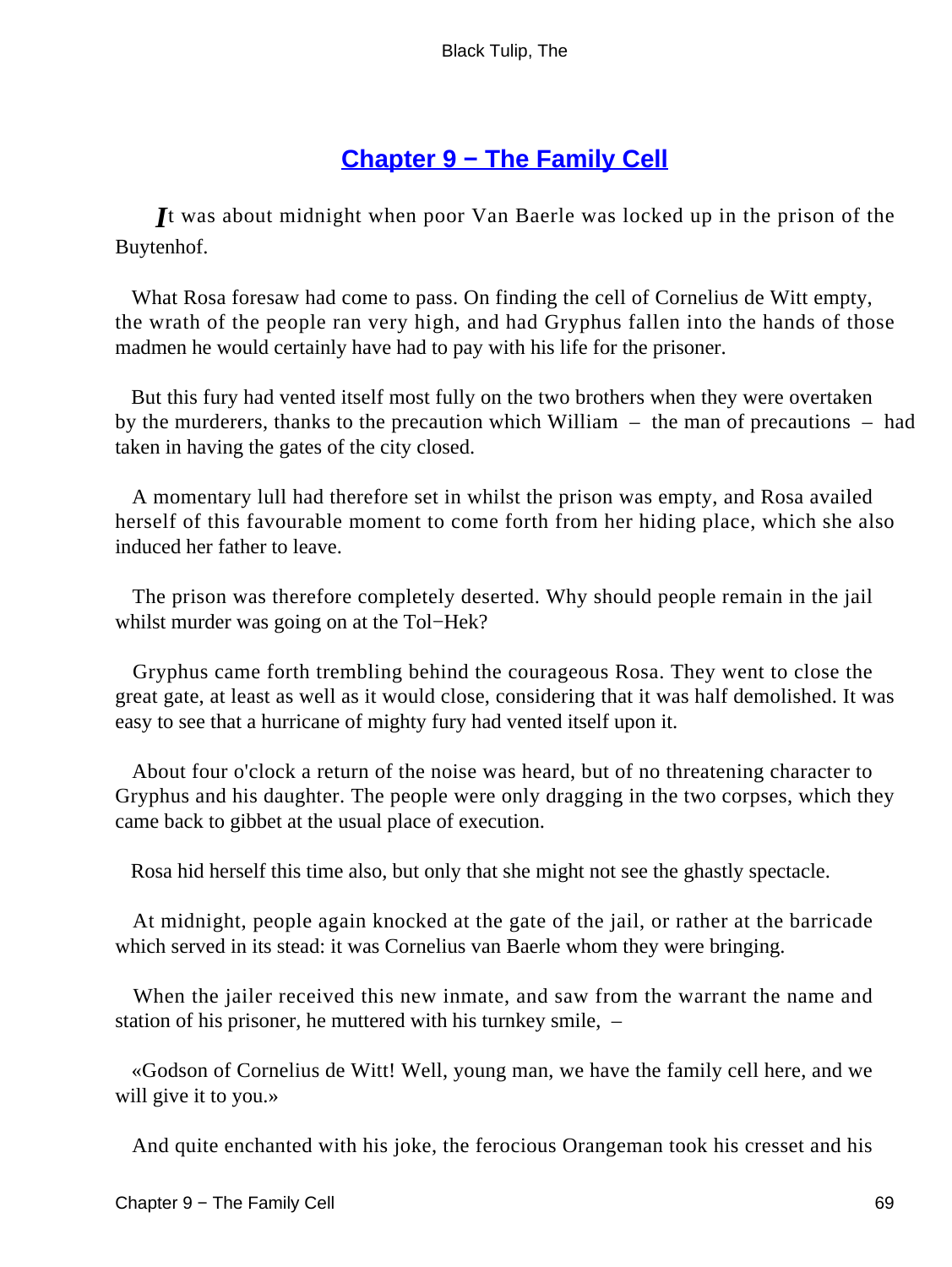keys to conduct Cornelius to the cell, which on that very morning Cornelius de Witt had left to go into exile, or what in revolutionary times is meant instead by those sublime philosophers who lay it down as an axiom of high policy, «It is the dead only who do not return.»

 On the way which the despairing florist had to traverse to reach that cell he heard nothing but the barking of a dog, and saw nothing but the face of a young girl.

 The dog rushed forth from a niche in the wall, shaking his heavy chain, and sniffing all round Cornelius in order so much the better to recognise him in case he should be ordered to pounce upon him.

 The young girl, whilst the prisoner was mounting the staircase, appeared at the narrow door of her chamber, which opened on that very flight of steps; and, holding the lamp in her right hand, she at the same time lit up her pretty blooming face, surrounded by a profusion of rich wavy golden locks, whilst with her left she held her white night−dress closely over her breast, having been roused from her first slumber by the unexpected arrival of Van Baerle.

 It would have made a fine picture, worthy of Rembrandt, the gloomy winding stairs illuminated by the reddish glare of the cresset of Gryphus, with his scowling jailer's countenance at the top, the melancholy figure of Cornelius bending over the banister to look down upon the sweet face of Rosa, standing, as it were, in the bright frame of the door of her chamber, with embarrassed mien at being thus seen by a stranger.

 And at the bottom, quite in the shade, where the details are absorbed in the obscurity, the mastiff, with his eyes glistening like carbuncles, and shaking his chain, on which the double light from the lamp of Rosa and the lantern of Gryphus threw a brilliant glitter.

 The sublime master would, however, have been altogether unable to render the sorrow expressed in the face of Rosa, when she saw this pale, handsome young man slowly climbing the stairs, and thought of the full import of the words, which her father had just spoken, «You will have the family cell.»

 This vision lasted but a moment, – much less time than we have taken to describe it. Gryphus then proceeded on his way, Cornelius was forced to follow him, and five minutes afterwards he entered his prison, of which it is unnecessary to say more, as the reader is already acquainted with it.

 Gryphus pointed with his finger to the bed on which the martyr had suffered so much, who on that day had rendered his soul to God. Then, taking up his cresset, he quitted the cell.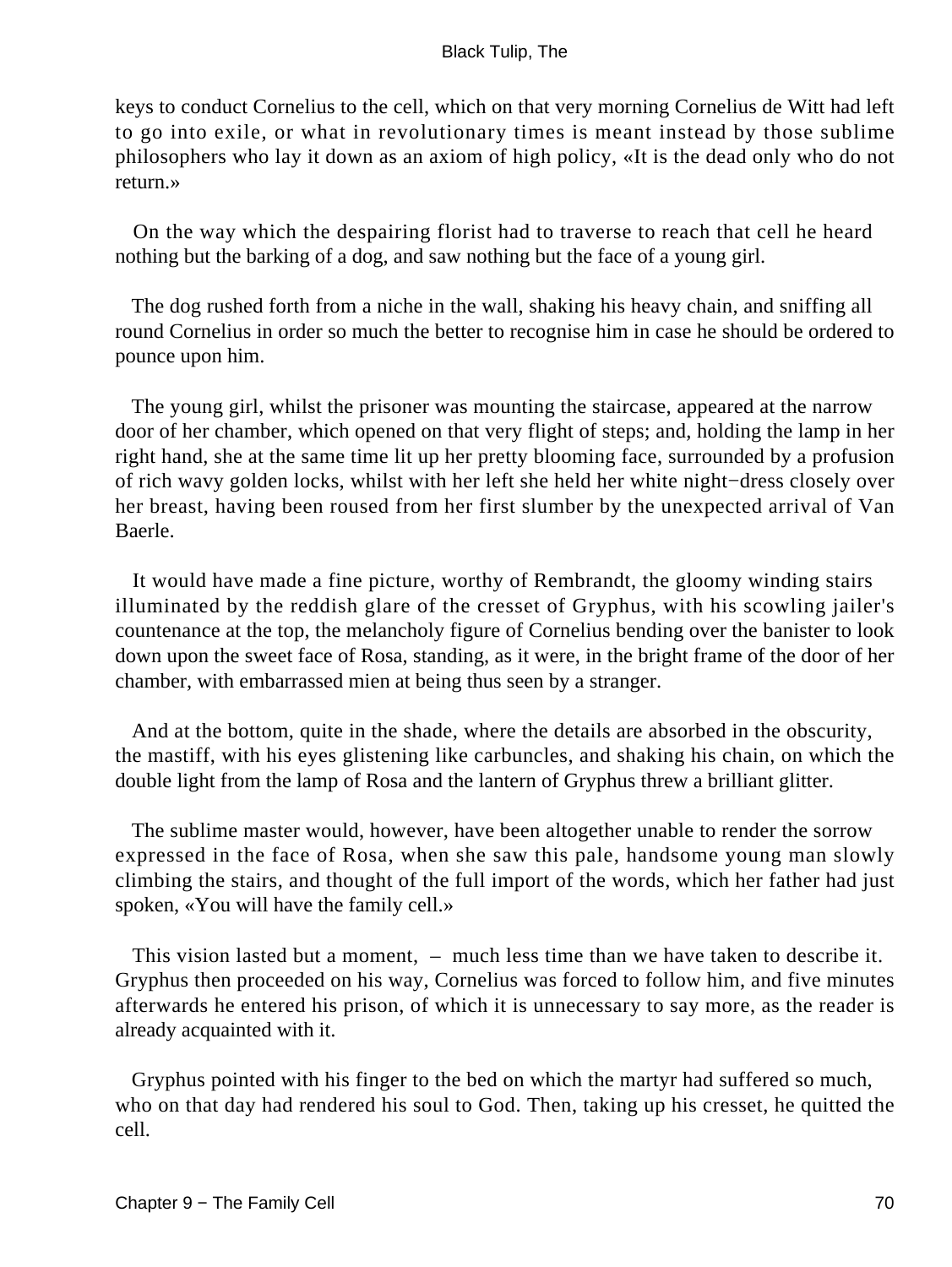Thus left alone, Cornelius threw himself on his bed, but he slept not, he kept his eye fixed on the narrow window, barred with iron, which looked on the Buytenhof; and in this way saw from behind the trees that first pale beam of light which morning sheds on the earth as a white mantle.

 Now and then during the night horses had galloped at a smart pace over the Buytenhof, the heavy tramp of the patrols had resounded from the pavement, and the slow matches of the arquebuses, flaring in the east wind, had thrown up at intervals a sudden glare as far as to the panes of his window.

 But when the rising sun began to gild the coping stones at the gable ends of the houses, Cornelius, eager to know whether there was any living creature about him, approached the window, and cast a sad look round the circular yard before him

 At the end of the yard a dark mass, tinted with a dingy blue by the morning dawn, rose before him, its dark outlines standing out in contrast to the houses already illuminated by the pale light of early morning.

Cornelius recognised the gibbet.

 On it were suspended two shapeless trunks, which indeed were no more than bleeding skeletons.

 The good people of the Hague had chopped off the flesh of its victims, but faithfully carried the remainder to the gibbet, to have a pretext for a double inscription written on a huge placard, on which Cornelius; with the keen sight of a young man of twenty−eight, was able to read the following lines, daubed by the coarse brush of a sign−painter: –

 «Here are hanging the great rogue of the name of John de Witt, and the little rogue Cornelius de Witt, his brother, two enemies of the people, but great friends of the king of France.»

 Cornelius uttered a cry of horror, and in the agony of his frantic terror knocked with his hands and feet at the door so violently and continuously, that Gryphus, with his huge bunch of keys in his hand, ran furiously up.

 The jailer opened the door, with terrible imprecations against the prisoner who disturbed him at an hour which Master Gryphus was not accustomed to be aroused.

 «Well, now, by my soul, he is mad, this new De Witt,» he cried, «but all those De Witts have the devil in them.»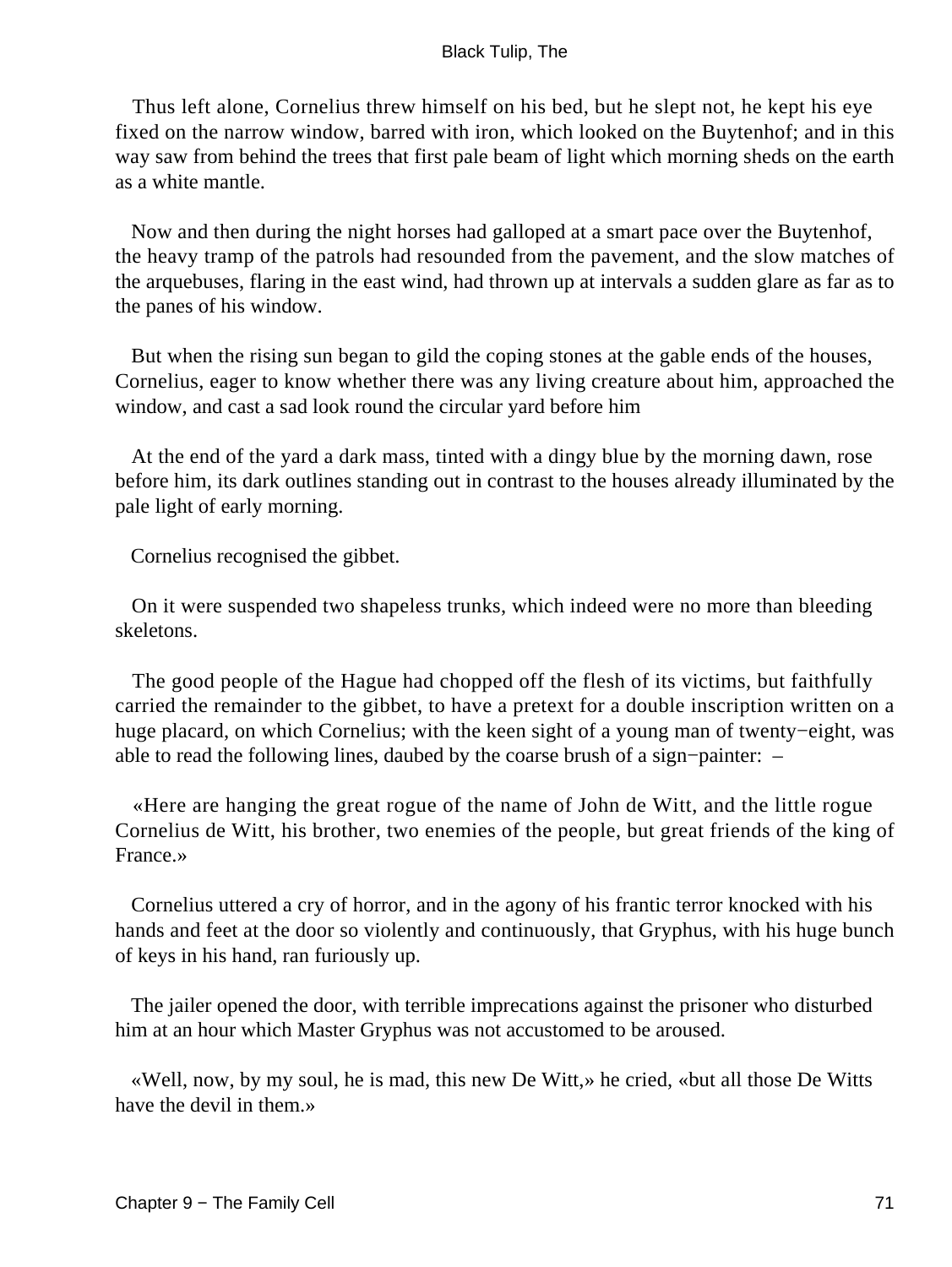«Master, master,» cried Cornelius, seizing the jailer by the arm and dragging him towards the window, – «master, what have I read down there?»

«Where down there?»

«On that placard.»

 And, trembling, pale, and gasping for breath, he pointed to the gibbet at the other side of the yard, with the cynical inscription surmounting it.

Gryphus broke out into a laugh.

 «Eh! eh!» he answered, «so, you have read it. Well, my good sir, that's what people will get for corresponding with the enemies of his Highness the Prince of Orange.»

 «The brothers De Witt are murdered!» Cornelius muttered, with the cold sweat on his brow, and sank on his bed, his arms hanging by his side, and his eyes closed.

 «The brothers De Witt have been judged by the people,» said Gryphus; «you call that murdered, do you? well, I call it executed.»

 And seeing that the prisoner was not only quiet, but entirely prostrate and senseless, he rushed from the cell, violently slamming the door, and noisily drawing the bolts.

 Recovering his consciousness, Cornelius found himself alone, and recognised the room where he was,  $-$  «the family cell,» as Gryphus had called it,  $-$  as the fatal passage leading to ignominious death.

 And as he was a philosopher, and, more than that, as he was a Christian, he began to pray for the soul of his godfather, then for that of the Grand Pensionary, and at last submitted with resignation to all the sufferings which God might ordain for him.

 Then turning again to the concerns of earth, and having satisfied himself that he was alone in his dungeon, he drew from his breast the three bulbs of the black tulip, and concealed them behind a block of stone, on which the traditional water−jug of the prison was standing, in the darkest corner of his cell.

 Useless labour of so many years! such sweet hopes crushed; his discovery was, after all, to lead to naught, just as his own career was to be cut short. Here, in his prison, there was not a trace of vegetation, not an atom of soil, not a ray of sunshine.

 At this thought Cornelius fell into a gloomy despair, from which he was only aroused by an extraordinary circumstance.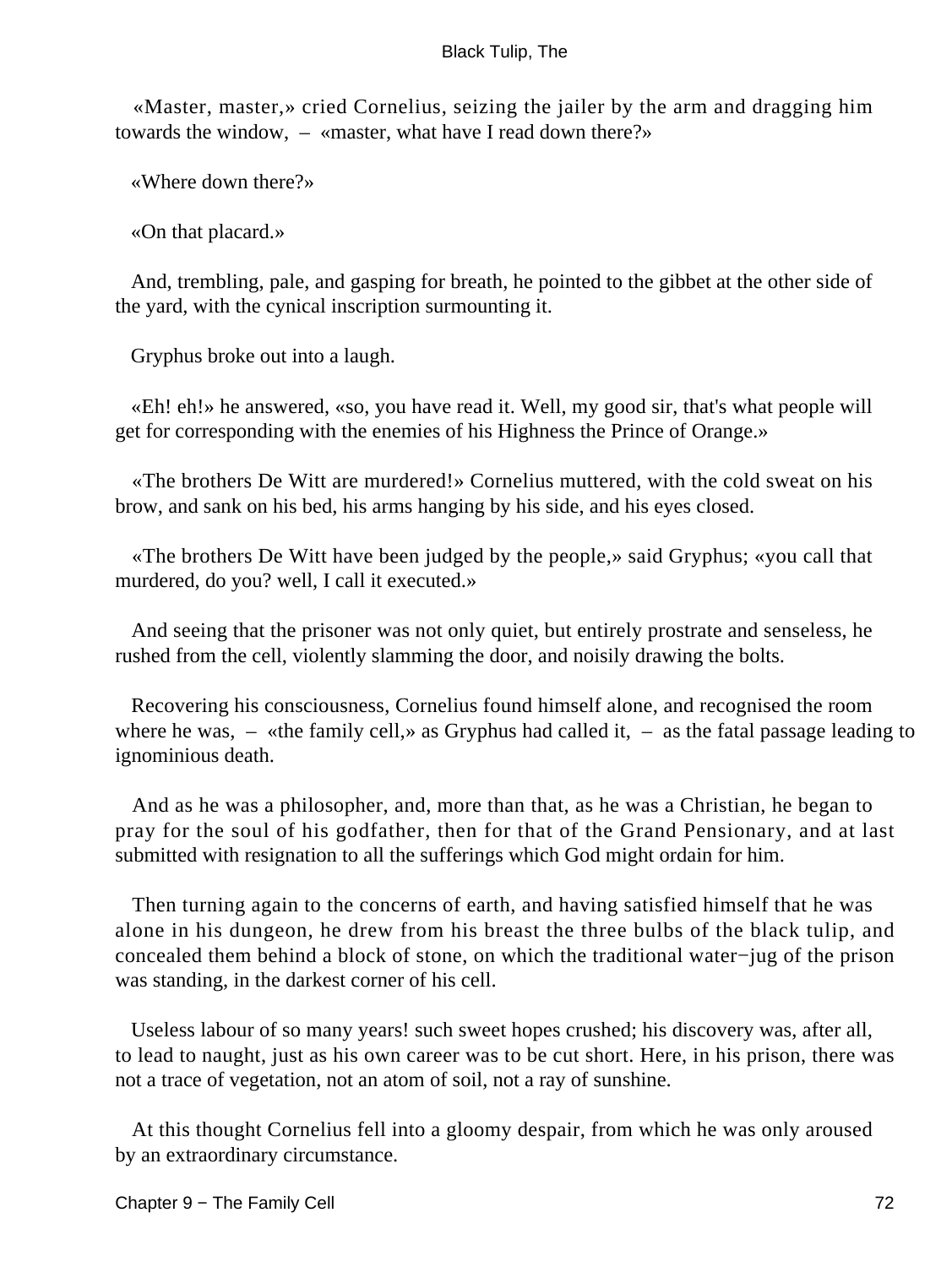What was this circumstance?

We shall inform the reader in our next chapter.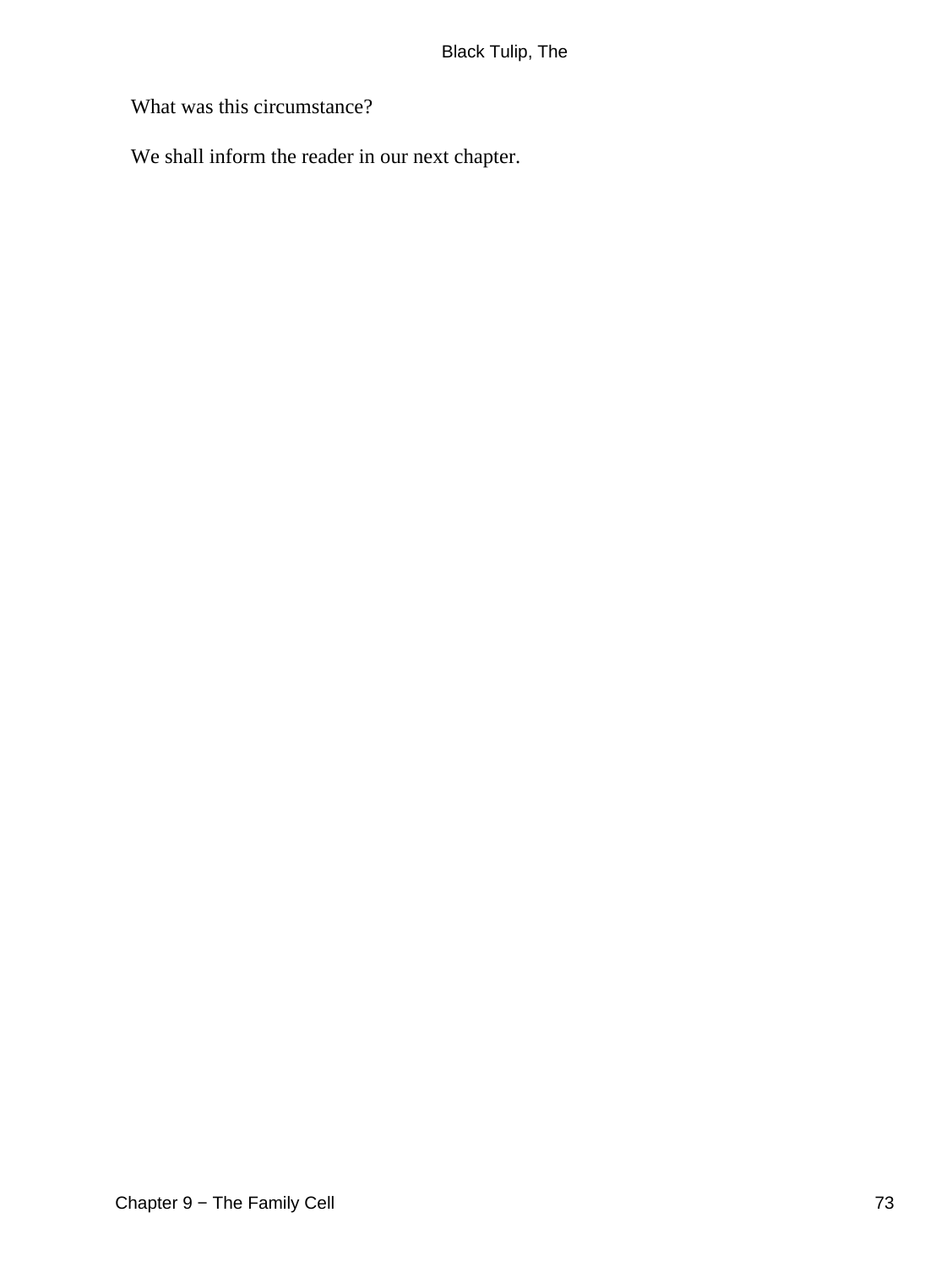## **[Chapter 10 − The Jailer's Daughter](#page-226-0)**

*O*n the same evening Gryphus, as he brought the prisoner his mess, slipped on the damp flags whilst opening the door of the cell, and fell, in the attempt to steady himself, on his hand; but as it was turned the wrong way, he broke his arm just above the wrist.

 Cornelius rushed forward towards the jailer, but Gryphus, who was not yet aware of the serious nature of his injury, called out to him, –

«It is nothing: don't you stir.»

 He then tried to support himself on his arm, but the bone gave way; then only he felt the pain, and uttered a cry.

 When he became aware that his arm was broken, this man, so harsh to others, fell swooning on the threshold, where he remained motionless and cold, as if dead.

 During all this time the door of the cell stood open and Cornelius found himself almost free. But the thought never entered his mind of profiting by this accident; he had seen from the manner in which the arm was bent, and from the noise it made in bending, that the bone was fractured, and that the patient must be in great pain; and now he thought of nothing else but of administering relief to the sufferer, however little benevolent the man had shown himself during their short interview.

 At the noise of Gryphus's fall, and at the cry which escaped him, a hasty step was heard on the staircase, and immediately after a lovely apparition presented itself to the eyes of Cornelius.

 It was the beautiful young Frisian, who, seeing her father stretched on the ground, and the prisoner bending over him, uttered a faint cry, as in the first fright she thought Gryphus, whose brutality she well knew, had fallen in consequence of a struggle between him and the prisoner.

 Cornelius understood what was passing in the mind of the girl, at the very moment when the suspicion arose in her heart.

 But one moment told her the true state of the case and, ashamed of her first thoughts, she cast her beautiful eyes, wet with tears, on the young man, and said to him, –

«I beg your pardon, and thank you, sir; the first for what I have thought, and the second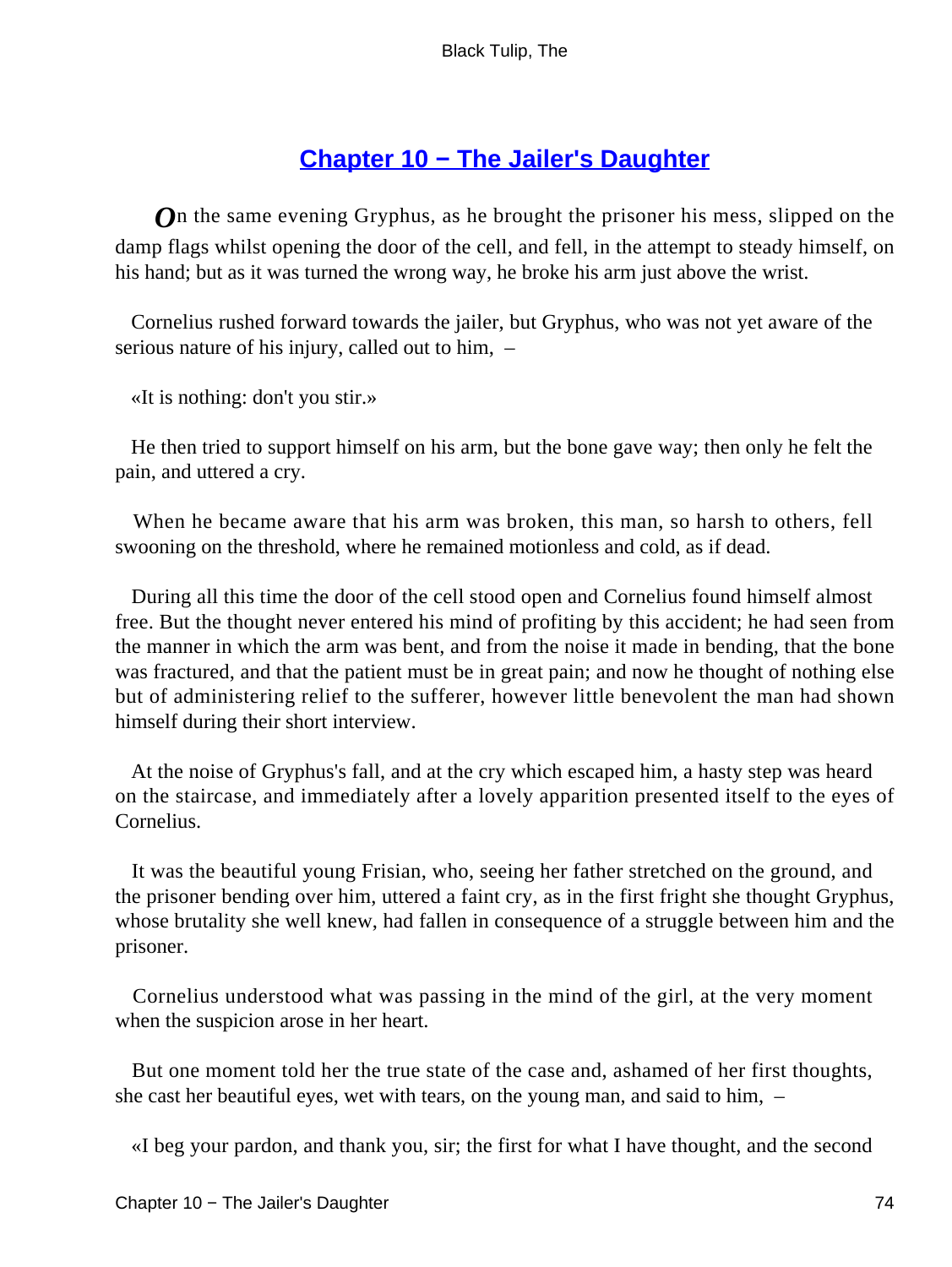for what you are doing.»

 Cornelius blushed, and said, «I am but doing my duty as a Christian in helping my neighbour.»

 «Yes, and affording him your help this evening, you have forgotten the abuse which he heaped on you this morning. Oh, sir! this is more than humanity,  $-$  this is indeed Christian charity.»

 Cornelius cast his eyes on the beautiful girl, quite astonished to hear from the mouth of one so humble such a noble and feeling speech.

 But he had no time to express his surprise. Gryphus recovered from his swoon, opened his eyes, and as his brutality was returning with his senses, he growled «That's it, a fellow is in a hurry to bring to a prisoner his supper, and falls and breaks his arm, and is left lying on the ground.»

 «Hush, my father,» said Rosa, «you are unjust to this gentleman, whom I found endeavouring to give you his aid.»

«His aid?» Gryphus replied, with a doubtful air.

«It is quite true, master! I am quite ready to help you still more.»

«You!» said Gryphus, «are you a medical man?»

«It was formerly my profession.»

«And so you would be able to set my arm?»

«Perfectly.»

«And what would you need to do it? let us hear.»

«Two splinters of wood, and some linen for a bandage.»

 «Do you hear, Rosa?» said Gryphus, «the prisoner is going to set my arm, that's a saving; come, assist me to get up, I feel as heavy as lead.»

 Rosa lent the sufferer her shoulder; he put his unhurt arm around her neck, and making an effort, got on his legs, whilst Cornelius, to save him a walk, pushed a chair towards him.

Gryphus sat down; then, turning towards his daughter, he said, –

Chapter 10 − The Jailer's Daughter 75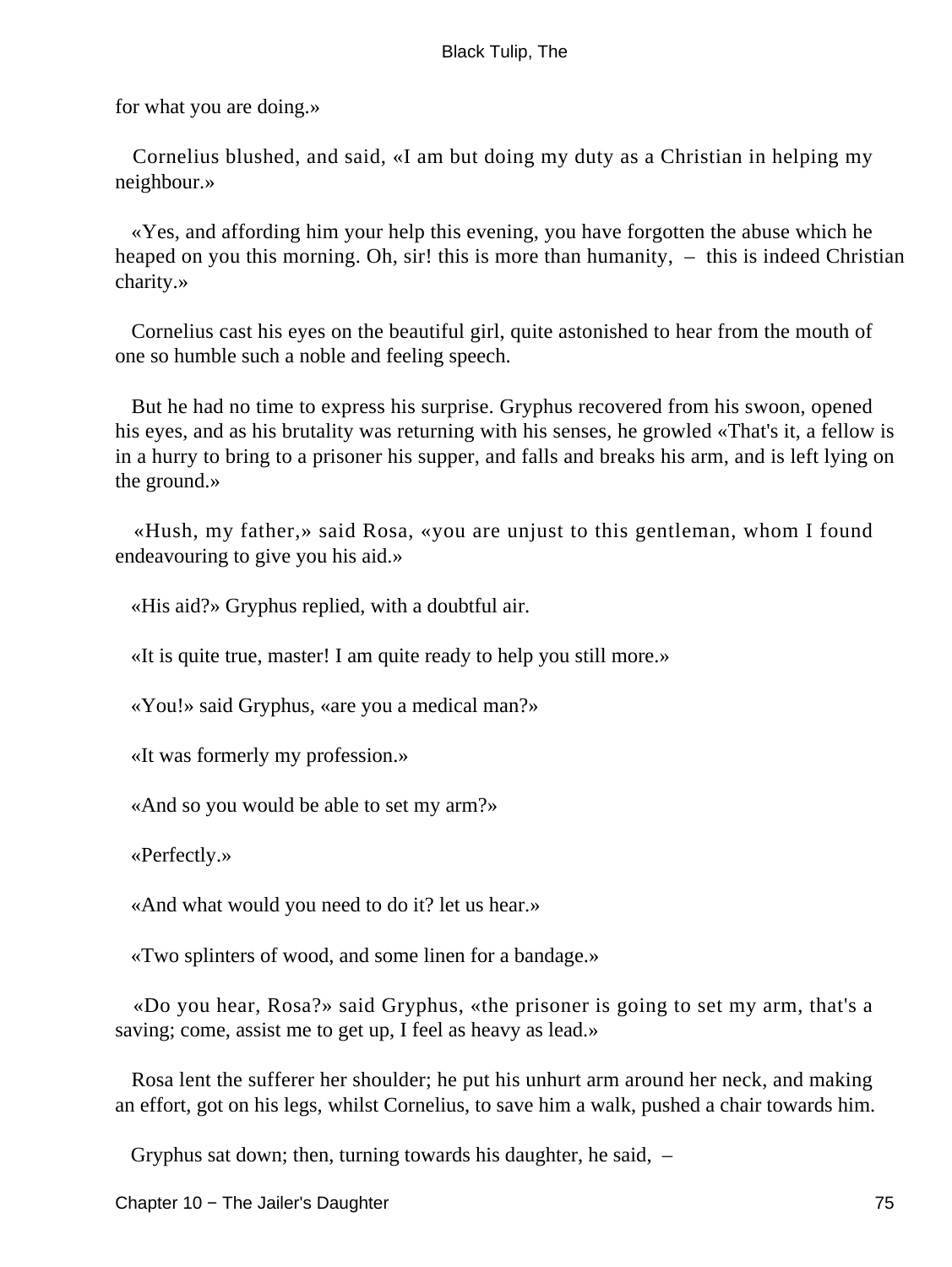«Well, didn't you hear? go and fetch what is wanted.»

 Rosa went down, and immediately after returned with two staves of a small barrel and a large roll of linen bandage.

 Cornelius had made use of the intervening moments to take off the man's coat, and to tuck up his shirt sleeve.

«Is this what you require, sir?» asked Rosa.

 «Yes, mademoiselle,» answered Cornelius, looking at the things she had brought, – «yes, that's right. Now push this table, whilst I support the arm of your father.»

 Rosa pushed the table, Cornelius placed the broken arm on it so as to make it flat, and with perfect skill set the bone, adjusted the splinters, and fastened the bandages.

At the last touch, the jailer fainted a second time.

 «Go and fetch vinegar, mademoiselle,» said Cornelius; «we will bathe his temples, and he will recover.»

 But, instead of acting up to the doctor's prescription, Rosa, after having satisfied herself that her father was still unconscious, approached Cornelius and said, –

«Service for service, sir.»

«What do you mean, my pretty child?» said Cornelius.

 «I mean to say, sir, that the judge who is to examine you to−morrow has inquired to−day for the room in which you are confined, and, on being told that you are occupying the cell of Mynheer Cornelius de Witt, laughed in a very strange and very disagreeable manner, which makes me fear that no good awaits you.»

«But,» asked Cornelius, «what harm can they do to me?»

«Look at that gibbet.»

«But I am not guilty,» said Cornelius.

«Were they guilty whom you see down there gibbeted, mangled, and torn to pieces?»

«That's true,» said Cornelius, gravely.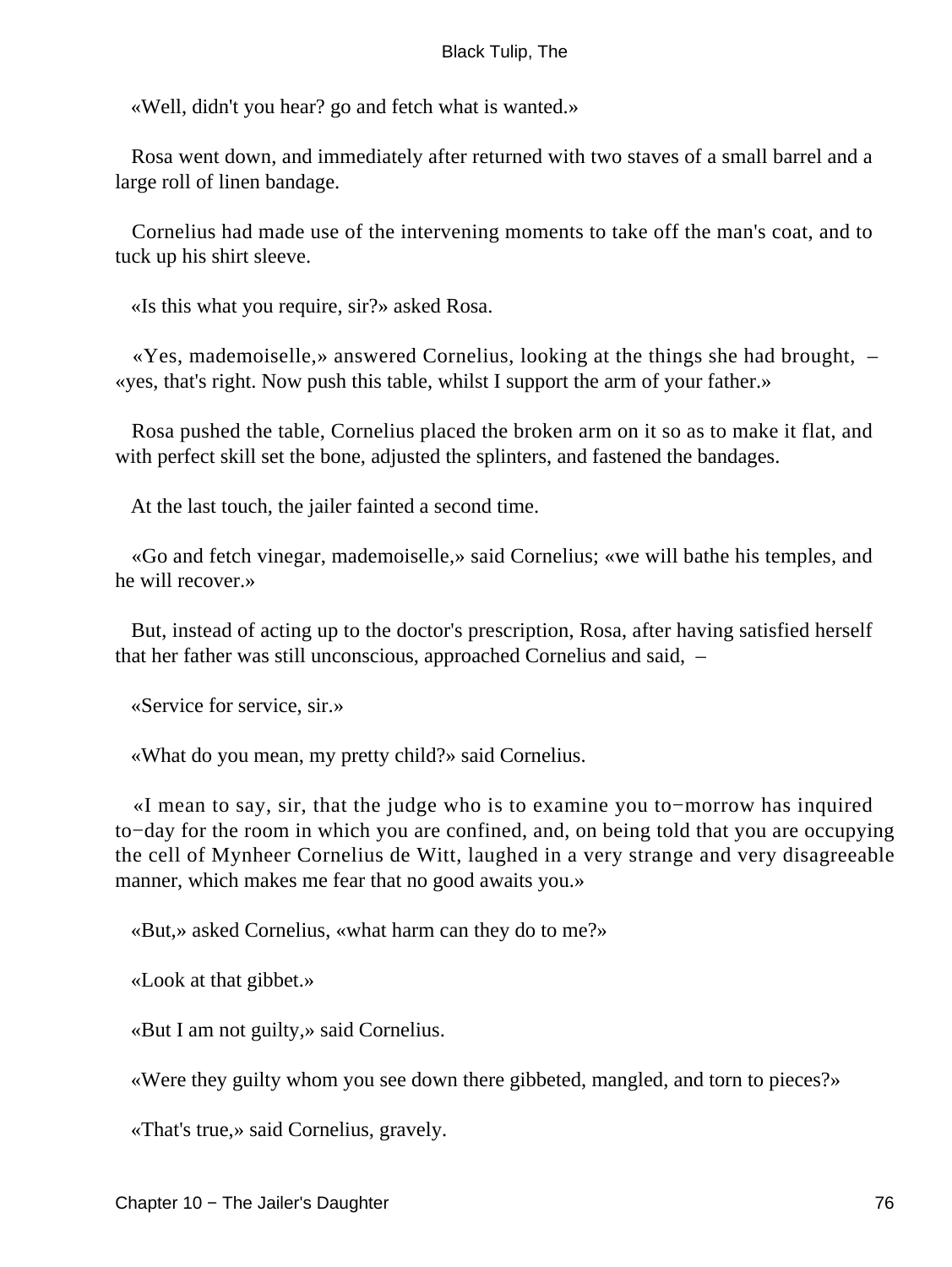«And besides,» continued Rosa, «the people want to find you guilty. But whether innocent or guilty, your trial begins to−morrow, and the day after you will be condemned. Matters are settled very quickly in these times.»

«Well, and what do you conclude from all this?»

 «I conclude that I am alone, that I am weak, that my father is lying in a swoon, that the dog is muzzled, and that consequently there is nothing to prevent your making your escape. Fly, then; that's what I mean.»

```
 «What do you say?»
```
 «I say that I was not able to save Mynheer Cornelius or Mynheer John de Witt, and that I should like to save you. Only be quick; there, my father is regaining his breath, one minute more, and he will open his eyes, and it will be too late. Do you hesitate?»

 In fact, Cornelius stood immovable, looking at Rosa, yet looking at her as if he did not hear her.

«Don't you understand me?» said the young girl, with some impatience.

«Yes, I do,» said Cornelius, «but  $- - \infty$ 

«But?»

«I will not, they would accuse you.»

«Never mind,» said Rosa, blushing, «never mind that.»

«You are very good, my dear child,» replied Cornelius, «but I stay.»

 «You stay, oh, sir! oh, sir! don't you understand that you will be condemned to death, executed on the scaffold, perhaps assassinated and torn to pieces, just like Mynheer John and Mynheer Cornelius. For heaven's sake, don't think of me, but fly from this place, Take care, it bears ill luck to the De Witts!»

 «Halloa!» cried the jailer, recovering his senses, «who is talking of those rogues, those wretches, those villains, the De Witts?»

 «Don't be angry, my good man,» said Cornelius, with his good−tempered smile, «the worst thing for a fracture is excitement, by which the blood is heated.»

Thereupon, he said in an undertone to Rosa –

Chapter 10 − The Jailer's Daughter 77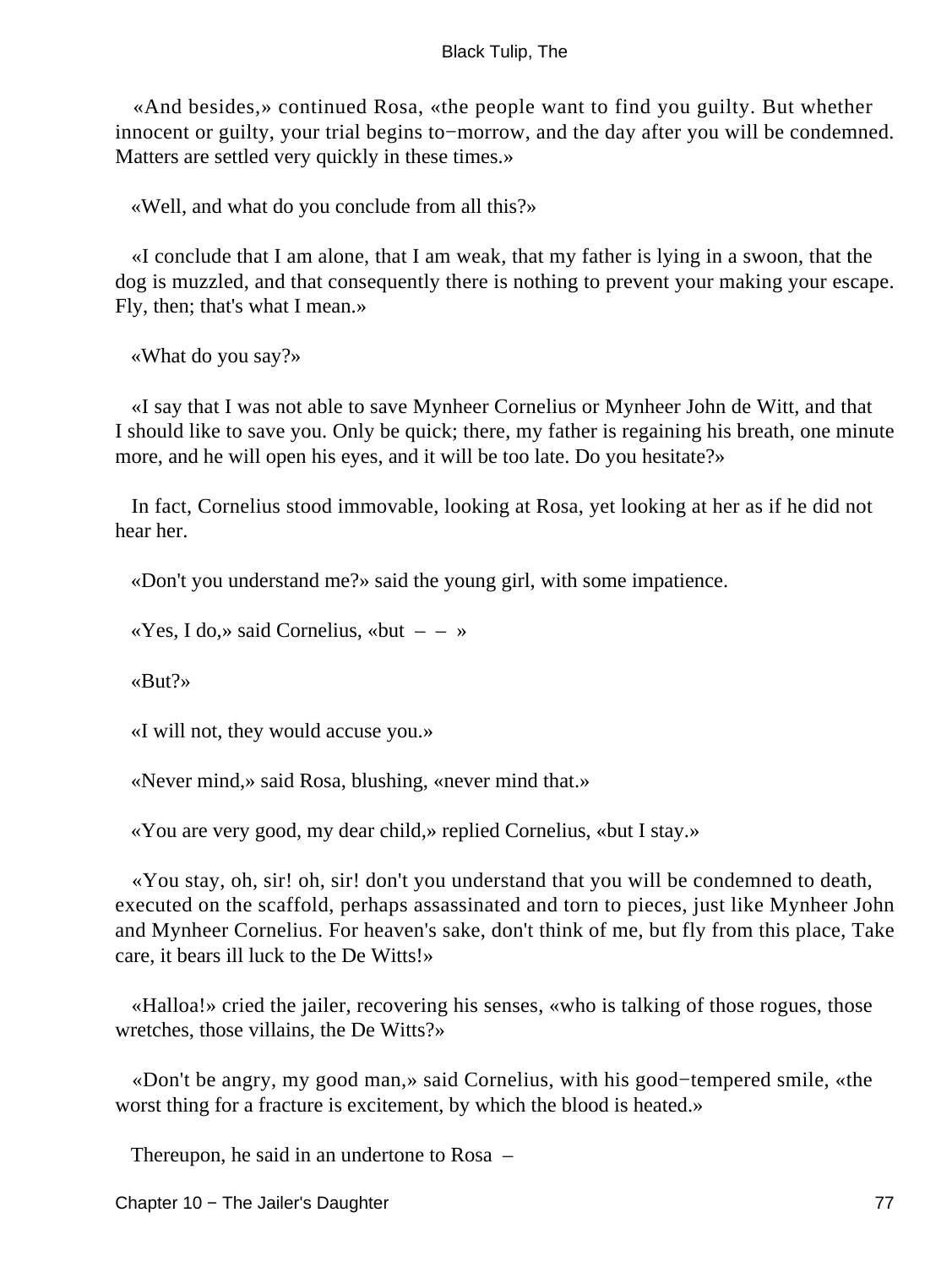«My child, I am innocent, and I shall await my trial with tranquillity and an easy mind.»

«Hush,» said Rosa.

«Why hush?»

«My father must not suppose that we have been talking to each other.»

«What harm would that do?»

«What harm? He would never allow me to come here any more,» said Rosa.

 Cornelius received this innocent confidence with a smile; he felt as if a ray of good fortune were shining on his path.

 «Now, then, what are you chattering there together about?» said Gryphus, rising and supporting his right arm with his left.

«Nothing,» said Rosa; «the doctor is explaining to me what diet you are to keep.»

«Diet, diet for me? Well, my fine girl, I shall put you on diet too.»

«On what diet, my father?»

 «Never to go to the cells of the prisoners, and, if ever you should happen to go, to leave them as soon as possible. Come, off with me, lead the way, and be quick.»

Rosa and Cornelius exchanged glances.

That of Rosa tried to express, –

«There, you see?»

That of Cornelius said, –

«Let it be as the Lord wills.»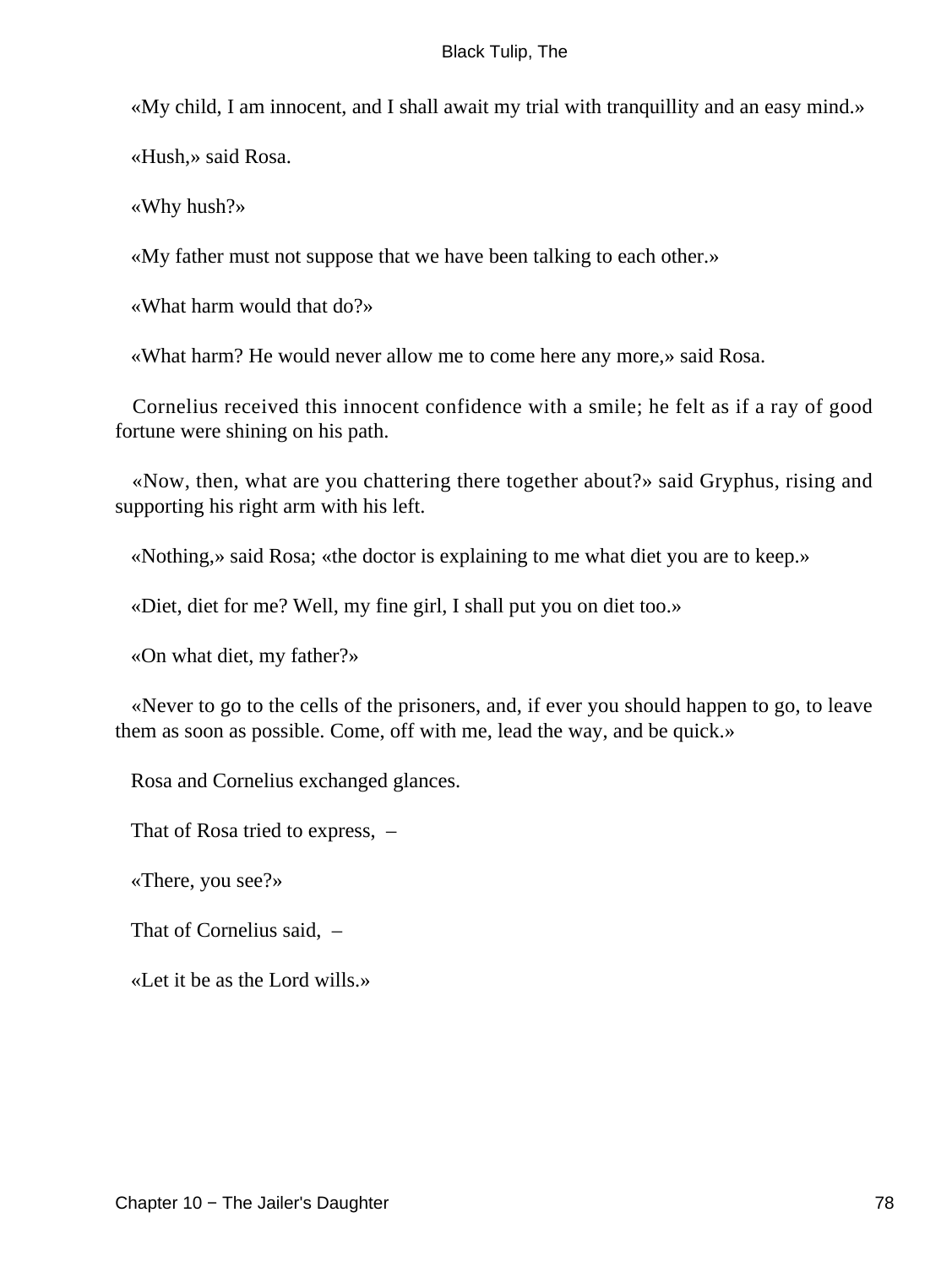## **[Chapter 11 − Cornelius van Baerle's Will](#page-226-0)**

*R*osa had not been mistaken; the judges came on the following day to the Buytenhof, and proceeded with the trial of Cornelius van Baerle. The examination, however, did not last long, it having appeared on evidence that Cornelius had kept at his house that fatal correspondence of the brothers De Witt with France.

He did not deny it.

 The only point about which there seemed any difficulty was whether this correspondence had been intrusted to him by his godfather, Cornelius de Witt.

 But as, since the death of those two martyrs, Van Baerle had no longer any reason for withholding the truth, he not only did not deny that the parcel had been delivered to him by Cornelius de Witt himself, but he also stated all the circumstances under which it was done.

 This confession involved the godson in the crime of the godfather; manifest complicity being considered to exist between Cornelius de Witt and Cornelius van Baerle.

 The honest doctor did not confine himself to this avowal, but told the whole truth with regard to his own tastes, habits, and daily life. He described his indifference to politics, his love of study, of the fine arts, of science, and of flowers. He explained that, since the day when Cornelius de Witt handed to him the parcel at Dort, he himself had never touched, nor even noticed it.

 To this it was objected, that in this respect he could not possibly be speaking the truth, since the papers had been deposited in a press in which both his hands and his eyes must have been engaged every day.

 Cornelius answered that it was indeed so; that, however, he never put his hand into the press but to ascertain whether his bulbs were dry, and that he never looked into it but to see if they were beginning to sprout.

 To this again it was objected, that his pretended indifference respecting this deposit was not to be reasonably entertained, as he could not have received such papers from the hand of his godfather without being made acquainted with their important character.

 He replied that his godfather Cornelius loved him too well, and, above all, that he was too considerate a man to have communicated to him anything of the contents of the parcel, well knowing that such a confidence would only have caused anxiety to him who received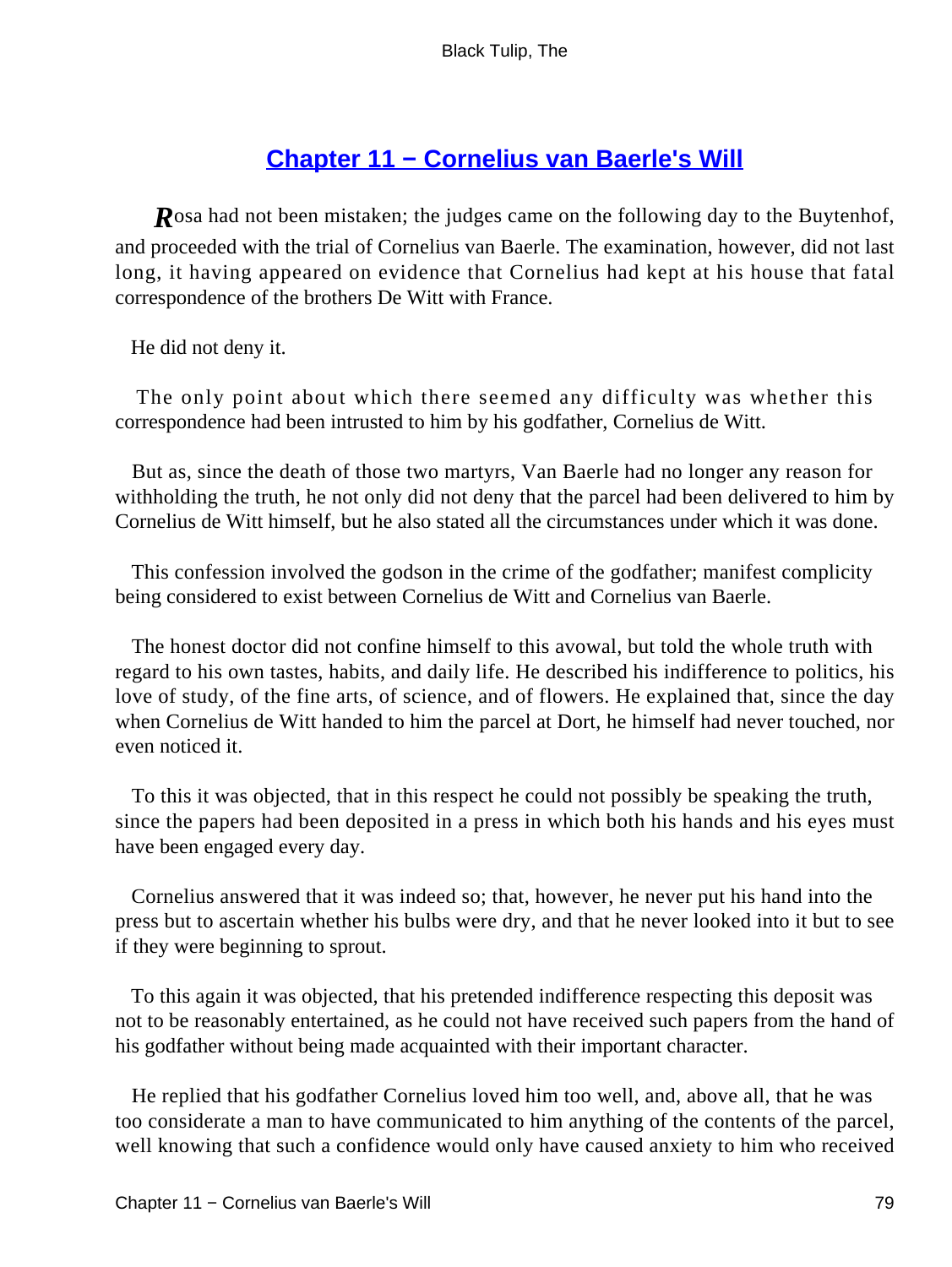it.

 To this it was objected that, if De Witt had wished to act in such a way, he would have added to the parcel, in case of accidents, a certificate setting forth that his godson was an entire stranger to the nature of this correspondence, or at least he would during his trial have written a letter to him, which might be produced as his justification.

 Cornelius replied that undoubtedly his godfather could not have thought that there was any risk for the safety of his deposit, hidden as it was in a press which was looked upon as sacred as the tabernacle by the whole household of Van Baerle; and that consequently he had considered the certificate as useless. As to a letter, he certainly had some remembrance that some moments previous to his arrest, whilst he was absorbed in the contemplation of one of the rarest of his bulbs, John de Witt's servant entered his dry−room, and handed to him a paper, but the whole was to him only like a vague dream; the servant had disappeared, and as to the paper, perhaps it might be found if a proper search were made.

As far as Craeke was concerned, it was impossible to find him, as he had left Holland.

 The paper also was not very likely to be found, and no one gave himself the trouble to look for it.

 Cornelius himself did not much press this point, since, even supposing that the paper should turn up, it could not have any direct connection with the correspondence which constituted the crime.

 The judges wished to make it appear as though they wanted to urge Cornelius to make a better defence; they displayed that benevolent patience which is generally a sign of the magistrate's being interested for the prisoner, or of a man's having so completely got the better of his adversary that he needs no longer any oppressive means to ruin him.

 Cornelius did not accept of this hypocritical protection, and in a last answer, which he set forth with the noble bearing of a martyr and the calm serenity of a righteous man, he said, –

 «You ask me things, gentlemen, to which I can answer only the exact truth. Hear it. The parcel was put into my hands in the way I have described; I vow before God that I was, and am still, ignorant of its contents, and that it was not until my arrest that I learned that this deposit was the correspondence of the Grand Pensionary with the Marquis de Louvois. And lastly, I vow and protest that I do not understand how any one should have known that this parcel was in my house; and, above all, how I can be deemed criminal for having received what my illustrious and unfortunate godfather brought to my house.»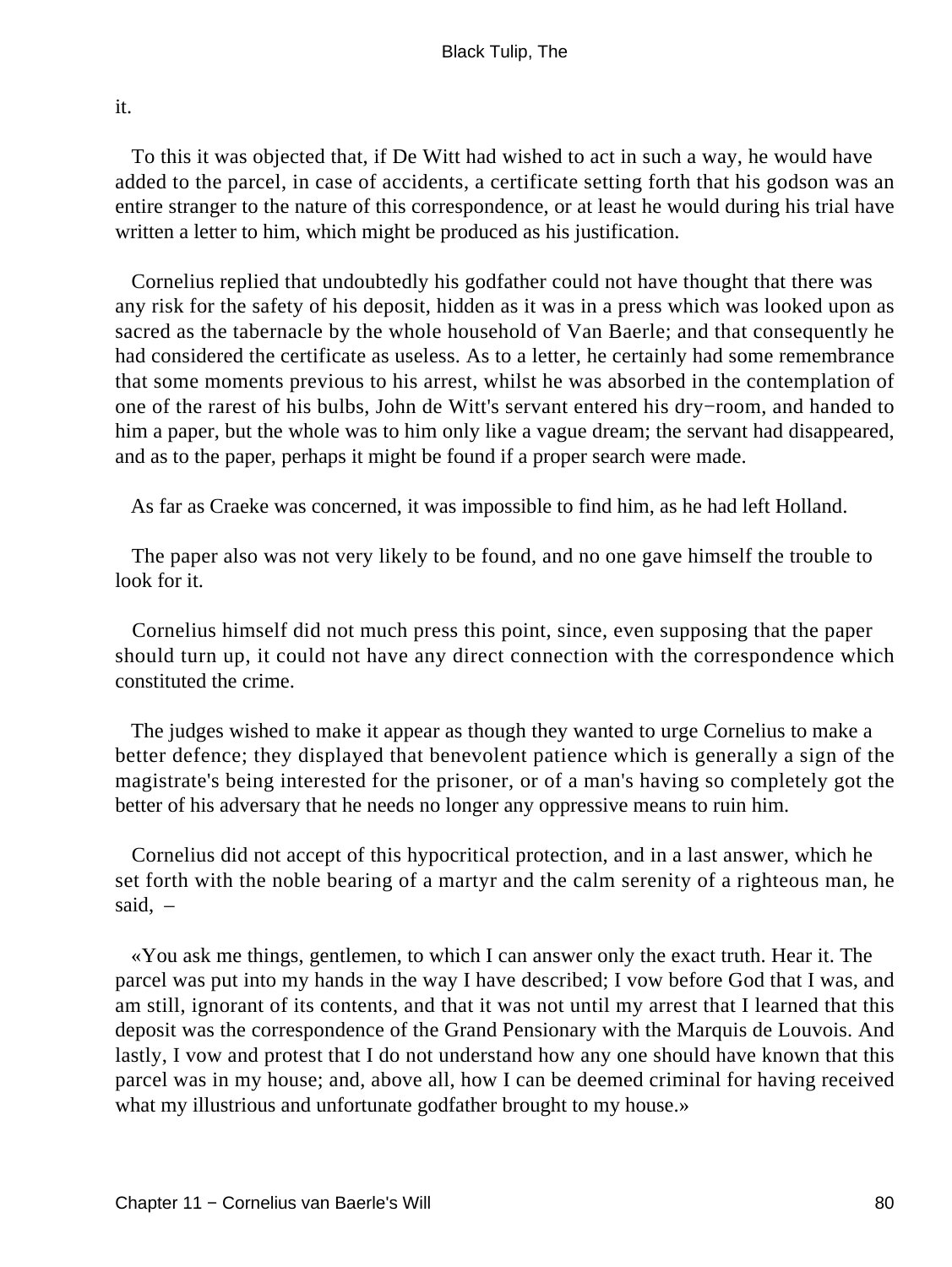This was Van Baerle's whole defence; after which the judges began to deliberate on the verdict.

 They considered that every offshoot of civil discord is mischievous, because it revives the contest which it is the interest of all to put down.

 One of them, who bore the character of a profound observer, laid down as his opinion that this young man, so phlegmatic in appearance, must in reality be very dangerous, as under this icy exterior he was sure to conceal an ardent desire to avenge his friends, the De Witts.

 Another observed that the love of tulips agreed perfectly well with that of politics, and that it was proved in history that many very dangerous men were engaged in gardening, just as if it had been their profession, whilst really they occupied themselves with perfectly different concerns; witness Tarquin the Elder, who grew poppies at Gabii, and the Great Conde, who watered his carnations at the dungeon of Vincennes at the very moment when the former meditated his return to Rome, and the latter his escape from prison.

The judge summed up with the following dilemma: –

 «Either Cornelius van Baerle is a great lover of tulips, or a great lover of politics; in either case, he has told us a falsehood; first, because his having occupied himself with politics is proved by the letters which were found at his house; and secondly, because his having occupied himself with tulips is proved by the bulbs which leave no doubt of the fact. And herein lies the enormity of the case. As Cornelius van Baerle was concerned in the growing of tulips and in the pursuit of politics at one and the same time, the prisoner is of hybrid character, of an amphibious organisation, working with equal ardour at politics and at tulips, which proves him to belong to the class of men most dangerous to public tranquillity, and shows a certain, or rather a complete, analogy between his character and that of those master minds of which Tarquin the Elder and the Great Conde have been felicitously quoted as examples.»

 The upshot of all these reasonings was, that his Highness the Prince Stadtholder of Holland would feel infinitely obliged to the magistracy of the Hague if they simplified for him the government of the Seven Provinces by destroying even the least germ of conspiracy against his authority.

 This argument capped all the others, and, in order so much the more effectually to destroy the germ of conspiracy, sentence of death was unanimously pronounced against Cornelius van Baerle, as being arraigned, and convicted, for having, under the innocent appearance of a tulip−fancier, participated in the detestable intrigues and abominable plots of the brothers De Witt against Dutch nationality and in their secret relations with their French enemy.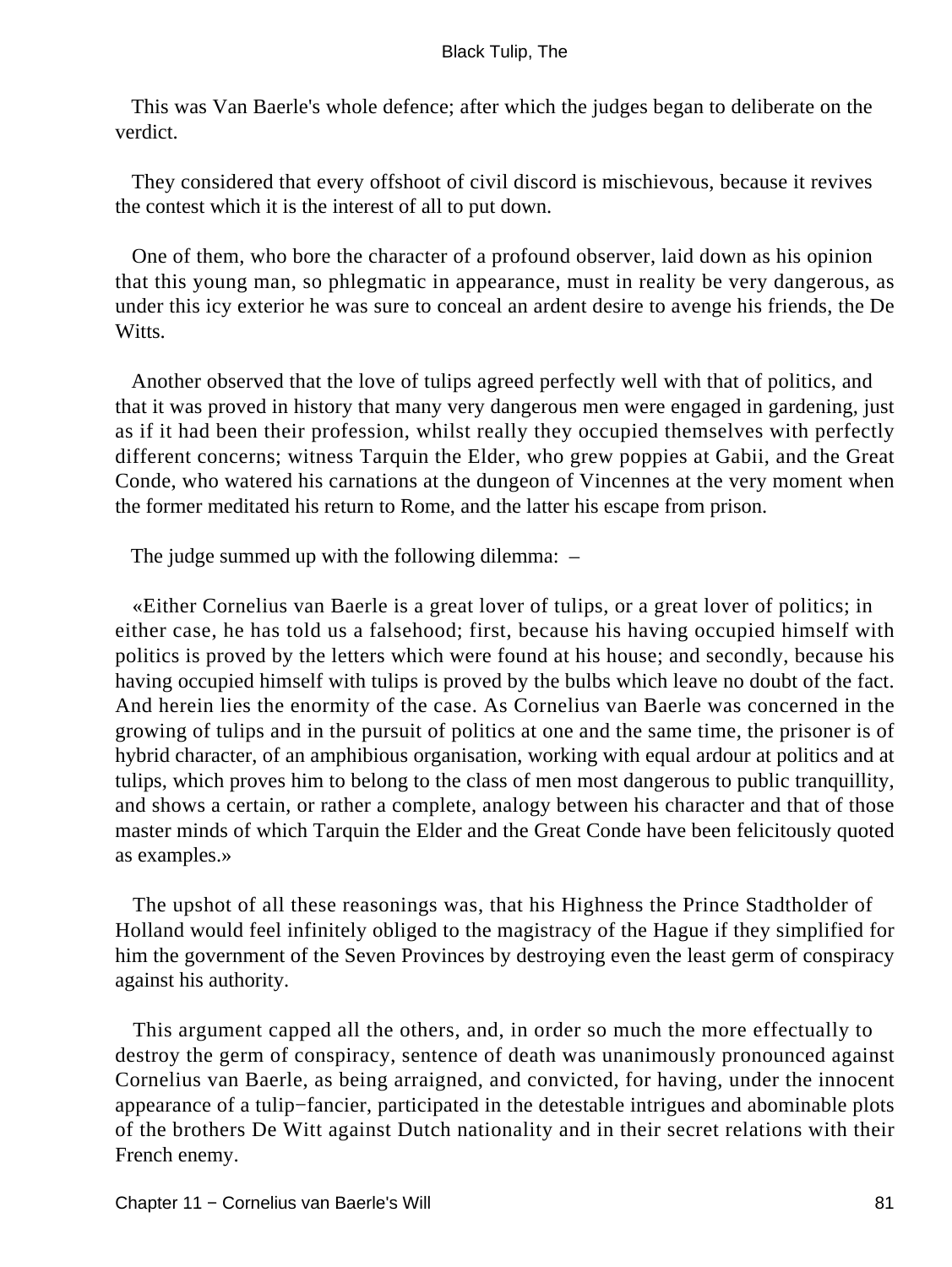A supplementary clause was tacked to the sentence, to the effect that «the aforesaid Cornelius van Baerle should be led from the prison of the Buytenhof to the scaffold in the yard of the same name, where the public executioner would cut off his head.»

 As this deliberation was a most serious affair, it lasted a full half−hour, during which the prisoner was remanded to his cell.

There the Recorder of the States came to read the sentence to him.

 Master Gryphus was detained in bed by the fever caused by the fracture of his arm. His keys passed into the hands of one of his assistants. Behind this turnkey, who introduced the Recorder, Rosa, the fair Frisian maid, had slipped into the recess of the door, with a handkerchief to her mouth to stifle her sobs.

Cornelius listened to the sentence with an expression rather of surprise than sadness.

 After the sentence was read, the Recorder asked him whether he had anything to answer.

 «Indeed, I have not,» he replied. «Only I confess that, among all the causes of death against which a cautious man may guard, I should never have supposed this to be comprised.»

 On this answer, the Recorder saluted Van Baerle with all that consideration which such functionaries generally bestow upon great criminals of every sort.

 But whilst he was about to withdraw, Cornelius asked, «By the bye, Mr. Recorder, what day is the thing – you know what I mean – to take place?»

 «Why, to−day,» answered the Recorder, a little surprised by the self−possession of the condemned man.

 A sob was heard behind the door, and Cornelius turned round to look from whom it came; but Rosa, who had foreseen this movement, had fallen back.

«And,» continued Cornelius, «what hour is appointed?»

«Twelve o'clock, sir.»

 «Indeed,» said Cornelius, «I think I heard the clock strike ten about twenty minutes ago; I have not much time to spare.»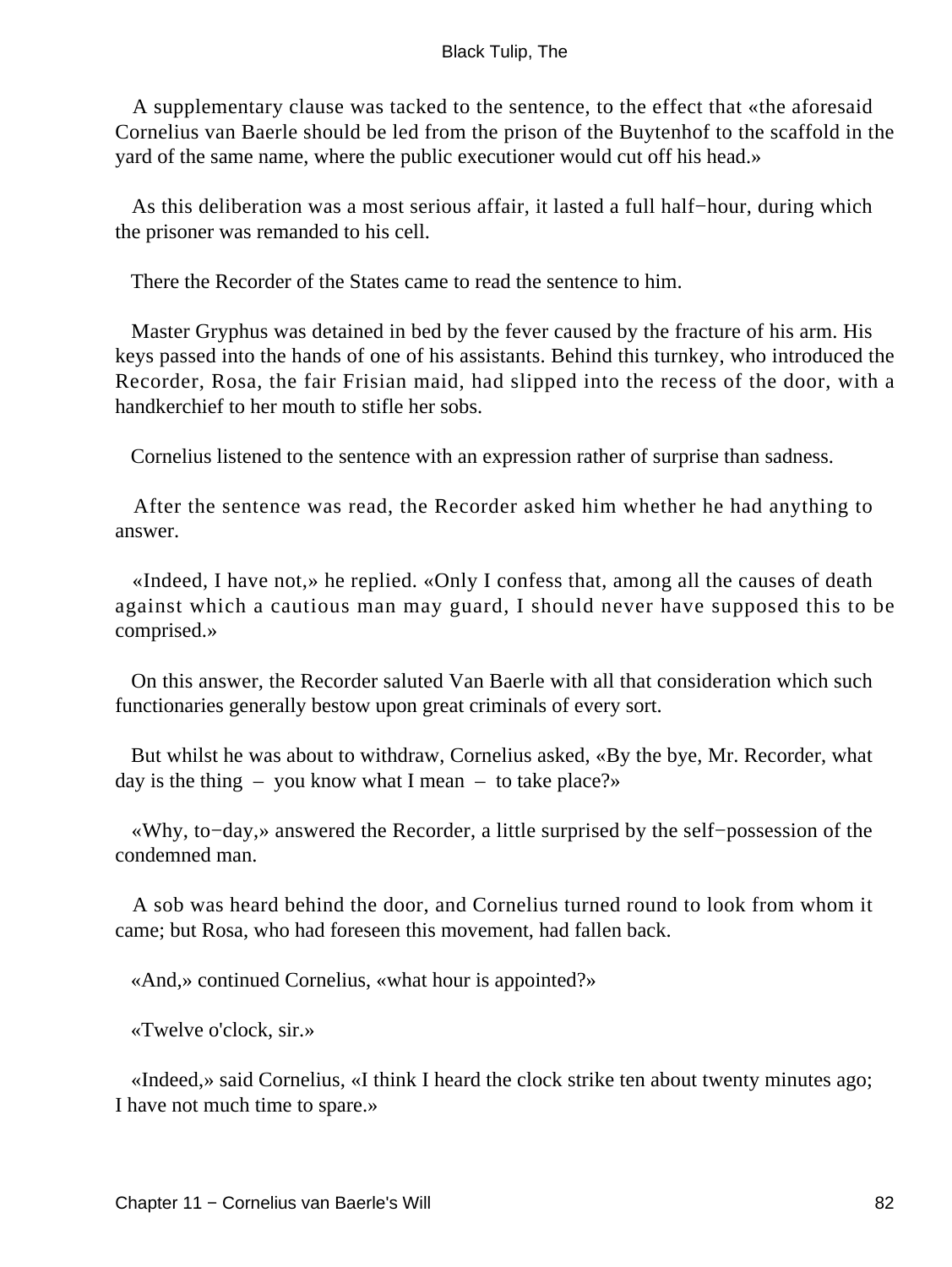«Indeed you have not, if you wish to make your peace with God,» said the Recorder, bowing to the ground. «You may ask for any clergyman you please.»

 Saying these words he went out backwards, and the assistant turnkey was going to follow him, and to lock the door of Cornelius's cell, when a white and trembling arm interposed between him and the heavy door.

 Cornelius saw nothing but the golden brocade cap, tipped with lace, such as the Frisian girls wore; he heard nothing but some one whispering into the ear of the turnkey. But the latter put his heavy keys into the white hand which was stretched out to receive them, and, descending some steps, sat down on the staircase which was thus guarded above by himself, and below by the dog. The head−dress turned round, and Cornelius beheld the face of Rosa, blanched with grief, and her beautiful eyes streaming with tears.

She went up to Cornelius, crossing her arms on her heaving breast.

«Oh, sir, sir!» she said, but sobs choked her utterance.

 «My good girl,» Cornelius replied with emotion, «what do you wish? I may tell you that my time on earth is short.»

 «I come to ask a favour of you,» said Rosa, extending her arms partly towards him and partly towards heaven.

 «Don't weep so, Rosa,» said the prisoner, «for your tears go much more to my heart than my approaching fate, and you know, the less guilty a prisoner is, the more it is his duty to die calmly, and even joyfully, as he dies a martyr. Come, there's a dear, don't cry any more, and tell me what you want, my pretty Rosa.»

She fell on her knees. «Forgive my father,» she said.

«Your father, your father!» said Cornelius, astonished.

 «Yes, he has been so harsh to you; but it is his nature, he is so to every one, and you are not the only one whom he has bullied.»

 «He is punished, my dear Rosa, more than punished, by the accident that has befallen him, and I forgive him.»

 «I thank you, sir,» said Rosa. «And now tell me – oh, tell me – can I do anything for you?»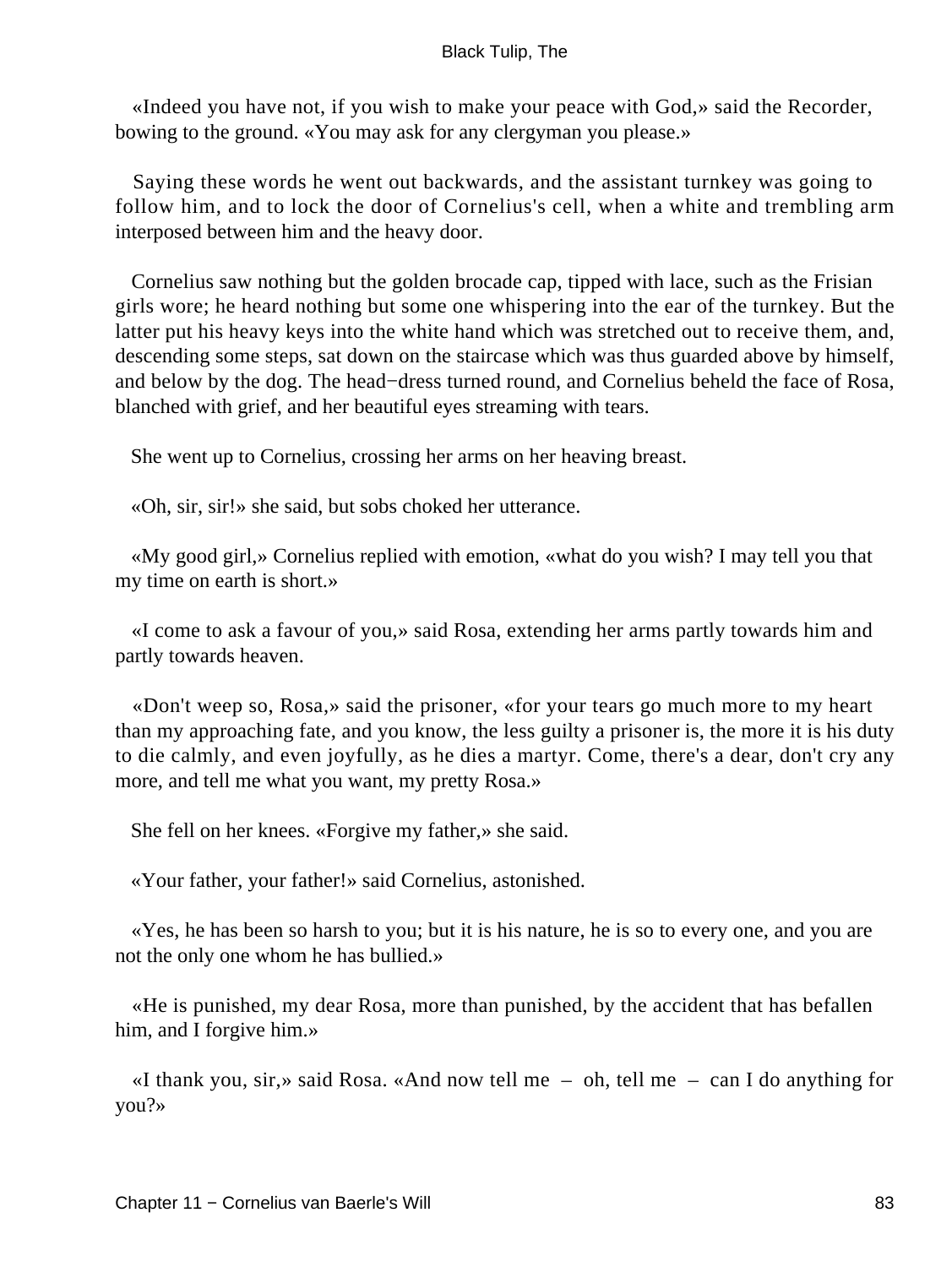«You can dry your beautiful eyes, my dear child,» answered Cornelius, with a good−tempered smile.

«But what can I do for you,  $-$  for you I mean?»

 «A man who has only one hour longer to live must be a great Sybarite still to want anything, my dear Rosa.»

«The clergyman whom they have proposed to you?»

 «I have worshipped God all my life, I have worshipped Him in His works, and praised Him in His decrees. I am at peace with Him and do not wish for a clergyman. The last thought which occupies my mind, however has reference to the glory of the Almighty, and, indeed, my dear, I should ask you to help me in carrying out this last thought.»

«Oh, Mynheer Cornelius, speak, speak!» exclaimed Rosa, still bathed in tears.

«Give me your hand, and promise me not to laugh, my dear child.»

 «Laugh,» exclaimed Rosa, frantic with grief, «laugh at this moment! do you not see my tears?»

 «Rosa, you are no stranger to me. I have not seen much of you, but that little is enough to make me appreciate your character. I have never seen a woman more fair or more pure than you are, and if from this moment I take no more notice of you, forgive me; it is only because, on leaving this world, I do not wish to have any further regret.»

 Rosa felt a shudder creeping over her frame, for, whilst the prisoner pronounced these words, the belfry clock of the Buytenhof struck eleven.

Cornelius understood her. «Yes, yes, let us make haste,» he said, «you are right, Rosa.»

 Then, taking the paper with the three suckers from his breast, where he had again put it, since he had no longer any fear of being searched, he said: «My dear girl, I have been very fond of flowers. That was at a time when I did not know that there was anything else to be loved. Don't blush, Rosa, nor turn away; and even if I were making you a declaration of love, alas! poor dear, it would be of no more consequence. Down there in the yard, there is an instrument of steel, which in sixty minutes will put an end to my boldness. Well, Rosa, I loved flowers dearly, and I have found, or at least I believe so, the secret of the great black tulip, which it has been considered impossible to grow, and for which, as you know, or may not know, a prize of a hundred thousand guilders has been offered by the Horticultural Society of Haarlem. These hundred thousand guilders – and Heaven knows I do not regret them – these hundred thousand guilders I have here in this paper, for they are won by the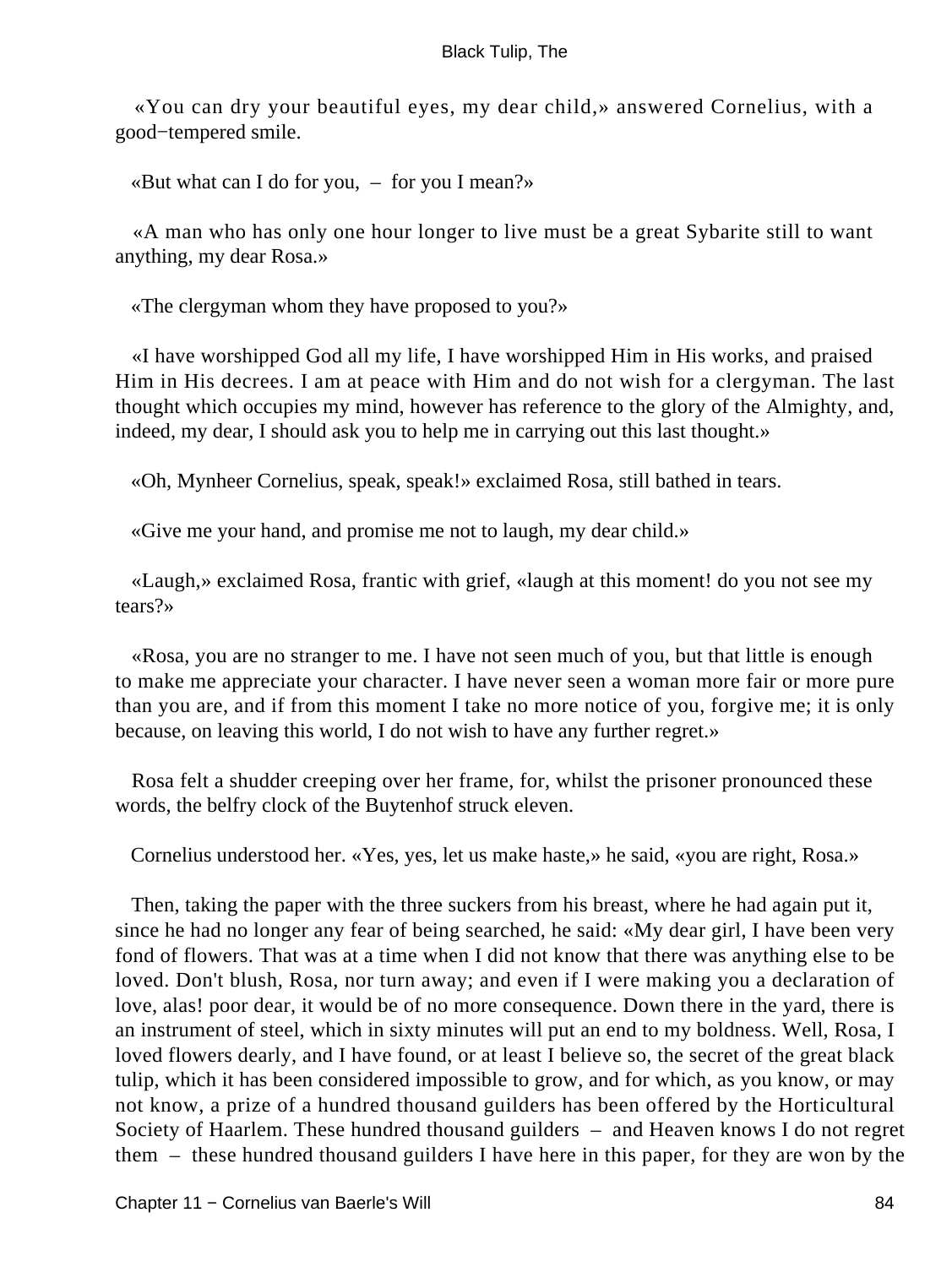three bulbs wrapped up in it, which you may take, Rosa, as I make you a present of them.»

«Mynheer Cornelius!»

 «Yes, yes, Rosa, you may take them; you are not wronging any one, my child. I am alone in this world; my parents are dead; I never had a sister or a brother. I have never had a thought of loving any one with what is called love, and if any one has loved me, I have not known it. However, you see well, Rosa, that I am abandoned by everybody, as in this sad hour you alone are with me in my prison, consoling and assisting me.»

«But, sir, a hundred thousand guilders!»

 «Well, let us talk seriously, my dear child: those hundred thousand guilders will be a nice marriage portion, with your pretty face; you shall have them, Rosa, dear Rosa, and I ask nothing in return but your promise that you will marry a fine young man, whom you love, and who will love you, as dearly as I loved my flowers. Don't interrupt me, Rosa dear, I have only a few minutes more.»

The poor girl was nearly choking with her sobs.

Cornelius took her by the hand.

 «Listen to me,» he continued: «I'll tell you how to manage it. Go to Dort and ask Butruysheim, my gardener, for soil from my border number six, fill a deep box with it, and plant in it these three bulbs. They will flower next May, that is to say, in seven months; and, when you see the flower forming on the stem, be careful at night to protect them from the wind, and by day to screen them from the sun. They will flower black, I am quite sure of it. You are then to apprise the President of the Haarlem Society. He will cause the color of the flower to be proved before a committee and these hundred thousand guilders will be paid to you.»

Rosa heaved a deep sigh.

 «And now,» continued Cornelius, – wiping away a tear which was glistening in his eye, and which was shed much more for that marvellous black tulip which he was not to see than for the life which he was about to lose, – «I have no wish left, except that the tulip should be called Rosa Barlaensis, that is to say, that its name should combine yours and mine; and as, of course, you do not understand Latin, and might therefore forget this name, try to get for me pencil and paper, that I may write it down for you.»

 Rosa sobbed afresh, and handed to him a book, bound in shagreen, which bore the initials C. W.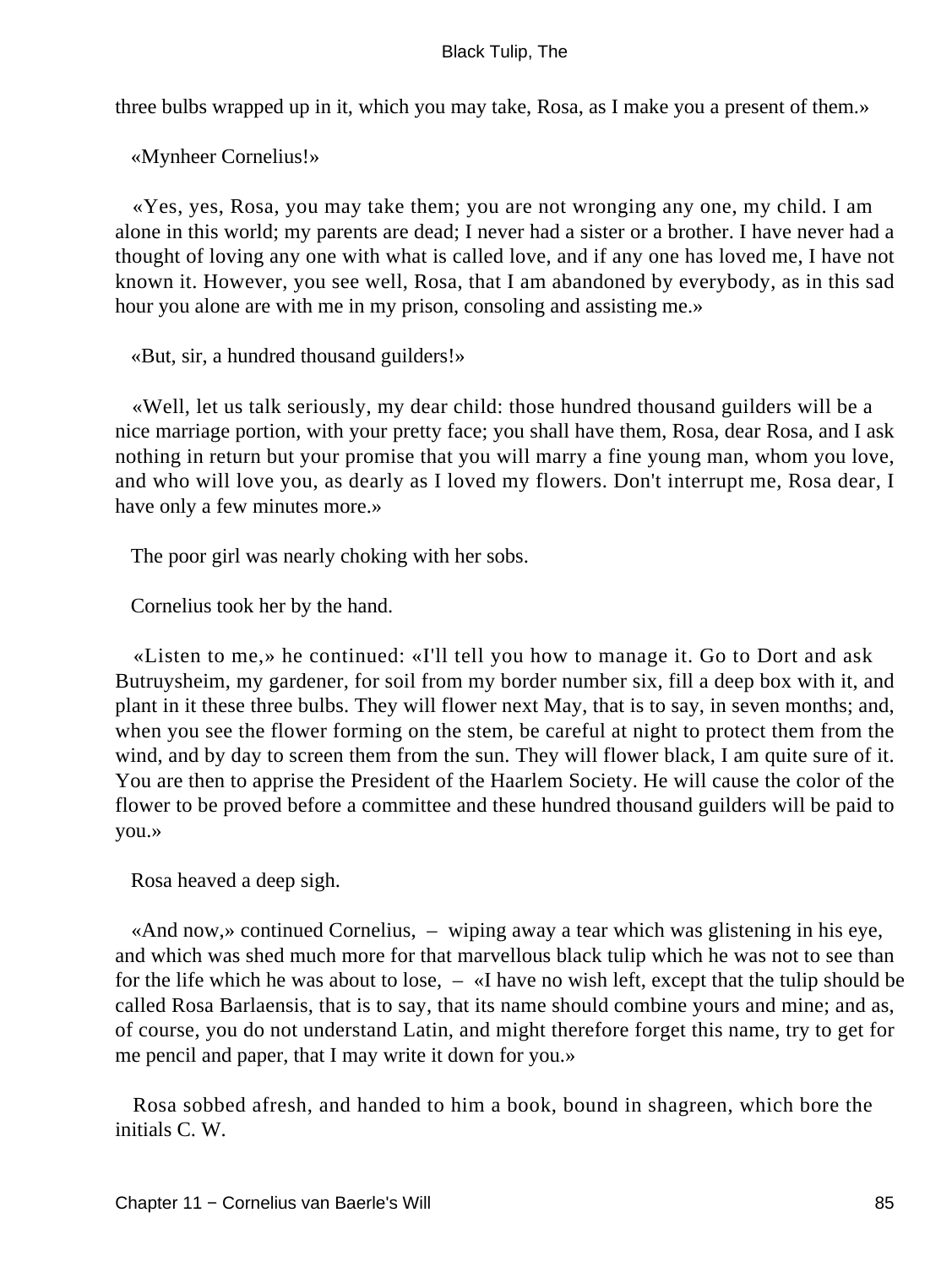«What is this?» asked the prisoner.

 «Alas!» replied Rosa, «it is the Bible of your poor godfather, Cornelius de Witt. From it he derived strength to endure the torture, and to bear his sentence without flinching. I found it in this cell, after the death of the martyr, and have preserved it as a relic. To−day I brought it to you, for it seemed to me that this book must possess in itself a divine power. Write in it what you have to write, Mynheer Cornelius; and though, unfortunately, I am not able to read, I will take care that what you write shall be accomplished.»

Cornelius took the Bible, and kissed it reverently.

«With what shall I write?» asked Cornelius.

«There is a pencil in the Bible,» said Rosa.

 This was the pencil which John de Witt had lent to his brother, and which he had forgotten to take away with him.

 Cornelius took it, and on the second fly leaf (for it will be remembered that the first was torn out), drawing near his end like his godfather, he wrote with a no less firm hand: –

 "On this day, the 23d of August, 1672, being on the point of rendering, although innocent, my soul to God on the scaffold, I bequeath to Rosa Gryphus the only worldly goods which remain to me of all that I have possessed in this world, the rest having been confiscated; I bequeath, I say, to Rosa Gryphus three bulbs, which I am convinced must produce, in the next May, the Grand Black Tulip for which a prize of a hundred thousand guilders has been offered by the Haarlem Society, requesting that she may be paid the same sum in my stead, as my sole heiress, under the only condition of her marrying a respectable young man of about my age, who loves her, and whom she loves, and of her giving the black tulip, which will constitute a new species, the name of Rosa Barlaensis, that is to say, hers and mine combined.

"So may God grant me mercy, and to her health and long life!

«Cornelius van Baerle.»

The prisoner then, giving the Bible to Rosa, said, –

«Read.»

«Alas!» she answered, «I have already told you I cannot read.»

Cornelius then read to Rosa the testament that he had just made.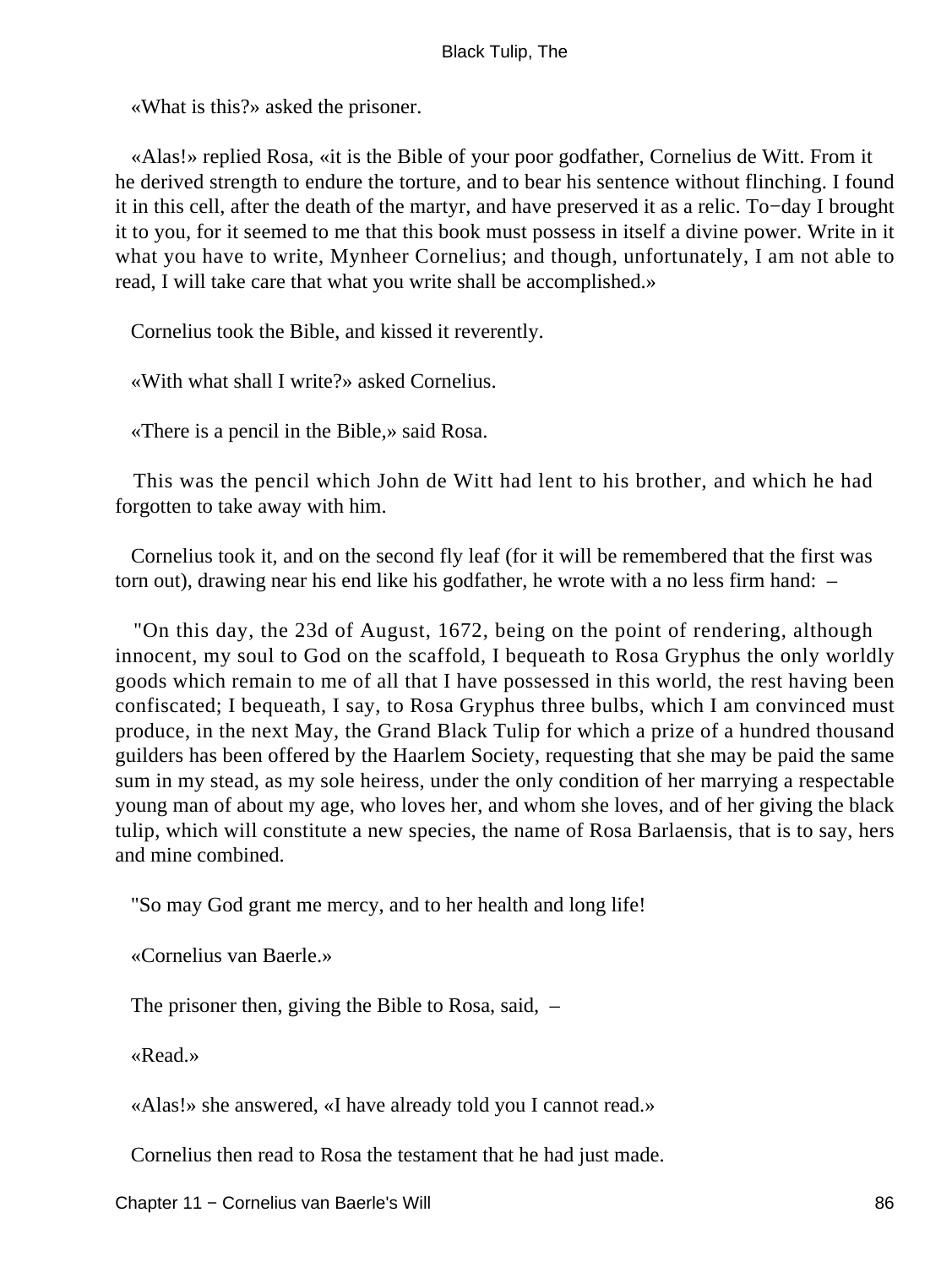The agony of the poor girl almost overpowered her.

 «Do you accept my conditions?» asked the prisoner, with a melancholy smile, kissing the trembling hands of the afflicted girl.

«Oh, I don't know, sir,» she stammered.

«You don't know, child, and why not?»

«Because there is one condition which I am afraid I cannot keep.»

«Which? I should have thought that all was settled between us.»

"You give me the hundred thousand guilders as a marriage portion, don't you?

«And under the condition of my marrying a man whom I love?»

«Certainly.»

 «Well, then, sir, this money cannot belong to me. I shall never love any one; neither shall I marry.»

 And, after having with difficulty uttered these words, Rosa almost swooned away in the violence of her grief.

 Cornelius, frightened at seeing her so pale and sinking, was going to take her in his arms, when a heavy step, followed by other dismal sounds, was heard on the staircase, amidst the continued barking of the dog.

 «They are coming to fetch you. Oh God! Oh God!» cried Rosa, wringing her hands. «And have you nothing more to tell me?»

She fell on her knees with her face buried in her hands and became almost senseless.

 «I have only to say, that I wish you to preserve these bulbs as a most precious treasure, and carefully to treat them according to the directions I have given you. Do it for my sake, and now farewell, Rosa.»

 «Yes, yes,» she said, without raising her head, «I will do anything you bid me, except marrying,» she added, in a low voice, «for that, oh! that is impossible for me.»

She then put the cherished treasure next her beating heart.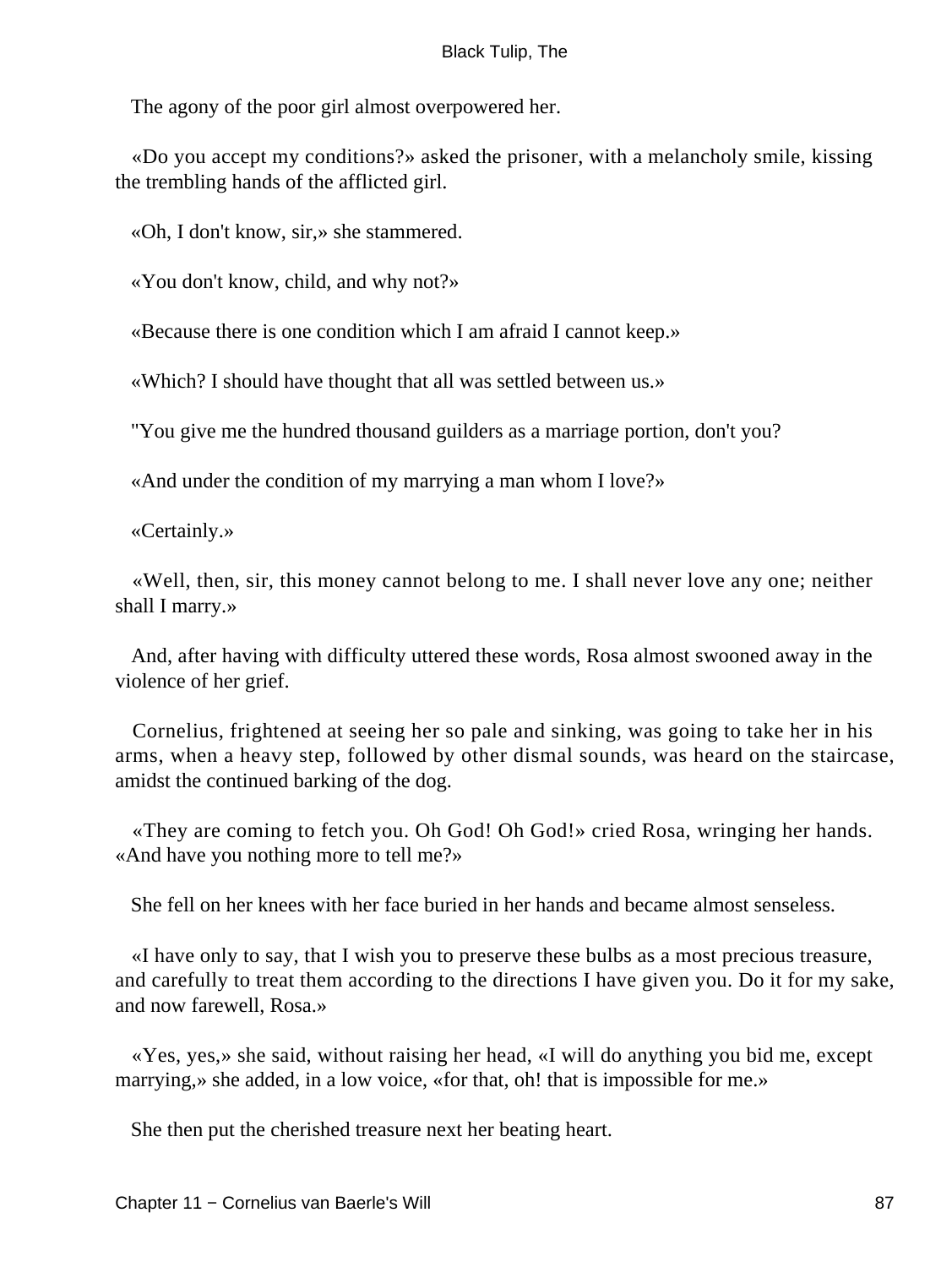The noise on the staircase which Cornelius and Rosa had heard was caused by the Recorder, who was coming for the prisoner. He was followed by the executioner, by the soldiers who were to form the guard round the scaffold, and by some curious hangers−on of the prison.

 Cornelius, without showing any weakness, but likewise without any bravado, received them rather as friends than as persecutors, and quietly submitted to all those preparations which these men were obliged to make in performance of their duty.

Then, casting a glance into the yard through the narrow iron–barred window of his cell, he perceived the scaffold, and, at twenty paces distant from it, the gibbet, from which, by order of the Stadtholder, the outraged remains of the two brothers De Witt had been taken down.

When the moment came to descend in order to follow the guards, Cornelius sought with his eyes the angelic look of Rosa, but he saw, behind the swords and halberds, only a form lying outstretched near a wooden bench, and a deathlike face half covered with long golden locks.

 But Rosa, whilst falling down senseless, still obeying her friend, had pressed her hand on her velvet bodice and, forgetting everything in the world besides, instinctively grasped the precious deposit which Cornelius had intrusted to her care.

 Leaving the cell, the young man could still see in the convulsively clinched fingers of Rosa the yellowish leaf from that Bible on which Cornelius de Witt had with such difficulty and pain written these few lines, which, if Van Baerle had read them, would undoubtedly have been the saving of a man and a tulip.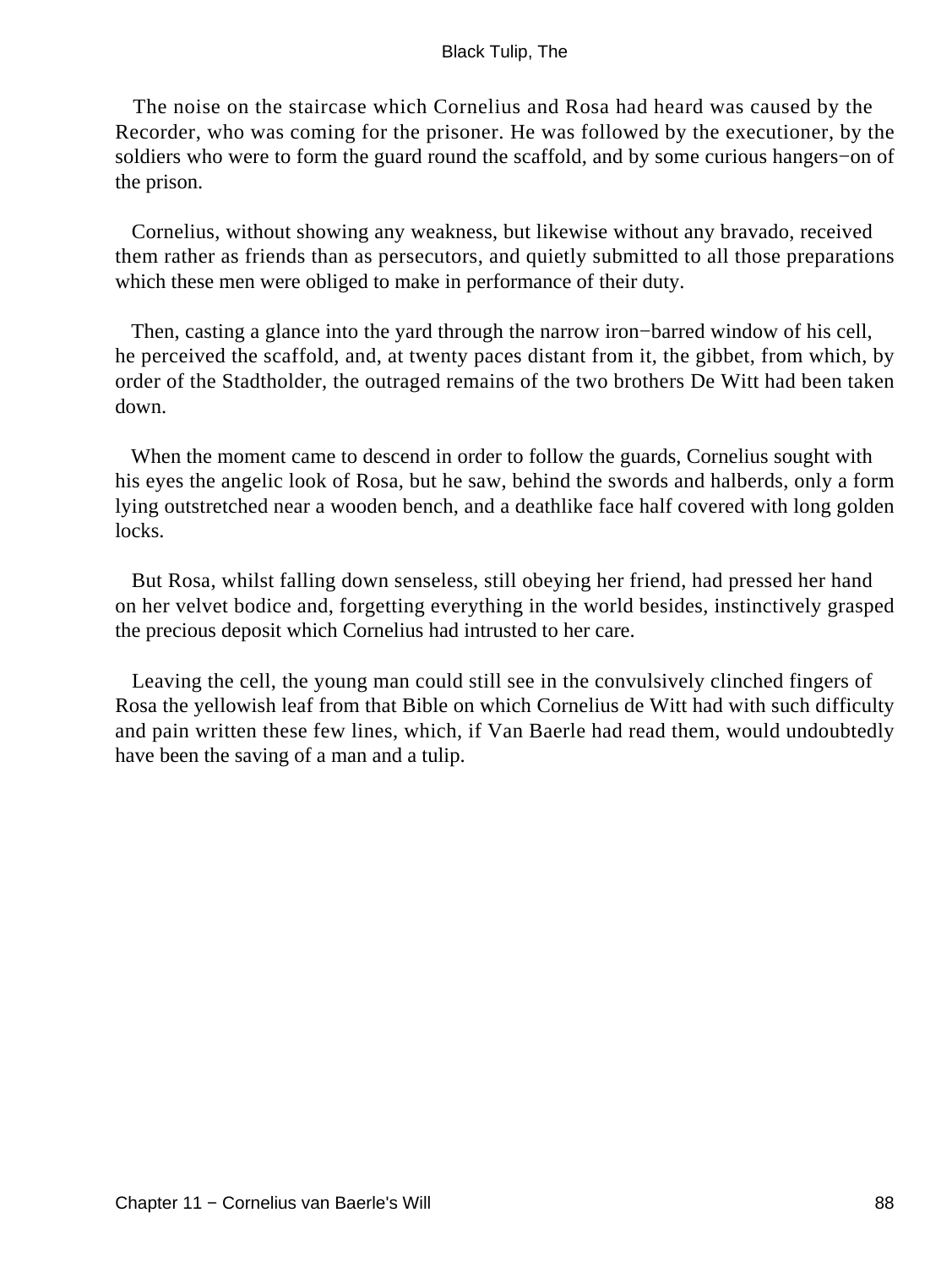## **[Chapter 12 − The Execution](#page-226-0)**

*C*ornelius had not three hundred paces to walk outside the prison to reach the foot of the scaffold. At the bottom of the staircase, the dog quietly looked at him whilst he was passing; Cornelius even fancied he saw in the eyes of the monster a certain expression as it were of compassion.

 The dog perhaps knew the condemned prisoners, and only bit those who left as free men.

 The shorter the way from the door of the prison to the foot of the scaffold, the more fully, of course, it was crowded with curious people.

 These were the same who, not satisfied with the blood which they had shed three days before, were now craving for a new victim.

 And scarcely had Cornelius made his appearance than a fierce groan ran through the whole street, spreading all over the yard, and re−echoing from the streets which led to the scaffold, and which were likewise crowded with spectators.

The scaffold indeed looked like an islet at the confluence of several rivers.

 In the midst of these threats, groans, and yells, Cornelius, very likely in order not to hear them, had buried himself in his own thoughts.

And what did he think of in his last melancholy journey?

Neither of his enemies, nor of his judges, nor of his executioners.

 He thought of the beautiful tulips which he would see from heaven above, at Ceylon, or Bengal, or elsewhere, when he would be able to look with pity on this earth, where John and Cornelius de Witt had been murdered for having thought too much of politics, and where Cornelius van Baerle was about to be murdered for having thought too much of tulips.

 «It is only one stroke of the axe,» said the philosopher to himself, «and my beautiful dream will begin to be realised.»

 Only there was still a chance, just as it had happened before to M. de Chalais, to M. de Thou, and other slovenly executed people, that the headsman might inflict more than one stroke, that is to say, more than one martyrdom, on the poor tulip−fancier.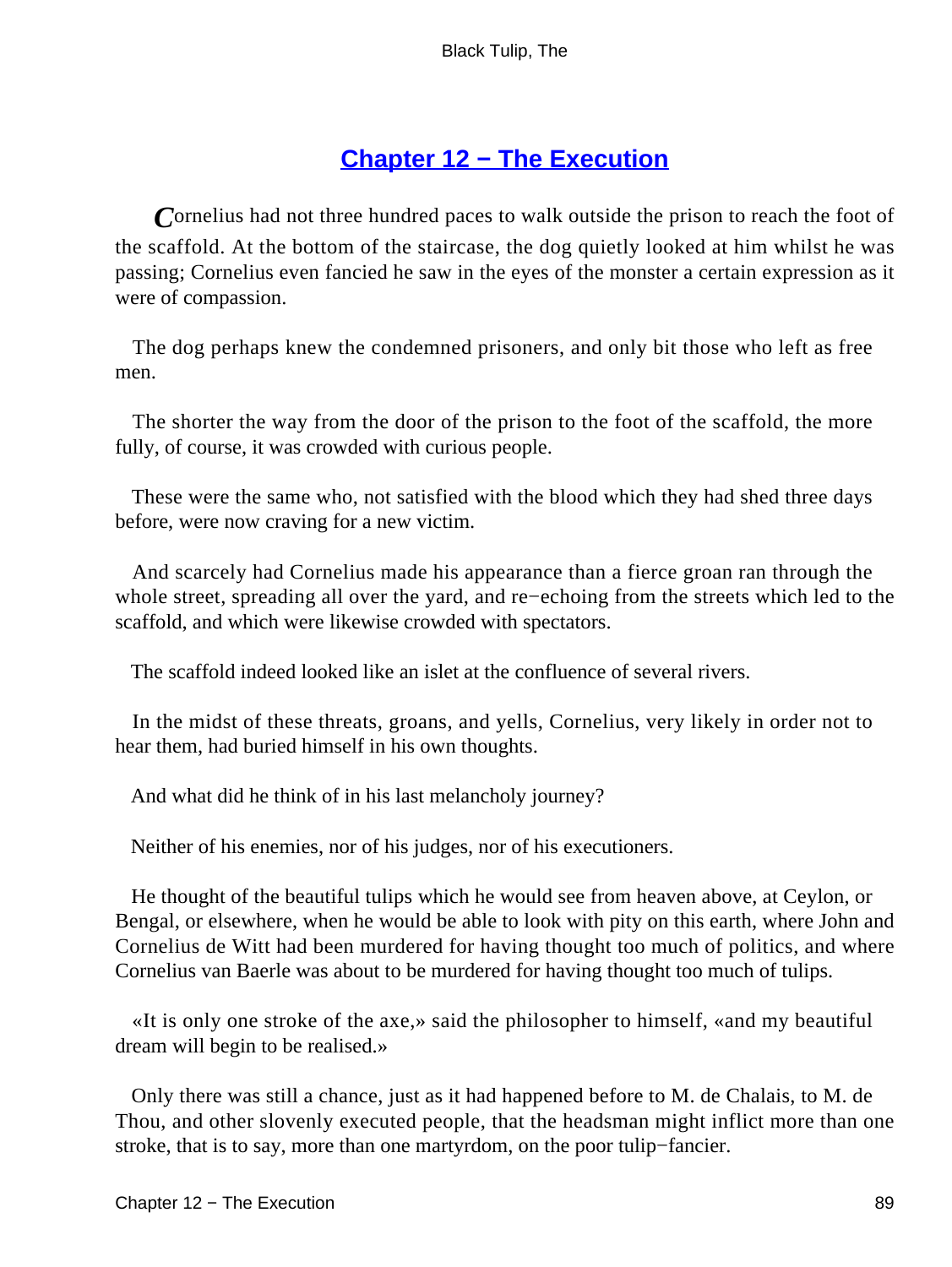Yet, notwithstanding all this, Van Baerle mounted the scaffold not the less resolutely, proud of having been the friend of that illustrious John, and godson of that noble Cornelius de Witt, whom the ruffians, who were now crowding to witness his own doom, had torn to pieces and burnt three days before.

 He knelt down, said his prayers, and observed, not without a feeling of sincere joy, that, laying his head on the block, and keeping his eyes open, he would be able to his last moment to see the grated window of the Buytenhof.

 At length the fatal moment arrived, and Cornelius placed his chin on the cold damp block. But at this moment his eyes closed involuntarily, to receive more resolutely the terrible avalanche which was about to fall on his head, and to engulf his life.

 A gleam like that of lightning passed across the scaffold: it was the executioner raising his sword.

 Van Baerle bade farewell to the great black tulip, certain of awaking in another world full of light and glorious tints.

 Three times he felt, with a shudder, the cold current of air from the knife near his neck, but what a surprise! he felt neither pain nor shock.

He saw no change in the colour of the sky, or of the world around him.

 Then suddenly Van Baerle felt gentle hands raising him, and soon stood on his feet again, although trembling a little.

 He looked around him. There was some one by his side, reading a large parchment, sealed with a huge seal of red wax.

 And the same sun, yellow and pale, as it behooves a Dutch sun to be, was shining in the skies; and the same grated window looked down upon him from the Buytenhof; and the same rabble, no longer yelling, but completely thunderstruck, were staring at him from the streets below.

Van Baerle began to be sensible to what was going on around him.

 His Highness, William, Prince of Orange, very likely afraid that Van Baerle's blood would turn the scale of judgment against him, had compassionately taken into consideration his good character, and the apparent proofs of his innocence.

His Highness, accordingly, had granted him his life.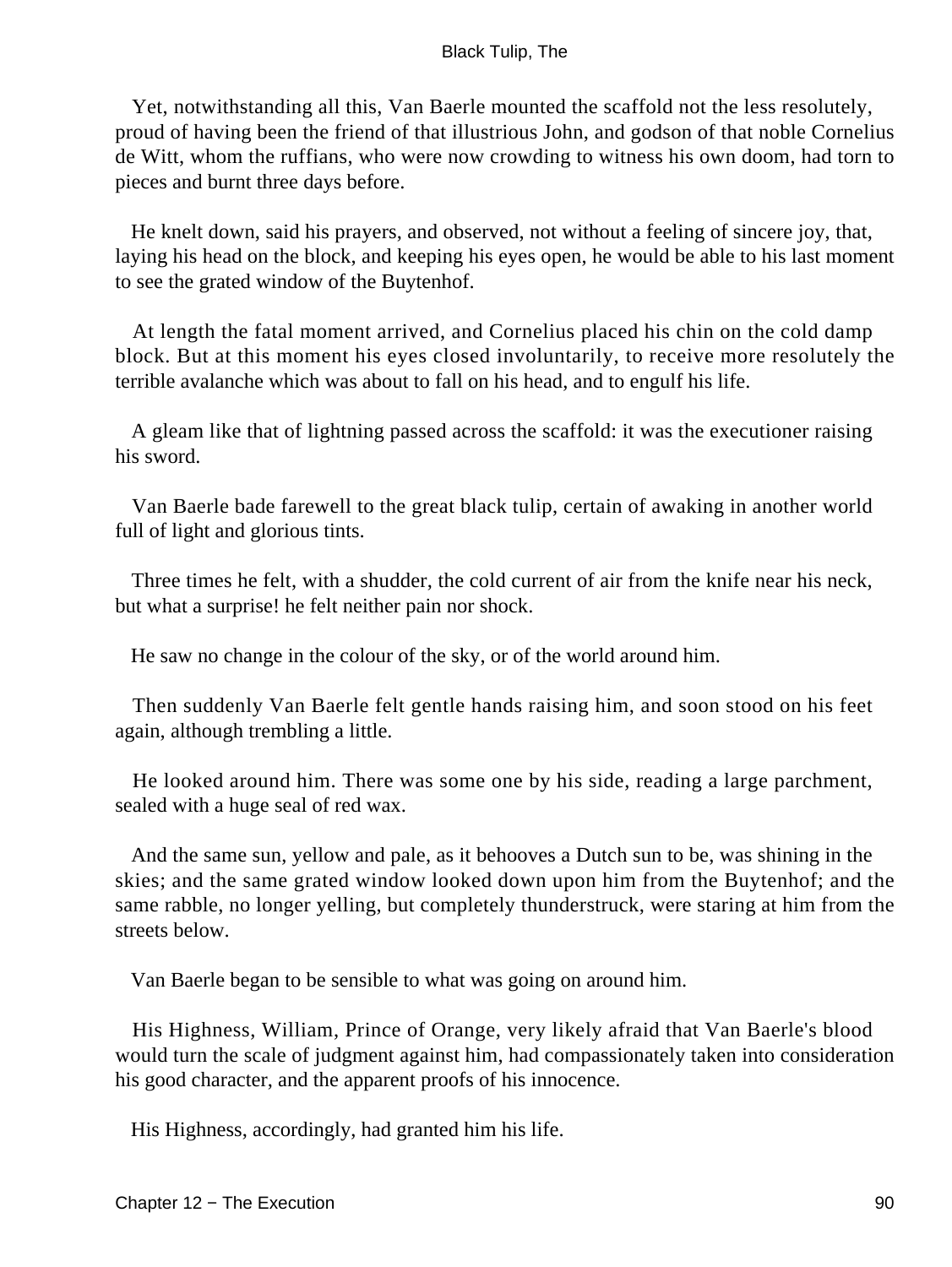Cornelius at first hoped that the pardon would be complete, and that he would be restored to his full liberty and to his flower borders at Dort.

 But Cornelius was mistaken. To use an expression of Madame de Sevigne, who wrote about the same time, «there was a postscript to the letter;» and the most important part of the letter was contained in the postscript.

 In this postscript, William of Orange, Stadtholder of Holland, condemned Cornelius van Baerle to imprisonment for life. He was not sufficiently guilty to suffer death, but he was too much so to be set at liberty.

 Cornelius heard this clause, but, the first feeling of vexation and disappointment over, he said to himself, –

 «Never mind, all this is not lost yet; there is some good in this perpetual imprisonment; Rosa will be there, and also my three bulbs of the black tulip are there.»

 But Cornelius forgot that the Seven Provinces had seven prisons, one for each, and that the board of the prisoner is anywhere else less expensive than at the Hague, which is a capital.

 His Highness, who, as it seems, did not possess the means to feed Van Baerle at the Hague, sent him to undergo his perpetual imprisonment at the fortress of Loewestein, very near Dort, but, alas! also very far from it; for Loewestein, as the geographers tell us, is situated at the point of the islet which is formed by the confluence of the Waal and the Meuse, opposite Gorcum.

 Van Baerle was sufficiently versed in the history of his country to know that the celebrated Grotius was confined in that castle after the death of Barneveldt; and that the States, in their generosity to the illustrious publicist, jurist, historian, poet, and divine, had granted to him for his daily maintenance the sum of twenty−four stivers.

 «I,» said Van Baerle to himself, «I am worth much less than Grotius. They will hardly give me twelve stivers, and I shall live miserably; but never mind, at all events I shall live.»

Then suddenly a terrible thought struck him.

 «Ah!» he exclaimed, «how damp and misty that part of the country is, and the soil so bad for the tulips! And then Rosa will not be at Loewestein!»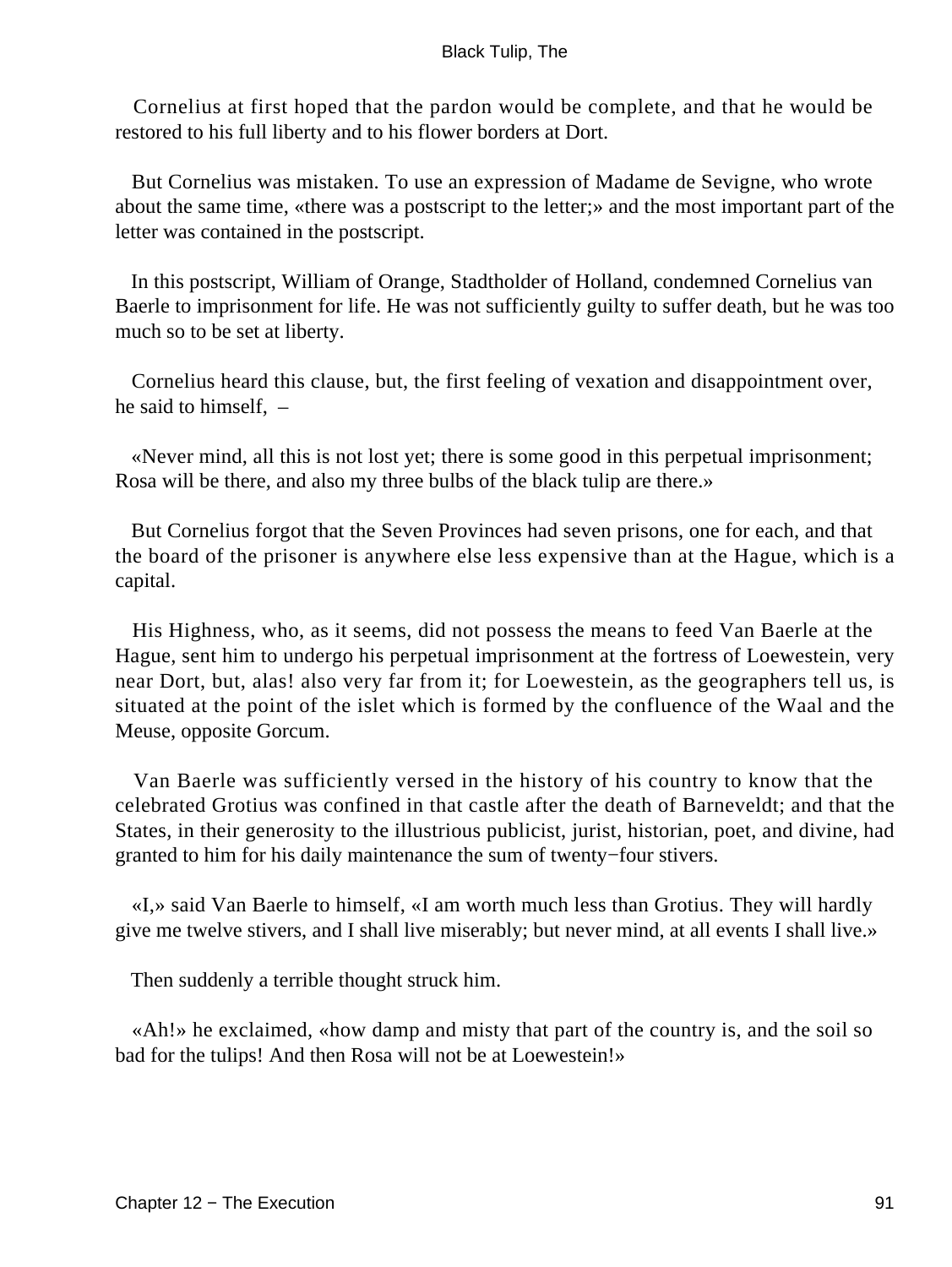## **[Chapter 13 − What was going on all this Time in the Mind of one](#page-226-0) [of the Spectators](#page-226-0)**

*W*hilst Cornelius was engaged with his own thoughts, a coach had driven up to the scaffold. This vehicle was for the prisoner. He was invited to enter it, and he obeyed.

 His last look was towards the Buytenhof. He hoped to see at the window the face of Rosa, brightening up again.

 But the coach was drawn by good horses, who soon carried Van Baerle away from among the shouts which the rabble roared in honour of the most magnanimous Stadtholder, mixing with it a spice of abuse against the brothers De Witt and the godson of Cornelius, who had just now been saved from death.

This reprieve suggested to the worthy spectators remarks such as the following: –

 «It's very fortunate that we used such speed in having justice done to that great villain John, and to that little rogue Cornelius, otherwise his Highness might have snatched them from us, just as he has done this fellow.»

 Among all the spectators whom Van Baerle's execution had attracted to the Buytenhof, and whom the sudden turn of affairs had disagreeably surprised, undoubtedly the one most disappointed was a certain respectably dressed burgher, who from early morning had made such a good use of his feet and elbows that he at last was separated from the scaffold only by the file of soldiers which surrounded it.

 Many had shown themselves eager to see the perfidious blood of the guilty Cornelius flow, but not one had shown such a keen anxiety as the individual just alluded to.

 The most furious had come to the Buytenhof at daybreak, to secure a better place; but he, outdoing even them, had passed the night at the threshold of the prison, from whence, as we have already said, he had advanced to the very foremost rank, unguibus et rostro, – that is to say, coaxing some, and kicking the others.

 And when the executioner had conducted the prisoner to the scaffold, the burgher, who had mounted on the stone of the pump the better to see and be seen, made to the executioner a sign which meant, –

«It's a bargain, isn't it?»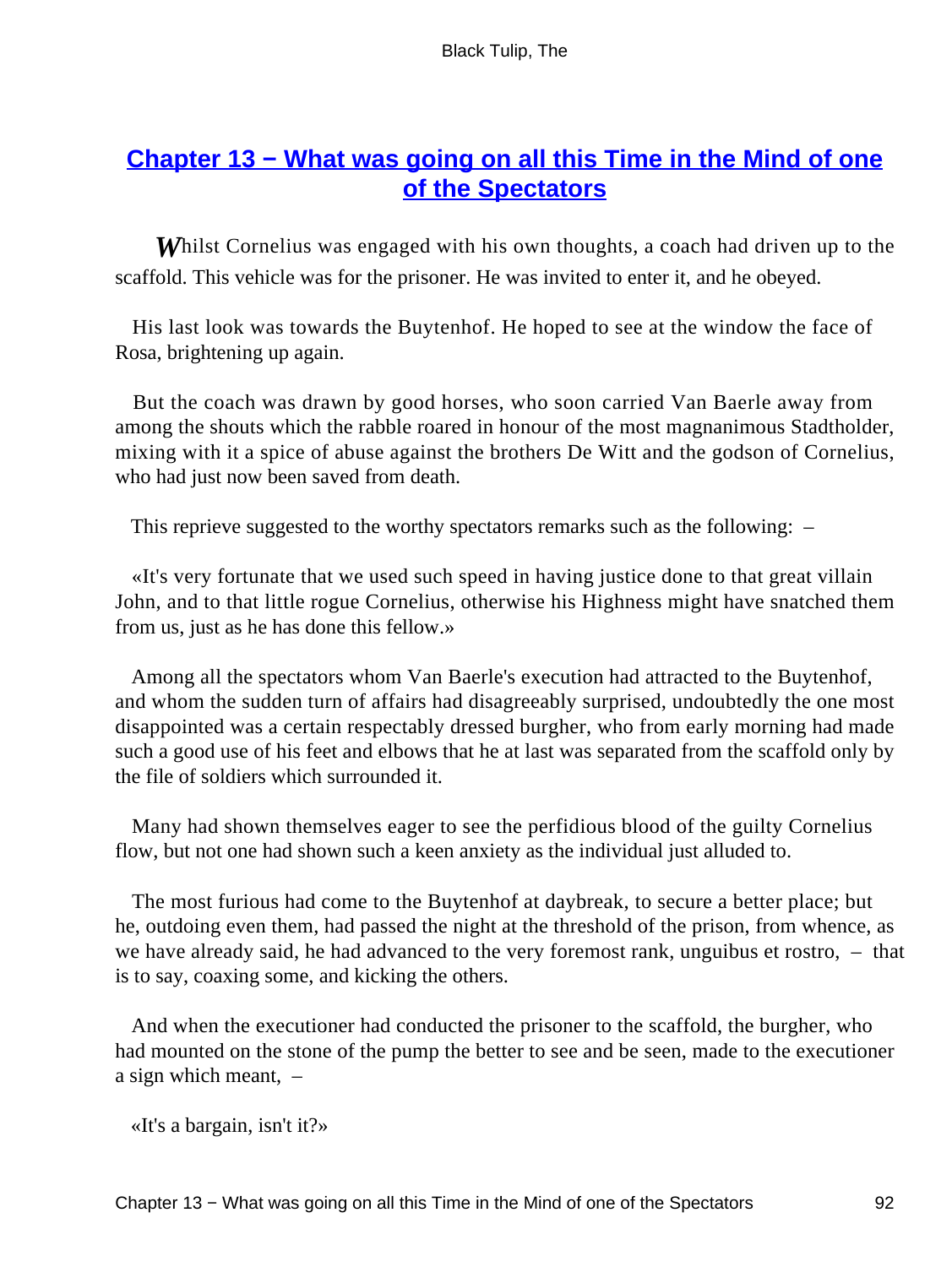The executioner answered by another sign, which was meant to say, –

«Be quiet, it's all right.»

 This burgher was no other than Mynheer Isaac Boxtel, who since the arrest of Cornelius had come to the Hague to try if he could not get hold of the three bulbs of the black tulip.

 Boxtel had at first tried to gain over Gryphus to his interest, but the jailer had not only the snarling fierceness, but likewise the fidelity, of a dog. He had therefore bristled up at Boxtel's hatred, whom he had suspected to be a warm friend of the prisoner, making trifling inquiries to contrive with the more certainty some means of escape for him.

 Thus to the very first proposals which Boxtel made to Gryphus to filch the bulbs which Cornelius van Baerle must be supposed to conceal, if not in his breast, at least in some corner of his cell, the surly jailer had only answered by kicking Mynheer Isaac out, and setting the dog at him.

 The piece which the mastiff had torn from his hose did not discourage Boxtel. He came back to the charge, but this time Gryphus was in bed, feverish, and with a broken arm. He therefore was not able to admit the petitioner, who then addressed himself to Rosa, offering to buy her a head−dress of pure gold if she would get the bulbs for him. On this, the generous girl, although not yet knowing the value of the object of the robbery, which was to be so well remunerated, had directed the tempter to the executioner, as the heir of the prisoner.

 In the meanwhile the sentence had been pronounced. Thus Isaac had no more time to bribe any one. He therefore clung to the idea which Rosa had suggested: he went to the executioner.

Isaac had not the least doubt that Cornelius would die with the bulbs on his heart.

But there were two things which Boxtel did not calculate upon: –

Rosa, that is to say, love;

William of Orange, that is to say, clemency.

 But for Rosa and William, the calculations of the envious neighbour would have been correct.

But for William, Cornelius would have died.

But for Rosa, Cornelius would have died with his bulbs on his heart.

Chapter 13 − What was going on all this Time in the Mind of one of the Spectators 93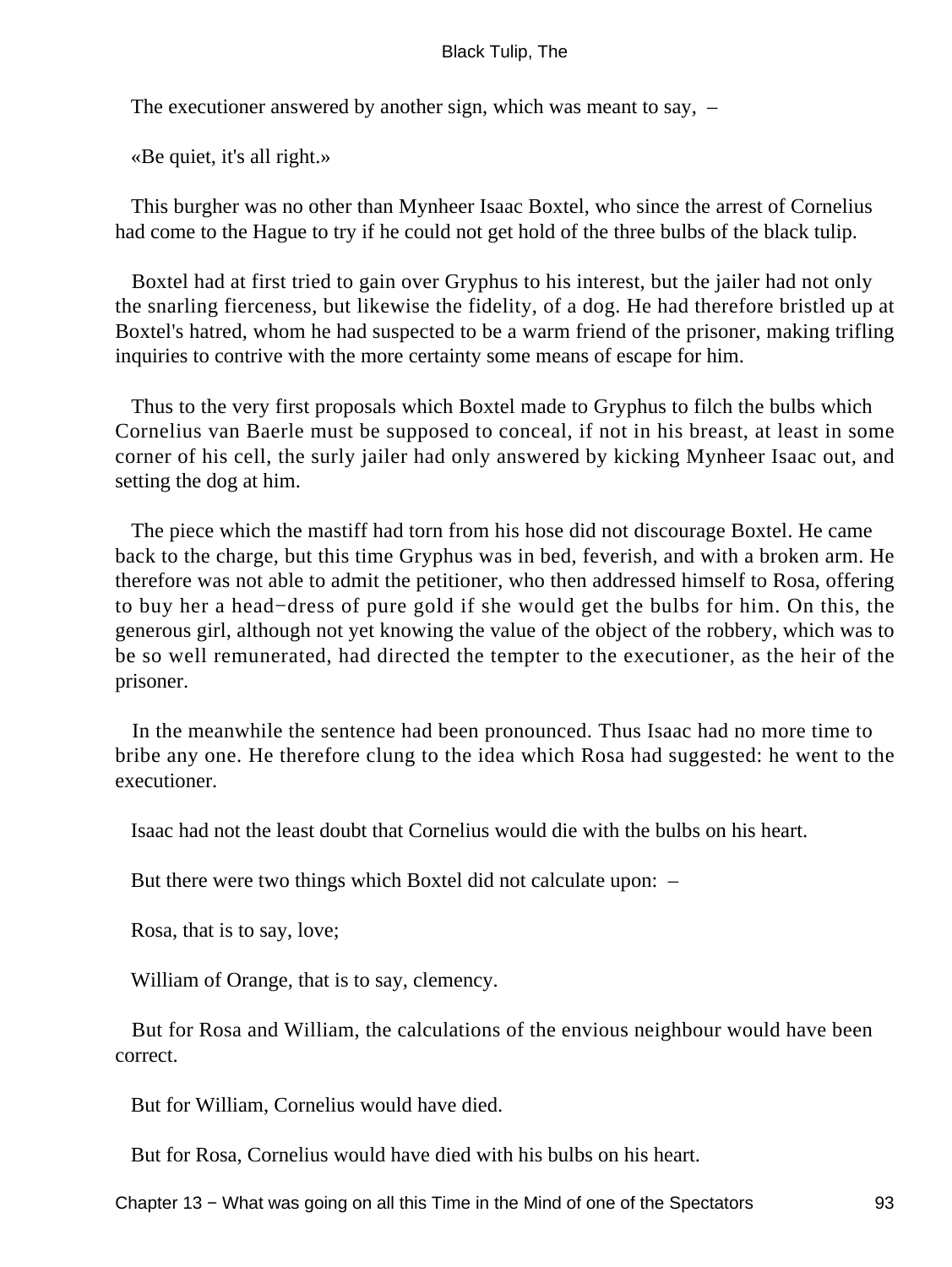Mynheer Boxtel went to the headsman, to whom he gave himself out as a great friend of the condemned man; and from whom he bought all the clothes of the dead man that was to be, for one hundred guilders; rather an exorbitant sum, as he engaged to leave all the trinkets of gold and silver to the executioner.

 But what was the sum of a hundred guilders to a man who was all but sure to buy with it the prize of the Haarlem Society?

 It was money lent at a thousand per cent., which, as nobody will deny, was a very handsome investment.

 The headsman, on the other hand, had scarcely anything to do to earn his hundred guilders. He needed only, as soon as the execution was over, to allow Mynheer Boxtel to ascend the scaffold with his servants, to remove the inanimate remains of his friend.

 The thing was, moreover, quite customary among the «faithful brethren,» when one of their masters died a public death in the yard of the Buytenhof.

 A fanatic like Cornelius might very easily have found another fanatic who would give a hundred guilders for his remains.

 The executioner also readily acquiesced in the proposal, making only one condition, – that of being paid in advance.

 Boxtel, like the people who enter a show at a fair, might be disappointed, and refuse to pay on going out.

Boxtel paid in advance, and waited.

 After this, the reader may imagine how excited Boxtel was; with what anxiety he watched the guards, the Recorder, and the executioner; and with what intense interest he surveyed the movements of Van Baerle. How would he place himself on the block? how would he fall? and would he not, in falling, crush those inestimable bulbs? had not he at least taken care to enclose them in a golden box, – as gold is the hardest of all metals?

 Every trifling delay irritated him. Why did that stupid executioner thus lose time in brandishing his sword over the head of Cornelius, instead of cutting that head off?

 But when he saw the Recorder take the hand of the condemned, and raise him, whilst drawing forth the parchment from his pocket, – when he heard the pardon of the Stadtholder publicly read out, – then Boxtel was no more like a human being; the rage and malice of the tiger, of the hyena, and of the serpent glistened in his eyes, and vented itself in his yell and his movements. Had he been able to get at Van Baerle, he would have pounced upon him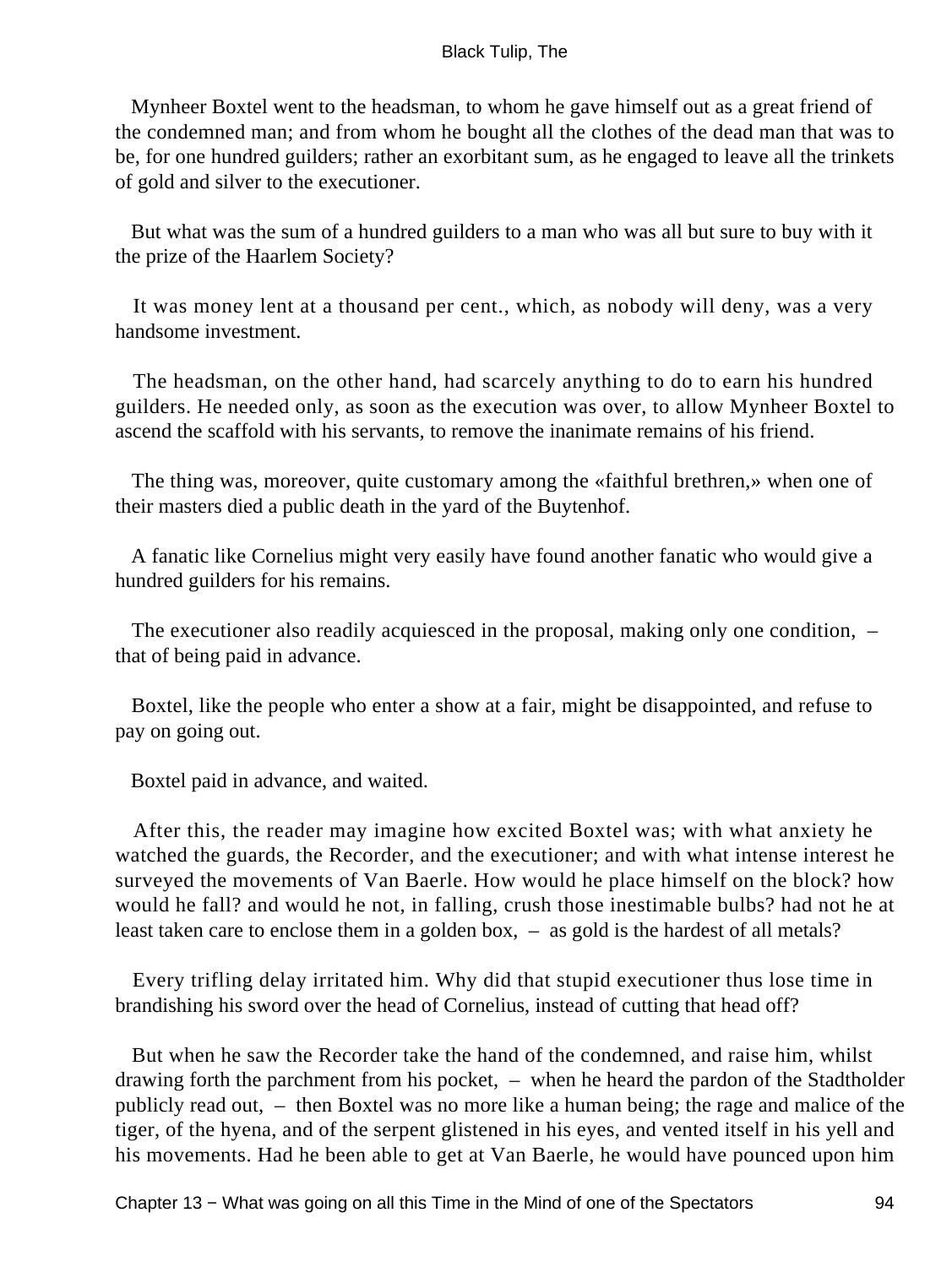and strangled him.

 And so, then, Cornelius was to live, and was to go with him to Loewestein, and thither to his prison he would take with him his bulbs; and perhaps he would even find a garden where the black tulip would flower for him.

 Boxtel, quite overcome by his frenzy, fell from the stone upon some Orangemen, who, like him, were sorely vexed at the turn which affairs had taken. They, mistaking the frantic cries of Mynheer Isaac for demonstrations of joy, began to belabour him with kicks and cuffs, such as could not have been administered in better style by any prize−fighter on the other side of the Channel.

 Blows were, however, nothing to him. He wanted to run after the coach which was carrying away Cornelius with his bulbs. But in his hurry he overlooked a paving−stone in his way, stumbled, lost his centre of gravity, rolled over to a distance of some yards, and only rose again, bruised and begrimed, after the whole rabble of the Hague, with their muddy feet, had passed over him.

 One would think that this was enough for one day, but Mynheer Boxtel did not seem to think so, as, in addition to having his clothes torn, his back bruised, and his hands scratched, he inflicted upon himself the further punishment of tearing out his hair by handfuls, as an offering to that goddess of envy who, as mythology teaches us, wears a head−dress of serpents.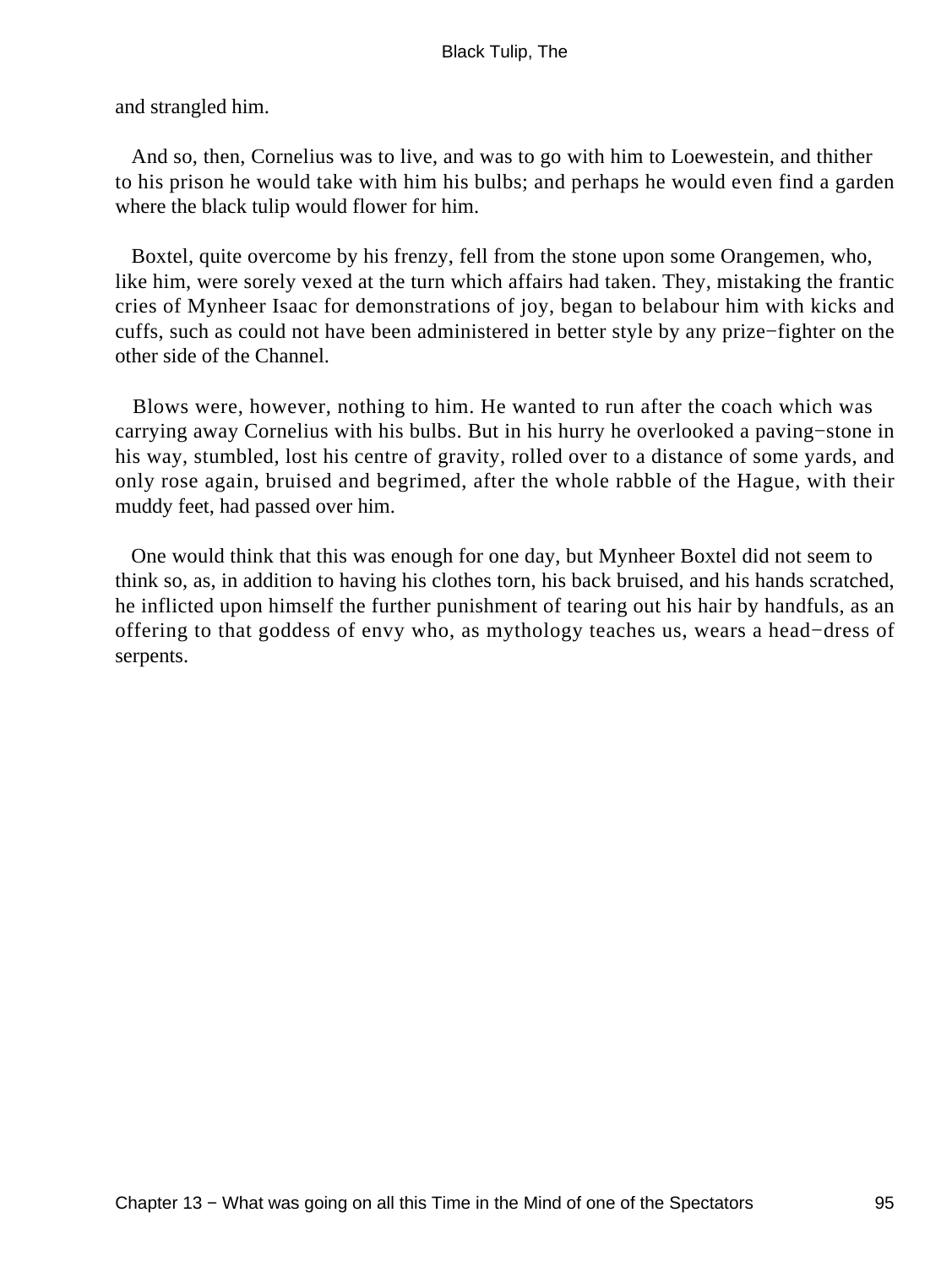# **[Chapter 14 − The Pigeons of Dort](#page-226-0)**

*I*t was indeed in itself a great honour for Cornelius van Baerle to be confined in the same prison which had once received the learned master Grotius.

 But on arriving at the prison he met with an honour even greater. As chance would have it, the cell formerly inhabited by the illustrious Barneveldt happened to be vacant, when the clemency of the Prince of Orange sent the tulip−fancier Van Baerle there.

 The cell had a very bad character at the castle since the time when Grotius, by means of the device of his wife, made escape from it in that famous book−chest which the jailers forgot to examine.

 On the other hand, it seemed to Van Baerle an auspicious omen that this very cell was assigned to him, for according to his ideas, a jailer ought never to have given to a second pigeon the cage from which the first had so easily flown.

 The cell had an historical character. We will only state here that, with the exception of an alcove which was contrived there for the use of Madame Grotius, it differed in no respect from the other cells of the prison; only, perhaps, it was a little higher, and had a splendid view from the grated window.

 Cornelius felt himself perfectly indifferent as to the place where he had to lead an existence which was little more than vegetation. There were only two things now for which he cared, and the possession of which was a happiness enjoyed only in imagination.

A flower, and a woman; both of them, as he conceived, lost to him for ever.

 Fortunately the good doctor was mistaken. In his prison cell the most adventurous life which ever fell to the lot of any tulip−fancier was reserved for him.

 One morning, whilst at his window inhaling the fresh air which came from the river, and casting a longing look to the windmills of his dear old city Dort, which were looming in the distance behind a forest of chimneys, he saw flocks of pigeons coming from that quarter to perch fluttering on the pointed gables of Loewestein.

 These pigeons, Van Baerle said to himself, are coming from Dort, and consequently may return there. By fastening a little note to the wing of one of these pigeons, one might have a chance to send a message there. Then, after a few moments' consideration, he exclaimed, –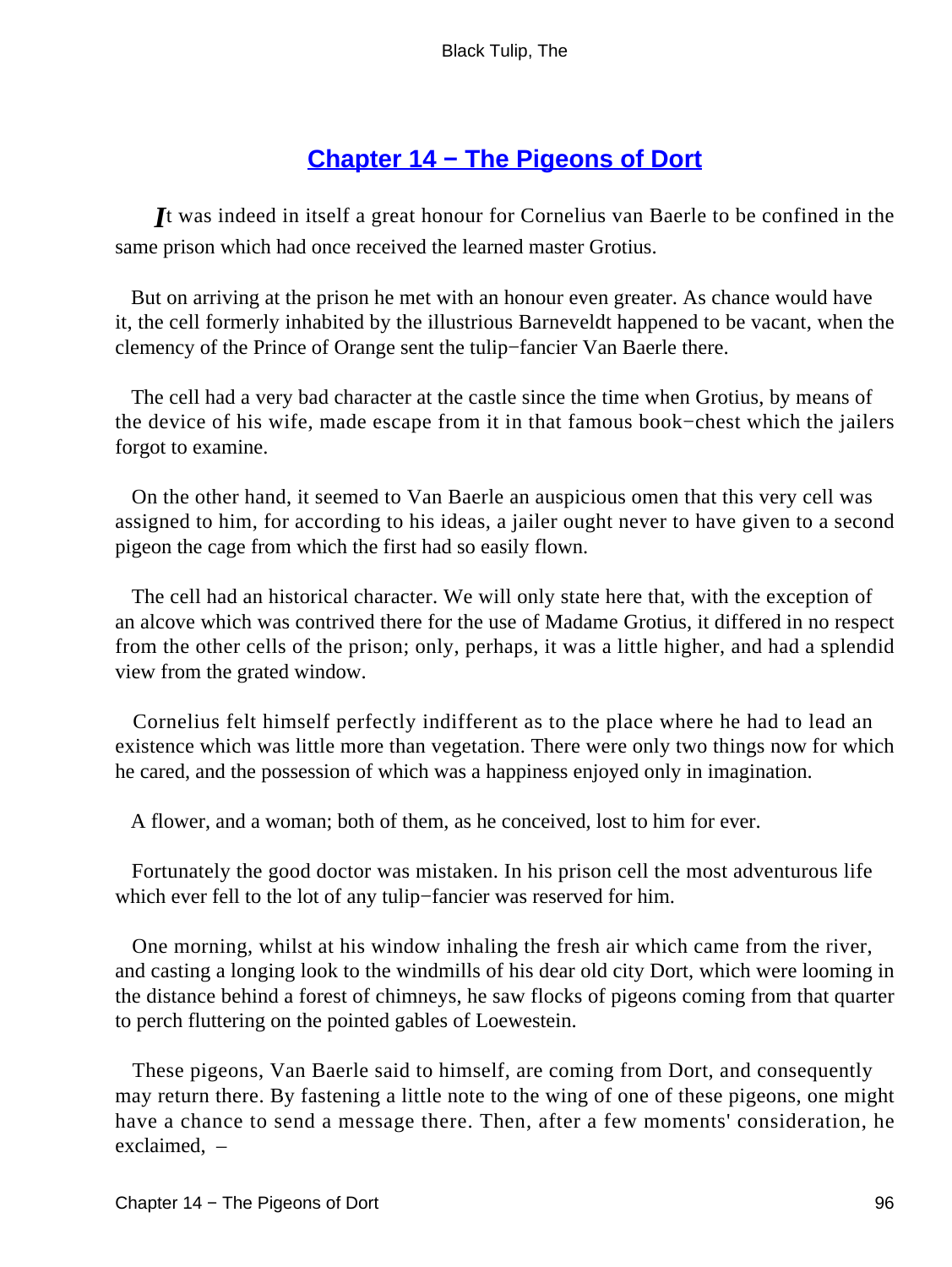«I will do it.»

 A man grows very patient who is twenty−eight years of age, and condemned to a prison for life, – that is to say, to something like twenty−two or twenty−three thousand days of captivity.

 Van Baerle, from whose thoughts the three bulbs were never absent, made a snare for catching the pigeons, baiting the birds with all the resources of his kitchen, such as it was for eight slivers (sixpence English) a day; and, after a month of unsuccessful attempts, he at last caught a female bird.

 It cost him two more months to catch a male bird; he then shut them up together, and having about the beginning of the year 1673 obtained some eggs from them, he released the female, which, leaving the male behind to hatch the eggs in her stead, flew joyously to Dort, with the note under her wing.

She returned in the evening. She had preserved the note.

 Thus it went on for fifteen days, at first to the disappointment, and then to the great grief, of Van Baerle.

On the sixteenth day, at last, she came back without it.

 Van Baerle had addressed it to his nurse, the old Frisian woman; and implored any charitable soul who might find it to convey it to her as safely and as speedily as possible.

In this letter there was a little note enclosed for Rosa.

Van Baerle's nurse had received the letter in the following way.

 Leaving Dort, Mynheer Isaac Boxtel had abandoned, not only his house, his servants, his observatory, and his telescope, but also his pigeons.

 The servant, having been left without wages, first lived on his little savings, and then on his master's pigeons.

 Seeing this, the pigeons emigrated from the roof of Isaac Boxtel to that of Cornelius van Baerle.

 The nurse was a kind−hearted woman, who could not live without something to love. She conceived an affection for the pigeons which had thrown themselves on her hospitality; and when Boxtel's servant reclaimed them with culinary intentions, having eaten the first fifteen already, and now wishing to eat the other fifteen, she offered to buy them from him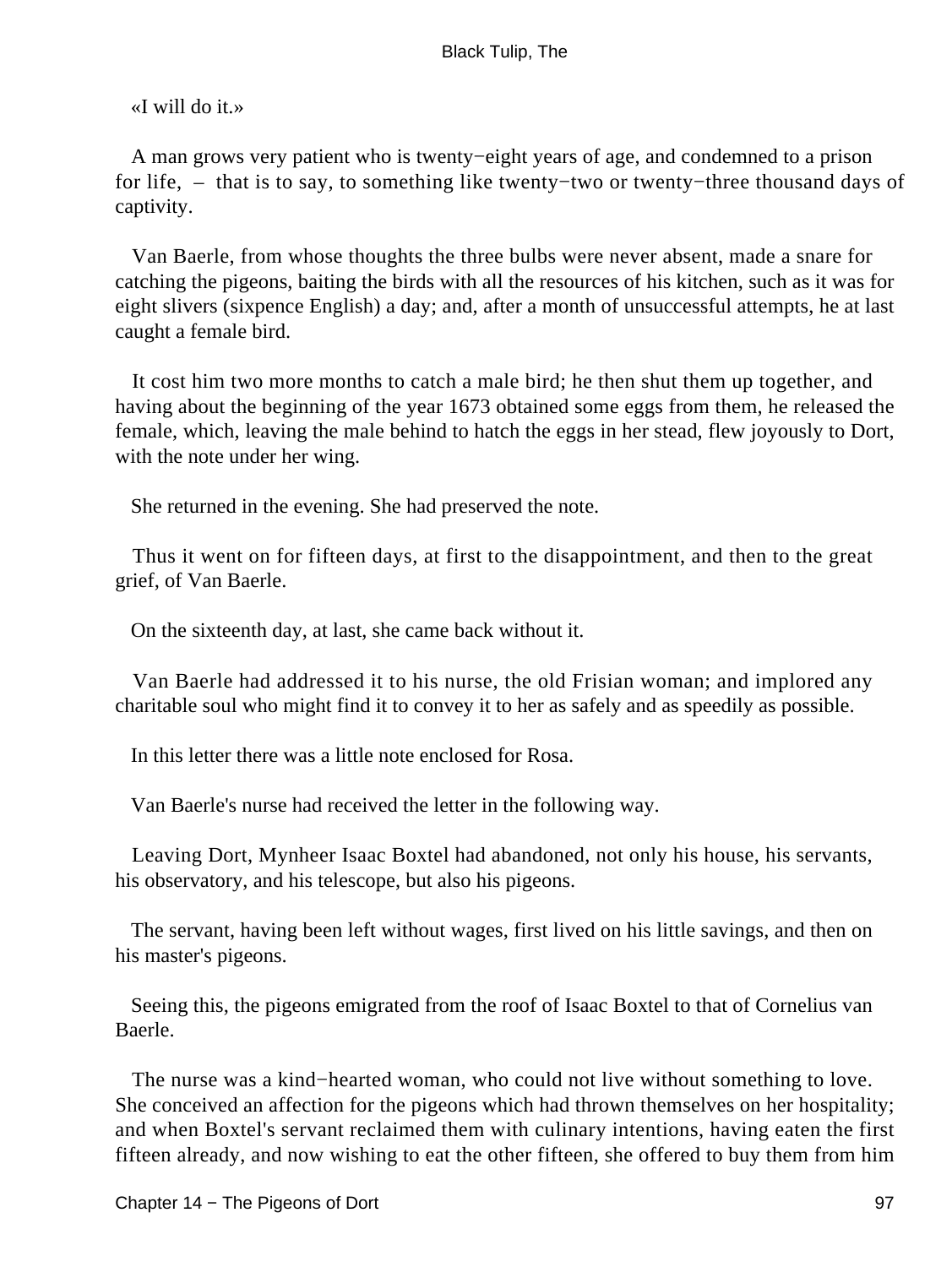for a consideration of six stivers per head.

 This being just double their value, the man was very glad to close the bargain, and the nurse found herself in undisputed possession of the pigeons of her master's envious neighbour.

 In the course of their wanderings, these pigeons with others visited the Hague, Loewestein, and Rotterdam, seeking variety, doubtless, in the flavour of their wheat or hempseed.

 Chance, or rather God, for we can see the hand of God in everything, had willed that Cornelius van Baerle should happen to hit upon one of these very pigeons.

 Therefore, if the envious wretch had not left Dort to follow his rival to the Hague in the first place, and then to Gorcum or to Loewestein, – for the two places are separated only by the confluence of the Waal and the Meuse, – Van Baerle's letter would have fallen into his hands and not the nurse's: in which event the poor prisoner, like the raven of the Roman cobbler, would have thrown away his time, his trouble, and, instead of having to relate the series of exciting events which are about to flow from beneath our pen like the varied hues of a many coloured tapestry, we should have naught to describe but a weary waste of days, dull and melancholy and gloomy as night's dark mantle.

The note, as we have said, had reached Van Baerle's nurse.

 And also it came to pass, that one evening in the beginning of February, just when the stars were beginning to twinkle, Cornelius heard on the staircase of the little turret a voice which thrilled through him.

He put his hand on his heart, and listened.

It was the sweet harmonious voice of Rosa.

 Let us confess it, Cornelius was not so stupefied with surprise, or so beyond himself with joy, as he would have been but for the pigeon, which, in answer to his letter, had brought back hope to him under her empty wing; and, knowing Rosa, he expected, if the note had ever reached her, to hear of her whom he loved, and also of his three darling bulbs.

He rose, listened once more, and bent forward towards the door.

Yes, they were indeed the accents which had fallen so sweetly on his heart at the Hague.

 The question now was, whether Rosa, who had made the journey from the Hague to Loewestein, and who – Cornelius did not understand how – had succeeded even in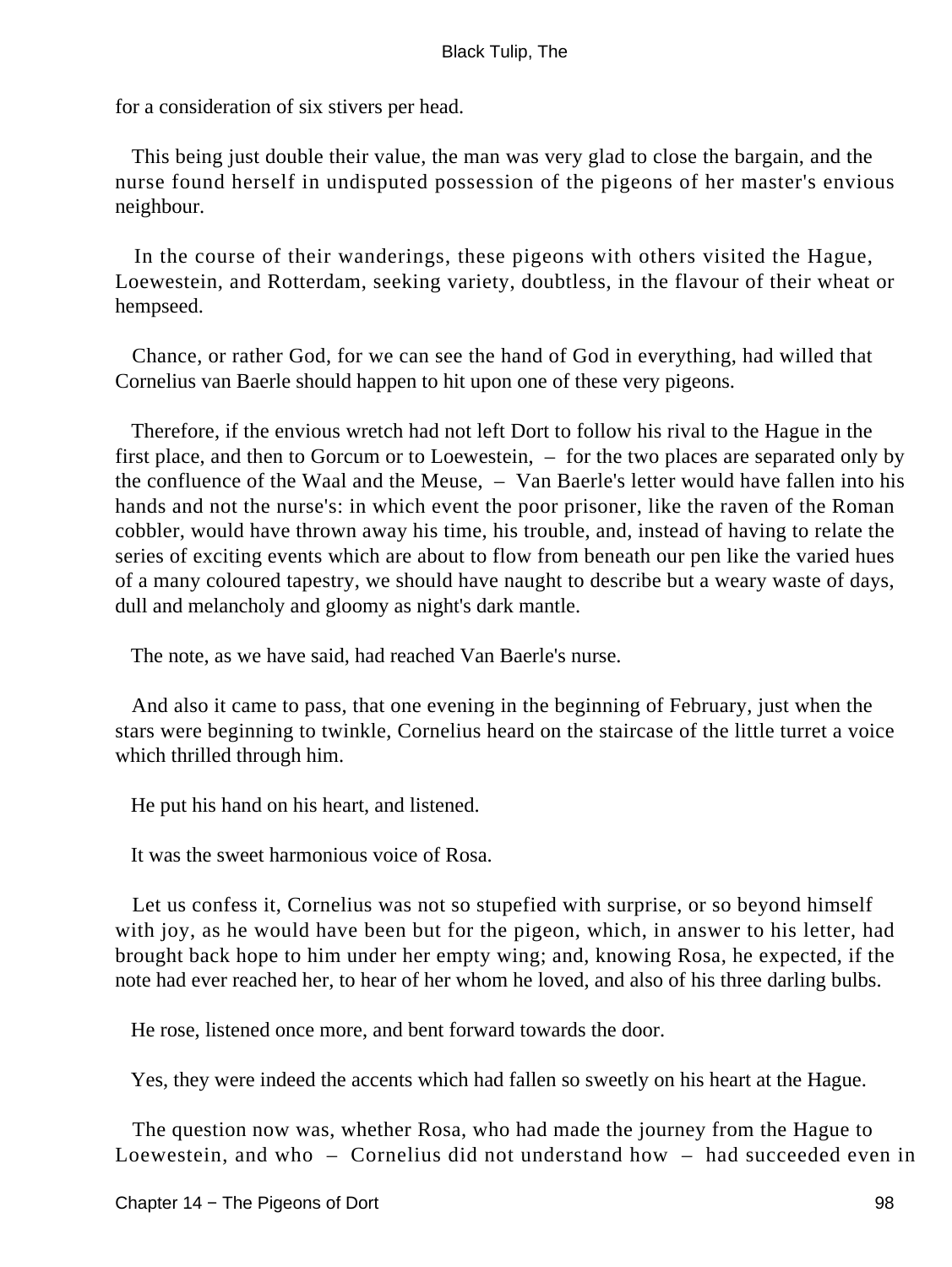penetrating into the prison, would also be fortunate enough in penetrating to the prisoner himself.

 Whilst Cornelius, debating this point within himself, was building all sorts of castles in the air, and was struggling between hope and fear, the shutter of the grating in the door opened, and Rosa, beaming with joy, and beautiful in her pretty national costume – but still more beautiful from the grief which for the last five months had blanched her cheeks – pressed her little face against the wire grating of the window, saying to him, –

«Oh, sir, sir! here I am!»

Cornelius stretched out his arms, and, looking to heaven, uttered a cry of joy, –

«Oh, Rosa, Rosa!»

«Hush! let us speak low: my father follows on my heels,» said the girl.

«Your father?»

 «Yes, he is in the courtyard at the bottom of the staircase, receiving the instructions of the Governor; he will presently come up.»

«The instructions of the Governor?»

 «Listen to me, I'll try to tell you all in a few words. The Stadtholder has a country−house, one league distant from Leyden, properly speaking a kind of large dairy, and my aunt, who was his nurse, has the management of it. As soon as I received your letter, which, alas! I could not read myself, but which your housekeeper read to me, I hastened to my aunt; there I remained until the Prince should come to the dairy; and when he came, I asked him as a favour to allow my father to exchange his post at the prison of the Hague with the jailer of the fortress of Loewestein. The Prince could not have suspected my object; had he known it, he would have refused my request, but as it is he granted it.»

«And so you are here?»

«As you see.»

«And thus I shall see you every day?»

«As often as I can manage it.»

«Oh, Rosa, my beautiful Rosa, do you love me a little?»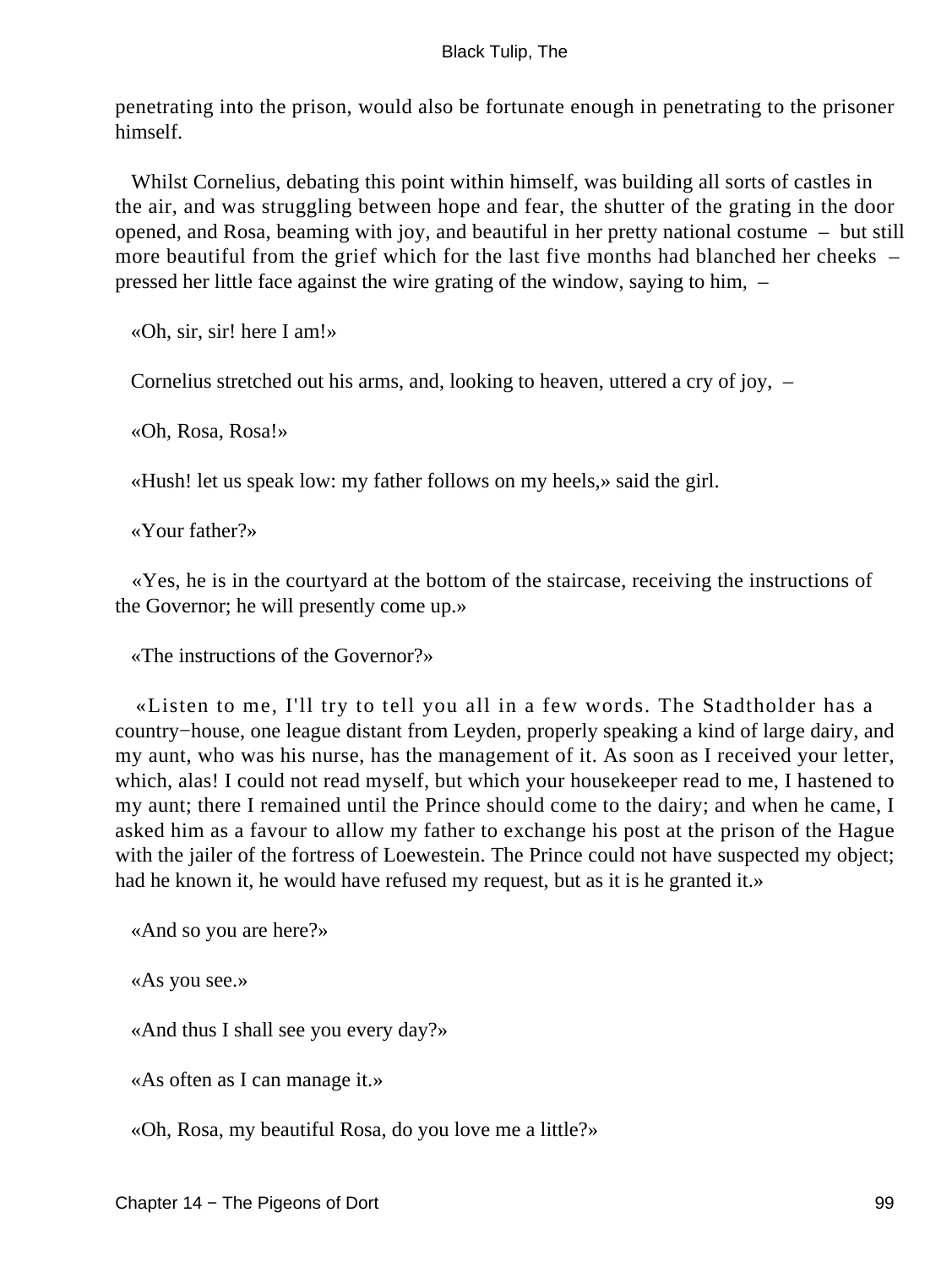«A little?» she said, «you make no great pretensions, Mynheer Cornelius.»

 Cornelius tenderly stretched out his hands towards her, but they were only able to touch each other with the tips of their fingers through the wire grating.

«Here is my father,» said she.

 Rosa then abruptly drew back from the door, and ran to meet old Gryphus, who made his appearance at the top of the staircase.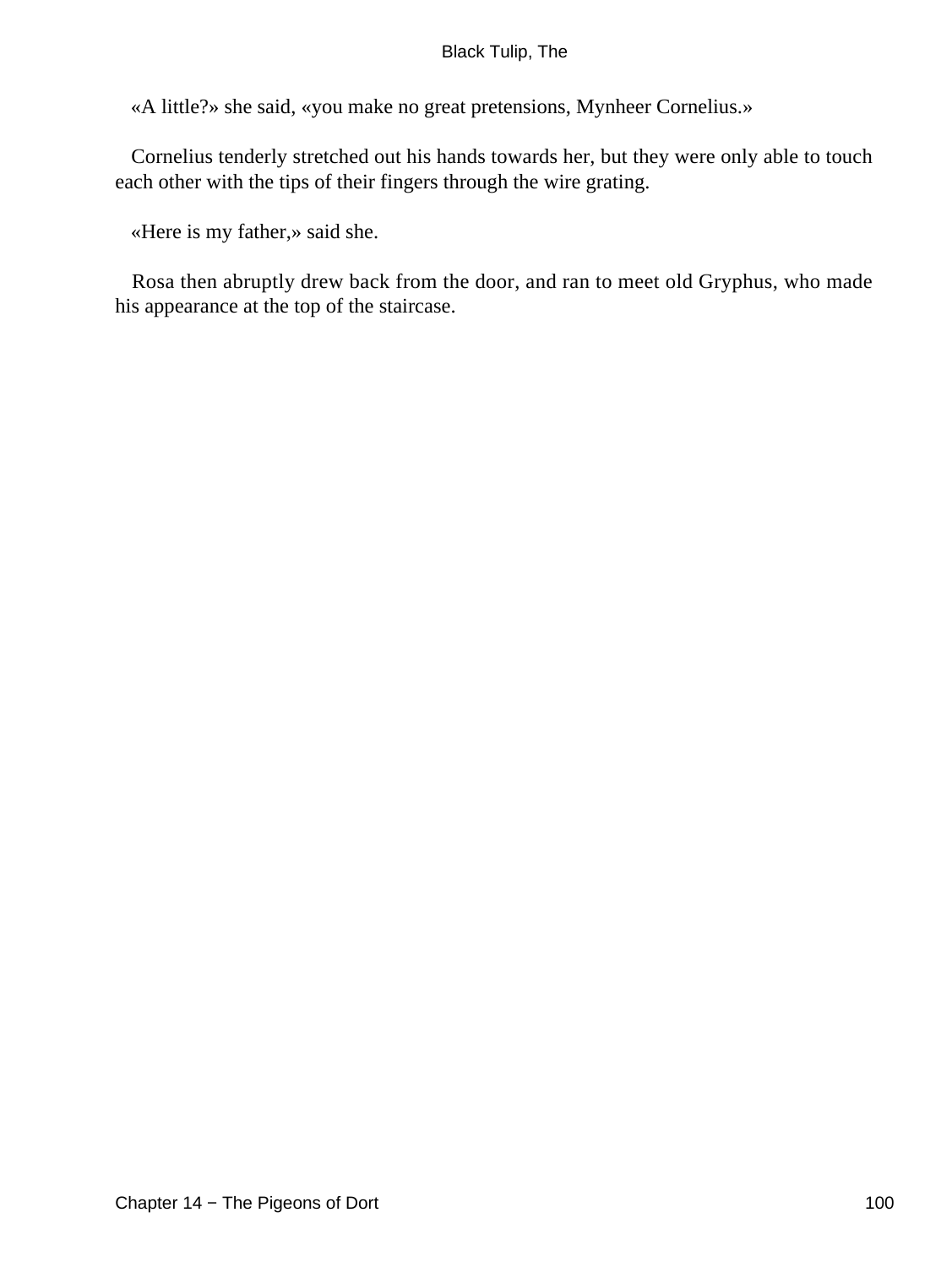# **[Chapter 15 − The Little Grated Window](#page-226-0)**

*G*ryphus was followed by the mastiff.

 The turnkey took the animal round the jail, so that, if needs be, he might recognize the prisoners.

 «Father,» said Rosa, «here is the famous prison from which Mynheer Grotius escaped. You know Mynheer Grotius?»

 «Oh, yes, that rogue Grotius, a friend of that villain Barneveldt, whom I saw executed when I was a child. Ah! so Grotius; and that's the chamber from which he escaped. Well, I'll answer for it that no one shall escape after him in my time.»

And thus opening the door, he began in the dark to talk to the prisoner.

 The dog, on his part, went up to the prisoner, and, growling, smelled about his legs just as though to ask him what right he had still to be alive, after having left the prison in the company of the Recorder and the executioner.

But the fair Rosa called him to her side.

 «Well, my master,» said Gryphus, holding up his lantern to throw a little light around, «you see in me your new jailer. I am head turnkey, and have all the cells under my care. I am not vicious, but I'm not to be trifled with, as far as discipline goes.»

 «My good Master Gryphus, I know you perfectly well,» said the prisoner, approaching within the circle of light cast around by the lantern.

 «Halloa! that's you, Mynheer van Baerle,» said Gryphus. «That's you; well, I declare, it's astonishing how people do meet.»

 «Oh, yes; and it's really a great pleasure to me, good Master Gryphus, to see that your arm is doing well, as you are able to hold your lantern with it.»

 Gryphus knitted his brow. «Now, that's just it,» he said, «people always make blunders in politics. His Highness has granted you your life; I'm sure I should never have done so.»

«Don't say so,» replied Cornelius; «why not?»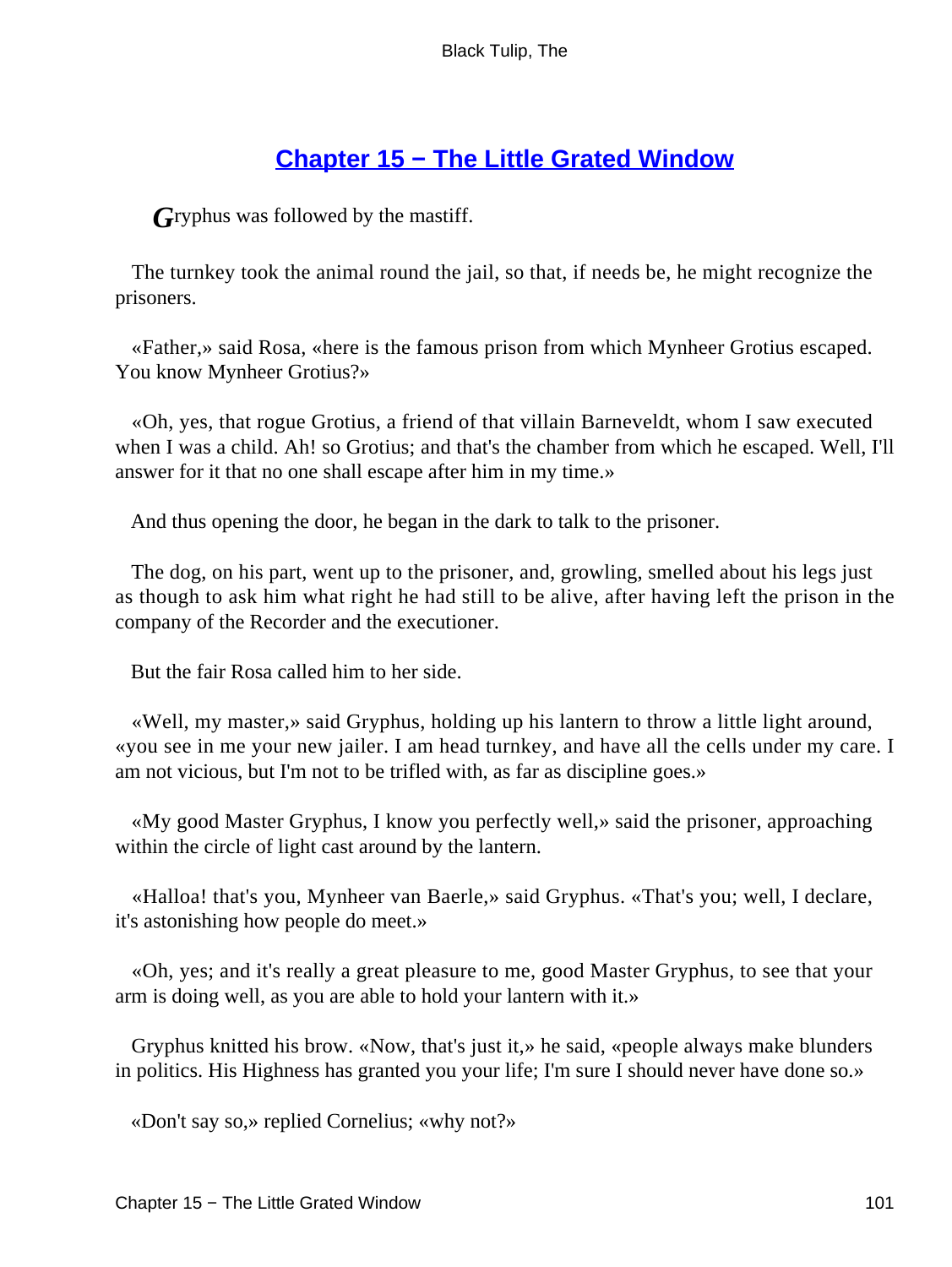«Because you are the very man to conspire again. You learned people have dealings with the devil.»

 «Nonsense, Master Gryphus. Are you dissatisfied with the manner in which I have set your arm, or with the price that I asked you?» said Cornelius, laughing.

 «On the contrary,» growled the jailer, «you have set it only too well. There is some witchcraft in this. After six weeks, I was able to use it as if nothing had happened, so much so, that the doctor of the Buytenhof, who knows his trade well, wanted to break it again, to set it in the regular way, and promised me that I should have my blessed three months for my money before I should be able to move it.»

«And you did not want that?»

 «I said, 'Nay, as long as I can make the sign of the cross with that arm' (Gryphus was a Roman Catholic), 'I laugh at the devil.'»

 «But if you laugh at the devil, Master Gryphus, you ought with so much more reason to laugh at learned people.»

 «Ah, learned people, learned people! Why, I would rather have to guard ten soldiers than one scholar. The soldiers smoke, guzzle, and get drunk; they are gentle as lambs if you only give them brandy or Moselle, but scholars, and drink, smoke, and fuddle – ah, yes, that's altogether different. They keep sober, spend nothing, and have their heads always clear to make conspiracies. But I tell you, at the very outset, it won't be such an easy matter for you to conspire. First of all, you will have no books, no paper, and no conjuring book. It's books that helped Mynheer Grotius to get off.»

 «I assure you, Master Gryphus,» replied Van Baerle, «that if I have entertained the idea of escaping, I most decidedly have it no longer.»

 «Well, well,» said Gryphus, «just look sharp: that's what I shall do also. But, for all that, I say his Highness has made a great mistake.»

«Not to have cut off my head? thank you, Master Gryphus.»

«Just so, look whether the Mynheer de Witt don't keep very quiet now.»

 «That's very shocking what you say now, Master Gryphus,» cried Van Baerle, turning away his head to conceal his disgust. «You forget that one of those unfortunate gentlemen was my friend, and the other my second father.»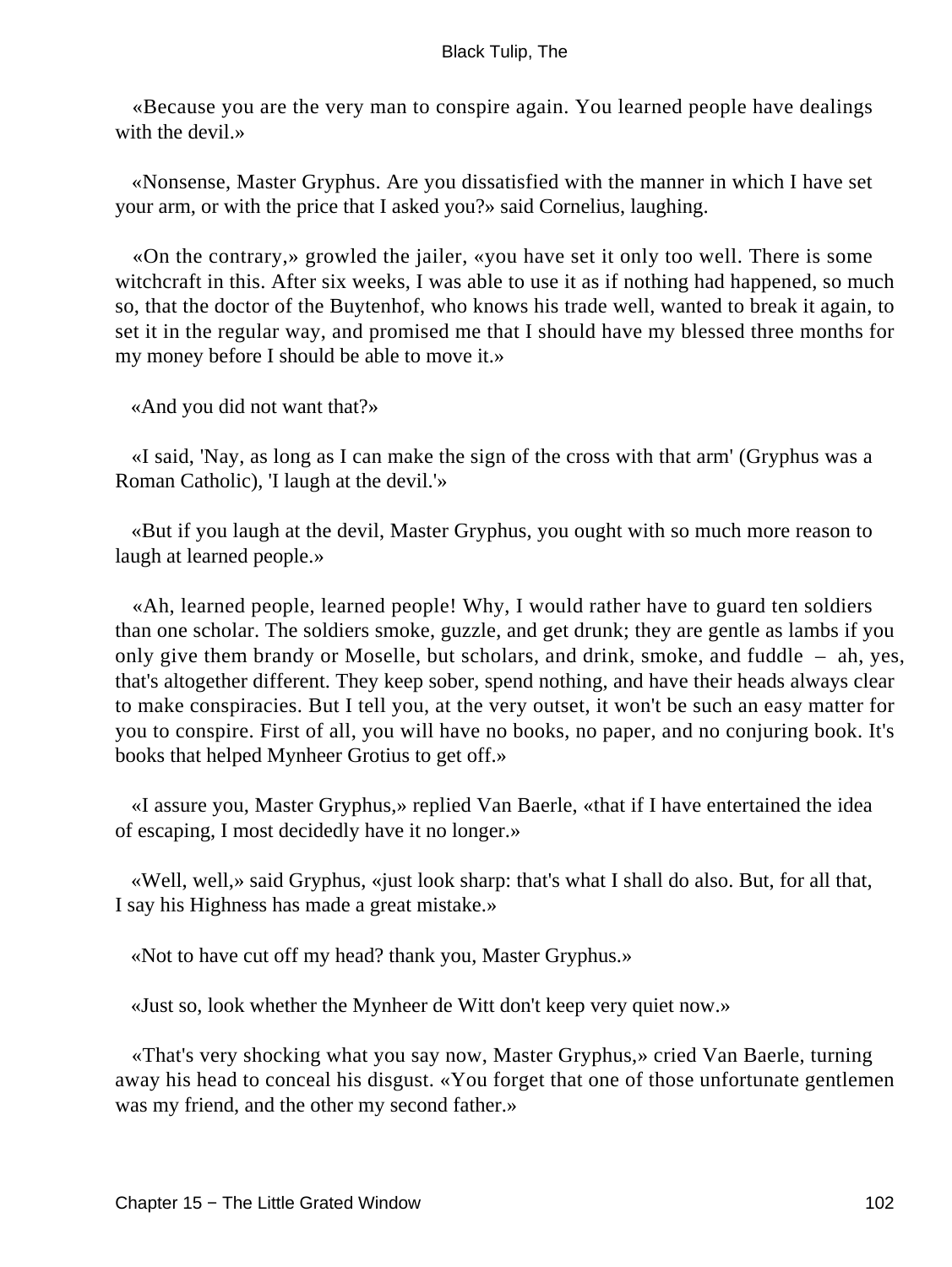«Yes, but I also remember that the one, as well as the other, was a conspirator. And, moreover, I am speaking from Christian charity.»

 «Oh, indeed! explain that a little to me, my good Master Gryphus. I do not quite understand it.»

«Well, then, if you had remained on the block of Master Harbruck  $-$  – »

«What?»

 «You would not suffer any longer; whereas, I will not disguise it from you, I shall lead you a sad life of it.»

«Thank you for the promise, Master Gryphus.»

 And whilst the prisoner smiled ironically at the old jailer, Rosa, from the outside, answered by a bright smile, which carried sweet consolation to the heart of Van Baerle.

Gryphus stepped towards the window.

 It was still light enough to see, although indistinctly, through the gray haze of the evening, the vast expanse of the horizon.

«What view has one from here?» asked Gryphus.

«Why, a very fine and pleasant one,» said Cornelius, looking at Rosa.

«Yes, yes, too much of a view, too much.»

 And at this moment the two pigeons, scared by the sight and especially by the voice of the stranger, left their nest, and disappeared, quite frightened in the evening mist.

«Halloa! what's this?» cried Gryphus.

«My pigeons,» answered Cornelius.

«Your pigeons,» cried the jailer, «your pigeons! has a prisoner anything of his own?»

 «Why, then,» said Cornelius, «the pigeons which a merciful Father in Heaven has lent to me.»

 «So, here we have a breach of the rules already,» replied Gryphus. «Pigeons! ah, young man, young man! I'll tell you one thing, that before to−morrow is over, your pigeons will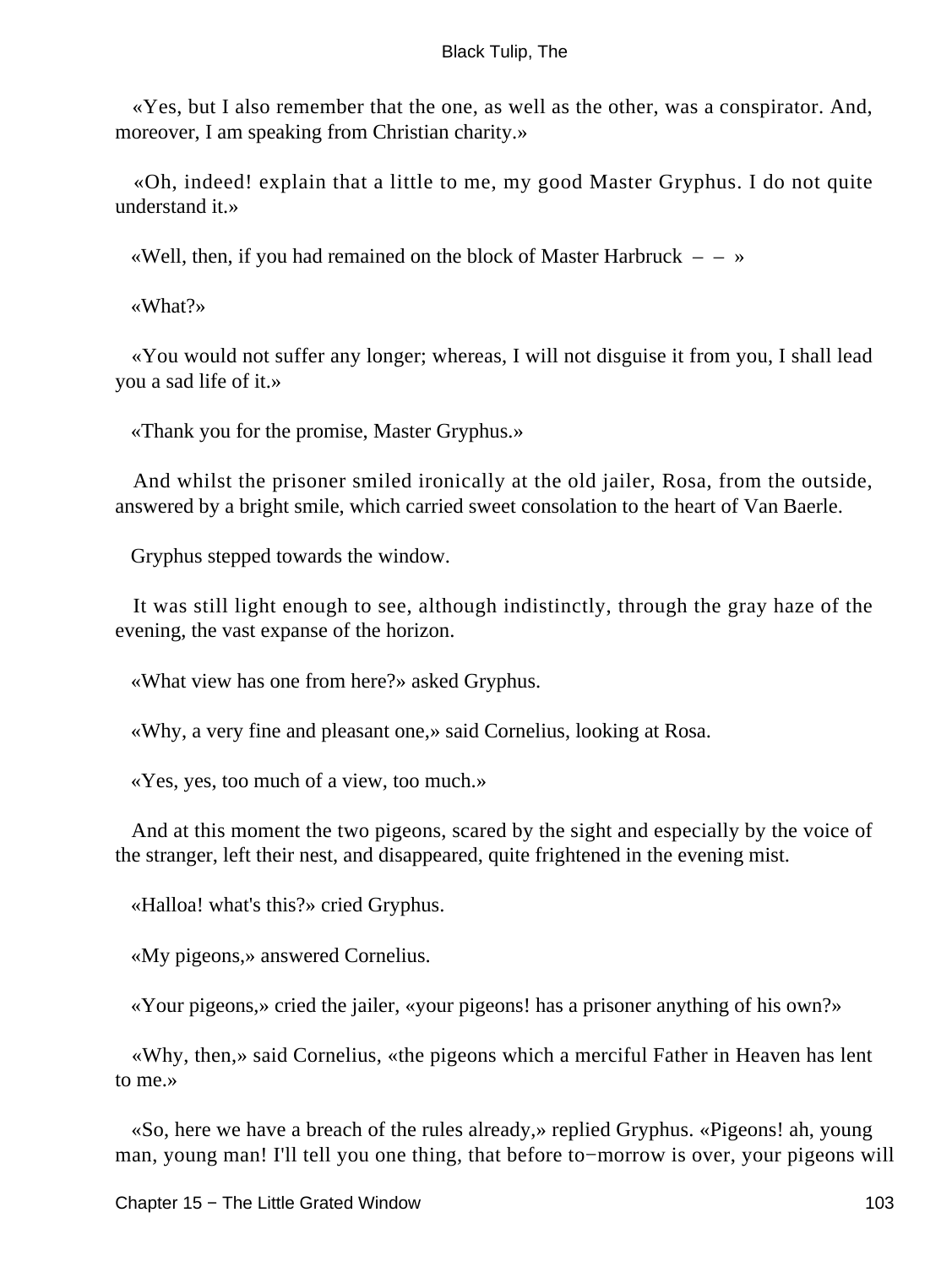boil in my pot.»

 «First of all you should catch them, Master Gryphus. You won't allow these pigeons to be mine! Well, I vow they are even less yours than mine.»

 «Omittance is no acquittance,» growled the jailer, «and I shall certainly wring their necks before twenty−four hours are over: you may be sure of that.»

 Whilst giving utterance to this ill−natured promise, Gryphus put his head out of the window to examine the nest. This gave Van Baerle time to run to the door, and squeeze the hand of Rosa, who whispered to him,  $-$ 

«At nine o'clock this evening.»

 Gryphus, quite taken up with the desire of catching the pigeons next day, as he had promised he would do, saw and heard nothing of this short interlude; and, after having closed the window, he took the arm of his daughter, left the cell, turned the key twice, drew the bolts, and went off to make the same kind promise to the other prisoners.

 He had scarcely withdrawn, when Cornelius went to the door to listen to the sound of his footsteps, and, as soon as they had died away, he ran to the window, and completely demolished the nest of the pigeons.

 Rather than expose them to the tender mercies of his bullying jailer, he drove away for ever those gentle messengers to whom he owed the happiness of having seen Rosa again.

 This visit of the jailer, his brutal threats, and the gloomy prospect of the harshness with which, as he had before experienced, Gryphus watched his prisoners,  $-$  all this was unable to extinguish in Cornelius the sweet thoughts, and especially the sweet hope, which the presence of Rosa had reawakened in his heart.

He waited eagerly to hear the clock of the tower of Loewestein strike nine.

 The last chime was still vibrating through the air, when Cornelius heard on the staircase the light step and the rustle of the flowing dress of the fair Frisian maid, and soon after a light appeared at the little grated window in the door, on which the prisoner fixed his earnest gaze.

The shutter opened on the outside.

«Here I am,» said Rosa, out of breath from running up the stairs, «here I am.»

«Oh, my good Rosa.»

Chapter 15 − The Little Grated Window 104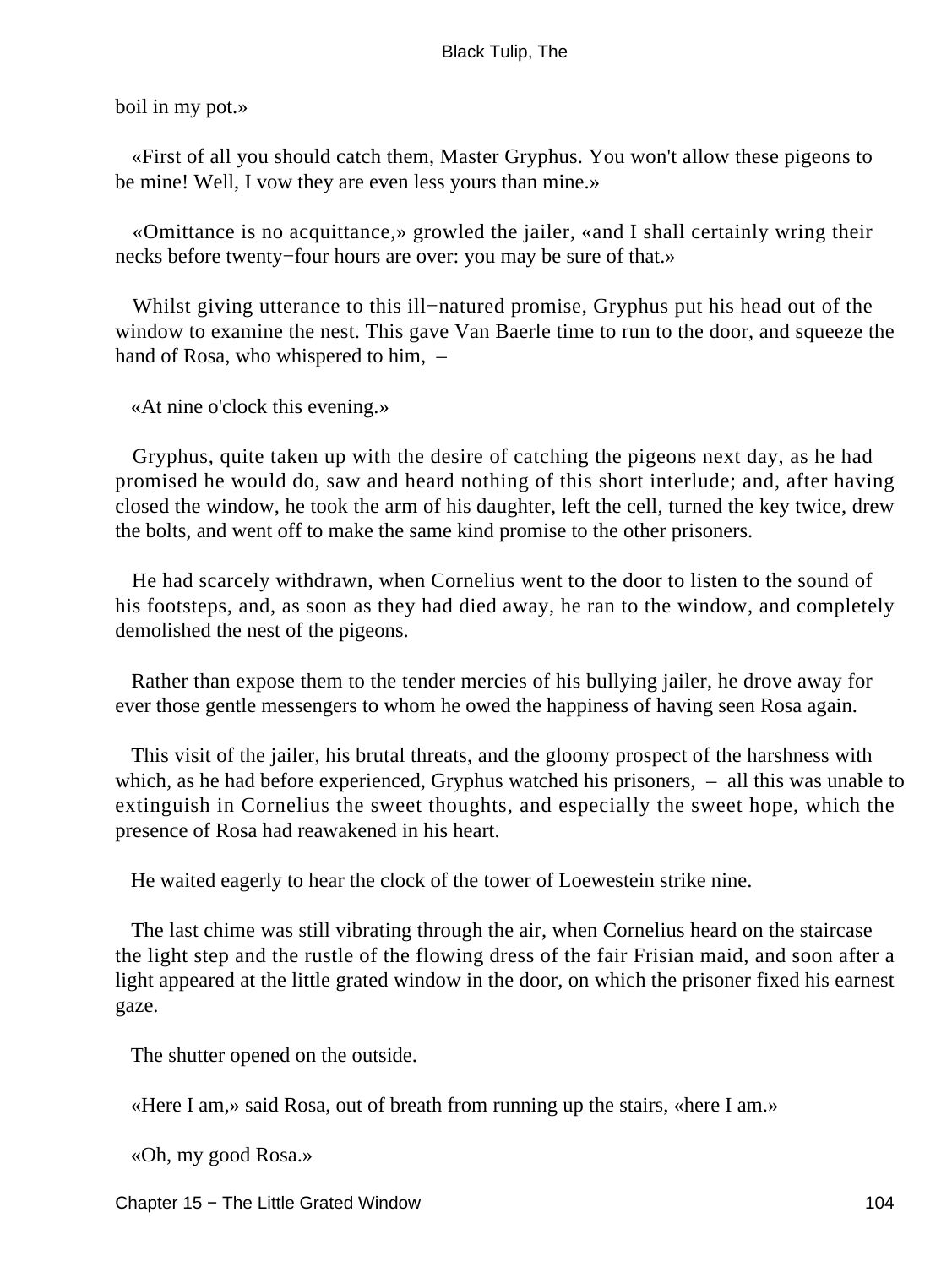«You are then glad to see me?»

«Can you ask? But how did you contrive to get here? tell me.»

 «Now listen to me. My father falls asleep every evening almost immediately after his supper; I then make him lie down, a little stupefied with his gin. Don't say anything about it, because, thanks to this nap, I shall be able to come every evening and chat for an hour with you.»

«Oh, I thank you, Rosa, dear Rosa.»

 Saying these words, Cornelius put his face so near the little window that Rosa withdrew hers.

«I have brought back to you your bulbs.»

 Cornelius's heart leaped with joy. He had not yet dared to ask Rosa what she had done with the precious treasure which he had intrusted to her.

«Oh, you have preserved them, then?»

«Did you not give them to me as a thing which was dear to you?»

«Yes, but as I have given them to you, it seems to me that they belong to you.»

 «They would have belonged to me after your death, but, fortunately, you are alive now. Oh how I blessed his Highness in my heart! If God grants to him all the happiness that I have wished him, certainly Prince William will be the happiest man on earth. When I looked at the Bible of your godfather Cornelius, I was resolved to bring back to you your bulbs, only I did not know how to accomplish it. I had, however, already formed the plan of going to the Stadtholder, to ask from him for my father the appointment of jailer of Loewestein, when your housekeeper brought me your letter. Oh, how we wept together! But your letter only confirmed me the more in my resolution. I then left for Leyden, and the rest you know.»

 «What, my dear Rosa, you thought, even before receiving my letter, of coming to meet me again?»

 «If I thought of it,» said Rosa, allowing her love to get the better of her bashfulness, «I thought of nothing else.»

 And, saying these words, Rosa looked so exceedingly pretty, that for the second time Cornelius placed his forehead and lips against the wire grating; of course, we must presume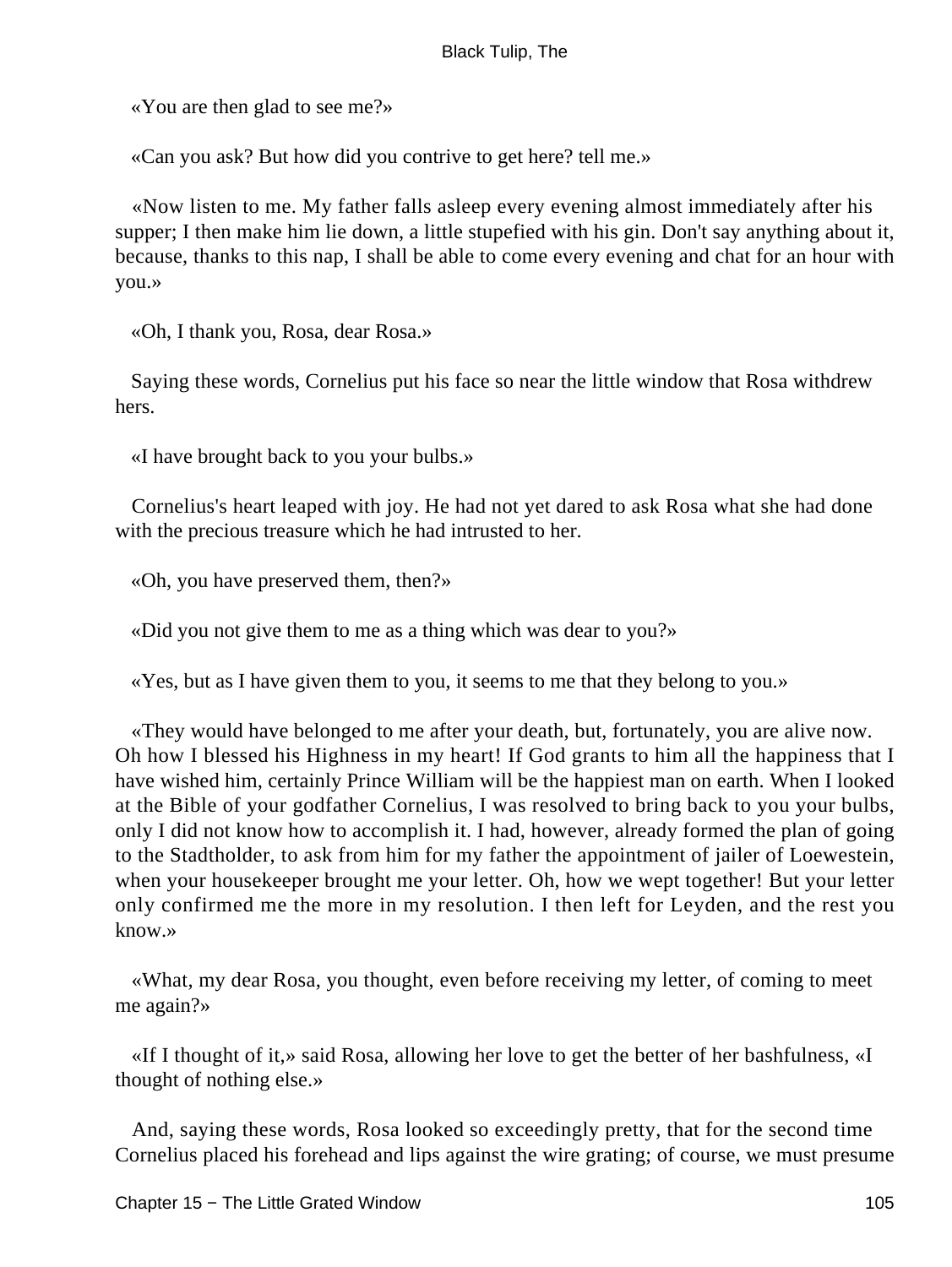with the laudable desire to thank the young lady.

Rosa, however, drew back as before.

 «In truth,» she said, with that coquetry which somehow or other is in the heart of every young girl, «I have often been sorry that I am not able to read, but never so much so as when your housekeeper brought me your letter. I kept the paper in my hands, which spoke to other people, and which was dumb to poor stupid me.»

 «So you have often regretted not being able to read,» said Cornelius. «I should just like to know on what occasions.»

«Troth,» she said, laughing, «to read all the letters which were written to me.»

«Oh, you received letters, Rosa?»

«By hundreds.»

«But who wrote to you?»

 «Who! why, in the first place, all the students who passed over the Buytenhof, all the officers who went to parade, all the clerks, and even the merchants who saw me at my little window.»

«And what did you do with all these notes, my dear Rosa?»

 «Formerly,» she answered, «I got some friend to read them to me, which was capital fun, but since a certain time – well, what use is it to attend to all this nonsense? – since a certain time I have burnt them.»

«Since a certain time!» exclaimed Cornelius, with a look beaming with love and joy.

 Rosa cast down her eyes, blushing. In her sweet confusion, she did not observe the lips of Cornelius, which, alas! only met the cold wire−grating. Yet, in spite of this obstacle, they communicated to the lips of the young girl the glowing breath of the most tender kiss.

 At this sudden outburst of tenderness, Rosa grew very pale, – perhaps paler than she had been on the day of the execution. She uttered a plaintive sob, closed her fine eyes, and fled, trying in vain to still the beating of her heart.

And thus Cornelius was again alone.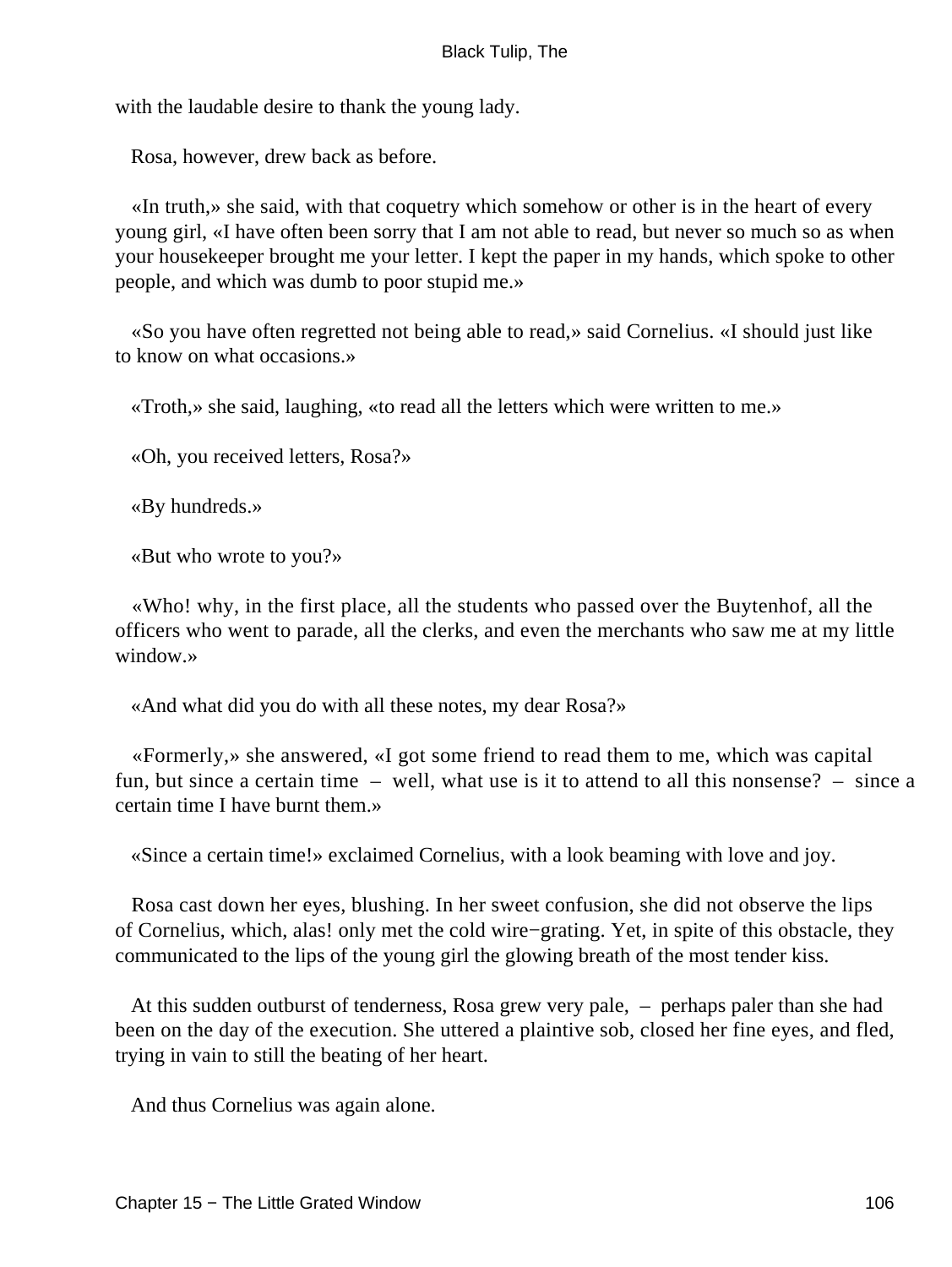Rosa had fled so precipitately, that she completely forgot to return to Cornelius the three bulbs of the Black Tulip.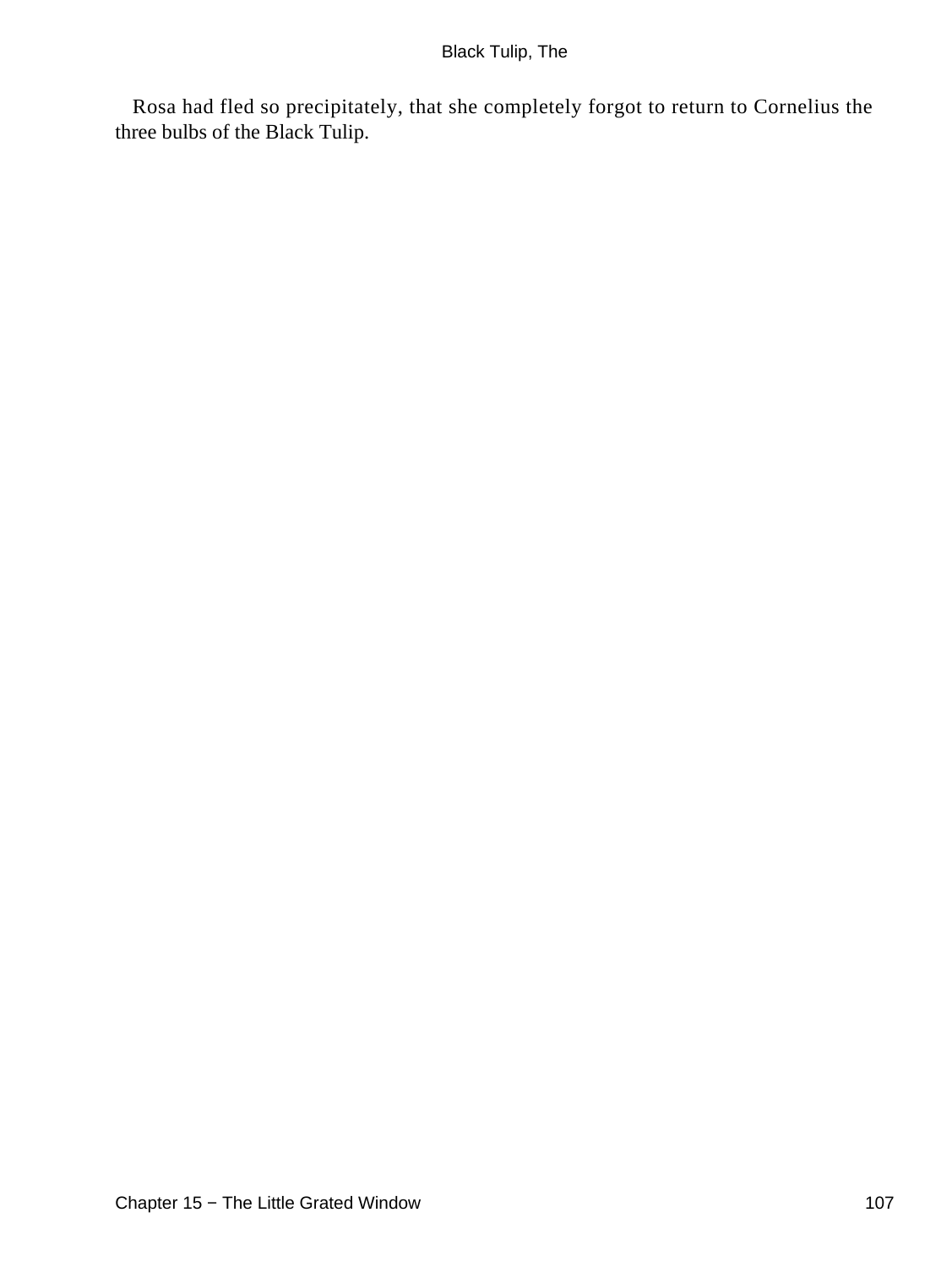# **[Chapter 16 − Master and Pupil](#page-226-0)**

**The worthy Master Gryphus, as the reader may have seen, was far from sharing the** kindly feeling of his daughter for the godson of Cornelius de Witt.

 There being only five prisoners at Loewestein, the post of turnkey was not a very onerous one, but rather a sort of sinecure, given after a long period of service.

 But the worthy jailer, in his zeal, had magnified with all the power of his imagination the importance of his office. To him Cornelius had swelled to the gigantic proportions of a criminal of the first order. He looked upon him, therefore, as the most dangerous of all his prisoners. He watched all his steps, and always spoke to him with an angry countenance; punishing him for what he called his dreadful rebellion against such a clement prince as the Stadtholder.

 Three times a day he entered Van Baerle's cell, expecting to find him trespassing; but Cornelius had ceased to correspond, since his correspondent was at hand. It is even probable that, if Cornelius had obtained his full liberty, with permission to go wherever he liked, the prison, with Rosa and his bulbs, would have appeared to him preferable to any other habitation in the world without Rosa and his bulbs.

 Rosa, in fact, had promised to come and see him every evening, and from the first evening she had kept her word.

 On the following evening she went up as before, with the same mysteriousness and the same precaution. Only she had this time resolved within herself not to approach too near the grating. In order, however, to engage Van Baerle in a conversation from the very first which would seriously occupy his attention, she tendered to him through the grating the three bulbs, which were still wrapped up in the same paper.

 But to the great astonishment of Rosa, Van Baerle pushed back her white hand with the tips of his fingers.

The young man had been considering about the matter.

 «Listen to me,» he said. «I think we should risk too much by embarking our whole fortune in one ship. Only think, my dear Rosa, that the question is to carry out an enterprise which until now has been considered impossible, namely, that of making the great black tulip flower. Let us, therefore, take every possible precaution, so that in case of a failure we may not have anything to reproach ourselves with. I will now tell you the way I have traced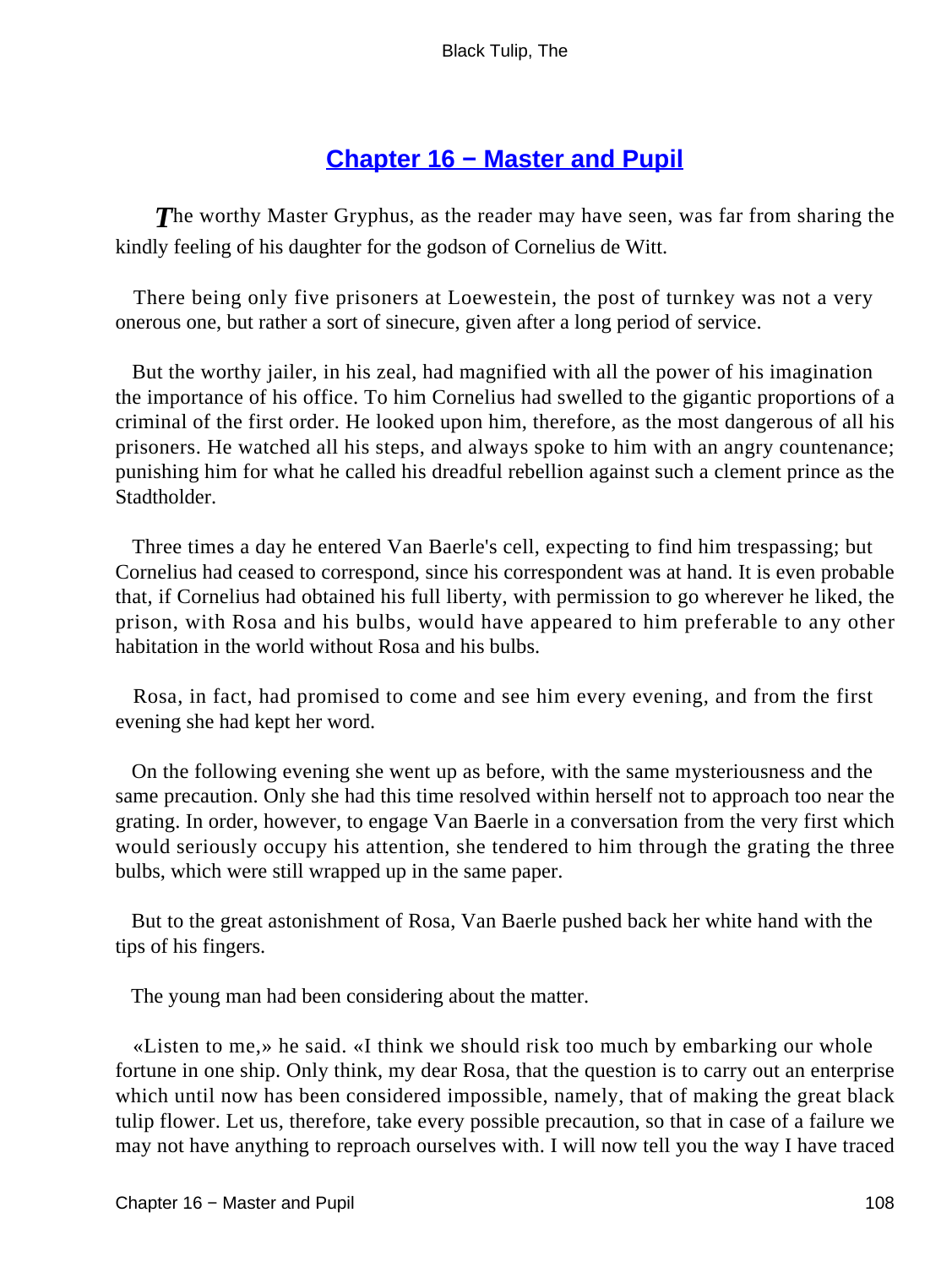out for us.»

 Rosa was all attention to what he would say, much more on account of the importance which the unfortunate tulip−fancier attached to it, than that she felt interested in the matter herself.

 «I will explain to you, Rosa,» he said. «I dare say you have in this fortress a small garden, or some courtyard, or, if not that, at least some terrace.»

 «We have a very fine garden,» said Rosa, «it runs along the edge of the Waal, and is full of fine old trees.»

«Could you bring me some soil from the garden, that I may judge?»

«I will do so to−morrow.»

 «Take some from a sunny spot, and some from a shady, so that I may judge of its properties in a dry and in a moist state.»

«Be assured I shall.»

 «After having chosen the soil, and, if it be necessary, modified it, we will divide our three bulbs; you will take one and plant it, on the day that I will tell you, in the soil chosen by me. It is sure to flower, if you tend it according to my directions.»

«I will not lose sight of it for a minute.»

 «You will give me another, which I will try to grow here in my cell, and which will help me to beguile those long weary hours when I cannot see you. I confess to you I have very little hope for the latter one, and I look beforehand on this unfortunate bulb as sacrificed to my selfishness. However, the sun sometimes visits me. I will, besides, try to convert everything into an artificial help, even the heat and the ashes of my pipe, and lastly, we, or rather you, will keep in reserve the third sucker as our last resource, in case our first two experiments should prove a failure. In this manner, my dear Rosa, it is impossible that we should not succeed in gaining the hundred thousand guilders for your marriage portion; and how dearly shall we enjoy that supreme happiness of seeing our work brought to a successful issue!»

 «I know it all now,» said Rosa. «I will bring you the soil to−morrow, and you will choose it for your bulb and for mine. As to that in which yours is to grow, I shall have several journeys to convey it to you, as I cannot bring much at a time.»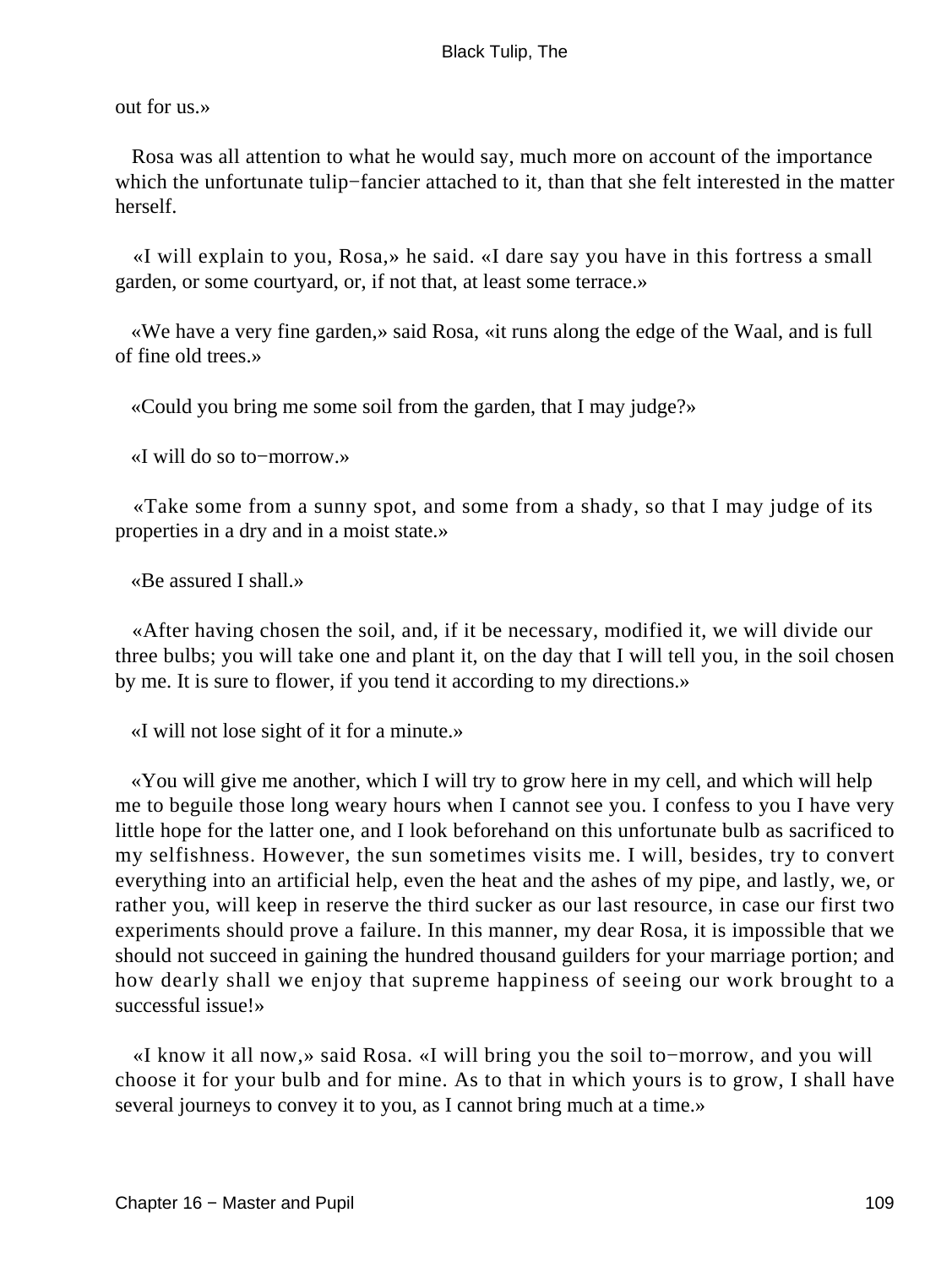«There is no hurry for it, dear Rosa; our tulips need not be put into the ground for a month at least. So you see we have plenty of time before us. Only I hope that, in planting your bulb, you will strictly follow all my instructions.»

«I promise you I will.»

 «And when you have once planted it, you will communicate to me all the circumstances which may interest our nursling; such as change of weather, footprints on the walks, or footprints in the borders. You will listen at night whether our garden is not resorted to by cats. A couple of those untoward animals laid waste two of my borders at Dort.»

«I will listen.»

«On moonlight nights have you ever looked at your garden, my dear child?»

«The window of my sleeping−room overlooks it.»

 «Well, on moonlight nights you will observe whether any rats come out from the holes in the wall. The rats are most mischievous by their gnawing everything; and I have heard unfortunate tulip−growers complain most bitterly of Noah for having put a couple of rats in the ark.»

«I will observe, and if there are cats or rats  $- - \infty$ 

 «You will apprise me of it, – that's right. And, moreover,» Van Baerle, having become mistrustful in his captivity, continued, «there is an animal much more to be feared than even the cat or the rat.»

«What animal?»

 «Man. You comprehend, my dear Rosa, a man may steal a guilder, and risk the prison for such a trifle, and, consequently, it is much more likely that some one might steal a hundred thousand guilders.»

«No one ever enters the garden but myself.»

 «Thank you, thank you, my dear Rosa. All the joy of my life has still to come from you.»

 And as the lips of Van Baerle approached the grating with the same ardor as the day before, and as, moreover, the hour for retiring had struck, Rosa drew back her head, and stretched out her hand.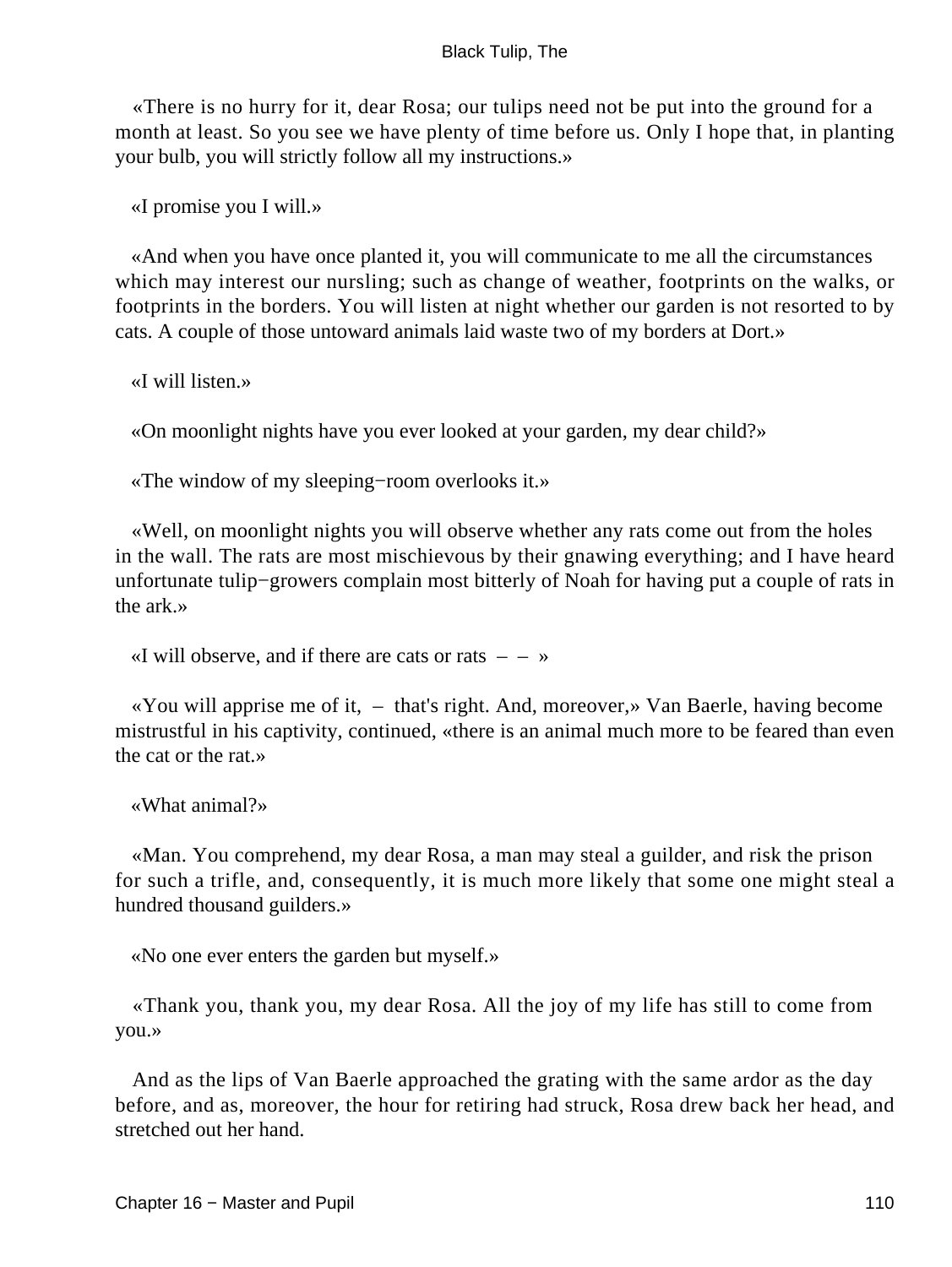In this pretty little hand, of which the coquettish damsel was particularly proud, was the bulb.

 Cornelius kissed most tenderly the tips of her fingers. Did he do so because the hand kept one of the bulbs of the great black tulip, or because this hand was Rosa's? We shall leave this point to the decision of wiser heads than ours.

Rosa withdrew with the other two suckers, pressing them to her heart.

 Did she press them to her heart because they were the bulbs of the great black tulip, or because she had them from Cornelius?

This point, we believe, might be more readily decided than the other.

 However that may have been, from that moment life became sweet, and again full of interest to the prisoner.

Rosa, as we have seen, had returned to him one of the suckers.

 Every evening she brought to him, handful by handful, a quantity of soil from that part of the garden which he had found to be the best, and which, indeed, was excellent.

 A large jug, which Cornelius had skilfully broken, did service as a flower−pot. He half filled it, and mixed the earth of the garden with a small portion of dried river mud, a mixture which formed an excellent soil.

Then, at the beginning of April, he planted his first sucker in that jug.

Not a day passed on which Rosa did not come to have her chat with Cornelius.

 The tulips, concerning whose cultivation Rosa was taught all the mysteries of the art, formed the principal topic of the conversation; but, interesting as the subject was, people cannot always talk about tulips.

 They therefore began to chat also about other things, and the tulip−fancier found out to his great astonishment what a vast range of subjects a conversation may comprise.

 Only Rosa had made it a habit to keep her pretty face invariably six inches distant from the grating, having perhaps become distrustful of herself.

 There was one thing especially which gave Cornelius almost as much anxiety as his bulbs – a subject to which he always returned – the dependence of Rosa on her father.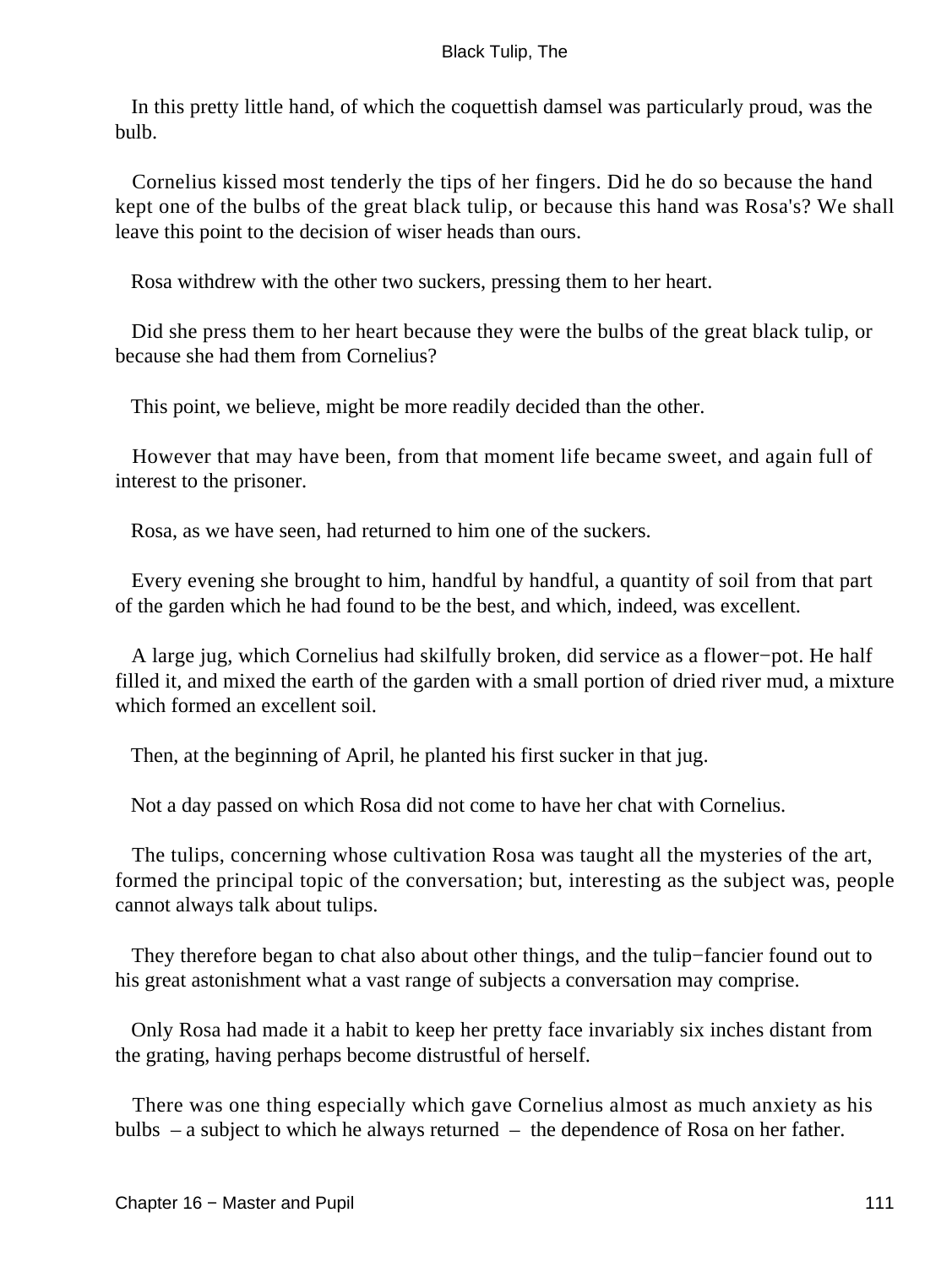Indeed, Van Baerle's happiness depended on the whim of this man. He might one day find Loewestein dull, or the air of the place unhealthy, or the gin bad, and leave the fortress, and take his daughter with him, when Cornelius and Rosa would again be separated.

 «Of what use would the carrier pigeons then be?» said Cornelius to Rosa, «as you, my dear girl, would not be able to read what I should write to you, nor to write to me your thoughts in return.»

 «Well,» answered Rosa, who in her heart was as much afraid of a separation as Cornelius himself, «we have one hour every evening, let us make good use of it.»

«I don't think we make such a bad use of it as it is.»

 «Let us employ it even better,» said Rosa, smiling. «Teach me to read and write. I shall make the best of your lessons, believe me; and, in this way, we shall never be separated any more, except by our own will.»

«Oh, then, we have an eternity before us,» said Cornelius.

Rosa smiled, and quietly shrugged her shoulders.

 «Will you remain for ever in prison?» she said, «and after having granted you your life, will not his Highness also grant you your liberty? And will you not then recover your fortune, and be a rich man, and then, when you are driving in your own coach, riding your own horse, will you still look at poor Rosa, the daughter of a jailer, scarcely better than a hangman?»

 Cornelius tried to contradict her, and certainly he would have done so with all his heart, and with all the sincerity of a soul full of love.

She, however, smilingly interrupted him, saying, «How is your tulip going on?»

 To speak to Cornelius of his tulip was an expedient resorted to by her to make him forget everything, even Rosa herself.

 «Very well, indeed,» he said, «the coat is growing black, the sprouting has commenced, the veins of the bulb are swelling, in eight days hence, and perhaps sooner, we may distinguish the first buds of the leaves protruding. And yours Rosa?»

«Oh, I have done things on a large scale, and according to your directions.»

 «Now, let me hear, Rosa, what you have done,» said Cornelius, with as tender an anxiety as he had lately shown to herself.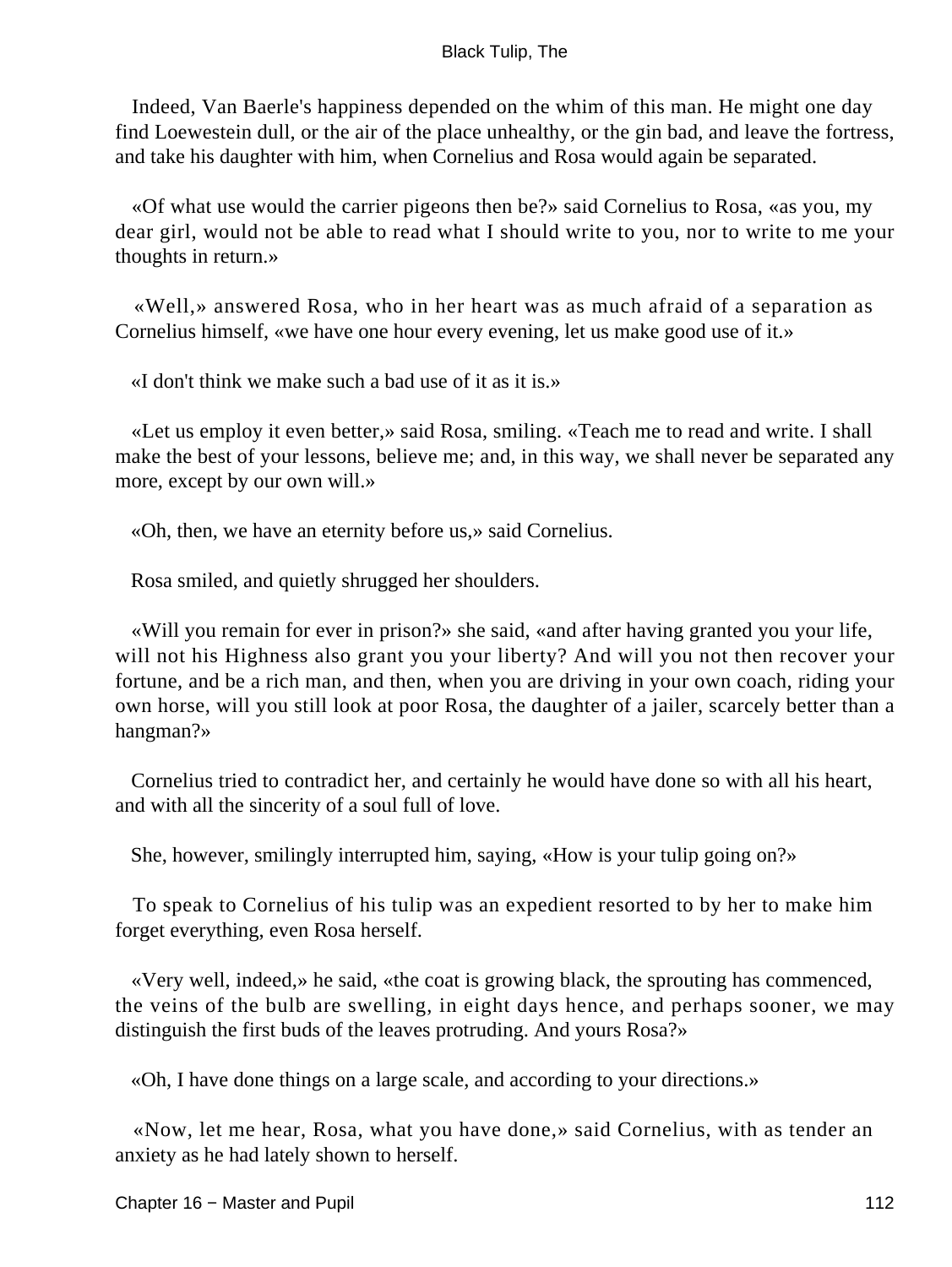«Well,» she said, smiling, for in her own heart she could not help studying this double love of the prisoner for herself and for the black tulip, «I have done things on a large scale; I have prepared a bed as you described it to me, on a clear spot, far from trees and walls, in a soil slightly mixed with sand, rather moist than dry without a fragment of stone or pebble.»

«Well done, Rosa, well done.»

 «I am now only waiting for your further orders to put in the bulb, you know that I must be behindhand with you, as I have in my favour all the chances of good air, of the sun, and abundance of moisture.»

 «All true, all true,» exclaimed Cornelius, clapping his hands with joy, «you are a good pupil, Rosa, and you are sure to gain your hundred thousand guilders.»

 «Don't forget,» said Rosa, smiling, «that your pupil, as you call me, has still other things to learn besides the cultivation of tulips.»

«Yes, yes, and I am as anxious as you are, Rosa, that you should learn to read.»

«When shall we begin?»

«At once.»

«No, to−morrow.»

«Why to−morrow?»

«Because to−day our hour is expired, and I must leave you.»

«Already? But what shall we read?»

«Oh,» said Rosa, «I have a book, – a book which I hope will bring us luck.»

«To−morrow, then.»

«Yes, to−morrow.»

On the following evening Rosa returned with the Bible of Cornelius de Witt.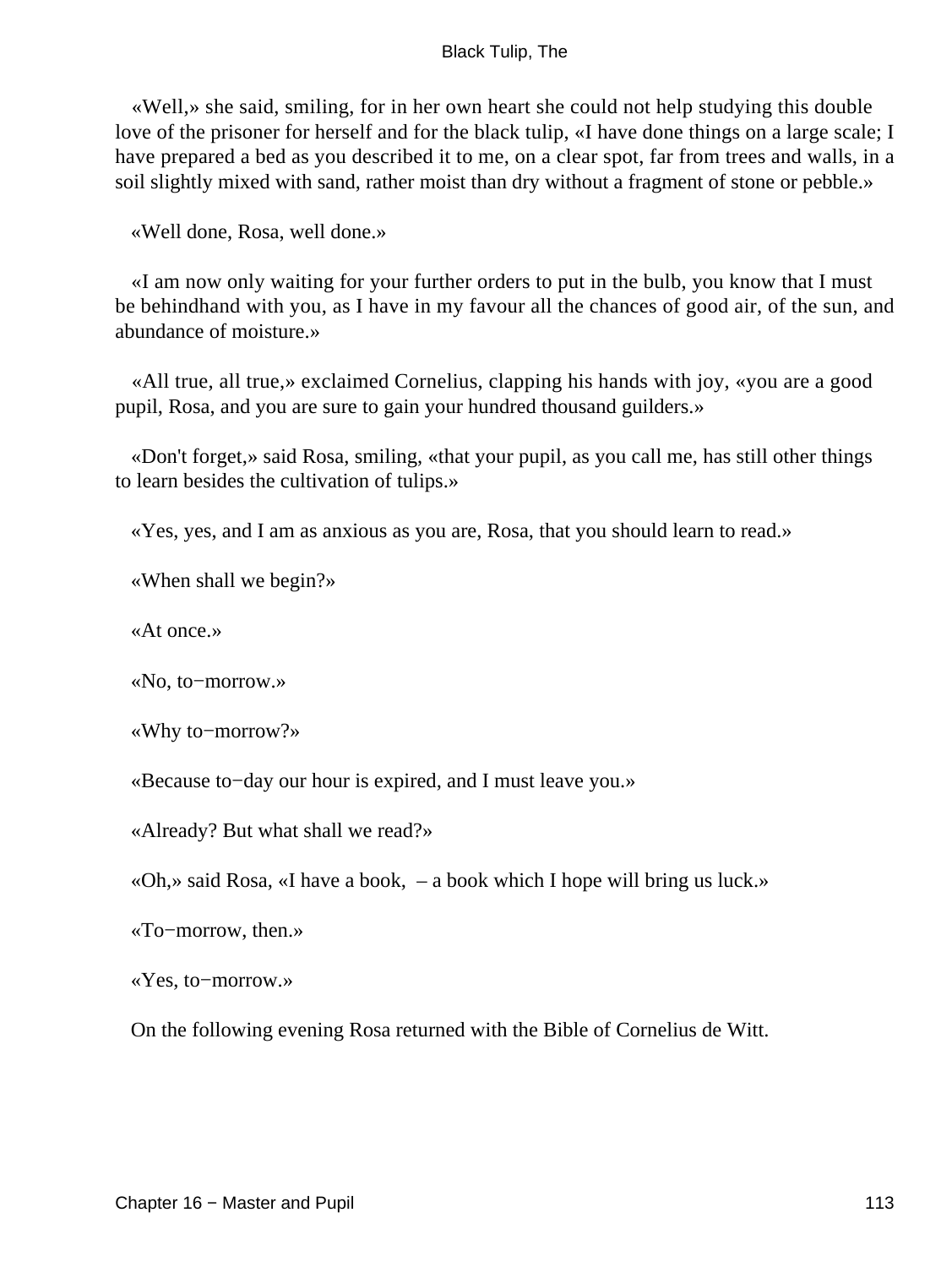# **[Chapter 17 − The First Bulb](#page-226-0)**

**O**n the following evening, as we have said, Rosa returned with the Bible of Cornelius de Witt.

 Then began between the master and the pupil one of those charming scenes which are the delight of the novelist who has to describe them.

 The grated window, the only opening through which the two lovers were able to communicate, was too high for conveniently reading a book, although it had been quite convenient for them to read each other's faces.

 Rosa therefore had to press the open book against the grating edgewise, holding above it in her right hand the lamp, but Cornelius hit upon the lucky idea of fixing it to the bars, so as to afford her a little rest. Rosa was then enabled to follow with her finger the letters and syllables, which she was to spell for Cornelius, who with a straw pointed out the letters to his attentive pupil through the holes of the grating.

 The light of the lamp illuminated the rich complexion of Rosa, her blue liquid eyes, and her golden hair under her head−dress of gold brocade, with her fingers held up, and showing in the blood, as it flowed downwards in the veins that pale pink hue which shines before the light owing to the living transparency of the flesh tint.

 Rosa's intellect rapidly developed itself under the animating influence of Cornelius, and when the difficulties seemed too arduous, the sympathy of two loving hearts seemed to smooth them away.

 And Rosa, after having returned to her room, repeated in her solitude the reading lessons, and at the same time recalled all the delight which she had felt whilst receiving them.

 One evening she came half an hour later than usual. This was too extraordinary an instance not to call forth at once Cornelius's inquiries after its cause.

 «Oh! do not be angry with me,» she said, «it is not my fault. My father has renewed an acquaintance with an old crony who used to visit him at the Hague, and to ask him to let him see the prison. He is a good sort of fellow, fond of his bottle, tells funny stories, and moreover is very free with his money, so as always to be ready to stand a treat.»

«You don't know anything further of him?» asked Cornelius, surprised.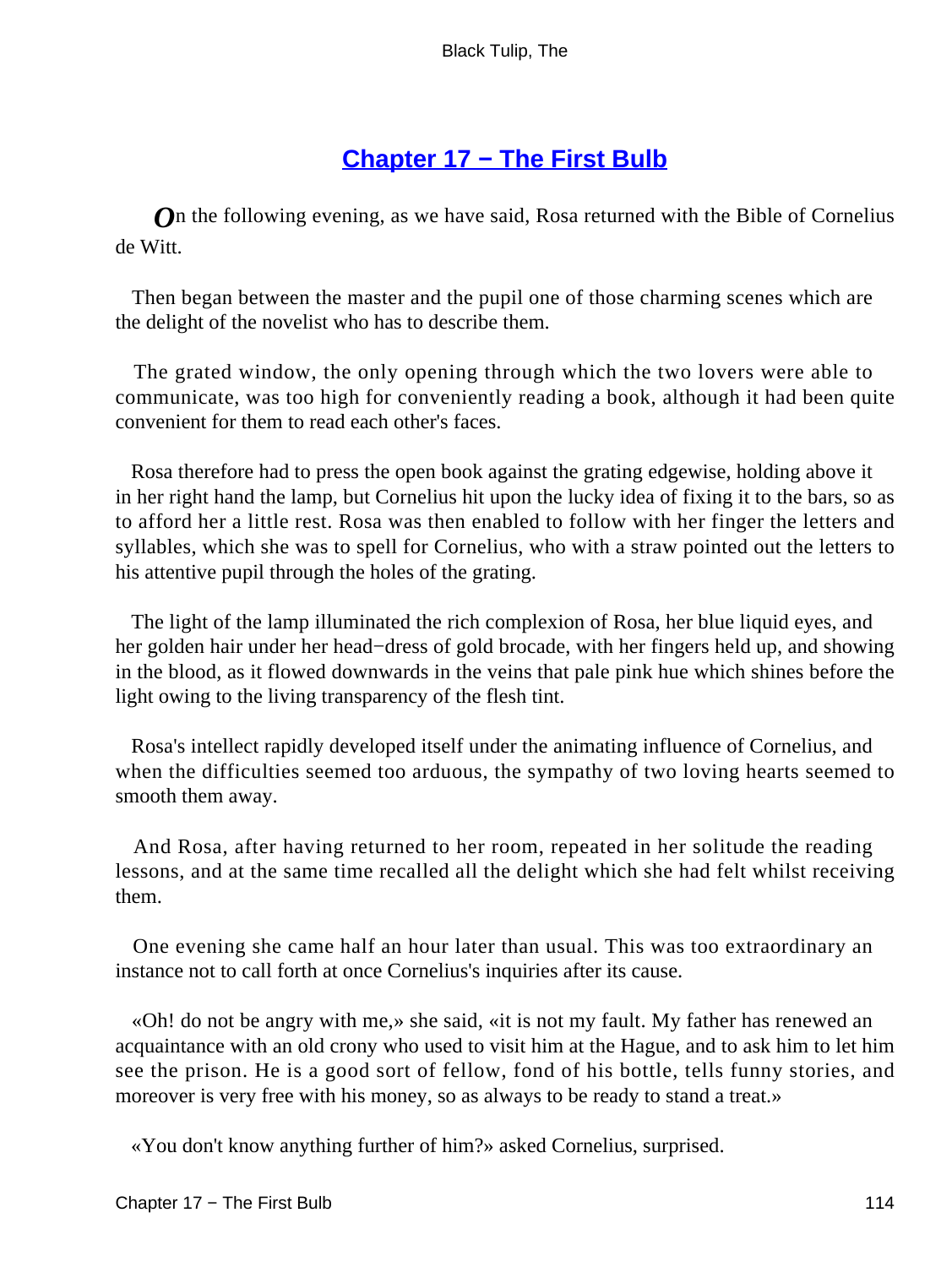«No,» she answered; «it's only for about a fortnight that my father has taken such a fancy to this friend who is so assiduous in visiting him.»

 «Ah, so,» said Cornelius, shaking his head uneasily as every new incident seemed to him to forebode some catastrophe; «very likely some spy, one of those who are sent into jails to watch both prisoners and their keepers.»

 «I don't believe that,» said Rosa, smiling; «if that worthy person is spying after any one, it is certainly not after my father.»

«After whom, then?»

«Me, for instance.»

«You?»

«Why not?» said Rosa, smiling.

 «Ah, that's true,» Cornelius observed, with a sigh. «You will not always have suitors in vain; this man may become your husband.»

«I don't say anything to the contrary.»

«What cause have you to entertain such a happy prospect?»

«Rather say, this fear, Mynheer Cornelius.»

«Thank you, Rosa, you are right; well, I will say then, this fear?»

«I have only this reason  $- - \infty$ 

«Tell me, I am anxious to hear.»

 «This man came several times before to the Buytenhof, at the Hague. I remember now, it was just about the time when you were confined there. When I left, he left too; when I came here, he came after me. At the Hague his pretext was that he wanted to see you.»

«See me?»

 «Yes, it must have undoubtedly been only a pretext for now, when he could plead the same reason, as you are my father's prisoner again, he does not care any longer for you; quite the contrary, – I heard him say to my father only yesterday that he did not know you.»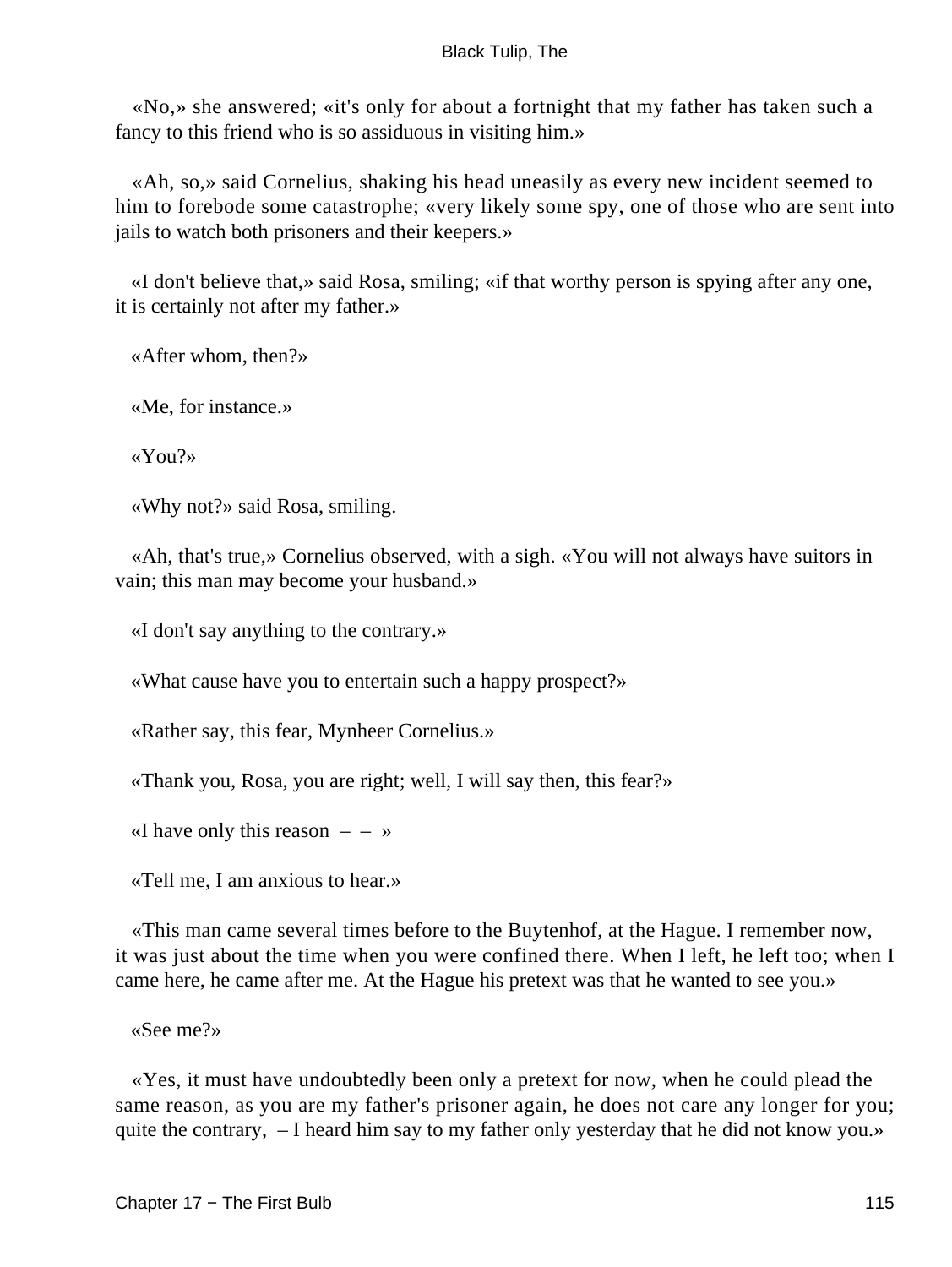«Go on, Rosa, pray do, that I may guess who that man is, and what he wants.»

 «Are you quite sure, Mynheer Cornelius, that none of your friends can interest himself for you?»

 «I have no friends, Rosa; I have only my old nurse, whom you know, and who knows you. Alas, poor Sue! she would come herself, and use no roundabout ways. She would at once say to your father, or to you, 'My good sir, or my good miss, my child is here; see how grieved I am; let me see him only for one hour, and I'll pray for you as long as I live.' No, no,» continued Cornelius; «with the exception of my poor old Sue, I have no friends in this world.»

 «Then I come back to what I thought before; and the more so as last evening at sunset, whilst I was arranging the border where I am to plant your bulb, I saw a shadow gliding between the alder trees and the aspens. I did not appear to see him, but it was this man. He concealed himself and saw me digging the ground, and certainly it was me whom he followed, and me whom he was spying after. I could not move my rake, or touch one atom of soil, without his noticing it.»

«Oh, yes, yes, he is in love with you,» said Cornelius. «Is he young? Is he handsome?»

Saying this he looked anxiously at Rosa, eagerly waiting for her answer.

 «Young? handsome?» cried Rosa, bursting into a laugh. «He is hideous to look at; crooked, nearly fifty years of age, and never dares to look me in the face, or to speak, except in an undertone.»

«And his name?»

«Jacob Gisels.»

«I don't know him.»

«Then you see that, at all events, he does not come after you.»

 «At any rate, if he loves you, Rosa, which is very likely, as to see you is to love you, at least you don't love him.»

«To be sure I don't.»

«Then you wish me to keep my mind easy?»

«I should certainly ask you to do so.»

Chapter 17 – The First Bulb 116 and 116 and 116 and 116 and 116 and 116 and 116 and 116 and 116 and 116 and 116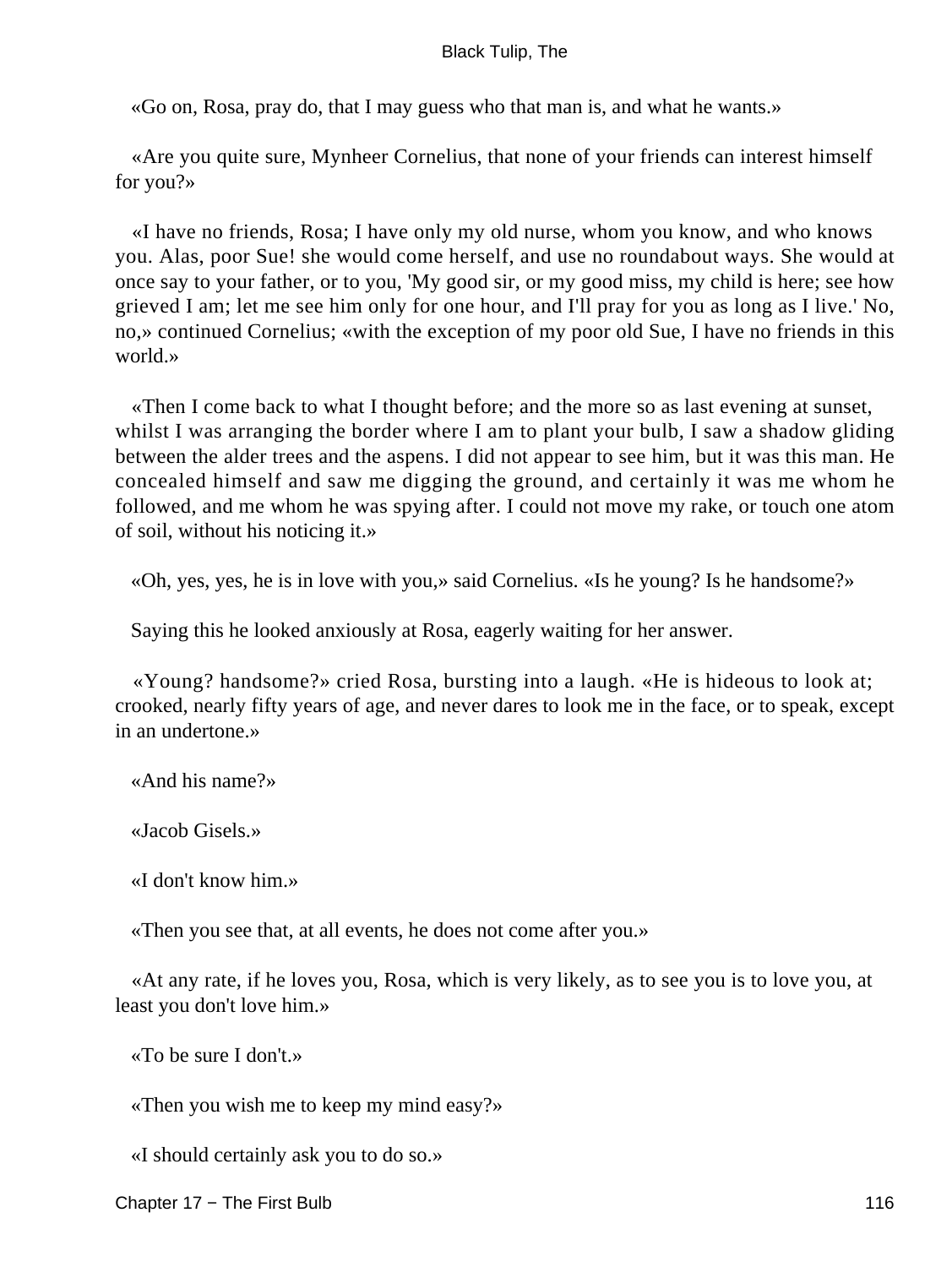«Well, then, now as you begin to know how to read you will read all that I write to you of the pangs of jealousy and of absence, won't you, Rosa?»

«I shall read it, if you write with good big letters.»

Then, as the turn which the conversation took began to make Rosa uneasy, she asked, –

«By the bye, how is your tulip going on?»

 «Oh, Rosa, only imagine my joy, this morning I looked at it in the sun, and after having moved the soil aside which covers the bulb, I saw the first sprouting of the leaves. This small germ has caused me a much greater emotion than the order of his Highness which turned aside the sword already raised at the Buytenhof.»

«You hope, then?» said Rosa, smiling.

«Yes, yes, I hope.»

«And I, in my turn, when shall I plant my bulb?»

 «Oh, the first favourable day I will tell you; but, whatever you do, let nobody help you, and don't confide your secret to any one in the world; do you see, a connoisseur by merely looking at the bulb would be able to distinguish its value; and so, my dearest Rosa, be careful in locking up the third sucker which remains to you.»

 «It is still wrapped up in the same paper in which you put it, and just as you gave it me. I have laid it at the bottom of my chest under my point lace, which keeps it dry, without pressing upon it. But good night, my poor captive gentleman.»

«How? already?»

«It must be, it must be.»

«Coming so late and going so soon.»

 «My father might grow impatient not seeing me return, and that precious lover might suspect a rival.»

Here she listened uneasily.

«What is it?» asked Van Baerle. «I thought I heard something.»

«What, then?»

Chapter 17 – The First Bulb 117 (1999) and 117 (1999) and 117 (1999) and 117 (1999) and 117 (1999) and 117 (1999) and 117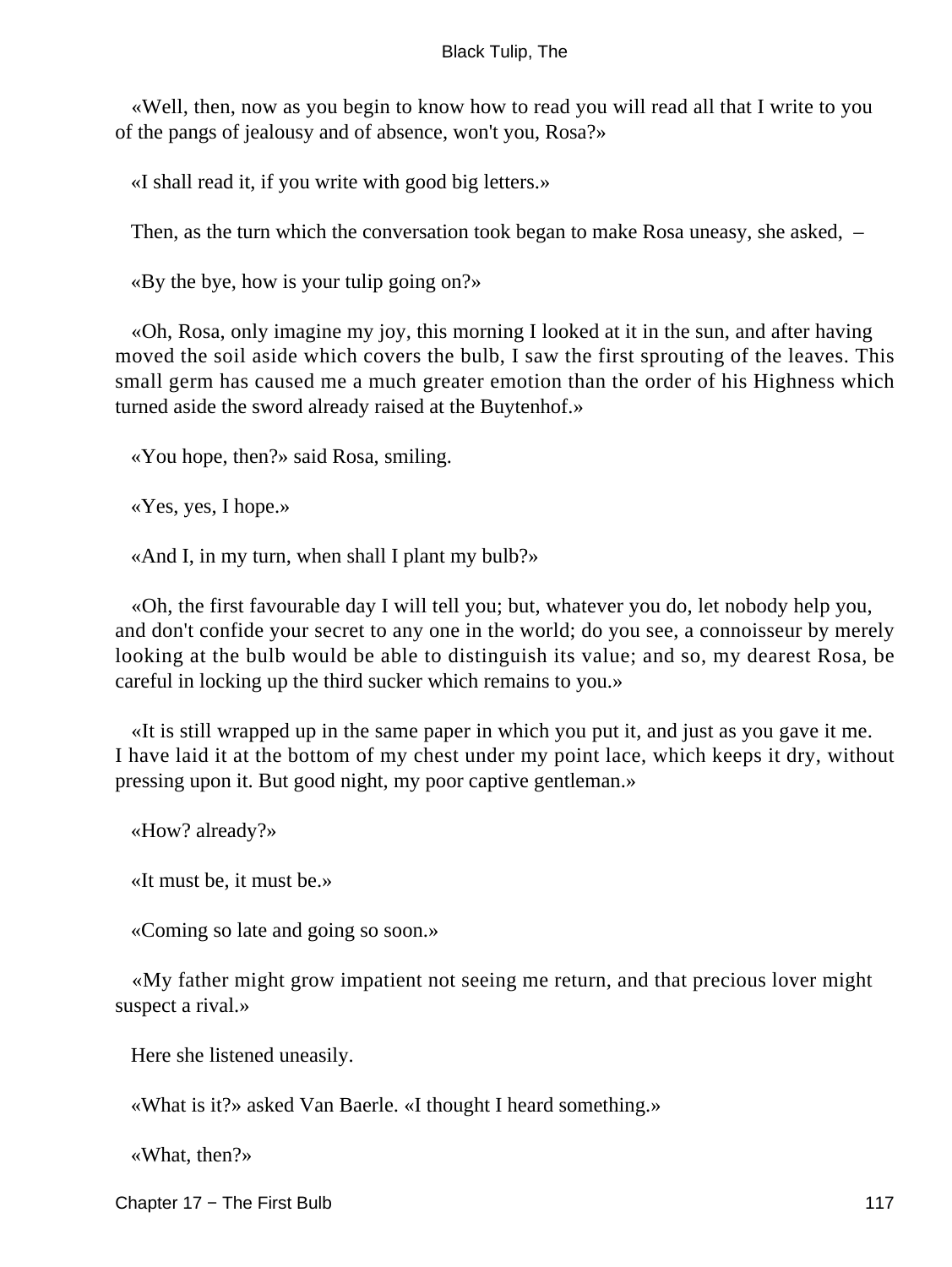«Something like a step, creaking on the staircase.»

 «Surely,» said the prisoner, «that cannot be Master Gryphus, he is always heard at a distance»

«No, it is not my father, I am quite sure, but  $- - \infty$ 

«But?»

«But it might be Mynheer Jacob.»

 Rosa rushed toward the staircase, and a door was really heard rapidly to close before the young damsel had got down the first ten steps.

 Cornelius was very uneasy about it, but it was after all only a prelude to greater anxieties.

 The flowing day passed without any remarkable incident. Gryphus made his three visits, and discovered nothing. He never came at the same hours as he hoped thus to discover the secrets of the prisoner. Van Baerle, therefore, had devised a contrivance, a sort of pulley, by means of which he was able to lower or to raise his jug below the ledge of tiles and stone before his window. The strings by which this was effected he had found means to cover with that moss which generally grows on tiles, or in the crannies of the walls.

 Gryphus suspected nothing, and the device succeeded for eight days. One morning, however, when Cornelius, absorbed in the contemplation of his bulb, from which a germ of vegetation was already peeping forth, had not heard old Gryphus coming upstairs as a gale of wind was blowing which shook the whole tower, the door suddenly opened.

 Gryphus, perceiving an unknown and consequently a forbidden object in the hands of his prisoner, pounced upon it with the same rapidity as the hawk on its prey.

 As ill luck would have it, his coarse, hard hand, the same which he had broken, and which Cornelius van Baerle had set so well, grasped at once in the midst of the jug, on the spot where the bulb was lying in the soil.

 «What have you got here?» he roared. «Ah! have I caught you?» and with this he grabbed in the soil.

«I? nothing, nothing,» cried Cornelius, trembling.

 «Ah! have I caught you? a jug and earth in it There is some criminal secret at the bottom of all this.»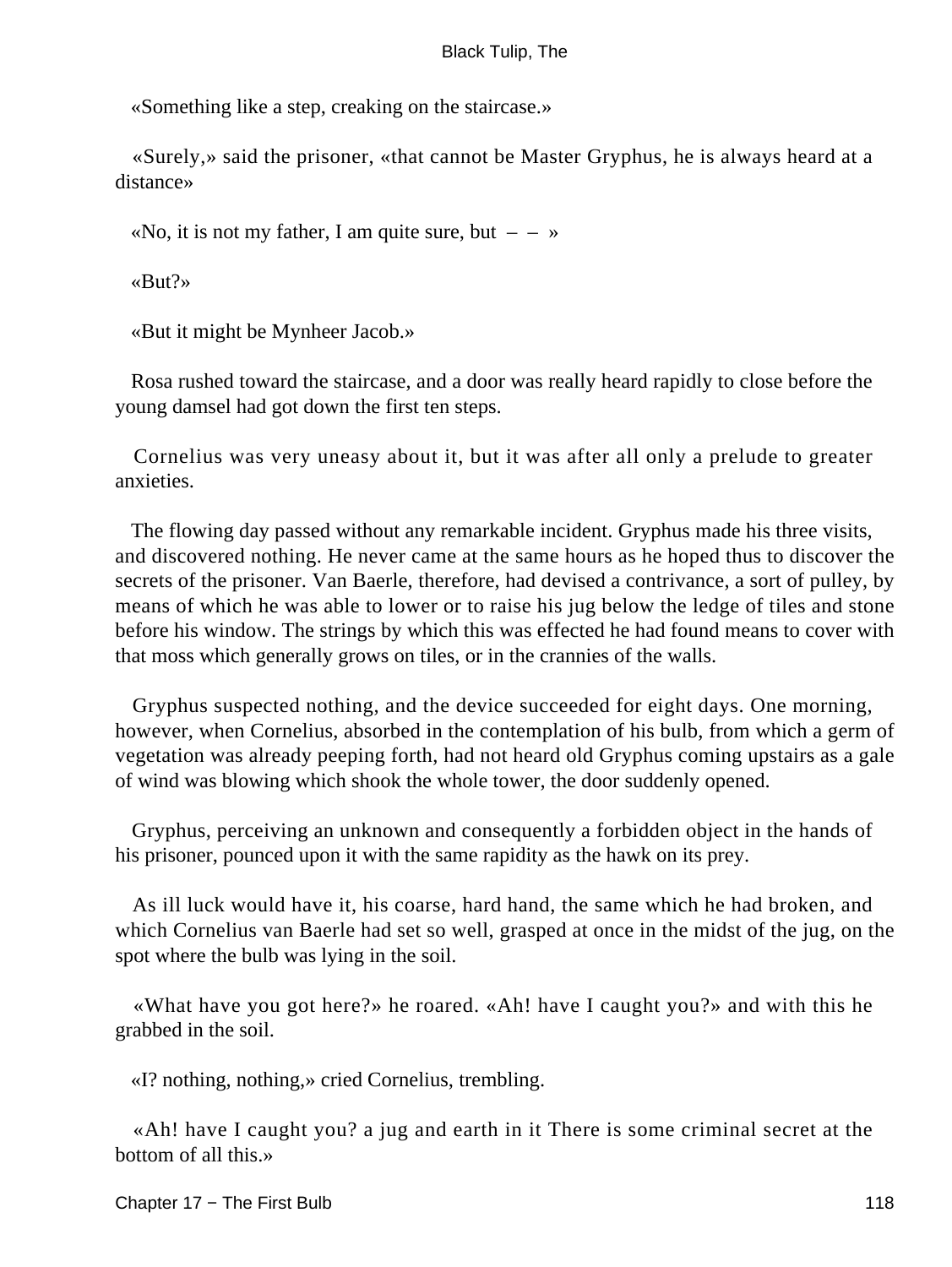«Oh, my good Master Gryphus,» said Van Baerle, imploringly, and anxious as the partridge robbed of her young by the reaper.

In fact, Gryphus was beginning to dig the soil with his crooked fingers.

«Take care, sir, take care,» said Cornelius, growing quite pale.

«Care of what? Zounds! of what?» roared the jailer.

«Take care, I say, you will crush it, Master Gryphus.»

 And with a rapid and almost frantic movement he snatched the jug from the hands of Gryphus, and hid it like a treasure under his arms.

 But Gryphus, obstinate, like an old man, and more and more convinced that he was discovering here a conspiracy against the Prince of Orange, rushed up to his prisoner, raising his stick; seeing, however, the impassible resolution of the captive to protect his flower−pot he was convinced that Cornelius trembled much less for his head than for his jug.

He therefore tried to wrest it from him by force.

«Halloa!» said the jailer, furious, «here, you see, you are rebelling.»

«Leave me my tulip,» cried Van Baerle.

«Ah, yes, tulip,» replied the old man, «we know well the shifts of prisoners.»

«But I vow to you  $- - \infty$ 

«Let go,» repeated Gryphus, stamping his foot, «let go, or I shall call the guard.»

«Call whoever you like, but you shall not have this flower except with my life.»

 Gryphus, exasperated, plunged his finger a second time into the soil, and now he drew out the bulb, which certainly looked quite black; and whilst Van Baerle, quite happy to have saved the vessel, did not suspect that the adversary had possessed himself of its precious contents, Gryphus hurled the softened bulb with all his force on the flags, where almost immediately after it was crushed to atoms under his heavy shoe.

 Van Baerle saw the work of destruction, got a glimpse of the juicy remains of his darling bulb, and, guessing the cause of the ferocious joy of Gryphus, uttered a cry of agony, which would have melted the heart even of that ruthless jailer who some years before killed Pelisson's spider.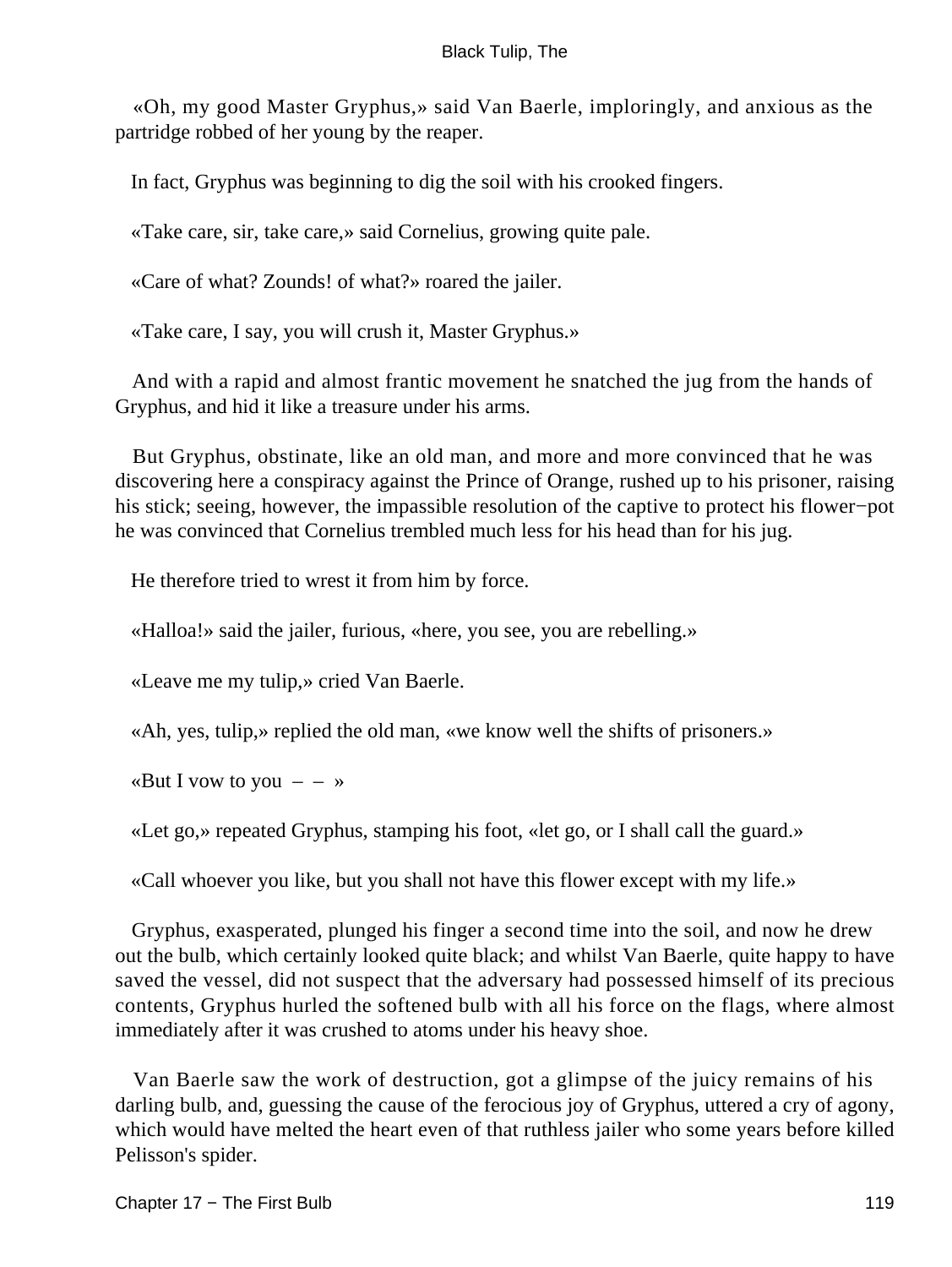The idea of striking down this spiteful bully passed like lightning through the brain of the tulip−fancier. The blood rushed to his brow, and seemed like fire in his eyes, which blinded him, and he raised in his two hands the heavy jug with all the now useless earth which remained in it. One instant more, and he would have flung it on the bald head of old Gryphus.

 But a cry stopped him; a cry of agony, uttered by poor Rosa, who, trembling and pale, with her arms raised to heaven, made her appearance behind the grated window, and thus interposed between her father and her friend.

 Gryphus then understood the danger with which he had been threatened, and he broke out in a volley of the most terrible abuse.

 «Indeed,» said Cornelius to him, «you must be a very mean and spiteful fellow to rob a poor prisoner of his only consolation, a tulip bulb.»

 «For shame, my father,» Rosa chimed in, «it is indeed a crime you have committed here.»

 «Ah, is that you, my little chatter−box?» the old man cried, boiling with rage and turning towards her; «don't you meddle with what don't concern you, but go down as quickly as possible.»

«Unfortunate me,» continued Cornelius, overwhelmed with grief.

 «After all, it is but a tulip,» Gryphus resumed, as he began to be a little ashamed of himself. «You may have as many tulips as you like: I have three hundred of them in my loft.»

 «To the devil with your tulips!» cried Cornelius; «you are worthy of each other: had I a hundred thousand millions of them, I would gladly give them for the one which you have just destroyed.»

 «Oh, so!» Gryphus said, in a tone of triumph; «now there we have it. It was not your tulip you cared for. There was in that false bulb some witchcraft, perhaps some means of correspondence with conspirators against his Highness who has granted you your life. I always said they were wrong in not cutting your head off.»

«Father, father!» cried Rosa.

 «Yes, yes! it is better as it is now,» repeated Gryphus, growing warm; «I have destroyed it, and I'll do the same again, as often as you repeat the trick. Didn't I tell you, my fine fellow, that I would make your life a hard one?»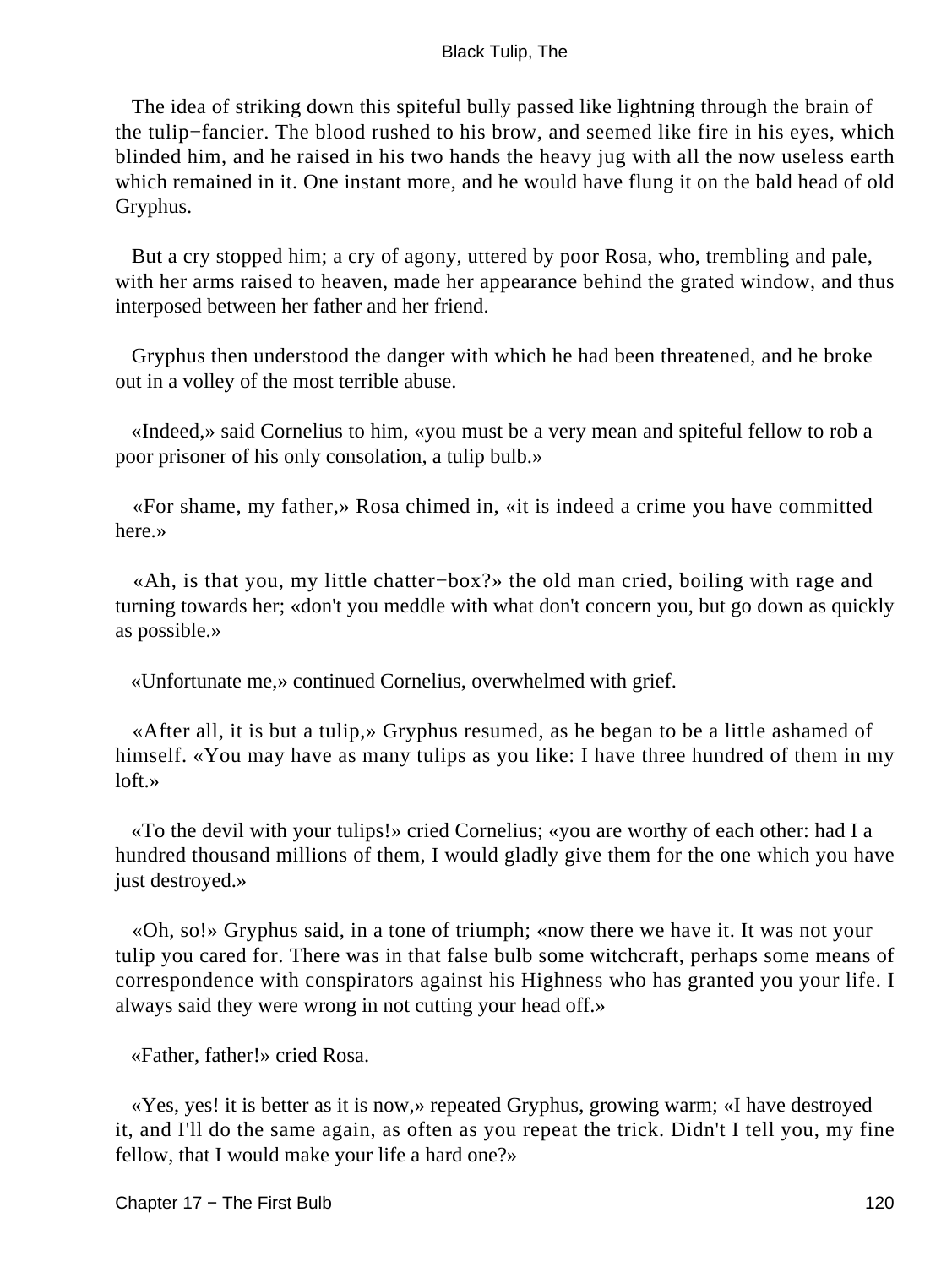«A curse on you!» Cornelius exclaimed, quite beyond himself with despair, as he gathered, with his trembling fingers, the remnants of that bulb on which he had rested so many joys and so many hopes.

 «We shall plant the other to−morrow, my dear Mynheer Cornelius,» said Rosa, in a low voice, who understood the intense grief of the unfortunate tulip−fancier, and who, with the pure sacred love of her innocent heart, poured these kind words, like a drop of balm, on the bleeding wounds of Cornelius.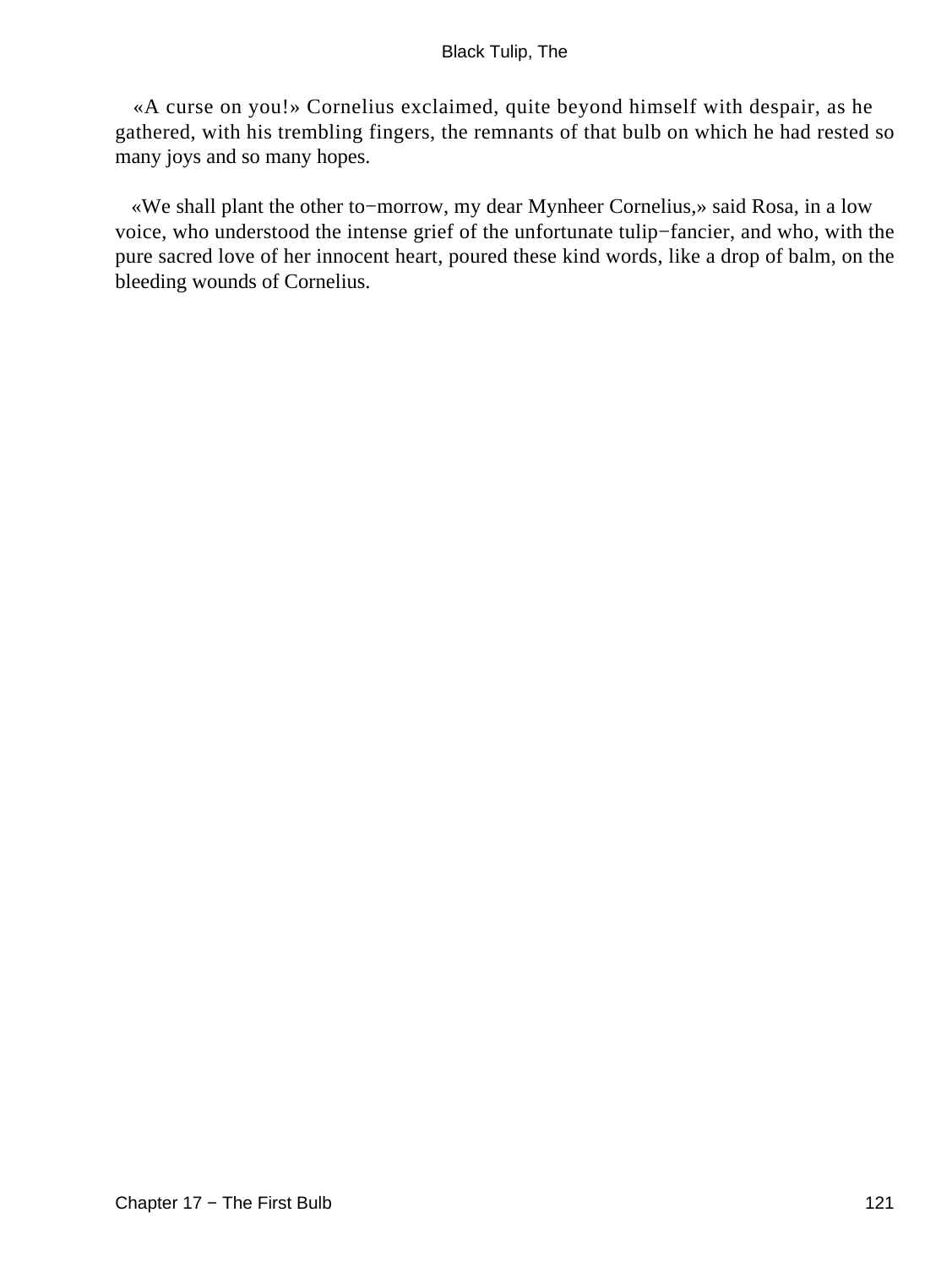## **[Chapter 18 − Rosa's Lover](#page-226-0)**

*R*osa had scarcely pronounced these consolatory words when a voice was heard from the staircase asking Gryphus how matters were going on.

«Do you hear, father?» said Rosa.

«What?»

«Master Jacob calls you, he is uneasy.»

 «There was such a noise,» said Gryphus; «wouldn't you have thought he would murder me, this doctor? They are always very troublesome fellows, these scholars.»

 Then, pointing with his finger towards the staircase, he said to Rosa: «Just lead the way, Miss.»

After this he locked the door and called out: «I shall be with you directly, friend Jacob.»

Poor Cornelius, thus left alone with his bitter grief, muttered to himself, –

 «Ah, you old hangman! it is me you have trodden under foot; you have murdered me; I shall not survive it.»

 And certainly the unfortunate prisoner would have fallen ill but for the counterpoise which Providence had granted to his grief, and which was called Rosa.

 In the evening she came back. Her first words announced to Cornelius that henceforth her father would make no objection to his cultivating flowers.

«And how do you know that?» the prisoner asked, with a doleful look.

«I know it because he has said so.»

«To deceive me, perhaps.»

«No, he repents.»

«Ah yes! but too late.»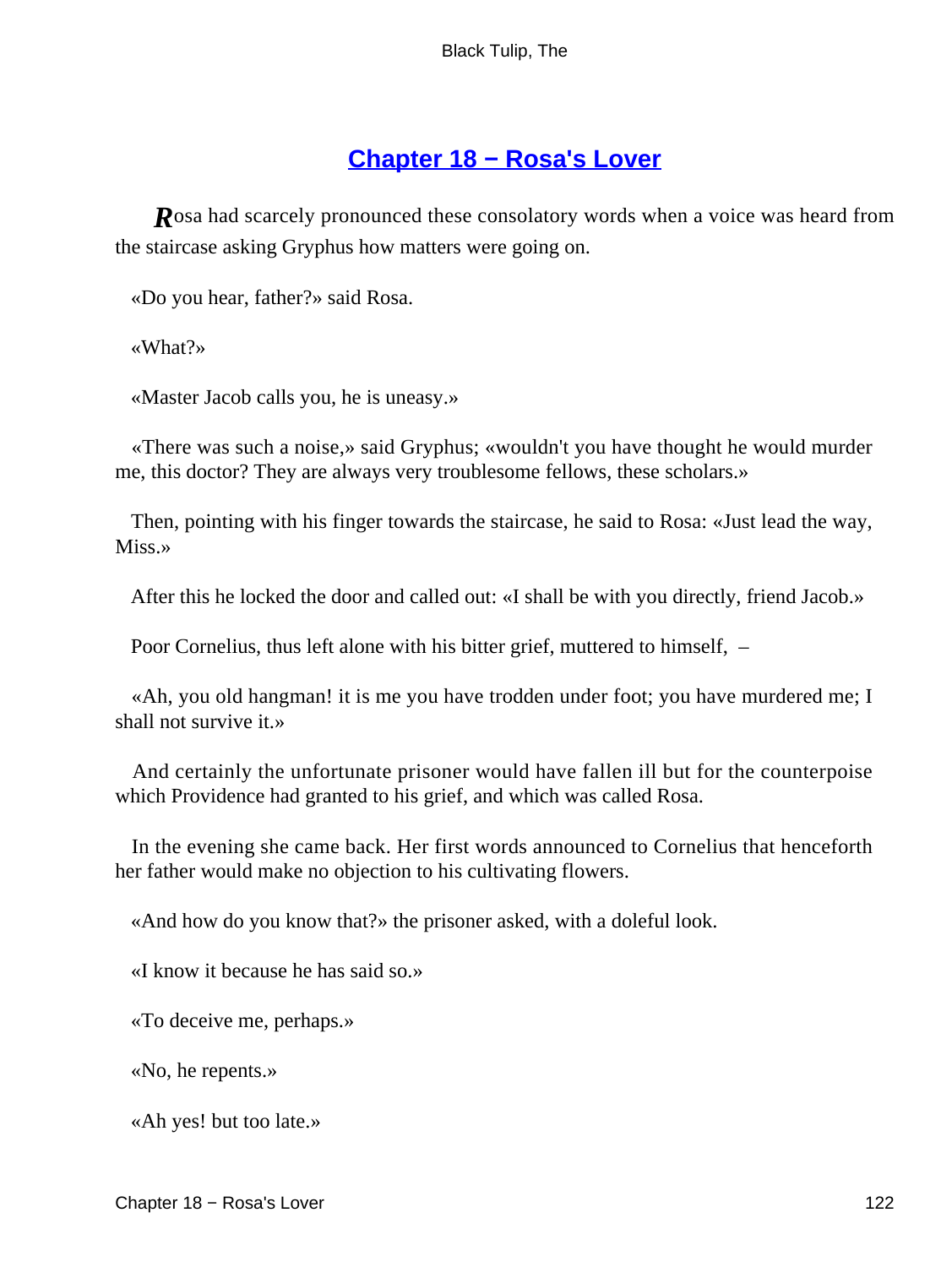«This repentance is not of himself.»

«And who put it into him?»

«If you only knew how his friend scolded him!»

«Ah, Master Jacob; he does not leave you, then, that Master Jacob?»

«At any rate, he leaves us as little as he can help.»

 Saying this, she smiled in such a way that the little cloud of jealousy which had darkened the brow of Cornelius speedily vanished.

«How was it?» asked the prisoner.

 «Well, being asked by his friend, my father told at supper the whole story of the tulip, or rather of the bulb, and of his own fine exploit of crushing it.»

Cornelius heaved a sigh, which might have been called a groan.

 «Had you only seen Master Jacob at that moment!» continued Rosa. «I really thought he would set fire to the castle; his eyes were like two flaming torches, his hair stood on end, and he clinched his fist for a moment; I thought he would have strangled my father.»

"'You have done that,' he cried, 'you have crushed the bulb?'

"'Indeed I have.'

"'It is infamous,' said Master Jacob, 'it is odious! You have committed a great crime!'

"My father was quite dumbfounded.

«'Are you mad, too?' he asked his friend.»

 «Oh, what a worthy man is this Master Jacob!» muttered Cornelius, – «an honest soul, an excellent heart that he is.»

 "The truth is, that it is impossible to treat a man more rudely than he did my father; he was really quite in despair, repeating over and over again,  $-$ 

"'Crushed, crushed the bulb! my God, my God! crushed!'

«Then, turning toward me, he asked, 'But it was not the only one that he had?'»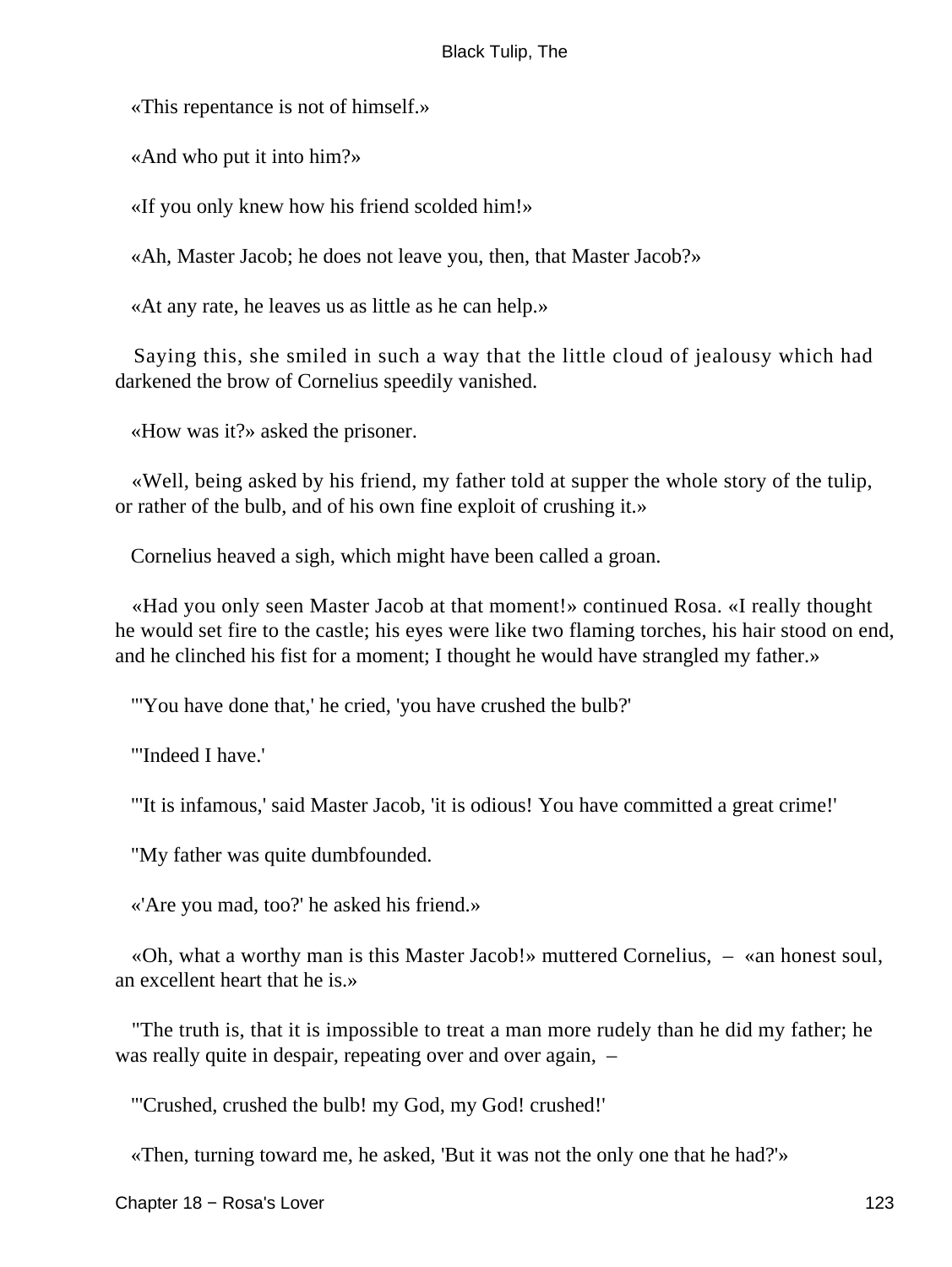«Did he ask that?» inquired Cornelius, with some anxiety.

 "'You think it was not the only one?' said my father. 'Very well, we shall search for the others.'

 "'You will search for the others?' cried Jacob, taking my father by the collar; but he immediately loosed him. Then, turning towards me, he continued, asking 'And what did that poor young man say?'

 "I did not know what to answer, as you had so strictly enjoined me never to allow any one to guess the interest which you are taking in the bulb. Fortunately, my father saved me from the difficulty by chiming in, –

"'What did he say? Didn't he fume and fret?'

 "I interrupted him, saying, 'Was it not natural that be should be furious, you were so unjust and brutal, father?'

 "'Well, now, are you mad?' cried my father; 'what immense misfortune is it to crush a tulip bulb? You may buy a hundred of them in the market of Gorcum.'

«'Perhaps some less precious one than that was!' I quite incautiously replied.»

«And what did Jacob say or do at these words?» asked Cornelius.

«At these words, if I must say it, his eyes seemed to flash like lightning.»

«But,» said Cornelius, «that was not all; I am sure he said something in his turn.»

 "'So, then, my pretty Rosa,' he said, with a voice as sweet a honey, – 'so you think that bulb to have been a precious one?'

"I saw that I had made a blunder.

 "'What do I know?' I said, negligently; 'do I understand anything of tulips? I only know – as unfortunately it is our lot to live with prisoners – that for them any pastime is of value. This poor Mynheer van Baerle amused himself with this bulb. Well, I think it very cruel to take from him the only thing that he could have amused himself with.'

 "'But, first of all,' said my father, 'we ought to know how he has contrived to procure this bulb.'

"I turned my eyes away to avoid my father's look; but I met those of Jacob.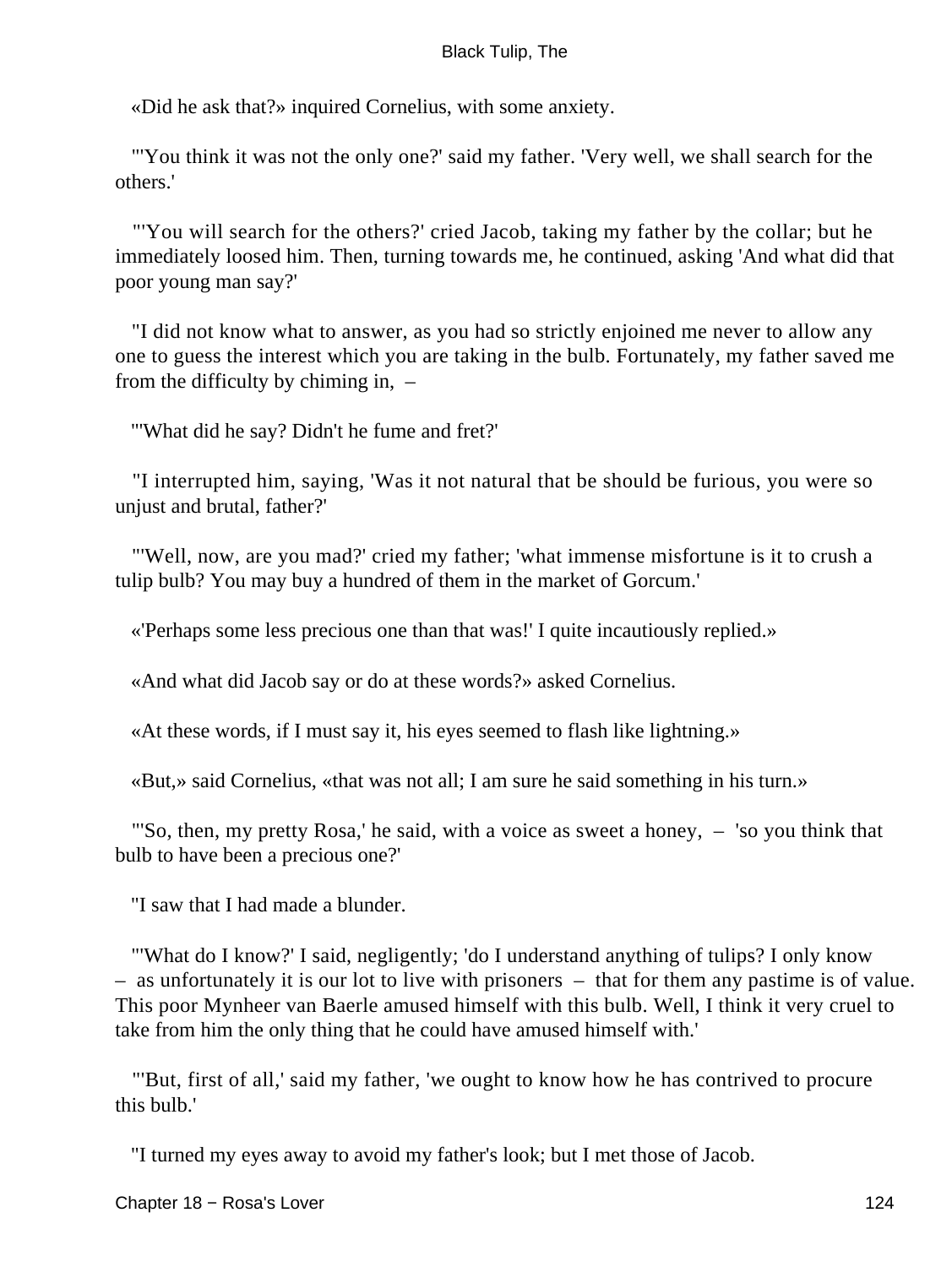"It was as if he had tried to read my thoughts at the bottom of my heart.

 "Some little show of anger sometimes saves an answer. I shrugged my shoulders, turned my back, and advanced towards the door.

 "But I was kept by something which I heard, although it was uttered in a very low voice only.

"Jacob said to my father, –

"'It would not be so difficult to ascertain that.'

"'How so?'

 «'You need only search his person: and if he has the other bulbs, we shall find them, as there usually are three suckers!'»

«Three suckers!» cried Cornelius. «Did you say that I have three?»

 "The word certainly struck me just as much as it does you. I turned round. They were both of them so deeply engaged in their conversation that they did not observe my movement.

"'But,' said my father, 'perhaps he has not got his bulbs about him?'

 «'Then take him down, under some pretext or other and I will search his cell in the meanwhile.'»

«Halloa, halloa!» said Cornelius. «But this Mr. Jacob of yours is a villain, it seems.»

«I am afraid he is.»

«Tell me, Rosa,» continued Cornelius, with a pensive air.

«What?»

 «Did you not tell me that on the day when you prepared your borders this man followed you?»

«So he did.»

«That he glided like a shadow behind the elder trees?»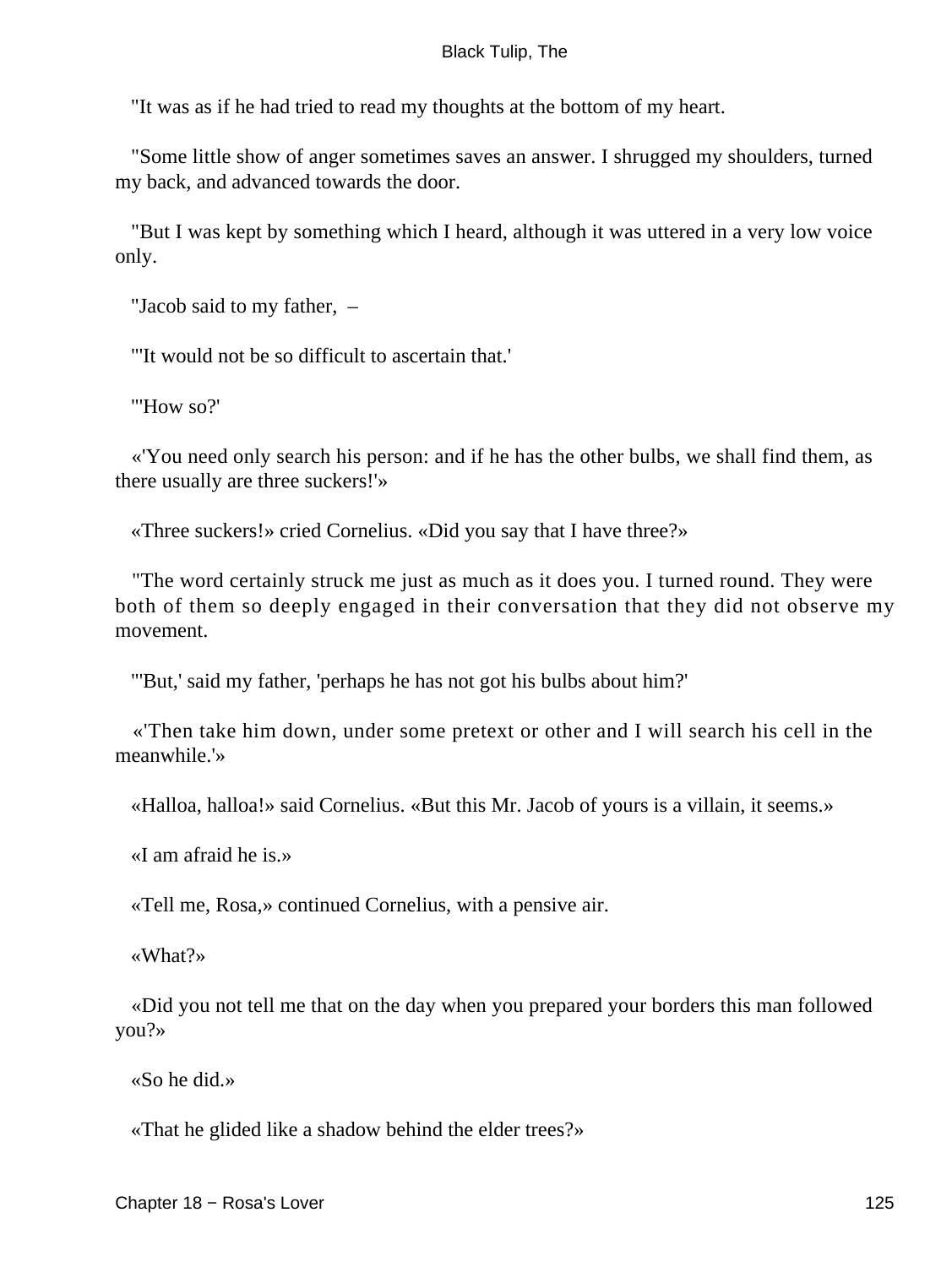«Certainly.»

«That not one of your movements escaped him?»

«Not one, indeed.»

«Rosa,» said Cornelius, growing quite pale.

«Well?»

«It was not you he was after.»

«Who else, then?»

«It is not you that he was in love with!»

«But with whom else?»

«He was after my bulb, and is in love with my tulip!»

«You don't say so! And yet it is very possible,» said Rosa.

«Will you make sure of it?»

«In what manner?»

«Oh, it would be very easy!»

«Tell me.»

 «Go to−morrow into the garden; manage matters so that Jacob may know, as he did the first time, that you are going there, and that he may follow you. Feign to put the bulb into the ground; leave the garden, but look through the keyhole of the door and watch him.»

«Well, and what then?»

«What then? We shall do as he does.»

«Oh!» said Rosa, with a sigh, «you are very fond of your bulbs.»

 «To tell the truth,» said the prisoner, sighing likewise, «since your father crushed that unfortunate bulb, I feel as if part of my own self had been paralyzed.»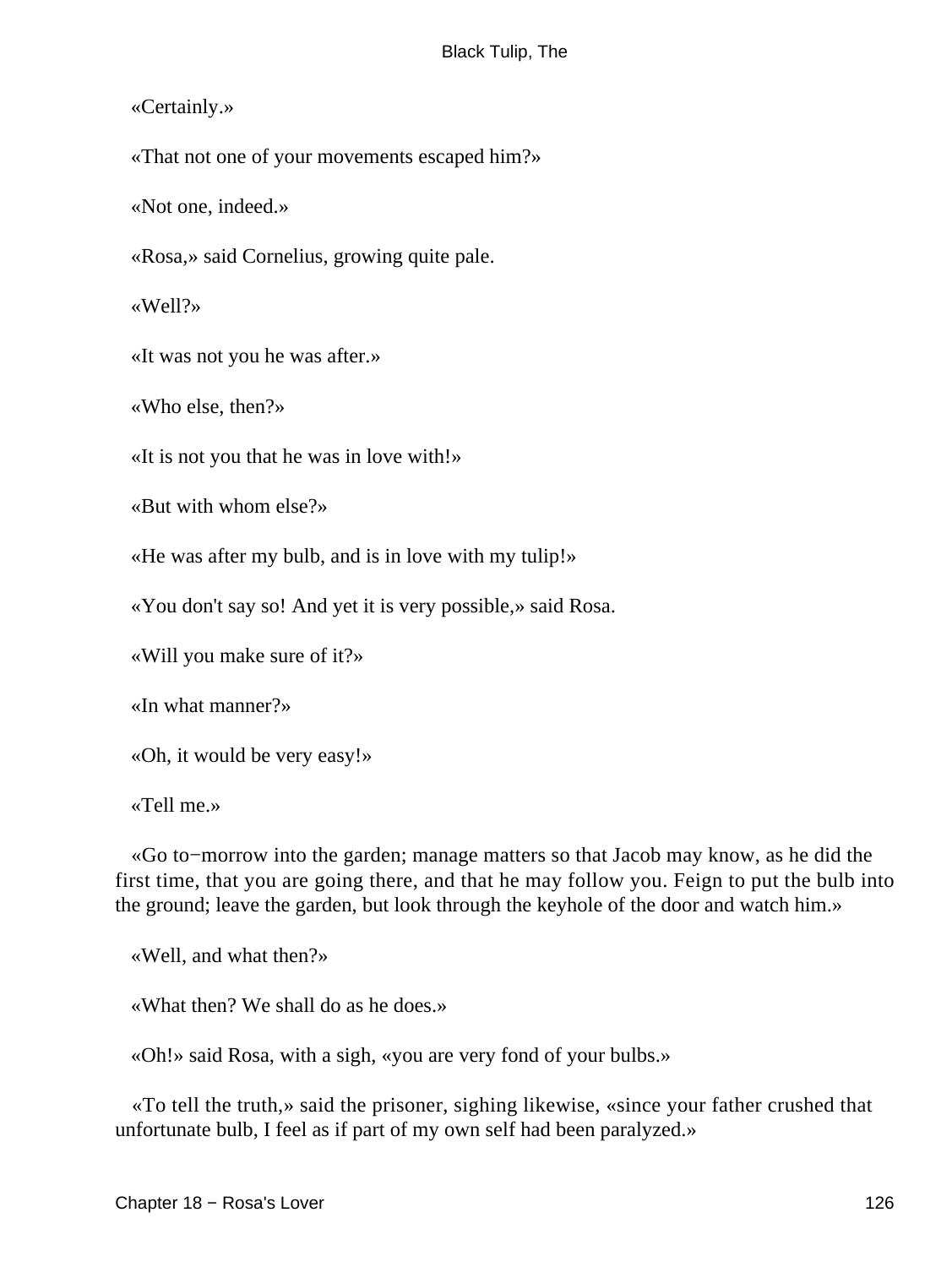«Now just hear me,» said Rosa; «will you try something else?»

«What?»

«Will you accept the proposition of my father?»

«Which proposition?»

«Did not he offer to you tulip bulbs by hundreds?»

«Indeed he did.»

«Accept two or three, and, along with them, you may grow the third sucker.»

 «Yes, that would do very well,» said Cornelius, knitting his brow; «if your father were alone, but there is that Master Jacob, who watches all our ways.»

 «Well, that is true; but only think! you are depriving yourself, as I can easily see, of a very great pleasure.»

 She pronounced these words with a smile, which was not altogether without a tinge of irony.

 Cornelius reflected for a moment; he evidently was struggling against some vehement desire.

 «No!» he cried at last, with the stoicism of a Roman of old, «it would be a weakness, it would be a folly, it would be a meanness! If I thus give up the only and last resource which we possess to the uncertain chances of the bad passions of anger and envy, I should never deserve to be forgiven. No, Rosa, no; to−morrow we shall come to a conclusion as to the spot to be chosen for your tulip; you will plant it according to my instructions; and as to the third sucker, $\mathcal{P}$  – Cornelius here heaved a deep sigh,  $-$  «watch over it as a miser over his first or last piece of gold; as the mother over her child; as the wounded over the last drop of blood in his veins; watch over it, Rosa! Some voice within me tells me that it will be our saving, that it will be a source of good to us.»

 «Be easy, Mynheer Cornelius,» said Rosa, with a sweet mixture of melancholy and gravity, «be easy; your wishes are commands to me.»

 «And even,» continued Van Baerle, warming more and more with his subject, «if you should perceive that your steps are watched, and that your speech has excited the suspicion of your father and of that detestable Master Jacob, – well, Rosa, don't hesitate for one moment to sacrifice me, who am only still living through you, – me, who have no one in the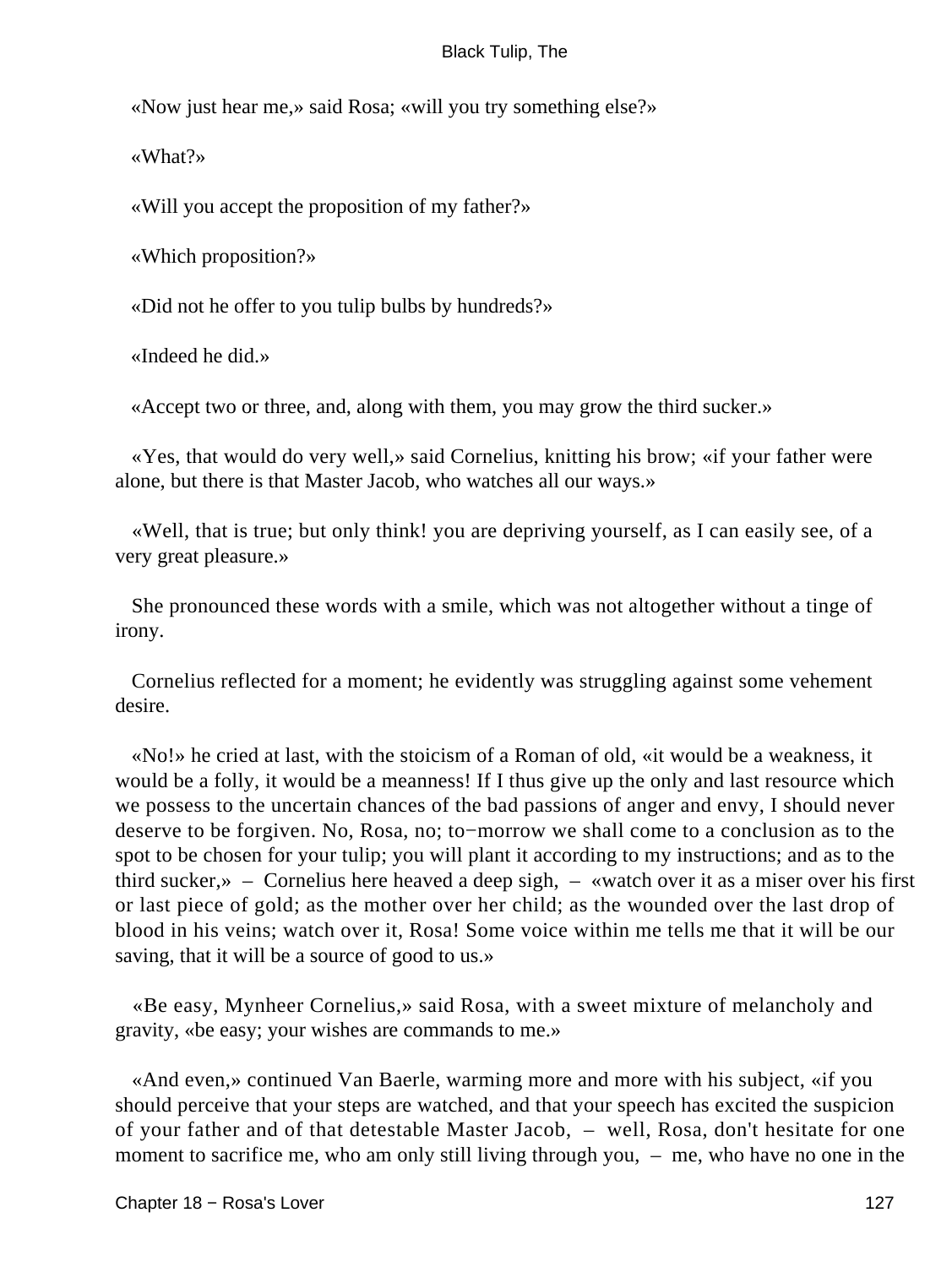world but you; sacrifice me, – don't come to see me any more.»

Rosa felt her heart sink within her, and her eyes were filling with tears.

«Alas!» she said.

«What is it?» asked Cornelius.

«I see one thing.»

«What do you see?»

 «I see,» said she, bursting out in sobs, «I see that you love your tulips with such love as to have no more room in your heart left for other affections.»

Saying this, she fled.

Cornelius, after this, passed one of the worst nights he ever had in his life.

 Rosa was vexed with him, and with good reason. Perhaps she would never return to see the prisoner, and then he would have no more news, either of Rosa or of his tulips.

 We have to confess, to the disgrace of our hero and of floriculture, that of his two affections he felt most strongly inclined to regret the loss of Rosa; and when, at about three in the morning, he fell asleep overcome with fatigue, and harassed with remorse, the grand black tulip yielded precedence in his dreams to the sweet blue eyes of the fair maid of Friesland.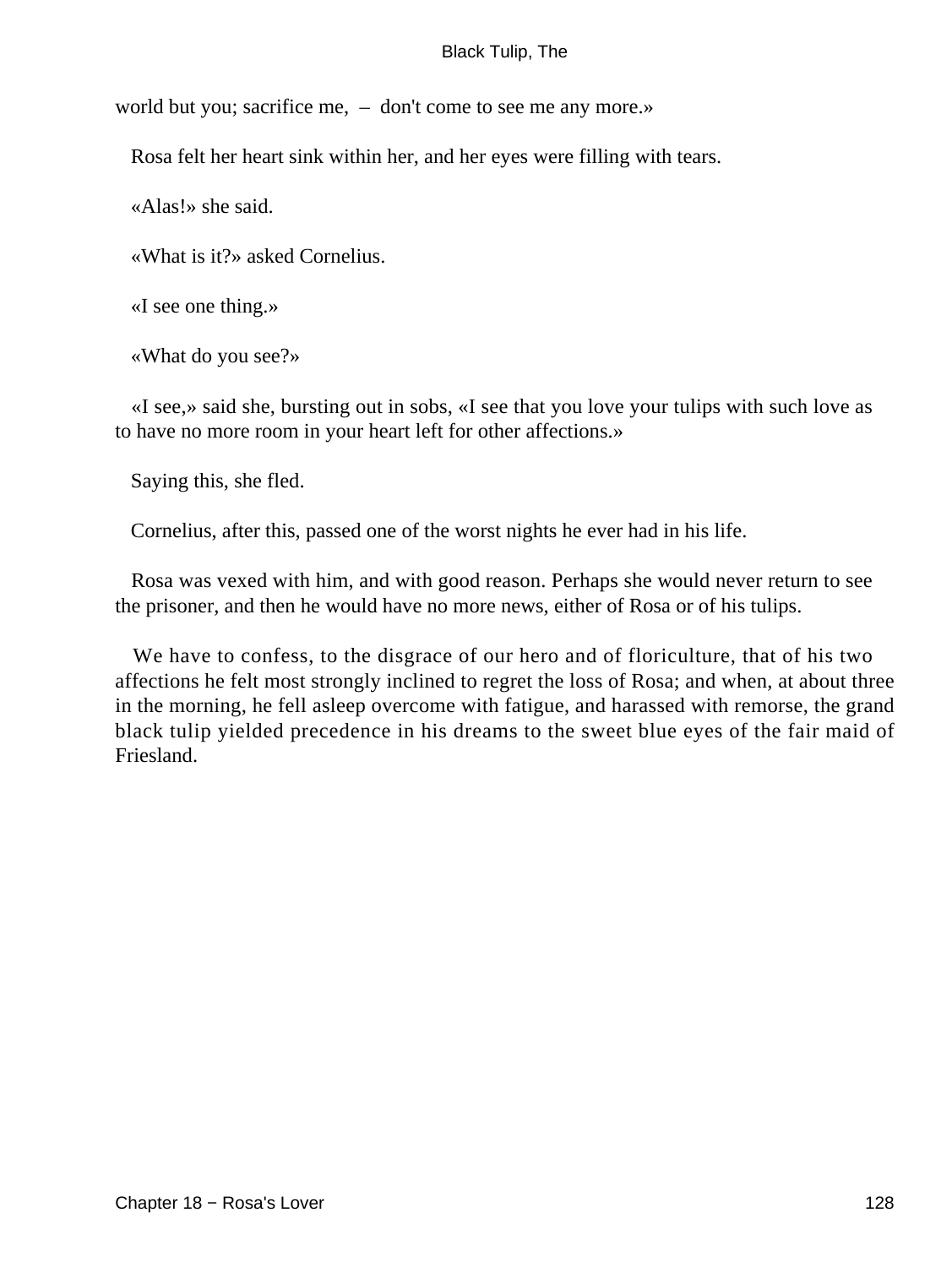# **[Chapter 19 − The Maid and the Flower](#page-226-0)**

*But poor Rosa, in her secluded chamber, could not have known of whom or of what* Cornelius was dreaming.

 From what he had said she was more ready to believe that he dreamed of the black tulip than of her; and yet Rosa was mistaken.

 But as there was no one to tell her so, and as the words of Cornelius's thoughtless speech had fallen upon her heart like drops of poison, she did not dream, but she wept.

 The fact was, that, as Rosa was a high−spirited creature, of no mean perception and a noble heart, she took a very clear and judicious view of her own social position, if not of her moral and physical qualities.

 Cornelius was a scholar, and was wealthy, – at least he had been before the confiscation of his property; Cornelius belonged to the merchant−bourgeoisie, who were prouder of their richly emblazoned shop signs than the hereditary nobility of their heraldic bearings. Therefore, although he might find Rosa a pleasant companion for the dreary hours of his captivity, when it came to a question of bestowing his heart it was almost certain that he would bestow it upon a tulip, – that is to say, upon the proudest and noblest of flowers, rather than upon poor Rosa, the jailer's lowly child.

 Thus Rosa understood Cornelius's preference of the tulip to herself, but was only so much the more unhappy therefor.

 During the whole of this terrible night the poor girl did not close an eye, and before she rose in the morning she had come to the resolution of making her appearance at the grated window no more.

 But as she knew with what ardent desire Cornelius looked forward to the news about his tulip; and as, notwithstanding her determination not to see any more a man her pity for whose fate was fast growing into love, she did not, on the other hand, wish to drive him to despair, she resolved to continue by herself the reading and writing lessons; and, fortunately, she had made sufficient progress to dispense with the help of a master when the master was not to be Cornelius.

 Rosa therefore applied herself most diligently to reading poor Cornelius de Witt's Bible, on the second fly leaf of which the last will of Cornelius van Baerle was written.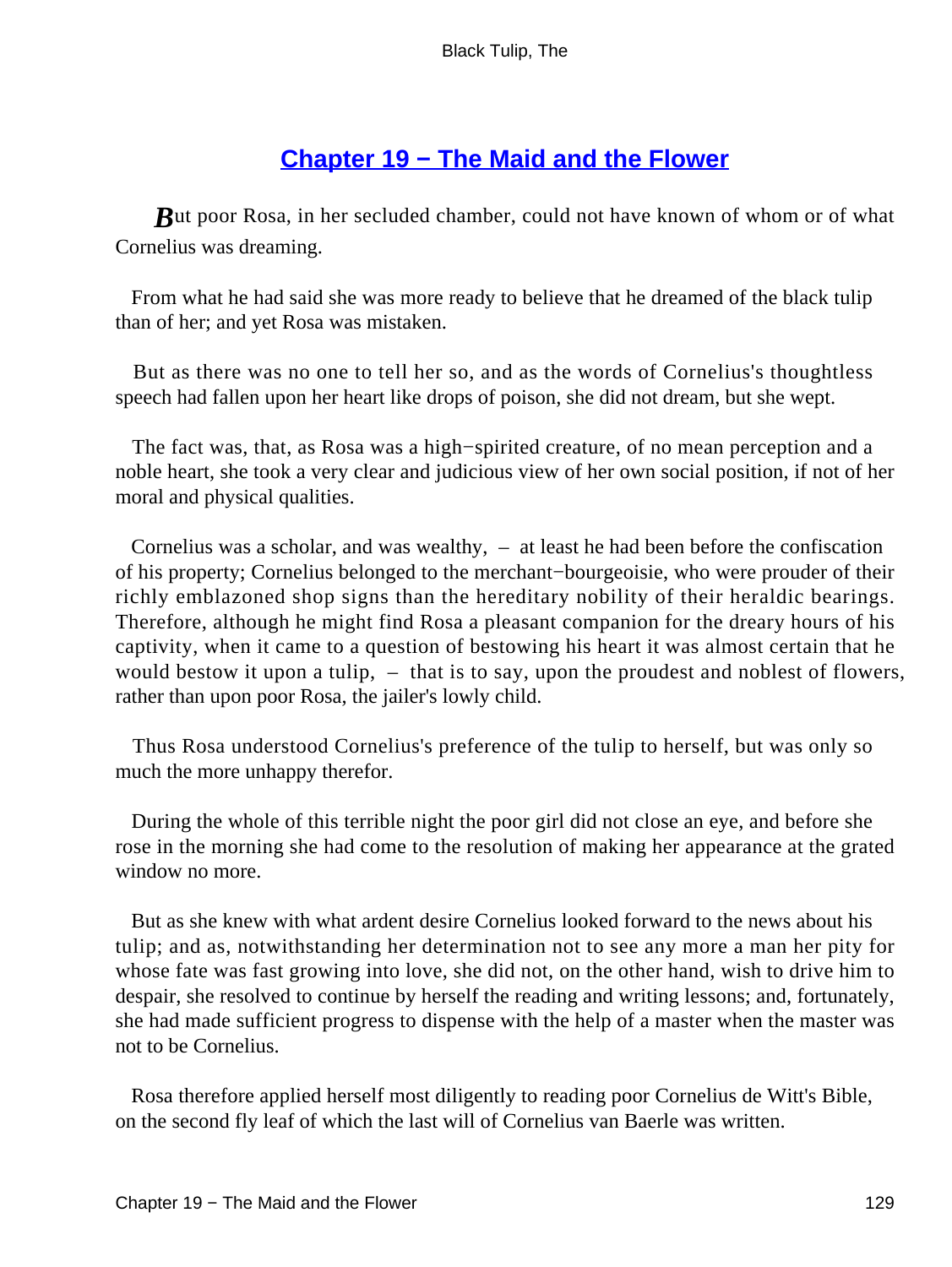«Alas!» she muttered, when perusing again this document, which she never finished without a tear, the pearl of love, rolling from her limpid eyes on her pale cheeks – «alas! at that time I thought for one moment he loved me.»

 Poor Rosa! she was mistaken. Never had the love of the prisoner been more sincere than at the time at which we are now arrived, when in the contest between the black tulip and Rosa the tulip had had to yield to her the first and foremost place in Cornelius's heart.

But Rosa was not aware of it.

 Having finished reading, she took her pen, and began with as laudable diligence the by far more difficult task of writing.

 As, however, Rosa was already able to write a legible hand when Cornelius so uncautiously opened his heart, she did not despair of progressing quickly enough to write, after eight days at the latest, to the prisoner an account of his tulip.

 She had not forgotten one word of the directions given to her by Cornelius, whose speeches she treasured in her heart, even when they did not take the shape of directions.

 He, on his part, awoke deeper in love than ever. The tulip, indeed, was still a luminous and prominent object in his mind; but he no longer looked upon it as a treasure to which he ought to sacrifice everything, and even Rosa, but as a marvellous combination of nature and art with which he would have been happy to adorn the bosom of his beloved one.

 Yet during the whole of that day he was haunted with a vague uneasiness, at the bottom of which was the fear lest Rosa should not come in the evening to pay him her usual visit. This thought took more and more hold of him, until at the approach of evening his whole mind was absorbed in it.

 How his heart beat when darkness closed in! The words which he had said to Rosa on the evening before and which had so deeply afflicted her, now came back to his mind more vividly than ever, and he asked himself how he could have told his gentle comforter to sacrifice him to his tulip,  $-$  that is to say, to give up seeing him, if need be,  $-$  whereas to him the sight of Rosa had become a condition of life.

 In Cornelius's cell one heard the chimes of the clock of the fortress. It struck seven, it struck eight, it struck nine. Never did the metal voice vibrate more forcibly through the heart of any man than did the last stroke, marking the ninth hour, through the heart of Cornelius.

 All was then silent again. Cornelius put his hand on his heart, to repress as it were its violent palpitation, and listened.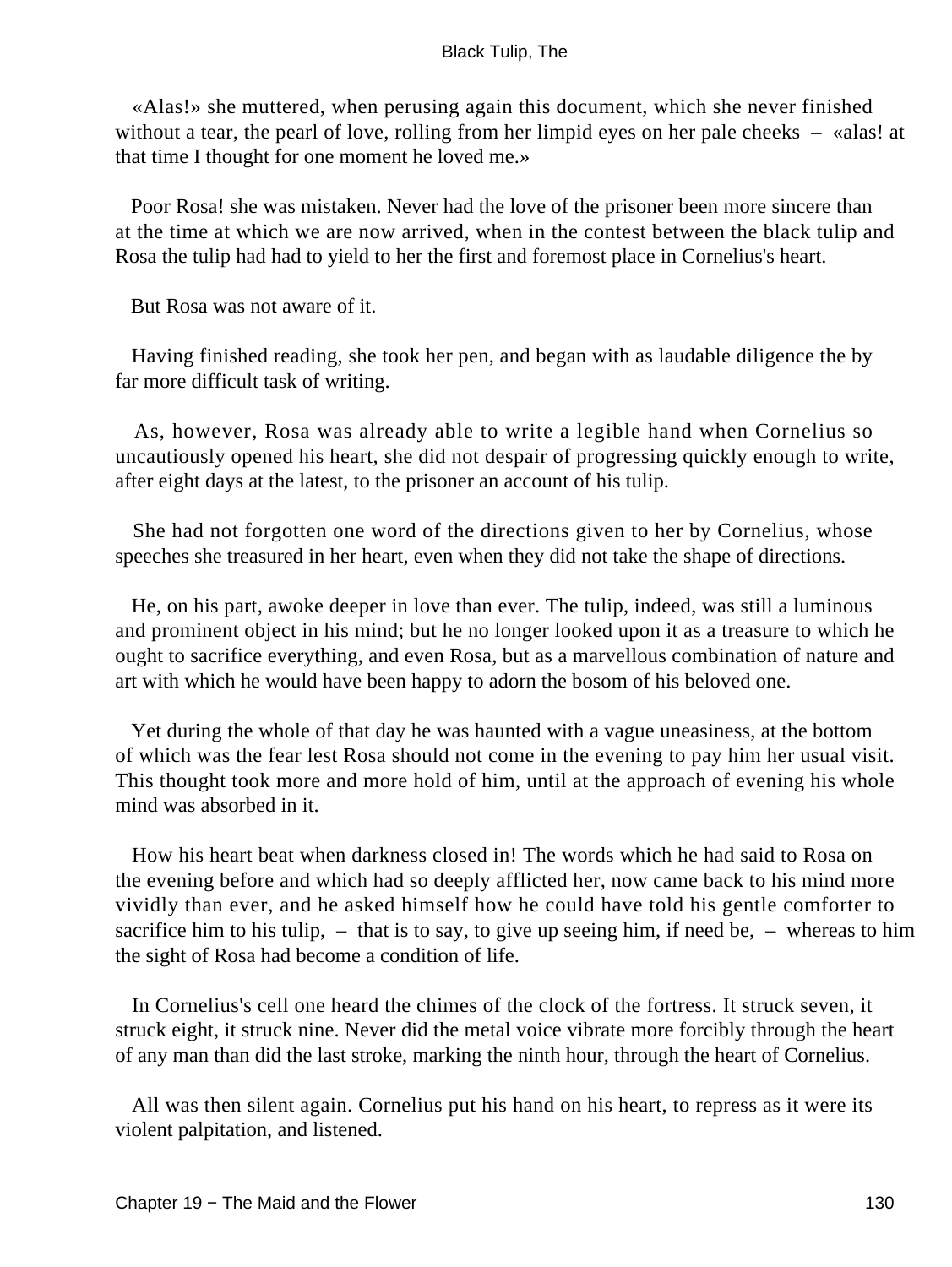The noise of her footstep, the rustling of her gown on the staircase, were so familiar to his ear, that she had no sooner mounted one step than he used to say to himself,  $-$ 

«Here comes Rosa.»

 This evening none of those little noises broke the silence of the lobby, the clock struck nine, and a quarter; the half−hour, then a quarter to ten, and at last its deep tone announced, not only to the inmates of the fortress, but also to all the inhabitants of Loewestein, that it was ten.

 This was the hour at which Rosa generally used to leave Cornelius. The hour had struck, but Rosa had not come.

 Thus then his foreboding had not deceived him; Rosa, being vexed, shut herself up in her room and left him to himself.

 «Alas!» he thought, «I have deserved all this. She will come no more, and she is right in staying away; in her place I should do just the same.»

 Yet notwithstanding all this, Cornelius listened, waited, and hoped until midnight, then he threw himself upon the bed, with his clothes on.

It was a long and sad night for him, and the day brought no hope to the prisoner.

 At eight in the morning, the door of his cell opened; but Cornelius did not even turn his head; he had heard the heavy step of Gryphus in the lobby, but this step had perfectly satisfied the prisoner that his jailer was coming alone.

Thus Cornelius did not even look at Gryphus.

 And yet he would have been so glad to draw him out, and to inquire about Rosa. He even very nearly made this inquiry, strange as it would needs have appeared to her father. To tell the truth, there was in all this some selfish hope to hear from Gryphus that his daughter was ill.

 Except on extraordinary occasions, Rosa never came during the day. Cornelius therefore did not really expect her as long as the day lasted. Yet his sudden starts, his listening at the door, his rapid glances at every little noise towards the grated window, showed clearly that the prisoner entertained some latent hope that Rosa would, somehow or other, break her rule.

 At the second visit of Gryphus, Cornelius, contrary to all his former habits, asked the old jailer, with the most winning voice, about her health; but Gryphus contented himself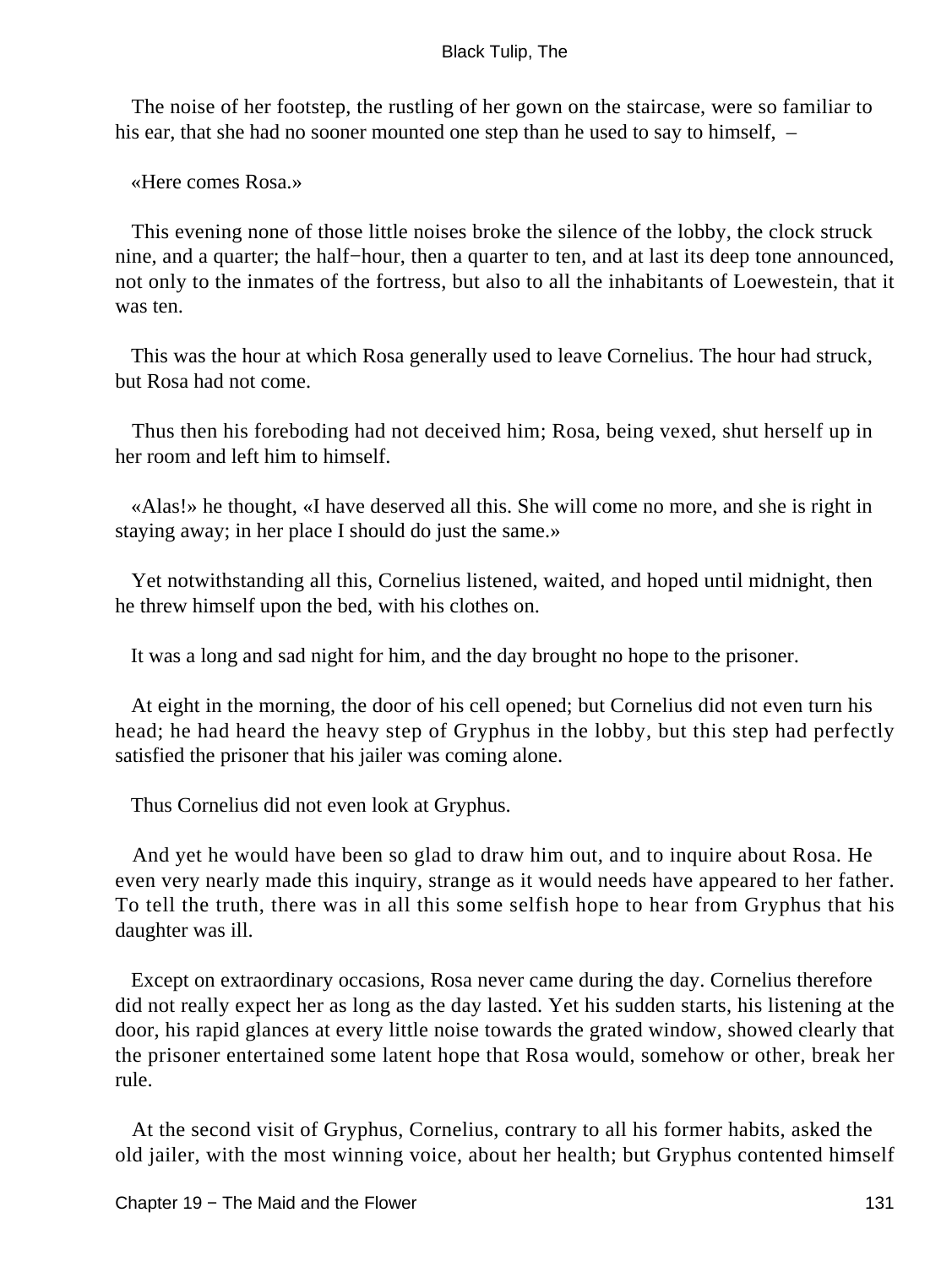with giving the laconical answer,  $-$ 

«All's well.»

At the third visit of the day, Cornelius changed his former inquiry: –

«I hope nobody is ill at Loewestein?»

 «Nobody,» replied, even more laconically, the jailer, shutting the door before the nose of the prisoner.

 Gryphus, being little used to this sort of civility on the part of Cornelius, began to suspect that his prisoner was about to try and bribe him.

 Cornelius was now alone once more; it was seven o'clock in the evening, and the anxiety of yesterday returned with increased intensity.

 But another time the hours passed away without bringing the sweet vision which lighted up, through the grated window, the cell of poor Cornelius, and which, in retiring, left light enough in his heart to last until it came back again.

 Van Baerle passed the night in an agony of despair. On the following day Gryphus appeared to him even more hideous, brutal, and hateful than usual; in his mind, or rather in his heart, there had been some hope that it was the old man who prevented his daughter from coming.

 In his wrath he would have strangled Gryphus, but would not this have separated him for ever from Rosa?

 The evening closing in, his despair changed into melancholy, which was the more gloomy as, involuntarily, Van Baerle mixed up with it the thought of his poor tulip. It was now just that week in April which the most experienced gardeners point out as the precise time when tulips ought to be planted. He had said to Rosa, –

«I shall tell you the day when you are to put the bulb in the ground.»

 He had intended to fix, at the vainly hoped for interview, the following day as the time for that momentous operation. The weather was propitious; the air, though still damp, began to be tempered by those pale rays of the April sun which, being the first, appear so congenial, although so pale. How if Rosa allowed the right moment for planting the bulb to pass by, – if, in addition to the grief of seeing her no more, he should have to deplore the misfortune of seeing his tulip fail on account of its having been planted too late, or of its not having been planted at all!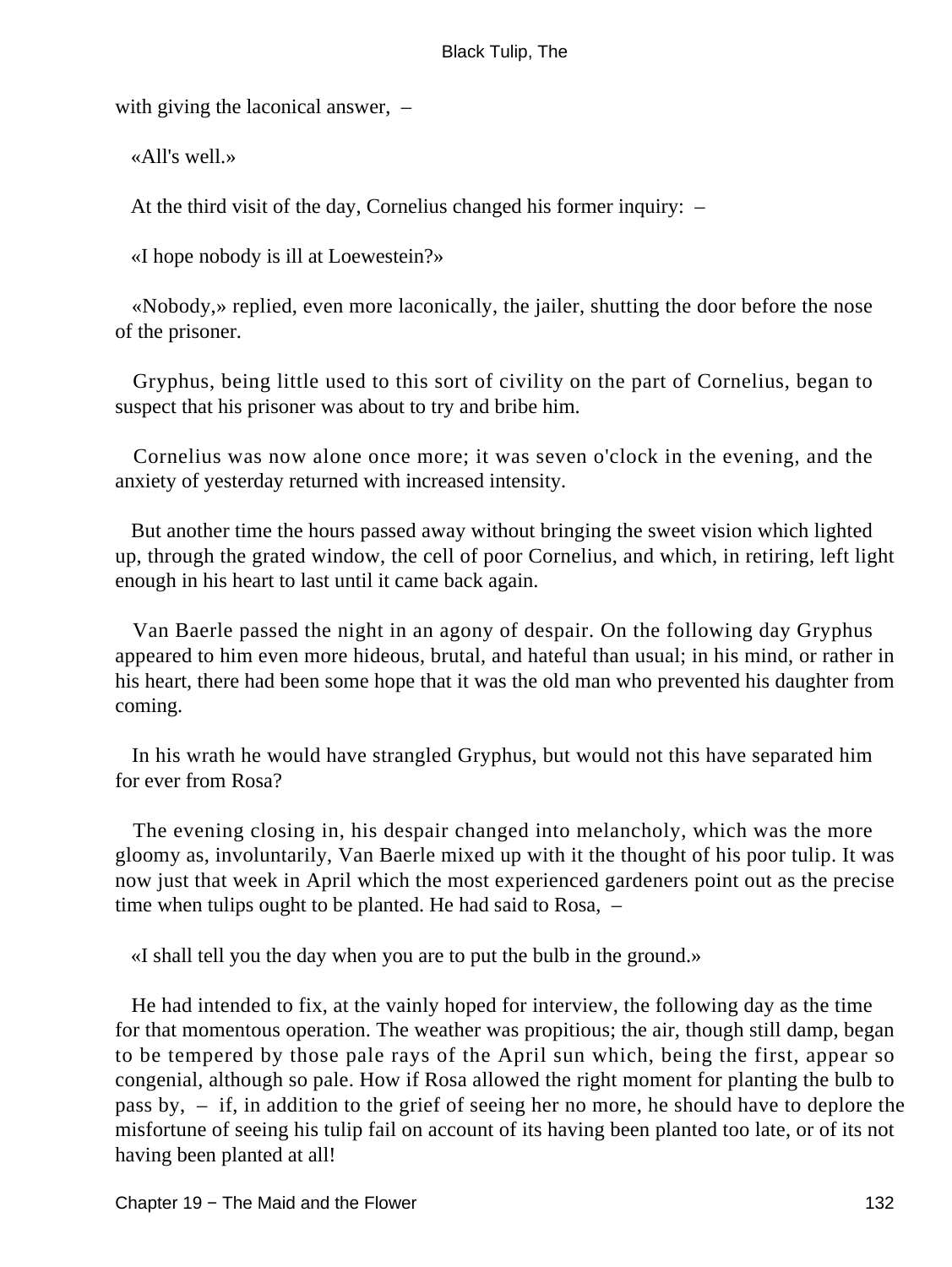These two vexations combined might well make him leave off eating and drinking.

This was the case on the fourth day.

 It was pitiful to see Cornelius, dumb with grief, and pale from utter prostration, stretch out his head through the iron bars of his window, at the risk of not being able to draw it back again, to try and get a glimpse of the garden on the left spoken of by Rosa, who had told him that its parapet overlooked the river. He hoped that perhaps he might see, in the light of the April sun, Rosa or the tulip, the two lost objects of his love.

 In the evening, Gryphus took away the breakfast and dinner of Cornelius, who had scarcely touched them.

 On the following day he did not touch them at all, and Gryphus carried the dishes away just as he had brought them.

Cornelius had remained in bed the whole day.

 «Well,» said Gryphus, coming down from the last visit, «I think we shall soon get rid of our scholar.»

Rosa was startled.

«Nonsense!» said Jacob. «What do you mean?»

 «He doesn't drink, he doesn't eat, he doesn't leave his bed. He will get out of it, like Mynheer Grotius, in a chest, only the chest will be a coffin.»

Rosa grew pale as death.

«Ah!» she said to herself, «he is uneasy about his tulip.»

 And, rising with a heavy heart, she returned to her chamber, where she took a pen and paper, and during the whole of that night busied herself with tracing letters.

 On the following morning, when Cornelius got up to drag himself to the window, he perceived a paper which had been slipped under the door.

 He pounced upon it, opened it, and read the following words, in a handwriting which he could scarcely have recognized as that of Rosa, so much had she improved during her short absence of seven days, –

«Be easy; your tulip is going on well.»

Chapter 19 – The Maid and the Flower 133 and 133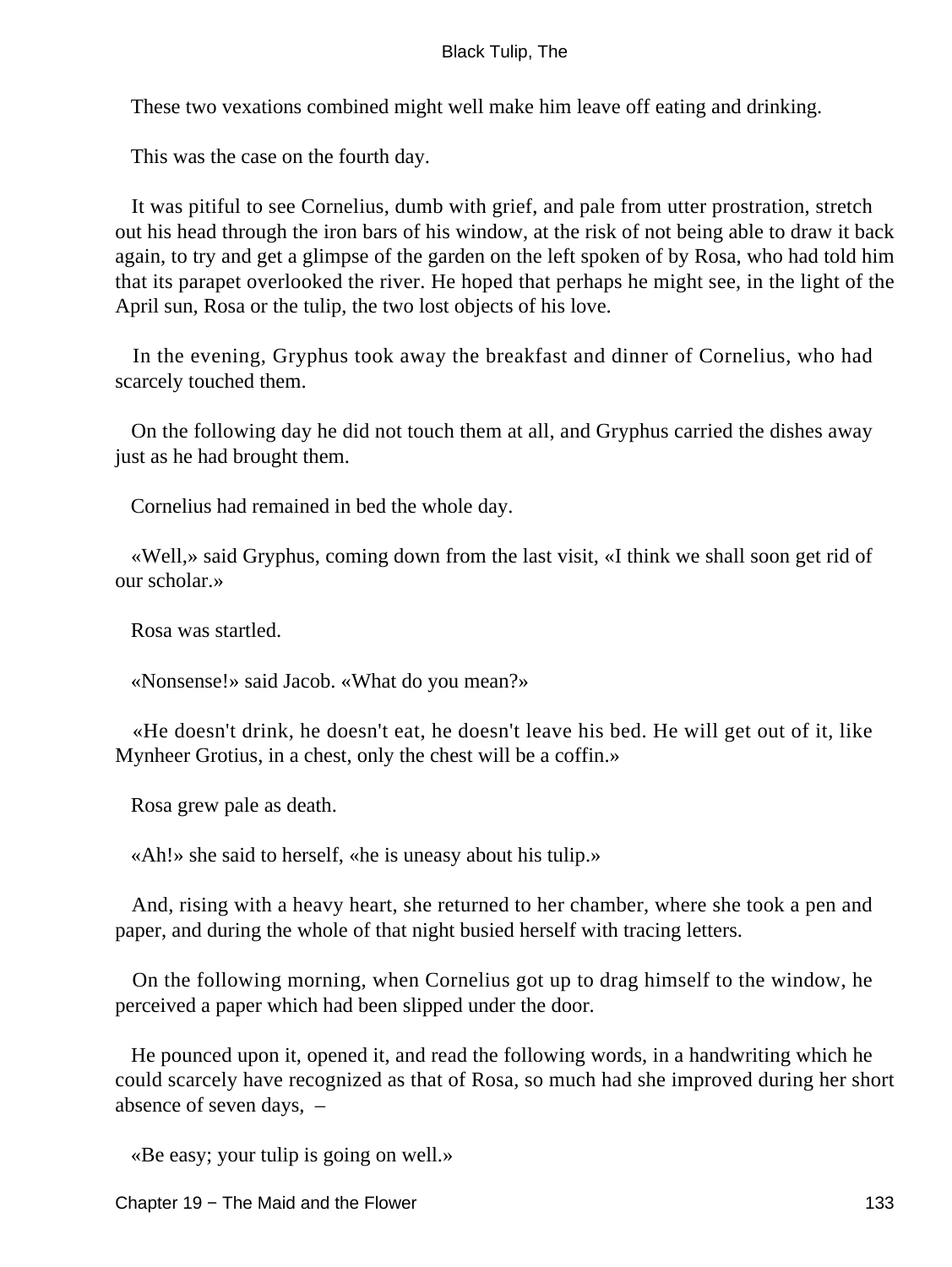Although these few words of Rosa's somewhat soothed the grief of Cornelius, yet he felt not the less the irony which was at the bottom of them. Rosa, then, was not ill, she was offended; she had not been forcibly prevented from coming, but had voluntarily stayed away. Thus Rosa, being at liberty, found in her own will the force not to come and see him, who was dying with grief at not having seen her.

 Cornelius had paper and a pencil which Rosa had brought to him. He guessed that she expected an answer, but that she would not come before the evening to fetch it. He therefore wrote on a piece of paper, similar to that which he had received, –

 «It was not my anxiety about the tulip that has made me ill, but the grief at not seeing you.»

 After Gryphus had made his last visit of the day, and darkness had set in, he slipped the paper under the door, and listened with the most intense attention, but he neither heard Rosa's footsteps nor the rustling of her gown.

 He only heard a voice as feeble as a breath, and gentle like a caress, which whispered through the grated little window in the door the word, –

«To−morrow!»

 Now to−morrow was the eighth day. For eight days Cornelius and Rosa had not seen each other.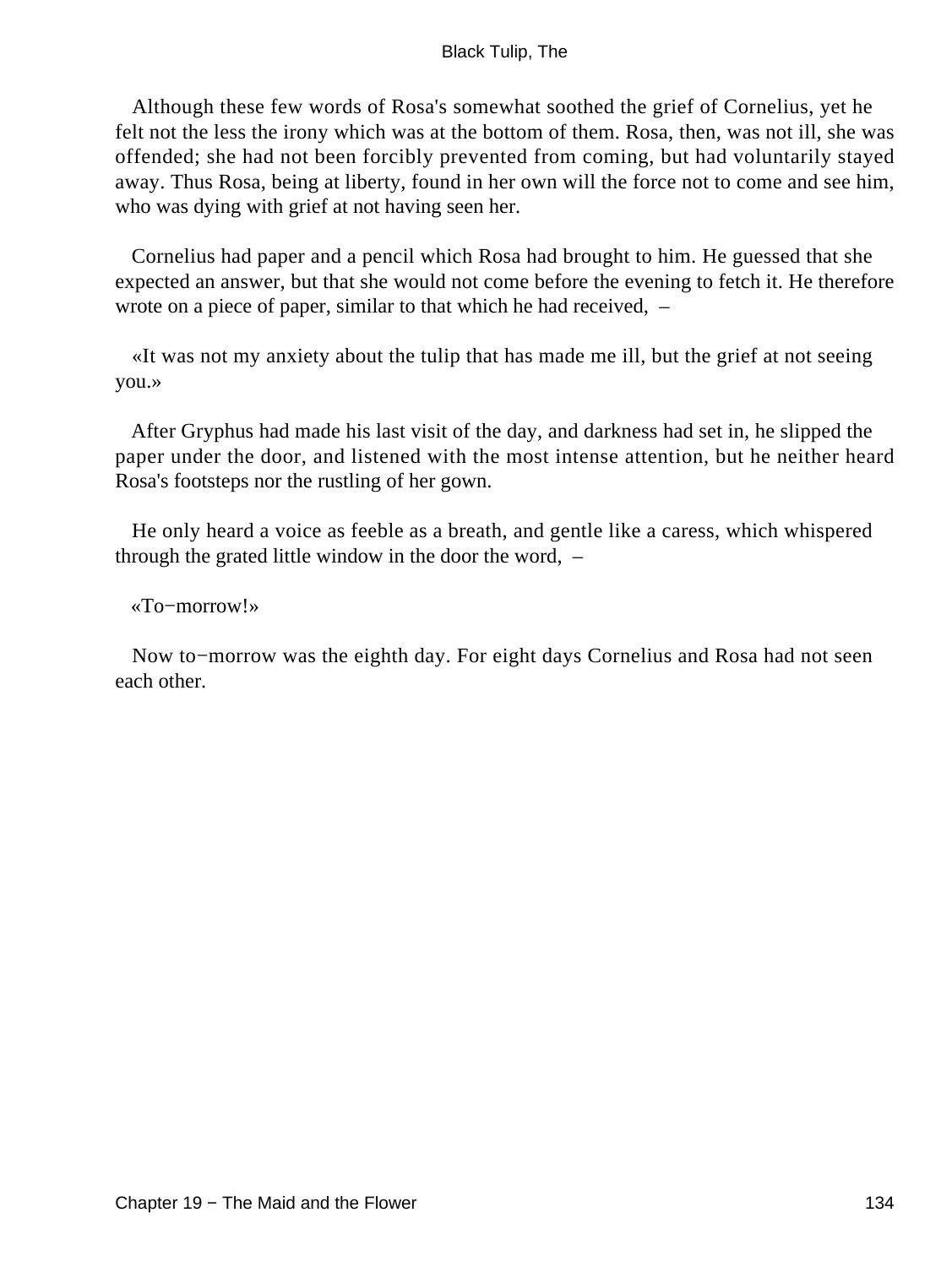# **[Chapter 20 − The Events which took place during those Eight](#page-226-0) [Days](#page-226-0)**

*O*n the following evening, at the usual hour, Van Baerle heard some one scratch at the grated little window, just as Rosa had been in the habit of doing in the heyday of their friendship.

 Cornelius being, as may easily be imagined, not far off from the door, perceived Rosa, who at last was waiting again for him with her lamp in her hand.

Seeing him so sad and pale, she was startled, and said, –

«You are ill, Mynheer Cornelius?»

«Yes, I am,» he answered, as indeed he was suffering in mind and in body.

 «I saw that you did not eat,» said Rosa; «my father told me that you remained in bed all day. I then wrote to calm your uneasiness concerning the fate of the most precious object of your anxiety.»

 «And I,» said Cornelius, «I have answered. Seeing your return, my dear Rosa, I thought you had received my letter.»

«It is true; I have received it.»

 «You cannot this time excuse yourself with not being able to read. Not only do you read very fluently, but also you have made marvellous progress in writing.»

 «Indeed, I have not only received, but also read your note. Accordingly I am come to see whether there might not be some remedy to restore you to health.»

 «Restore me to health?» cried Cornelius; «but have you any good news to communicate to me?»

Saying this, the poor prisoner looked at Rosa, his eyes sparkling with hope.

Whether she did not, or would not, understand this look, Rosa answered gravely,  $-$ 

 «I have only to speak to you about your tulip, which, as I well know, is the object uppermost in your mind.»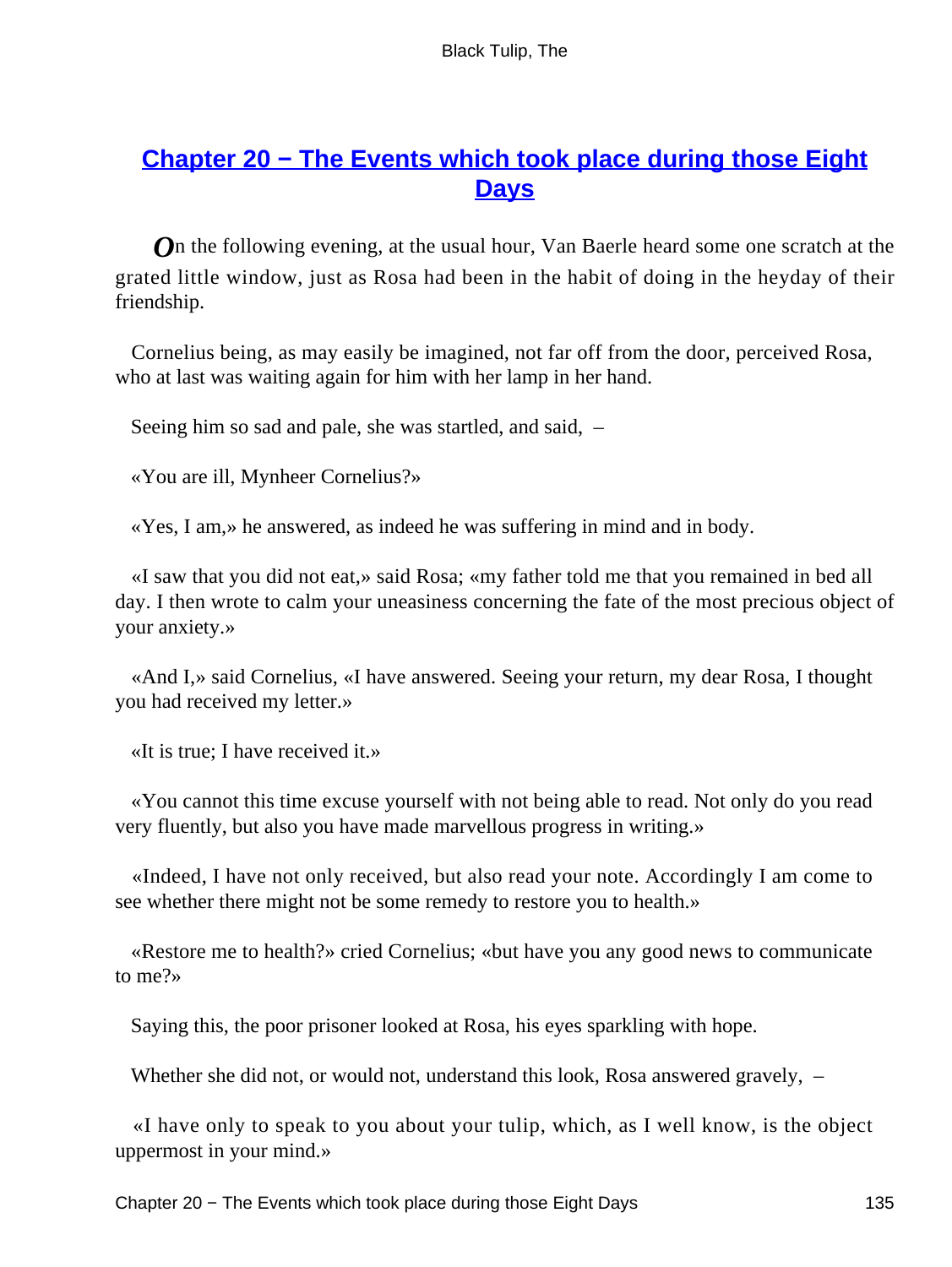Rosa pronounced those few words in a freezing tone, which cut deeply into the heart of Cornelius. He did not suspect what lay hidden under this appearance of indifference with which the poor girl affected to speak of her rival, the black tulip.

 «Oh!» muttered Cornelius, «again! again! Have I not told you, Rosa, that I thought but of you? that it was you alone whom I regretted, you whom I missed, you whose absence I felt more than the loss of liberty and of life itself?»

Rosa smiled with a melancholy air.

«Ah!» she said, «your tulip has been in such danger.»

 Cornelius trembled involuntarily, and showed himself clearly to be caught in the trap, if ever the remark was meant as such.

«Danger!» he cried, quite alarmed; «what danger?»

 Rosa looked at him with gentle compassion; she felt that what she wished was beyond the power of this man, and that he must be taken as he was, with his little foible.

 «Yes,» she said, «you have guessed the truth; that suitor and amorous swain, Jacob, did not come on my account.»

«And what did he come for?» Cornelius anxiously asked.

«He came for the sake of the tulip.»

 «Alas!» said Cornelius, growing even paler at this piece of information than he had been when Rosa, a fortnight before, had told him that Jacob was coming for her sake.

 Rosa saw this alarm, and Cornelius guessed, from the expression of her face, in what direction her thoughts were running.

 «Oh, pardon me, Rosa!» he said, «I know you, and I am well aware of the kindness and sincerity of your heart. To you God has given the thought and strength for defending yourself; but to my poor tulip, when it is in danger, God has given nothing of the sort.»

Rosa, without replying to this excuse of the prisoner, continued, –

 «From the moment when I first knew that you were uneasy on account of the man who followed me, and in whom I had recognized Jacob, I was even more uneasy myself. On the day, therefore, after that on which I saw you last, and on which you said  $-$  »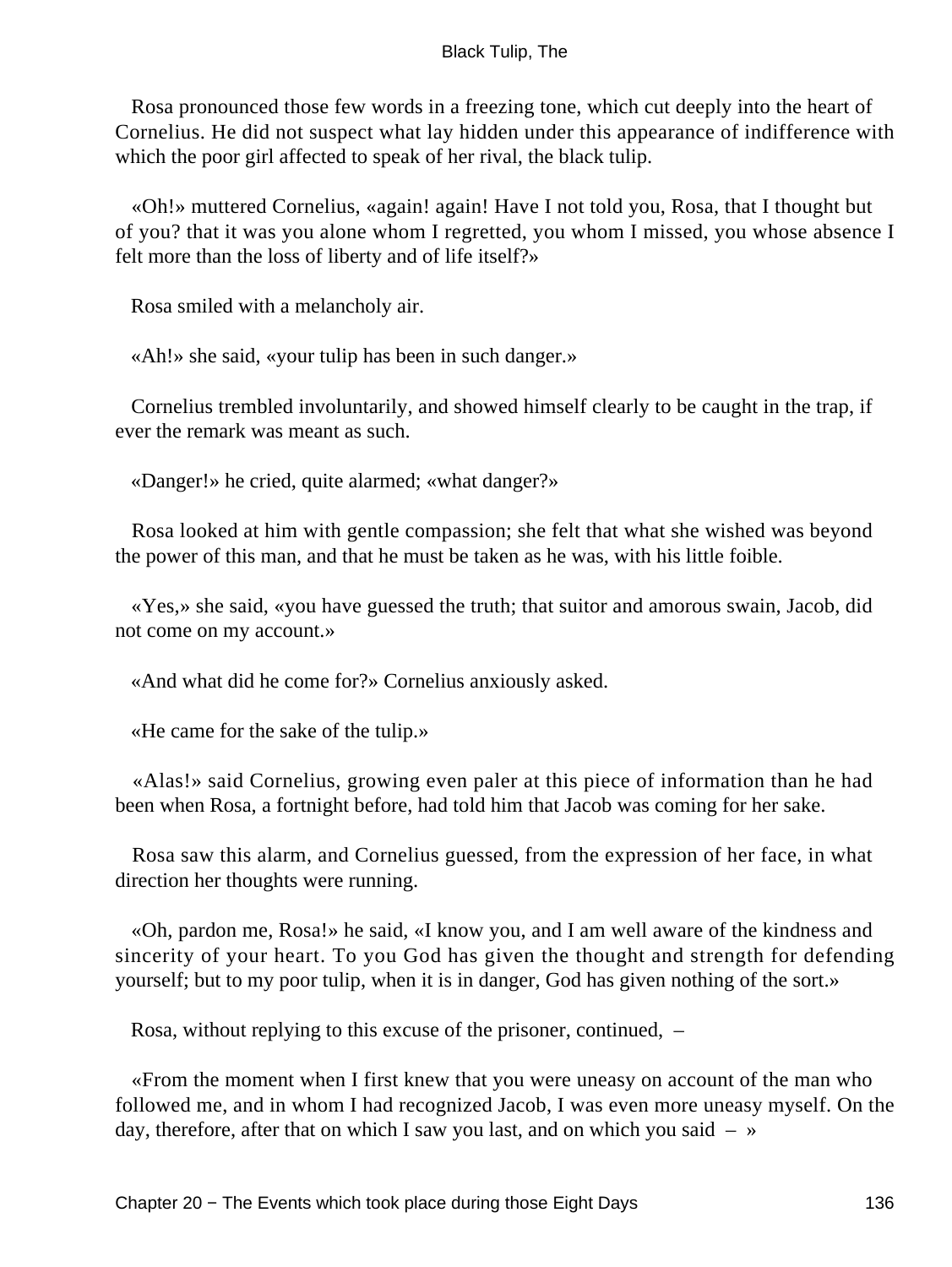Cornelius interrupted her.

 «Once more, pardon me, Rosa!» he cried. «I was wrong in saying to you what I said. I have asked your pardon for that unfortunate speech before. I ask it again: shall I always ask it in vain?»

 «On the following day,» Rosa continued, «remembering what you had told me about the stratagem which I was to employ to ascertain whether that odious man was after the tulip, or after me  $- - \infty$ 

«Yes, yes, odious. Tell me,» he said, «do you hate that man?»

 «I do hate him,» said Rosa, «as he is the cause of all the unhappiness I have suffered these eight days.»

 «You, too, have been unhappy, Rosa? I thank you a thousand times for this kind confession.»

 «Well, on the day after that unfortunate one, I went down into the garden and proceeded towards the border where I was to plant your tulip, looking round all the while to see whether I was again followed as I was last time.»

«And then?» Cornelius asked.

 «And then the same shadow glided between the gate and the wall, and once more disappeared behind the elder−trees.»

 «You feigned not to see him, didn't you?» Cornelius asked, remembering all the details of the advice which he had given to Rosa.

 «Yes, and I stooped over the border, in which I dug with a spade, as if I was going to put the bulb in.»

«And he, – what did he do during all this time?»

«I saw his eyes glisten through the branches of the tree like those of a tiger.»

«There you see, there you see!» cried Cornelius.

«Then, after having finished my make−believe work, I retired.»

 «But only behind the garden door, I dare say, so that you might see through the keyhole what he was going to do when you had left?»

Chapter 20 – The Events which took place during those Eight Days 137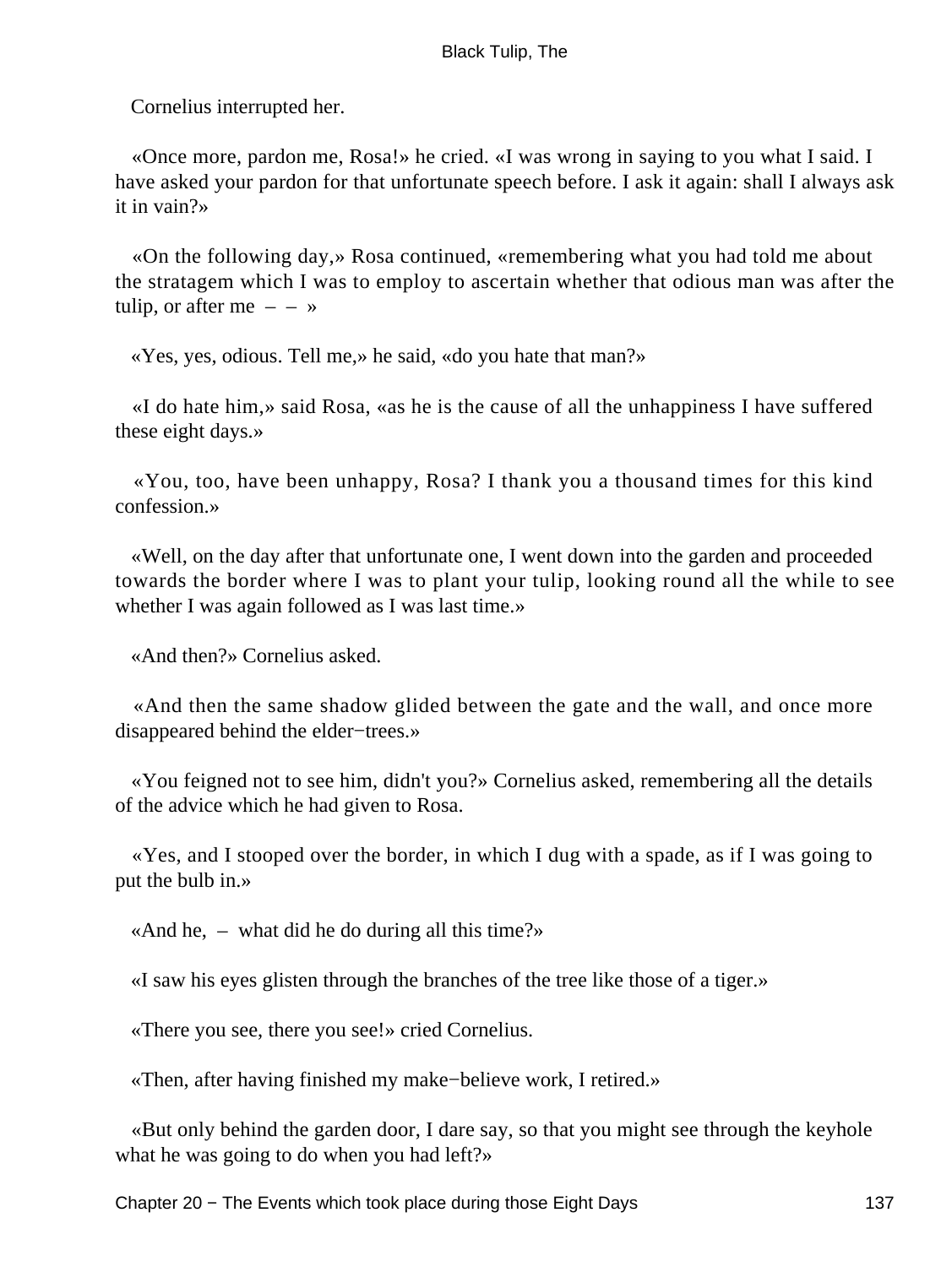«He waited for a moment, very likely to make sure of my not coming back, after which he sneaked forth from his hiding−place, and approached the border by a long round−about; at last, having reached his goal, that is to say, the spot where the ground was newly turned, he stopped with a careless air, looking about in all directions, and scanning every corner of the garden, every window of the neighbouring houses, and even the sky; after which, thinking himself quite alone, quite isolated, and out of everybody's sight, he pounced upon the border, plunged both his hands into the soft soil, took a handful of the mould, which he gently frittered between his fingers to see whether the bulb was in it, and repeated the same thing twice or three times, until at last he perceived that he was outwitted. Then, keeping down the agitation which was raging in his breast, he took up the rake, smoothed the ground, so as to leave it on his retiring in the same state as he had found it, and, quite abashed and rueful, walked back to the door, affecting the unconcerned air of an ordinary visitor of the garden.»

 «Oh, the wretch!» muttered Cornelius, wiping the cold sweat from his brow. «Oh, the wretch! I guessed his intentions. But the bulb, Rosa; what have you done with it? It is already rather late to plant it.»

«The bulb? It has been in the ground for these six days.»

 «Where? and how?» cried Cornelius. «Good Heaven, what imprudence! What is it? In what sort of soil is it? It what aspect? Good or bad? Is there no risk of having it filched by that detestable Jacob?»

 «There is no danger of its being stolen,» said Rosa, «unless Jacob will force the door of my chamber.»

 «Oh! then it is with you in your bedroom?» said Cornelius, somewhat relieved. «But in what soil? in what vessel? You don't let it grow, I hope, in water like those good ladies of Haarlem and Dort, who imagine that water could replace the earth?»

 «You may make yourself comfortable on that score,» said Rosa, smiling; «your bulb is not growing in water.»

## «I breathe again.»

 «It is in a good, sound stone pot, just about the size of the jug in which you had planted yours. The soil is composed of three parts of common mould, taken from the best spot of the garden, and one of the sweepings of the road. I have heard you and that detestable Jacob, as you call him, so often talk about what is the soil best fitted for growing tulips, that I know it as well as the first gardener of Haarlem.»

«And now what is the aspect, Rosa?»

Chapter 20 – The Events which took place during those Eight Days 138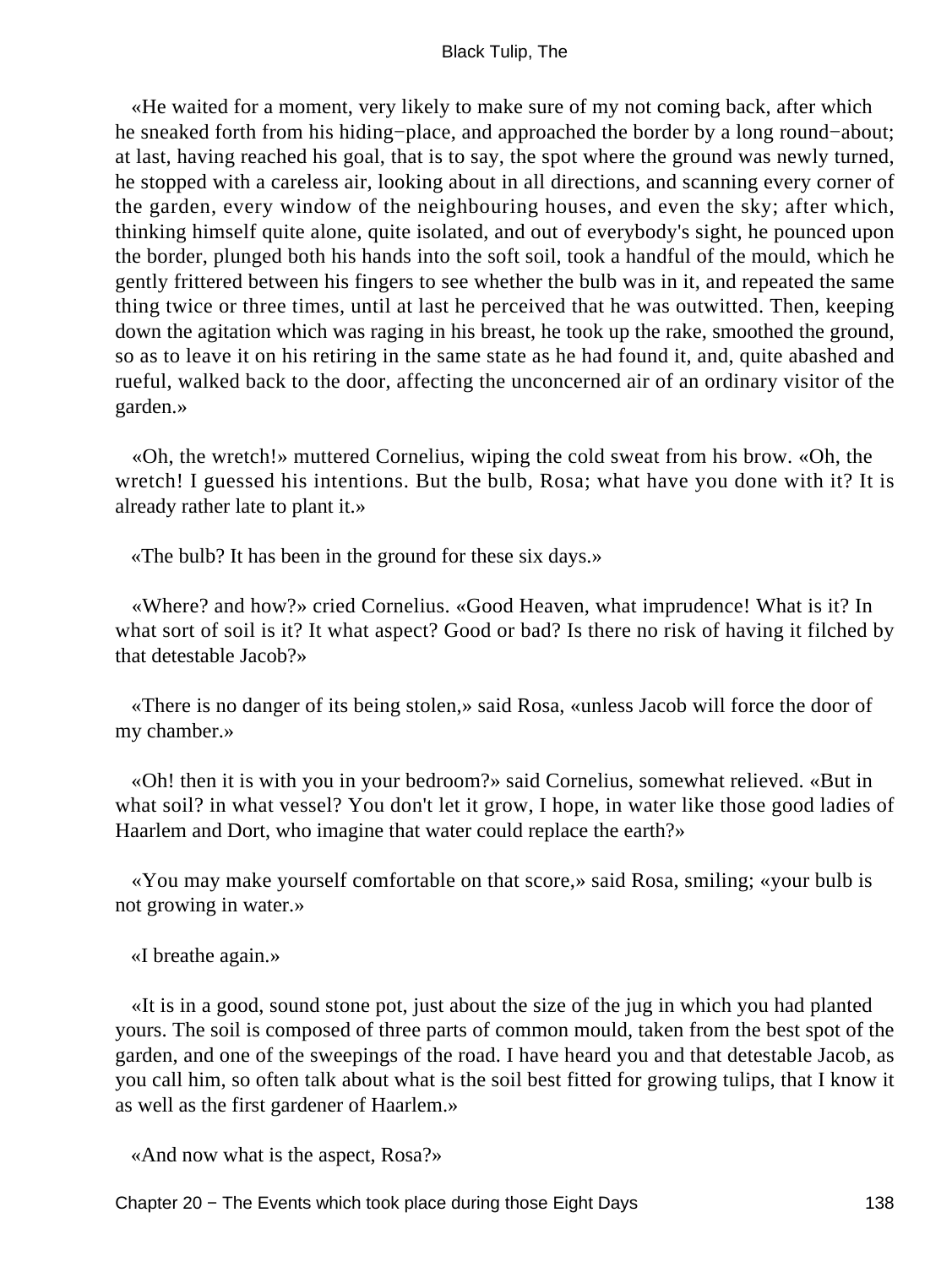«At present it has the sun all day long, – that is to say when the sun shines. But when it once peeps out of the ground, I shall do as you have done here, dear Mynheer Cornelius: I shall put it out of my window on the eastern side from eight in the morning until eleven and in my window towards the west from three to five in the afternoon.»

 «That's it! that's it!» cried Cornelius; «and you are a perfect gardener, my pretty Rosa. But I am afraid the nursing of my tulip will take up all your time.»

 «Yes, it will,» said Rosa; «but never mind. Your tulip is my daughter. I shall devote to it the same time as I should to a child of mine, if I were a mother. Only by becoming its mother,» Rosa added, smilingly, «can I cease to be its rival.»

 «My kind and pretty Rosa!» muttered Cornelius casting on her a glance in which there was much more of the lover than of the gardener, and which afforded Rosa some consolation.

 Then, after a silence of some moments, during which Cornelius had grasped through the openings of the grating for the receding hand of Rosa, he said, –

«Do you mean to say that the bulb has now been in the ground for six days?»

«Yes, six days, Mynheer Cornelius,» she answered.

«And it does not yet show leaf»

«No, but I think it will to−morrow.»

 «Well, then, to−morrow you will bring me news about it, and about yourself, won't you, Rosa? I care very much for the daughter, as you called it just now, but I care even much more for the mother.»

 «To−morrow?» said Rosa, looking at Cornelius askance. «I don't know whether I shall be able to come to−morrow.»

«Good heavens!» said Cornelius, «why can't you come to−morrow?»

«Mynheer Cornelius, I have lots of things to do.»

«And I have only one,» muttered Cornelius.

«Yes,» said Rosa, «to love your tulip.»

«To love you, Rosa.»

Chapter 20 – The Events which took place during those Eight Days 139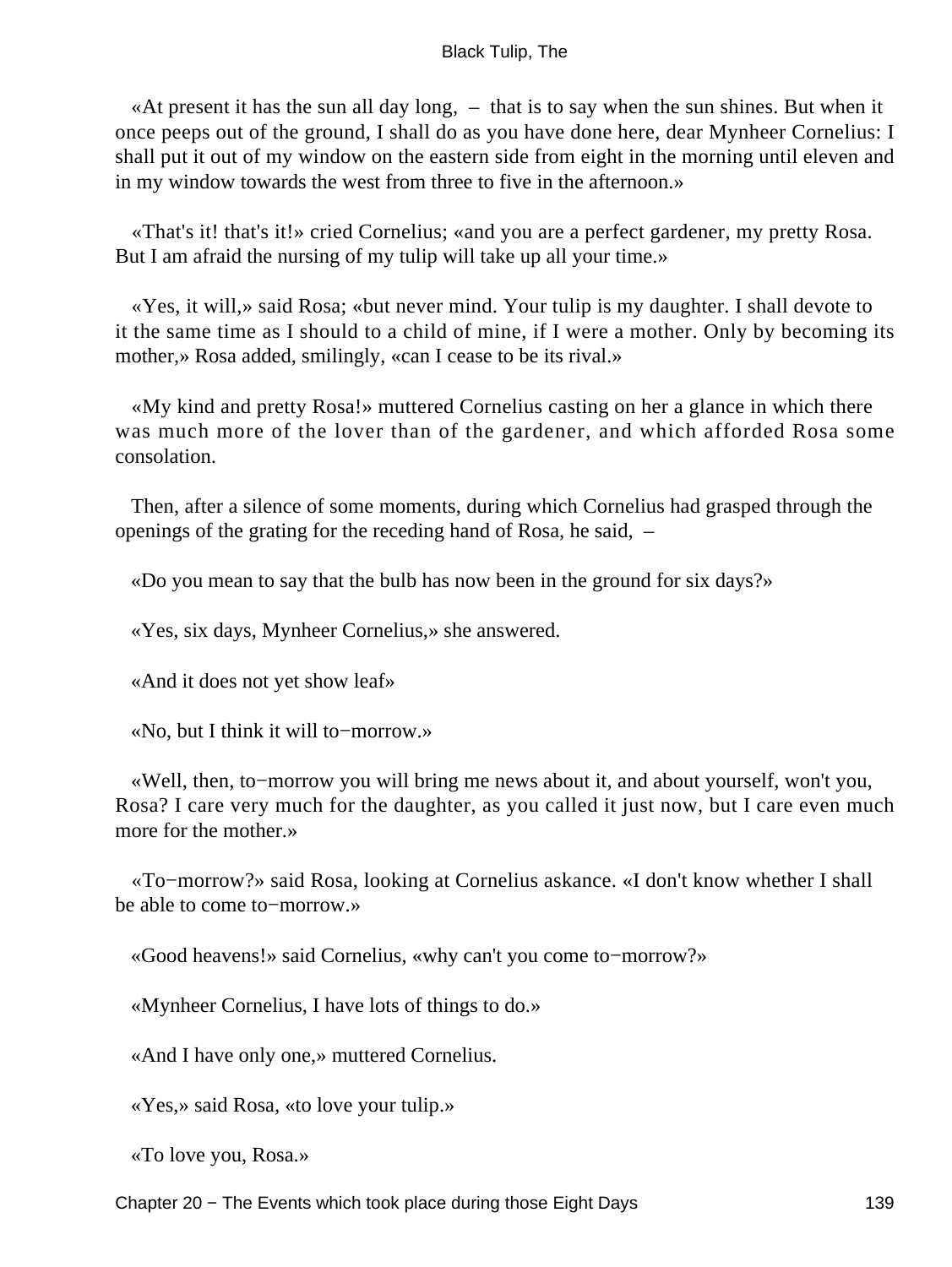Rosa shook her head, after which followed a pause.

 $\ll$ Well,» – Cornelius at last broke the silence,  $-$  «well, Rosa, everything changes in the realm of nature; the flowers of spring are succeeded by other flowers; and the bees, which so tenderly caressed the violets and the wall−flowers, will flutter with just as much love about the honey−suckles, the rose, the jessamine, and the carnation.»

«What does all this mean?» asked Rosa.

 «You have abandoned me, Miss Rosa, to seek your pleasure elsewhere. You have done well, and I will not complain. What claim have I to your fidelity?»

 «My fidelity!» Rosa exclaimed, with her eyes full of tears, and without caring any longer to hide from Cornelius this dew of pearls dropping on her cheeks, «my fidelity! have I not been faithful to you?»

«Do you call it faithful to desert me, and to leave me here to die?»

 «But, Mynheer Cornelius,» said Rosa, «am I not doing everything for you that could give you pleasure? have I not devoted myself to your tulip?»

 «You are bitter, Rosa, you reproach me with the only unalloyed pleasure which I have had in this world »

 «I reproach you with nothing, Mynheer Cornelius, except, perhaps, with the intense grief which I felt when people came to tell me at the Buytenhof that you were about to be put to death.»

«You are displeased, Rosa, my sweet girl, with my loving flowers.»

 «I am not displeased with your loving them, Mynheer Cornelius, only it makes me sad to think that you love them better than you do me.»

 «Oh, my dear, dear Rosa! look how my hands tremble; look at my pale cheek, hear how my heart beats. It is for you, my love, not for the black tulip. Destroy the bulb, destroy the germ of that flower, extinguish the gentle light of that innocent and delightful dream, to which I have accustomed myself; but love me, Rosa, love me; for I feel deeply that I love but you.»

 «Yes, after the black tulip,» sighed Rosa, who at last no longer coyly withdrew her warm hands from the grating, as Cornelius most affectionately kissed them.

«Above and before everything in this world, Rosa.»

Chapter 20 − The Events which took place during those Eight Days 140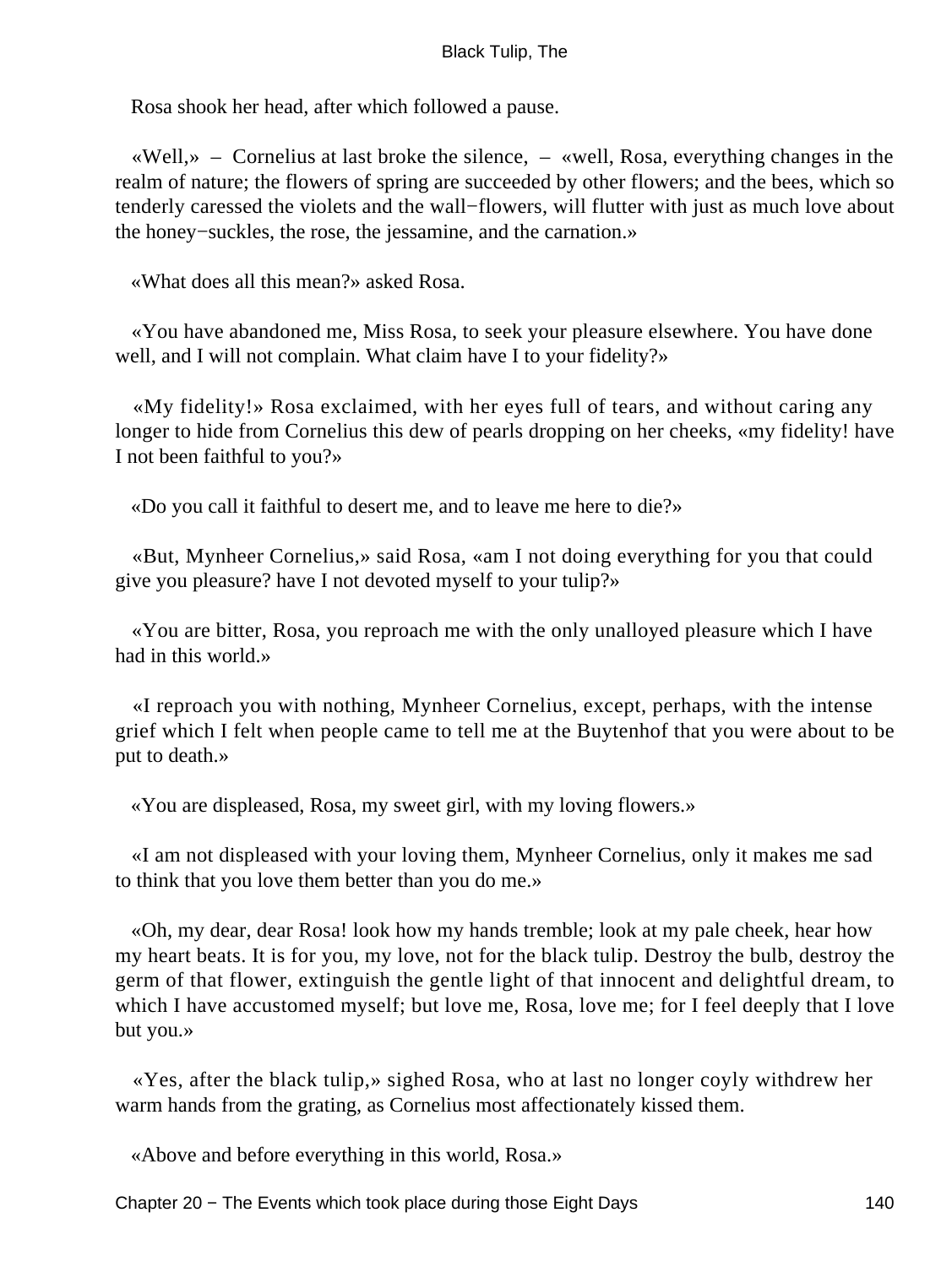«May I believe you?»

«As you believe in your own existence.»

«Well, then, be it so; but loving me does not bind you too much.»

«Unfortunately, it does not bind me more than I am bound; but it binds you, Rosa, you.»

«To what?»

«First of all, not to marry.»

She smiled.

 «That's your way,» she said; «you are tyrants all of you. You worship a certain beauty, you think of nothing but her. Then you are condemned to death, and whilst walking to the scaffold, you devote to her your last sigh; and now you expect poor me to sacrifice to you all my dreams and my happiness.»

 «But who is the beauty you are talking of, Rosa?» said Cornelius, trying in vain to remember a woman to whom Rosa might possibly be alluding.

 «The dark beauty with a slender waist, small feet, and a noble head; in short, I am speaking of your flower.»

Cornelius smiled.

 «That is an imaginary lady love, at all events; whereas, without counting that amorous Jacob, you by your own account are surrounded with all sorts of swains eager to make love to you. Do you remember Rosa, what you told me of the students, officers, and clerks of the Hague? Are there no clerks, officers, or students at Loewestein?»

«Indeed there are, and lots of them.»

«Who write letters?»

«They do write.»

«And now, as you know how to read  $-$  – »

 Here Cornelius heaved a sigh at the thought, that, poor captive as he was, to him alone Rosa owed the faculty of reading the love−letters which she received.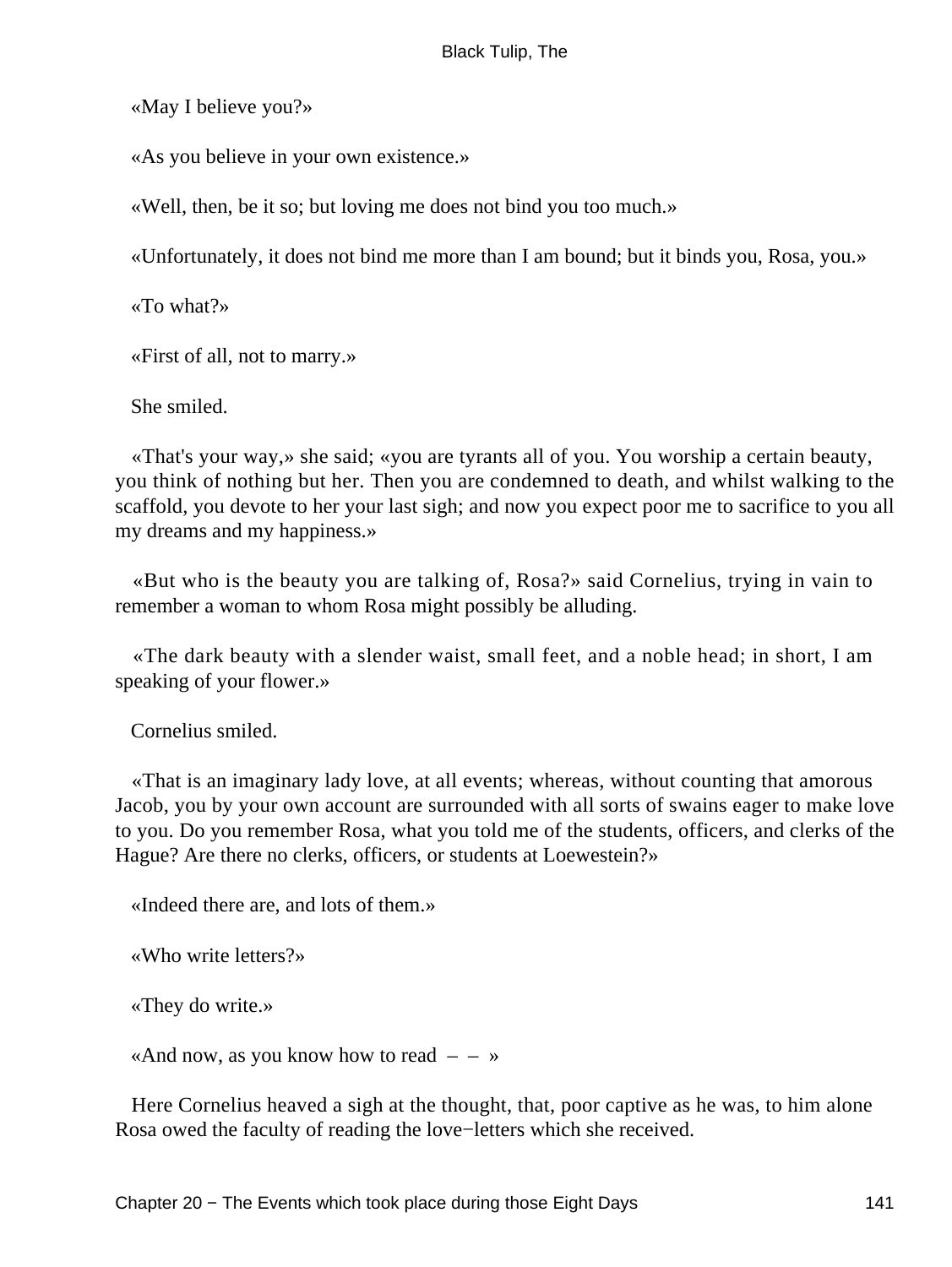«As to that,» said Rosa, «I think that in reading the notes addressed to me, and passing the different swains in review who send them to me, I am only following your instructions.»

«How so? My instructions?»

 «Indeed, your instructions, sir,» said Rosa, sighing in her turn; «have you forgotten the will written by your hand on the Bible of Cornelius de Witt? I have not forgotten it; for now, as I know how to read, I read it every day over and over again. In that will you bid me to love and marry a handsome young man of twenty−six or eight years. I am on the look−out for that young man, and as the whole of my day is taken up with your tulip, you must needs leave me the evenings to find him.»

 «But, Rosa, the will was made in the expectation of death, and, thanks to Heaven, I am still alive.»

«Well, then, I shall not be after the handsome young man, and I shall come to see you.»

«That's it, Rosa, come! come!»

«Under one condition.»

«Granted beforehand!»

«That the black tulip shall not be mentioned for the next three days.»

«It shall never be mentioned any more, if you wish it, Rosa.»

«No, no,» the damsel said, laughing, «I will not ask for impossibilities.»

 And, saying this, she brought her fresh cheek, as if unconsciously, so near the iron grating, that Cornelius was able to touch it with his lips.

Rosa uttered a little scream, which, however, was full of love, and disappeared.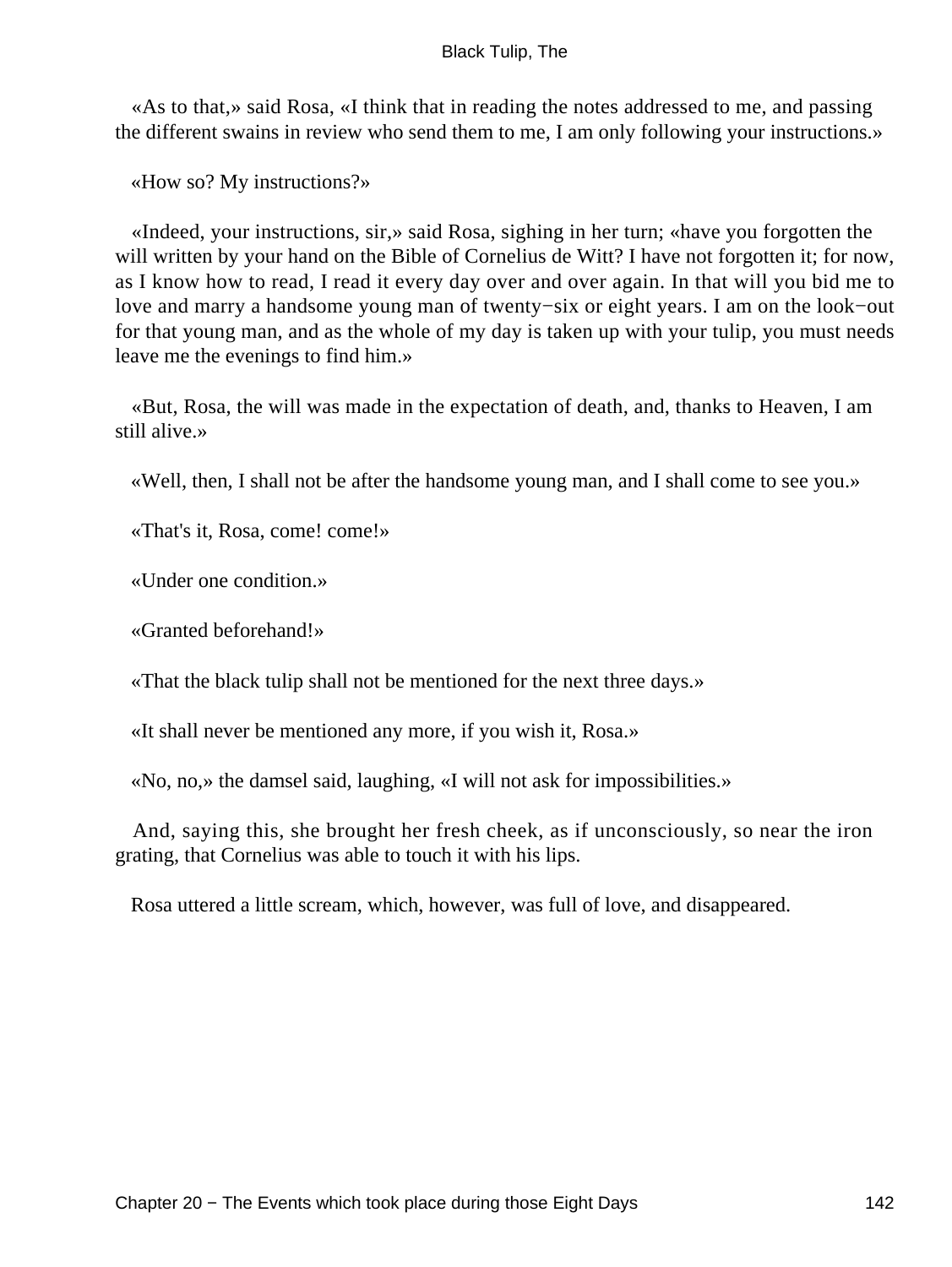## **[Chapter 21 − The Second Bulb](#page-227-0)**

**The night was a happy one, and the whole of the next day happier still.** 

 During the last few days, the prison had been heavy, dark, and lowering, as it were, with all its weight on the unfortunate captive. Its walls were black, its air chilling, the iron bars seemed to exclude every ray of light.

 But when Cornelius awoke next morning, a beam of the morning sun was playing about those iron bars; pigeons were hovering about with outspread wings, whilst others were lovingly cooing on the roof or near the still closed window.

 Cornelius ran to that window and opened it; it seemed to him as if new life, and joy, and liberty itself were entering with this sunbeam into his cell, which, so dreary of late, was now cheered and irradiated by the light of love.

 When Gryphus, therefore, came to see his prisoner in the morning, he no longer found him morose and lying in bed, but standing at the window, and singing a little ditty.

«Halloa!» exclaimed the jailer.

«How are you this morning?» asked Cornelius.

Gryphus looked at him with a scowl.

«And how is the dog, and Master Jacob, and our pretty Rosa?»

Gryphus ground his teeth, saying. –

«Here is your breakfast.»

 «Thank you, friend Cerberus,» said the prisoner; «you are just in time; I am very hungry.»

«Oh! you are hungry, are you?» said Gryphus.

«And why not?» asked Van Baerle.

«The conspiracy seems to thrive,» remarked Gryphus.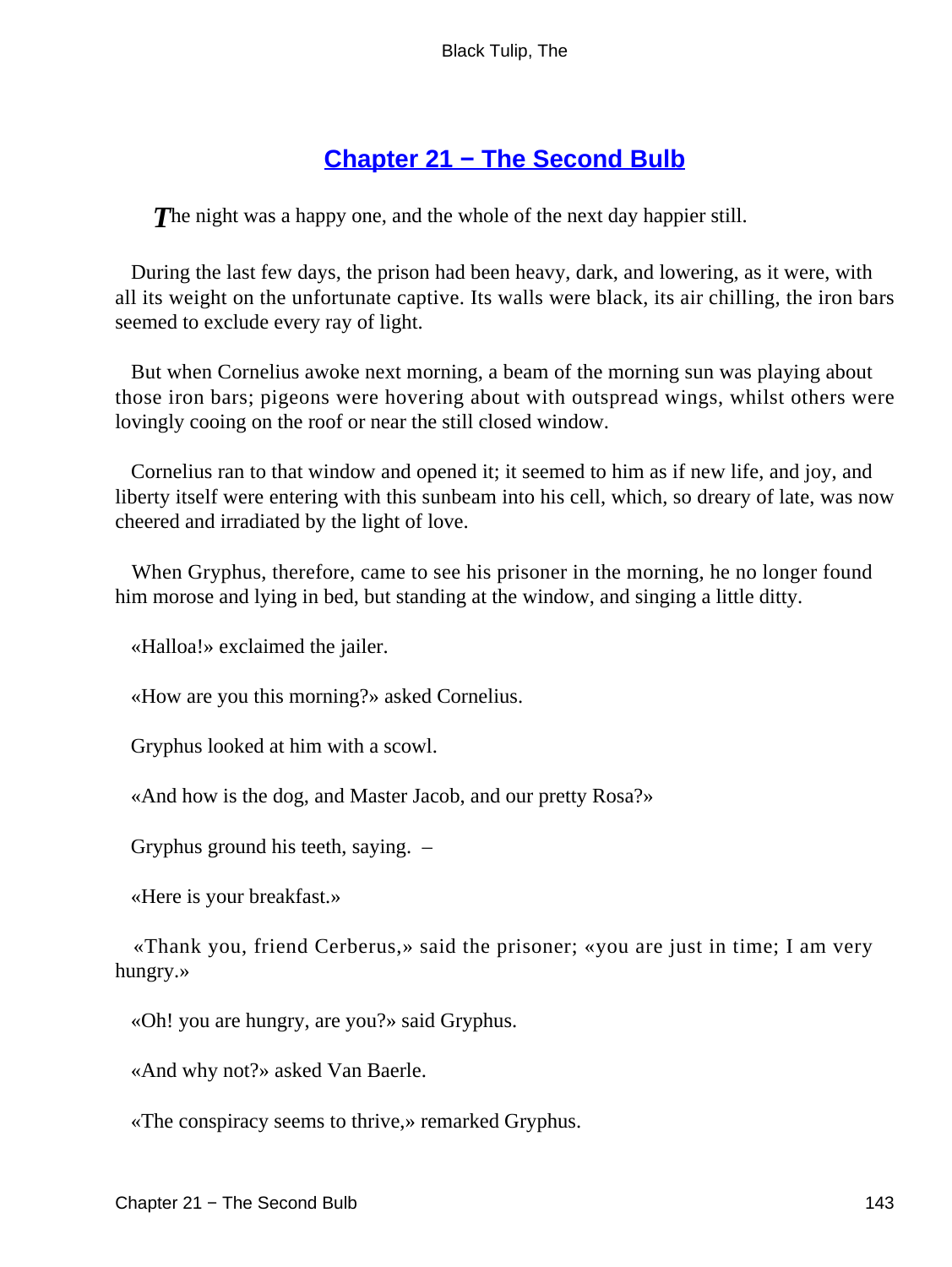«What conspiracy?»

 «Very well, I know what I know, Master Scholar; just be quiet, we shall be on our guard.»

 «Be on your guard, friend Gryphus; be on your guard as long as you please; my conspiracy, as well as my person, is entirely at your service.»

«We'll see that at noon.»

Saying this, Gryphus went out.

 «At noon?» repeated Cornelius; «what does that mean? Well, let us wait until the clock strikes twelve, and we shall see.»

 It was very easy for Cornelius to wait for twelve at midday, as he was already waiting for nine at night.

 It struck twelve, and there were heard on the staircase not only the steps of Gryphus, but also those of three or four soldiers, who were coming up with him.

The door opened. Gryphus entered, led his men in, and shut the door after them.

«There, now search!»

 They searched not only the pockets of Cornelius, but even his person; yet they found nothing.

 They then searched the sheets, the mattress, and the straw mattress of his bed; and again they found nothing.

 Now, Cornelius rejoiced that he had not taken the third sucker under his own care. Gryphus would have been sure to ferret it out in the search, and would then have treated it as he did the first.

 And certainly never did prisoner look with greater complacency at a search made in his cell than Cornelius.

 Gryphus retired with the pencil and the two or three leaves of white paper which Rosa had given to Van Baerle, this was the only trophy brought back from the expedition.

 At six Gryphus came back again, but alone; Cornelius tried to propitiate him, but Gryphus growled, showed a large tooth like a tusk, which he had in the corner of his mouth,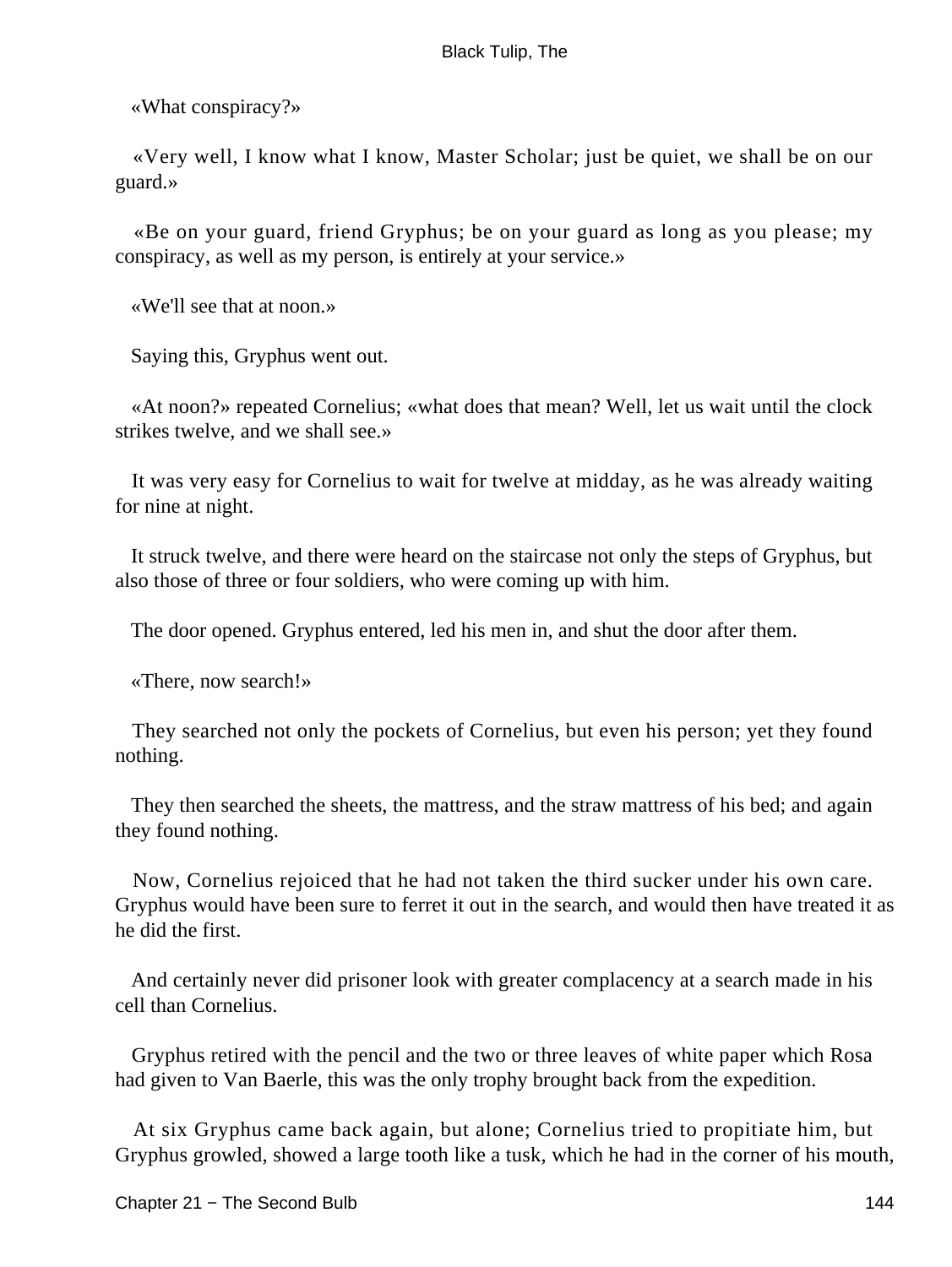and went out backwards, like a man who is afraid of being attacked from behind.

Cornelius burst out laughing, to which Gryphus answered through the grating, –

«Let him laugh that wins.»

The winner that day was Cornelius; Rosa came at nine.

 She was without a lantern. She needed no longer a light, as she could now read. Moreover, the light might betray her, as Jacob was dogging her steps more than ever. And lastly, the light would have shown her blushes.

 Of what did the young people speak that evening? Of those matters of which lovers speak at the house doors in France, or from a balcony into the street in Spain, or down from a terrace into a garden in the East.

 They spoke of those things which give wings to the hours; they spoke of everything except the black tulip.

At last, when the clock struck ten, they parted as usual.

 Cornelius was happy, as thoroughly happy as a tulip−fancier would be to whom one has not spoken of his tulip.

He found Rosa pretty, good, graceful, and charming.

But why did Rosa object to the tulip being spoken of?

This was indeed a great defect in Rosa.

 Cornelius confessed to himself, sighing, that woman was not perfect. Part of the night he thought of this imperfection; that is to say, so long as he was awake he thought of Rosa.

After having fallen asleep, he dreamed of her.

 But the Rosa of his dreams was by far more perfect than the Rosa of real life. Not only did the Rosa of his dreams speak of the tulip, but also brought to him a black one in a china vase.

Cornelius then awoke, trembling with joy, and muttering, –

«Rosa, Rosa, I love you.»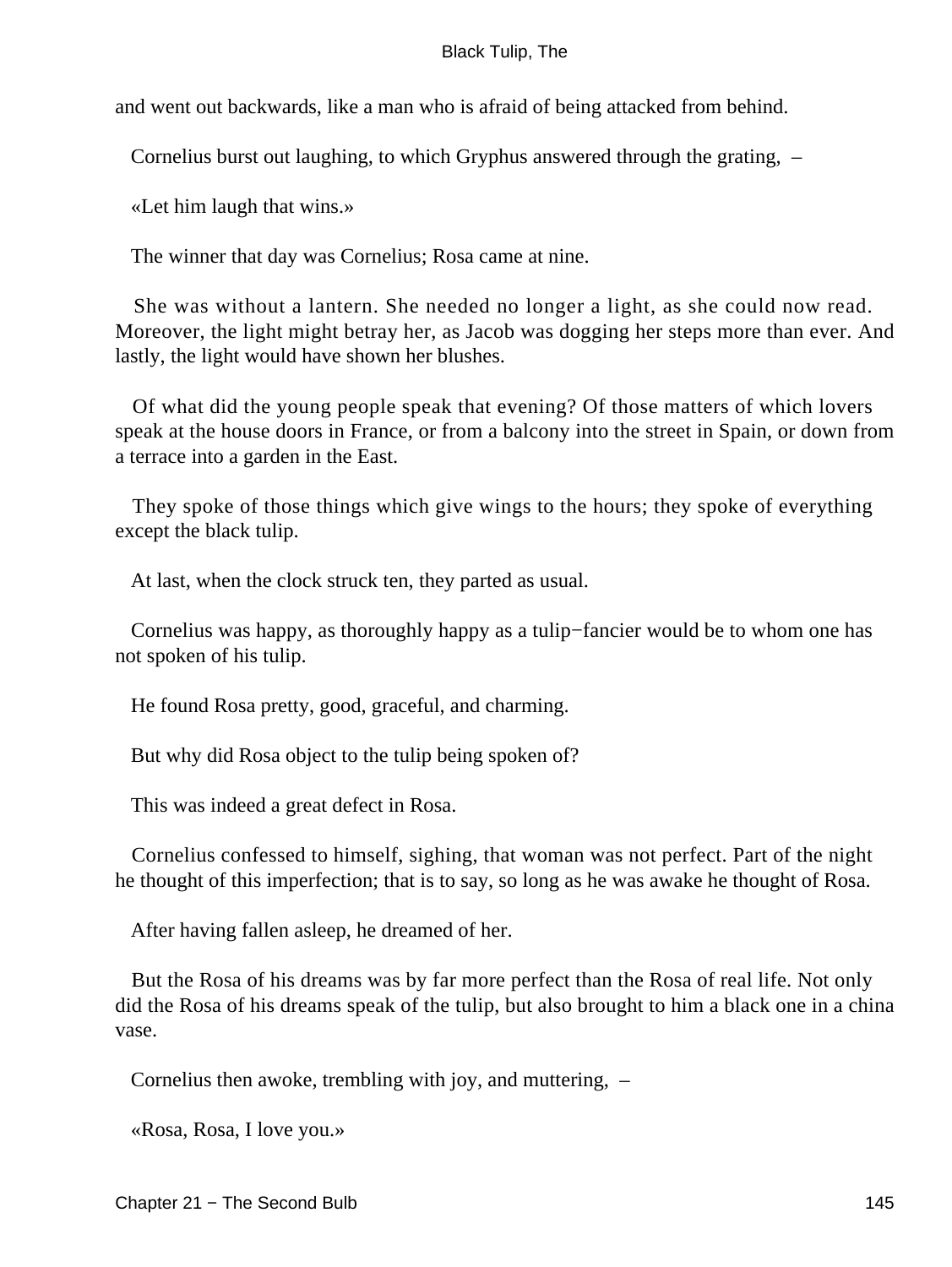And as it was already day, he thought it right not to fall asleep again, and he continued following up the line of thought in which his mind was engaged when he awoke.

 Ah! if Rosa had only conversed about the tulip, Cornelius would have preferred her to Queen Semiramis, to Queen Cleopatra, to Queen Elizabeth, to Queen Anne of Austria; that is to say, to the greatest or most beautiful queens whom the world has seen.

 But Rosa had forbidden it under pain of not returning; Rosa had forbidden the least mention of the tulip for three days. That meant seventy−two hours given to the lover to be sure; but it was seventy−two hours stolen from the horticulturist.

 There was one consolation: of the seventy−two hours during which Rosa would not allow the tulip to be mentioned, thirty−six had passed already; and the remaining thirty−six would pass quickly enough: eighteen with waiting for the evening's interview, and eighteen with rejoicing in its remembrance.

 Rosa came at the same hour, and Cornelius submitted most heroically to the pangs which the compulsory silence concerning the tulip gave him.

 His fair visitor, however, was well aware that, to command on the one point, people must yield on another; she therefore no longer drew back her hands from the grating, and even allowed Cornelius tenderly to kiss her beautiful golden tresses.

 Poor girl! she had no idea that these playful little lovers' tricks were much more dangerous than speaking of the tulip was; but she became aware of the fact as she returned with a beating heart, with glowing cheeks, dry lips, and moist eyes.

 And on the following evening, after the first exchange of salutations, she retired a step, looking at him with a glance, the expression of which would have rejoiced his heart could he but have seen it.

«Well,» she said, «she is up.»

 «She is up! Who? What?» asked Cornelius, who did not venture on a belief that Rosa would, of her own accord, have abridged the term of his probation.

«She? Well, my daughter, the tulip,» said Rosa.

«What!» cried Cornelius, «you give me permission, then?»

 «I do,» said Rosa, with the tone of an affectionate mother who grants a pleasure to her child.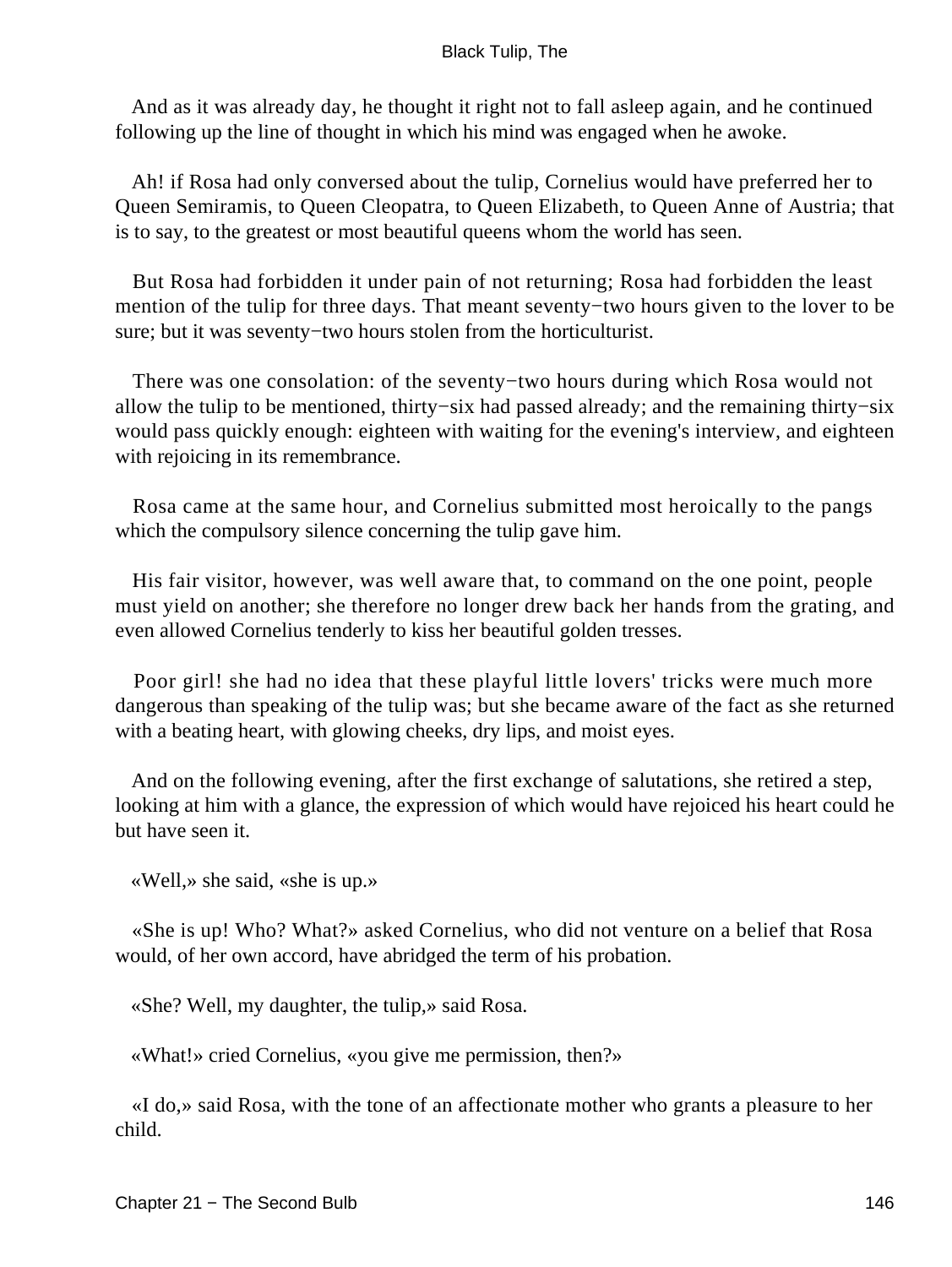«Ah, Rosa!» said Cornelius, putting his lips to the grating with the hope of touching a cheek, a hand, a forehead, – anything, in short.

He touched something much better, – two warm and half open lips.

Rosa uttered a slight scream.

 Cornelius understood that he must make haste to continue the conversation. He guessed that this unexpected kiss had frightened Rosa.

«Is it growing up straight?»

«Straight as a rocket,» said Rosa.

«How high?»

«At least two inches.»

«Oh, Rosa, take good care of it, and we shall soon see it grow quickly.»

«Can I take more care of it?» said she. «Indeed, I think of nothing else but the tulip.»

«Of nothing else, Rosa? Why, now I shall grow jealous in my turn.»

 «Oh, you know that to think of the tulip is to think of you; I never lose sight of it. I see it from my bed, on awaking it is the first object that meets my eyes, and on falling asleep the last on which they rest. During the day I sit and work by its side, for I have never left my chamber since I put it there.»

«You are right Rosa, it is your dowry, you know.»

 «Yes, and with it I may marry a young man of twenty−six or twenty−eight years, whom I shall be in love with.»

«Don't talk in that way, you naughty girl.»

 That evening Cornelius was one of the happiest of men. Rosa allowed him to press her hand in his, and to keep it as long as he would, besides which he might talk of his tulip as much as he liked.

 From that hour every day marked some progress in the growth of the tulip and in the affection of the two young people.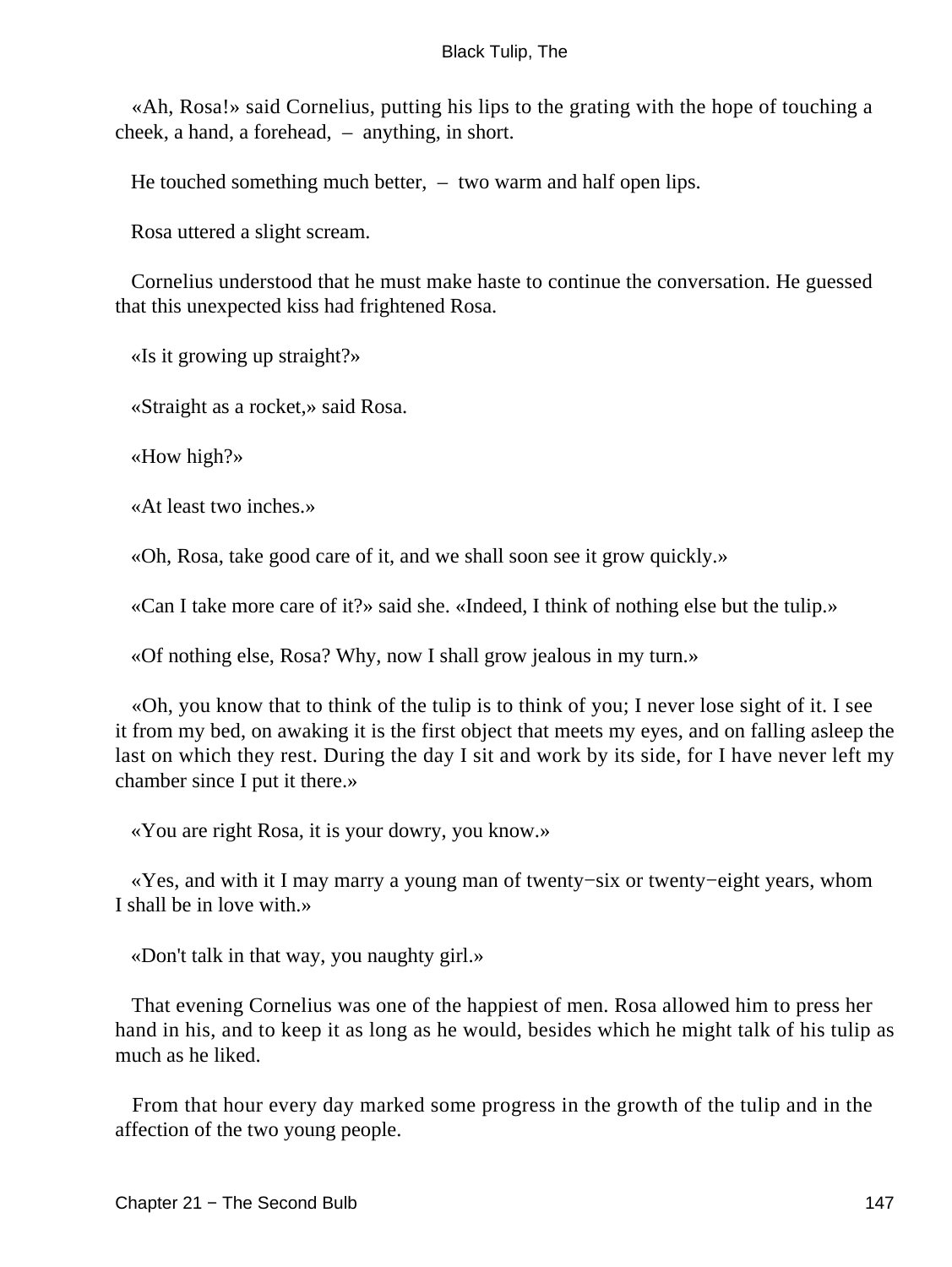At one time it was that the leaves had expanded, and at another that the flower itself had formed.

 Great was the joy of Cornelius at this news, and his questions succeeded one another with a rapidity which gave proof of their importance.

«Formed!» exclaimed Cornelius, «is it really formed?»

«It is,» repeated Rosa.

Cornelius trembled with joy, so much so that he was obliged to hold by the grating.

«Good heavens!» he exclaimed.

Then, turning again to Rosa, he continued his questions.

«Is the oval regular? the cylinder full? and are the points very green?»

 «The oval is almost one inch long, and tapers like a needle, the cylinder swells at the sides, and the points are ready to open.»

Two days after Rosa announced that they were open.

 «Open, Rosa!» cried Cornelius. «Is the involucrum open? but then one may see and already distinguish  $-$  – »

Here the prisoner paused, anxiously taking breath.

 «Yes,» answered Rosa, «one may already distinguish a thread of different colour, as thin as a hair.»

«And its colour?» asked Cornelius, trembling.

«Oh,» answered Rosa, «it is very dark!»

«Brown?»

«Darker than that.»

«Darker, my good Rosa, darker? Thank you. Dark as  $- - \infty$ 

«Dark as the ink with which I wrote to you.»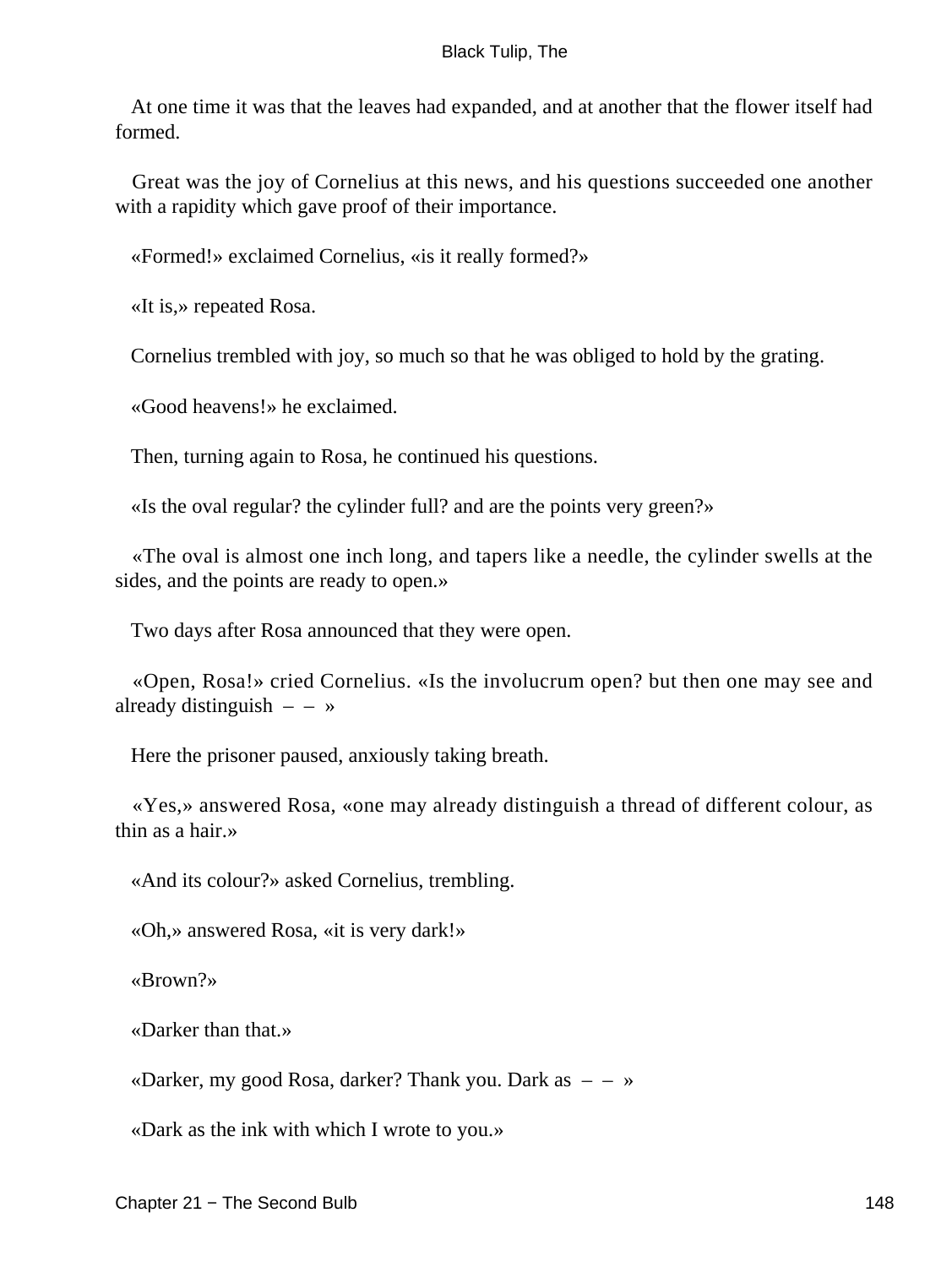Cornelius uttered a cry of mad joy.

Then, suddenly stopping and clasping his hands, he said,  $-$ 

«Oh, there is not an angel in heaven that may be compared to you, Rosa!»

«Indeed!» said Rosa, smiling at his enthusiasm.

 «Rosa, you have worked with such ardour, – you have done so much for me! Rosa, my tulip is about to flower, and it will flower black! Rosa, Rosa, you are the most perfect being on earth!»

«After the tulip, though.»

 «Ah! be quiet, you malicious little creature, be quiet! For shame! Do not spoil my pleasure. But tell me, Rosa, – as the tulip is so far advanced, it will flower in two or three days, at the latest?»

«To−morrow, or the day after.»

 «Ah! and I shall not see it,» cried Cornelius, starting back, «I shall not kiss it, as a wonderful work of the Almighty, as I kiss your hand and your cheek, Rosa, when by chance they are near the grating.»

Rosa drew near, not by accident, but intentionally, and Cornelius kissed her tenderly.

«Faith, I shall cull it, if you wish it.»

 «Oh, no, no, Rosa! when it is open, place it carefully in the shade, and immediately send a message to Haarlem, to the President of the Horticultural Society, that the grand black tulip is in flower. I know well it is far to Haarlem, but with money you will find a messenger. Have you any money, Rosa?»

Rosa smiled.

«Oh, yes!» she said.

«Enough?» said Cornelius.

«I have three hundred guilders.»

 «Oh, if you have three hundred guilders, you must not send a messenger, Rosa, but you must go to Haarlem yourself.»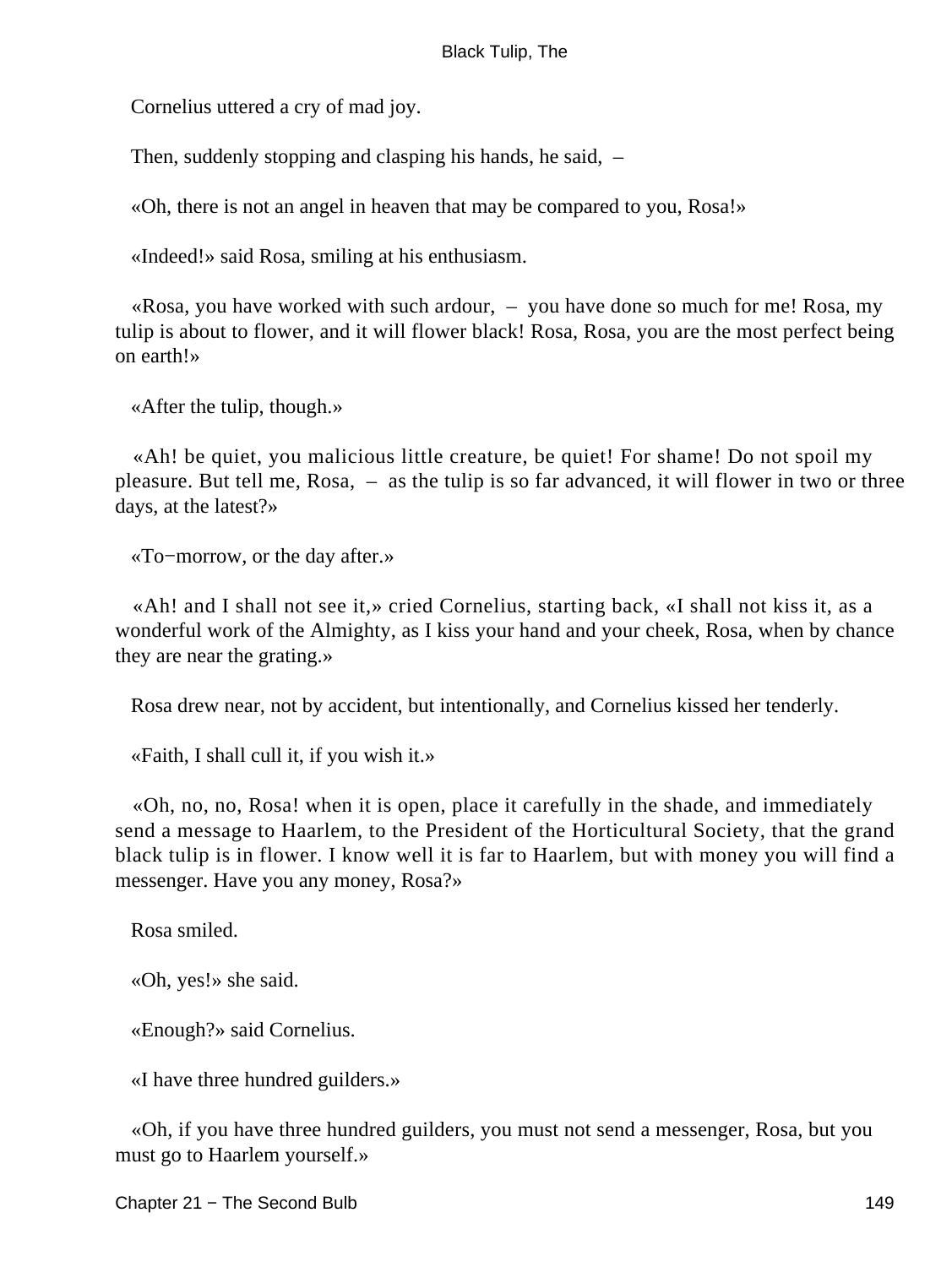«But what in the meantime is to become of the flower?»

 «Oh, the flower! you must take it with you. You understand that you must not separate from it for an instant.»

«But whilst I am not separating from it, I am separating from you, Mynheer Cornelius.»

 «Ah! that's true, my sweet Rosa. Oh, my God! how wicked men are! What have I done to offend them, and why have they deprived me of my liberty? You are right, Rosa, I cannot live without you. Well, you will send some one to Haarlem, – that's settled; really, the matter is wonderful enough for the President to put himself to some trouble. He will come himself to Loewestein to see the tulip.»

Then, suddenly checking himself, he said, with a faltering voice, –

«Rosa, Rosa, if after all it should not flower black!»

«Oh, surely, surely, you will know to−morrow, or the day after.»

 «And to wait until evening to know it, Rosa! I shall die with impatience. Could we not agree about a signal?»

«I shall do better than that.»

«What will you do?»

 «If it opens at night, I shall come and tell you myself. If it is day, I shall pass your door, and slip you a note either under the door, or through the grating, during the time between my father's first and second inspection.»

 «Yes, Rosa, let it be so. One word of yours, announcing this news to me, will be a double happiness.»

«There, ten o'clock strikes,» said Rosa, «I must now leave you.»

«Yes, yes,» said Cornelius, «go, Rosa, go!»

Rosa withdrew, almost melancholy, for Cornelius had all but sent her away.

It is true that he did so in order that she might watch over his black tulip.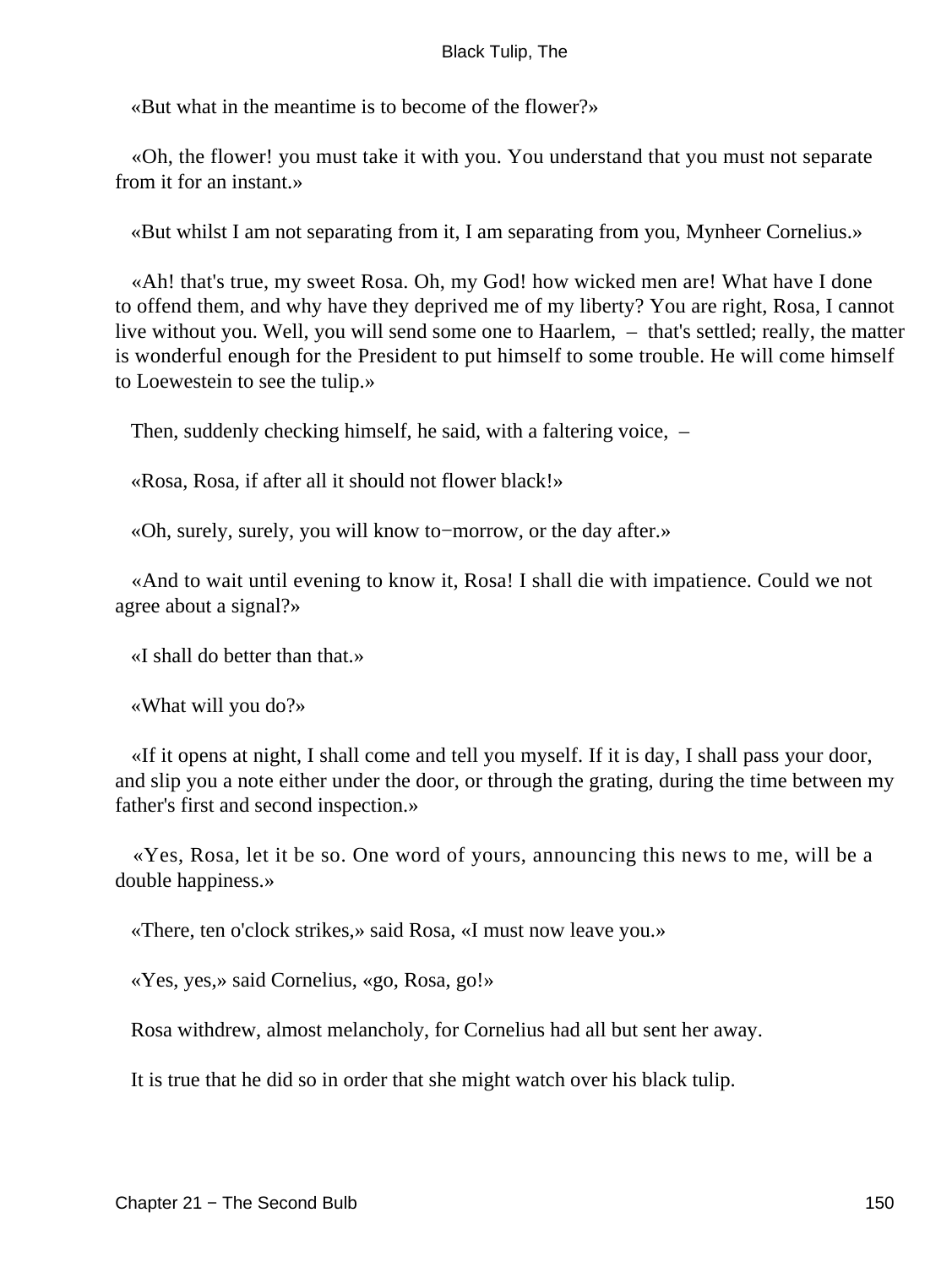# **[Chapter 22 − The Opening of the Flower](#page-227-0)**

**The night passed away very sweetly for Cornelius, although in great agitation. Every** instant he fancied he heard the gentle voice of Rosa calling him. He then started up, went to the door, and looked through the grating, but no one was behind it, and the lobby was empty.

 Rosa, no doubt, would be watching too, but, happier than he, she watched over the tulip; she had before her eyes that noble flower, that wonder of wonders. which not only was unknown, but was not even thought possible until then.

 What would the world say when it heard that the black tulip was found, that it existed and that it was the prisoner Van Baerle who had found it?

How Cornelius would have spurned the offer of his liberty in exchange for his tulip!

Day came, without any news; the tulip was not yet in flower.

 The day passed as the night. Night came, and with it Rosa, joyous and cheerful as a bird.

«Well?» asked Cornelius.

 «Well, all is going on prosperously. This night, without any doubt, our tulip will be in flower.»

«And will it flower black?»

«Black as jet.»

«Without a speck of any other colour.»

«Without one speck.»

 «Good Heavens! my dear Rosa, I have been dreaming all night, in the first place of you,» (Rosa made a sign of incredulity,) «and then of what we must do.»

«Well?»

 «Well, and I will tell you now what I have decided on. The tulip once being in flower, and it being quite certain that it is perfectly black, you must find a messenger.»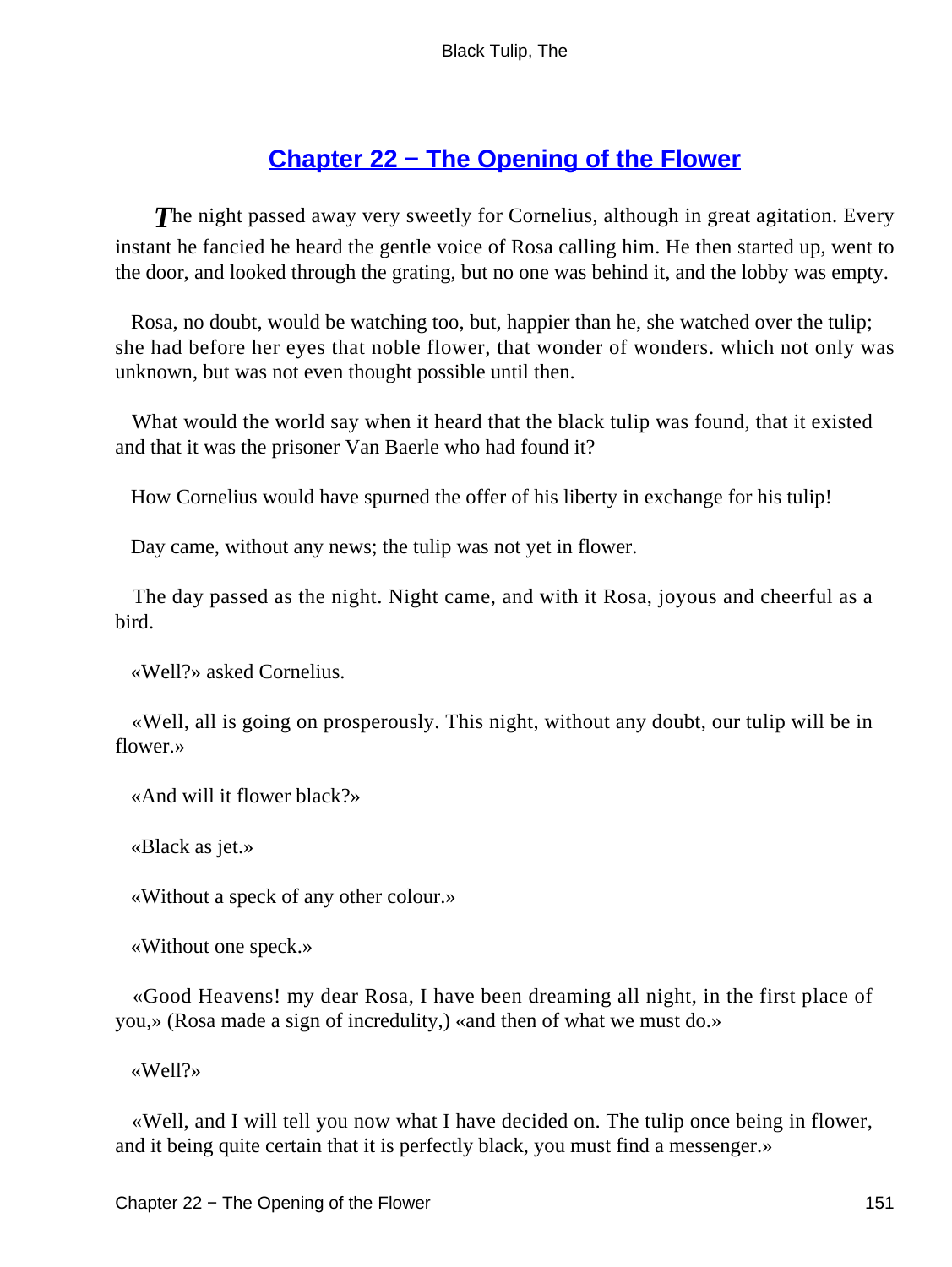«If it is no more than that, I have a messenger quite ready.»

«Is he safe?»

«One for whom I will answer, – he is one of my lovers.»

«I hope not Jacob.»

«No, be quiet, it is the ferryman of Loewestein, a smart young man of twenty−five.»

«By Jove!»

 «Be quiet,» said Rosa, smiling, «he is still under age, as you have yourself fixed it from twenty−six to twenty−eight.»

«In fine, do you think you may rely on this young man?»

«As on myself; he would throw himself into the Waal or the Meuse if I bade him.»

 «Well, Rosa, this lad may be at Haarlem in ten hours; you will give me paper and pencil, and, perhaps better still, pen and ink, and I will write, or rather, on second thoughts, you will, for if I did, being a poor prisoner, people might, like your father, see a conspiracy in it. You will write to the President of the Horticultural Society, and I am sure he will come.»

«But if he tarries?»

 «Well, let us suppose that he tarries one day, or even two; but it is impossible. A tulip−fancier like him will not tarry one hour, not one minute, not one second, to set out to see the eighth wonder of the world. But, as I said, if he tarried one or even two days, the tulip will still be in its full splendour. The flower once being seen by the President, and the protocol being drawn up, all is in order; you will only keep a duplicate of the protocol, and intrust the tulip to him. Ah! if we had been able to carry it ourselves, Rosa, it would never have left my hands but to pass into yours; but this is a dream, which we must not entertain,» continued Cornelius with a sigh, «the eyes of strangers will see it flower to the last. And above all, Rosa, before the President has seen it, let it not be seen by any one. Alas! if any one saw the black tulip, it would be stolen.»

«Oh!»

 «Did you not tell me yourself of what you apprehended from your lover Jacob? People will steal one guilder, why not a hundred thousand?»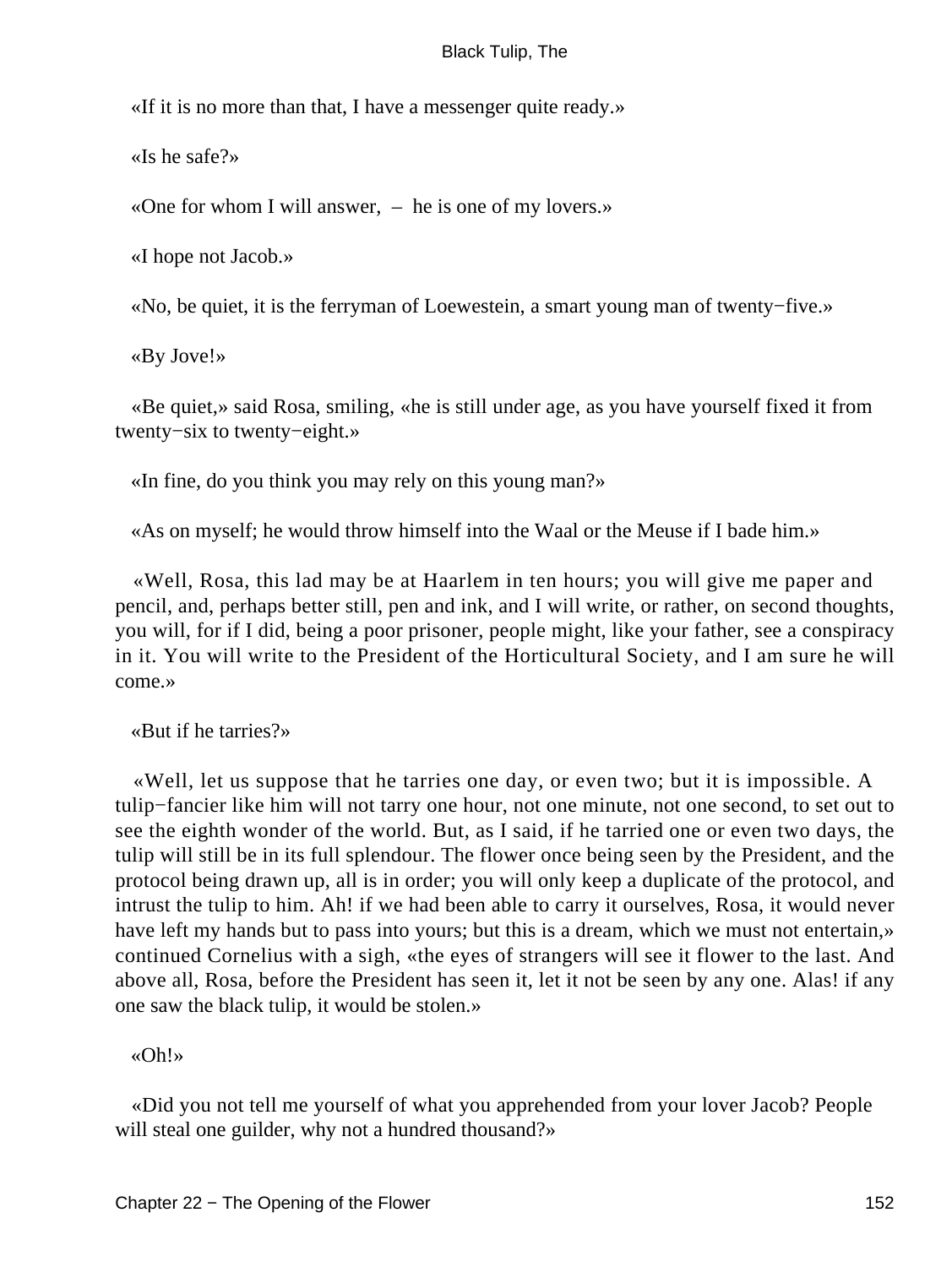«I shall watch; be quiet.»

«But if it opened whilst you were here?»

 «The whimsical little thing would indeed be quite capable of playing such a trick,» said Rosa.

«And if on your return you find it open?»

«Well?»

 «Oh, Rosa, whenever it opens, remember that not a moment must be lost in apprising the President.»

«And in apprising you. Yes, I understand.»

 Rosa sighed, yet without any bitter feeling, but rather like a woman who begins to understand a foible, and to accustom herself to it.

 «I return to your tulip, Mynheer van Baerle, and as soon as it opens I will give you news, which being done the messenger will set out immediately.»

«Rosa, Rosa, I don't know to what wonder under the sun I shall compare you.»

 «Compare me to the black tulip, and I promise you I shall feel very much flattered. Good night, then, till we meet again, Mynheer Cornelius.»

«Oh, say 'Good night, my friend.'»

«Good night, my friend,» said Rosa, a little consoled.

«Say, 'My very dear friend.'»

«Oh, my friend  $-$  »

«Very dear friend, I entreat you, say 'very dear,' Rosa, very dear.»

 «Very dear, yes, very dear,» said Rosa, with a beating heart, beyond herself with happiness.

 «And now that you have said 'very dear,' dear Rosa, say also 'most happy': say 'happier and more blessed than ever man was under the sun.' I only lack one thing, Rosa.»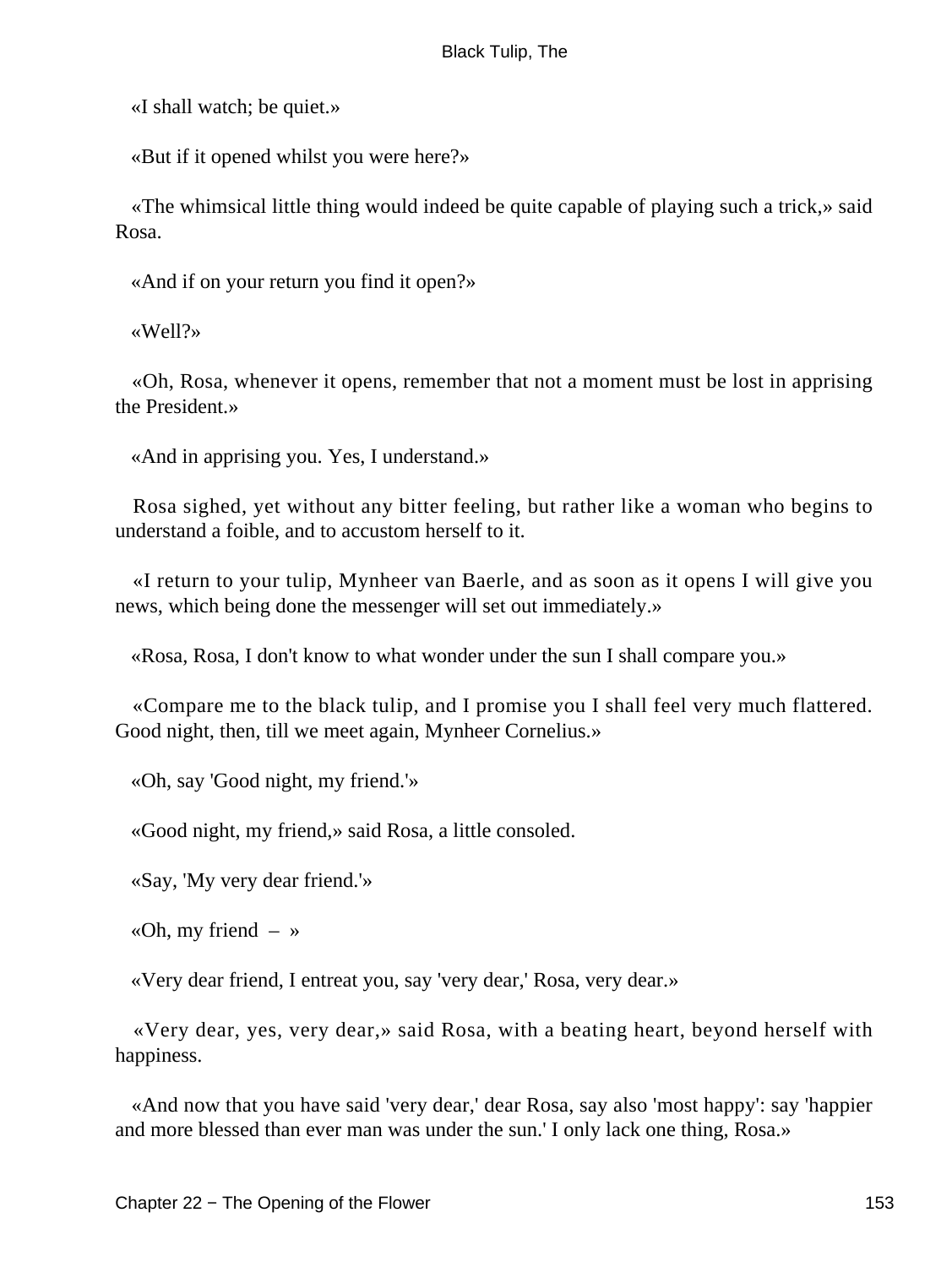«And that is?»

 «Your cheek, – your fresh cheek, your soft, rosy cheek. Oh, Rosa, give it me of your own free will, and not by chance. Ah!»

 The prisoner's prayer ended in a sigh of ecstasy; his lips met those of the maiden, – not by chance, nor by stratagem, but as Saint−Preux's was to meet the lips of Julie a hundred years later.

Rosa made her escape.

Cornelius stood with his heart upon his lips, and his face glued to the wicket in the door.

 He was fairly choking with happiness and joy. He opened his window, and gazed long, with swelling heart, at the cloudless vault of heaven, and the moon, which shone like silver upon the two−fold stream flowing from far beyond the hills. He filled his lungs with the pure, sweet air, while his brain dwelt upon thoughts of happiness, and his heart overflowed with gratitude and religious fervour.

 «Oh Thou art always watching from on high, my God,» he cried, half prostrate, his glowing eyes fixed upon the stars: «forgive me that I almost doubted Thy existence during these latter days, for Thou didst hide Thy face behind the clouds, and wert for a moment lost to my sight, O Thou merciful God, Thou pitying Father everlasting! But to−day, this evening, and to−night, again I see Thee in all Thy wondrous glory in the mirror of Thy heavenly abode, and more clearly still in the mirror of my grateful heart.»

He was well again, the poor invalid; the wretched captive was free once more.

 During part of the night Cornelius, with his heart full of joy and delight, remained at his window, gazing at the stars, and listening for every sound.

Then casting a glance from time to time towards the lobby,  $-$ 

 «Down there,» he said, «is Rosa, watching like myself, and waiting from minute to minute; down there, under Rosa's eyes, is the mysterious flower, which lives, which expands, which opens, perhaps Rosa holds in this moment the stem of the tulip between her delicate fingers. Touch it gently, Rosa. Perhaps she touches with her lips its expanding chalice. Touch it cautiously, Rosa, your lips are burning. Yes, perhaps at this moment the two objects of my dearest love caress each other under the eye of Heaven.»

 At this moment, a star blazed in the southern sky, and shot through the whole horizon, falling down, as it were, on the fortress of Loewestein.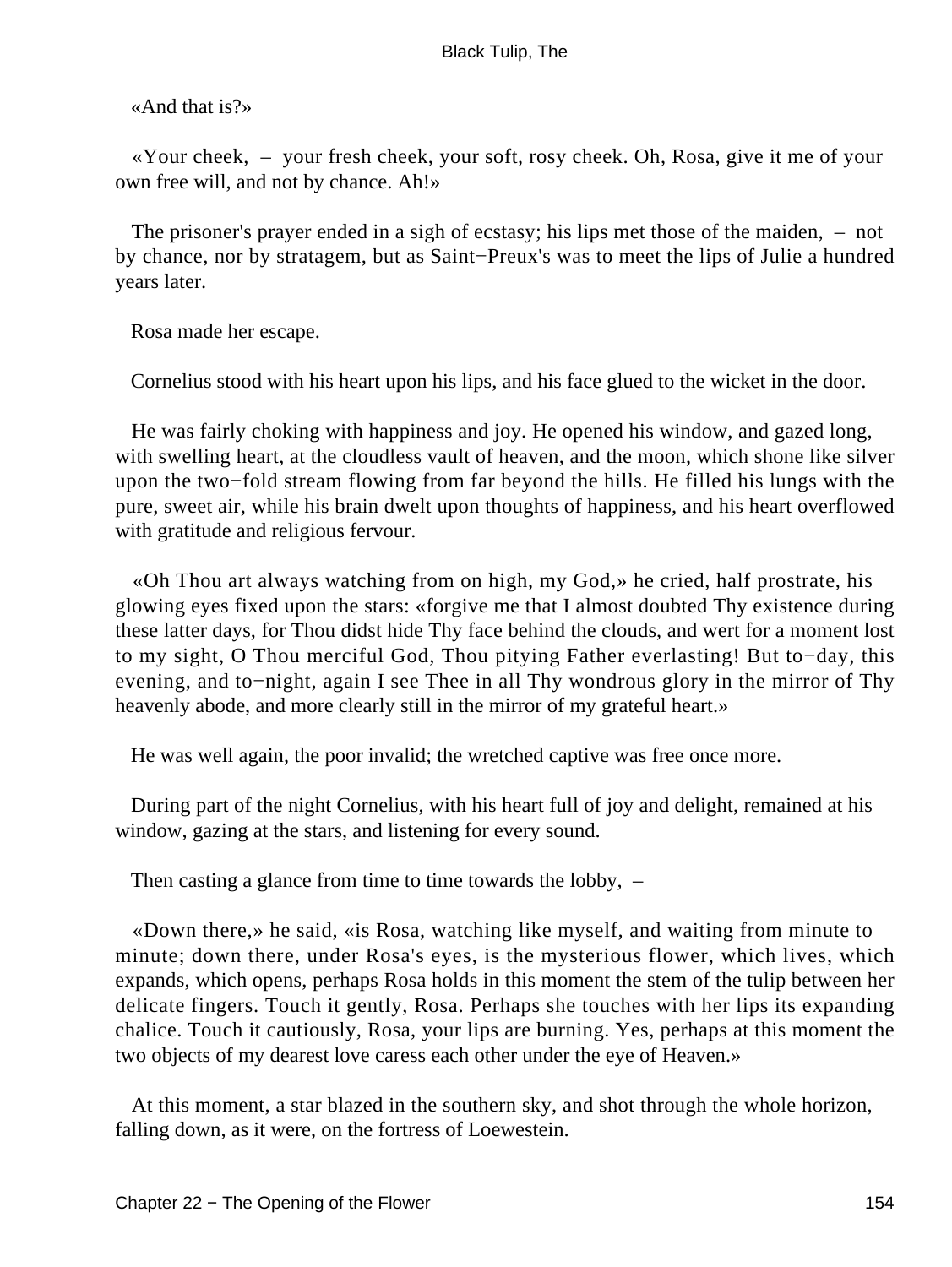Cornelius felt a thrill run through his frame.

«Ah!» he said, «here is Heaven sending a soul to my flower.»

 And as if he had guessed correctly, nearly at that very moment the prisoner heard in the lobby a step light as that of a sylph, and the rustling of a gown, and a well−known voice, which said to him, –

 «Cornelius, my friend, my very dear friend, and very happy friend, come, come quickly.»

 Cornelius darted with one spring from the window to the door, his lips met those of Rosa, who told him, with a kiss, –

«It is open, it is black, here it is.»

«How! here it is?» exclaimed Cornelius.

«Yes, yes, we ought indeed to run some little risk to give a great joy; here it is, take it.»

 And with one hand she raised to the level of the grating a dark lantern, which she had lit in the meanwhile, whilst with the other she held to the same height the miraculous tulip.

Cornelius uttered a cry, and was nearly fainting.

 «Oh!» muttered he, «my God, my God, Thou dost reward me for my innocence and my captivity, as Thou hast allowed two such flowers to grow at the grated window of my prison!»

 The tulip was beautiful, splendid, magnificent; its stem was more than eighteen inches high; it rose from out of four green leaves, which were as smooth and straight as iron lance−heads; the whole of the flower was as black and shining as jet.

 «Rosa,» said Cornelius, almost gasping, «Rosa, there is not one moment to lose in writing the letter.»

«It is written, my dearest Cornelius,» said Rosa.

«Is it, indeed?»

 «Whilst the tulip opened I wrote it myself, for I did not wish to lose a moment. Here is the letter, and tell me whether you approve of it.»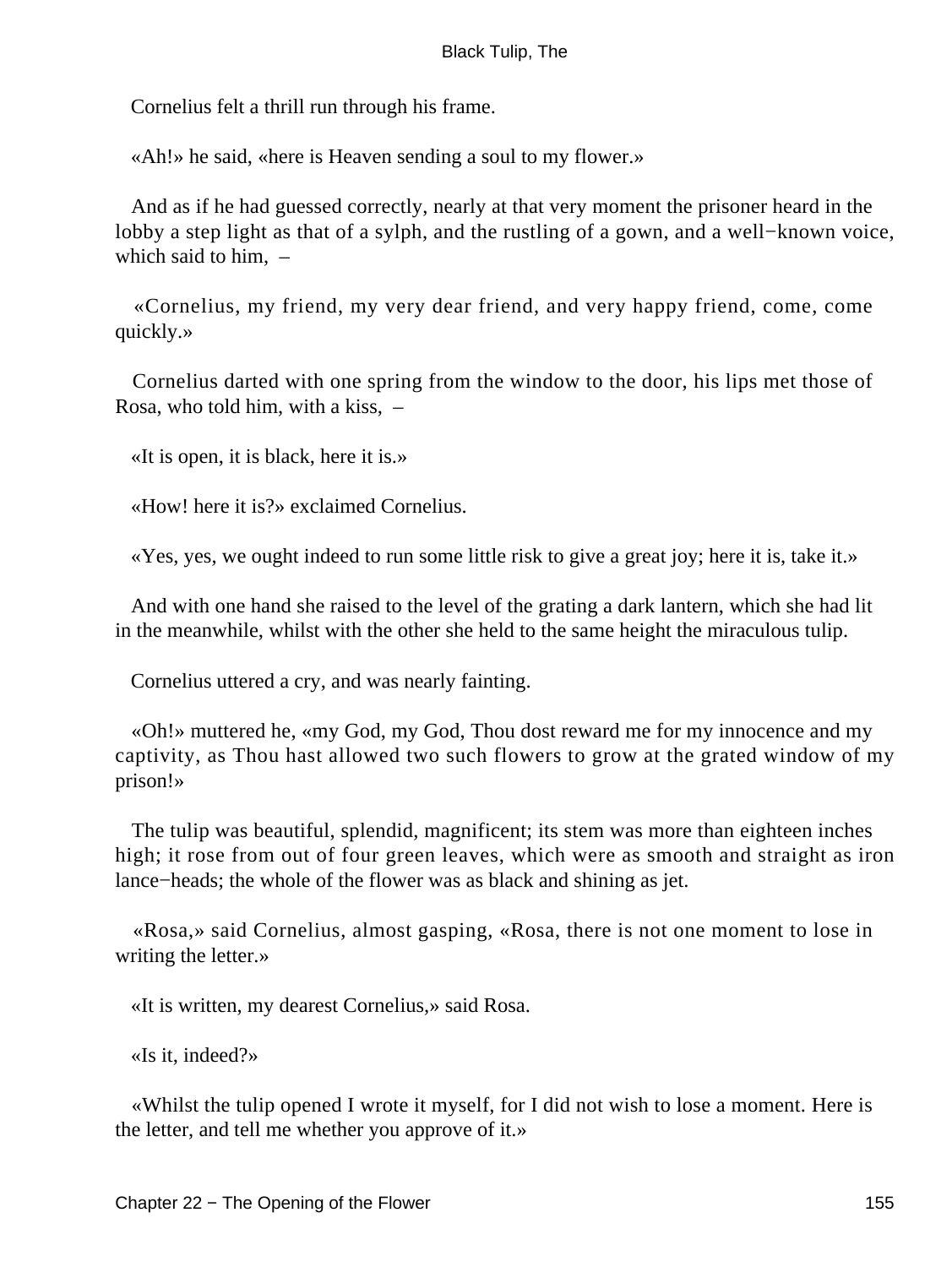Cornelius took the letter, and read, in a handwriting which was much improved even since the last little note he had received from Rosa, as follows: –

 "Mynheer President, – The black tulip is about to open, perhaps in ten minutes. As soon as it is open, I shall send a messenger to you, with the request that you will come and fetch it in person from the fortress at Loewestein. I am the daughter of the jailer, Gryphus, almost as much of a captive as the prisoners of my father. I cannot, therefore, bring to you this wonderful flower. This is the reason why I beg you to come and fetch it yourself.

"It is my wish that it should be called Rosa Barlaensis.

"It has opened; it is perfectly black; come, Mynheer President, come.

"I have the honour to be your humble servant,

"Rosa Gryphus.

 «That's it, dear Rosa, that's it. Your letter is admirable! I could not have written it with such beautiful simplicity. You will give to the committee all the information that will be required of you. They will then know how the tulip has been grown, how much care and anxiety, and how many sleepless nights, it has cost. But for the present not a minute must be lost. The messenger! the messenger!»

«What's the name of the President?»

 «Give me the letter, I will direct it. Oh, he is very well known: it is Mynheer van Systens, the burgomaster of Haarlem; give it to me, Rosa, give it to me.»

And with a trembling hand Cornelius wrote the address, –

 «To Mynheer Peter van Systens, Burgomaster, and President of the Horticultural Society of Haarlem.»

 «And now, Rosa, go, go,» said Cornelius, «and let us implore the protection of God, who has so kindly watched over us until now.»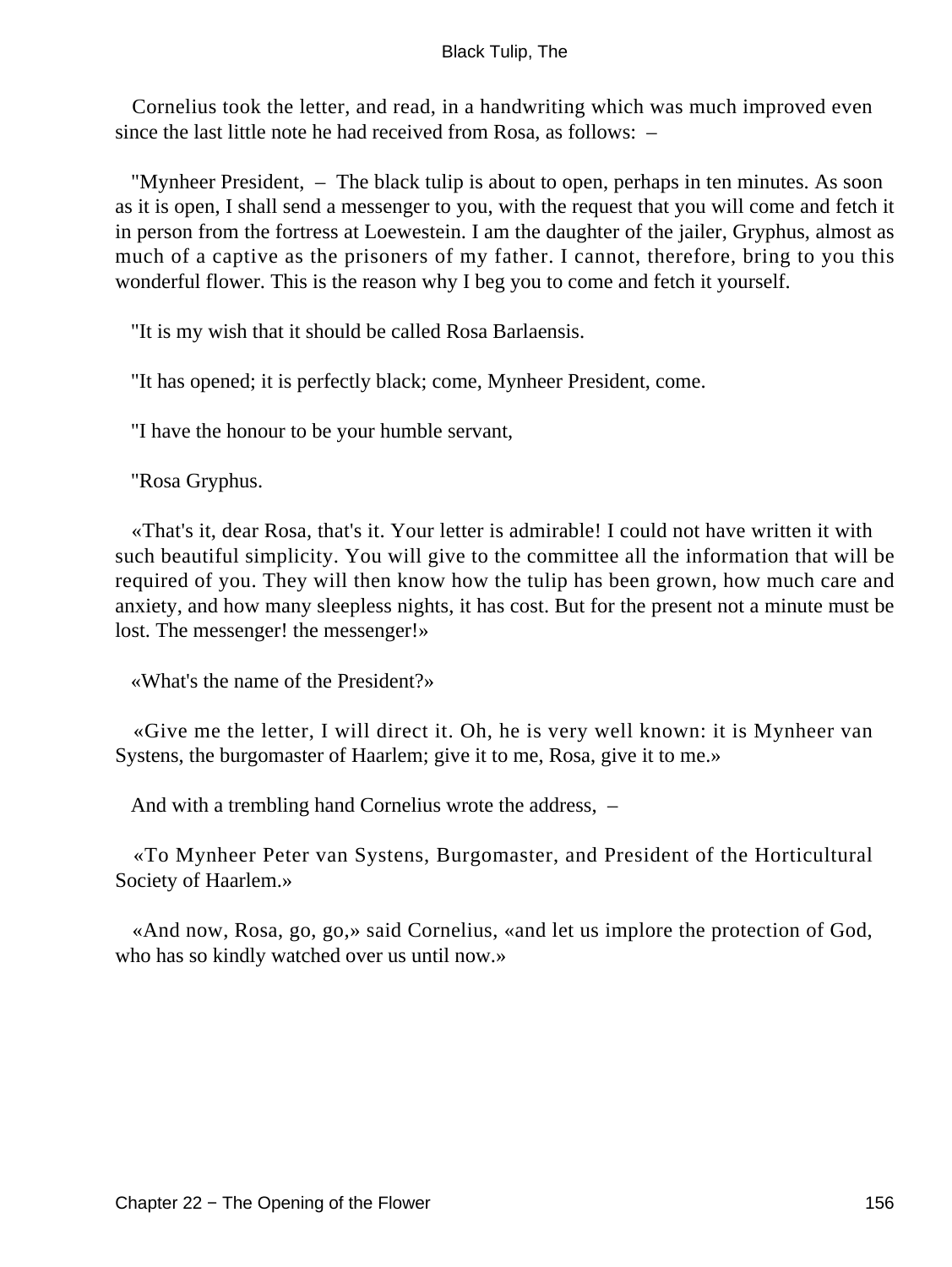## **[Chapter 23 − The Rival](#page-227-0)**

*A* nd in fact the poor young people were in great need of protection.

 They had never been so near the destruction of their hopes as at this moment, when they thought themselves certain of their fulfilment.

 The reader cannot but have recognized in Jacob our old friend, or rather enemy, Isaac Boxtel, and has guessed, no doubt, that this worthy had followed from the Buytenhof to Loewestein the object of his love and the object of his hatred, – the black tulip and Cornelius van Baerle.

 What no one but a tulip−fancier, and an envious tulip−fancier, could have discovered, – the existence of the bulbs and the endeavours of the prisoner, – jealousy had enabled Boxtel, if not to discover, at least to guess.

We have seen him, more successful under the name of Jacob than under that of Isaac, gain the friendship of Gryphus, which for several months he cultivated by means of the best Genievre ever distilled from the Texel to Antwerp, and he lulled the suspicion of the jealous turnkey by holding out to him the flattering prospect of his designing to marry Rosa.

 Besides thus offering a bait to the ambition of the father, he managed, at the same time, to interest his zeal as a jailer, picturing to him in the blackest colours the learned prisoner whom Gryphus had in his keeping, and who, as the sham Jacob had it, was in league with Satan, to the detriment of his Highness the Prince of Orange.

 At first he had also made some way with Rosa; not, indeed, in her affections, but inasmuch as, by talking to her of marriage and of love, he had evaded all the suspicions which he might otherwise have excited.

 We have seen how his imprudence in following Rosa into the garden had unmasked him in the eyes of the young damsel, and how the instinctive fears of Cornelius had put the two lovers on their guard against him.

 The reader will remember that the first cause of uneasiness was given to the prisoner by the rage of Jacob when Gryphus crushed the first bulb. In that moment Boxtel's exasperation was the more fierce, as, though suspecting that Cornelius possessed a second bulb, he by no means felt sure of it.

From that moment he began to dodge the steps of Rosa, not only following her to the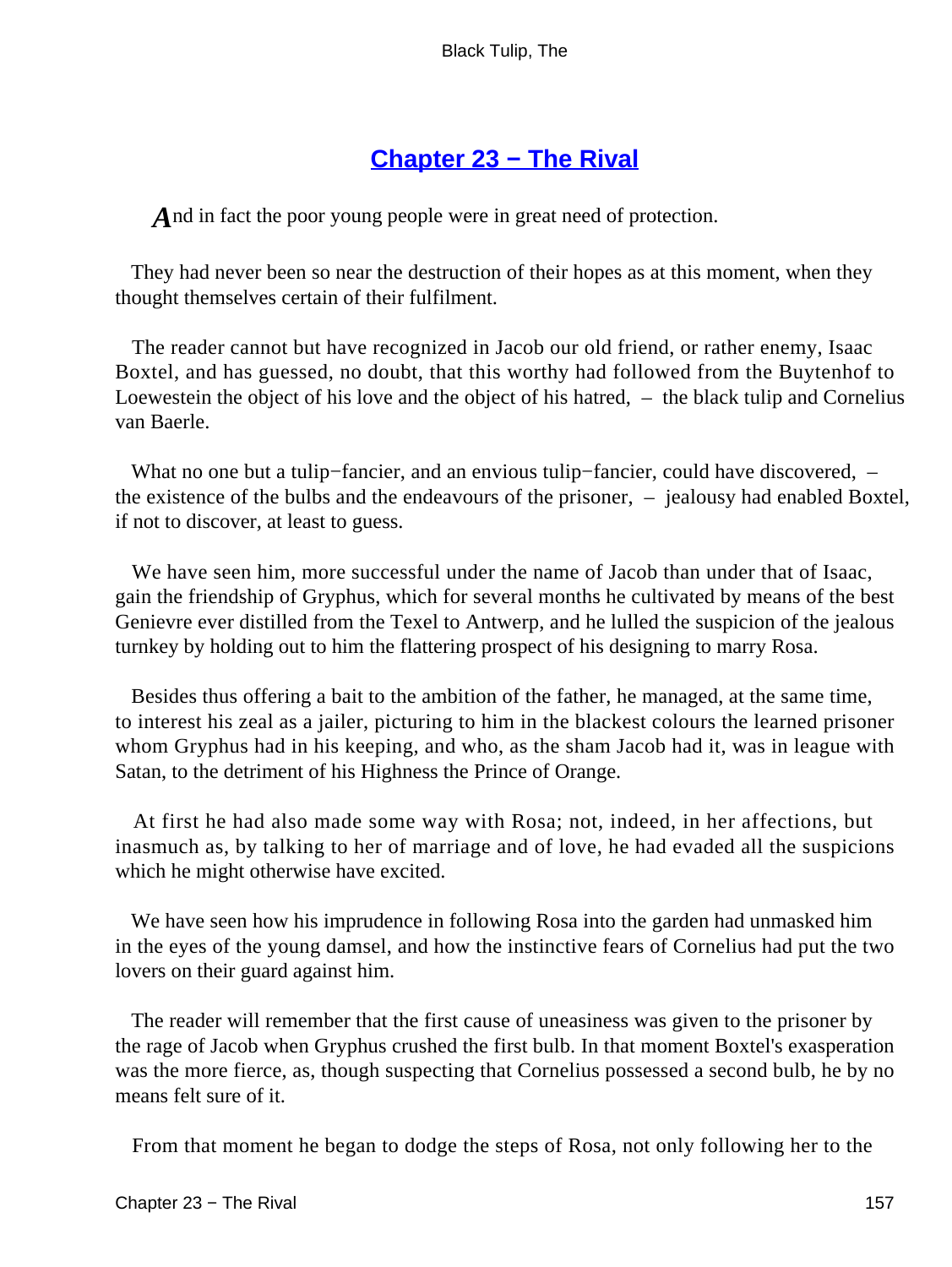garden, but also to the lobbies.

 Only as this time he followed her in the night, and bare−footed, he was neither seen nor heard except once, when Rosa thought she saw something like a shadow on the staircase.

 Her discovery, however, was made too late, as Boxtel had heard from the mouth of the prisoner himself that a second bulb existed.

 Taken in by the stratagem of Rosa, who had feigned to put it in the ground, and entertaining no doubt that this little farce had been played in order to force him to betray himself, he redoubled his precaution, and employed every means suggested by his crafty nature to watch the others without being watched himself.

 He saw Rosa conveying a large flower−pot of white earthenware from her father's kitchen to her bedroom. He saw Rosa washing in pails of water her pretty little hands, begrimed as they were with the mould which she had handled, to give her tulip the best soil possible.

 And at last he hired, just opposite Rosa's window, a little attic, distant enough not to allow him to be recognized with the naked eye, but sufficiently near to enable him, with the help of his telescope, to watch everything that was going on at the Loewestein in Rosa's room, just as at Dort he had watched the dry−room of Cornelius.

 He had not been installed more than three days in his attic before all his doubts were removed.

 From morning to sunset the flower−pot was in the window, and, like those charming female figures of Mieris and Metzys, Rosa appeared at that window as in a frame, formed by the first budding sprays of the wild vine and the honeysuckle encircling her window.

 Rosa watched the flower−pot with an interest which betrayed to Boxtel the real value of the object enclosed in it.

 This object could not be anything else but the second bulb, that is to say, the quintessence of all the hopes of the prisoner.

When the nights threatened to be too cold, Rosa took in the flower−pot.

 Well, it was then quite evident she was following the instructions of Cornelius, who was afraid of the bulb being killed by frost.

 When the sun became too hot, Rosa likewise took in the pot from eleven in the morning until two in the afternoon.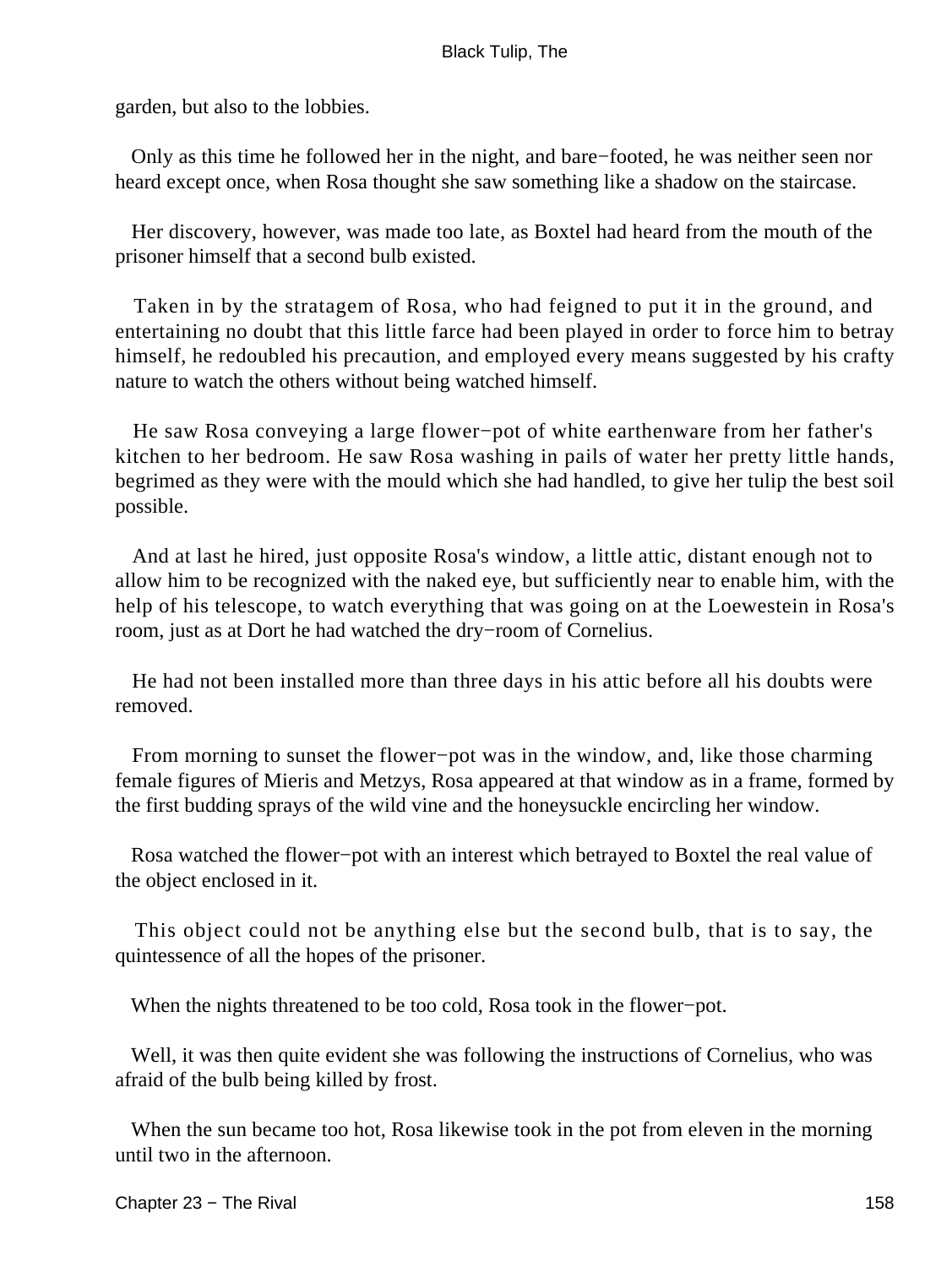Another proof: Cornelius was afraid lest the soil should become too dry.

 But when the first leaves peeped out of the earth Boxtel was fully convinced; and his telescope left him no longer in any uncertainty before they had grown one inch in height.

 Cornelius possessed two bulbs, and the second was intrusted to the love and care of Rosa.

 For it may well be imagined that the tender secret of the two lovers had not escaped the prying curiosity of Boxtel.

The question, therefore, was how to wrest the second bulb from the care of Rosa.

Certainly this was no easy task.

Rosa watched over her tulip as a mother over her child, or a dove over her eggs.

 Rosa never left her room during the day, and, more than that, strange to say, she never left it in the evening.

For seven days Boxtel in vain watched Rosa; she was always at her post.

 This happened during those seven days which made Cornelius so unhappy, depriving him at the same time of all news of Rosa and of his tulip.

Would the coolness between Rosa and Cornelius last for ever?

 This would have made the theft much more difficult than Mynheer Isaac had at first expected.

We say the theft, for Isaac had simply made up his mind to steal the tulip; and as it grew in the most profound secrecy, and as, moreover, his word, being that of a renowned tulip−grower, would any day be taken against that of an unknown girl without any knowledge of horticulture, or against that of a prisoner convicted of high treason, he confidently hoped that, having once got possession of the bulb, he would be certain to obtain the prize; and then the tulip, instead of being called Tulipa nigra Barlaensis, would go down to posterity under the name of Tulipa nigra Boxtellensis or Boxtellea.

 Mynheer Isaac had not yet quite decided which of these two names he would give to the tulip, but, as both meant the same thing, this was, after all, not the important point.

 The point was to steal the tulip. But in order that Boxtel might steal the tulip, it was necessary that Rosa should leave her room.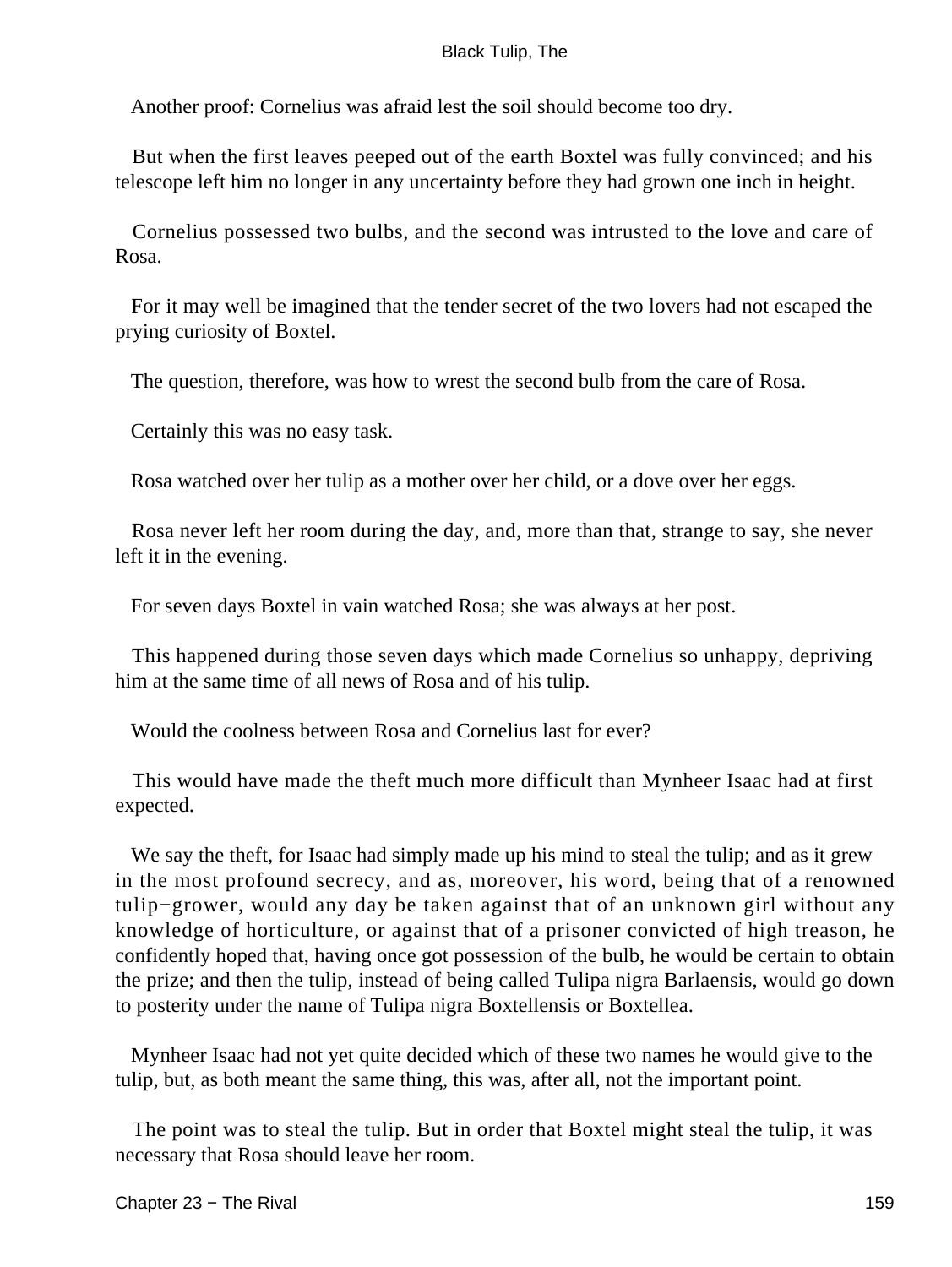Great therefore was his joy when he saw the usual evening meetings of the lovers resumed.

 He first of all took advantage of Rosa's absence to make himself fully acquainted with all the peculiarities of the door of her chamber. The lock was a double one and in good order, but Rosa always took the key with her.

 Boxtel at first entertained an idea of stealing the key, but it soon occurred to him, not only that it would be exceedingly difficult to abstract it from her pocket, but also that, when she perceived her loss, she would not leave her room until the lock was changed, and then Boxtel's first theft would be useless.

 He thought it, therefore, better to employ a different expedient. He collected as many keys as he could, and tried all of them during one of those delightful hours which Rosa and Cornelius passed together at the grating of the cell.

 Two of the keys entered the lock, and one of them turned round once, but not the second time.

There was, therefore, only a little to be done to this key.

 Boxtel covered it with a slight coat of wax, and when he thus renewed the experiment, the obstacle which prevented the key from being turned a second time left its impression on the wax.

It cost Boxtel two days more to bring his key to perfection, with the aid of a small file.

 Rosa's door thus opened without noise and without difficulty, and Boxtel found himself in her room alone with the tulip.

 The first guilty act of Boxtel had been to climb over a wall in order to dig up the tulip; the second, to introduce himself into the dry−room of Cornelius, through an open window; and the third, to enter Rosa's room by means of a false key.

Thus envy urged Boxtel on with rapid steps in the career of crime.

Boxtel, as we have said, was alone with the tulip.

A common thief would have taken the pot under his arm, and carried it off.

But Boxtel was not a common thief, and he reflected.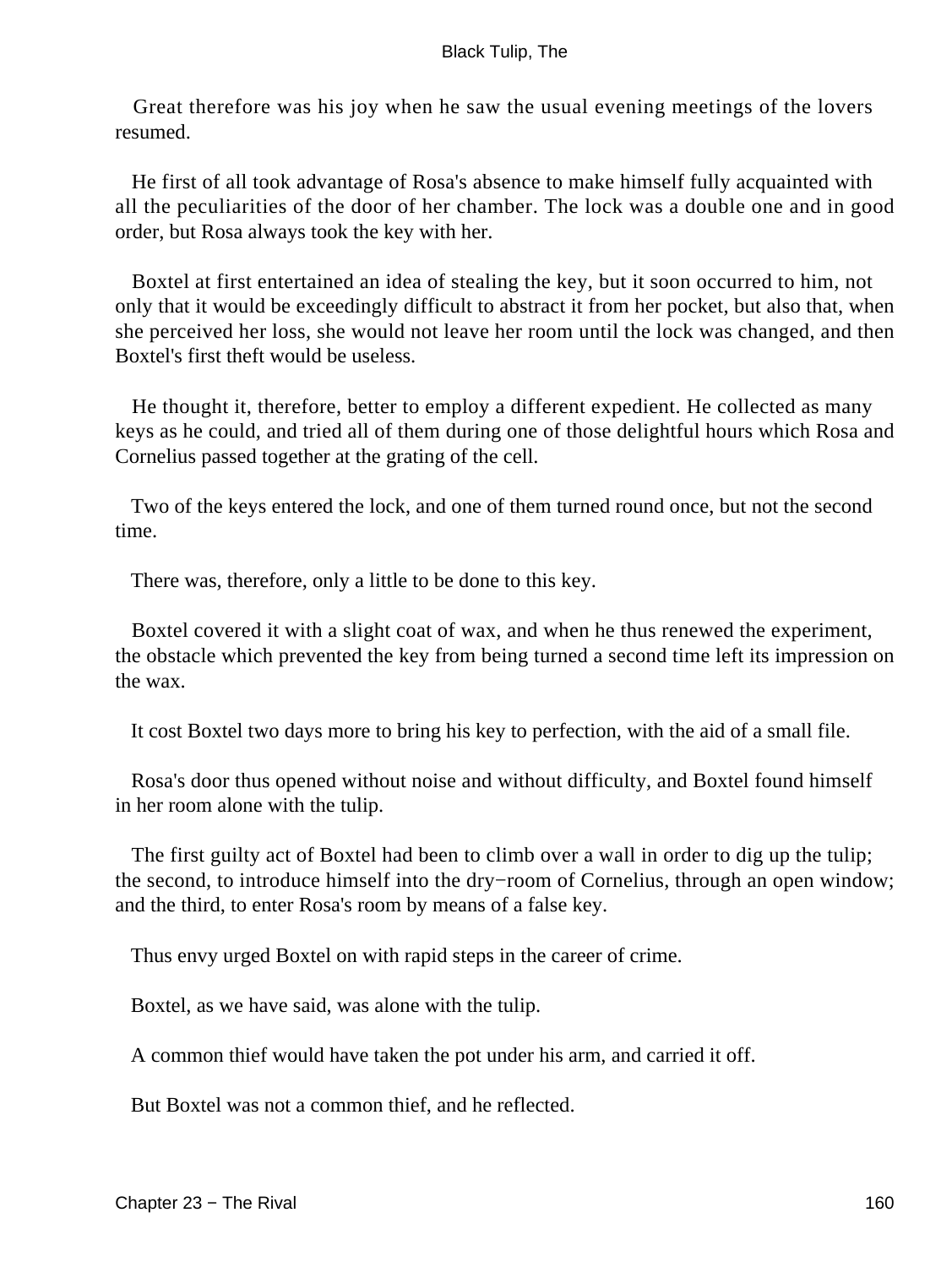It was not yet certain, although very probable, that the tulip would flower black; if, therefore, he stole it now, he not only might be committing a useless crime, but also the theft might be discovered in the time which must elapse until the flower should open.

 He therefore – as being in possession of the key, he might enter Rosa's chamber whenever he liked – thought it better to wait and to take it either an hour before or after opening, and to start on the instant to Haarlem, where the tulip would be before the judges of the committee before any one else could put in a reclamation.

Should any one then reclaim it, Boxtel would in his turn charge him or her with theft.

This was a deep−laid scheme, and quite worthy of its author.

 Thus, every evening during that delightful hour which the two lovers passed together at the grated window, Boxtel entered Rosa's chamber to watch the progress which the black tulip had made towards flowering.

 On the evening at which we have arrived he was going to enter according to custom; but the two lovers, as we have seen, only exchanged a few words before Cornelius sent Rosa back to watch over the tulip.

 Seeing Rosa enter her room ten minutes after she had left it, Boxtel guessed that the tulip had opened, or was about to open.

 During that night, therefore, the great blow was to be struck. Boxtel presented himself before Gryphus with a double supply of Genievre, that is to say, with a bottle in each pocket.

Gryphus being once fuddled, Boxtel was very nearly master of the house.

 At eleven o'clock Gryphus was dead drunk. At two in the morning Boxtel saw Rosa leaving the chamber; but evidently she held in her arms something which she carried with great care.

He did not doubt that this was the black tulip which was in flower.

But what was she going to do with it? Would she set out that instant to Haarlem with it?

 It was not possible that a young girl should undertake such a journey alone during the night.

Was she only going to show the tulip to Cornelius? This was more likely.

He followed Rosa in his stocking feet, walking on tiptoe.

Chapter 23 – The Rival 161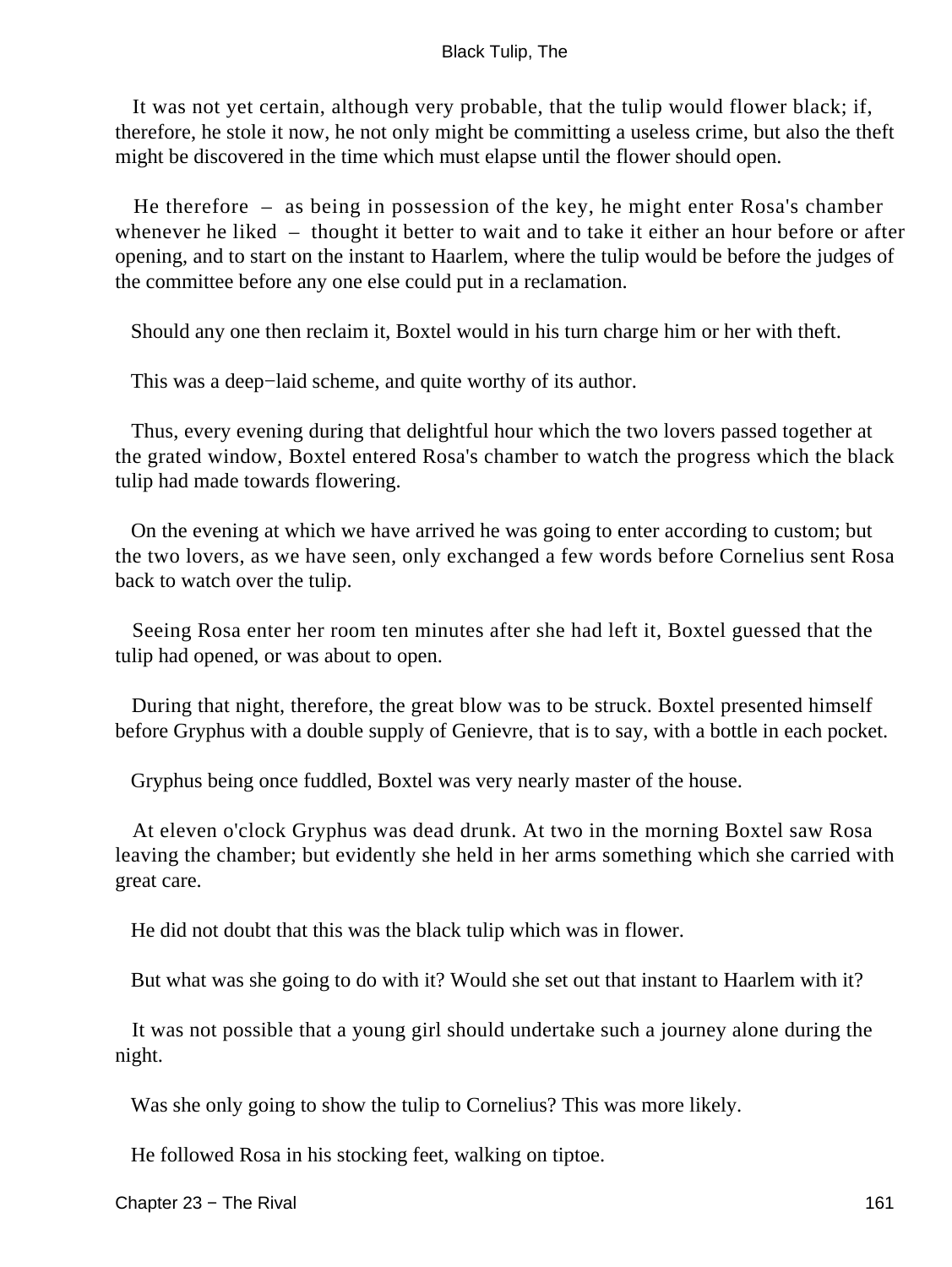He saw her approach the grated window. He heard her calling Cornelius. By the light of the dark lantern he saw the tulip open, and black as the night in which he was hidden.

 He heard the plan concerted between Cornelius and Rosa to send a messenger to Haarlem. He saw the lips of the lovers meet, and then heard Cornelius send Rosa away.

 He saw Rosa extinguish the light and return to her chamber. Ten minutes after, he saw her leave the room again, and lock it twice.

 Boxtel, who saw all this whilst hiding himself on the landing−place of the staircase above, descended step by step from his story as Rosa descended from hers; so that, when she touched with her light foot the lowest step of the staircase, Boxtel touched with a still lighter hand the lock of Rosa's chamber.

 And in that hand, it must be understood, he held the false key which opened Rosa's door as easily as did the real one.

 And this is why, in the beginning of the chapter, we said that the poor young people were in great need of the protection of God.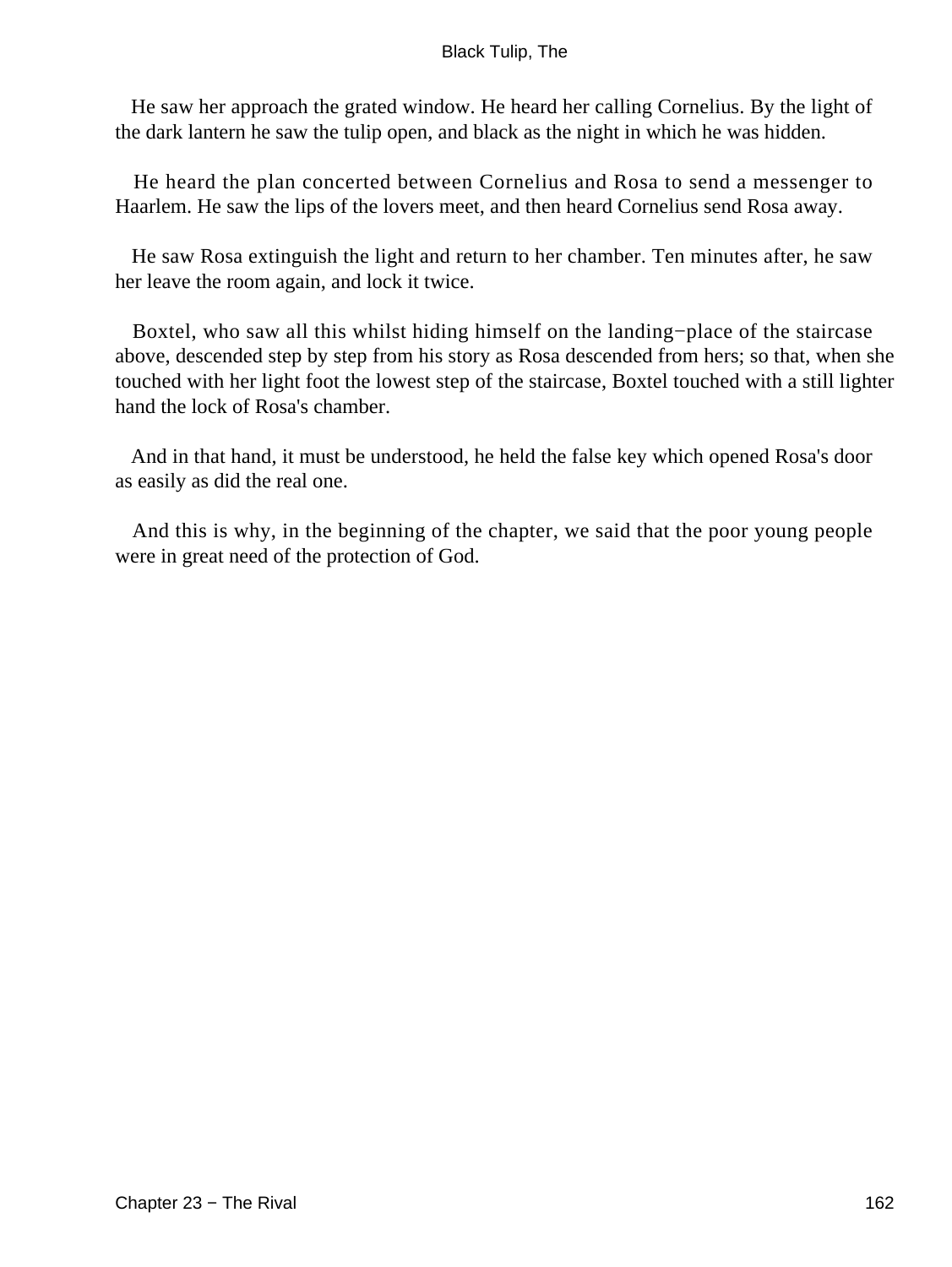## **[Chapter 24 − The Black Tulip changes Masters](#page-227-0)**

*C*ornelius remained standing on the spot where Rosa had left him. He was quite overpowered with the weight of his twofold happiness.

 Half an hour passed away. Already did the first rays of the sun enter through the iron grating of the prison, when Cornelius was suddenly startled at the noise of steps which came up the staircase, and of cries which approached nearer and nearer.

Almost at the same instant he saw before him the pale and distracted face of Rosa.

He started, and turned pale with fright.

«Cornelius, Cornelius!» she screamed, gasping for breath.

«Good Heaven! what is it?» asked the prisoner.

«Cornelius! the tulip  $- - \infty$ 

«Well?»

«How shall I tell you?»

«Speak, speak, Rosa!»

«Some one has taken – stolen it from us.»

«Stolen – taken?» said Cornelius.

«Yes,» said Rosa, leaning against the door to support herself; «yes, taken, stolen!»

And saying this, she felt her limbs failing her, and she fell on her knees.

«But how? Tell me, explain to me.»

«Oh, it is not my fault, my friend.»

Poor Rosa! she no longer dared to call him «My beloved one.»

«You have then left it alone,» said Cornelius, ruefully.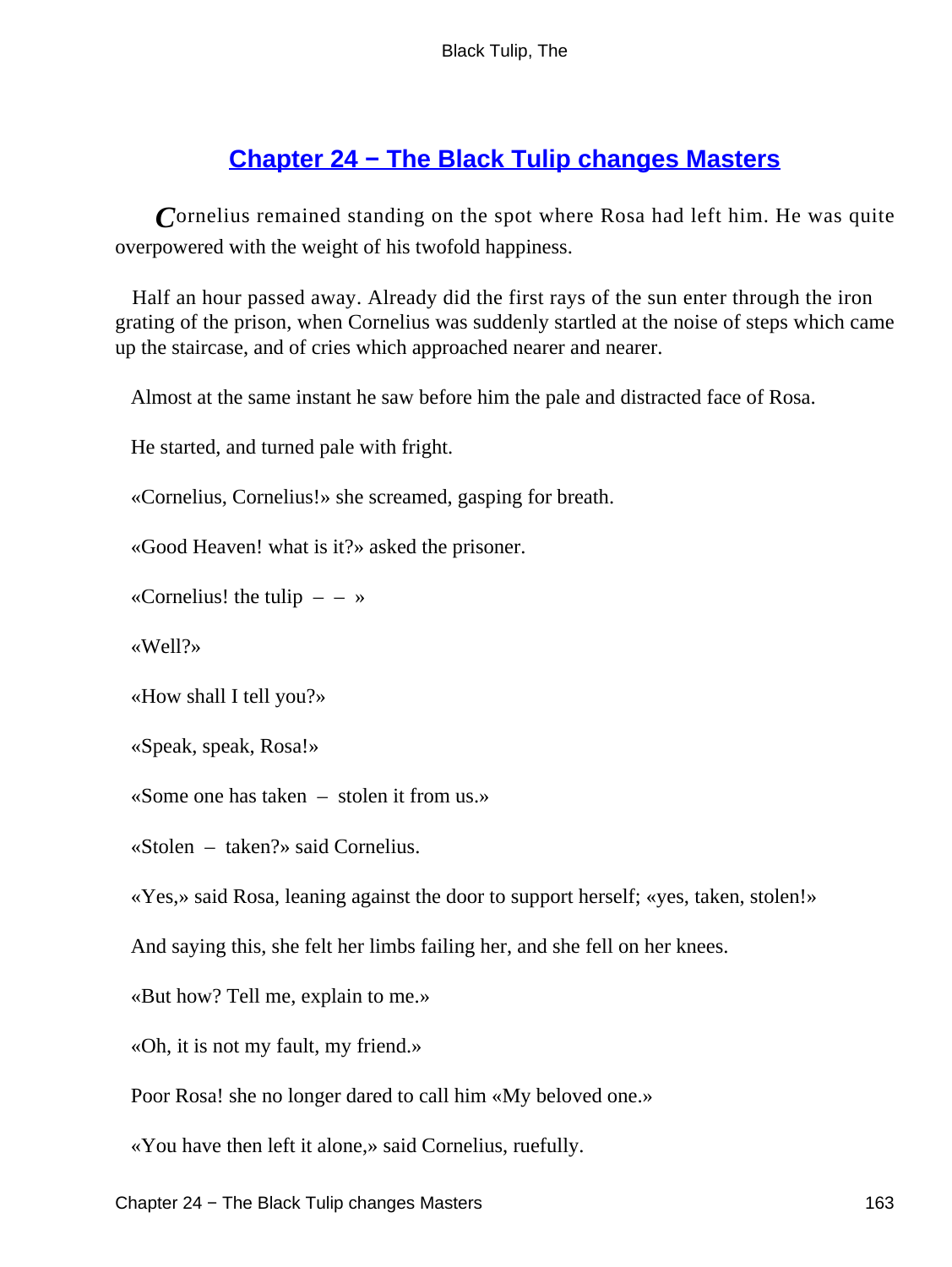«One minute only, to instruct our messenger, who lives scarcely fifty yards off, on the banks of the Waal.»

 «And during that time, notwithstanding all my injunctions, you left the key behind, unfortunate child!»

 «No, no, no! this is what I cannot understand. The key was never out of my hands; I clinched it as if I were afraid it would take wings.»

«But how did it happen, then?»

 «That's what I cannot make out. I had given the letter to my messenger; he started before I left his house; I came home, and my door was locked, everything in my room was as I had left it, except the tulip, – that was gone. Some one must have had a key for my room, or have got a false one made on purpose.»

She was nearly choking with sobs, and was unable to continue.

 Cornelius, immovable and full of consternation, heard almost without understanding, and only muttered, –

«Stolen, stolen, and I am lost!»

«O Cornelius, forgive me, forgive me, it will kill me!»

 Seeing Rosa's distress, Cornelius seized the iron bars of the grating, and furiously shaking them, called out, –

 «Rosa, Rosa, we have been robbed, it is true, but shall we allow ourselves to be dejected for all that? No, no; the misfortune is great, but it may perhaps be remedied. Rosa, we know the thief!»

«Alas! what can I say about it?»

 «But I say that it is no one else but that infamous Jacob. Shall we allow him to carry to Haarlem the fruit of our labour, the fruit of our sleepless nights, the child of our love? Rosa, we must pursue, we must overtake him!»

 «But how can we do all this, my friend, without letting my father know we were in communication with each other? How should I, a poor girl, with so little knowledge of the world and its ways, be able to attain this end, which perhaps you could not attain yourself?»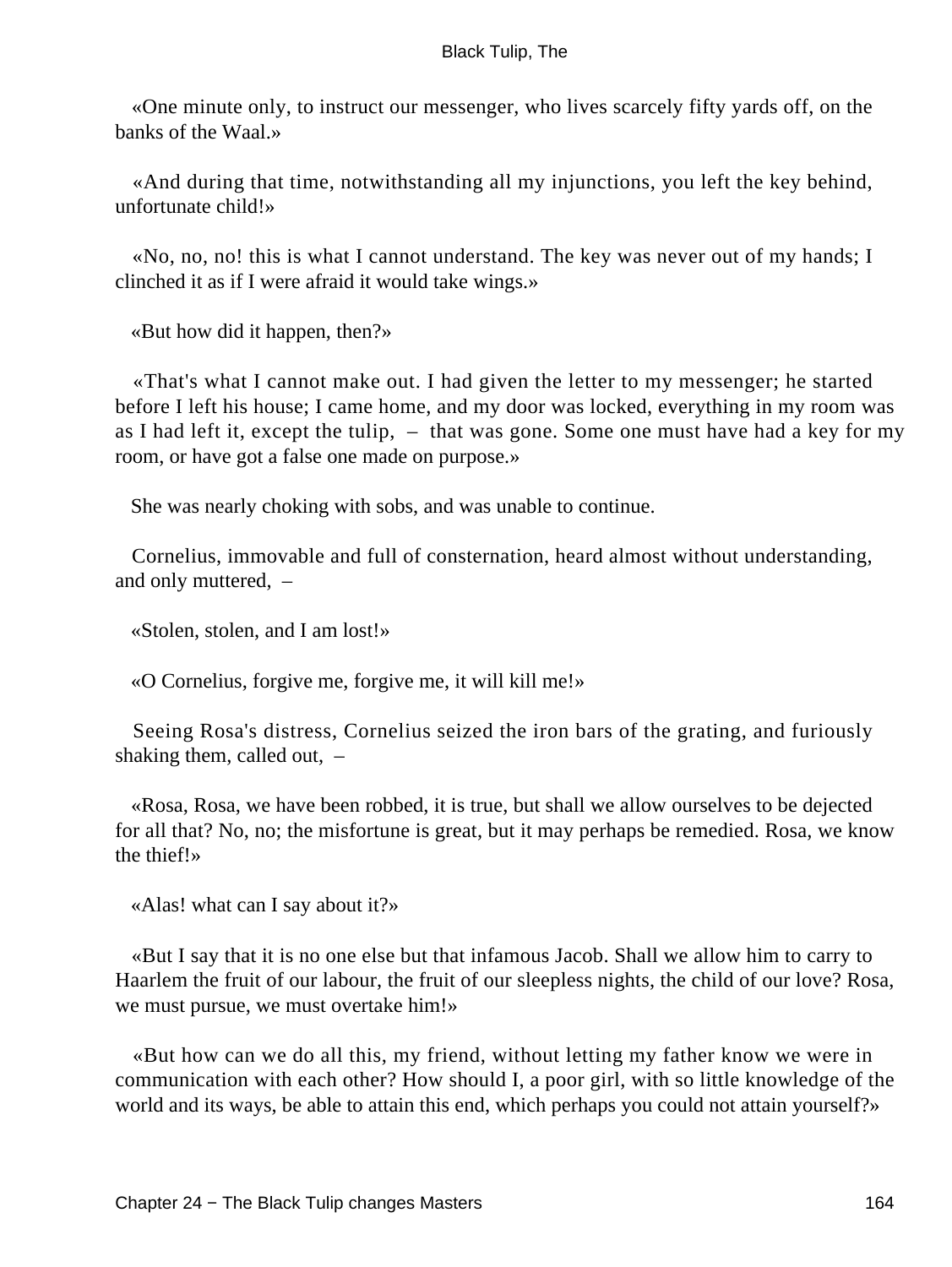«Rosa, Rosa, open this door to me, and you will see whether I will not find the thief, – whether I will not make him confess his crime and beg for mercy.»

 «Alas!» cried Rosa, sobbing, «can I open the door for you? have I the keys? If I had had them, would not you have been free long ago?»

 «Your father has them, – your wicked father, who has already crushed the first bulb of my tulip. Oh, the wretch! he is an accomplice of Jacob!»

«Don't speak so loud, for Heaven's sake!»

 «Oh, Rosa, if you don't open the door to me,» Cornelius cried in his rage, «I shall force these bars, and kill everything I find in the prison.»

«Be merciful, be merciful, my friend!»

 «I tell you, Rosa, that I shall demolish this prison, stone for stone!» and the unfortunate man, whose strength was increased tenfold by his rage, began to shake the door with a great noise, little heeding that the thunder of his voice was re−echoing through the spiral staircase.

Rosa, in her fright, made vain attempts to check this furious outbreak.

 «I tell you that I shall kill that infamous Gryphus?» roared Cornelius. «I tell you I shall shed his blood as he did that of my black tulip.»

The wretched prisoner began really to rave.

 «Well, then, yes,» said Rosa, all in a tremble. «Yes, yes, only be quiet. Yes, yes, I will take his keys, I will open the door for you! Yes, only be quiet, my own dear Cornelius.»

She did not finish her speech, as a growl by her side interrupted her.

«My father!» cried Rosa.

«Gryphus!» roared Van Baerle. «Oh, you villain!»

 Old Gryphus, in the midst of all the noise, had ascended the staircase without being heard.

He rudely seized his daughter by the wrist.

 «So you will take my keys?» he said, in a voice choked with rage. «Ah! this dastardly fellow, this monster, this gallows−bird of a conspirator, is your own dear Cornelius, is he?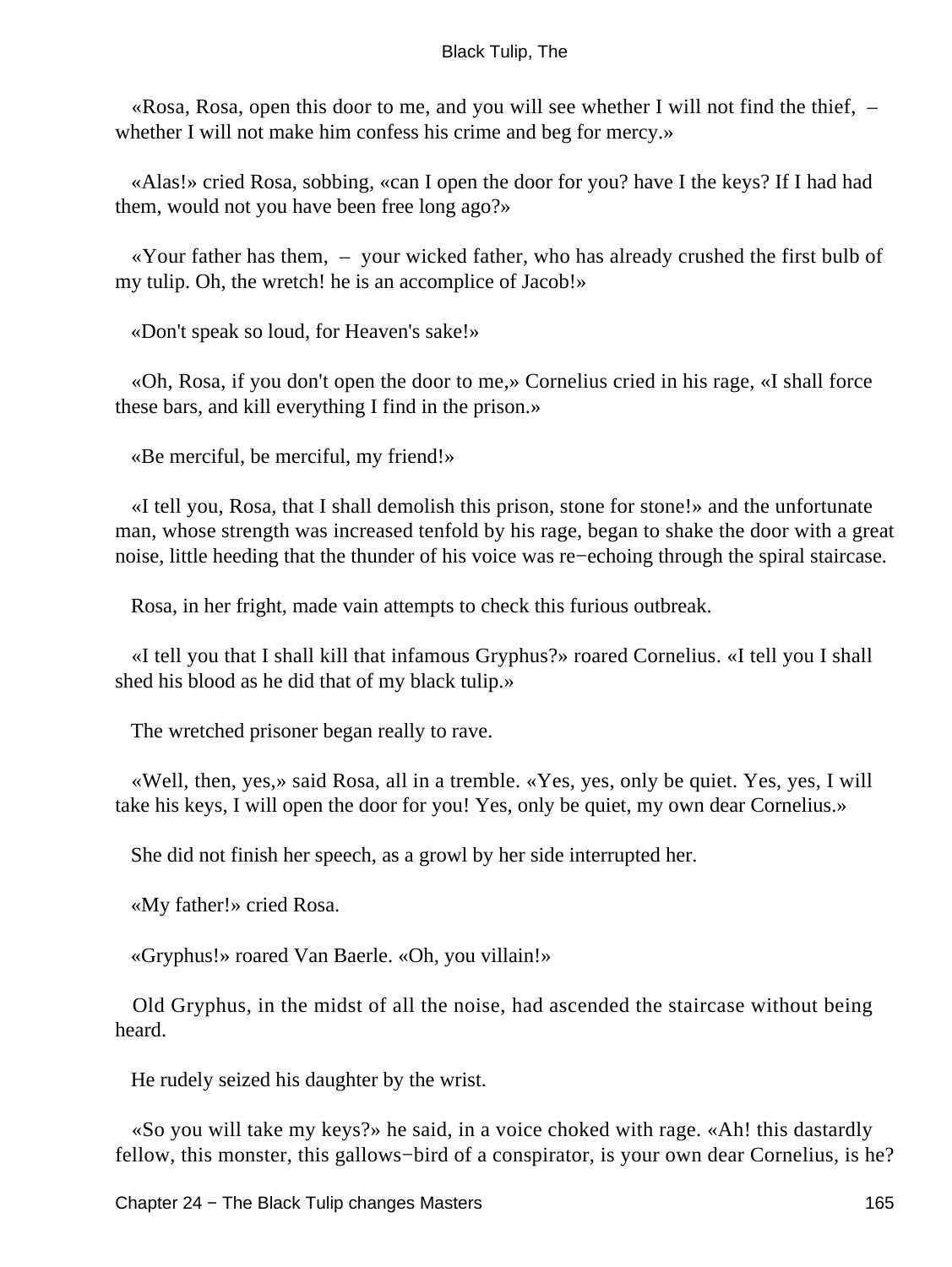Ah! Missy has communications with prisoners of state. Ah! won't I teach you – won't I?»

Rosa clasped her hands in despair.

 «Ah!» Gryphus continued, passing from the madness of anger to the cool irony of a man who has got the better of his enemy, – «Ah, you innocent tulip−fancier, you gentle scholar; you will kill me, and drink my blood! Very well! very well! And you have my daughter for an accomplice. Am I, forsooth, in a den of thieves, – in a cave of brigands? Yes, but the Governor shall know all to−morrow, and his Highness the Stadtholder the day after. We know the law, – we shall give a second edition of the Buytenhof, Master Scholar, and a good one this time. Yes, yes, just gnaw your paws like a bear in his cage, and you, my fine little lady, devour your dear Cornelius with your eyes. I tell you, my lambkins, you shall not much longer have the felicity of conspiring together. Away with you, unnatural daughter! And as to you, Master Scholar, we shall see each other again. Just be quiet, – we shall.»

 Rosa, beyond herself with terror and despair, kissed her hands to her friend; then, suddenly struck with a bright thought, she rushed toward the staircase, saying, –

«All is not yet lost, Cornelius. Rely on me, my Cornelius.»

Her father followed her, growling.

 As to poor Cornelius, he gradually loosened his hold of the bars, which his fingers still grasped convulsively. His head was heavy, his eyes almost started from their sockets, and he fell heavily on the floor of his cell, muttering, –

«Stolen! it has been stolen from me!»

 During this time Boxtel had left the fortress by the door which Rosa herself had opened. He carried the black tulip wrapped up in a cloak, and, throwing himself into a coach, which was waiting for him at Gorcum, he drove off, without, as may well be imagined, having informed his friend Gryphus of his sudden departure.

 And now, as we have seen him enter his coach, we shall with the consent of the reader, follow him to the end of his journey.

He proceeded but slowly, as the black tulip could not bear travelling post−haste.

 But Boxtel, fearing that he might not arrive early enough, procured at Delft a box, lined all round with fresh moss, in which he packed the tulip. The flower was so lightly pressed upon all sides, with a supply of air from above, that the coach could now travel full speed without any possibility of injury to the tulip.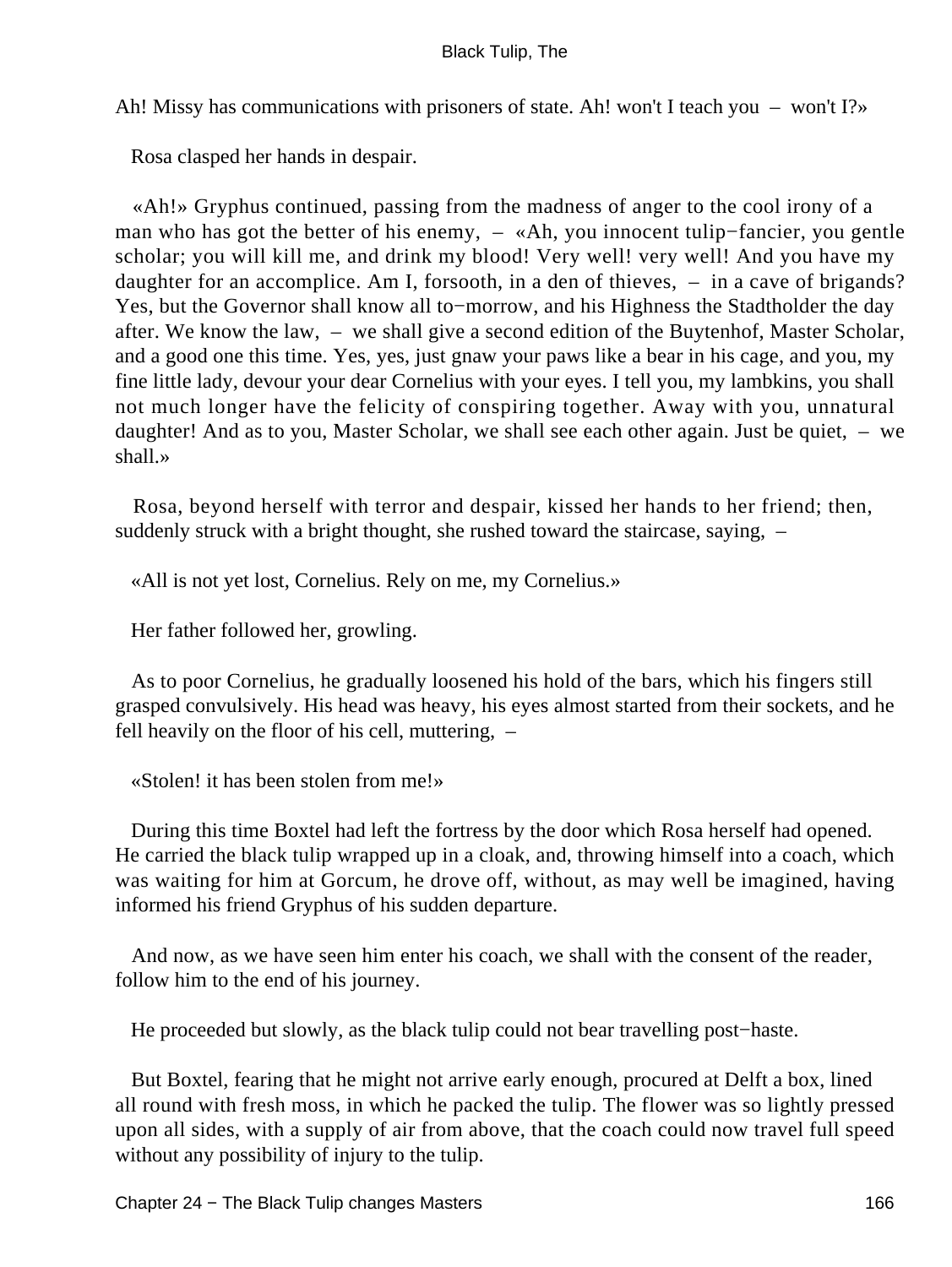He arrived next morning at Haarlem, fatigued but triumphant; and, to do away with every trace of the theft, he transplanted the tulip, and, breaking the original flower−pot, threw the pieces into the canal. After which he wrote the President of the Horticultural Society a letter, in which he announced to him that he had just arrived at Haarlem with a perfectly black tulip; and, with his flower all safe, took up his quarters at a good hotel in the town, and there he waited.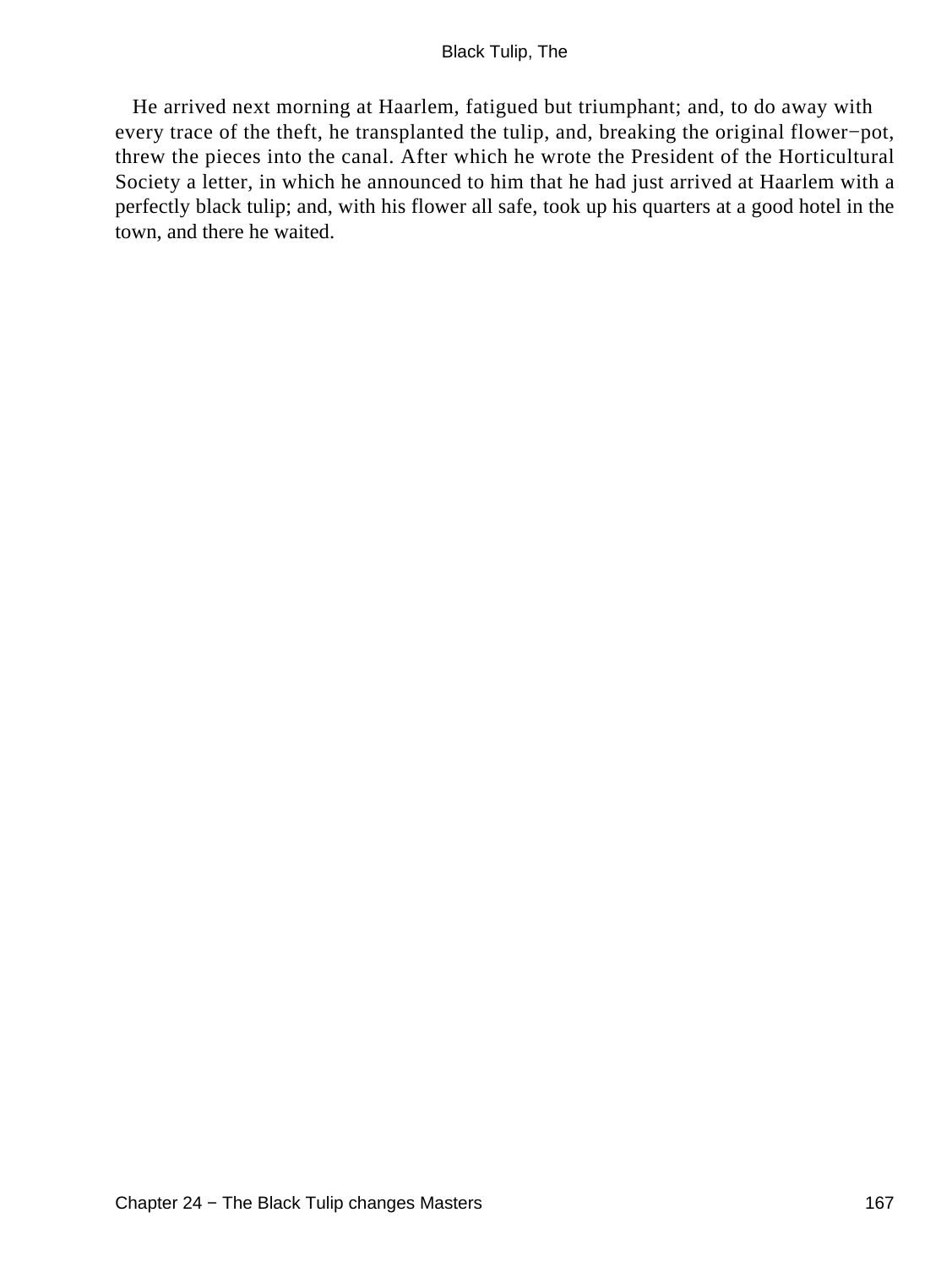## **[Chapter 25 − The President van Systens](#page-227-0)**

*R*osa, on leaving Cornelius, had fixed on her plan, which was no other than to restore to Cornelius the stolen tulip, or never to see him again.

 She had seen the despair of the prisoner, and she knew that it was derived from a double source, and that it was incurable.

 On the one hand, separation became inevitable, – Gryphus having at the same time surprised the secret of their love and of their secret meetings.

 On the other hand, all the hopes on the fulfilment of which Cornelius van Baerle had rested his ambition for the last seven years were now crushed.

 Rosa was one of those women who are dejected by trifles, but who in great emergencies are supplied by the misfortune itself with the energy for combating or with the resources for remedying it.

 She went to her room, and cast a last glance about her to see whether she had not been mistaken, and whether the tulip was not stowed away in some corner where it had escaped her notice. But she sought in vain, the tulip was still missing; the tulip was indeed stolen.

 Rosa made up a little parcel of things indispensable for a journey; took her three hundred guilders, – that is to say, all her fortune, – fetched the third bulb from among her lace, where she had laid it up, and carefully hid it in her bosom; after which she locked her door twice to disguise her flight as long as possible, and, leaving the prison by the same door which an hour before had let out Boxtel, she went to a stable−keeper to hire a carriage.

 The man had only a two−wheel chaise, and this was the vehicle which Boxtel had hired since last evening, and in which he was now driving along the road to Delft; for the road from Loewestein to Haarlem, owing to the many canals, rivers, and rivulets intersecting the country, is exceedingly circuitous.

 Not being able to procure a vehicle, Rosa was obliged to take a horse, with which the stable−keeper readily intrusted her, knowing her to be the daughter of the jailer of the fortress.

 Rosa hoped to overtake her messenger, a kind−hearted and honest lad, whom she would take with her, and who might at the same time serve her as a guide and a protector.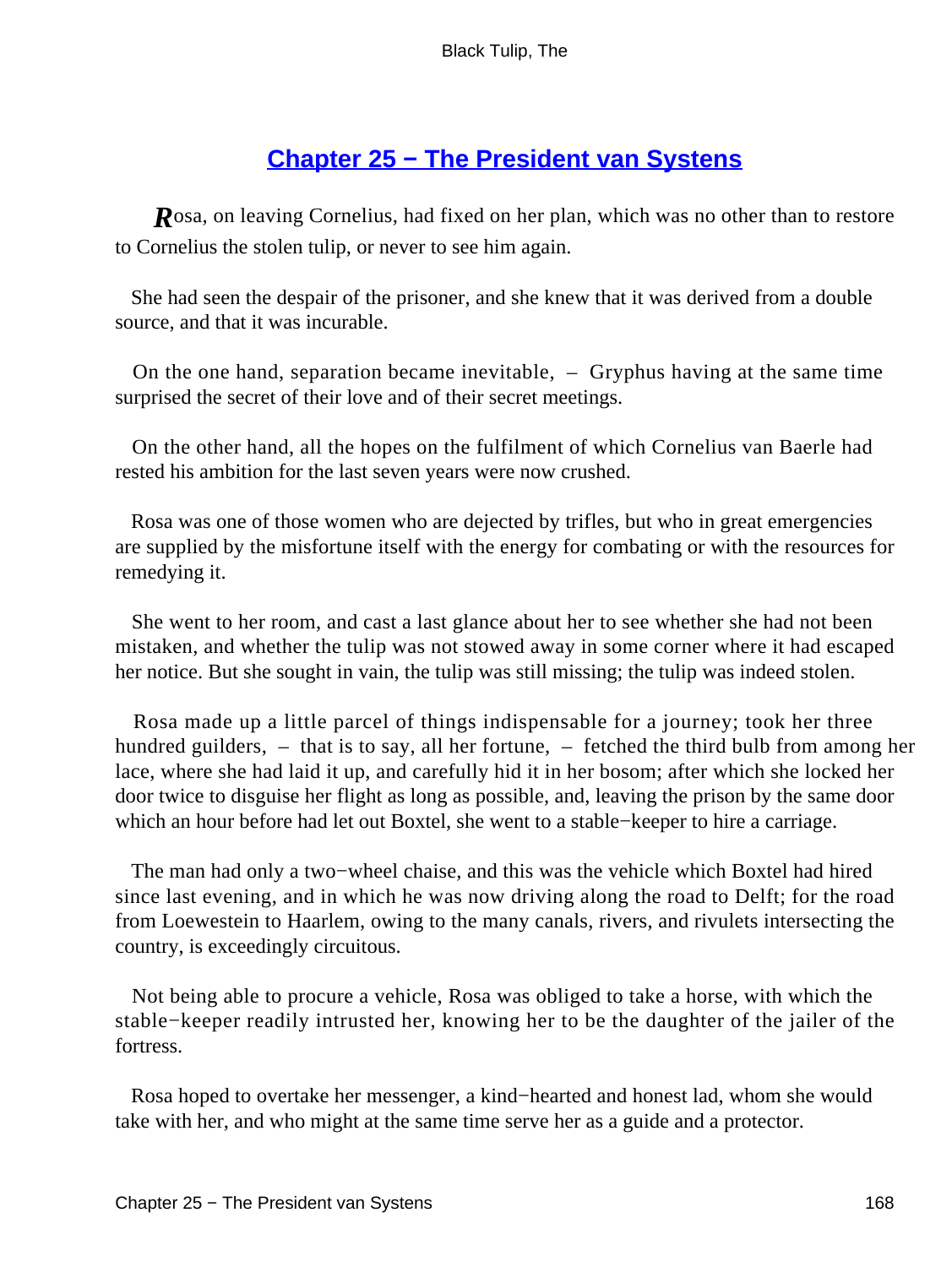And in fact she had not proceeded more than a league before she saw him hastening along one of the side paths of a very pretty road by the river. Setting her horse off at a canter, she soon came up with him.

 The honest lad was not aware of the important character of his message; nevertheless, he used as much speed as if he had known it; and in less than an hour he had already gone a league and a half.

 Rosa took from him the note, which had now become useless, and explained to him what she wanted him to do for her. The boatman placed himself entirely at her disposal, promising to keep pace with the horse if Rosa would allow him to take hold of either the croup or the bridle of her horse. The two travellers had been on their way for five hours, and made more than eight leagues, and yet Gryphus had not the least suspicion of his daughter having left the fortress.

 The jailer, who was of a very spiteful and cruel disposition, chuckled within himself at the idea of having struck such terror into his daughter's heart.

 But whilst he was congratulating himself on having such a nice story to tell to his boon companion, Jacob, that worthy was on his road to Delft; and, thanks to the swiftness of the horse, had already the start of Rosa and her companion by four leagues.

 And whilst the affectionate father was rejoicing at the thought of his daughter weeping in her room, Rosa was making the best of her way towards Haarlem.

Thus the prisoner alone was where Gryphus thought him to be.

 Rosa was so little with her father since she took care of the tulip, that at his dinner hour, that is to say, at twelve o'clock, he was reminded for the first time by his appetite that his daughter was fretting rather too long.

 He sent one of the under−turnkeys to call her; and, when the man came back to tell him that he had called and sought her in vain, he resolved to go and call her himself.

He first went to her room, but, loud as he knocked, Rosa answered not.

 The locksmith of the fortress was sent for; he opened the door, but Gryphus no more found Rosa than she had found the tulip.

At that very moment she entered Rotterdam.

 Gryphus therefore had just as little chance of finding her in the kitchen as in her room, and just as little in the garden as in the kitchen.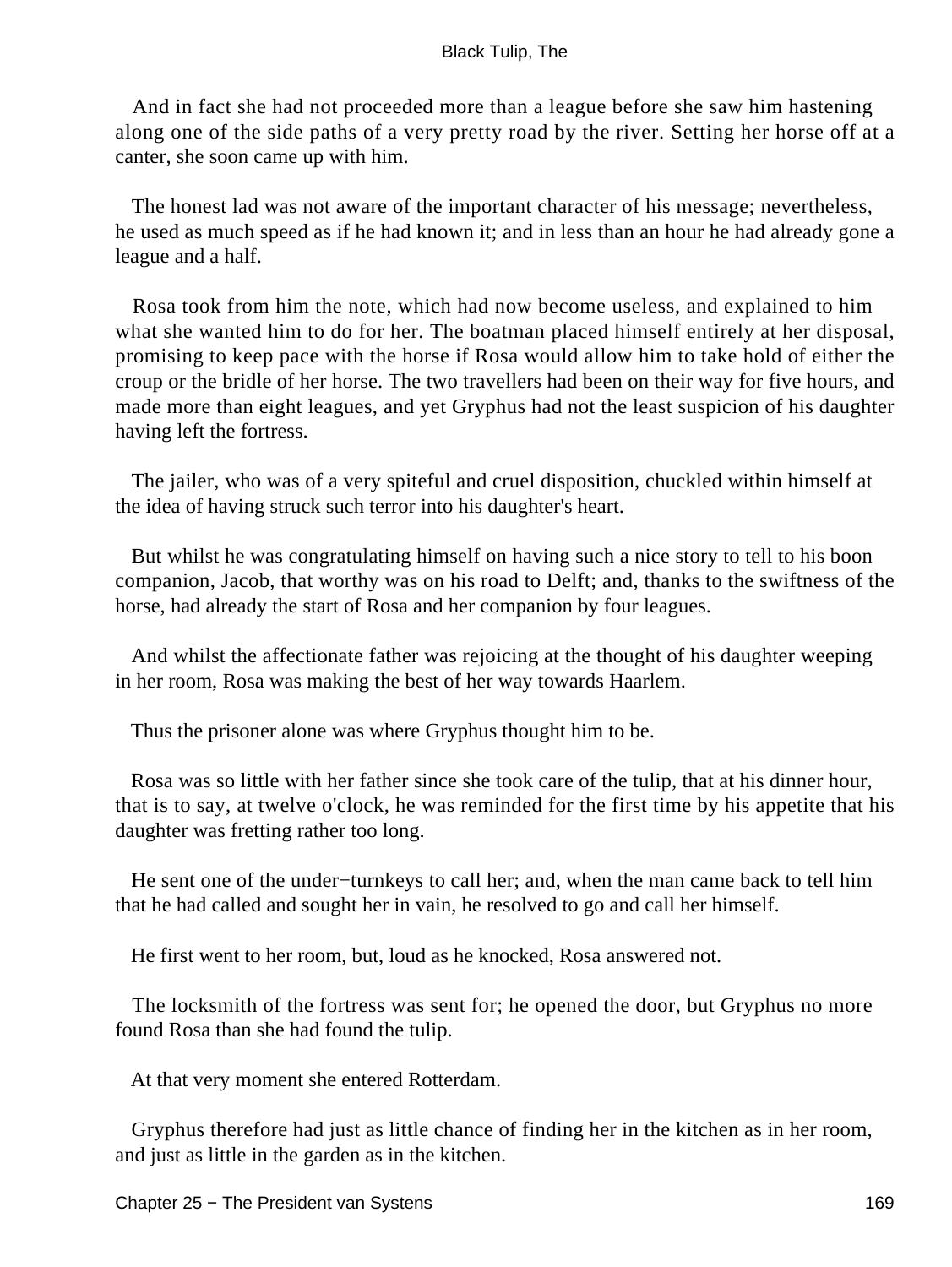The reader may imagine the anger of the jailer when, after having made inquiries about the neighbourhood, he heard that his daughter had hired a horse, and, like an adventuress, set out on a journey without saying where she was going.

 Gryphus again went up in his fury to Van Baerle, abused him, threatened him, knocked all the miserable furniture of his cell about, and promised him all sorts of misery, even starvation and flogging.

 Cornelius, without even hearing what his jailer said, allowed himself to be ill−treated, abused, and threatened, remaining all the while sullen, immovable, dead to every emotion and fear.

 After having sought for Rosa in every direction, Gryphus looked out for Jacob, and, as he could not find him either, he began to suspect from that moment that Jacob had run away with her.

 The damsel, meanwhile, after having stopped for two hours at Rotterdam, had started again on her journey. On that evening she slept at Delft, and on the following morning she reached Haarlem, four hours after Boxtel had arrived there.

 Rosa, first of all, caused herself to be led before Mynheer van Systens, the President of the Horticultural Society of Haarlem.

 She found that worthy gentleman in a situation which, to do justice to our story, we must not pass over in our description.

The President was drawing up a report to the committee of the society.

This report was written on large−sized paper, in the finest handwriting of the President.

 Rosa was announced simply as Rosa Gryphus; but as her name, well as it might sound, was unknown to the President, she was refused admittance.

 Rosa, however, was by no means abashed, having vowed in her heart, in pursuing her cause, not to allow herself to be put down either by refusal, or abuse, or even brutality.

 «Announce to the President,» she said to the servant, «that I want to speak to him about the black tulip.»

 These words seemed to be an «Open Sesame,» for she soon found herself in the office of the President, Van Systens, who gallantly rose from his chair to meet her.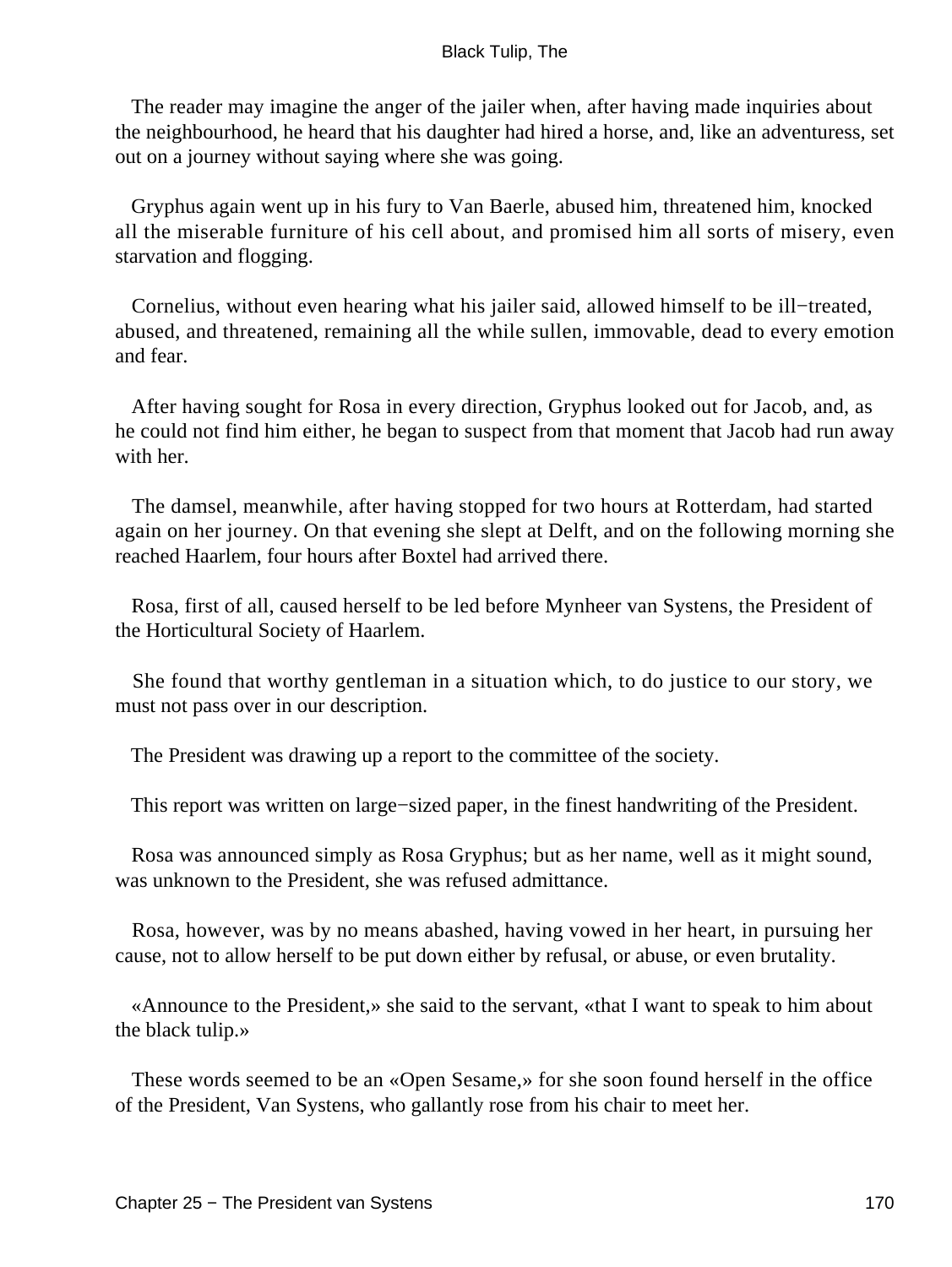He was a spare little man, resembling the stem of a flower, his head forming its chalice, and his two limp arms representing the double leaf of the tulip; the resemblance was rendered complete by his waddling gait which made him even more like that flower when it bends under a breeze.

«Well, miss,» he said, «you are coming, I am told, about the affair of the black tulip.»

 To the President of the Horticultural Society the Tulipa nigra was a first−rate power, which, in its character as queen of the tulips, might send ambassadors.

«Yes, sir,» answered Rosa; «I come at least to speak of it.»

«Is it doing well, then?» asked Van Systens, with a smile of tender veneration.

«Alas! sir, I don't know,» said Rosa.

«How is that? could any misfortune have happened to it?»

«A very great one, sir; yet not to it, but to me.»

«What?»

«It has been stolen from me.»

«Stolen! the black tulip?»

«Yes, sir.»

«Do you know the thief?»

«I have my suspicions, but I must not yet accuse any one.»

«But the matter may very easily be ascertained.»

«How is that?»

«As it has been stolen from you, the thief cannot be far off.»

«Why not?»

«Because I have seen the black tulip only two hours ago.»

«You have seen the black tulip!» cried Rosa, rushing up to Mynheer van Systens.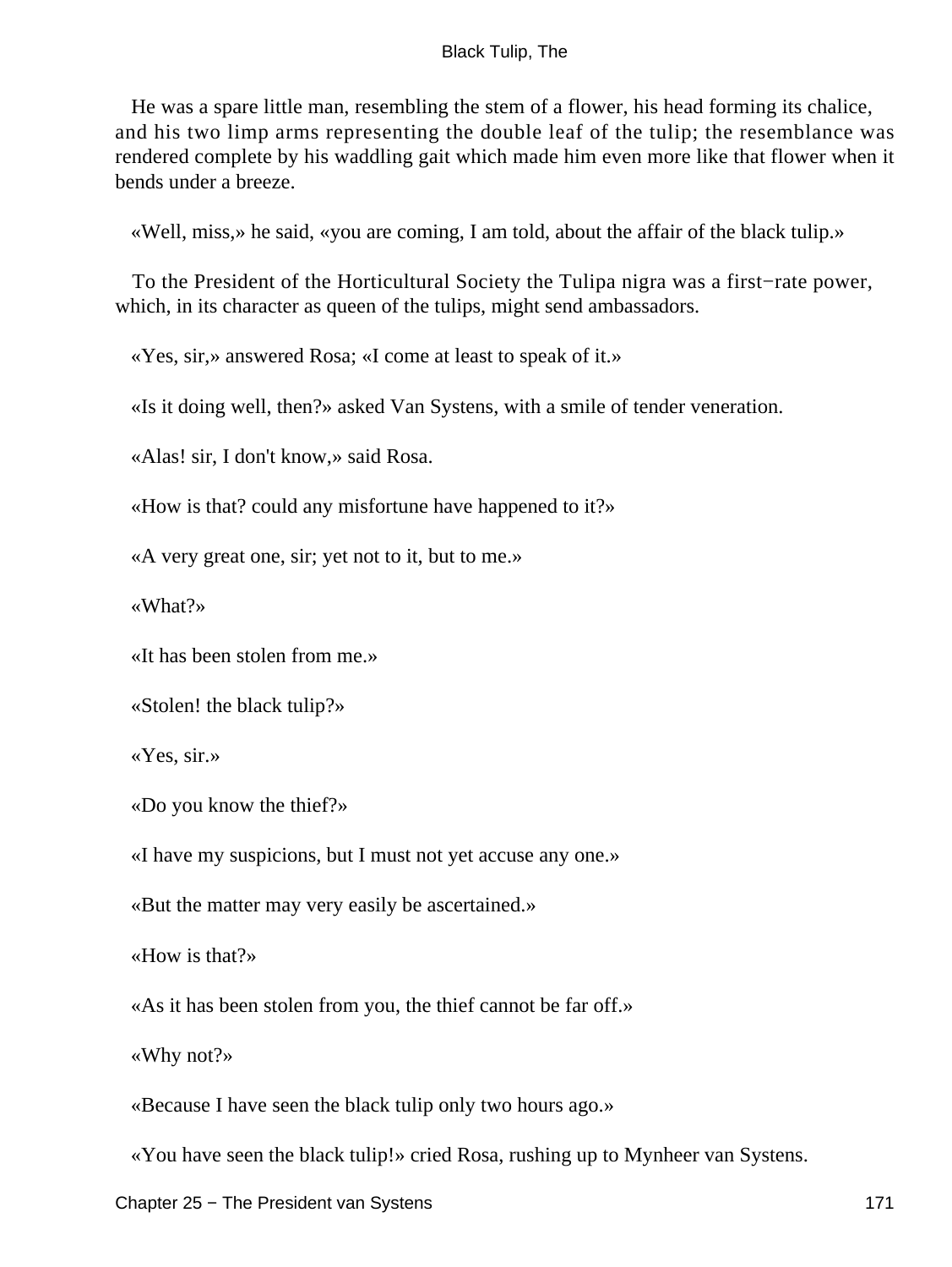«As I see you, miss.»

«But where?»

«Well, with your master, of course.»

«With my master?»

«Yes, are you not in the service of Master Isaac Boxtel?»

 $\langle \langle I \rangle \rangle$ 

«Yes, you.»

«But for whom do you take me, sir?»

«And for whom do you take me?»

 «I hope, sir, I take you for what you are, – that is to say, for the honorable Mynheer van Systens, Burgomaster of Haarlem, and President of the Horticultural Society.»

«And what is it you told me just now?»

«I told you, sir, that my tulip has been stolen.»

 «Then your tulip is that of Mynheer Boxtel. Well, my child, you express yourself very badly. The tulip has been stolen, not from you, but from Mynheer Boxtel.»

 «I repeat to you, sir, that I do not know who this Mynheer Boxtel is, and that I have now heard his name pronounced for the first time.»

«You do not know who Mynheer Boxtel is, and you also had a black tulip?»

«But is there any other besides mine?» asked Rosa, trembling.

«Yes, – that of Mynheer Boxtel.»

«How is it?»

«Black, of course.»

«Without speck?»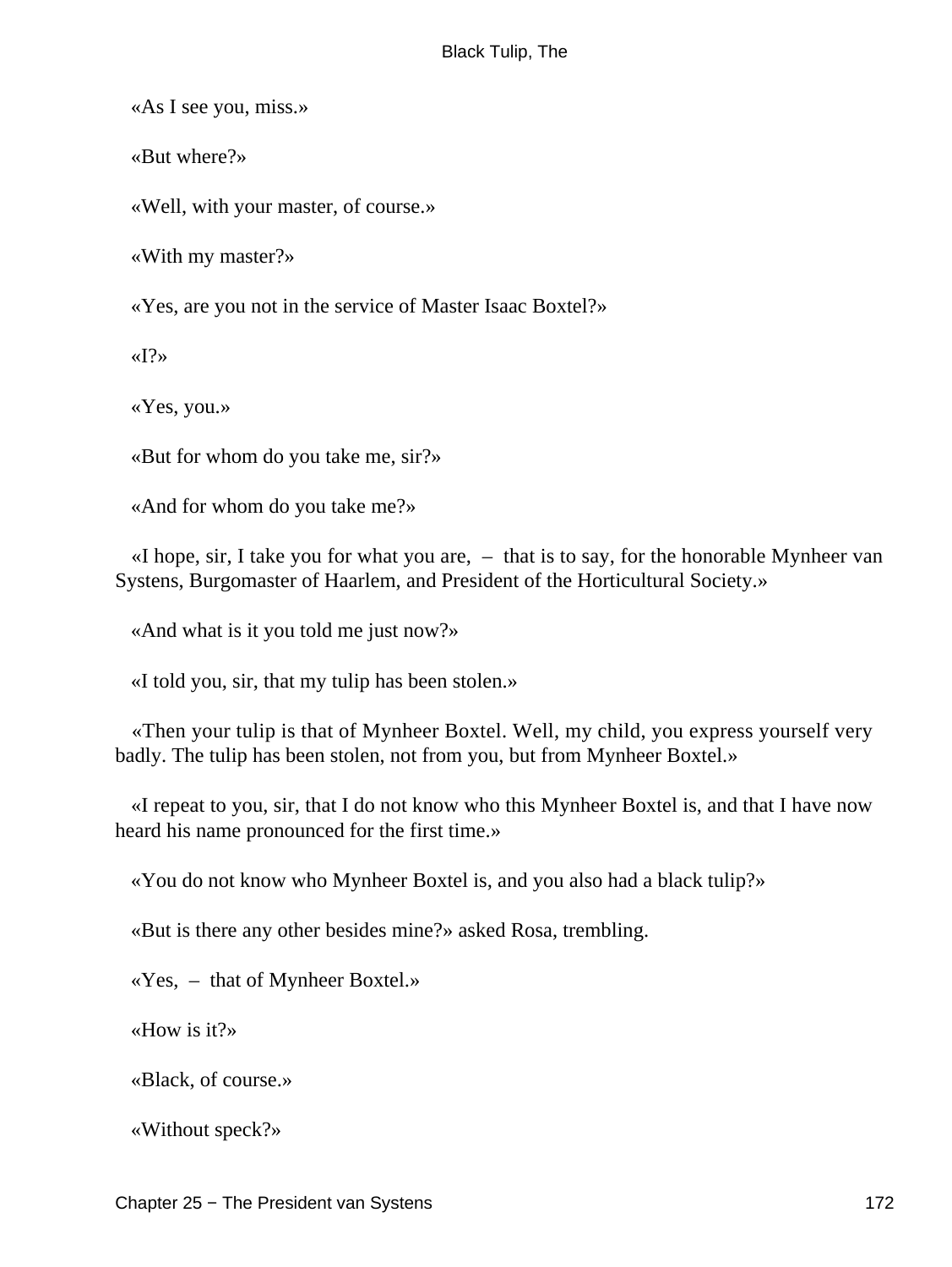«Without a single speck, or even point.»

«And you have this tulip, – you have it deposited here?»

 «No, but it will be, as it has to be exhibited before the committee previous to the prize being awarded.»

 «Oh, sir!» cried Rosa, «this Boxtel – this Isaac Boxtel – who calls himself the owner of the black tulip  $- - \infty$ 

«And who is its owner?»

«Is he not a very thin man?»

«Bald?»

«Yes.»

«With sunken eyes?»

«I think he has.»

«Restless, stooping, and bowlegged?»

«In truth, you draw Master Boxtel's portrait feature by feature.»

 «And the tulip, sir? Is it not in a pot of white and blue earthenware, with yellowish flowers in a basket on three sides?»

«Oh, as to that I am not quite sure; I looked more at the flower than at the pot.»

 «Oh, sir! that's my tulip, which has been stolen from me. I came here to reclaim it before you and from you.»

 «Oh! oh!» said Van Systens, looking at Rosa. «What! you are here to claim the tulip of Master Boxtel? Well, I must say, you are cool enough.»

 «Honoured sir,» a little put out by this apostrophe, «I do not say that I am coming to claim the tulip of Master Boxtel, but to reclaim my own.»

«Yours?»

«Yes, the one which I have myself planted and nursed.»

Chapter 25 − The President van Systens 173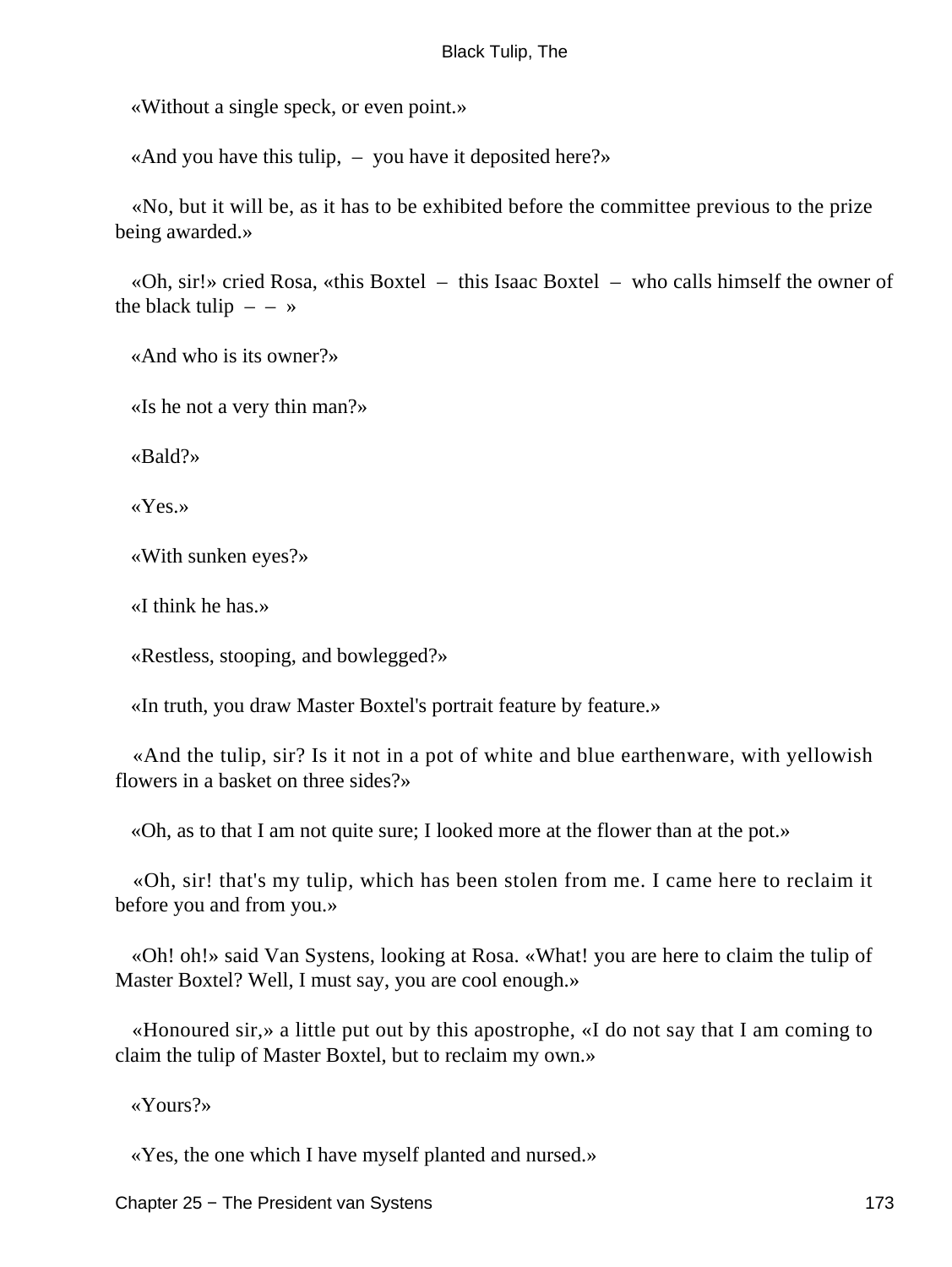«Well, then, go and find out Master Boxtel, at the White Swan Inn, and you can then settle matters with him; as for me, considering that the cause seems to me as difficult to judge as that which was brought before King Solomon, and that I do not pretend to be as wise as he was, I shall content myself with making my report, establishing the existence of the black tulip, and ordering the hundred thousand guilders to be paid to its grower. Good−bye, my child.»

«Oh, sir, sir!» said Rosa, imploringly.

 «Only, my child,» continued Van Systens, «as you are young and pretty, and as there may be still some good in you, I'll give you some good advice. Be prudent in this matter, for we have a court of justice and a prison here at Haarlem, and, moreover, we are exceedingly ticklish as far as the honour of our tulips is concerned. Go, my child, go, remember, Master Isaac Boxtel at the White Swan Inn.»

 And Mynheer van Systens, taking up his fine pen, resumed his report, which had been interrupted by Rosa's visit.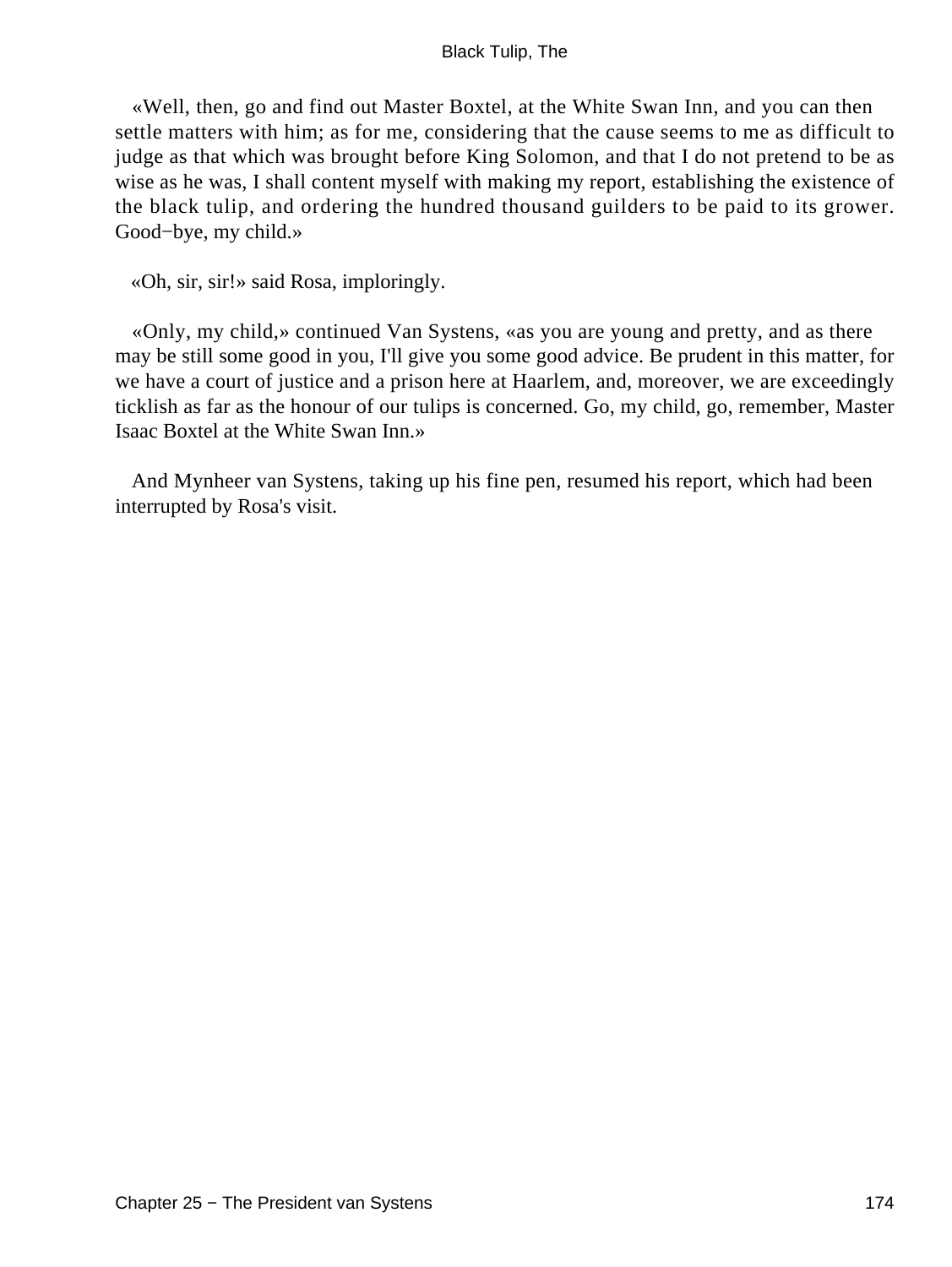# **[Chapter 26 − A Member of the Horticultural Society](#page-227-0)**

**R**osa, beyond herself and nearly mad with joy and fear at the idea of the black tulip being found again, started for the White Swan, followed by the boatman, a stout lad from Frisia, who was strong enough to knock down a dozen Boxtels single−handed.

 He had been made acquainted in the course of the journey with the state of affairs, and was not afraid of any encounter; only he had orders, in such a case, to spare the tulip.

 But on arriving in the great market−place Rosa at once stopped, a sudden thought had struck her, just as Homer's Minerva seizes Achilles by the hair at the moment when he is about to be carried away by his anger.

 «Good Heaven!» she muttered to herself, «I have made a grievous blunder; it may be I have ruined Cornelius, the tulip, and myself. I have given the alarm, and perhaps awakened suspicion. I am but a woman; these men may league themselves against me, and then I shall be lost. If I am lost that matters nothing,  $-$  but Cornelius and the tulip!»

She reflected for a moment.

 «If I go to that Boxtel, and do not know him; if that Boxtel is not my Jacob, but another fancier, who has also discovered the black tulip; or if my tulip has been stolen by some one else, or has already passed into the hands of a third person; – if I do not recognize the man, only the tulip, how shall I prove that it belongs to me? On the other hand, if I recognise this Boxtel as Jacob, who knows what will come out of it? whilst we are contesting with each other, the tulip will die.»

 In the meanwhile, a great noise was heard, like the distant roar of the sea, at the other extremity of the market−place. People were running about, doors opening and shutting, Rosa alone was unconscious of all this hubbub among the multitude.

«We must return to the President,» she muttered.

«Well, then, let us return,» said the boatman.

 They took a small street, which led them straight to the mansion of Mynheer van Systens, who with his best pen in his finest hand continued to draw up his report.

 Everywhere on her way Rosa heard people speaking only of the black tulip, and the prize of a hundred thousand guilders. The news had spread like wildfire through the town.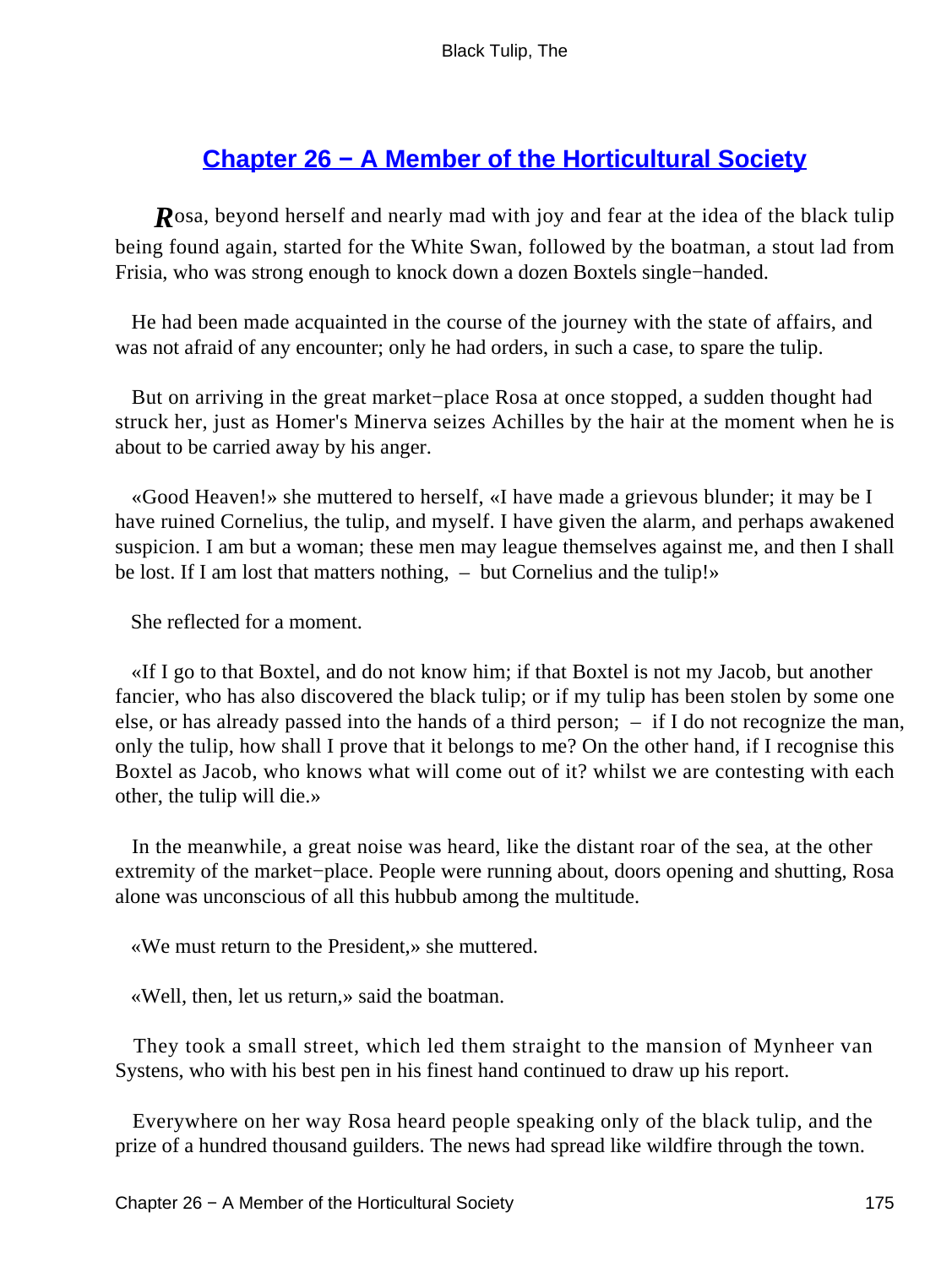Rosa had not a little difficulty is penetrating a second time into the office of Mynheer van Systens, who, however, was again moved by the magic name of the black tulip.

 But when he recognised Rosa, whom in his own mind he had set down as mad, or even worse, he grew angry, and wanted to send her away.

 Rosa, however, clasped her hands, and said with that tone of honest truth which generally finds its way to the hearts of men, –

 «For Heaven's sake, sir, do not turn me away; listen to what I have to tell you, and if it be not possible for you to do me justice, at least you will not one day have to reproach yourself before God for having made yourself the accomplice of a bad action.»

 Van Systens stamped his foot with impatience; it was the second time that Rosa interrupted him in the midst of a composition which stimulated his vanity, both as a burgomaster and as President of the Horticultural Society.

«But my report!» he cried,  $-$  «my report on the black tulip!»

 «Mynheer van Systens,» Rosa continued, with the firmness of innocence and truth, «your report on the black tulip will, if you don't hear me, be based on crime or on falsehood. I implore you, sir, let this Master Boxtel, whom I assert to be Master Jacob, be brought here before you and me, and I swear that I will leave him in undisturbed possession of the tulip if I do not recognise the flower and its holder.»

«Well, I declare, here is a proposal,» said Van Systens.

«What do you mean?»

«I ask you what can be proved by your recognising them?»

 «After all,» said Rosa, in her despair, «you are an honest man, sir; how would you feel if one day you found out that you had given the prize to a man for something which he not only had not produced, but which he had even stolen?»

 Rosa's speech seemed to have brought a certain conviction into the heart of Van Systens, and he was going to answer her in a gentler tone, when at once a great noise was heard in the street, and loud cheers shook the house.

 «What is this?» cried the burgomaster; «what is this? Is it possible? have I heard aright?»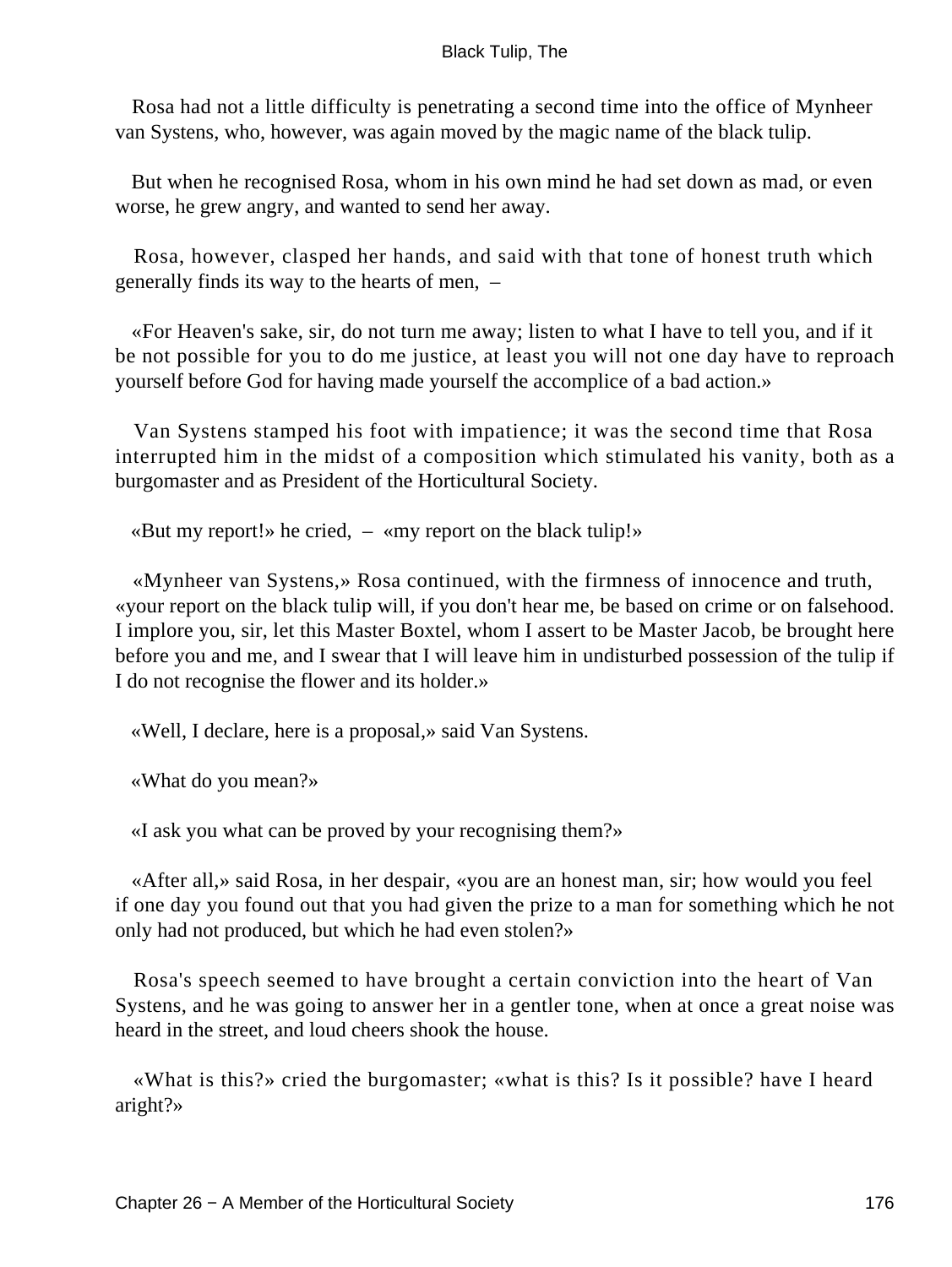And he rushed towards his anteroom, without any longer heeding Rosa, whom he left in his cabinet.

 Scarcely had he reached his anteroom when he cried out aloud on seeing his staircase invaded, up to the very landing−place, by the multitude, which was accompanying, or rather following, a young man, simply clad in a violet−coloured velvet, embroidered with silver; who, with a certain aristocratic slowness, ascended the white stone steps of the house.

In his wake followed two officers, one of the navy, and the other of the cavalry.

 Van Systens, having found his way through the frightened domestics, began to bow, almost to prostrate himself before his visitor, who had been the cause of all this stir.

 «Monseigneur,» he called out, «Monseigneur! What distinguished honour is your Highness bestowing for ever on my humble house by your visit?»

 «Dear Mynheer van Systens,» said William of Orange, with a serenity which, with him, took the place of a smile, «I am a true Hollander, I am fond of the water, of beer, and of flowers, sometimes even of that cheese the flavour of which seems so grateful to the French; the flower which I prefer to all others is, of course, the tulip. I heard at Leyden that the city of Haarlem at last possessed the black tulip; and, after having satisfied myself of the truth of news which seemed so incredible, I have come to know all about it from the President of the Horticultural Society.»

 «Oh, Monseigneur, Monseigneur!» said Van Systens, «what glory to the society if its endeavours are pleasing to your Highness!»

 «Have you got the flower here?» said the Prince, who, very likely, already regretted having made such a long speech.

«I am sorry to say we have not.»

«And where is it?»

«With its owner.»

«Who is he?»

«An honest tulip−grower of Dort.»

«His name?»

«Boxtel.»

Chapter 26 − A Member of the Horticultural Society 177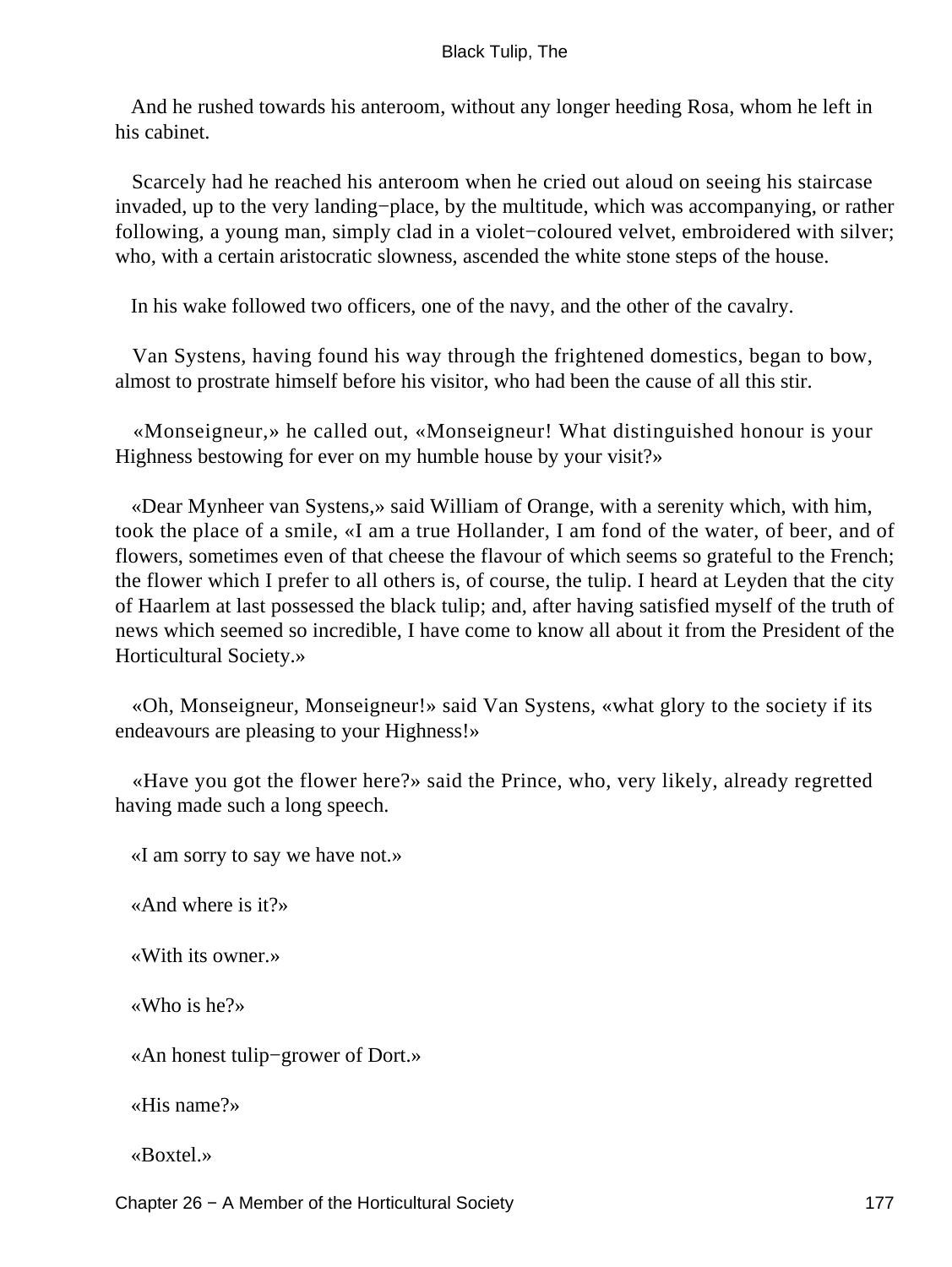«His quarters?»

 «At the White Swan; I shall send for him, and if in the meanwhile your Highness will do me the honour of stepping into my drawing−room, he will be sure – knowing that your Highness is here – to lose no time in bringing his tulip.»

«Very well, send for him.»

"Yes, your Highness, but  $-$ 

«What is it?»

«Oh, nothing of any consequence, Monseigneur.»

«Everything is of consequence, Mynheer van Systens.»

«Well, then, Monseigneur, if it must be said, a little difficulty has presented itself.»

«What difficulty?»

 «This tulip has already been claimed by usurpers. It's true that it is worth a hundred thousand guilders.»

«Indeed!»

«Yes, Monseigneur, by usurpers, by forgers.»

«This is a crime, Mynheer van Systens.»

«So it is, your Highness.»

"And have you any proofs of their guilt? '

«No, Monseigneur, the guilty woman  $- - \infty$ 

«The guilty woman, Sir?»

 «I ought to say, the woman who claims the tulip, Monseigneur, is here in the room close by.»

«And what do you think of her?»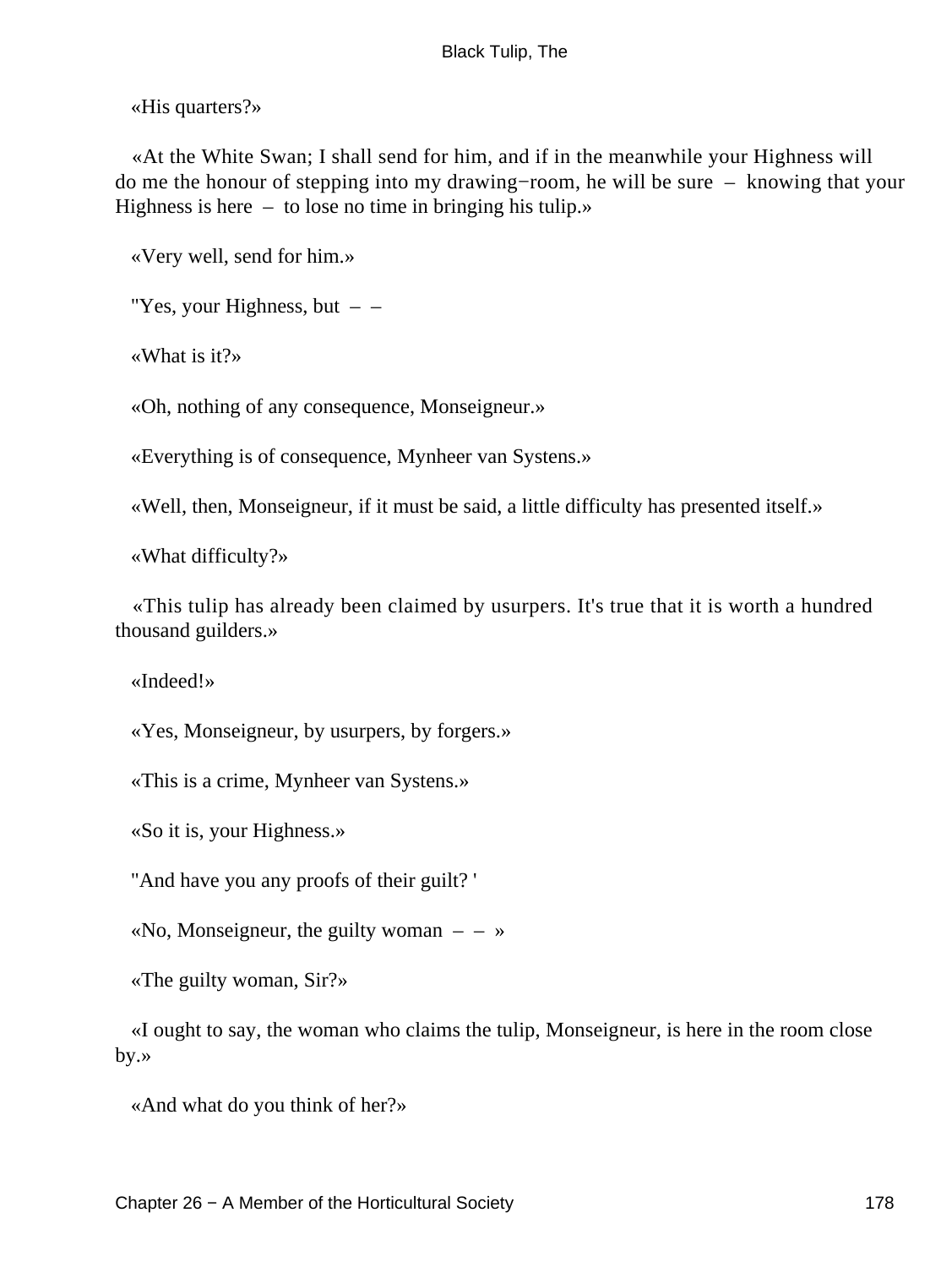«I think, Monseigneur, that the bait of a hundred thousand guilders may have tempted her.»

«And so she claims the tulip?»

«Yes Monseigneur.»

«And what proof does she offer?»

«I was just going to question her when your Highness came in.»

 «Question her, Mynheer van Systens, question her. I am the first magistrate of the country; I will hear the case and administer justice.»

 «I have found my King Solomon,» said Van Systens, bowing, and showing the way to the Prince.

His Highness was just going to walk ahead, but, suddenly recollecting himself he said –

«Go before me, and call me plain Mynheer.»

The two then entered the cabinet.

 Rosa was still standing at the same place, leaning on the window, and looking through the panes into the garden.

 «Ah! a Frisian girl,» said the Prince, as he observed Rosa's gold brocade headdress and red petticoat.

 At the noise of their footsteps she turned round, but scarcely saw the Prince, who seated himself in the darkest corner of the apartment.

 All her attention, as may be easily imagined, was fixed on that important person who was called Van Systens, so that she had no time to notice the humble stranger who was following the master of the house, and who, for aught she knew, might be somebody or nobody.

 The humble stranger took a book down from the shelf, and made Van Systens a sign to commence the examination forthwith.

 Van Systens, likewise at the invitation of the young man in the violet coat, sat down in his turn, and, quite happy and proud of the importance thus cast upon him, began,  $-$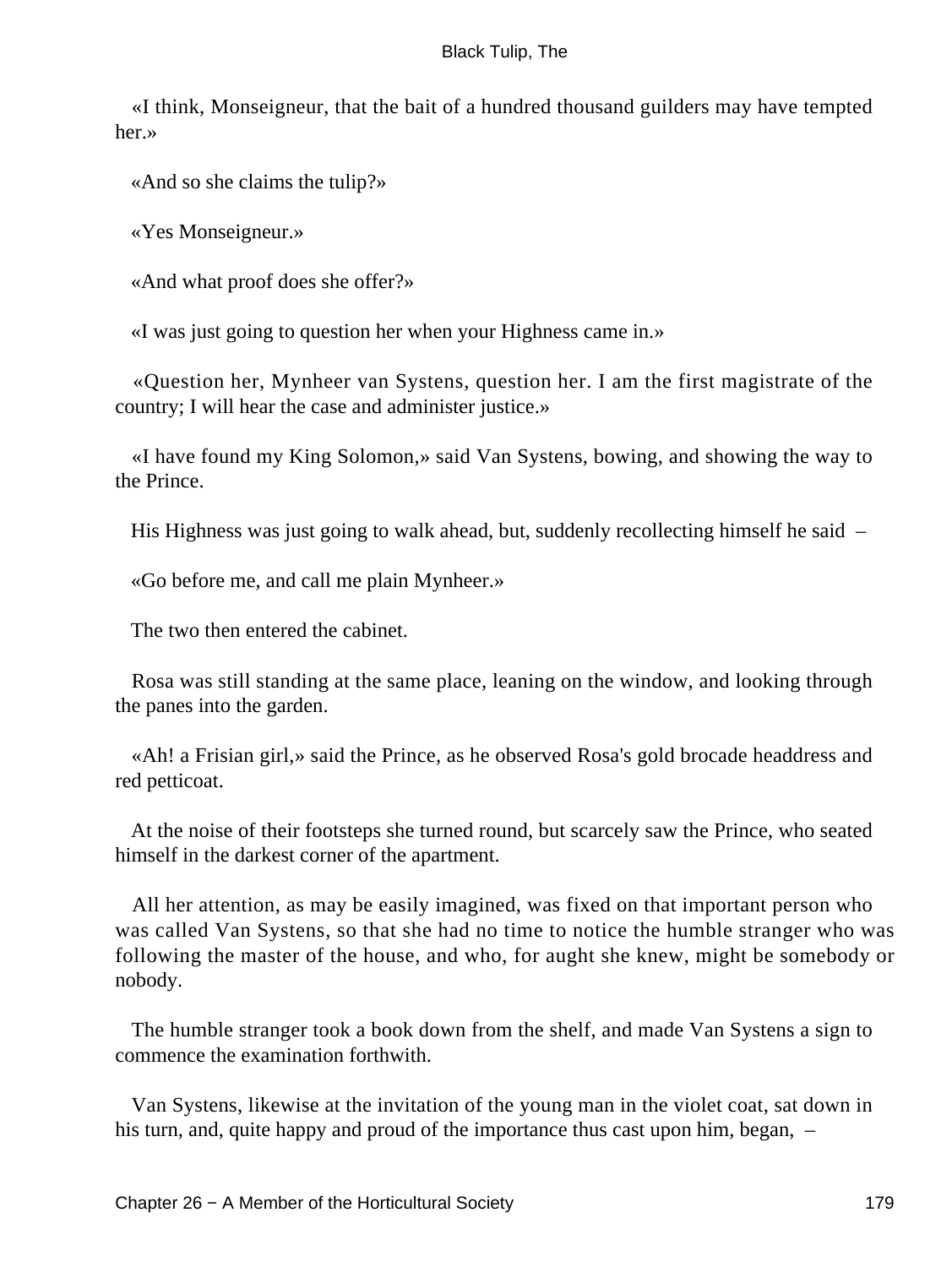«My child, you promise to tell me the truth and the entire truth concerning this tulip?»

«I promise.»

 «Well, then, speak before this gentleman; this gentleman is one of the members of the Horticultural Society.»

«What am I to tell you, sir,» said Rosa, «beside that which I have told you already.»

«Well, then, what is it?»

«I repeat the question I have addressed to you before.»

«Which?»

 «That you will order Mynheer Boxtel to come here with his tulip. If I do not recognise it as mine I will frankly tell it; but if I do recognise it I will reclaim it, even if I go before his Highness the Stadtholder himself, with my proofs in my hands.»

«You have, then, some proofs, my child?»

«God, who knows my good right, will assist me to some.»

 Van Systens exchanged a look with the Prince, who, since the first words of Rosa, seemed to try to remember her, as if it were not for the first time that this sweet voice rang in his ears.

 An officer went off to fetch Boxtel, and Van Systens in the meanwhile continued his examination.

 «And with what do you support your assertion that you are the real owner of the black tulip?»

«With the very simple fact of my having planted and grown it in my own chamber.»

«In your chamber? Where was your chamber?»

«At Loewestein.»

«You are from Loewestein?»

«I am the daughter of the jailer of the fortress.»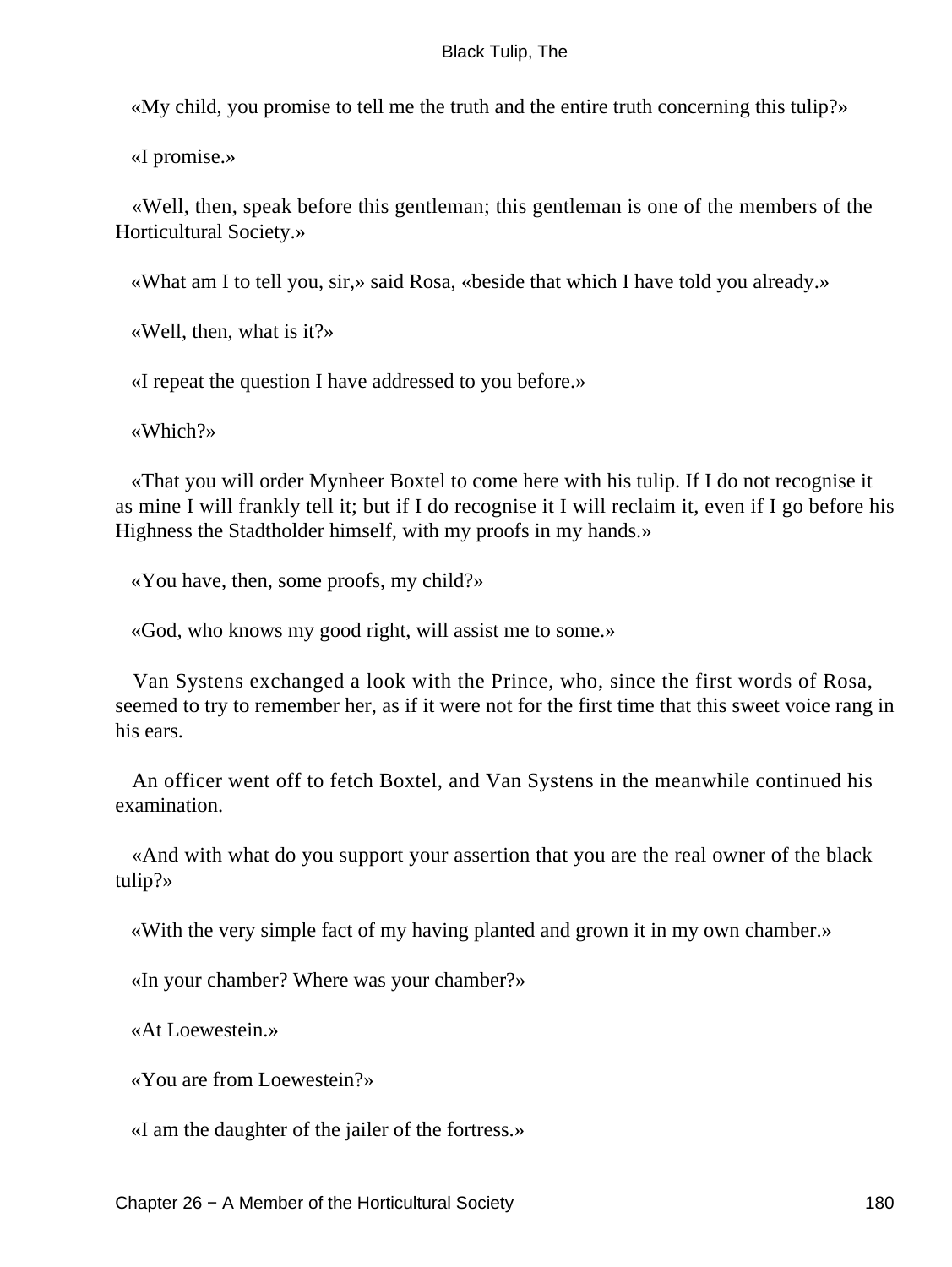The Prince made a little movement, as much as to say, «Well, that's it, I remember now.»

 And, all the while feigning to be engaged with his book, he watched Rosa with even more attention than he had before.

«And you are fond of flowers?» continued Mynheer van Systens.

«Yes, sir.»

«Then you are an experienced florist, I dare say?»

 Rosa hesitated a moment; then with a tone which came from the depth of her heart, she said, –

«Gentlemen, I am speaking to men of honor.»

 There was such an expression of truth in the tone of her voice, that Van Systens and the Prince answered simultaneously by an affirmative movement of their heads.

 «Well, then, I am not an experienced florist; I am only a poor girl, one of the people, who, three months ago, knew neither how to read nor how to write. No, the black tulip has not been found by myself.»

«But by whom else?»

«By a poor prisoner of Loewestein.»

«By a prisoner of Loewestein?» repeated the Prince.

The tone of his voice startled Rosa, who was sure she had heard it before.

«By a prisoner of state, then,» continued the Prince, «as there are none else there.»

Having said this he began to read again, at least in appearance.

«Yes,» said Rosa, with a faltering voice, «yes, by a prisoner of state.»

 Van Systens trembled as he heard such a confession made in the presence of such a witness.

«Continue,» said William dryly, to the President of the Horticultural Society.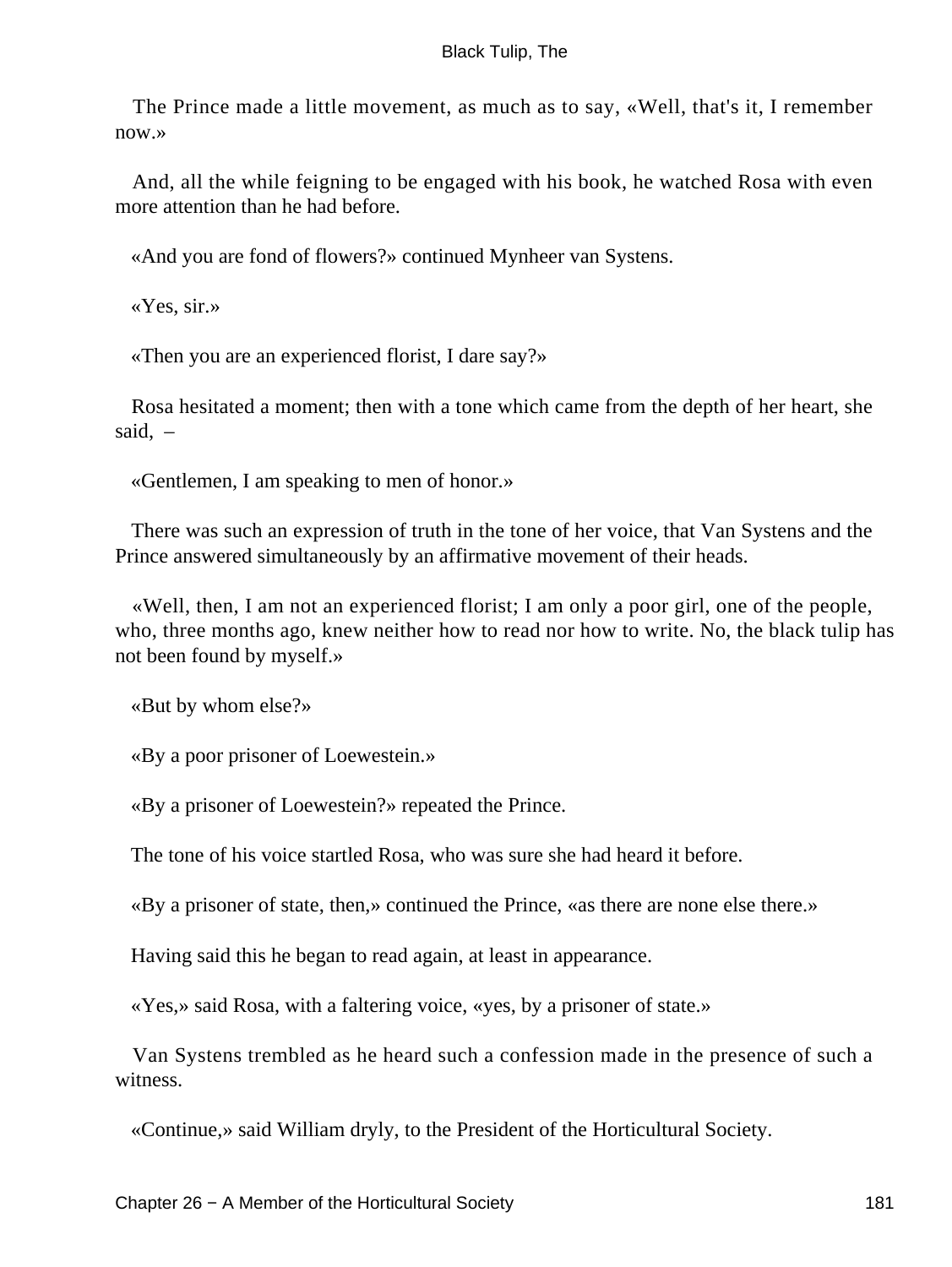«Ah, sir,» said Rosa, addressing the person whom she thought to be her real judge, «I am going to incriminate myself very seriously.»

 «Certainly,» said Van Systens, «the prisoner of state ought to be kept in close confinement at Loewestein.»

«Alas! sir.»

 «And from what you tell me you took advantage of your position, as daughter of the jailer, to communicate with a prisoner of state about the cultivation of flowers.»

 «So it is, sir,» Rosa murmured in dismay; «yes, I am bound to confess, I saw him every day.»

«Unfortunate girl!» exclaimed Van Systens.

 The Prince, observing the fright of Rosa and the pallor of the President, raised his head, and said, in his clear and decided tone, –

 «This cannot signify anything to the members of the Horticultural Society; they have to judge on the black tulip, and have no cognizance to take of political offences. Go on, young woman, go on.»

 Van Systens, by means of an eloquent glance, offered, in the name of the tulip, his thanks to the new member of the Horticultural Society.

 Rosa, reassured by this sort of encouragement which the stranger was giving her, related all that had happened for the last three months, all that she had done, and all that she had suffered. She described the cruelty of Gryphus; the destruction of the first bulb; the grief of the prisoner; the precautions taken to insure the success of the second bulb; the patience of the prisoner and his anxiety during their separation; how he was about to starve himself because he had no longer any news of his tulip; his joy when she went to see him again; and, lastly, their despair when they found that the tulip which had come into flower was stolen just one hour after it had opened.

 All this was detailed with an accent of truth which, although producing no change in the impassible mien of the Prince, did not fail to take effect on Van Systens.

«But,» said the Prince, «it cannot be long since you knew the prisoner.»

 Rosa opened her large eyes and looked at the stranger, who drew back into the dark corner, as if he wished to escape her observation.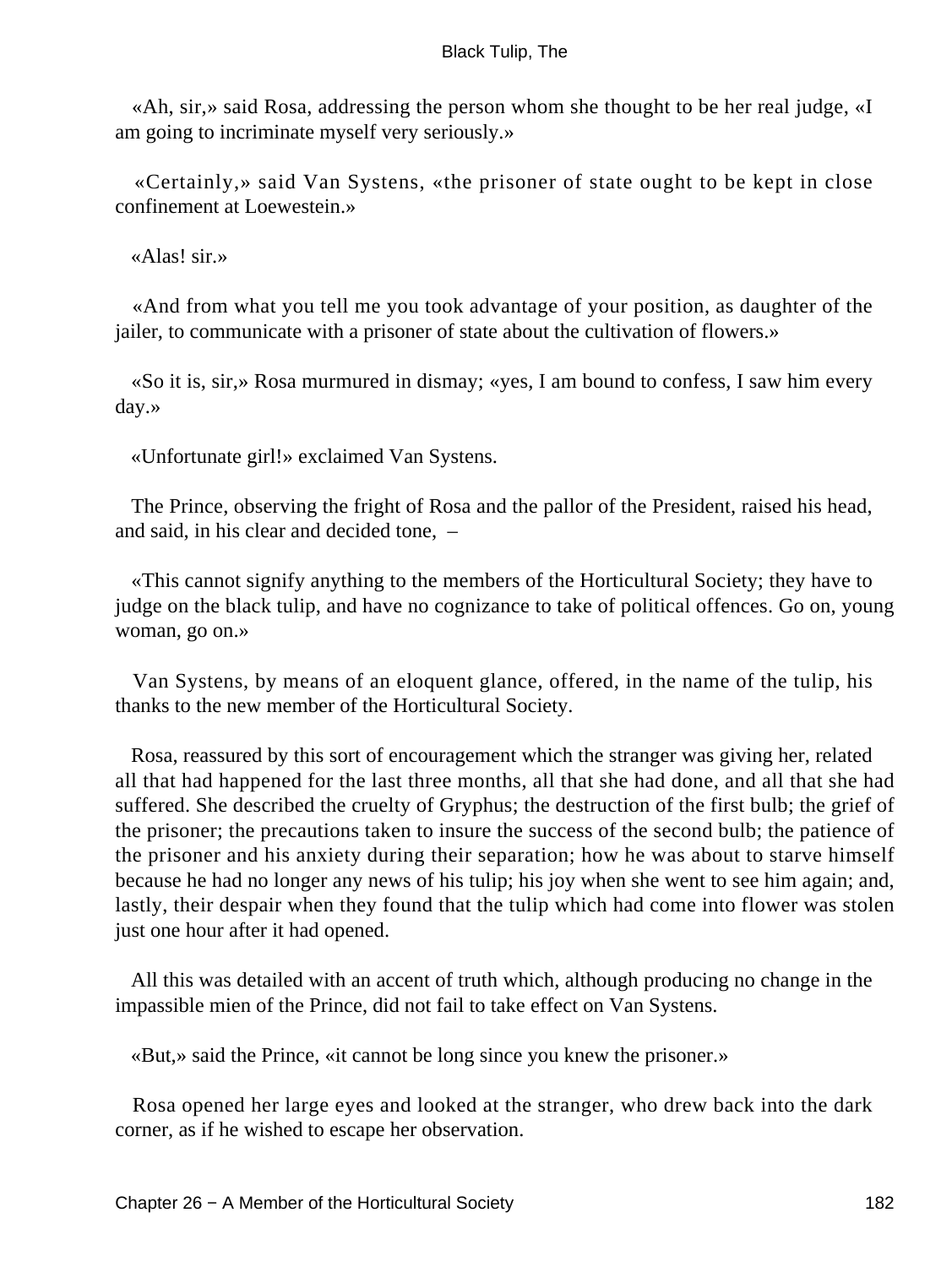«Why, sir?» she asked him.

 «Because it is not yet four months since the jailer Gryphus and his daughter were removed to Loewestein.»

«That is true, sir.»

 «Otherwise, you must have solicited the transfer of your father, in order to be able to follow some prisoner who may have been transported from the Hague to Loewestein.»

«Sir,» said Rosa, blushing.

«Finish what you have to say,» said William.

«I confess I knew the prisoner at the Hague.»

«Happy prisoner!» said William, smiling.

 At this moment the officer who had been sent for Boxtel returned, and announced to the Prince that the person whom he had been to fetch was following on his heels with his tulip.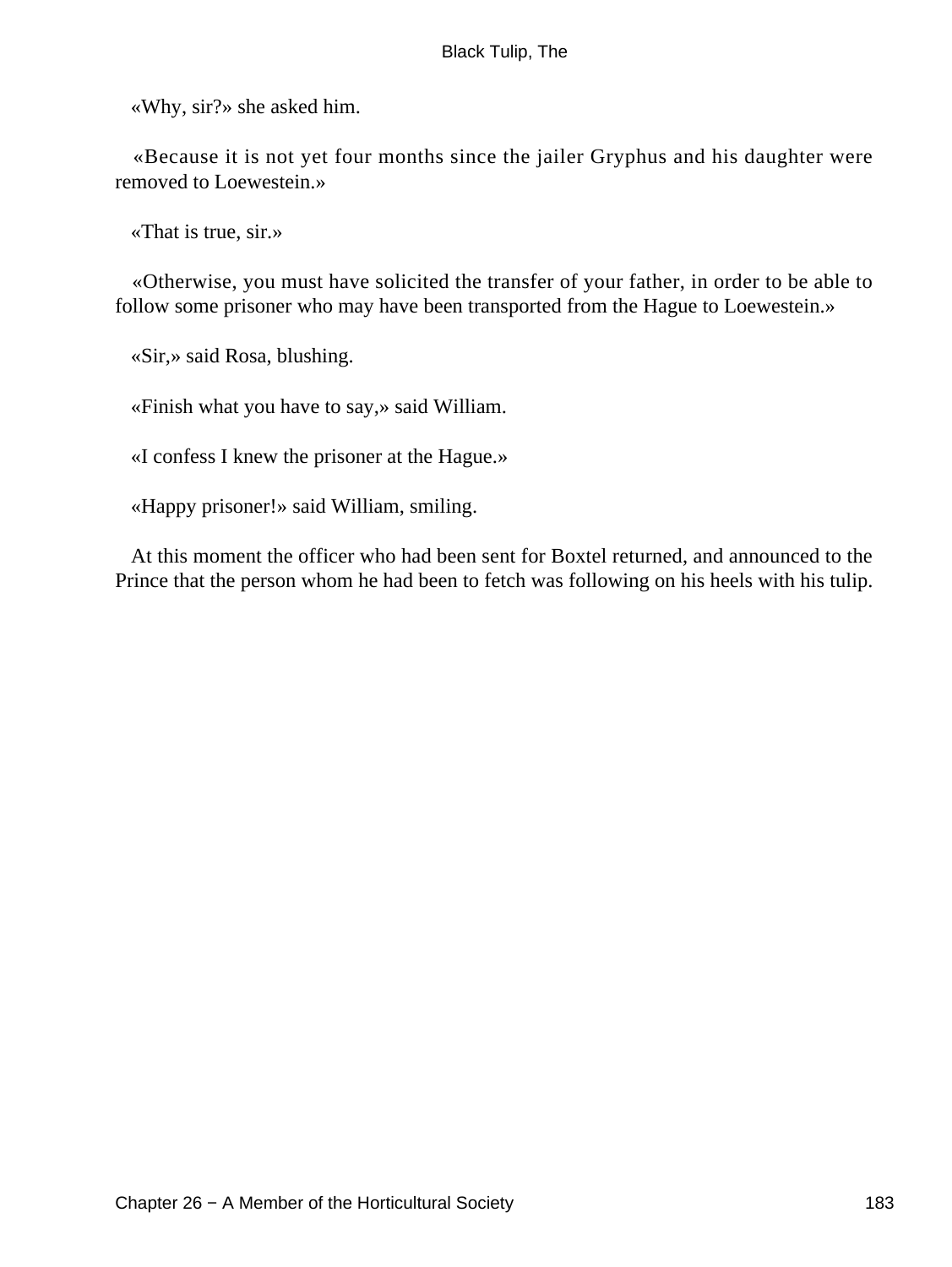## **[Chapter 27 − The Third Bulb](#page-227-0)**

*B*oxtel's return was scarcely announced, when he entered in person the drawing–room of Mynheer van Systens, followed by two men, who carried in a box their precious burden and deposited it on a table.

 The Prince, on being informed, left the cabinet, passed into the drawing−room, admired the flower, and silently resumed his seat in the dark corner, where he had himself placed his chair.

Rosa, trembling, pale and terrified, expected to be invited in her turn to see the tulip.

She now heard the voice of Boxtel.

«It is he!» she exclaimed.

 The Prince made her a sign to go and look through the open door into the drawing−room.

«It is my tulip,» cried Rosa, «I recognise it. Oh, my poor Cornelius!»

And saying this she burst into tears.

 The Prince rose from his seat, went to the door, where he stood for some time with the full light falling upon his figure.

 As Rosa's eyes now rested upon him, she felt more than ever convinced that this was not the first time she had seen the stranger.

«Master Boxtel,» said the Prince, «come in here, if you please.»

 Boxtel eagerly approached, and, finding himself face to face with William of Orange, started back.

«His Highness!» he called out.

«His Highness!» Rosa repeated in dismay.

Hearing this exclamation on his left, Boxtel turned round, and perceived Rosa.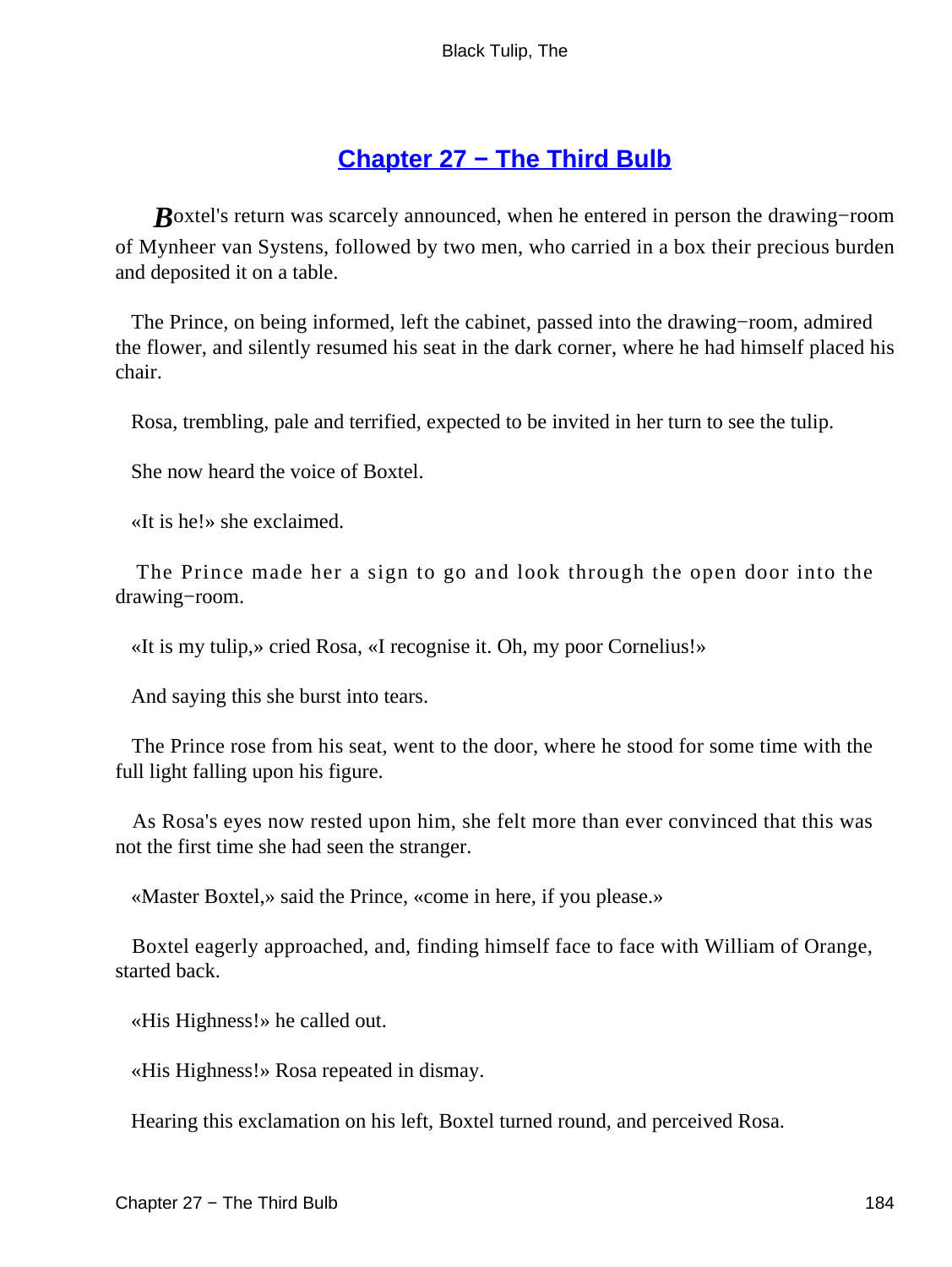At this sight the whole frame of the thief shook as if under the influence of a galvanic shock.

«Ah!» muttered the Prince to himself, «he is confused.»

But Boxtel, making a violent effort to control his feelings, was already himself again.

 «Master Boxtel,» said William, «you seem to have discovered the secret of growing the black tulip?»

«Yes, your Highness,» answered Boxtel, in a voice which still betrayed some confusion.

 It is true his agitation might have been attributable to the emotion which the man must have felt on suddenly recognising the Prince.

 «But,» continued the Stadtholder, «here is a young damsel who also pretends to have found it.»

Boxtel, with a disdainful smile, shrugged his shoulders.

William watched all his movements with evident interest and curiosity.

«Then you don't know this young girl?» said the Prince.

«No, your Highness!»

«And you, child, do you know Master Boxtel?»

«No, I don't know Master Boxtel, but I know Master Jacob.»

«What do you mean?»

 «I mean to say that at Loewestein the man who here calls himself Isaac Boxtel went by the name of Master Jacob.»

«What do you say to that, Master Boxtel?»

«I say that this damsel lies, your Highness.»

«You deny, therefore, having ever been at Loewestein?»

 Boxtel hesitated; the fixed and searching glance of the proud eye of the Prince prevented him from lying.

Chapter 27 – The Third Bulb 185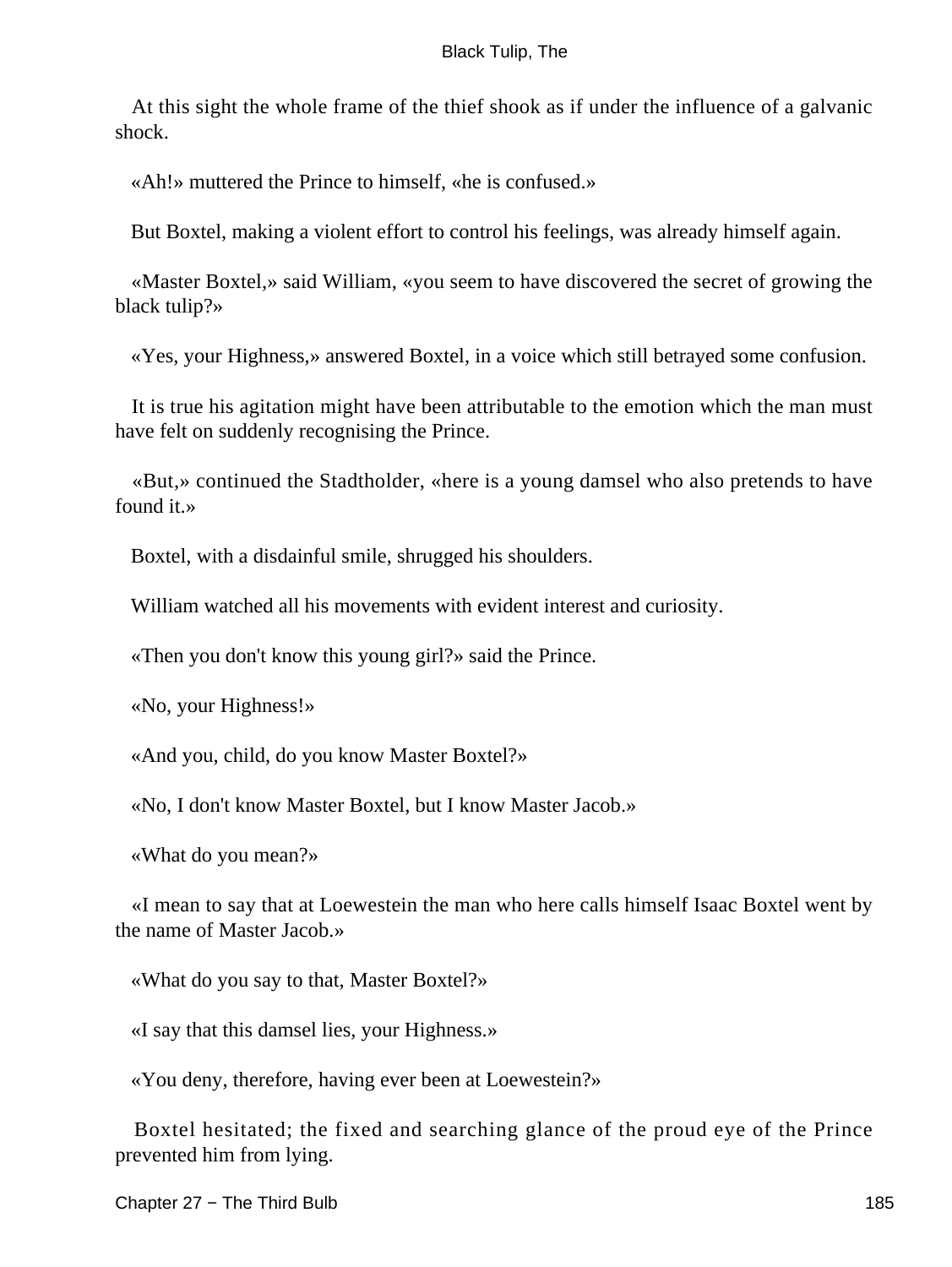«I cannot deny having been at Loewestein, your Highness, but I deny having stolen the tulip.»

«You have stolen it, and that from my room,» cried Rosa, with indignation.

«I deny it.»

 «Now listen to me. Do you deny having followed me into the garden, on the day when I prepared the border where I was to plant it? Do you deny having followed me into the garden when I pretended to plant it? Do you deny that, on that evening, you rushed after my departure to the spot where you hoped to find the bulb? Do you deny having dug in the ground with your hands – but, thank God! in vain, as it was a stratagem to discover your intentions. Say, do you deny all this?»

 Boxtel did not deem it fit to answer these several charges, but, turning to the Prince, continued, –

 «I have now for twenty years grown tulips at Dort. I have even acquired some reputation in this art; one of my hybrids is entered in the catalogue under the name of an illustrious personage. I have dedicated it to the King of Portugal. The truth in the matter is as I shall now tell your Highness. This damsel knew that I had produced the black tulip, and, in concert with a lover of hers in the fortress of Loewestein, she formed the plan of ruining me by appropriating to herself the prize of a hundred thousand guilders, which, with the help of your Highness's justice, I hope to gain.»

«Yah!» cried Rosa, beyond herself with anger.

«Silence!» said the Prince.

Then, turning to Boxtel, he said, –

«And who is that prisoner to whom you allude as the lover of this young woman?»

 Rosa nearly swooned, for Cornelius was designated as a dangerous prisoner, and recommended by the Prince to the especial surveillance of the jailer.

Nothing could have been more agreeable to Boxtel than this question.

 «This prisoner,» he said, «is a man whose name in itself will prove to your Highness what trust you may place in his probity. He is a prisoner of state, who was once condemned to death.»

«And his name?»

Chapter 27 – The Third Bulb 186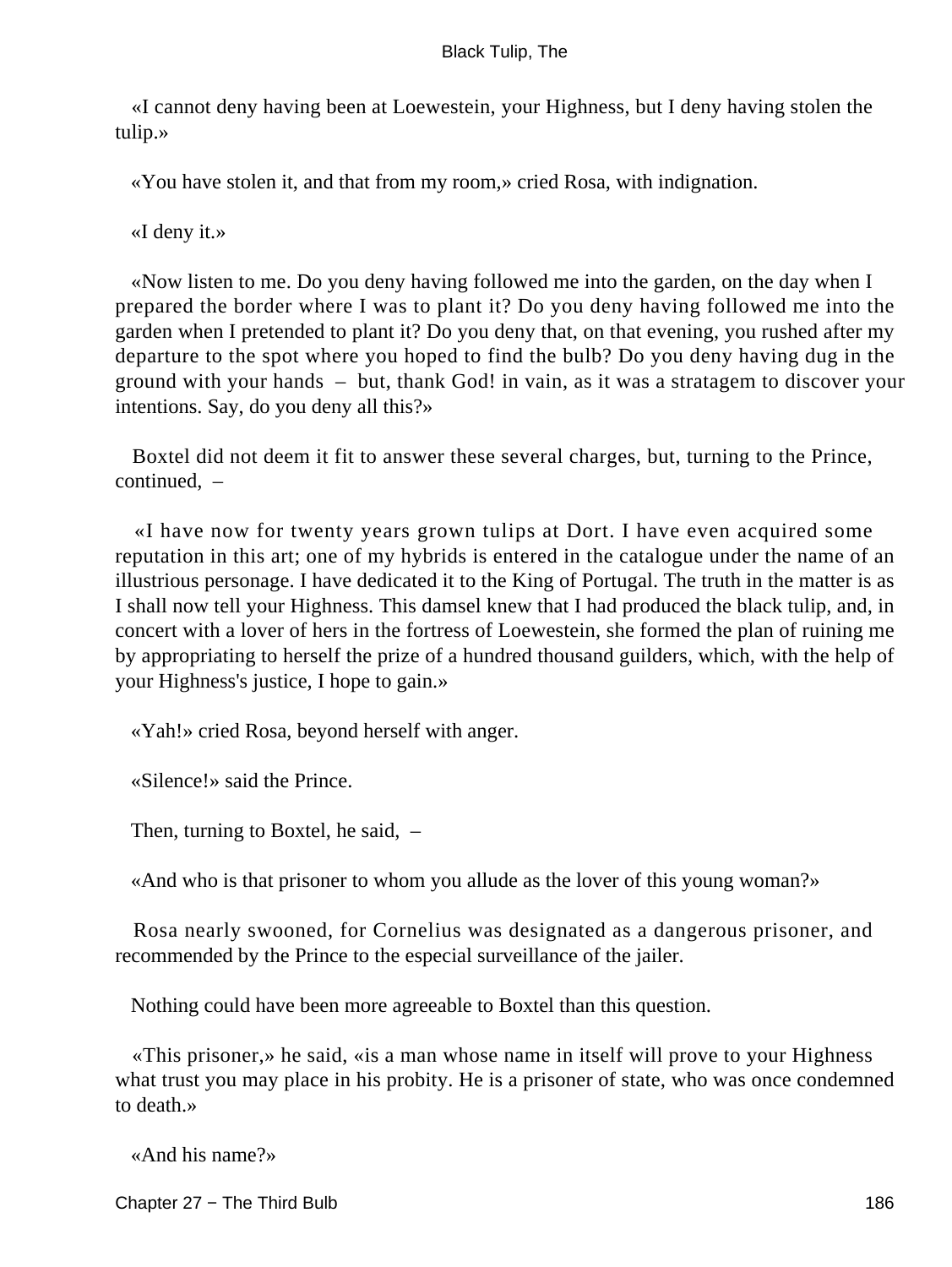Rosa hid her face in her hands with a movement of despair.

 «His name is Cornelius van Baerle,» said Boxtel, «and he is godson of that villain Cornelius de Witt.»

 The Prince gave a start, his generally quiet eye flashed, and a death−like paleness spread over his impassible features.

 He went up to Rosa, and with his finger, gave her a sign to remove her hands from her face.

Rosa obeyed, as if under mesmeric influence, without having seen the sign.

 «It was, then to follow this man that you came to me at Leyden to solicit for the transfer of your father?»

Rosa hung down her head, and, nearly choking, said, –

«Yes, your Highness.»

«Go on,» said the Prince to Boxtel.

 «I have nothing more to say,» Isaac continued. «Your Highness knows all. But there is one thing which I did not intend to say, because I did not wish to make this girl blush for her ingratitude. I came to Loewestein because I had business there. On this occasion I made the acquaintance of old Gryphus, and, falling in love with his daughter, made an offer of marriage to her; and, not being rich, I committed the imprudence of mentioning to them my prospect of gaining a hundred thousand guilders, in proof of which I showed to them the black tulip. Her lover having himself made a show at Dort of cultivating tulips to hide his political intrigues, they now plotted together for my ruin. On the eve of the day when the flower was expected to open, the tulip was taken away by this young woman. She carried it to her room, from which I had the good luck to recover it at the very moment when she had the impudence to despatch a messenger to announce to the members of the Horticultural Society that she had produced the grand black tulip. But she did not stop there. There is no doubt that, during the few hours which she kept the flower in her room, she showed it to some persons whom she may now call as witnesses. But, fortunately, your Highness has now been warned against this impostor and her witnesses.»

 «Oh, my God, my God! what infamous falsehoods!» said Rosa, bursting into tears, and throwing herself at the feet of the Stadtholder, who, although thinking her guilty, felt pity for her dreadful agony.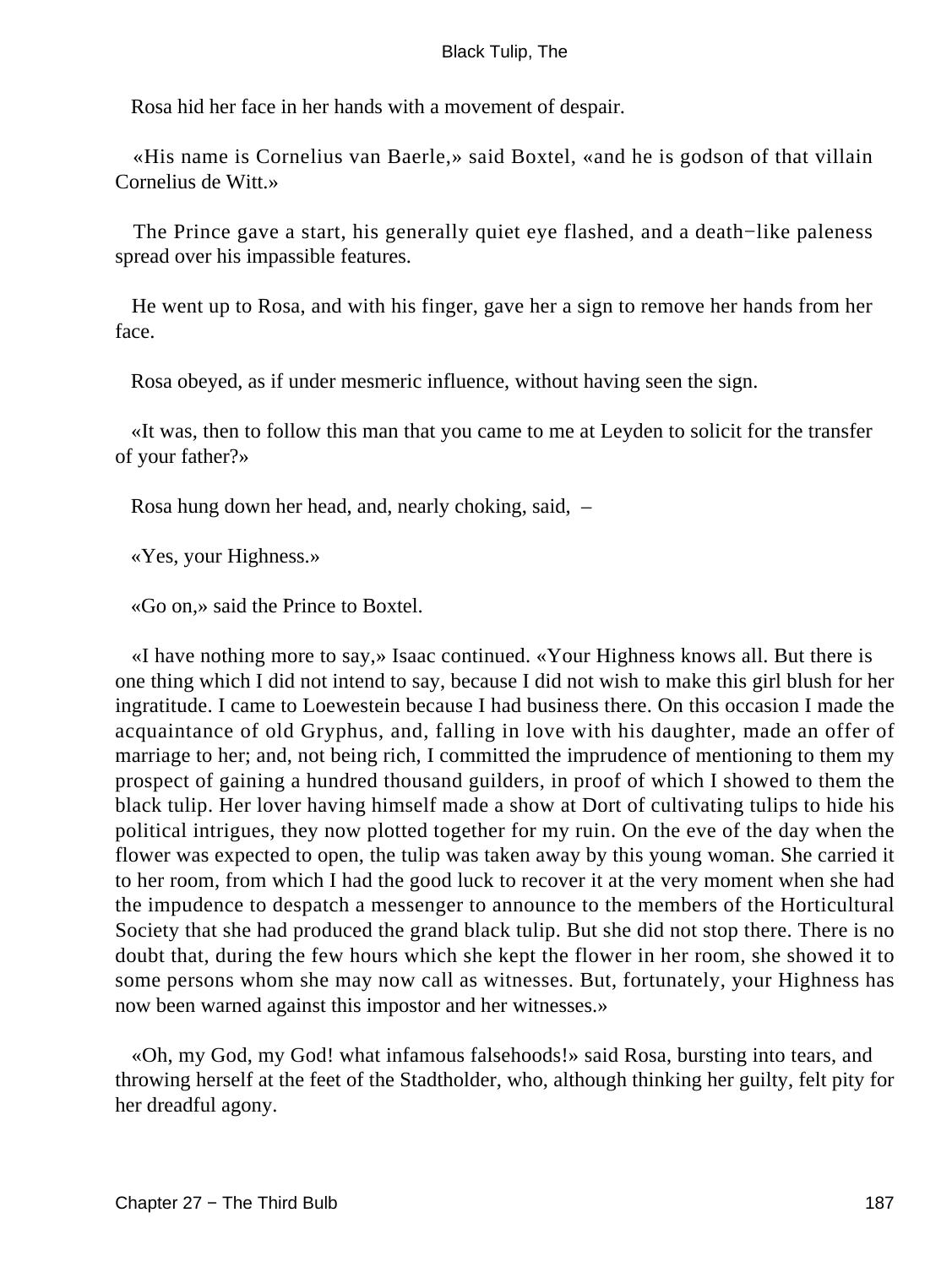«You have done very wrong, my child,» he said, «and your lover shall be punished for having thus badly advised you. For you are so young, and have such an honest look, that I am inclined to believe the mischief to have been his doing, and not yours.»

«Monseigneur! Monseigneur!» cried Rosa, «Cornelius is not guilty.»

William started.

«Not guilty of having advised you? that's what you want to say, is it not?»

 «What I wish to say, your Highness, is that Cornelius is as little guilty of the second crime imputed to him as he was of the first.»

 «Of the first? And do you know what was his first crime? Do you know of what he was accused and convicted? Of having, as an accomplice of Cornelius de Witt, concealed the correspondence of the Grand Pensionary and the Marquis de Louvois.»

 «Well, sir, he was ignorant of this correspondence being deposited with him; completely ignorant. I am as certain as of my life, that, if it were not so, he would have told me; for how could that pure mind have harboured a secret without revealing it to me? No, no, your Highness, I repeat it, and even at the risk of incurring your displeasure, Cornelius is no more guilty of the first crime than of the second; and of the second no more than of the first. Oh, would to Heaven that you knew my Cornelius; Monseigneur!»

 «He is a De Witt!» cried Boxtel. «His Highness knows only too much of him, having once granted him his life.»

 «Silence!» said the Prince; «all these affairs of state, as I have already said, are completely out of the province of the Horticultural Society of Haarlem.»

Then, knitting his brow, he added, –

 «As to the tulip, make yourself easy, Master Boxtel, you shall have justice done to you.»

Boxtel bowed with a heart full of joy, and received the congratulations of the President.

 «You, my child,» William of Orange continued, «you were going to commit a crime. I will not punish you; but the real evil−doer shall pay the penalty for both. A man of his name may be a conspirator, and even a traitor, but he ought not to be a thief.»

 «A thief!» cried Rosa. «Cornelius a thief? Pray, your Highness, do not say such a word, it would kill him, if he knew it. If theft there has been, I swear to you, Sir, no one else but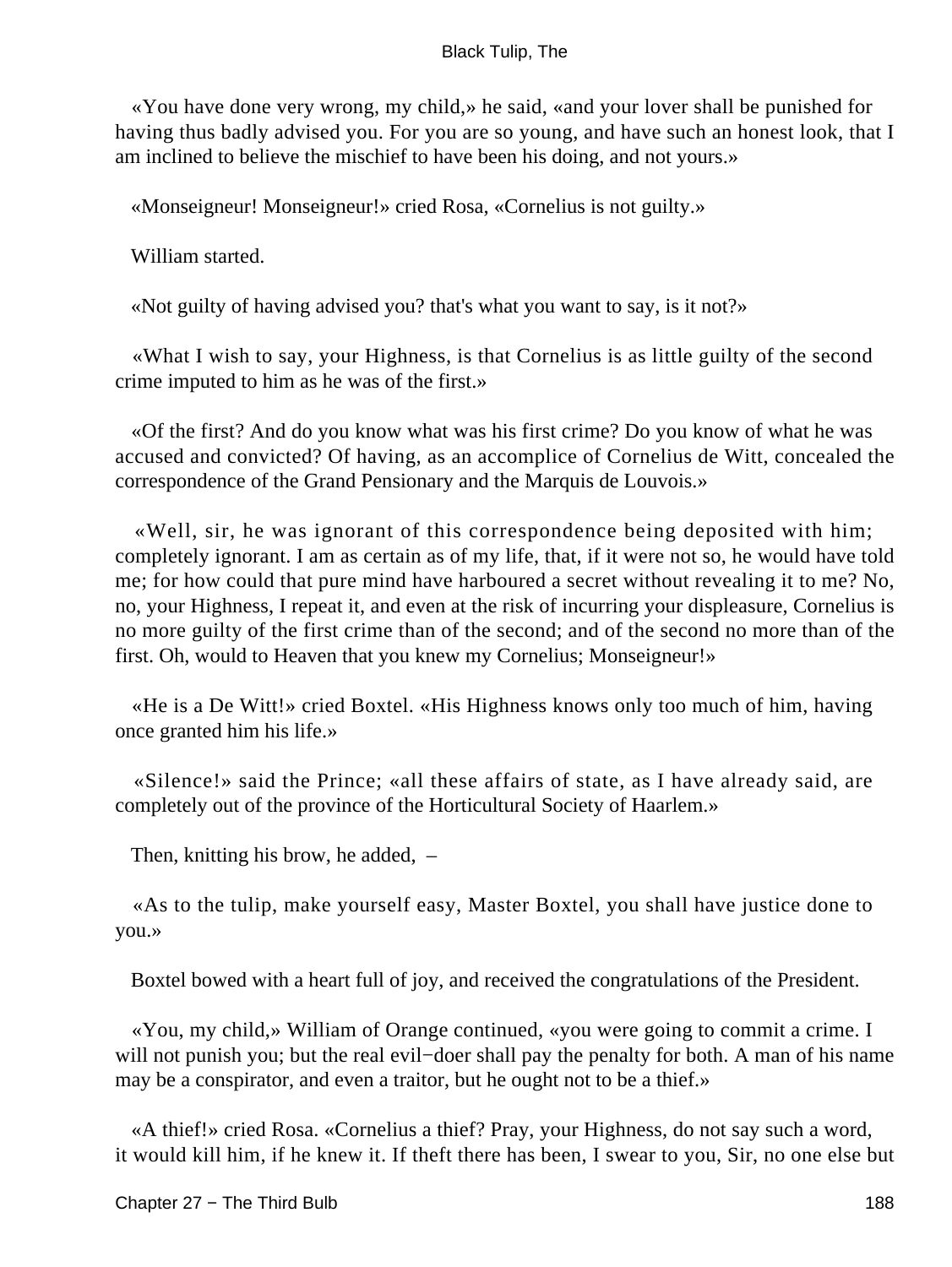this man has committed it.»

«Prove it,» Boxtel coolly remarked.

«I shall prove it. With God's help I shall.»

Then, turning towards Boxtel, she asked, –

«The tulip is yours?»

«It is.»

«How many bulbs were there of it?»

 Boxtel hesitated for a moment, but after a short consideration he came to the conclusion that she would not ask this question if there were none besides the two bulbs of which he had known already. He therefore answered,  $-$ 

«Three.»

«What has become of these bulbs?»

 «Oh! what has become of them? Well, one has failed; the second has produced the black tulip.»

"And the third?

«The third!»

«The third,  $-$  where is it?»

«I have it at home,» said Boxtel, quite confused.

«At home? Where? At Loewestein, or at Dort?»

«At Dort,» said Boxtel.

 «You lie!» cried Rosa. «Monseigneur,» she continued, whilst turning round to the Prince, «I will tell you the true story of these three bulbs. The first was crushed by my father in the prisoner's cell, and this man is quite aware of it, for he himself wanted to get hold of it, and, being balked in his hope, he very nearly fell out with my father, who had been the cause of his disappointment. The second bulb, planted by me, has produced the black tulip, and the third and last  $\sim$  - saying this, she drew it from her bosom  $-$  «here it is, in the very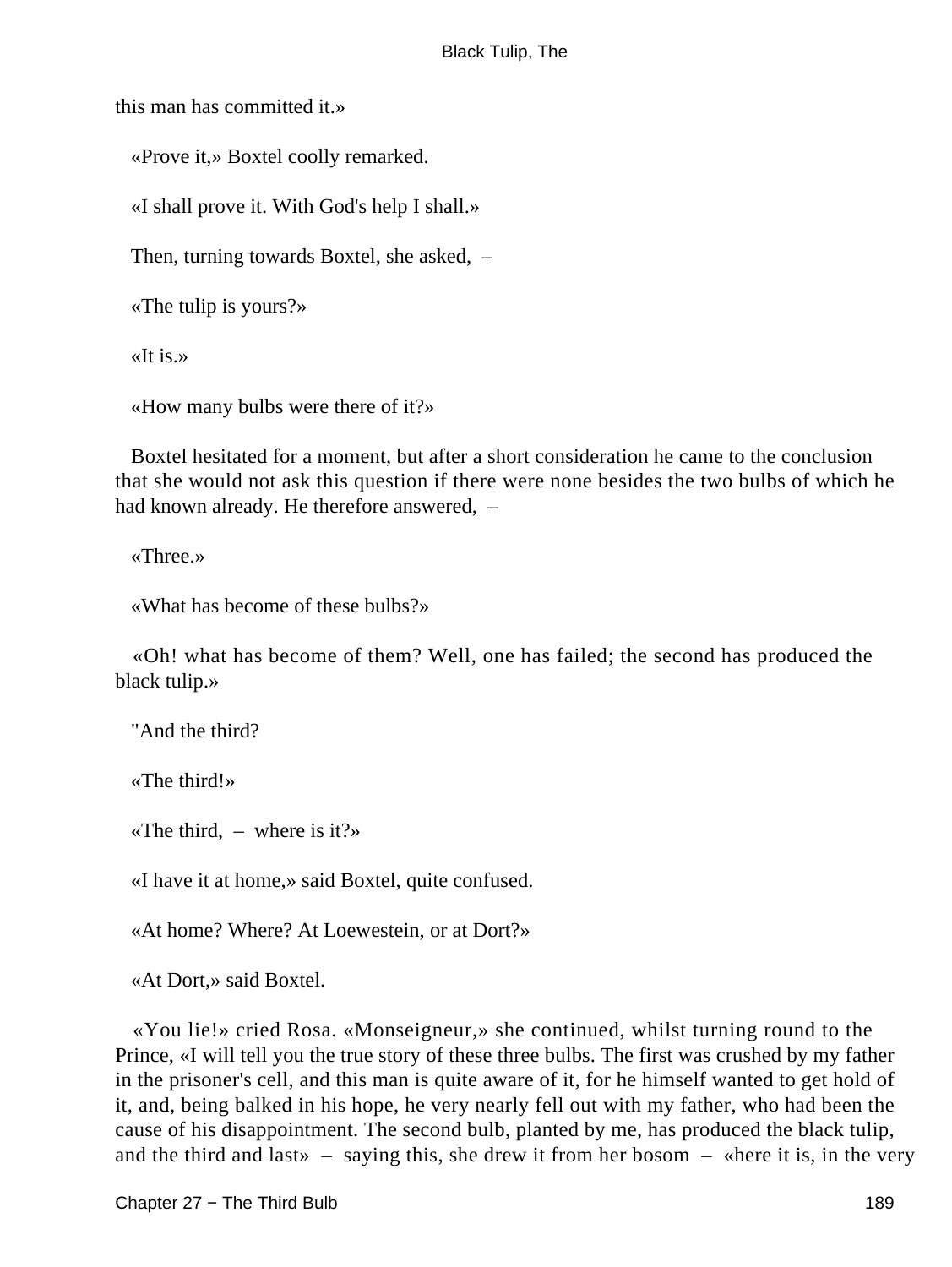same paper in which it was wrapped up together with the two others. When about to be led to the scaffold, Cornelius van Baerle gave me all the three. Take it, Monseigneur, take it.»

 And Rosa, unfolding the paper, offered the bulb to the Prince, who took it from her hands and examined it.

 «But, Monseigneur, this young woman may have stolen the bulb, as she did the tulip,» Boxtel said, with a faltering voice, and evidently alarmed at the attention with which the Prince examined the bulb; and even more at the movements of Rosa, who was reading some lines written on the paper which remained in her hands.

 Her eyes suddenly lighted up; she read, with breathless anxiety, the mysterious paper over and over again; and at last, uttering a cry, held it out to the Prince and said, «Read, Monseigneur, for Heaven's sake, read!»

William handed the third bulb to Van Systens, took the paper, and read.

 No sooner had he looked at it than he began to stagger; his hand trembled, and very nearly let the paper fall to the ground; and the expression of pain and compassion in his features was really frightful to see.

 It was that fly−leaf, taken from the Bible, which Cornelius de Witt had sent to Dort by Craeke, the servant of his brother John, to request Van Baerle to burn the correspondence of the Grand Pensionary with the Marquis de Louvois.

This request, as the reader may remember, was couched in the following terms: –

"My Dear Godson, –

 "Burn the parcel which I have intrusted to you. Burn it without looking at it, and without opening it, so that its contents may for ever remain unknown to yourself. Secrets of this description are death to those with whom they are deposited. Burn it, and you will have saved John and Cornelius de Witt.

"Farewell, and love me.

Cornelius de Witt.

«August 20, 1672.»

 This slip of paper offered the proofs both of Van Baerle's innocence and of his claim to the property of the tulip.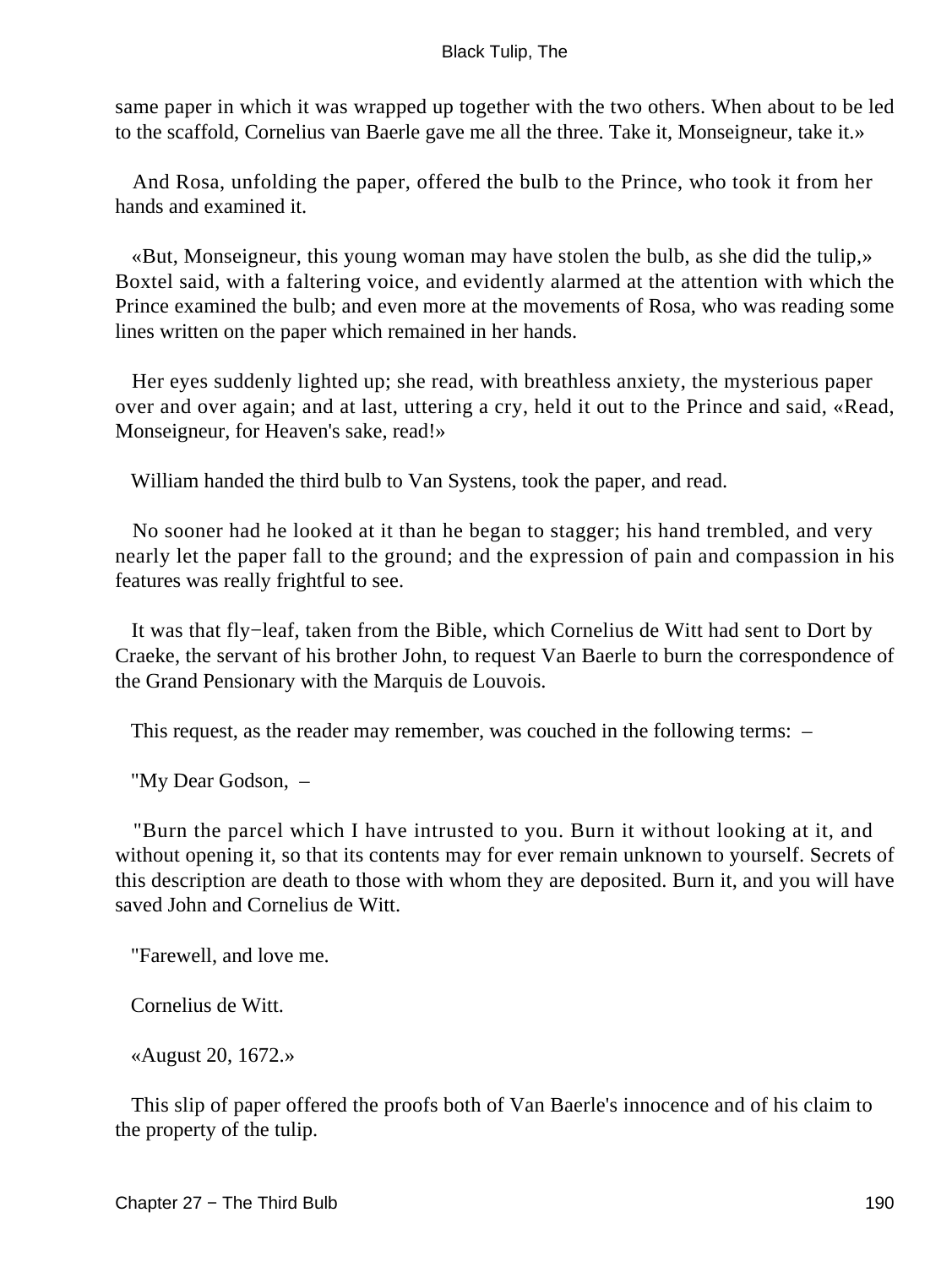Rosa and the Stadtholder exchanged one look only.

That of Rosa was meant to express, «Here, you see yourself.»

That of the Stadtholder signified, «Be quiet, and wait.»

 The Prince wiped the cold sweat from his forehead, and slowly folded up the paper, whilst his thoughts were wandering in that labyrinth without a goal and without a guide, which is called remorse and shame for the past.

Soon, however, raising his head with an effort, he said, in his usual voice, –

«Go, Mr. Boxtel; justice shall be done, I promise you.»

Then, turning to the President, he added, –

 «You, my dear Mynheer van Systens, take charge of this young woman and of the tulip. Good−bye.»

All bowed, and the Prince left, among the deafening cheers of the crowd outside.

 Boxtel returned to his inn, rather puzzled and uneasy, tormented by misgivings about that paper which William had received from the hand of Rosa, and which his Highness had read, folded up, and so carefully put in his pocket. What was the meaning of all this?

 Rosa went up to the tulip, tenderly kissed its leaves and, with a heart full of happiness and confidence in the ways of God, broke out in the words, –

«Thou knowest best for what end Thou madest my good Cornelius teach me to read.»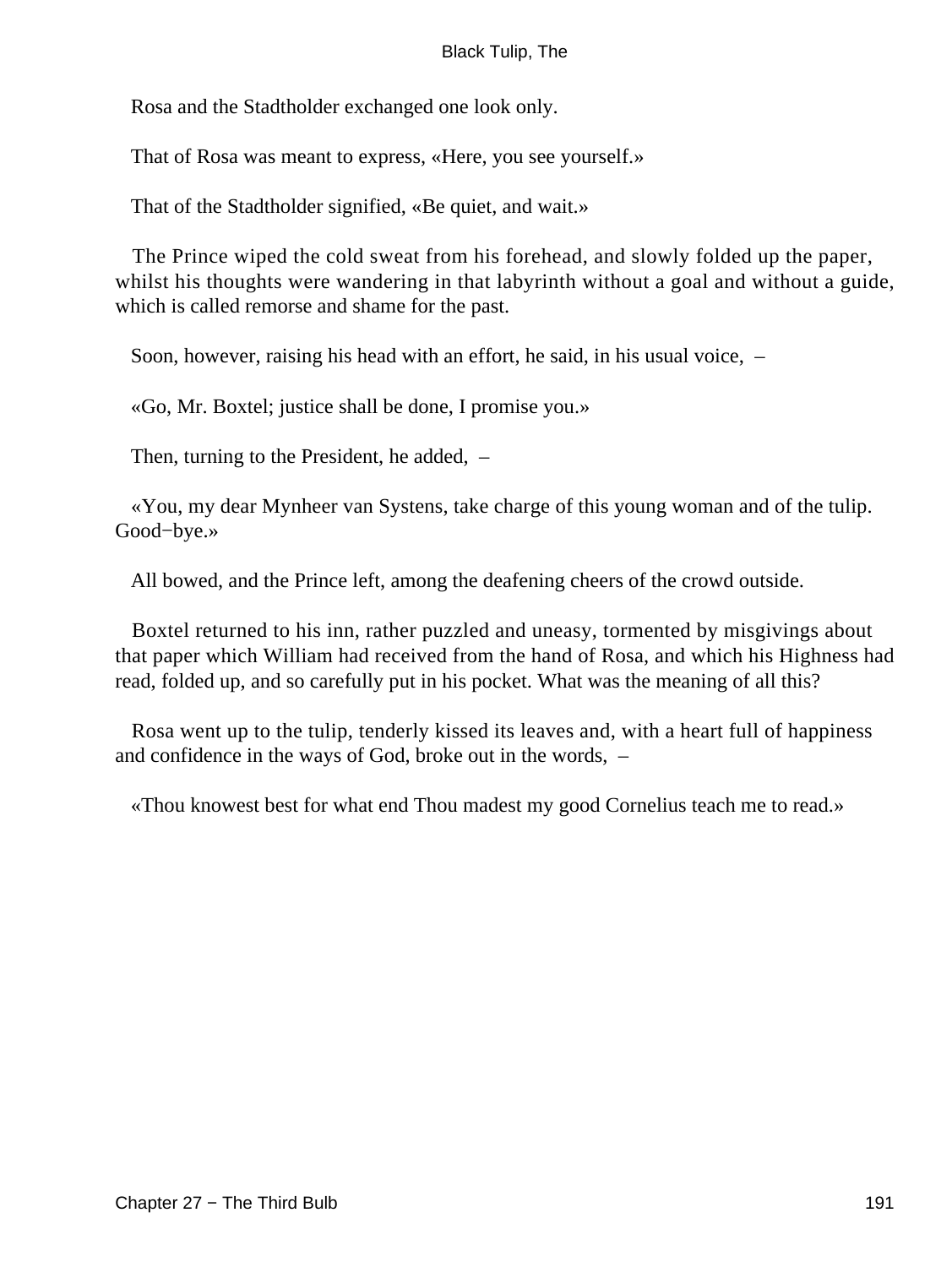# **[Chapter 28 − The Hymn of the Flowers](#page-227-0)**

*W*hilst the events we have described in our last chapter were taking place, the unfortunate Van Baerle, forgotten in his cell in the fortress of Loewestein, suffered at the hands of Gryphus all that a prisoner can suffer when his jailer has formed the determination of playing the part of hangman.

 Gryphus, not having received any tidings of Rosa or of Jacob, persuaded himself that all that had happened was the devil's work, and that Dr. Cornelius van Baerle had been sent on earth by Satan.

 The result of it was, that, one fine morning, the third after the disappearance of Jacob and Rosa, he went up to the cell of Cornelius in even a greater rage than usual.

 The latter, leaning with his elbows on the window−sill and supporting his head with his two hands, whilst his eyes wandered over the distant hazy horizon where the windmills of Dort were turning their sails, was breathing the fresh air, in order to be able to keep down his tears and to fortify himself in his philosophy.

 The pigeons were still there, but hope was not there; there was no future to look forward to.

 Alas! Rosa, being watched, was no longer able to come. Could she not write? and if so, could she convey her letters to him?

 No, no. He had seen during the two preceding days too much fury and malignity in the eyes of old Gryphus to expect that his vigilance would relax, even for one moment. Moreover, had not she to suffer even worse torments than those of seclusion and separation? Did this brutal, blaspheming, drunken bully take revenge on his daughter, like the ruthless fathers of the Greek drama? And when the Genievre had heated his brain, would it not give to his arm, which had been only too well set by Cornelius, even double force?

The idea that Rosa might perhaps be ill−treated nearly drove Cornelius mad.

 He then felt his own powerlessness. He asked himself whether God was just in inflicting so much tribulation on two innocent creatures. And certainly in these moments he began to doubt the wisdom of Providence. It is one of the curses of misfortune that it thus begets doubt.

Van Baerle had proposed to write to Rosa, but where was she?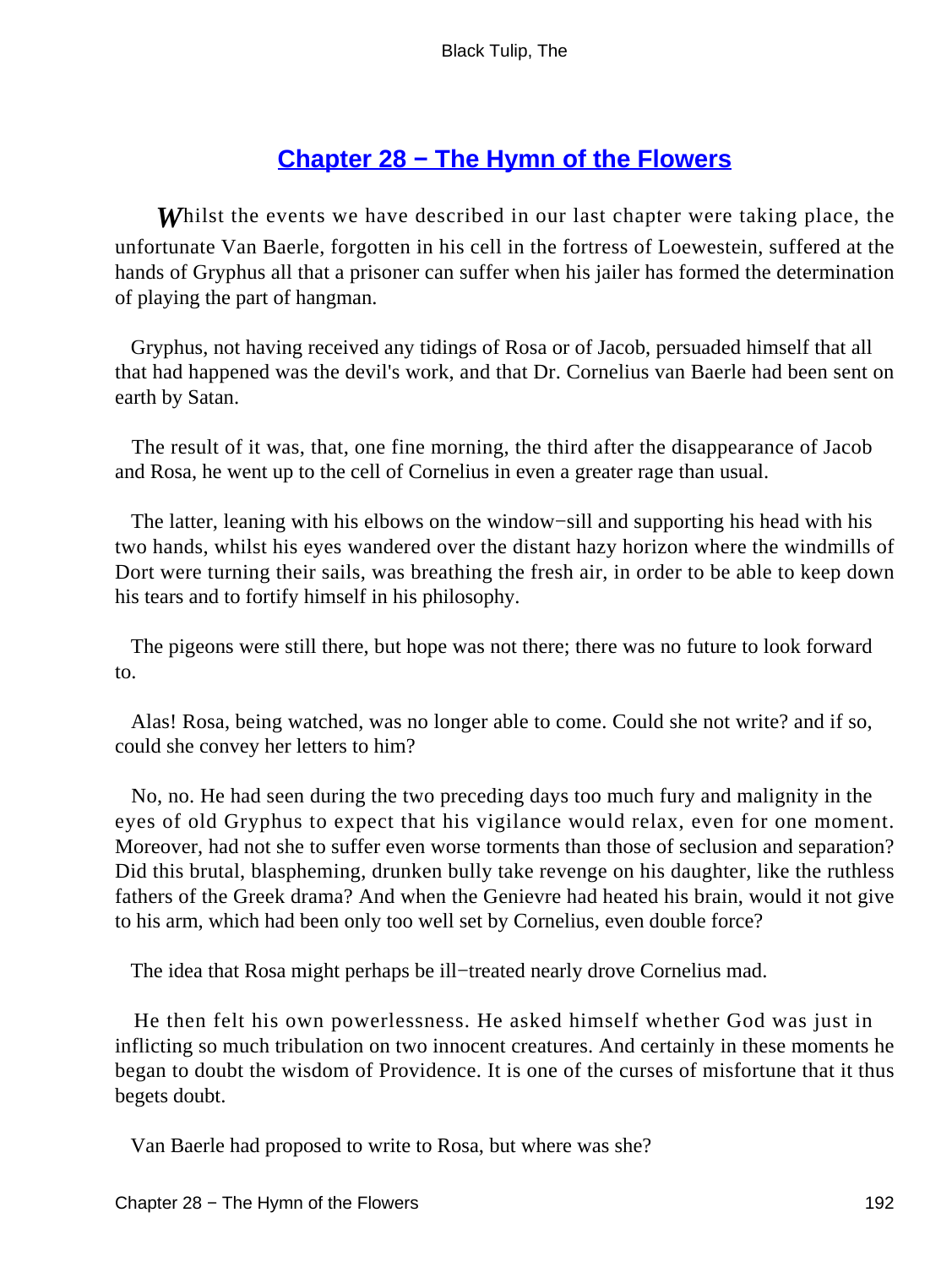He also would have wished to write to the Hague to be beforehand with Gryphus, who, he had no doubt, would by denouncing him do his best to bring new storms on his head.

 But how should he write? Gryphus had taken the paper and pencil from him, and even if he had both, he could hardly expect Gryphus to despatch his letter.

 Then Cornelius revolved in his mind all those stratagems resorted to by unfortunate prisoners.

 He had thought of an attempt to escape, a thing which never entered his head whilst he could see Rosa every day; but the more he thought of it, the more clearly he saw the impracticability of such an attempt. He was one of those choice spirits who abhor everything that is common, and who often lose a good chance through not taking the way of the vulgar, that high road of mediocrity which leads to everything.

 «How is it possible,» said Cornelius to himself, "that I should escape from Loewestein, as Grotius has done the same thing before me? Has not every precaution been taken since? Are not the windows barred? Are not the doors of double and even of treble strength, and the sentinels ten times more watchful? And have not I, besides all this, an Argus so much the more dangerous as he has the keen eyes of hatred? Finally, is there not one fact which takes away all my spirit, I mean Rosa's absence? But suppose I should waste ten years of my life in making a file to file off my bars, or in braiding cords to let myself down from the window, or in sticking wings on my shoulders to fly, like Daedalus? But luck is against me now. The file would get dull, the rope would break, or my wings would melt in the sun; I should surely kill myself, I should be picked up maimed and crippled; I should be labelled, and put on exhibition in the museum at the Hague between the blood−stained doublet of William the Taciturn and the female walrus captured at Stavesen, and the only result of my enterprise will have been to procure me a place among the curiosities of Holland.

 «But no; and it is much better so. Some fine day Gryphus will commit some atrocity. I am losing my patience, since I have lost the joy and company of Rosa, and especially since I have lost my tulip. Undoubtedly, some day or other Gryphus will attack me in a manner painful to my self−respect, or to my love, or even threaten my personal safety. I don't know how it is, but since my imprisonment I feel a strange and almost irresistible pugnacity. Well, I shall get at the throat of that old villain, and strangle him.»

 Cornelius at these words stopped for a moment, biting his lips and staring out before him; then, eagerly returning to an idea which seemed to possess a strange fascination for him, he continued,  $-$ 

 "Well, and once having strangled him, why should I not take his keys from him, why not go down the stairs as if I had done the most virtuous action, why not go and fetch Rosa from her room, why not tell her all, and jump from her window into the Waal? I am expert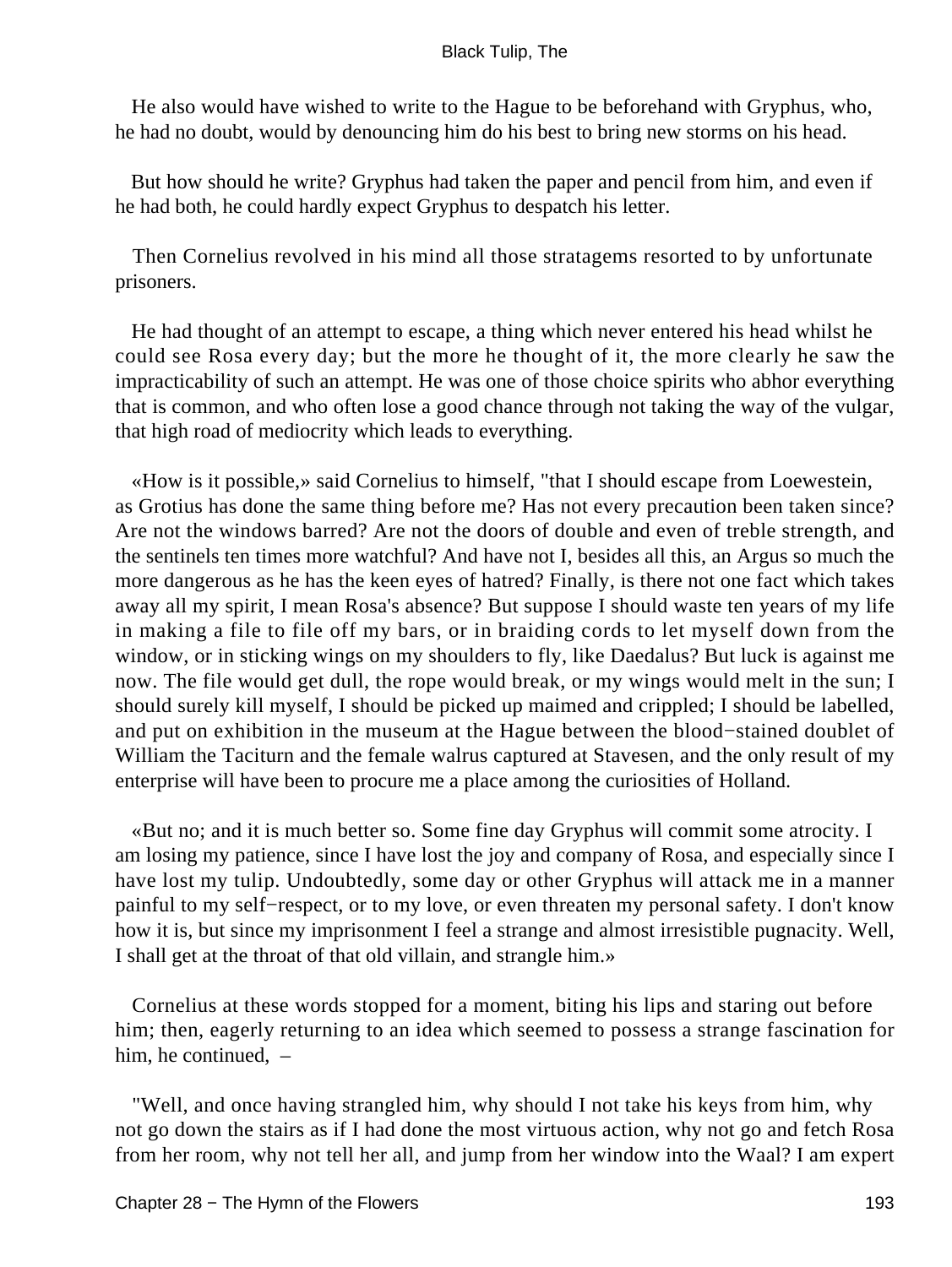enough as a swimmer to save both of us. Rosa, – but, oh Heaven, Gryphus is her father! Whatever may be her affection for me, she will never approve of my having strangled her father, brutal and malicious as he has been.

 "I shall have to enter into an argument with her; and in the midst of my speech some wretched turnkey who has found Gryphus with the death−rattle in his throat, or perhaps actually dead, will come along and put his hand on my shoulder. Then I shall see the Buytenhof again, and the gleam of that infernal sword, – which will not stop half−way a second time, but will make acquaintance with the nape of my neck.

 «It will not do, Cornelius, my fine fellow, – it is a bad plan. But, then, what is to become of me, and how shall I find Rosa again?»

 Such were the cogitations of Cornelius three days after the sad scene of separation from Rosa, at the moment when we find him standing at the window.

And at that very moment Gryphus entered.

 He held in his hand a huge stick, his eyes glistening with spiteful thoughts, a malignant smile played round his lips, and the whole of his carriage, and even all his movements, betokened bad and malicious intentions.

 Cornelius heard him enter, and guessed that it was he, but did not turn round, as he knew well that Rosa was not coming after him.

 There is nothing more galling to angry people than the coolness of those on whom they wish to vent their spleen.

 The expense being once incurred, one does not like to lose it; one's passion is roused, and one's blood boiling, so it would be labour lost not to have at least a nice little row.

 Gryphus, therefore, on seeing that Cornelius did not stir, tried to attract his attention by a loud –

«Umph, umph!»

Cornelius was humming between his teeth the «Hymn of Flowers,»  $-$  a sad but very charming song, –

 «We are the daughters of the secret fire Of the fire which runs through the veins of the earth; We are the daughters of Aurora and of the dew; We are the daughters of the air; We are the daughters of the water; But we are, above all, the daughters of heaven.»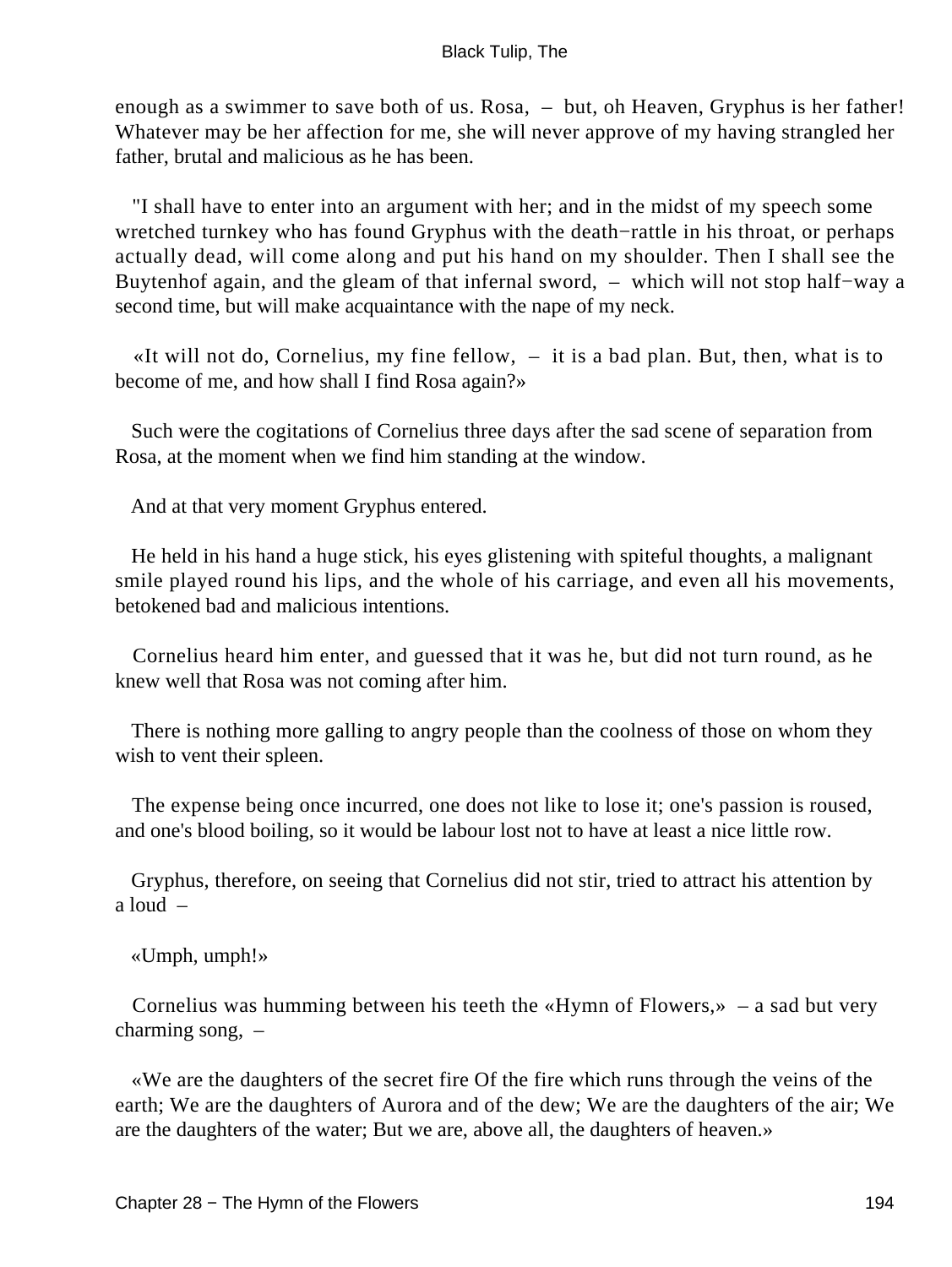This song, the placid melancholy of which was still heightened by its calm and sweet melody, exasperated Gryphus.

He struck his stick on the stone pavement of the cell, and called out, –

«Halloa! my warbling gentleman, don't you hear me?»

 Cornelius turned round, merely saying, «Good morning,» and then began his song again: –

 «Men defile us and kill us while loving us, We hang to the earth by a thread; This thread is our root, that is to say, our life, But we raise on high our arms towards heaven.»

«Ah, you accursed sorcerer! you are making game of me, I believe,» roared Gryphus.

Cornelius continued: –

 «For heaven is our home, Our true home, as from thence comes our soul, As thither our soul returns, – Our soul, that is to say, our perfume.»

Gryphus went up to the prisoner and said, –

 «But you don't see that I have taken means to get you under, and to force you to confess your crimes.»

«Are you mad, my dear Master Gryphus?» asked Cornelius.

 And, as he now for the first time observed the frenzied features, the flashing eyes, and foaming mouth of the old jailer, he said, –

«Bless the man, he is more than mad, he is furious.»

 Gryphus flourished his stick above his head, but Van Baerle moved not, and remained standing with his arms akimbo.

«It seems your intention to threaten me, Master Gryphus.»

«Yes, indeed, I threaten you,» cried the jailer.

«And with what?»

«First of all, look at what I have in my hand.»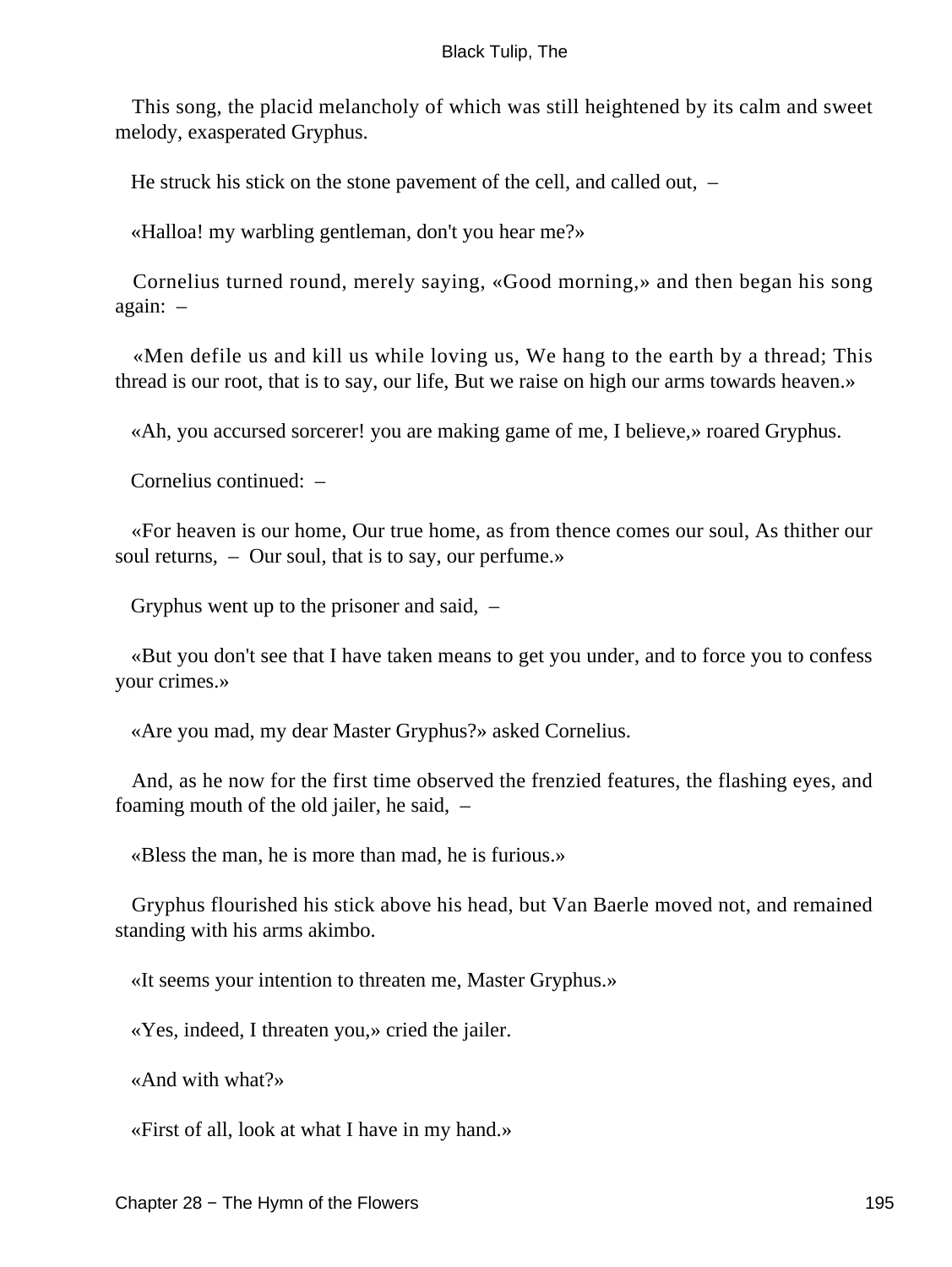«I think that's a stick,» said Cornelius calmly, «but I don't suppose you will threaten me with that.»

«Oh, you don't suppose! why not?»

 "Because any jailer who strikes a prisoner is liable to two penalties, – the first laid down in Article 9 of the regulations at Loewestein: –

 «'Any jailer, inspector, or turnkey who lays hands upon any prisoner of State will be dismissed.'»

 «Yes, who lays hands,» said Gryphus, mad with rage, «but there is not a word about a stick in the regulation.»

 «And the second,» continued Cornelius, "which is not written in the regulation, but which is to be found elsewhere: –

«'Whosoever takes up the stick will be thrashed by the stick.'»

 Gryphus, growing more and more exasperated by the calm and sententious tone of Cornelius, brandished his cudgel, but at the moment when he raised it Cornelius rushed at him, snatched it from his hands, and put it under his own arm.

Gryphus fairly bellowed with rage.

«Hush, hush, my good man,» said Cornelius, «don't do anything to lose your place.»

«Ah, you sorcerer! I'll pinch you worse,» roared Gryphus.

«I wish you may.»

«Don't you see my hand is empty?»

«Yes, I see it, and I am glad of it.»

«You know that it is not generally so when I come upstairs in the morning.»

 «It's true, you generally bring me the worst soup, and the most miserable rations one can imagine. But that's not a punishment to me; I eat only bread, and the worse the bread is to your taste, the better it is to mine.»

«How so?»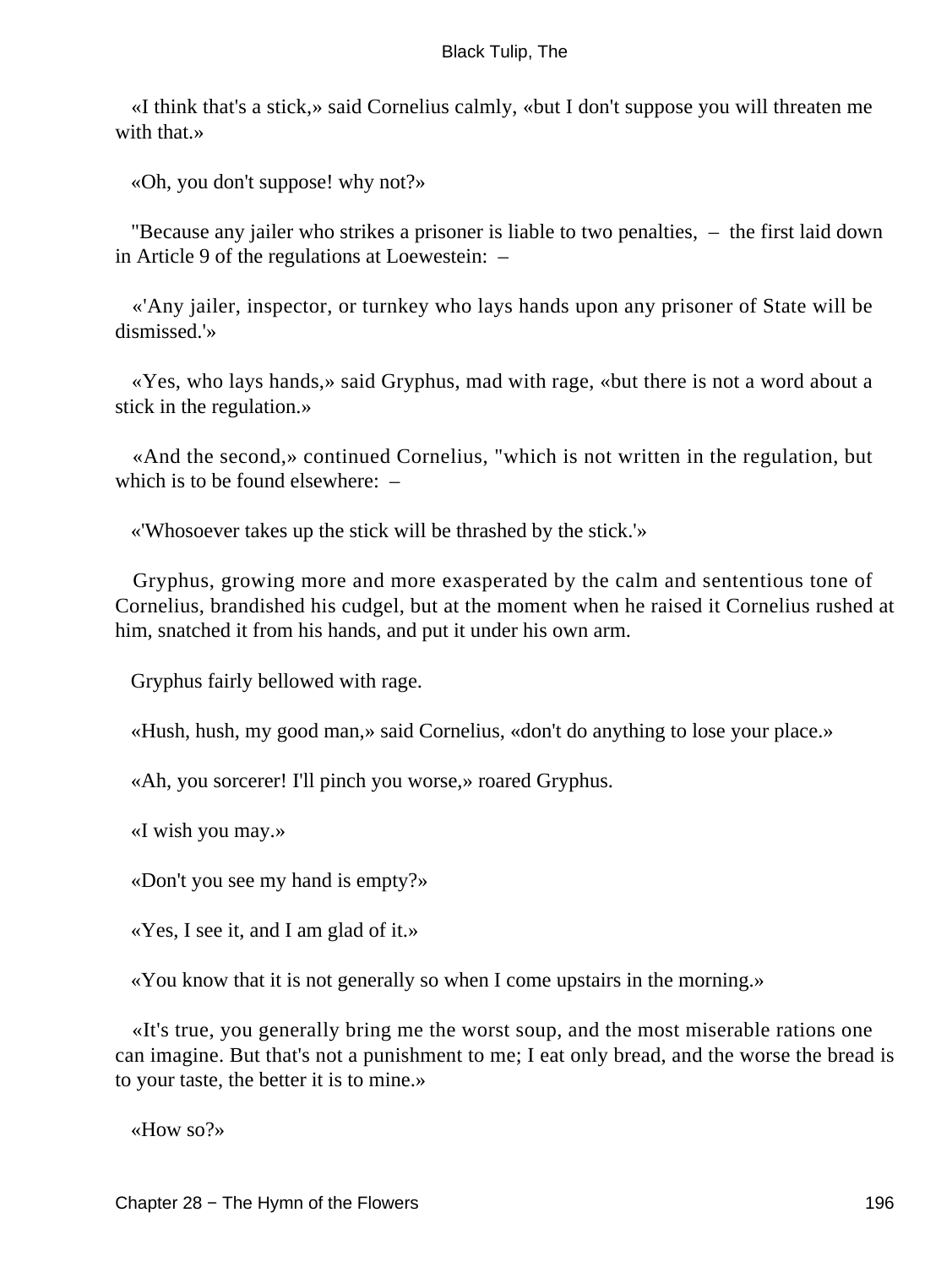«Oh, it's a very simple thing.»

«Well, tell it me,» said Gryphus.

«Very willingly. I know that in giving me bad bread you think you do me harm.»

«Certainly; I don't give it you to please you, you brigand.»

 "Well, then, I, who am a sorcerer, as you know, change your bad into excellent bread, which I relish more than the best cake; and then I have the double pleasure of eating something that gratifies my palate, and of doing something that puts you in a rage.

Gryphus answered with a growl.

«Oh! you confess, then, that you are a sorcerer.»

 «Indeed, I am one. I don't say it before all the world, because they might burn me for it, but as we are alone, I don't mind telling you.»

 «Well, well, well,» answered Gryphus. «But if a sorcerer can change black bread into white, won't he die of hunger if he has no bread at all?»

«What's that?» said Cornelius.

 «Consequently, I shall not bring you any bread at all, and we shall see how it will be after eight days.»

Cornelius grew pale.

 «And,» continued Gryphus, «we'll begin this very day. As you are such a clever sorcerer, why, you had better change the furniture of your room into bread; as to myself, I shall pocket the eighteen sous which are paid to me for your board.»

 «But that's murder,» cried Cornelius, carried away by the first impulse of the very natural terror with which this horrible mode of death inspired him.

 «Well,» Gryphus went on, in his jeering way, «as you are a sorcerer, you will live, notwithstanding.»

Cornelius put on a smiling face again, and said, –

«Have you not seen me make the pigeons come here from Dort?»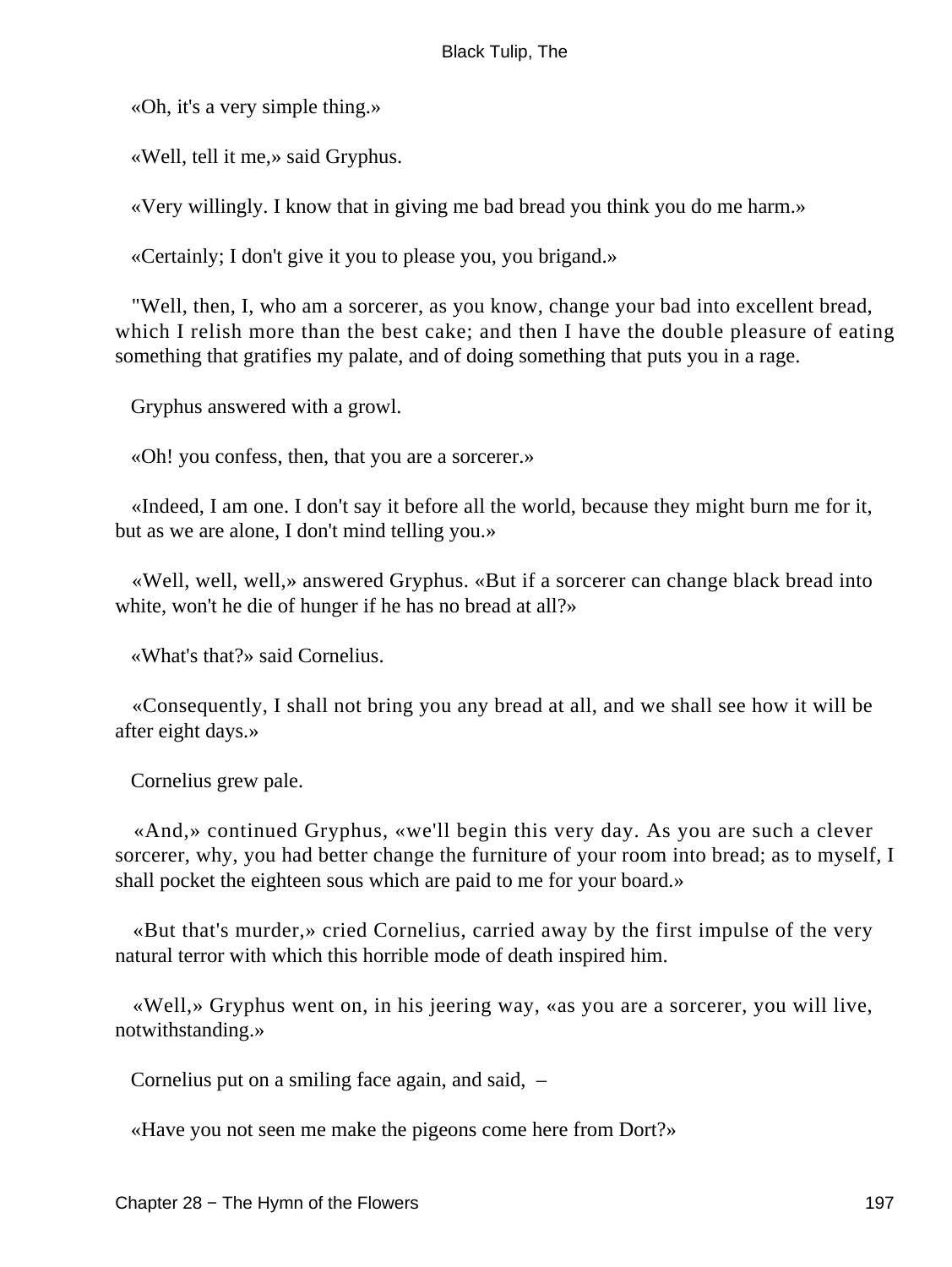«Well?» said Gryphus.

 «Well, a pigeon is a very dainty morsel, and a man who eats one every day would not starve, I think.»

«And how about the fire?» said Gryphus.

 «Fire! but you know that I'm in league with the devil. Do you think the devil will leave me without fire? Why, fire is his proper element.»

 «A man, however healthy his appetite may be, would not eat a pigeon every day. Wagers have been laid to do so, and those who made them gave them up.»

 «Well, but when I am tired of pigeons, I shall make the fish of the Waal and of the Meuse come up to me.»

Gryphus opened his large eyes, quite bewildered.

 «I am rather fond of fish,» continued Cornelius; «you never let me have any. Well, I shall turn your starving me to advantage, and regale myself with fish.»

 Gryphus nearly fainted with anger and with fright, but he soon rallied, and said, putting his hand in his pocket,  $-$ 

 «Well, as you force me to it,» and with these words he drew forth a clasp−knife and opened it.

«Halloa! a knife?» said Cornelius, preparing to defend himself with his stick.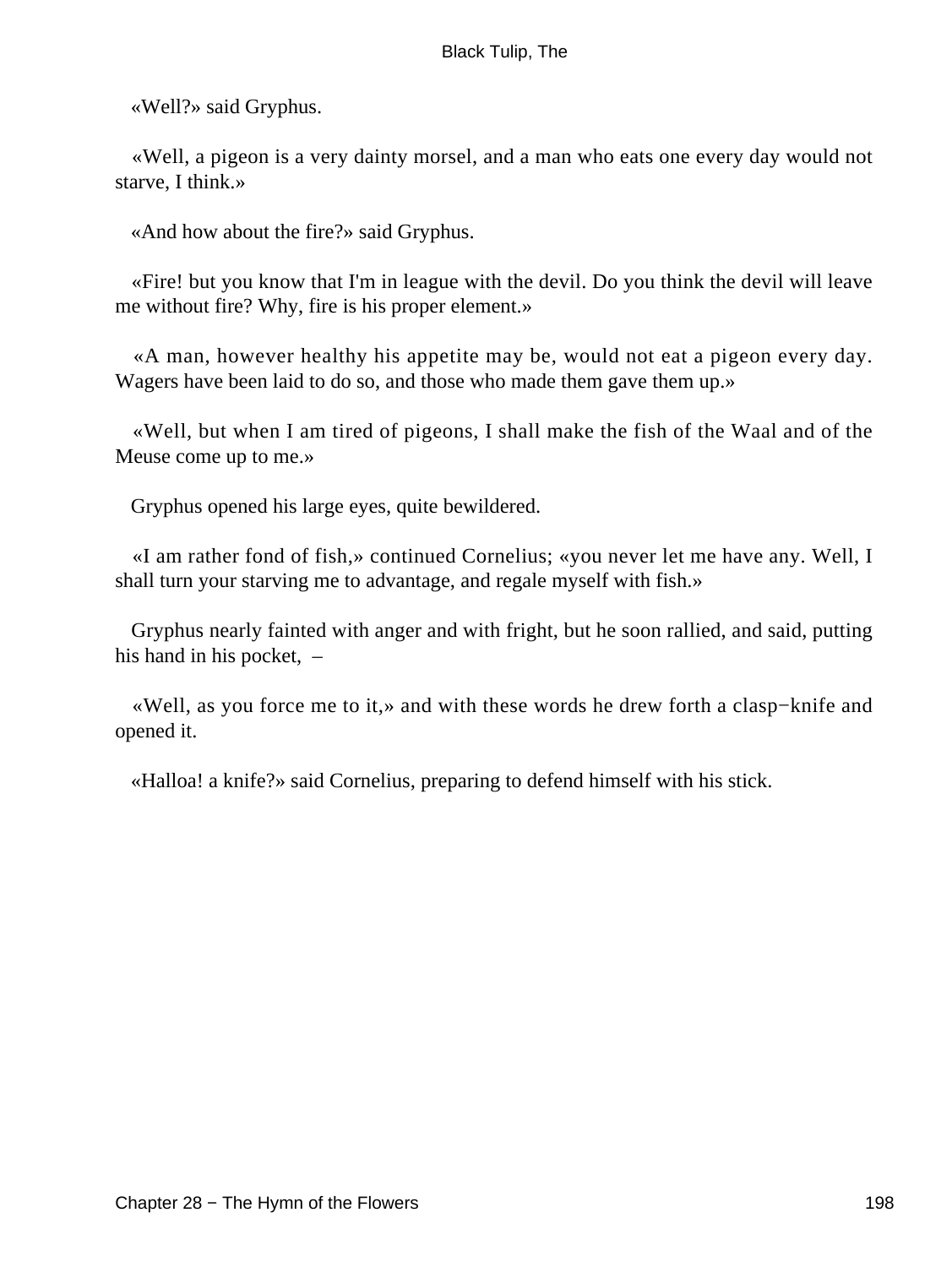## **[Chapter 29 − In which Van Baerle, before leaving Loewestein,](#page-227-0) [settles Accounts with Gryphus](#page-227-0)**

**The two remained silent for some minutes, Gryphus on the offensive, and Van Baerle** on the defensive.

 Then, as the situation might be prolonged to an indefinite length, Cornelius, anxious to know something more of the causes which had so fiercely exasperated his jailer, spoke first by putting the question, –

«Well, what do you want, after all?»

 «I'll tell you what I want,» answered Gryphus; «I want you to restore to me my daughter Rosa.»

«Your daughter?» cried Van Baerle.

 «Yes, my daughter Rosa, whom you have taken from me by your devilish magic. Now, will you tell me where she is?»

And the attitude of Gryphus became more and more threatening.

«Rosa is not at Loewestein?» cried Cornelius.

«You know well she is not. Once more, will you restore her to me?»

«I see,» said Cornelius, «this is a trap you are laying for me.»

«Now, for the last time, will you tell me where my daughter is?»

«Guess it, you rogue, if you don't know it.»

 «Only wait, only wait,» growled Gryphus, white with rage, and with quivering lips, as his brain began to turn. «Ah, you will not tell me anything? Well, I'll unlock your teeth!»

 He advanced a step towards Cornelius, and said, showing him the weapon which he held in his hands. –

 «Do you see this knife? Well, I have killed more than fifty black cocks with it, and I vow I'll kill their master, the devil, as well as them.»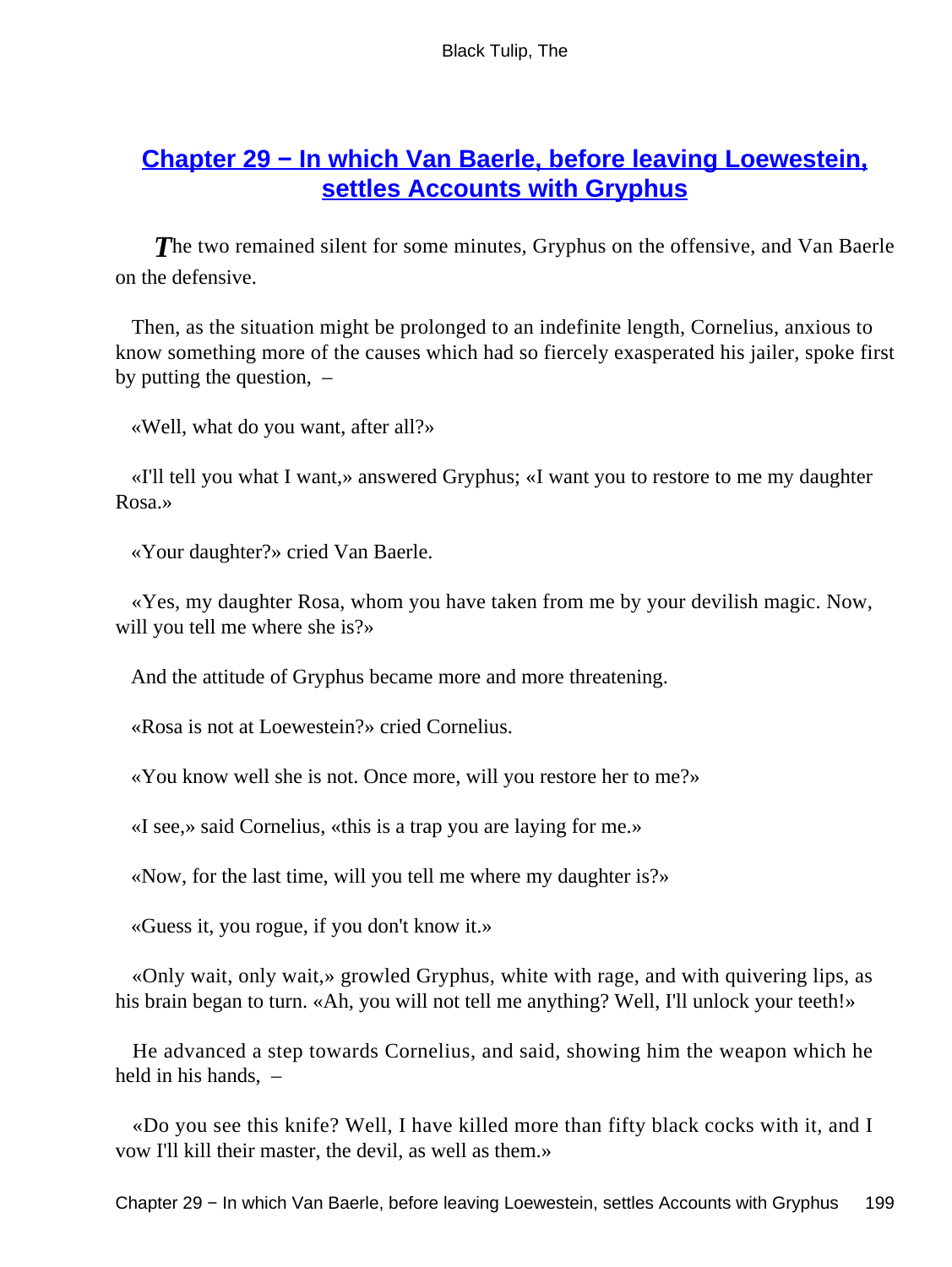«But, you blockhead,» said Cornelius, «will you really kill me?»

«I shall open your heart to see in it the place where you hide my daughter.»

 Saying this, Gryphus in his frenzy rushed towards Cornelius, who had barely time to retreat behind his table to avoid the first thrust; but as Gryphus continued, with horrid threats, to brandish his huge knife, and as, although out of the reach of his weapon, yet, as long as it remained in the madman's hand, the ruffian might fling it at him, Cornelius lost no time, and availing himself of the stick, which he held tight under his arm, dealt the jailer a vigorous blow on the wrist of that hand which held the knife.

The knife fell to the ground, and Cornelius put his foot on it.

 Then, as Gryphus seemed bent upon engaging in a struggle which the pain in his wrist, and shame for having allowed himself to be disarmed, would have made desperate, Cornelius took a decisive step, belaboring his jailer with the most heroic self−possession, and selecting the exact spot for every blow of the terrible cudgel.

 It was not long before Gryphus begged for mercy. But before begging for mercy, he had lustily roared for help, and his cries had roused all the functionaries of the prison. Two turnkeys, an inspector, and three or four guards, made their appearance all at once, and found Cornelius still using the stick, with the knife under his foot.

 At the sight of these witnesses, who could not know all the circumstances which had provoked and might justify his offence, Cornelius felt that he was irretrievably lost.

In fact, appearances were sadly against him.

 In one moment Cornelius was disarmed, and Gryphus raised and supported; and, bellowing with rage and pain, he was able to count on his back and shoulders the bruises which were beginning to swell like the hills dotting the slopes of a mountain ridge.

 A protocol of the violence practiced by the prisoner against his jailer was immediately drawn up, and as it was made on the depositions of Gryphus, it certainly could not be said to be too tame; the prisoner being charged with neither more nor less than with an attempt to murder, for a long time premeditated, with open rebellion.

Whilst the charge was made out against Cornelius, Gryphus, whose presence was no longer necessary after having made his depositions, was taken down by his turnkeys to his lodge, groaning and covered with bruises.

 During this time, the guards who had seized Cornelius busied themselves in charitably informing their prisoner of the usages and customs of Loewestein, which however he knew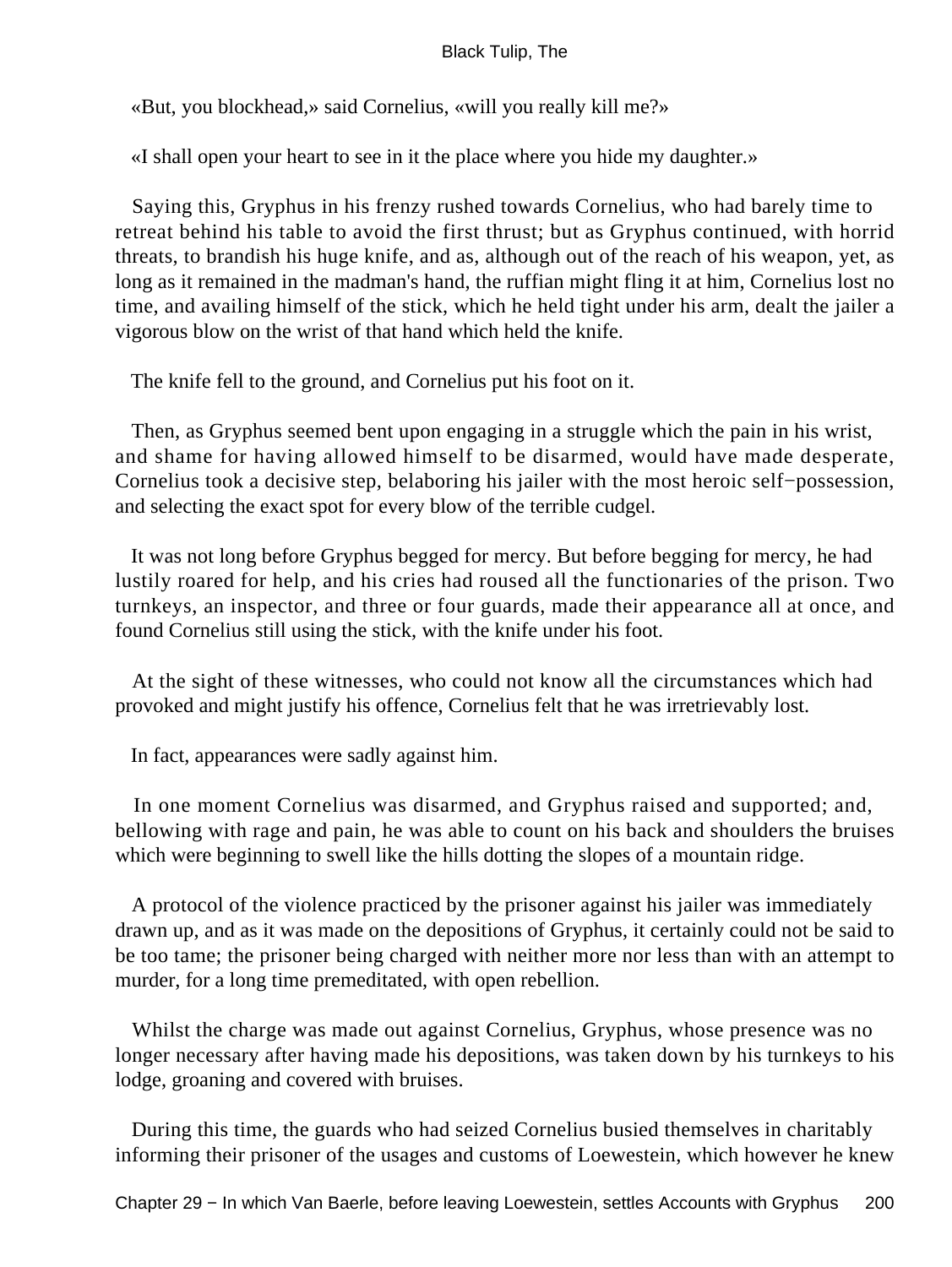as well as they did. The regulations had been read to him at the moment of his entering the prison, and certain articles in them remained fixed in his memory.

 Among other things they told him that this regulation had been carried out to its full extent in the case of a prisoner named Mathias, who in 1668, that is to say, five years before, had committed a much less violent act of rebellion than that of which Cornelius was guilty. He had found his soup too hot, and thrown it at the head of the chief turnkey, who in consequence of this ablution had been put to the inconvenience of having his skin come off as he wiped his face.

 Mathias was taken within twelve hours from his cell, then led to the jailer's lodge, where he was registered as leaving Loewestein, then taken to the Esplanade, from which there is a very fine prospect over a wide expanse of country. There they fettered his hands, bandaged his eyes, and let him say his prayers.

 Hereupon he was invited to go down on his knees, and the guards of Loewestein, twelve in number, at a sign from a sergeant, very cleverly lodged a musket−ball each in his body.

In consequence of this proceeding, Mathias incontinently did then and there die.

Cornelius listened with the greatest attention to this delightful recital, and then said, –

«Ah! ah! within twelve hours, you say?»

 «Yes, the twelfth hour had not even struck, if I remember right,» said the guard who had told him the story.

«Thank you,» said Cornelius.

 The guard still had the smile on his face with which he accompanied and as it were accentuated his tale, when footsteps and a jingling of spurs were heard ascending the stair−case.

 The guards fell back to allow an officer to pass, who entered the cell of Cornelius at the moment when the clerk of Loewestein was still making out his report.

«Is this No. 11?» he asked.

«Yes, Captain,» answered a non−commissioned officer.

«Then this is the cell of the prisoner Cornelius van Baerle?»

«Exactly, Captain.»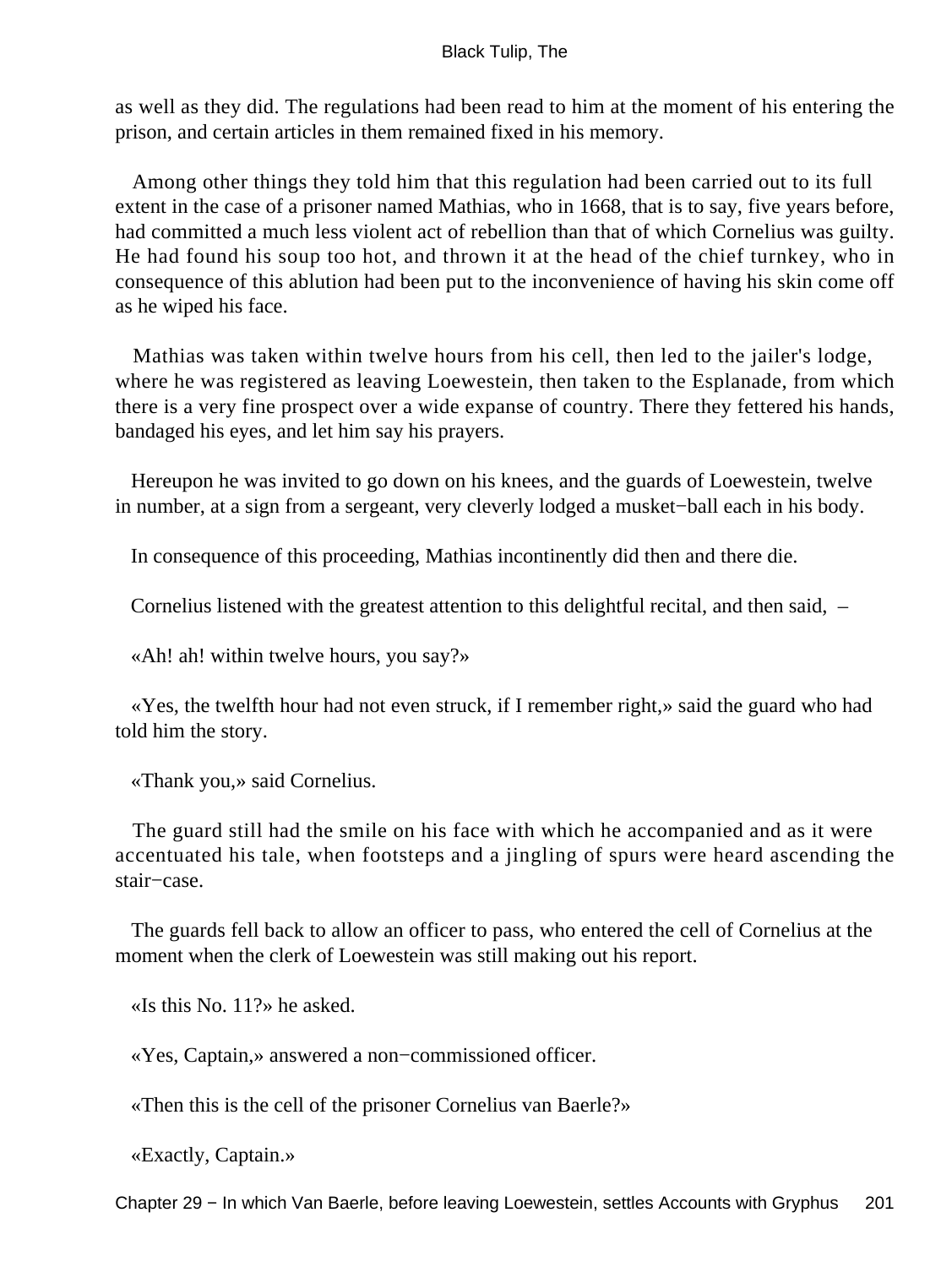«Where is the prisoner?»

 «Here I am, sir,» answered Cornelius, growing rather pale, notwithstanding all his courage.

 «You are Dr. Cornelius van Baerle?» asked he, this time addressing the prisoner himself.

«Yes, sir.»

«Then follow me.»

 «Oh! oh!» said Cornelius, whose heart felt oppressed by the first dread of death. «What quick work they make here in the fortress of Loewestein. And the rascal talked to me of twelve hours!»

«Ah! what did I tell you?» whispered the communicative guard in the ear of the culprit.

«A lie.»

«How so?»

«You promised me twelve hours.»

 «Ah, yes, but here comes to you an aide−de−camp of his Highness, even one of his most intimate companions Van Deken. Zounds! they did not grant such an honour to poor Mathias.»

 «Come, come!» said Cornelius, drawing a long breath. «Come, I'll show to these people that an honest burgher, godson of Cornelius de Witt, can without flinching receive as many musket−balls as that Mathias.»

 Saying this, he passed proudly before the clerk, who, being interrupted in his work, ventured to say to the officer, –

«But, Captain van Deken, the protocol is not yet finished.»

«It is not worth while finishing it,» answered the officer.

 «All right,» replied the clerk, philosophically putting up his paper and pen into a greasy and well−worn writing−case.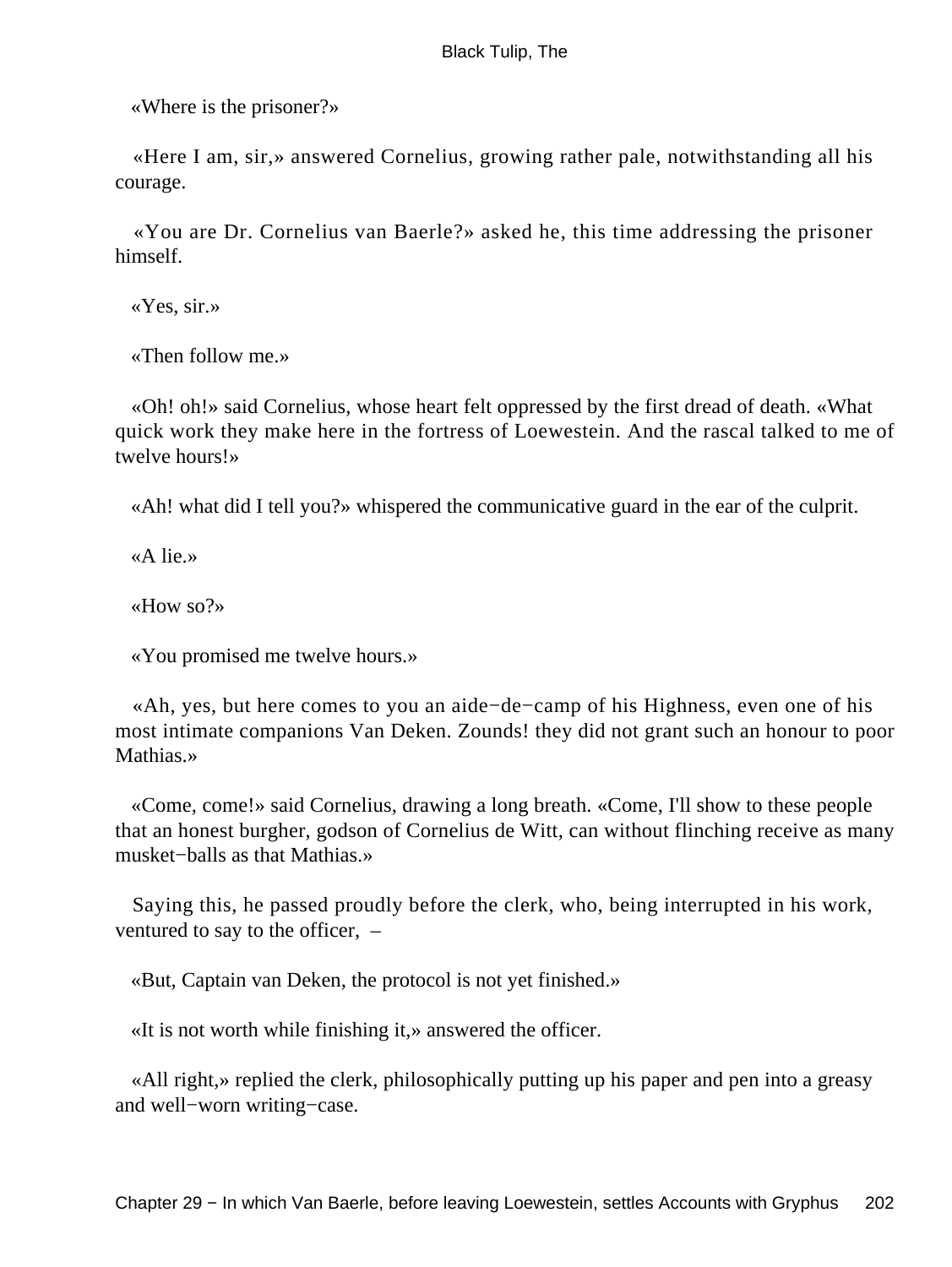«It was written,» thought poor Cornelius, «that I should not in this world give my name either to a child to a flower, or to a book, – the three things by which a man's memory is perpetuated.»

 Repressing his melancholy thoughts, he followed the officer with a resolute heart, and carrying his head erect.

 Cornelius counted the steps which led to the Esplanade, regretting that he had not asked the guard how many there were of them, which the man, in his official complaisance, would not have failed to tell him.

What the poor prisoner was most afraid of during this walk, which he considered as leading him to the end of the journey of life, was to see Gryphus and not to see Rosa. What savage satisfaction would glisten in the eyes of the father, and what sorrow dim those of the daughter!

 How Gryphus would glory in his punishment! Punishment? Rather savage vengeance for an eminently righteous deed, which Cornelius had the satisfaction of having performed as a bounden duty.

 But Rosa, poor girl! must he die without a glimpse of her, without an opportunity to give her one last kiss, or even to say one last word of farewell?

 And, worst of all, must he die without any intelligence of the black tulip, and regain his consciousness in heaven with no idea in what direction he should look to find it?

 In truth, to restrain his tears at such a crisis the poor wretch's heart must have been encased in more of the aes triplex – «the triple brass» – than Horace bestows upon the sailor who first visited the terrifying Acroceraunian shoals.

 In vain did Cornelius look to the right and to the left; he saw no sign either of Rosa or Gryphus.

 On reaching the Esplanade, he bravely looked about for the guards who were to be his executioners, and in reality saw a dozen soldiers assembled. But they were not standing in line, or carrying muskets, but talking together so gayly that Cornelius felt almost shocked.

 All at once, Gryphus, limping, staggering, and supporting himself on a crooked stick, came forth from the jailer's lodge; his old eyes, gray as those of a cat, were lit up by a gleam in which all his hatred was concentrated. He then began to pour forth such a torrent of disgusting imprecations against Cornelius, that the latter, addressing the officer, said, –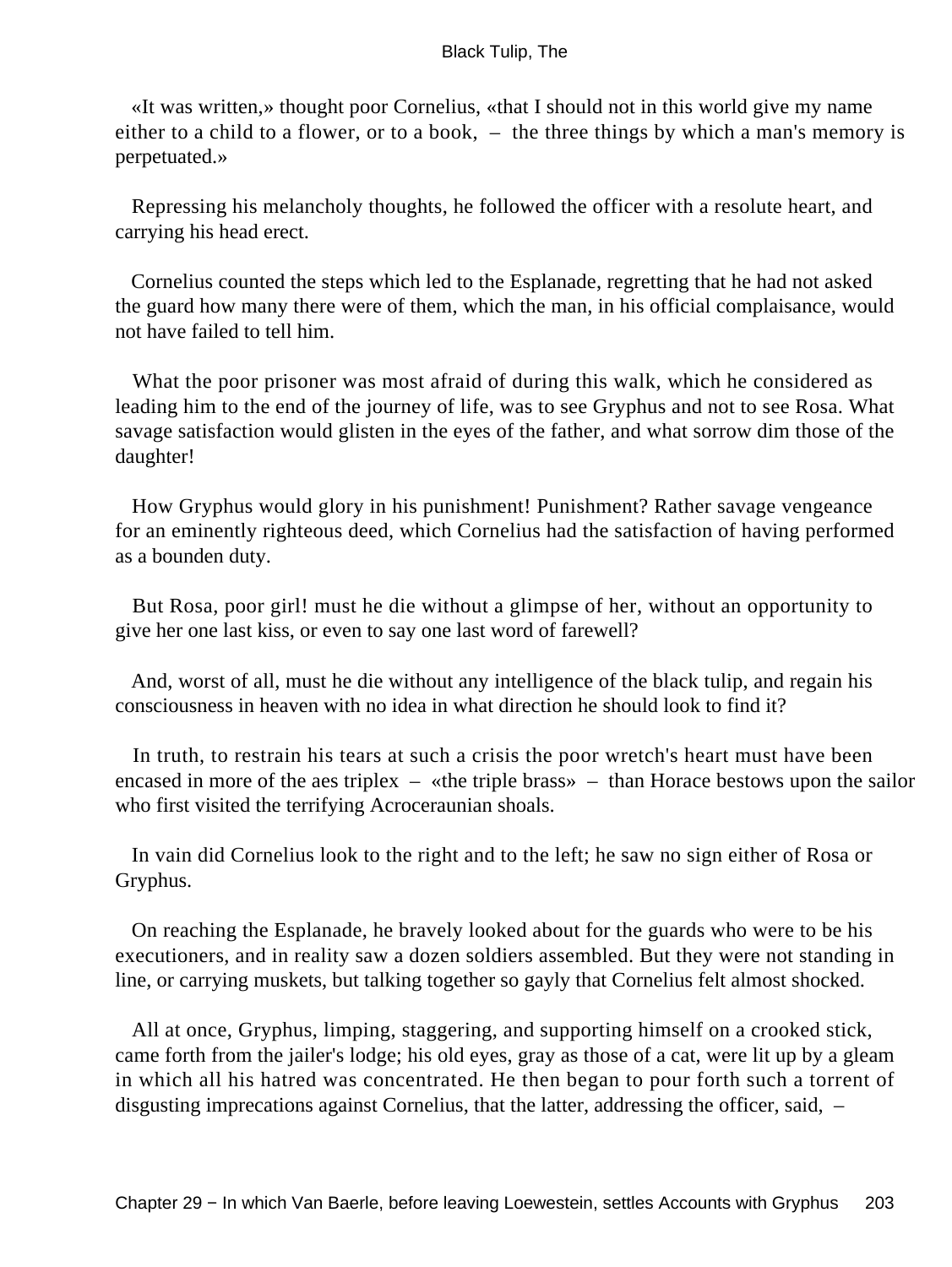«I do not think it very becoming sir, that I should be thus insulted by this man, especially at a moment like this.»

 «Well! hear me,» said the officer, laughing, «it is quite natural that this worthy fellow should bear you a grudge, – you seem to have given it him very soundly.»

«But, sir, it was only in self−defence.»

 «Never mind,» said the Captain, shrugging his shoulders like a true philosopher, «let him talk; what does it matter to you now?»

 The cold sweat stood on the brow of Cornelius at this answer, which he looked upon somewhat in the light of brutal irony, especially as coming from an officer of whom he had heard it said that he was attached to the person of the Prince.

 The unfortunate tulip−fancier then felt that he had no more resources, and no more friends, and resigned himself to his fate.

 «God's will be done,» he muttered, bowing his head; then, turning towards the officer, who seemed complacently to wait until he had finished his meditations he asked,  $-$ 

«Please, sir, tell me now, where am I to go?»

 The officer pointed to a carriage, drawn by four horses, which reminded him very strongly of that which, under similar circumstances, had before attracted his attention at Buytenhof.

«Enter,» said the officer.

 «Ah!» muttered Cornelius to himself, «it seems they are not going to treat me to the honours of the Esplanade.»

 He uttered these words loud enough for the chatty guard, who was at his heels, to overhear him.

 That kind soul very likely thought it his duty to give Cornelius some new information; for, approaching the door of the carriage, whilst the officer, with one foot on the step, was still giving some orders, he whispered to Van Baerle, –

 «Condemned prisoners have sometimes been taken to their own town to be made an example of, and have then been executed before the door of their own house. It's all according to circumstances.»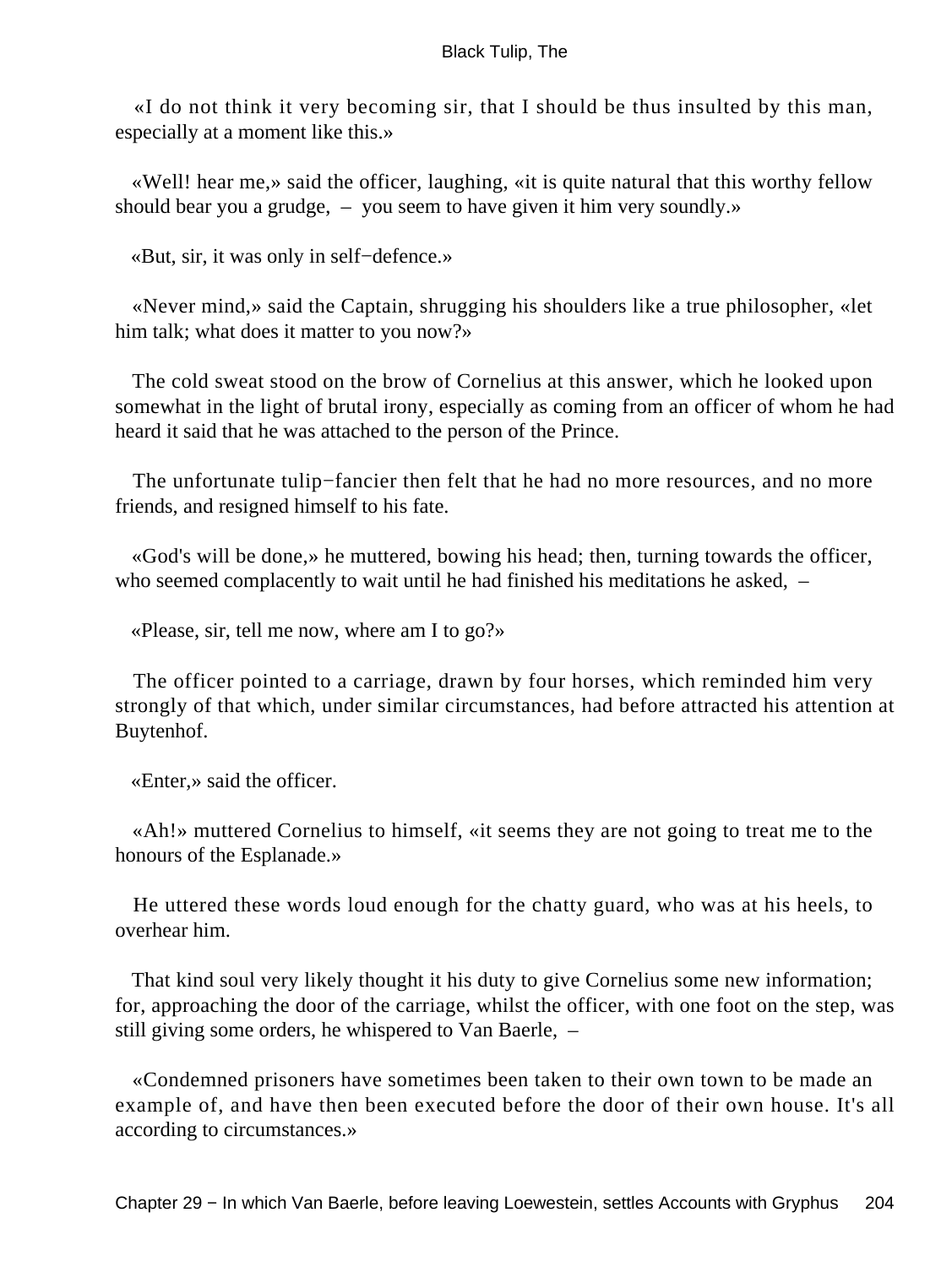Cornelius thanked him by signs, and then said to himself, –

 «Well, here is a fellow who never misses giving consolation whenever an opportunity presents itself. In truth, my friend, I'm very much obliged to you. Goodbye.»

The carriage drove away.

 «Ah! you villain, you brigand,» roared Gryphus, clinching his fists at the victim who was escaping from his clutches, «is it not a shame that this fellow gets off without having restored my daughter to me?»

 «If they take me to Dort,» thought Cornelius, «I shall see, in passing my house, whether my poor borders have been much spoiled.»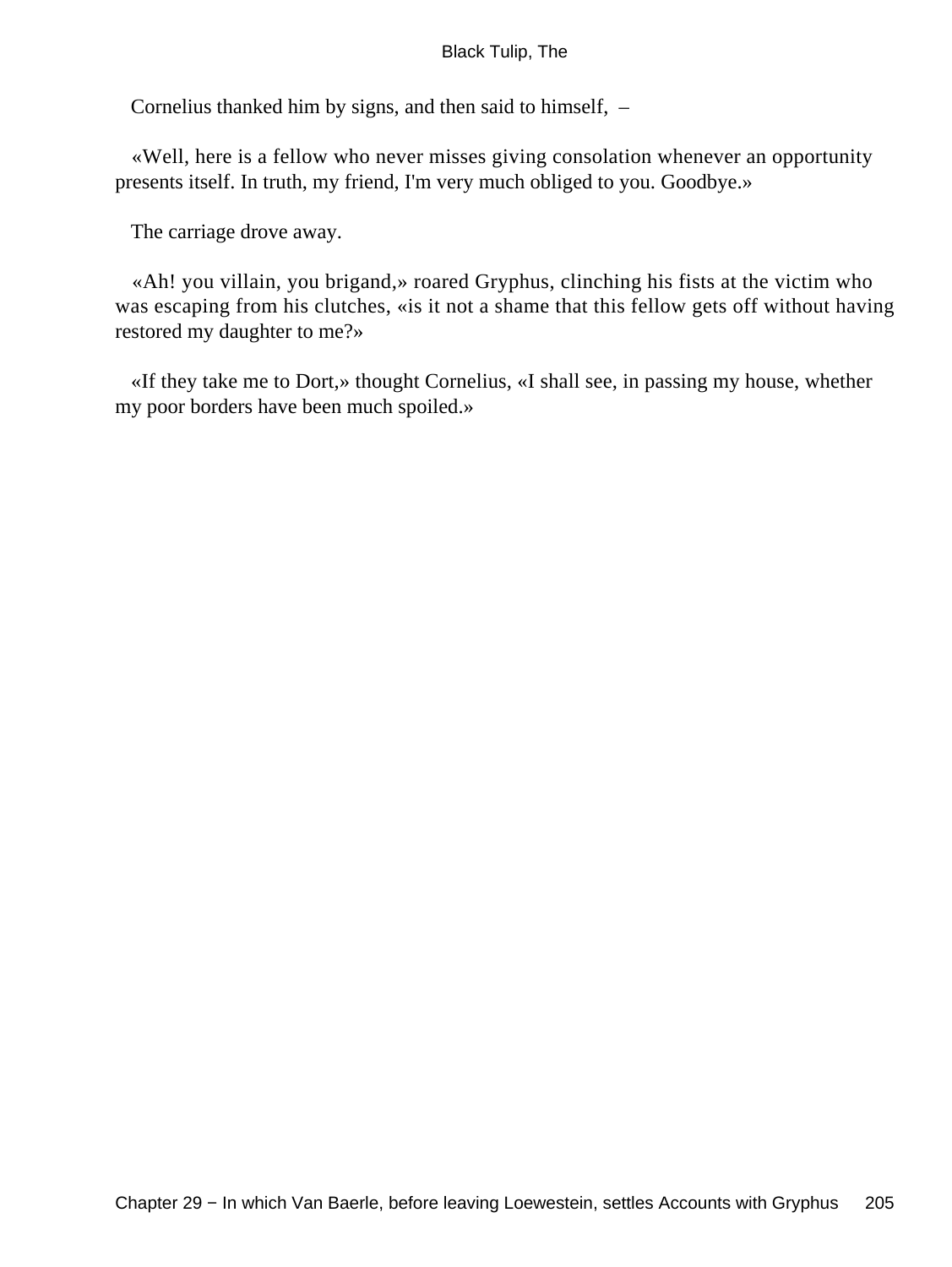## **[Chapter 30 − Wherein the Reader begins to guess the Kind of](#page-227-0) [Execution that was awaiting Van Baerle](#page-227-0)**

**The carriage rolled on during the whole day; it passed on the right of Dort, went** through Rotterdam, and reached Delft. At five o'clock in the evening, at least twenty leagues had been travelled.

 Cornelius addressed some questions to the officer, who was at the same time his guard and his companion; but, cautious as were his inquiries, he had the disappointment of receiving no answer.

 Cornelius regretted that he had no longer by his side the chatty soldier, who would talk without being questioned.

 That obliging person would undoubtedly have given him as pleasant details and exact explanations concerning this third strange part of his adventures as he had done concerning the first two.

 The travellers passed the night in the carriage. On the following morning at dawn Cornelius found himself beyond Leyden, having the North Sea on his left, and the Zuyder Zee on his right.

Three hours after, he entered Haarlem.

 Cornelius was not aware of what had passed at Haarlem, and we shall leave him in ignorance of it until the course of events enlightens him.

 But the reader has a right to know all about it even before our hero, and therefore we shall not make him wait.

 We have seen that Rosa and the tulip, like two orphan sisters, had been left by Prince William of Orange at the house of the President van Systens.

 Rosa did not hear again from the Stadtholder until the evening of that day on which she had seen him face to face.

 Toward evening, an officer called at Van Systen's house. He came from his Highness, with a request for Rosa to appear at the Town Hall.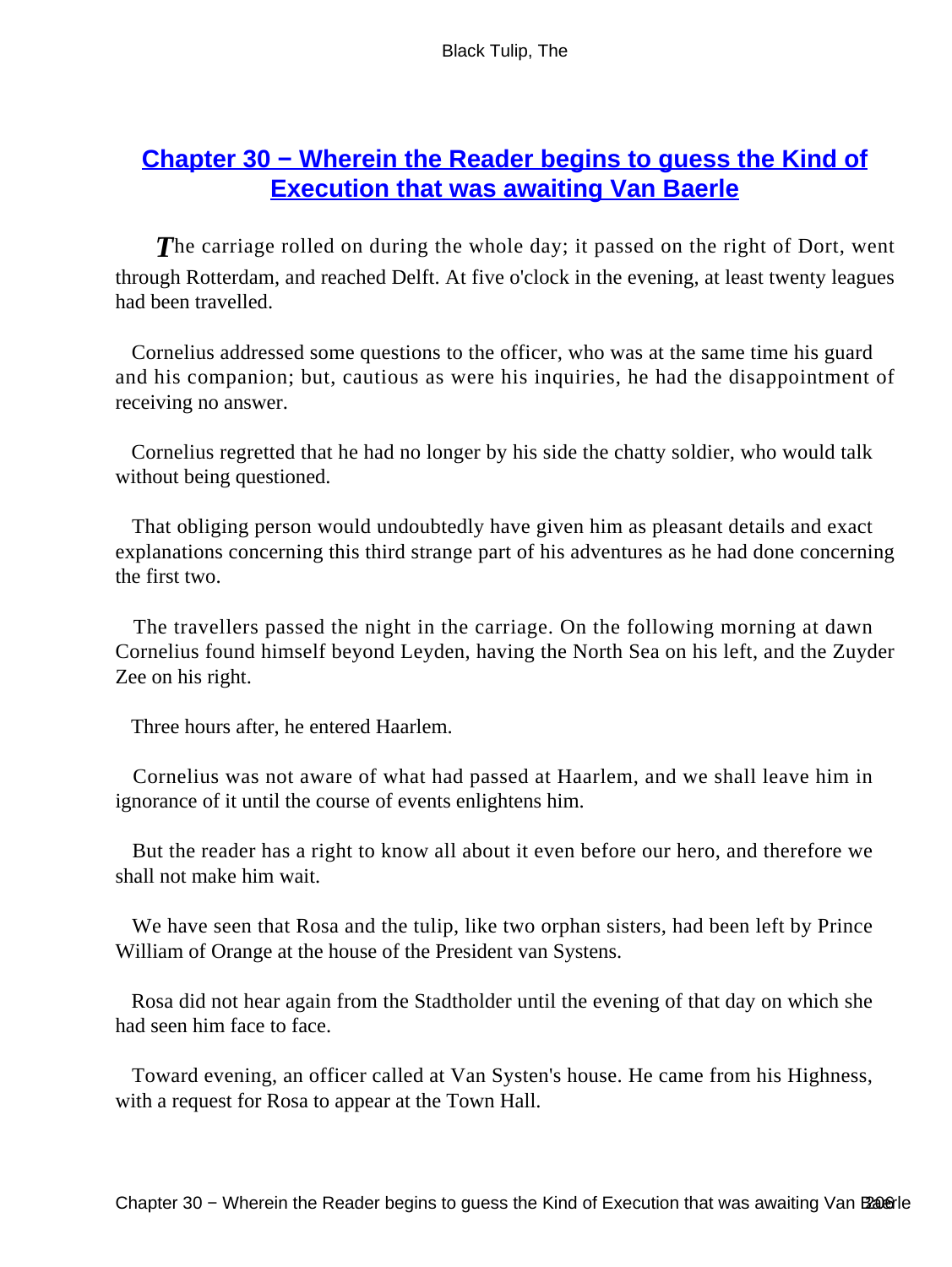There, in the large Council Room into which she was ushered, she found the Prince writing.

 He was alone, with a large Frisian greyhound at his feet, which looked at him with a steady glance, as if the faithful animal were wishing to do what no man could do, – read the thoughts of his master in his face.

 William continued his writing for a moment; then, raising his eyes, and seeing Rosa standing near the door, he said, without laying down his pen, –

«Come here, my child.»

Rosa advanced a few steps towards the table.

«Sit down,» he said.

 Rosa obeyed, for the Prince was fixing his eyes upon her, but he had scarcely turned them again to his paper when she bashfully retired to the door.

The Prince finished his letter.

During this time, the greyhound went up to Rosa, surveyed her and began to caress her.

 «Ah, ah!» said William to his dog, «it's easy to see that she is a countrywoman of yours, and that you recognise her.»

 Then, turning towards Rosa, and fixing on her his scrutinising, and at the same time impenetrable glance, he said, –

«Now, my child.»

 The Prince was scarcely twenty−three, and Rosa eighteen or twenty. He might therefore perhaps better have said, My sister.

 «My child,» he said, with that strangely commanding accent which chilled all those who approached him, «we are alone; let us speak together.»

 Rosa began to tremble, and yet there was nothing but kindness in the expression of the Prince's face.

«Monseigneur,» she stammered.

«You have a father at Loewestein?»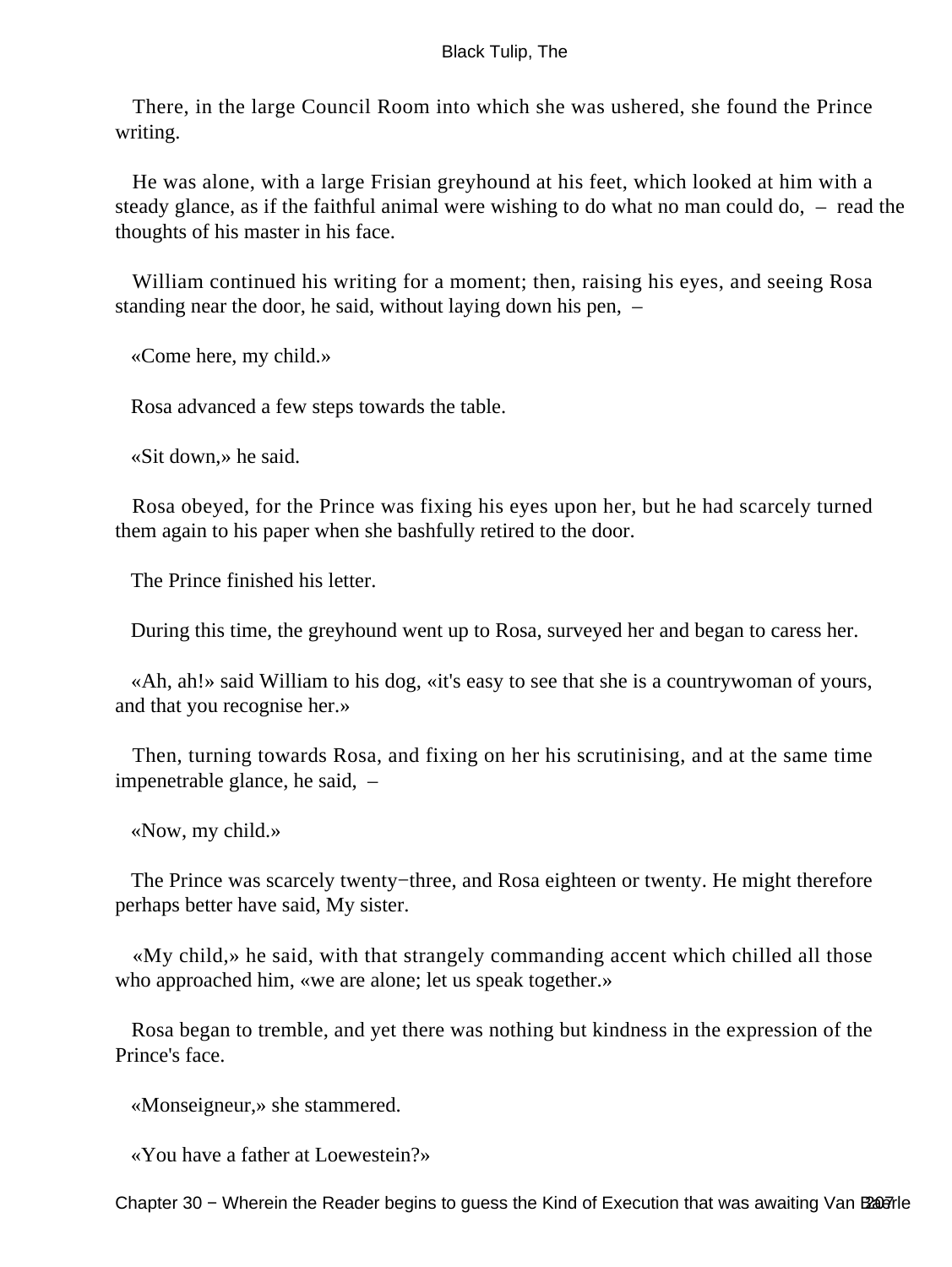«Yes, your Highness.»

«You do not love him?»

«I do not; at least, not as a daughter ought to do, Monseigneur.»

«It is not right not to love one's father, but it is right not to tell a falsehood.»

Rosa cast her eyes to the ground.

«What is the reason of your not loving your father?»

«He is wicked.»

«In what way does he show his wickedness?»

«He ill−treats the prisoners.»

«All of them?»

«All.»

«But don't you bear him a grudge for ill−treating some one in particular?»

«My father ill−treats in particular Mynheer van Baerle, who – – »

«Who is your lover?»

Rosa started back a step.

«Whom I love, Monseigneur,» she answered proudly.

«Since when?» asked the Prince.

«Since the day when I first saw him.»

«And when was that?»

 «The day after that on which the Grand Pensionary John and his brother Cornelius met with such an awful death.»

 The Prince compressed his lips, and knit his brow and his eyelids dropped so as to hide his eyes for an instant. After a momentary silence, he resumed the conversation.

Chapter 30 – Wherein the Reader begins to guess the Kind of Execution that was awaiting Van Banerle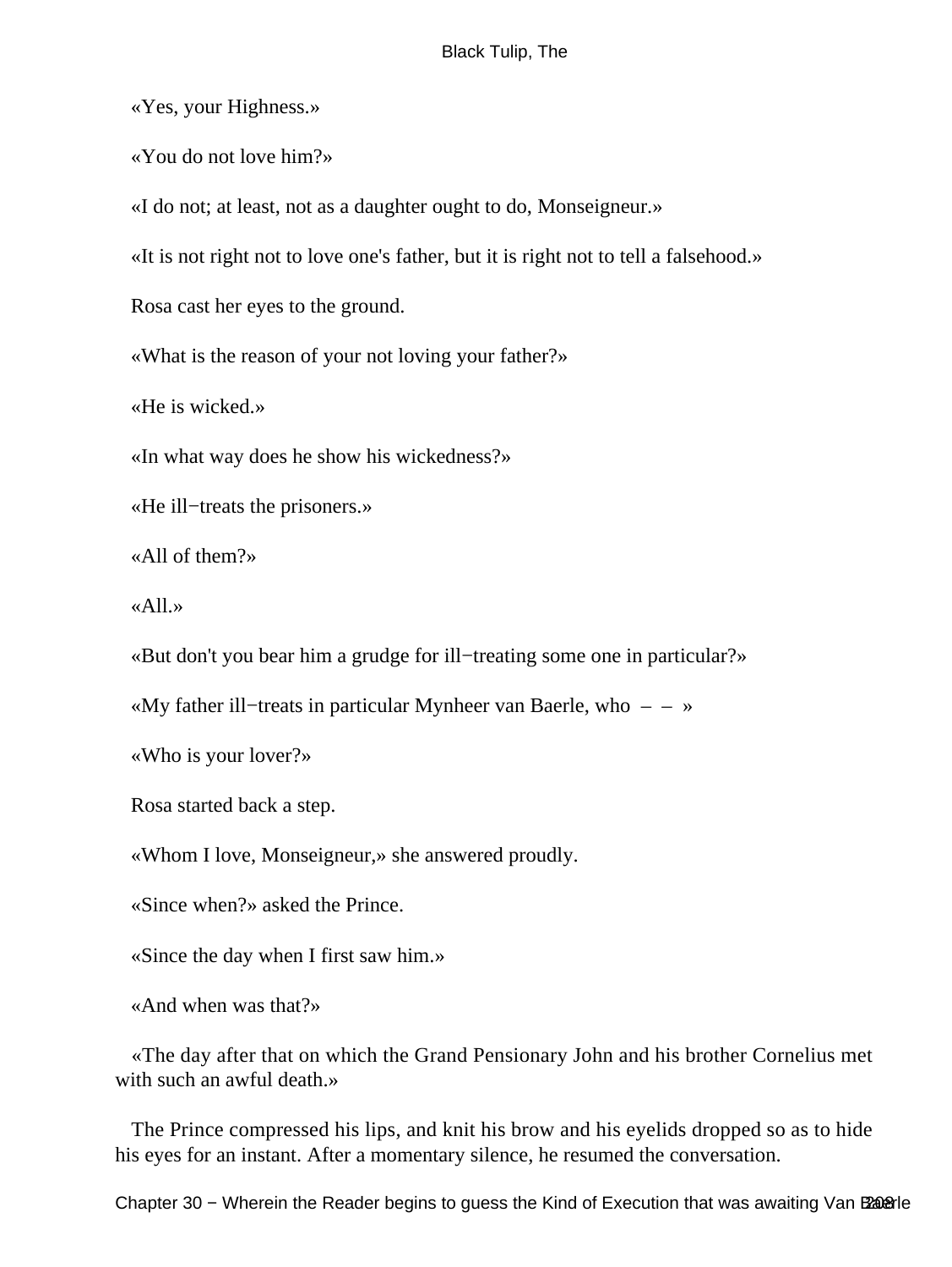«But to what can it lead to love a man who is doomed to live and die in prison?»

«It will lead, if he lives and dies in prison, to my aiding him in life and in death.»

«And would you accept the lot of being the wife of a prisoner?»

 «As the wife of Mynheer van Baerle, I should, under any circumstances, be the proudest and happiest woman in the world; but  $- - \infty$ 

«But what?»

«I dare not say, Monseigneur.»

«There is something like hope in your tone; what do you hope?»

 She raised her moist and beautiful eyes, and looked at William with a glance full of meaning, which was calculated to stir up in the recesses of his heart the clemency which was slumbering there.

«Ah, I understand you,» he said.

Rosa, with a smile, clasped her hands.

«You hope in me?» said the Prince.

«Yes, Monseigneur.»

«Umph!»

 The Prince sealed the letter which he had just written, and summoned one of his officers, to whom he said, –

 «Captain van Deken, carry this despatch to Loewestein; you will read the orders which I give to the Governor, and execute them as far as they regard you.»

 The officer bowed, and a few minutes afterwards the gallop of a horse was heard resounding in the vaulted archway.

 «My child,» continued the Prince, «the feast of the tulip will be on Sunday next, that is to say, the day after to−morrow. Make yourself smart with these five hundred guilders, as I wish that day to be a great day for you.»

«How does your Highness wish me to be dressed?» faltered Rosa.

Chapter 30 – Wherein the Reader begins to guess the Kind of Execution that was awaiting Van Banerle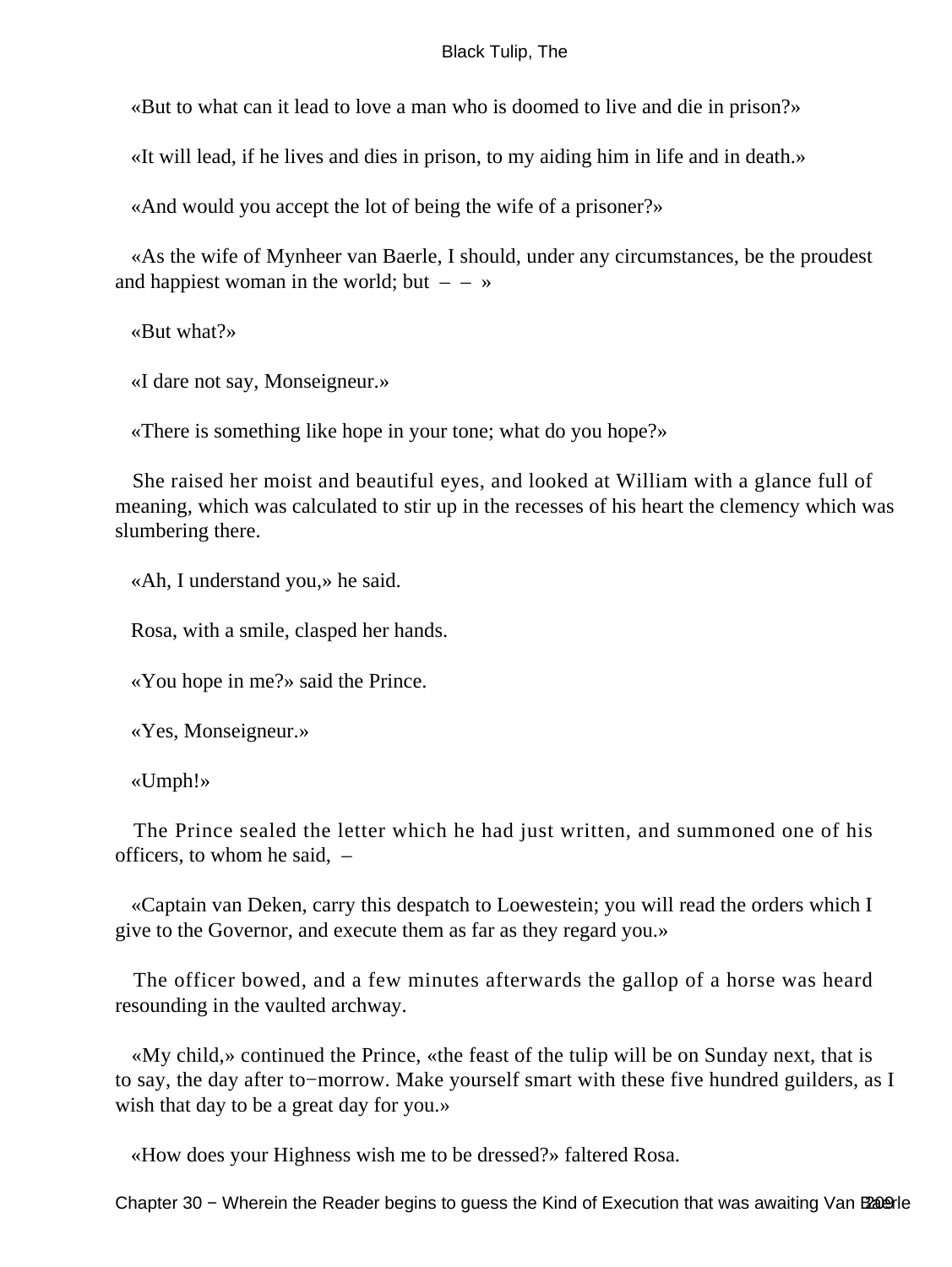«Take the costume of a Frisian bride.» said William; «it will suit you very well indeed.»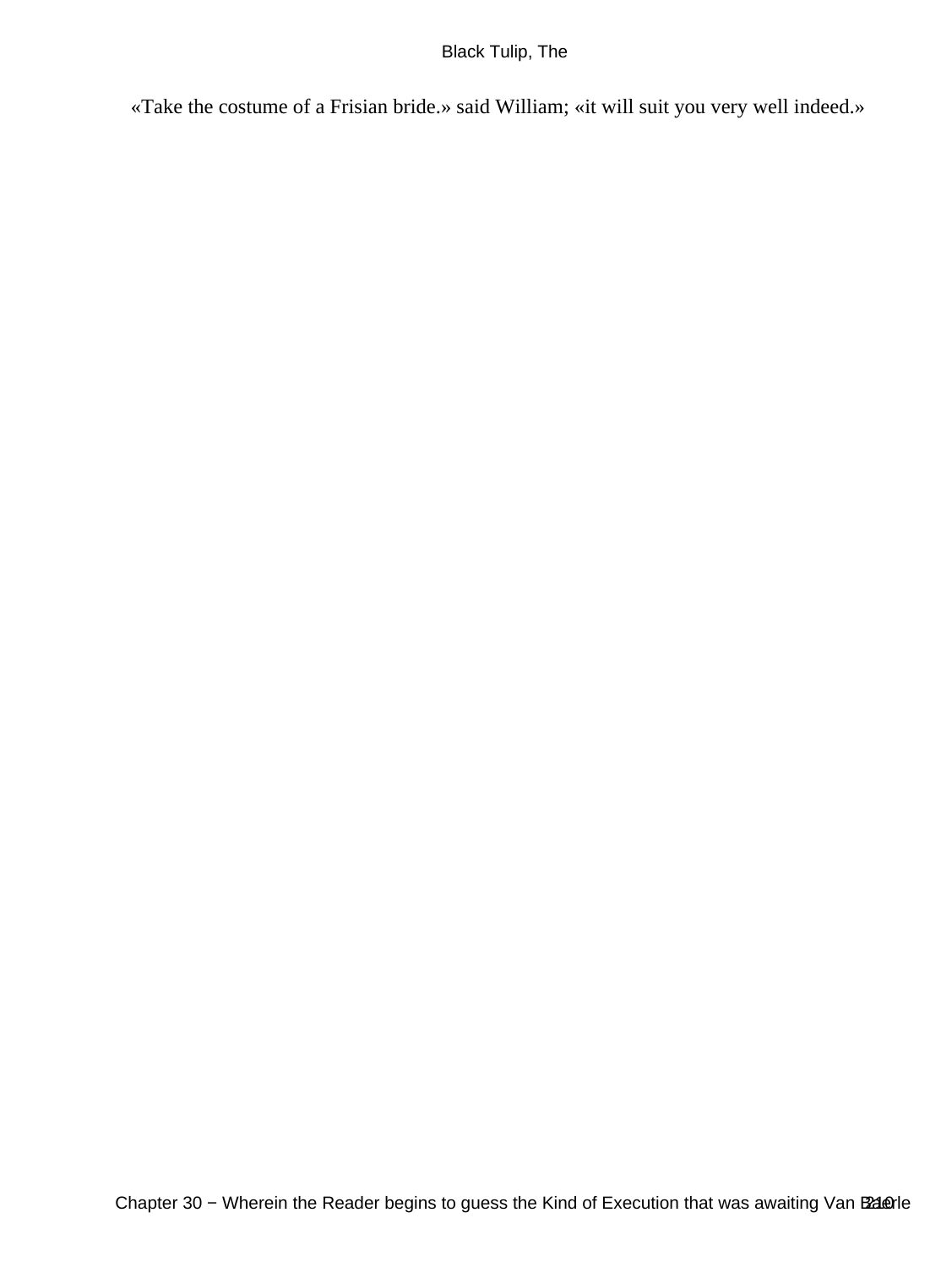## **[Chapter 31 − Haarlem](#page-227-0)**

*H*aarlem, whither, three days ago, we conducted our gentle reader, and whither we request him to follow us once more in the footsteps of the prisoner, is a pleasant city, which justly prides itself on being one of the most shady in all the Netherlands.

 While other towns boast of the magnificence of their arsenals and dock−yards, and the splendour of their shops and markets, Haarlem's claims to fame rest upon her superiority to all other provincial cities in the number and beauty of her spreading elms, graceful poplars, and, more than all, upon her pleasant walks, shaded by the lovely arches of magnificent oaks, lindens, and chestnuts.

Haarlem,  $-$  just as her neighbour, Leyden, became the centre of science, and her queen, Amsterdam, that of commerce, – Haarlem preferred to be the agricultural, or, more strictly speaking, the horticultural metropolis.

 In fact, girt about as she was, breezy and exposed to the sun's hot rays, she seemed to offer to gardeners so many more guarantees of success than other places, with their heavy sea air, and their scorching heat.

 On this account all the serene souls who loved the earth and its fruits had gradually gathered together at Haarlem, just as all the nervous, uneasy spirits, whose ambition was for travel and commerce, had settled in Rotterdam and Amsterdam, and all the politicians and selfish worldlings at the Hague.

 We have observed that Leyden overflowed with scholars. In like manner Haarlem was devoted to the gentle pursuits of peace, – to music and painting, orchards and avenues, groves and parks. Haarlem went wild about flowers, and tulips received their full share of worship.

 Haarlem offered prizes for tulip−growing; and this fact brings us in the most natural manner to that celebration which the city intended to hold on May 15th, 1673 in honour of the great black tulip, immaculate and perfect, which should gain for its discoverer one hundred thousand guilders!

 Haarlem, having placed on exhibition its favourite, having advertised its love of flowers in general and of tulips in particular, at a period when the souls of men were filled with war and sedition, – Haarlem, having enjoyed the exquisite pleasure of admiring the very purest ideal of tulips in full bloom, – Haarlem, this tiny town, full of trees and of sunshine, of light and shade, had determined that the ceremony of bestowing the prize should be a fete which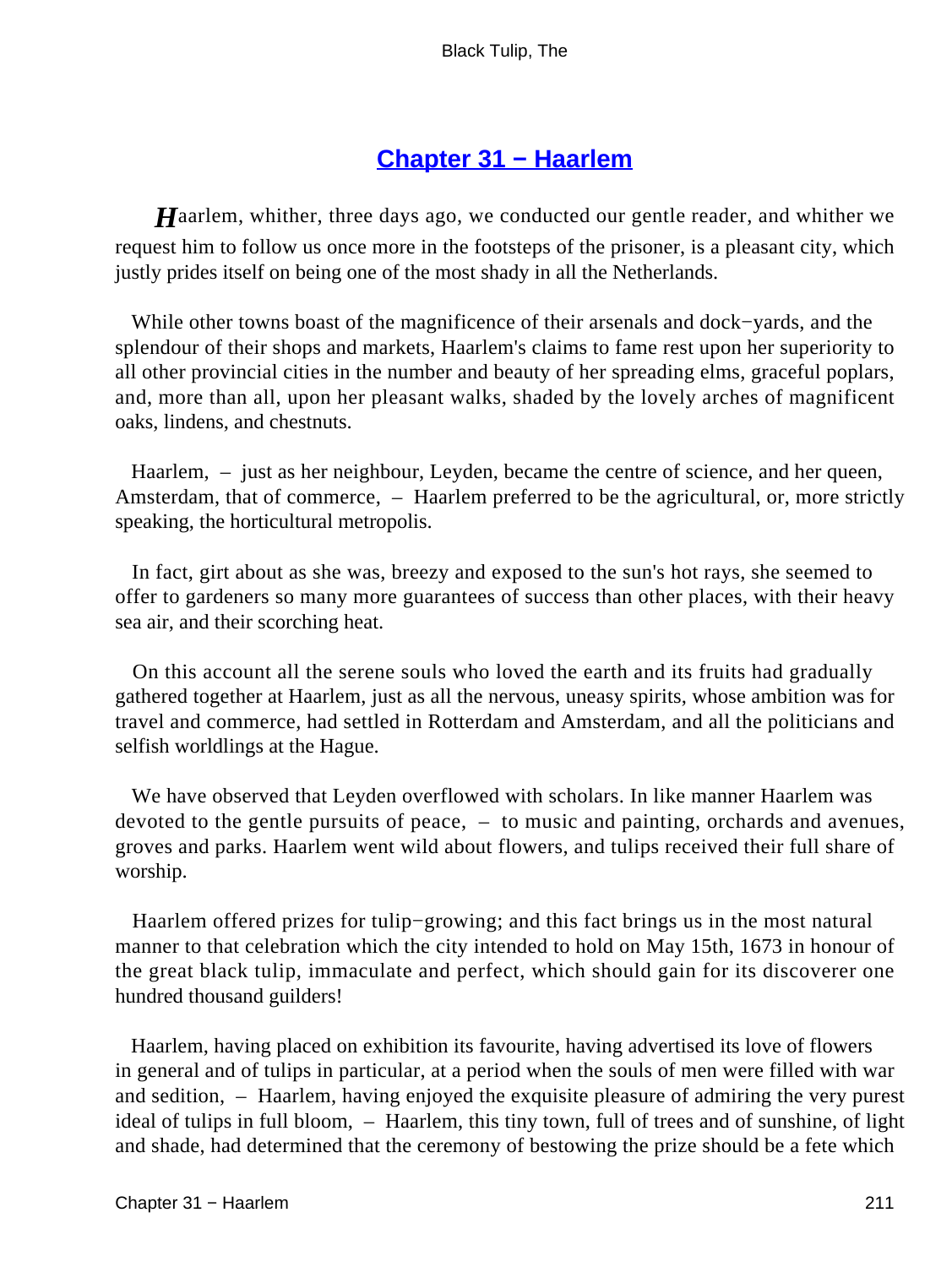should live for ever in the memory of men.

 So much the more reason was there, too, in her determination, in that Holland is the home of fetes; never did sluggish natures manifest more eager energy of the singing and dancing sort than those of the good republicans of the Seven Provinces when amusement was the order of the day.

Study the pictures of the two Teniers.

 It is certain that sluggish folk are of all men the most earnest in tiring themselves, not when they are at work, but at play.

 Thus Haarlem was thrice given over to rejoicing, for a three−fold celebration was to take place.

 In the first place, the black tulip had been produced; secondly, the Prince William of Orange, as a true Hollander, had promised to be present at the ceremony of its inauguration; and, thirdly, it was a point of honour with the States to show to the French, at the conclusion of such a disastrous war as that of 1672, that the flooring of the Batavian Republic was solid enough for its people to dance on it, with the accompaniment of the cannon of their fleets.

 The Horticultural Society of Haarlem had shown itself worthy of its fame by giving a hundred thousand guilders for the bulb of a tulip. The town, which did not wish to be outdone, voted a like sum, which was placed in the hands of that notable body to solemnise the auspicious event.

 And indeed on the Sunday fixed for this ceremony there was such a stir among the people, and such an enthusiasm among the townsfolk, that even a Frenchman, who laughs at everything at all times, could not have helped admiring the character of those honest Hollanders, who were equally ready to spend their money for the construction of a man−of−war – that is to say, for the support of national honour – as they were to reward the growth of a new flower, destined to bloom for one day, and to serve during that day to divert the ladies, the learned, and the curious.

 At the head of the notables and of the Horticultural Committee shone Mynheer van Systens, dressed in his richest habiliments.

 The worthy man had done his best to imitate his favourite flower in the sombre and stern elegance of his garments; and we are bound to record, to his honour, that he had perfectly succeeded in his object.

 Dark crimson velvet, dark purple silk, and jet−black cloth, with linen of dazzling whiteness, composed the festive dress of the President, who marched at the head of his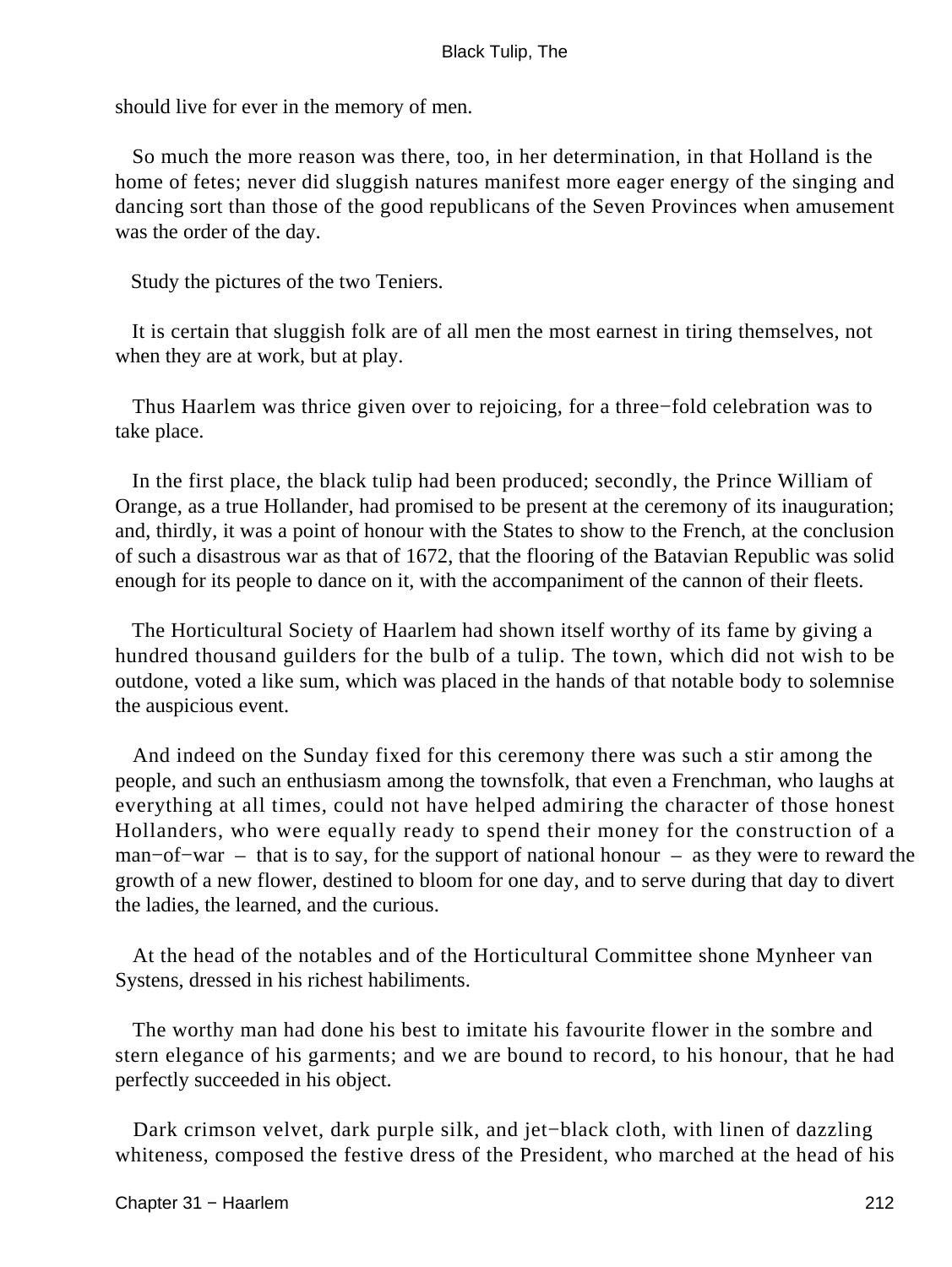Committee carrying an enormous nosegay, like that which a hundred and twenty−one years later, Monsieur de Robespierre displayed at the festival of «The Supreme Being.»

 There was, however, a little difference between the two; very different from the French tribune, whose heart was so full of hatred and ambitious vindictiveness, was the honest President, who carried in his bosom a heart as innocent as the flowers which he held in his hand.

 Behind the Committee, who were as gay as a meadow, and as fragrant as a garden in spring, marched the learned societies of the town, the magistrates, the military, the nobles and the boors.

 The people, even among the respected republicans of the Seven Provinces, had no place assigned to them in the procession; they merely lined the streets.

 This is the place for the multitude, which with true philosophic spirit, waits until the triumphal pageants have passed, to know what to say of them, and sometimes also to know what to do.

 This time, however, there was no question either of the triumph of Pompey or of Caesar; neither of the defeat of Mithridates, nor of the conquest of Gaul. The procession was as placid as the passing of a flock of lambs, and as inoffensive as a flight of birds sweeping through the air.

 Haarlem had no other triumphers, except its gardeners. Worshipping flowers, Haarlem idolised the florist.

 In the centre of this pacific and fragrant cortege the black tulip was seen, carried on a litter, which was covered with white velvet and fringed with gold.

 The handles of the litter were supported by four men, who were from time to time relieved by fresh relays, – even as the bearers of Mother Cybele used to take turn and turn about at Rome in the ancient days, when she was brought from Etruria to the Eternal City, amid the blare of trumpets and the worship of a whole nation.

 This public exhibition of the tulip was an act of adoration rendered by an entire nation, unlettered and unrefined, to the refinement and culture of its illustrious and devout leaders, whose blood had stained the foul pavement of the Buytenhof, reserving the right at a future day to inscribe the names of its victims upon the highest stone of the Dutch Pantheon.

 It was arranged that the Prince Stadtholder himself should give the prize of a hundred thousand guilders, which interested the people at large, and it was thought that perhaps he would make a speech which interested more particularly his friends and enemies.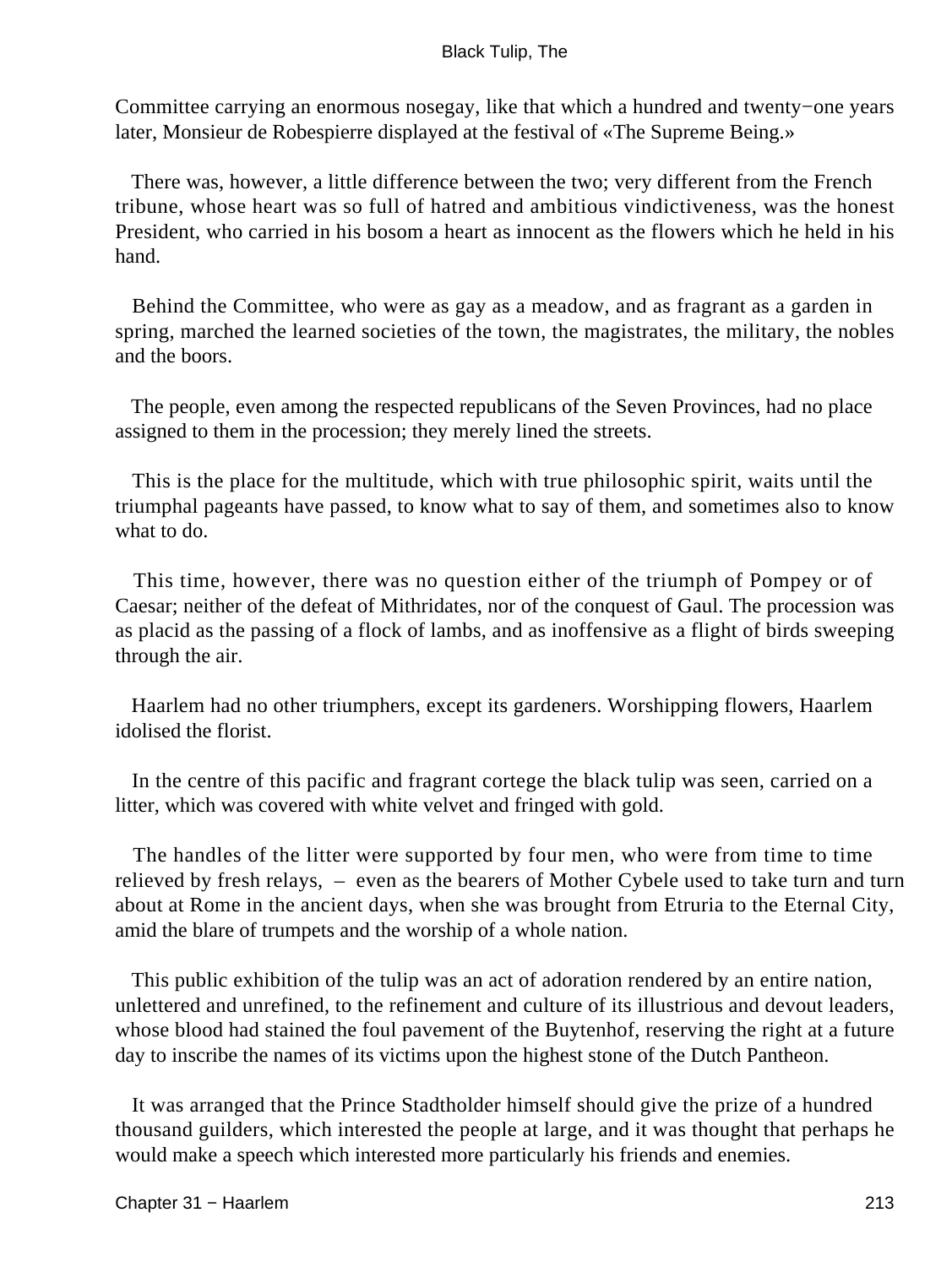For in the most insignificant words of men of political importance their friends and their opponents always endeavour to detect, and hence think they can interpret, something of their true thoughts.

As if your true politician's hat were not a bushel under which he always hides his light!

 At length the great and long−expected day – May 15, 1673 – arrived; and all Haarlem, swelled by her neighbours, was gathered in the beautiful tree−lined streets, determined on this occasion not to waste its applause upon military heroes, or those who had won notable victories in the field of science, but to reserve their applause for those who had overcome Nature, and had forced the inexhaustible mother to be delivered of what had theretofore been regarded as impossible, – a completely black tulip.

 Nothing however, is more fickle than such a resolution of the people. When a crowd is once in the humour to cheer, it is just the same as when it begins to hiss. It never knows when to stop.

 It therefore, in the first place, cheered Van Systens and his nosegay, then the corporation, then followed a cheer for the people; and, at last, and for once with great justice, there was one for the excellent music with which the gentlemen of the town councils generously treated the assemblage at every halt.

 Every eye was looking eagerly for the heroine of the festival, – that is to say, the black tulip, – and for its hero in the person of the one who had grown it.

 In case this hero should make his appearance after the address we have seen worthy Van Systens at work on so conscientiously, he would not fail to make as much of a sensation as the Stadtholder himself.

 But the interest of the day's proceedings for us is centred neither in the learned discourse of our friend Van Systens, however eloquent it might be, nor in the young dandies, resplendent in their Sunday clothes, and munching their heavy cakes; nor in the poor young peasants, gnawing smoked eels as if they were sticks of vanilla sweetmeat; neither is our interest in the lovely Dutch girls, with red cheeks and ivory bosoms; nor in the fat, round mynheers, who had never left their homes before; nor in the sallow, thin travellers from Ceylon or Java; nor in the thirsty crowds, who quenched their thirst with pickled cucumbers; – no, so far as we are concerned, the real interest of the situation, the fascinating, dramatic interest, is not to be found here.

 Our interest is in a smiling, sparkling face to be seen amid the members of the Horticultural Committee; in the person with a flower in his belt, combed and brushed, and all clad in scarlet, – a colour which makes his black hair and yellow skin stand out in violent contrast.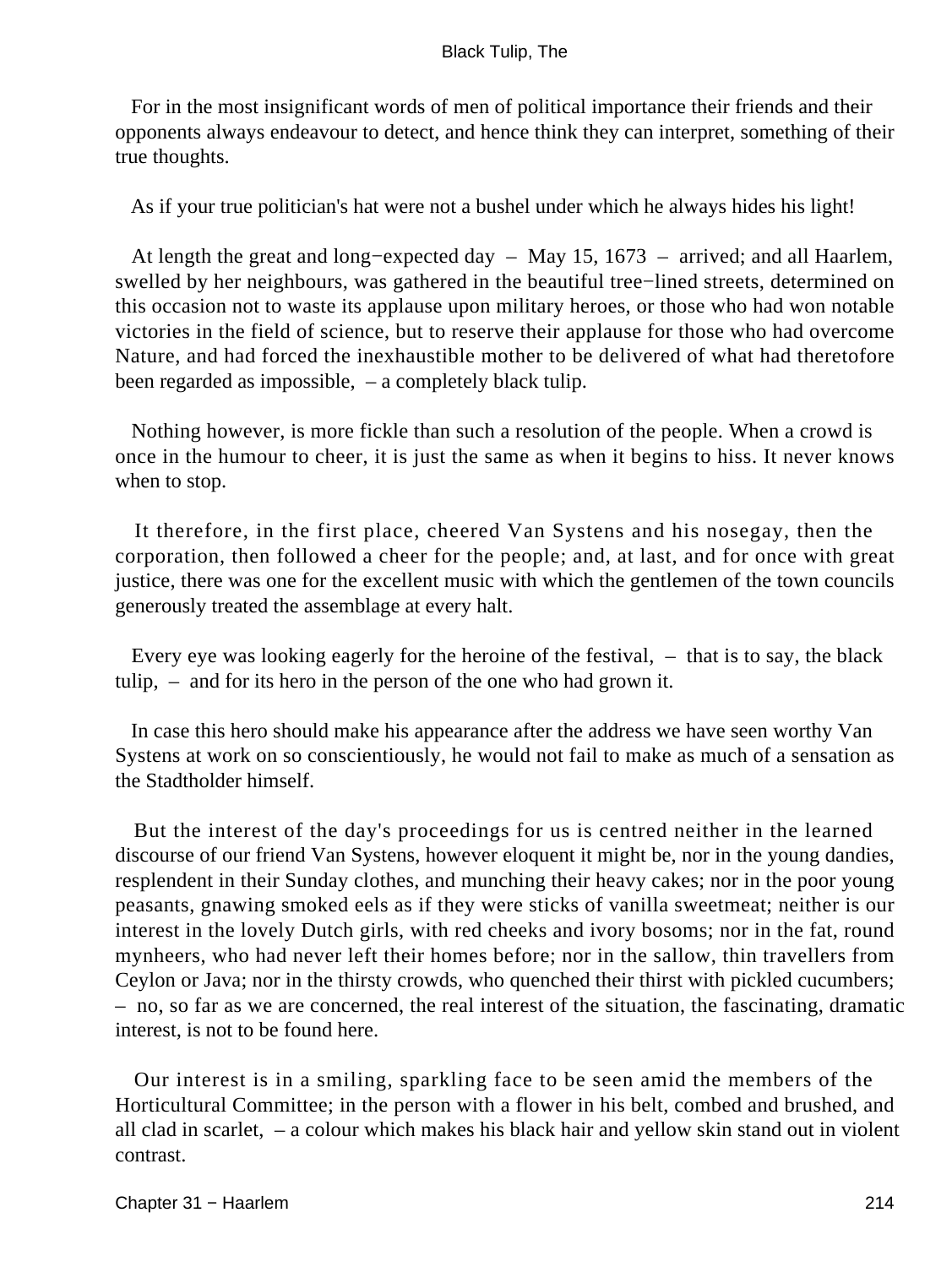This hero, radiant with rapturous joy, who had the distinguished honour of making the people forget the speech of Van Systens, and even the presence of the Stadtholder, was Isaac Boxtel, who saw, carried on his right before him, the black tulip, his pretended daughter; and on his left, in a large purse, the hundred thousand guilders in glittering gold pieces, towards which he was constantly squinting, fearful of losing sight of them for one moment.

 Now and then Boxtel quickened his step to rub elbows for a moment with Van Systens. He borrowed a little importance from everybody to make a kind of false importance for himself, as he had stolen Rosa's tulip to effect his own glory, and thereby make his fortune.

 Another quarter of an hour and the Prince will arrive and the procession will halt for the last time; after the tulip is placed on its throne, the Prince, yielding precedence to this rival for the popular adoration, will take a magnificently emblazoned parchment, on which is written the name of the grower; and his Highness, in a loud and audible tone, will proclaim him to be the discoverer of a wonder; that Holland, by the instrumentality of him, Boxtel, has forced Nature to produce a black flower, which shall henceforth be called Tulipa nigra Boxtellea.

 From time to time, however, Boxtel withdrew his eyes for a moment from the tulip and the purse, timidly looking among the crowd, for more than anything he dreaded to descry there the pale face of the pretty Frisian girl.

 She would have been a spectre spoiling the joy of the festival for him, just as Banquo's ghost did that of Macbeth.

 And yet, if the truth must be told, this wretch, who had stolen what was the boast of man, and the dowry of a woman, did not consider himself as a thief. He had so intently watched this tulip, followed it so eagerly from the drawer in Cornelius's dry−room to the scaffold of the Buytenhof, and from the scaffold to the fortress of Loewestein; he had seen it bud and grow in Rosa's window, and so often warmed the air round it with his breath, that he felt as if no one had a better right to call himself its producer than he had; and any one who would now take the black tulip from him would have appeared to him as a thief.

Yet he did not perceive Rosa; his joy therefore was not spoiled.

 In the centre of a circle of magnificent trees, which were decorated with garlands and inscriptions, the procession halted, amidst the sounds of lively music, and the young damsels of Haarlem made their appearance to escort the tulip to the raised seat which it was to occupy on the platform, by the side of the gilded chair of his Highness the Stadtholder.

 And the proud tulip, raised on its pedestal, soon overlooked the assembled crowd of people, who clapped their hands, and made the old town of Haarlem re−echo with their tremendous cheers.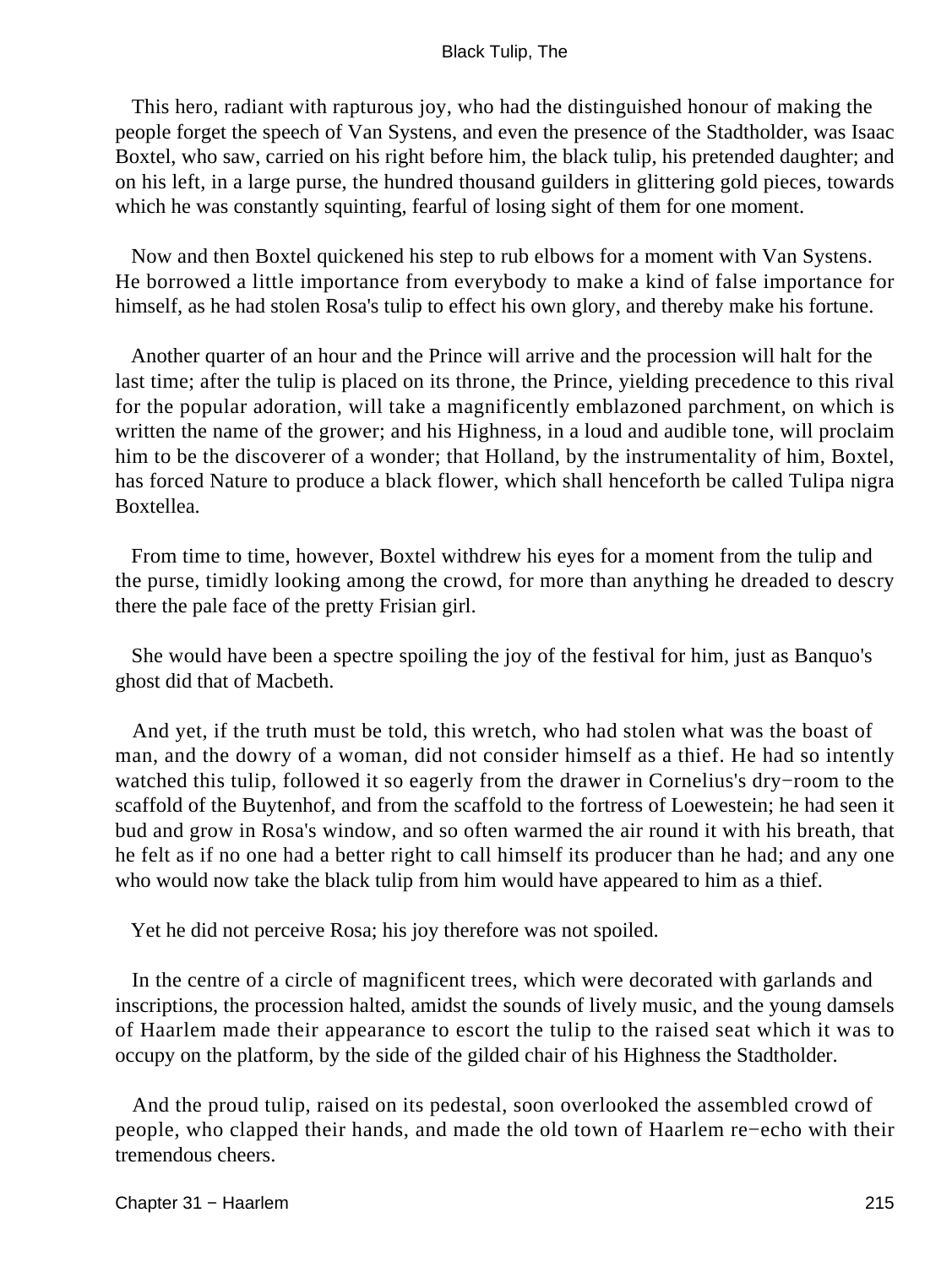### **[Chapter 32 − A Last Request](#page-227-0)**

<span id="page-216-0"></span>At this solemn moment, and whilst the cheers still resounded, a carriage was driving along the road on the outskirts of the green on which the scene occurred; it pursued its way slowly, on account of the flocks of children who were pushed out of the avenue by the crowd of men and women.

 This carriage, covered with dust, and creaking on its axles, the result of a long journey, enclosed the unfortunate Van Baerle, who was just beginning to get a glimpse through the open window of the scene which we have tried – with poor success, no doubt – to present to the eyes of the reader.

 The crowd and the noise and the display of artificial and natural magnificence were as dazzling to the prisoner as a ray of light flashing suddenly into his dungeon.

 Notwithstanding the little readiness which his companion had shown in answering his questions concerning his fate, he ventured once more to ask the meaning of all this bustle, which at first sight seemed to be utterly disconnected with his own affairs.

«What is all this, pray, Mynheer Lieutenant?» he asked of his conductor.

«As you may see, sir,» replied the officer, «it is a feast.»

 «Ah, a feast,» said Cornelius, in the sad tone of indifference of a man to whom no joy remains in this world.

 Then, after some moments, silence, during which the carriage had proceeded a few yards, he asked once more, –

«The feast of the patron saint of Haarlem? as I see so many flowers.»

«It is, indeed, a feast in which flowers play a principal part.»

«Oh, the sweet scents! oh, the beautiful colours!» cried Cornelius.

 «Stop, that the gentleman may see,» said the officer, with that frank kindliness which is peculiar to military men, to the soldier who was acting as postilion.

 «Oh, thank you, Sir, for your kindness,» replied Van Baerle, in a melancholy tone; «the joy of others pains me; please spare me this pang.»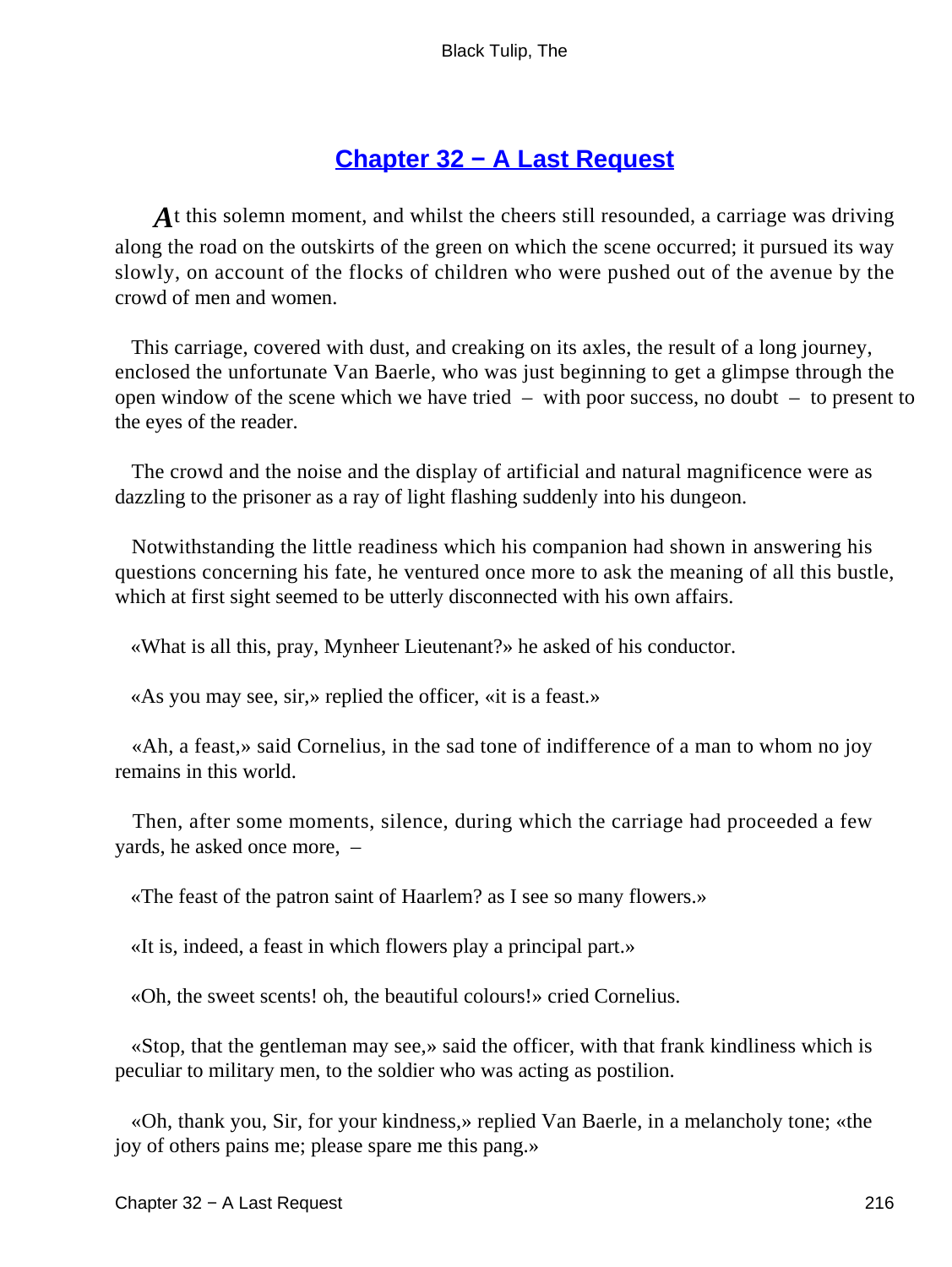«Just as you wish. Drive on! I ordered the driver to stop because I thought it would please you, as you are said to love flowers, and especially that the feast of which is celebrated to−day.»

«And what flower is that?»

«The tulip.»

«The tulip!» cried Van Baerle, «is to−day the feast of tulips?»

«Yes, sir; but as this spectacle displeases you, let us drive on.»

 The officer was about to give the order to proceed, but Cornelius stopped him, a painful thought having struck him. He asked, with faltering voice, –

«Is the prize given to−day, sir?»

«Yes, the prize for the black tulip.»

 Cornelius's cheek flushed, his whole frame trembled, and the cold sweat stood on his brow.

 «Alas! sir,» he said, «all these good people will be as unfortunate as myself, for they will not see the solemnity which they have come to witness, or at least they will see it incompletely.»

«What is it you mean to say?»

 «I mean to say.» replied Cornelius, throwing himself back in the carriage, «that the black tulip will not be found, except by one whom I know.»

 «In this case,» said the officer, «the person whom you know has found it, for the thing which the whole of Haarlem is looking at at this moment is neither more nor less than the black tulip.»

 «The black tulip!» replied Van Baerle, thrusting half his body out of the carriage window. «Where is it? where is it?»

«Down there on the throne, – don't you see?»

«I do see it.»

«Come along, sir,» said the officer. «Now we must drive off.»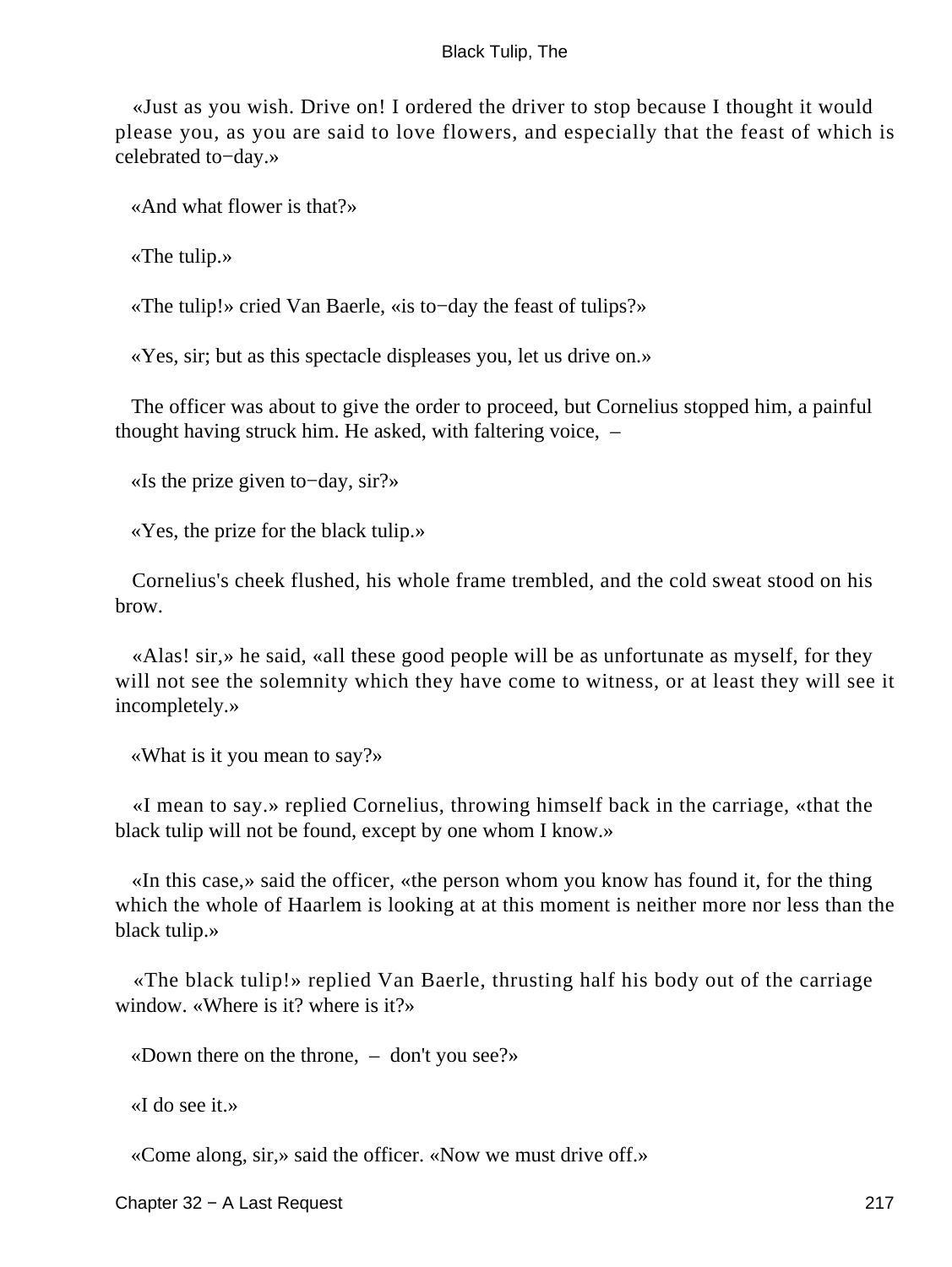«Oh, have pity, have mercy, sir!» said Van Baerle, «don't take me away! Let me look once more! Is what I see down there the black tulip? Quite black? Is it possible? Oh, sir, have you seen it? It must have specks, it must be imperfect, it must only be dyed black. Ah! if I were there, I should see it at once. Let me alight, let me see it close, I beg of you.»

«Are you mad, Sir? How could I allow such a thing?»

«I implore you.»

«But you forget that you are a prisoner.»

 «It is true I am a prisoner, but I am a man of honour, and I promise you on my word that I will not run away, I will not attempt to escape, – only let me see the flower.»

 «But my orders, Sir, my orders.» And the officer again made the driver a sign to proceed.

Cornelius stopped him once more.

 «Oh, be forbearing, be generous! my whole life depends upon your pity. Alas! perhaps it will not be much longer. You don't know, sir, what I suffer. You don't know the struggle going on in my heart and mind. For after all,» Cornelius cried in despair, «if this were my tulip, if it were the one which has been stolen from Rosa! Oh, I must alight, sir! I must see the flower! You may kill me afterwards if you like, but I will see it, I must see it.»

 «Be quiet, unfortunate man, and come quickly back into the carriage, for here is the escort of his Highness the Stadtholder, and if the Prince observed any disturbance, or heard any noise, it would be ruin to me, as well as to you.»

 Van Baerle, more afraid for his companion than himself, threw himself back into the carriage, but he could only keep quiet for half a minute, and the first twenty horsemen had scarcely passed when he again leaned out of the carriage window, gesticulating imploringly towards the Stadtholder at the very moment when he passed.

 William, impassible and quiet as usual, was proceeding to the green to fulfil his duty as chairman. He held in his hand the roll of parchment, which, on this festive day, had become his baton.

 Seeing the man gesticulate with imploring mien, and perhaps also recognising the officer who accompanied him, his Highness ordered his carriage to stop.

 In an instant his snorting steeds stood still, at a distance of about six yards from the carriage in which Van Baerle was caged.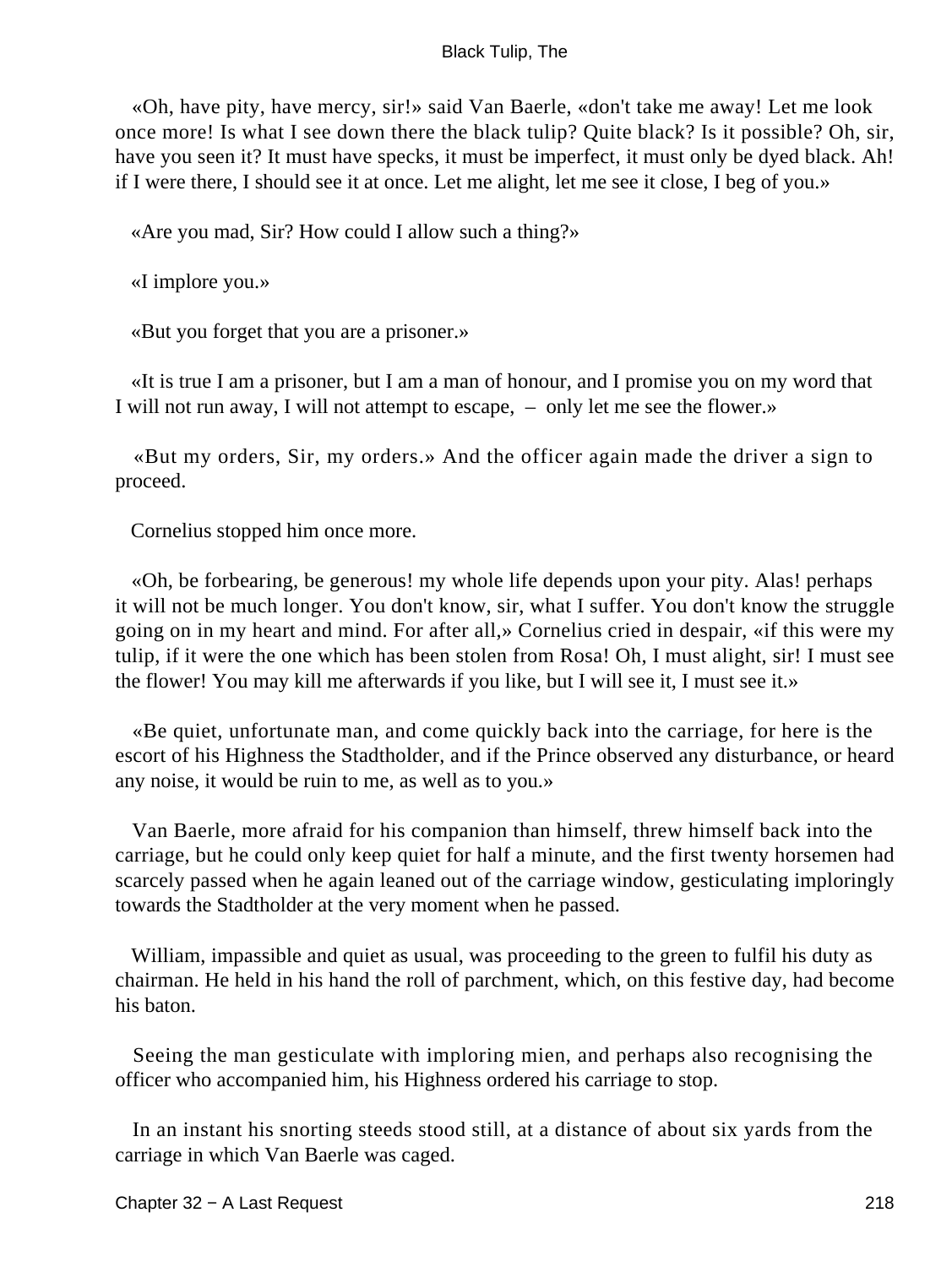«What is this?» the Prince asked the officer, who at the first order of the Stadtholder had jumped out of the carriage, and was respectfully approaching him.

 «Monseigneur,» he cried, «this is the prisoner of state whom I have fetched from Loewestein, and whom I have brought to Haarlem according to your Highness's command.»

«What does he want?»

«He entreats for permission to stop here for minute.»

 «To see the black tulip, Monseigneur,» said Van Baerle, clasping his hands, «and when I have seen it, when I have seen what I desire to know, I am quite ready to die, if die I must; but in dying I shall bless your Highness's mercy for having allowed me to witness the glorification of my work.»

 It was, indeed, a curious spectacle to see these two men at the windows of their several carriages; the one surrounded by his guards, and all powerful, the other a prisoner and miserable; the one going to mount a throne, the other believing himself to be on his way to the scaffold.

 William, looking with his cold glance on Cornelius, listened to his anxious and urgent request.

Then addressing himself to the officer, he said, –

 «Is this person the mutinous prisoner who has attempted to kill his jailer at Loewestein?»

 Cornelius heaved a sigh and hung his head. His good−tempered honest face turned pale and red at the same instant. These words of the all−powerful Prince, who by some secret messenger unavailable to other mortals had already been apprised of his crime, seemed to him to forebode not only his doom, but also the refusal of his last request.

 He did not try to make a struggle, or to defend himself; and he presented to the Prince the affecting spectacle of despairing innocence, like that of a child, – a spectacle which was fully understood and felt by the great mind and the great heart of him who observed it.

 «Allow the prisoner to alight, and let him see the black tulip; it is well worth being seen once.»

 «Thank you, Monseigneur, thank you,» said Cornelius, nearly swooning with joy, and staggering on the steps of his carriage; had not the officer supported him, our poor friend would have made his thanks to his Highness prostrate on his knees with his forehead in the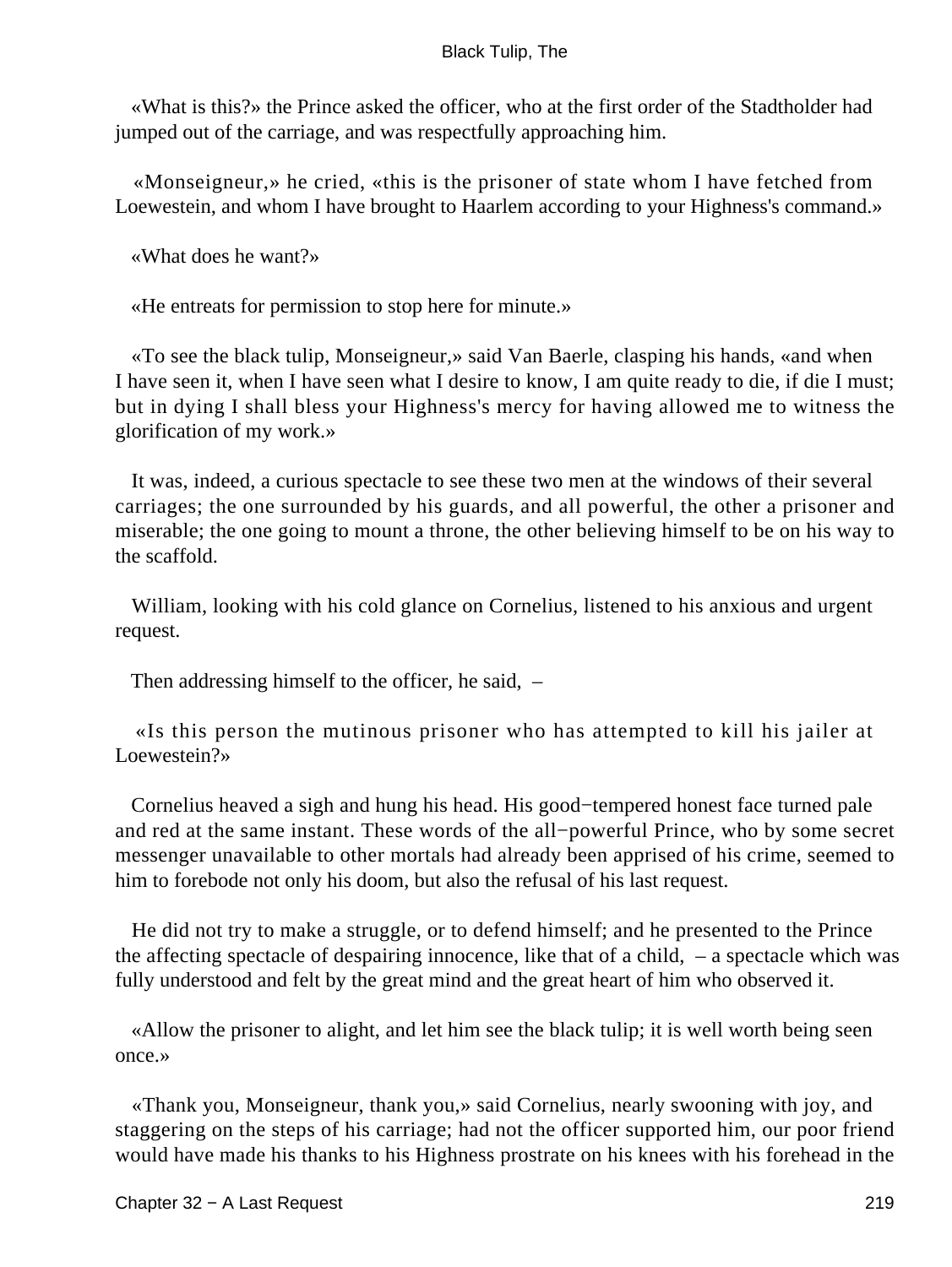dust.

 After having granted this permission, the Prince proceeded on his way over the green amidst the most enthusiastic acclamations.

He soon arrived at the platform, and the thunder of cannon shook the air.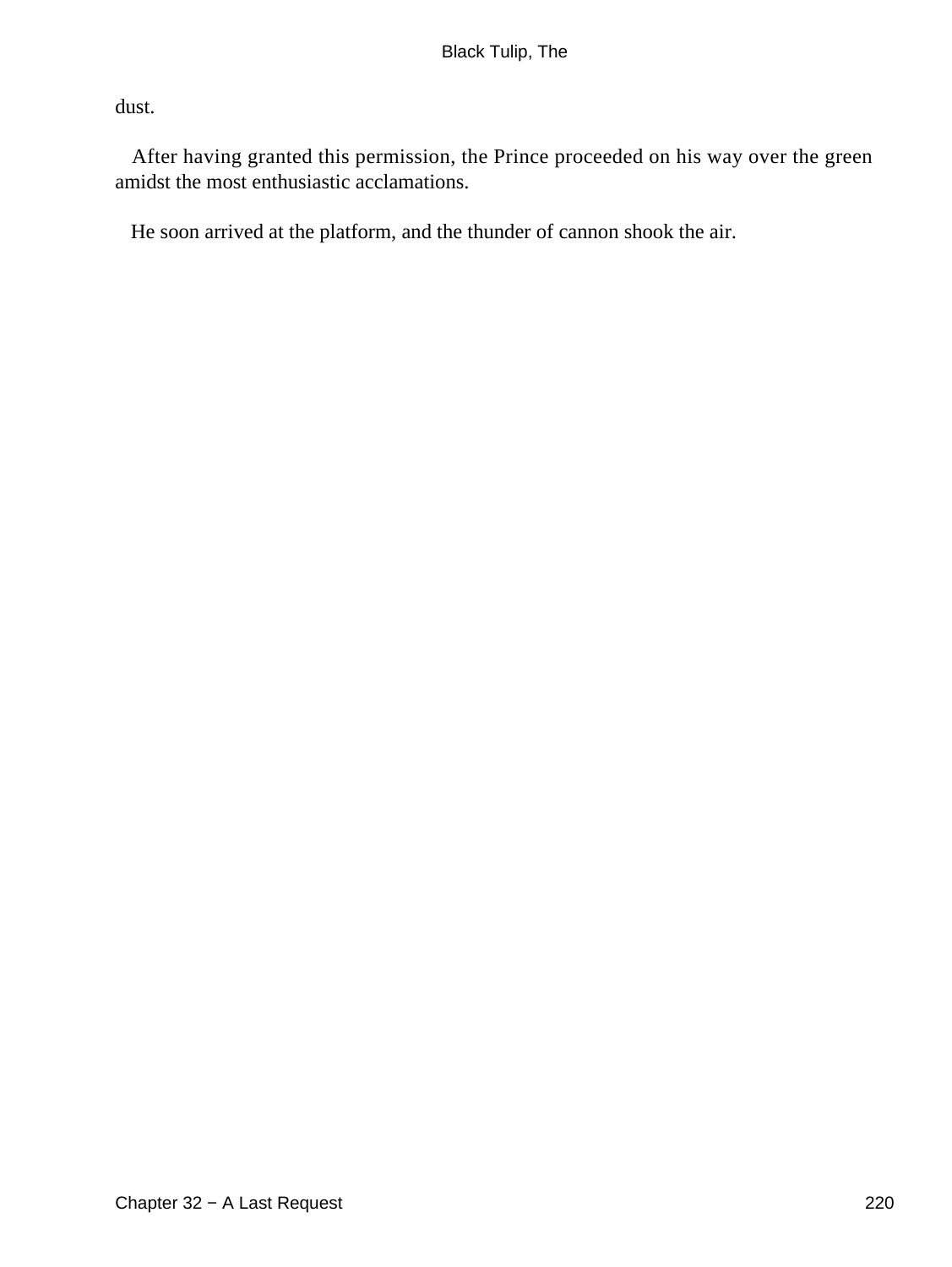### **[Chapter 33 − Conclusion](#page-227-0)**

<span id="page-221-0"></span>*V*an Baerle, led by four guards, who pushed their way through the crowd, sidled up to the black tulip, towards which his gaze was attracted with increasing interest the nearer he approached to it.

 He saw it at last, that unique flower, which he was to see once and no more. He saw it at the distance of six paces, and was delighted with its perfection and gracefulness; he saw it surrounded by young and beautiful girls, who formed, as it were, a guard of honour for this queen of excellence and purity. And yet, the more he ascertained with his own eyes the perfection of the flower, the more wretched and miserable he felt. He looked all around for some one to whom he might address only one question, but his eyes everywhere met strange faces, and the attention of all was directed towards the chair of state, on which the Stadtholder had seated himself.

 William rose, casting a tranquil glance over the enthusiastic crowd, and his keen eyes rested by turns on the three extremities of a triangle formed opposite to him by three persons of very different interests and feelings.

 At one of the angles, Boxtel, trembling with impatience, and quite absorbed in watching the Prince, the guilders, the black tulip, and the crowd.

 At the other, Cornelius, panting for breath, silent, and his attention, his eyes, his life, his heart, his love, quite concentrated on the black tulip.

 And thirdly, standing on a raised step among the maidens of Haarlem, a beautiful Frisian girl, dressed in fine scarlet woollen cloth, embroidered with silver, and covered with a lace veil, which fell in rich folds from her head−dress of gold brocade; in one word, Rosa, who, faint and with swimming eyes, was leaning on the arm of one of the officers of William.

 The Prince then slowly unfolded the parchment, and said, with a calm clear voice, which, although low, made itself perfectly heard amidst the respectful silence, which all at once arrested the breath of fifty thousand spectators. –

"You know what has brought us here?

 "A prize of one hundred thousand guilders has been promised to whosoever should grow the black tulip.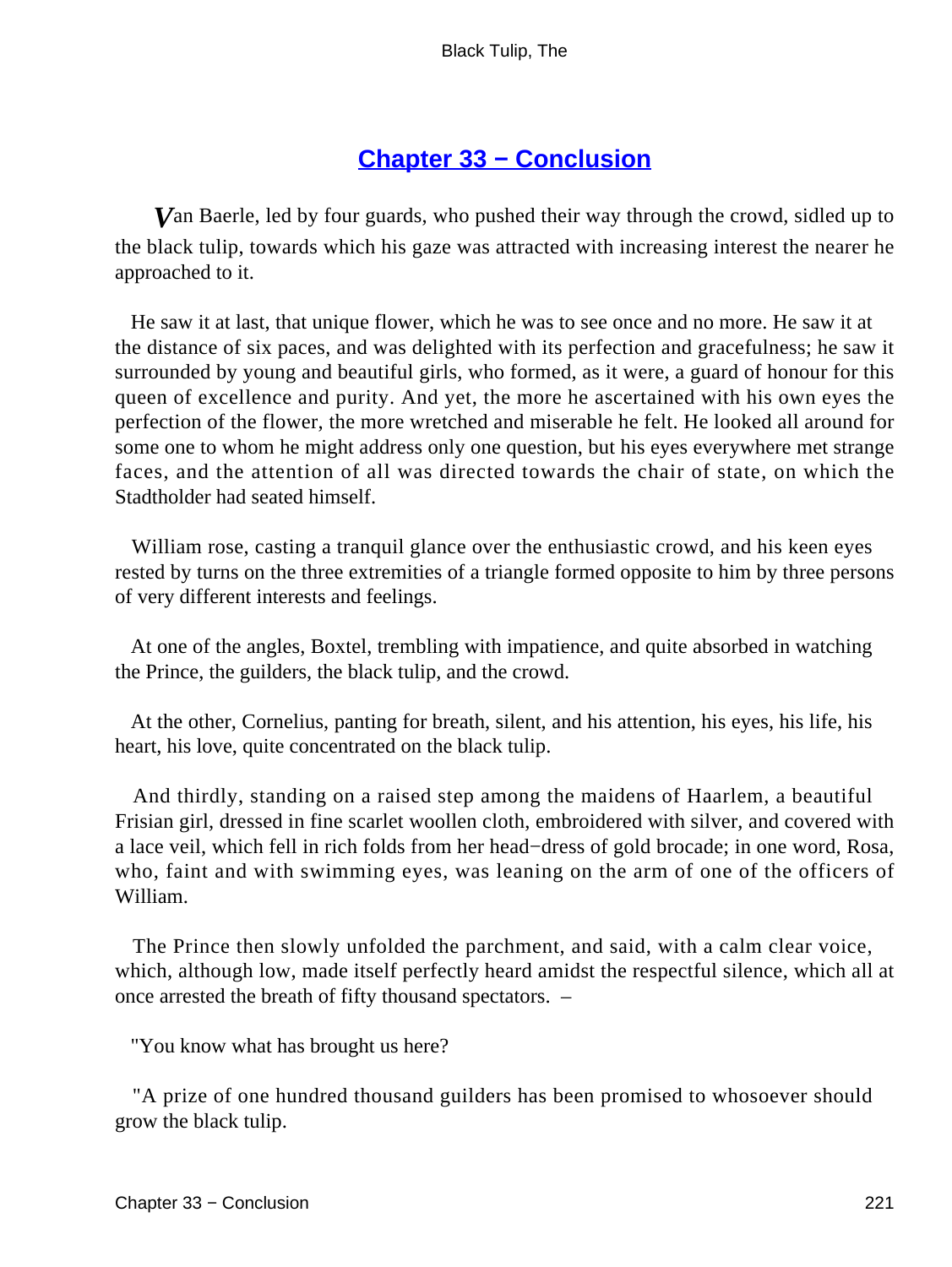"The black tulip has been grown; here it is before your eyes, coming up to all the conditions required by the programme of the Horticultural Society of Haarlem.

 "The history of its production, and the name of its grower, will be inscribed in the book of honour of the city.

«Let the person approach to whom the black tulip belongs.»

 In pronouncing these words, the Prince, to judge of the effect they produced, surveyed with his eagle eye the three extremities of the triangle.

 He saw Boxtel rushing forward. He saw Cornelius make an involuntary movement; and lastly he saw the officer who was taking care of Rosa lead, or rather push her forward towards him.

At the sight of Rosa, a double cry arose on the right and left of the Prince.

Boxtel, thunderstruck, and Cornelius, in joyful amazement, both exclaimed, –

«Rosa! Rosa!»

«This tulip is yours, is it not, my child?» said the Prince.

 «Yes, Monseigneur,» stammered Rosa, whose striking beauty excited a general murmur of applause.

 «Oh!» muttered Cornelius, «she has then belied me, when she said this flower was stolen from her. Oh! that's why she left Loewestein. Alas! am I then forgotten, betrayed by her whom I thought my best friend on earth?»

«Oh!» sighed Boxtel, «I am lost.»

 «This tulip,» continued the Prince, «will therefore bear the name of its producer, and figure in the catalogue under the title, Tulipa nigra Rosa Barlaensis, because of the name Van Baerle, which will henceforth be the name of this damsel.»

 And at the same time William took Rosa's hand, and placed it in that of a young man, who rushed forth, pale and beyond himself with joy, to the foot of the throne saluting alternately the Prince and his bride; and who with a grateful look to heaven, returned his thanks to the Giver of all this happiness.

 At the same moment there fell at the feet of the President van Systens another man, struck down by a very different emotion.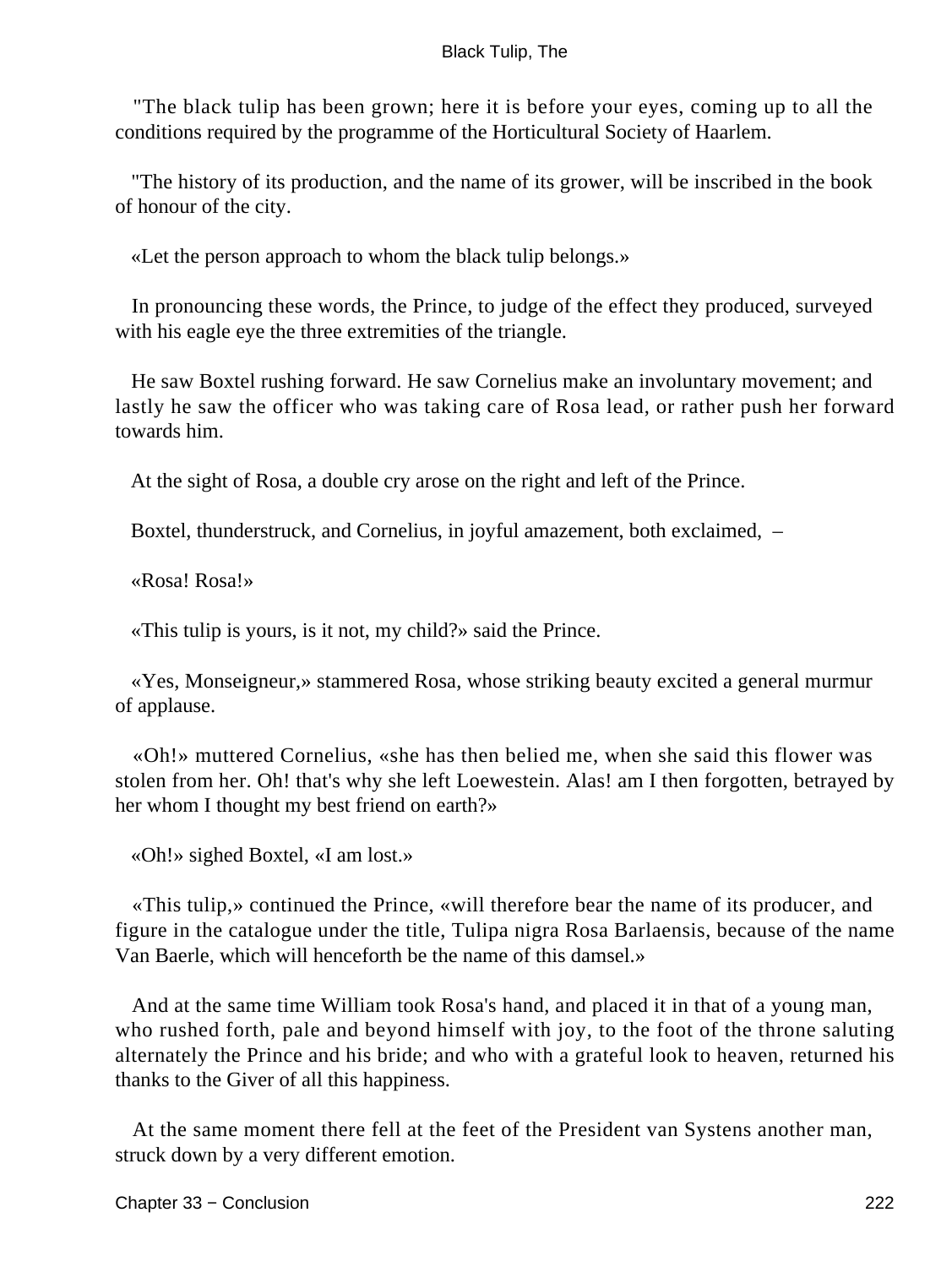Boxtel, crushed by the failure of his hopes, lay senseless on the ground.

When they raised him, and examined his pulse and his heart, he was quite dead.

 This incident did not much disturb the festival, as neither the Prince nor the President seemed to mind it much.

 Cornelius started back in dismay, when in the thief, in the pretended Jacob, he recognised his neighbour, Isaac Boxtel, whom, in the innocence of his heart, he had not for one instant suspected of such a wicked action.

 Then, to the sound of trumpets, the procession marched back without any change in its order, except that Boxtel was now dead, and that Cornelius and Rosa were walking triumphantly side by side and hand in hand.

 On their arriving at the Hotel de Ville, the Prince, pointing with his finger to the purse with the hundred thousand guilders, said to Cornelius, –

 «It is difficult to say by whom this money is gained, by you or by Rosa; for if you have found the black tulip, she has nursed it and brought it into flower. It would therefore be unjust to consider it as her dowry; it is the gift of the town of Haarlem to the tulip.»

Cornelius wondered what the Prince was driving at. The latter continued, –

 «I give to Rosa the sum of a hundred thousand guilders, which she has fairly earned, and which she can offer to you. They are the reward of her love, her courage, and her honesty. As to you, Sir – thanks to Rosa again, who has furnished the proofs of your innocence  $- - \infty$ 

 And, saying these words, the Prince handed to Cornelius that fly−leaf of the Bible on which was written the letter of Cornelius de Witt, and in which the third bulb had been wrapped, –

 «As to you, it has come to light that you were imprisoned for a crime which you had not committed. This means, that you are not only free, but that your property will be restored to you; as the property of an innocent man cannot be confiscated. Cornelius van Baerle, you are the godson of Cornelius de Witt and the friend of his brother John. Remain worthy of the name you have received from one of them, and of the friendship you have enjoyed with the other. The two De Witts, wrongly judged and wrongly punished in a moment of popular error, were two great citizens, of whom Holland is now proud.»

 The Prince, after these last words, which contrary to his custom, he pronounced with a voice full of emotion, gave his hands to the lovers to kiss, whilst they were kneeling before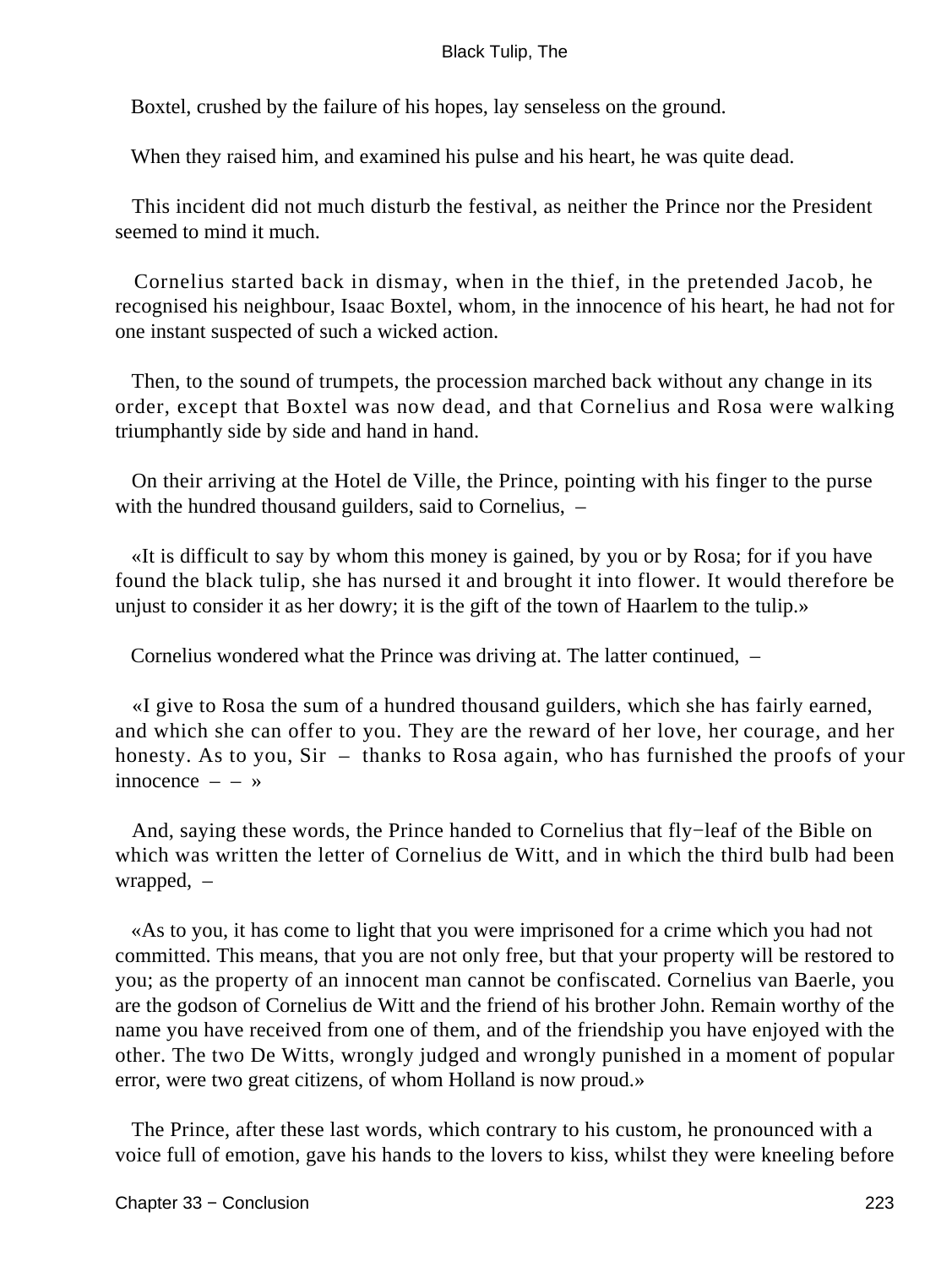him.

Then heaving a sigh, he said, –

 «Alas! you are very happy, who, dreaming only of what perhaps is the true glory of Holland, and forms especially her true happiness, do not attempt to acquire for her anything beyond new colours of tulips.»

 And, casting a glance towards that point of the compass where France lay, as if he saw new clouds gathering there, he entered his carriage and drove off.

 Cornelius started on the same day for Dort with Rosa, who sent her lover's old housekeeper as a messenger to her father, to apprise him of all that had taken place.

 Those who, thanks to our description, have learned the character of old Gryphus, will comprehend that it was hard for him to become reconciled to his son−in−law. He had not yet forgotten the blows which he had received in that famous encounter. To judge from the weals which he counted, their number, he said, amounted to forty−one; but at last, in order, as he declared, not to be less generous than his Highness the Stadtholder, he consented to make his peace.

 Appointed to watch over the tulips, the old man made the rudest keeper of flowers in the whole of the Seven Provinces.

 It was indeed a sight to see him watching the obnoxious moths and butterflies, killing slugs, and driving away the hungry bees.

 As he had heard Boxtel's story, and was furious at having been the dupe of the pretended Jacob, he destroyed the sycamore behind which the envious Isaac had spied into the garden; for the plot of ground belonging to him had been bought by Cornelius, and taken into his own garden.

 Rosa, growing not only in beauty, but in wisdom also, after two years of her married life, could read and write so well that she was able to undertake by herself the education of two beautiful children which she had borne in 1674 and 1675, both in May, the month of flowers.

 As a matter of course, one was a boy, the other a girl, the former being called Cornelius, the other Rosa.

 Van Baerle remained faithfully attached to Rosa and to his tulips. The whole of his life was devoted to the happiness of his wife and the culture of flowers, in the latter of which occupations he was so successful that a great number of his varieties found a place in the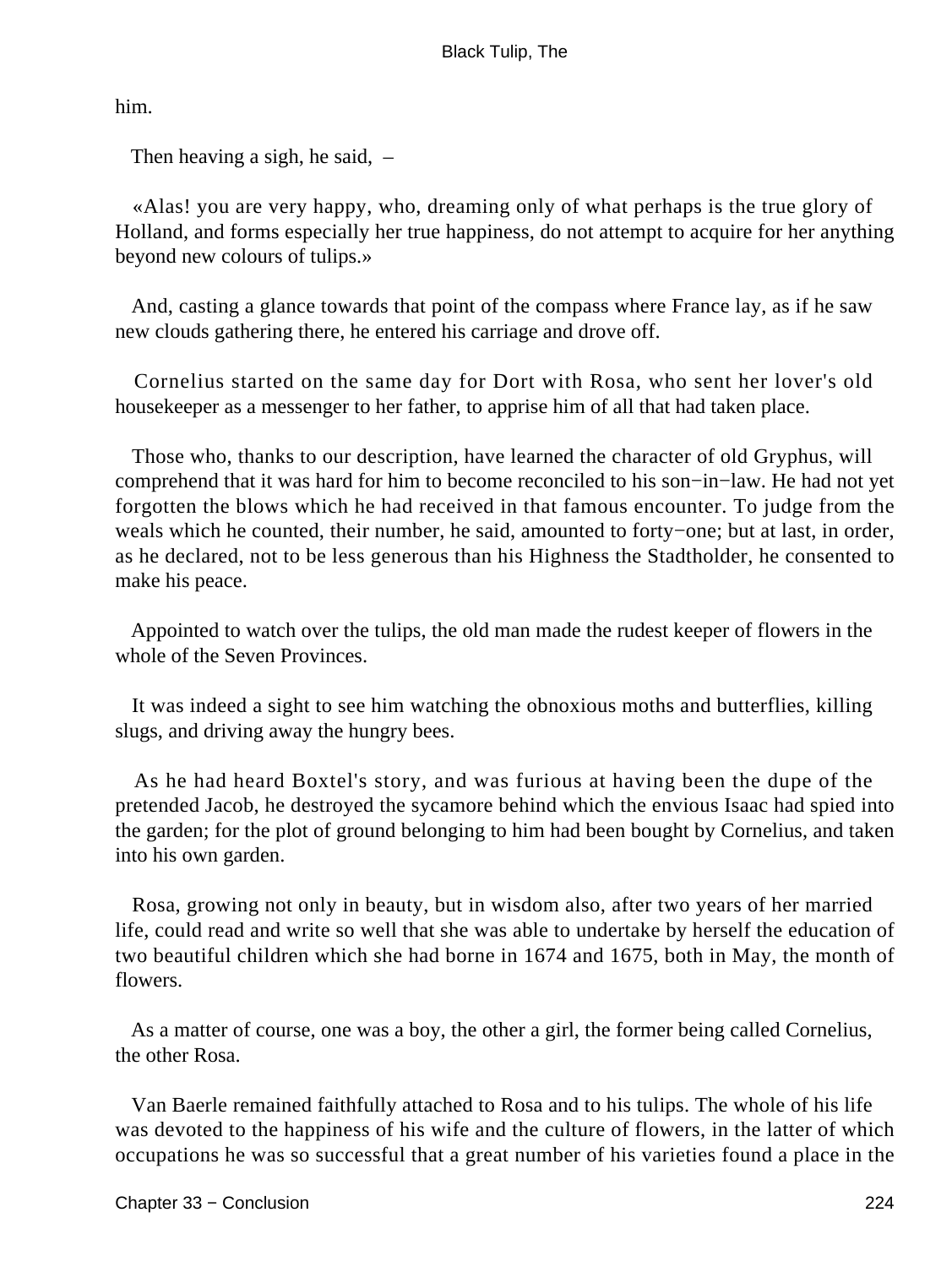catalogue of Holland.

 The two principal ornaments of his drawing−room were those two leaves from the Bible of Cornelius de Witt, in large golden frames; one of them containing the letter in which his godfather enjoined him to burn the correspondence of the Marquis de Louvois, and the other his own will, in which he bequeathed to Rosa his bulbs under condition that she should marry a young man of from twenty−six to twenty−eight years, who loved her and whom she loved, a condition which was scrupulously fulfilled, although, or rather because, Cornelius did not die.

 And to ward off any envious attempts of another Isaac Boxtel, he wrote over his door the lines which Grotius had, on the day of his flight, scratched on the walls of his prison: –

 «Sometimes one has suffered so much that he has the right never to be able to say, 'I am too happy.'»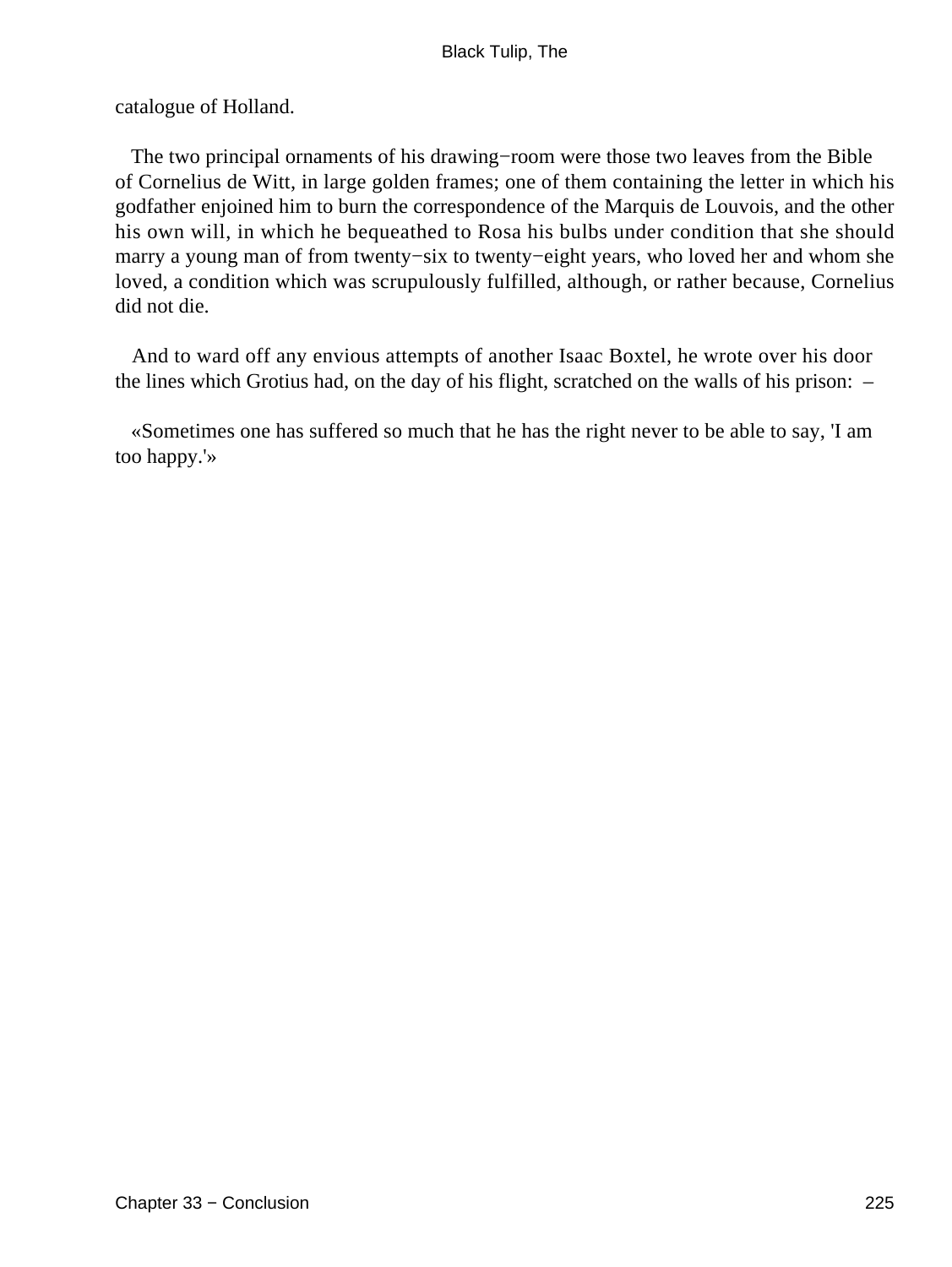# **Table of Content**

**[Chapter 1 − A Grateful People](#page-3-0)**

**[Chapter 2 − The Two Brothers](#page-11-0)**

**[Chapter 3 − The Pupil of John de Witt](#page-20-0)**

**[Chapter 4 − The Murderers](#page-30-0)**

**[Chapter 5 − The Tulip−fancier and his Neighbour](#page-40-0)**

**[Chapter 6 − The Hatred of a Tulip−fancier](#page-46-0)**

**[Chapter 7 − The Happy Man makes Acquaintance with Misfortune](#page-52-0)**

**[Chapter 8 − An Invasion](#page-62-0)**

**[Chapter 9 − The Family Cell](#page-69-0)**

**[Chapter 10 − The Jailer's Daughter](#page-74-0)**

**[Chapter 11 − Cornelius van Baerle's Will](#page-79-0)**

**[Chapter 12 − The Execution](#page-89-0)**

**[Chapter 13 − What was going on all this Time in the Mind of one of the Spectators](#page-92-0)**

**[Chapter 14 − The Pigeons of Dort](#page-96-0)**

**[Chapter 15 − The Little Grated Window](#page-101-0)**

**[Chapter 16 − Master and Pupil](#page-108-0)**

**[Chapter 17 − The First Bulb](#page-114-0)**

**[Chapter 18 − Rosa's Lover](#page-122-0)**

**[Chapter 19 − The Maid and the Flower](#page-129-0)**

**[Chapter 20 − The Events which took place during those Eight Days](#page-135-0)**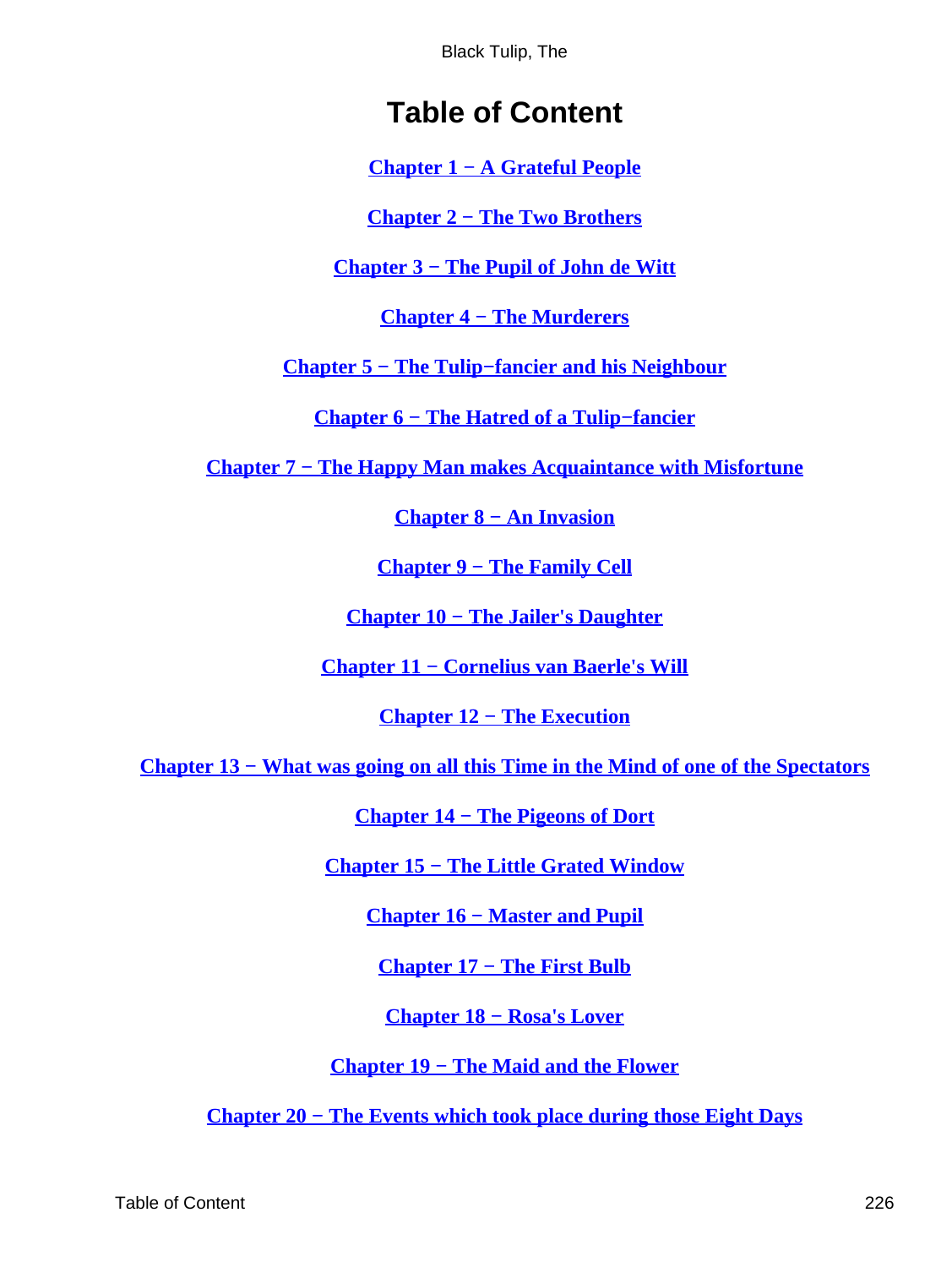**[Chapter 21 − The Second Bulb](#page-143-0)**

<span id="page-227-0"></span>**[Chapter 22 − The Opening of the Flower](#page-151-0)**

**[Chapter 23 − The Rival](#page-157-0)**

**[Chapter 24 − The Black Tulip changes Masters](#page-163-0)**

**[Chapter 25 − The President van Systens](#page-168-0)**

**[Chapter 26 − A Member of the Horticultural Society](#page-175-0)**

**[Chapter 27 − The Third Bulb](#page-184-0)**

**[Chapter 28 − The Hymn of the Flowers](#page-192-0)**

**[Chapter 29 − In which Van Baerle, before leaving Loewestein, settles Accounts with](#page-199-0) [Gryphus](#page-199-0)**

**[Chapter 30 − Wherein the Reader begins to guess the Kind of Execution that was](#page-206-0) [awaiting Van Baerle](#page-206-0)**

**[Chapter 31 − Haarlem](#page-211-0)**

**[Chapter 32 − A Last Request](#page-216-0)**

**[Chapter 33 − Conclusion](#page-221-0)**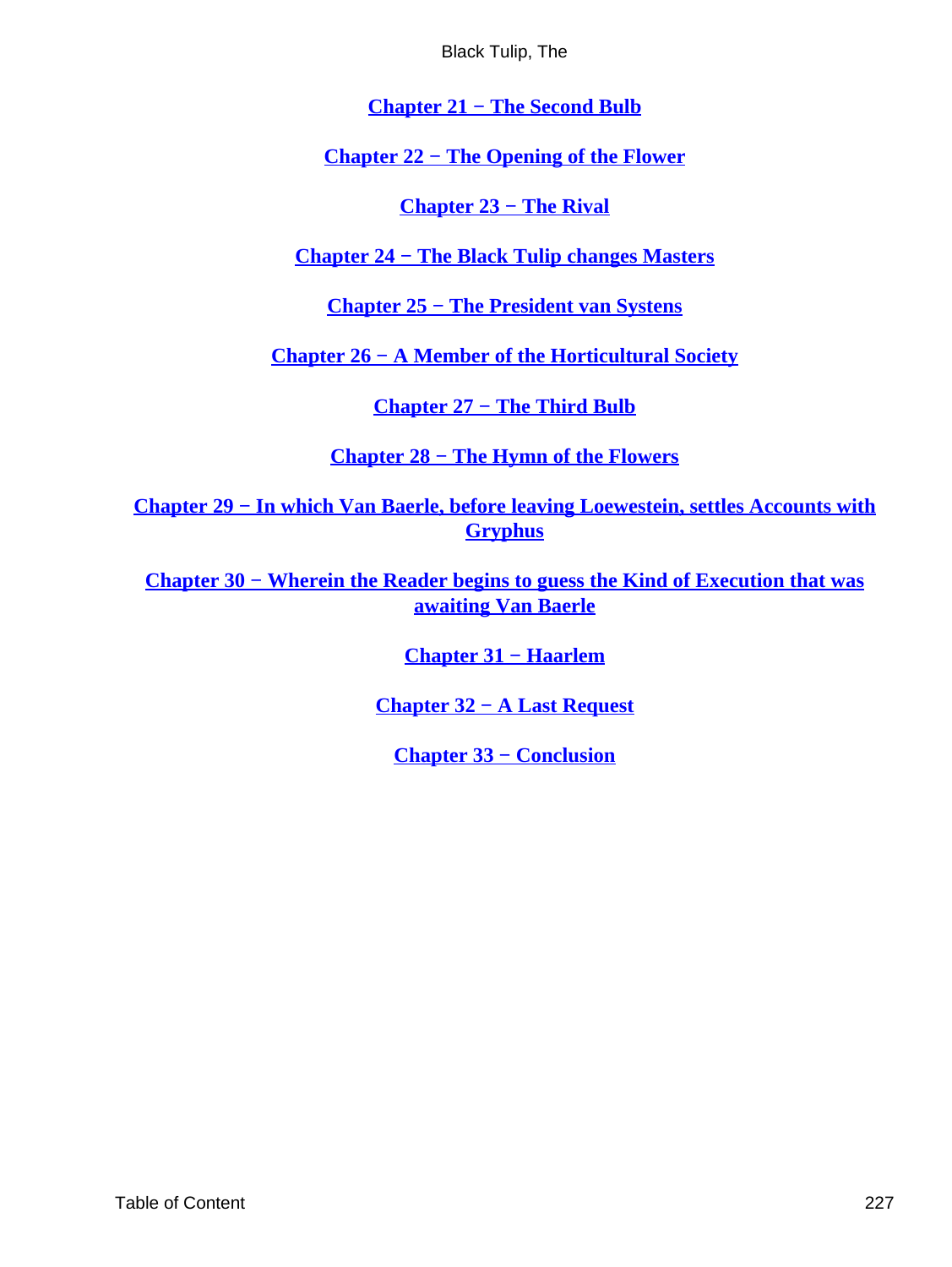## **You are reading a Phoenix Edition:**

It was converted from clean and standard xhtml/xml files. It uses metatags to identify content, and other data. The available resources specific to each ebook format were used to give the reader a pleasant reading experience.

More detais available at Phoenix−Library.org website.

Any suggestion that helps us to improve these editions are welcome.

**The Phoenix−Library Team**